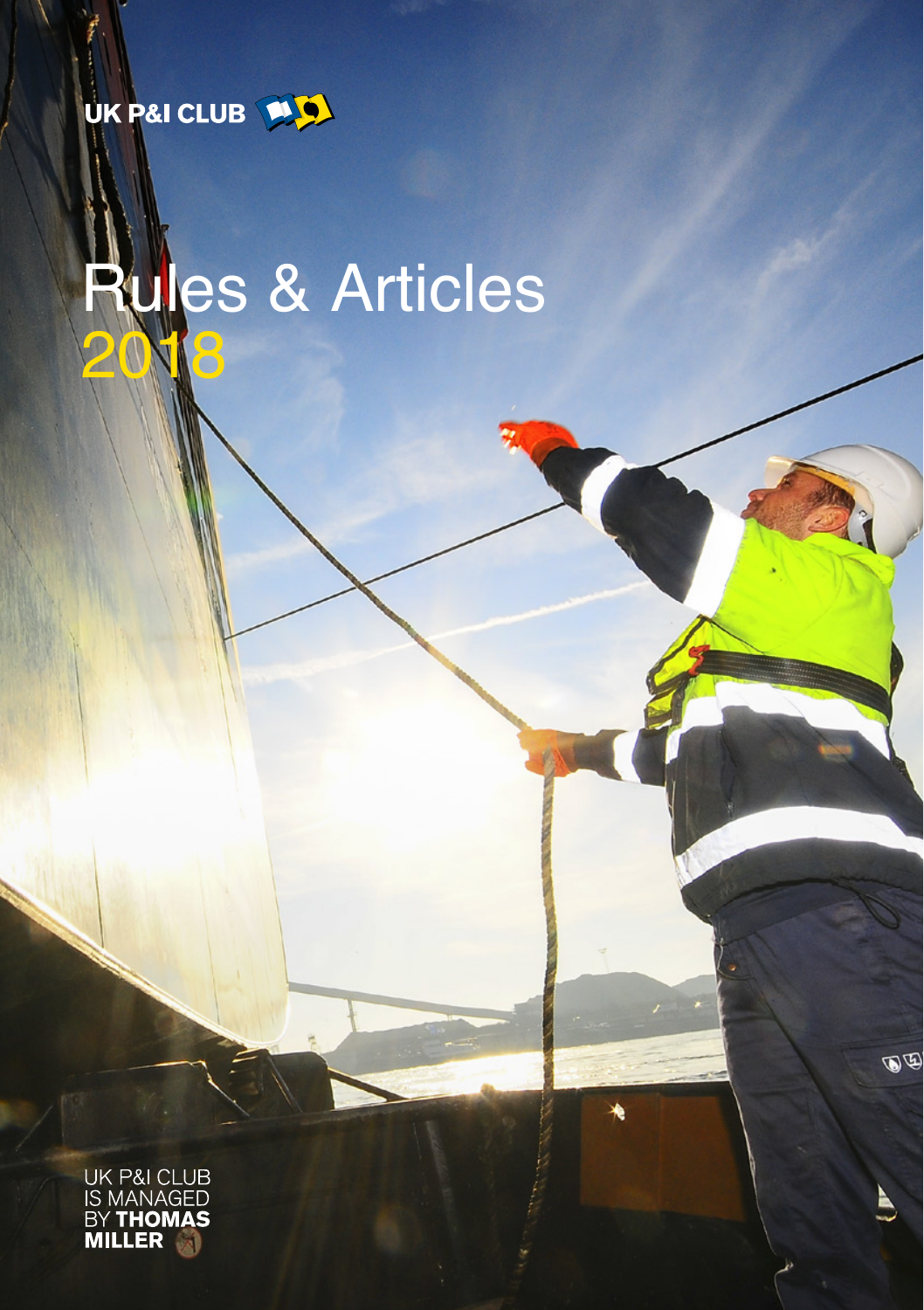# **Emergency** & Out of hours contact

If you need assistance out of hours and at weekends please call one of the following numbers to contact an experienced duty claims executive, available 24 hours a day:

### Europe and Middle East +44 7768 143 884 or +30 6946 68 54 91

North and South America +1 201 315 1755

Far East +852 9195 5459

To enable the swiftest response to an incident, Members are recommended to call the number which is closest to the time zone in which the incident has occurred. Please note that team mail addresses are not regularly monitored out of hours, so any matter requiring immediate attention should be communicated by telephone.

### Correspondent App

Essential contact details for our Correspondent network are available in a new app. The app works offline and lists the latest contact details for all our correspondents. The app is available on iPhone, Android or Blackberry. More information on the app is available at www.ukpandi.com.





RISK AHOY! Download the UK Club's Risk Ahoy! game for free. Either use the QR code or find it in the App store and on Google Play - Simply search for Risk Ahoy! Download today!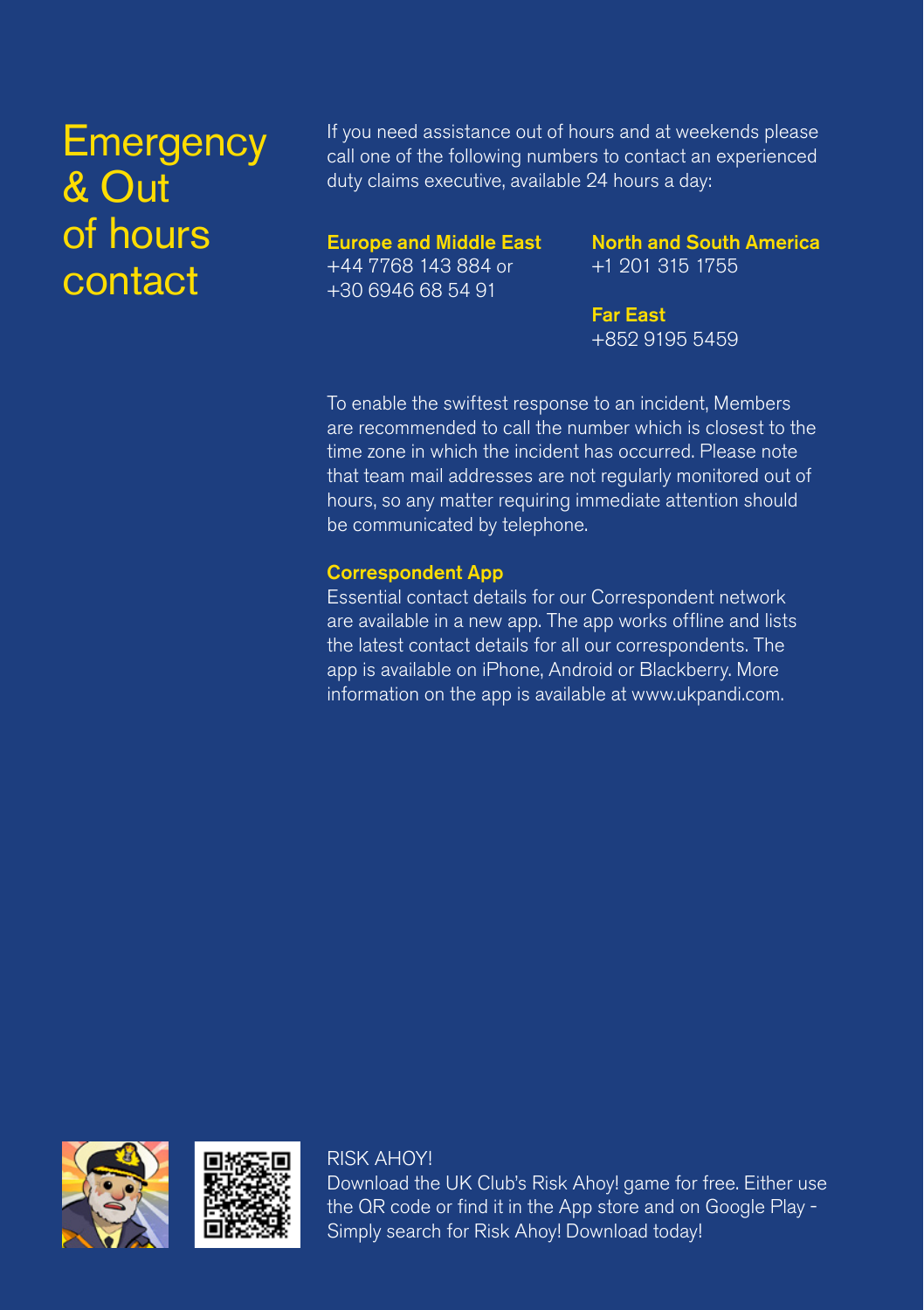# **The United Kingdom Mutual Steam Ship Assurance Association (Europe) Limited**

# **Chairman**<br>A.K. Olivier

#### **Deputy Chairmen**

### **Directors**

N.H.H. Smith Stowmarket, UK

Grindrod Limited, Durban

N.G. Inglessis Samos Steamship Co., Athens N.H. Schües Reederei F. Laeisz GmbH, Hamburg P.A. Wogan GasLog Ltd, London

R. Chen Wan Hai Lines Ltd, Taipei H.V. Franco **Harley Marine Services Inc, Seattle** R.C. Gillett Hamilton, Bermuda A.C. Margaronis Diana Shipping Inc, Athens A.J. Taylor Chief Financial Officer, Thomas Miller P&I (Europe) Ltd H. Wynn-Williams Chief Executive Officer, Thomas Miller P&I (Europe) Ltd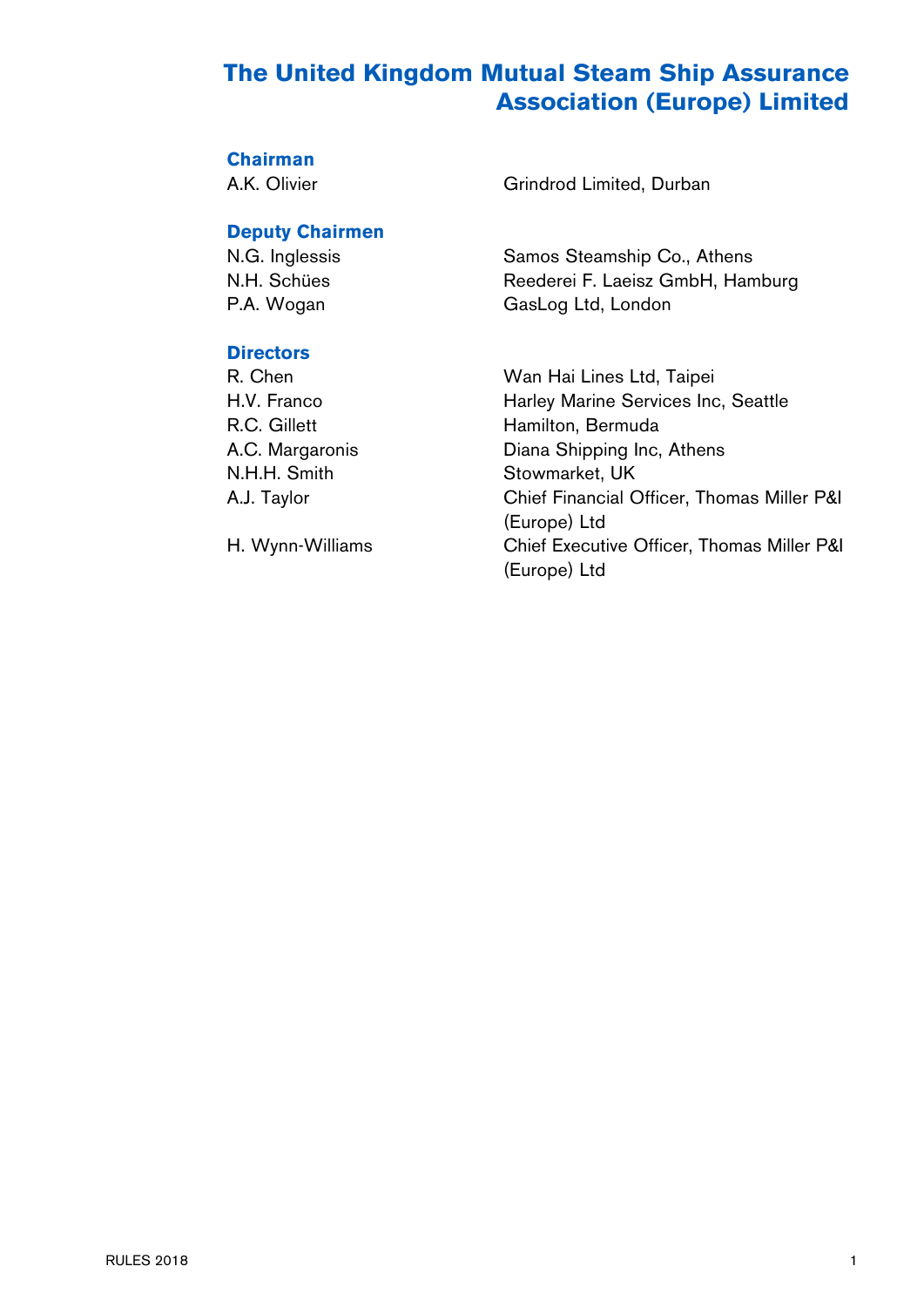# **Members' Committee**

### **Chairman**

### **Deputy Chairmen**

### **Directors**

Sheikh Talal Khaled Y. Higurashi NYK Line, Tokyo

A.K. OLIVIER Grindrod Limited, Durban

N.G. Inglessis Samos Steamship Co., Athens N.H. Schües Reederei F. Laeisz GmbH, Hamburg P.A. Wogan GasLog Ltd, London

T. Al Junaidi Oman Shipping Company S.A.O.C, Muscat

Al Ahmad Al Sabah Kuwait Oil Tanker Co. S.A.K, Kuwait E.N. Ambrosov OAO Sovcomflot, Moscow P. Bagh Oldendorff Carriers Gmbh & Co. KG, Lübeck H. Boudia Hyproc Shipping Company, Oran A. Chao **Foremost Group, New York** R. Chen Wan Hai Lines Ltd., Taipei R.F. Figueiró Petrobras Transporte S/A, Rio De Janeiro H.V. Franco **Harley Marine Services, Inc., Seattle** A. Frangou Navios Maritime Holdings Inc., Piraeus A.M. Gibson Royal Caribbean Cruises Ltd., Miami I. Güngen Güngen Maritime & Trading A/S, Ankara A. Hadjipateras Dorian LPG, Kallithea P. Hajioannou Safe Bulkers Inc., Athens G. Henderson Shell International Trading & Shipping Company Ltd., London E. Louis-Dreyfus Louis Dreyfus Armateurs SAS., Paris A.C. Margaronis Diana Shipping Inc., Athens S. Messina Gruppo Messina S.p.A., Genoa N. Mukae Kumiai Senpaku Co., Ltd., Tokyo M. Nomikos **M. Nomikos Transworld Maritime Agencies S.A.**, Maroussi D. Ofer Zodiac Maritime Limited, London M.H. Ross Chevron Shipping Co. LLC, California Sun Jiakang China COSCO Shipping Corporation Limited, **Shanghai** N.P. Tsakos **The Takos Energy Navigation Limited, Athens** J.M. Valkier **Anthony Veder Group N.V., Rotterdam** Y.C. Yee MISC Berhad, Kuala Lumpur R. Zein **Naftomar Shipping and Trading Co. Ltd., Athens**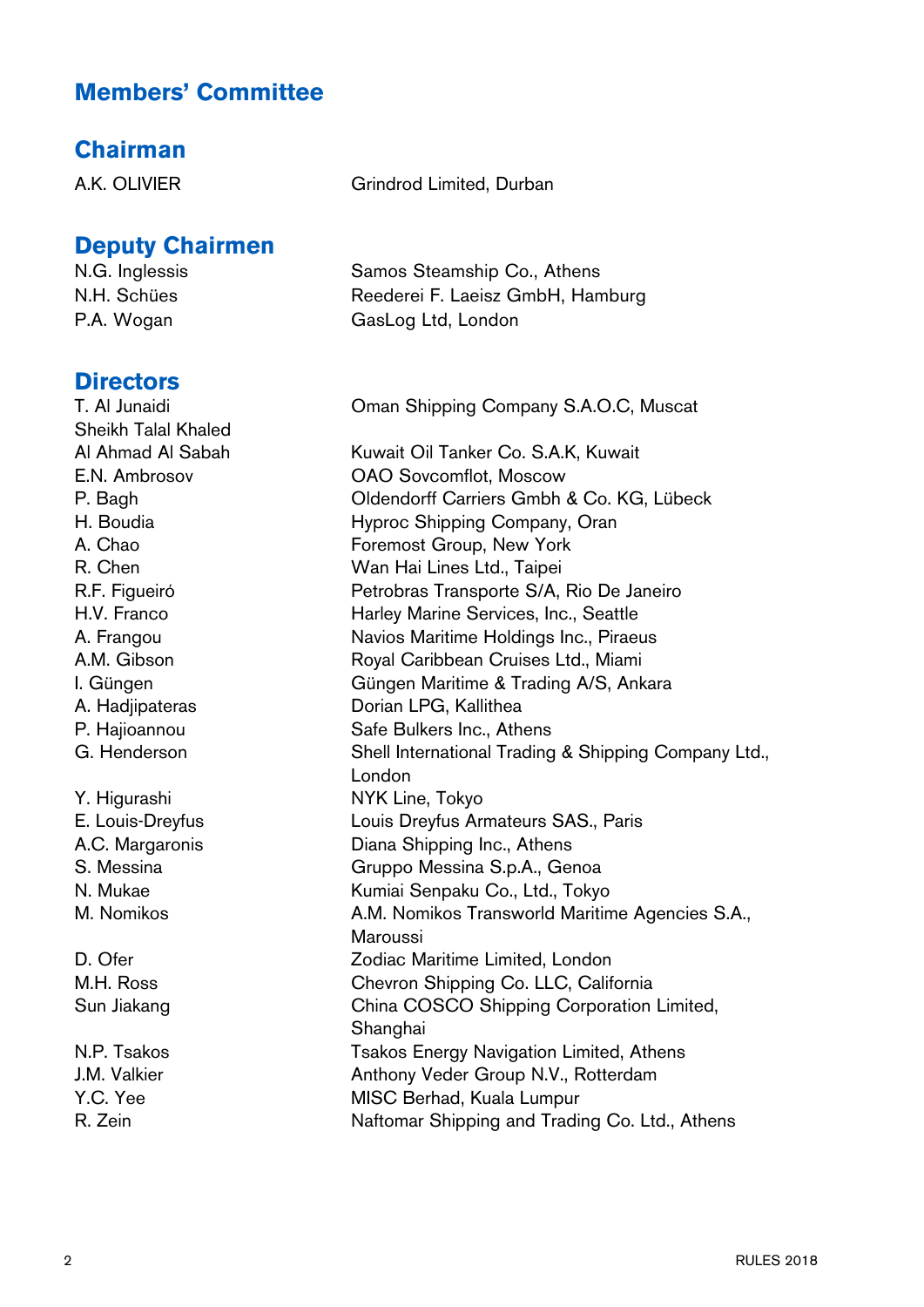# **The Rules**

# **Table of Contents**

|                                                                        | page |
|------------------------------------------------------------------------|------|
| Foreword                                                               | 7    |
| Rule 1. Introductory                                                   | 8    |
| Rule 2. Risks covered                                                  | 10   |
| Section 1. Liability to persons other than seamen                      | 10   |
| Section 2. Injury and death of seamen                                  | 12   |
| Section 3. Illness and death of seamen                                 | 12   |
| Section 4. Repatriation and substitute expenses                        | 12   |
| Section 5. Loss of and damage to the effect of seamen and others       | 13   |
| Section 6. Shipwreck unemployment indemnity                            | 14   |
| Section 7. Diversion expenses                                          | 14   |
| Section 8. Stowaways and refugees                                      | 14   |
| Section 9. Life salvage                                                | 14   |
| Section 10. Collision with other ships                                 | 14   |
| Section 11. Loss or damage to property                                 | 16   |
| Section 12. Pollution risks                                            | 16   |
| Section 13. Liability arising out of towage of or by an entered ship   | 18   |
| Section 14. Liability arising under certain indemnities and contracts  | 20   |
| Section 15. Wreck liabilities                                          | 20   |
| Section 16. Quarantine expenses                                        | 21   |
| Section 17. Cargo liabilities                                          | 22   |
| Section 18. Property on the entered ship                               | 25   |
| Section 19. Unrecoverable general average contributions                | 25   |
| Section 20. Ship's proportion of general average                       | 26   |
| Section 21. Special compensation to salvors                            | 26   |
| Section 22. Fines                                                      | 26   |
| Section 23. Enquiry expenses                                           | 28   |
| Section 24. Expenses incidental to the operation of ships              | 28   |
| Section 25. Sue and labour and legal costs                             | 28   |
| Section 26. Expenses incurred by direction of the Association          | 29   |
| Appendix A to Rule 2. Association's liability for oil pollution claims | 29   |
| Appendix B to Rule 2. Deductibles                                      | 30   |
| Rule 3. Special Cover                                                  | 31   |
| Rule 4. Special Cover for Charterers, Specialist Operations, Passenger |      |
| Ships and TT risks                                                     | 32   |
| Section 1. Charterers                                                  | 32   |
| Section 2. Offshore and Specialist operations                          | 32   |
| Section 3. Passenger ships                                             | 33   |
| Section 4. TT Risks                                                    | 33   |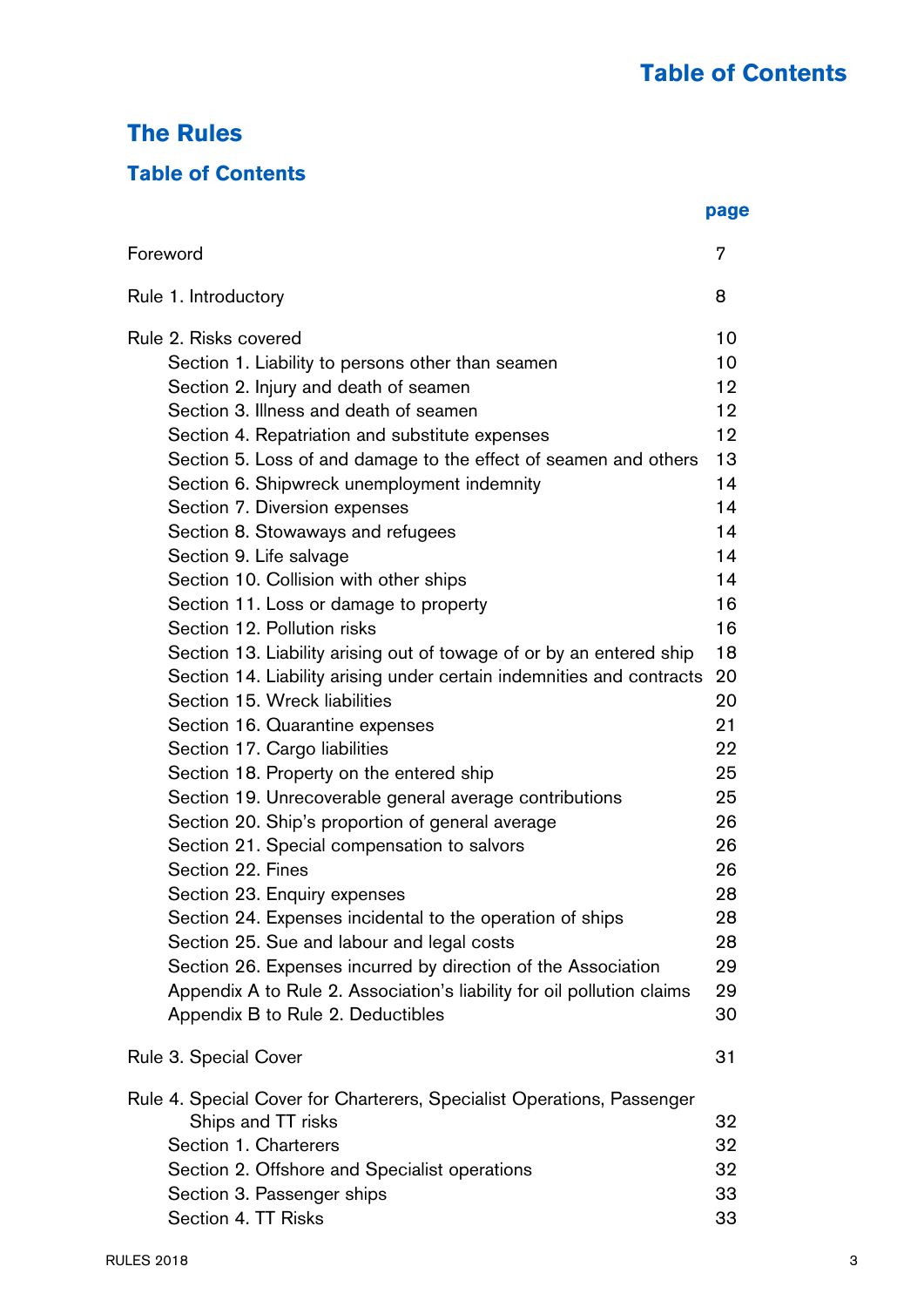# **Table of Contents**

| 34 |
|----|
| 34 |
| 34 |
| 36 |
| 36 |
| 37 |
| 38 |
| 38 |
|    |
| 39 |
| 41 |
|    |
| 41 |
| 42 |
| 43 |
| 43 |
| 44 |
| 44 |
|    |
| 45 |
| 45 |
| 46 |
| 46 |
| 46 |
| 46 |
| 47 |
| 49 |
| 50 |
| 51 |
| 52 |
| 53 |
|    |
| 54 |
| 55 |
| 56 |
| 57 |
| 58 |
|    |
| 59 |
| 60 |
| 61 |
| 62 |
| 63 |
|    |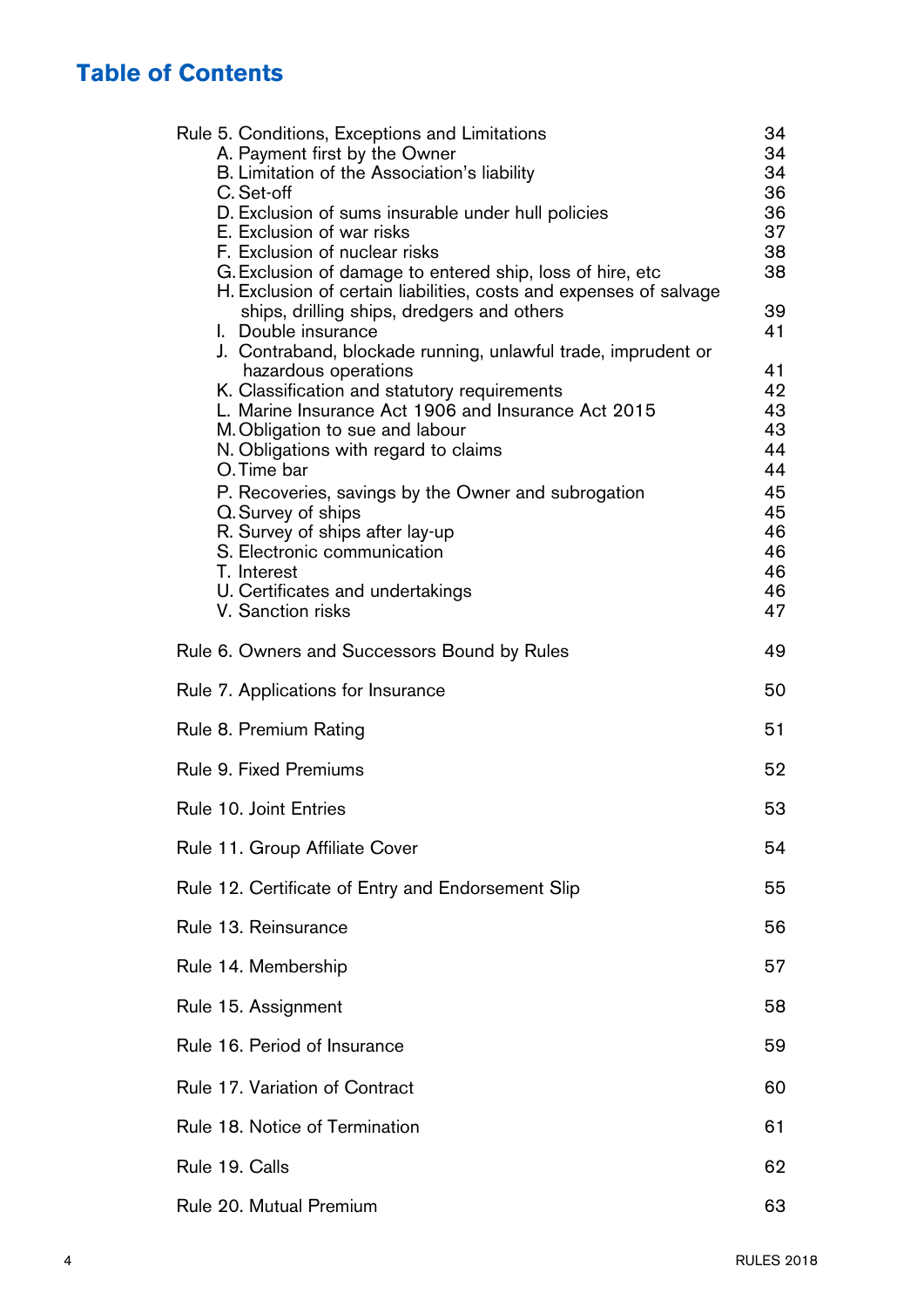# **Table of Contents**

| Rule 21. Supplementary Premium                                                                                                                                                                                                                                                                                                          | 64                                     |
|-----------------------------------------------------------------------------------------------------------------------------------------------------------------------------------------------------------------------------------------------------------------------------------------------------------------------------------------|----------------------------------------|
| Rule 22. Overspill Claims, Calls and Guarantees<br>Section 1. Introductory<br>Section 2. Recoverability of overspill claims<br>Section 3. Payment of overspill claims<br>Section 4. Overspill claims - expert examinations<br>Section 5. Levying of overspill calls<br>Section 6. Security for overspill calls on termination or cesser | 65<br>65<br>65<br>66<br>67<br>68<br>69 |
| Rule 23. Payment                                                                                                                                                                                                                                                                                                                        | 70                                     |
| Rule 24. Reserves                                                                                                                                                                                                                                                                                                                       | 72                                     |
| Rule 25. Closing of Policy Years                                                                                                                                                                                                                                                                                                        | 73                                     |
| Rule 26. Investment                                                                                                                                                                                                                                                                                                                     | 76                                     |
| Rule 27. Laid-up Returns                                                                                                                                                                                                                                                                                                                | 77                                     |
| Rule 28. Termination and its Effects                                                                                                                                                                                                                                                                                                    | 78                                     |
| Rule 29. Cesser of Insurance and its Effects                                                                                                                                                                                                                                                                                            | 79                                     |
| Rule 30. Release Calls upon Cesser of Insurance                                                                                                                                                                                                                                                                                         | 82                                     |
| Rule 31. Cancellation of Insurance and its Effects                                                                                                                                                                                                                                                                                      | 83                                     |
| Rule 32. Sums Due to the Association for the Purpose of Application<br>of the Rules on Cancellation                                                                                                                                                                                                                                     | 85                                     |
| Rule 33. Release Calls upon Cancellation                                                                                                                                                                                                                                                                                                | 86                                     |
| Rule 34. Regulations and Recommendations by Directors                                                                                                                                                                                                                                                                                   | 87                                     |
| Rule 35. Managers' Remuneration                                                                                                                                                                                                                                                                                                         | 88                                     |
| Rule 36, Claims                                                                                                                                                                                                                                                                                                                         | 89                                     |
| Rule 37. Powers of the Managers relating to the Handling and<br>Settlement of Claims                                                                                                                                                                                                                                                    | 90                                     |
| Rule 38. Meetings of the Members' Committee                                                                                                                                                                                                                                                                                             | 91                                     |
| Rule 39. Forbearance and Reimbursement                                                                                                                                                                                                                                                                                                  | 92                                     |
| Rule 40. Disputes                                                                                                                                                                                                                                                                                                                       | 93                                     |
| Rule 41. Notices                                                                                                                                                                                                                                                                                                                        | 95                                     |
| Rule 42. Law of Contract                                                                                                                                                                                                                                                                                                                | 97                                     |
| Rule 43. Delegation                                                                                                                                                                                                                                                                                                                     | 98                                     |
| Rule 44. Definitions                                                                                                                                                                                                                                                                                                                    | 99                                     |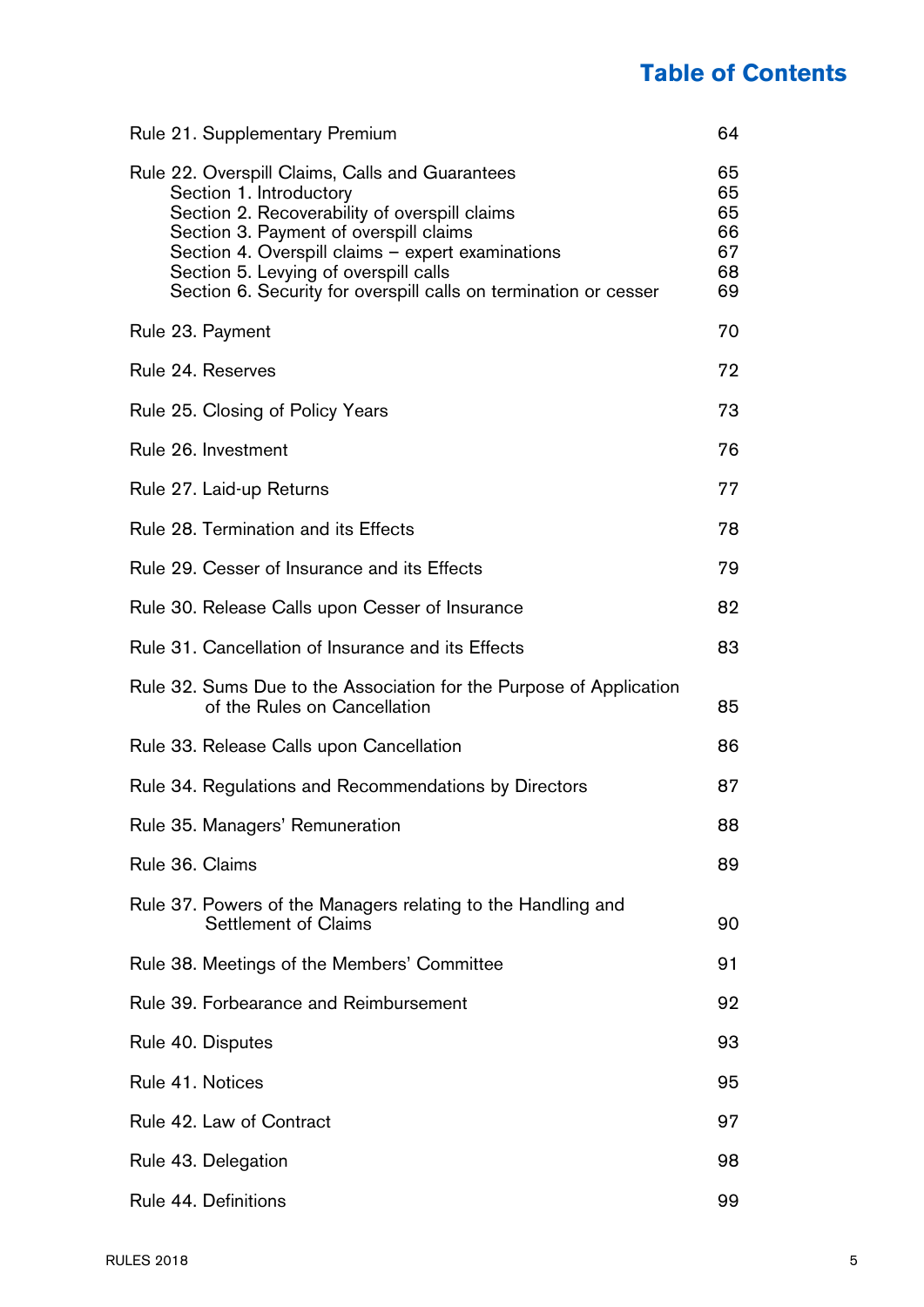# **Addenda Contents**

| <b>Addendum for Owners</b>                                      | 113 |
|-----------------------------------------------------------------|-----|
| Paperless Trading Endorsement                                   | 113 |
| Charterers' Co-Assureds Clause                                  | 113 |
| Space Charterers/Consortium Extension Cover Clause              | 114 |
| War Risks P&I Excess Cover Clause                               | 114 |
| Nickel Ore Clause                                               | 115 |
| Tanker carrying cargo of persistent oil                         | 115 |
| Tanker carrying cargo other than persistent oil                 | 116 |
| OBO carrying cargo of persistent oil                            | 116 |
| OBO carrying cargoes other than persistent oil                  | 117 |
| ATHENS 2002 PLR EXTENSION CLAUSE                                | 117 |
| <b>MARITIME LABOUR CONVENTION EXTENSION CLAUSE 2016</b>         | 125 |
| <b>Addendum for Charterers</b>                                  | 128 |
| Paperless Trading Endorsement                                   | 128 |
| Charterers' Liability in Respect of Risks Set Out in Rule 2     | 128 |
| <b>Extension of Cover relating to Onerous Contracts</b>         | 129 |
| Charterers' Liability for Loss of, or Damage to, the Entered    |     |
| Ship (DTH Cover)                                                | 130 |
| Charterers' Liability for Detention of the Entered Ship         | 132 |
| Loss of, or Damage to, Charterers' Bunkers                      | 133 |
| Cargo Owner/Trader Extension Cover (in respect of cargo         |     |
| carried on an entered ship)                                     | 133 |
| Cargo Owner/Trader Extension Cover (in respect of cargo         |     |
| carried on an entered ship - pollution liability only)          | 135 |
| Cargo Owner/Trader Extension Cover (in respect of cargo         |     |
| carried (i) on an entered ship, (ii) on a non-entered ship)     | 137 |
| Cargo Owner/Trader Extension Cover (in respect of (i) cargo     |     |
| carried on an entered ship, (ii) cargo carried on a non-entered |     |
| ship, or (iii) cargo off ship)                                  | 138 |
| Extension of Cover to NVOCC                                     | 140 |
| Space Charterers/Consortium Extension Cover Clause              | 142 |
| War Risks Cover                                                 | 142 |
| Charterer-owned Cargo Clause                                    | 143 |
| Nickel Ore Clause                                               | 144 |
| Addendum relating to Offshore/Specialist Operations             | 146 |
| Addendum relating to TT Risks                                   | 148 |

# **Articles of Association**

| Articles of Association | 150 | <b>Directors</b>           | 167 |
|-------------------------|-----|----------------------------|-----|
| Preliminary             | 151 | Minutes of Directors       | 174 |
| Interpretation          | 151 | Officers other             |     |
| The Company             | 153 | than Directors             | 175 |
| Membership              | 153 | Managers                   | 176 |
| Cesser of membership    | 154 | Distributions and Accounts | 176 |
| Meeting of members      | 155 | Audit                      | 177 |
| Voting at meetings      |     | <b>Notices</b>             | 178 |
| of members              | 156 | Alteration of Articles     | 179 |
| Members' Committee      | 159 | Indemnity and Insurance    | 179 |
| Minutes of the Members' |     | Form of proxy              | 181 |
| Committee               | 166 |                            |     |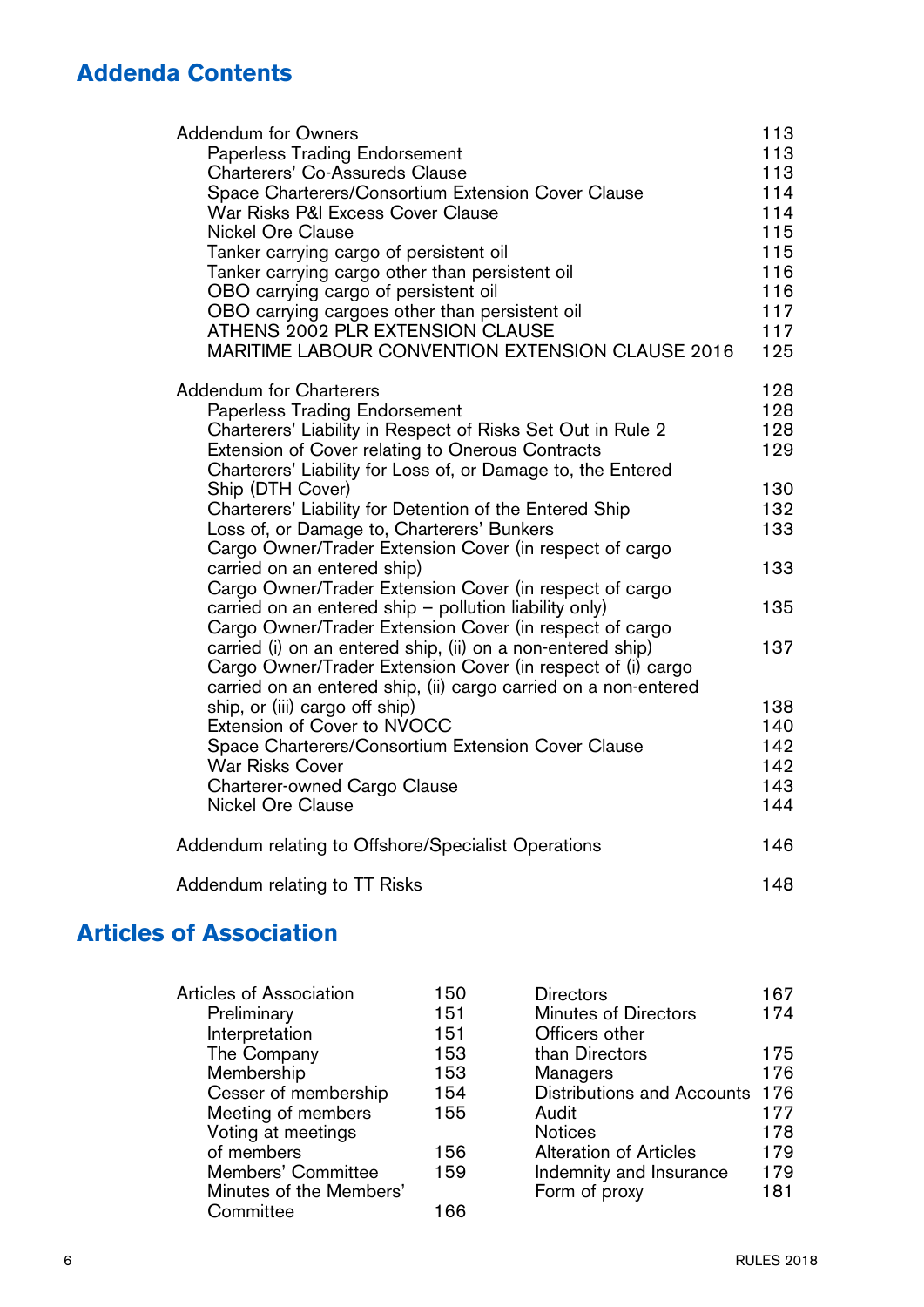# **The Rules**

(Effective on and from noon Greenwich Mean Time on 20th February, 2018).

The UK P&I Club is a mutual protection and indemnity association, which operates through The United Kingdom Mutual Steam Ship Assurance Association (Europe) Limited and its subsidiary company The United Kingdom Mutual Steam Ship Assurance Association (Bermuda) Limited.

These Rules were adopted in accordance with the powers conferred by the articles of association of The United Kingdom Mutual Steam Ship Assurance Association (Europe) Limited.

For the avoidance of doubt for the purpose of Rule 14 no contract of insurance or reinsurance with The United Kingdom Mutual Steam Ship Assurance Association (Europe) Limited shall entitle any person to be or become a member of The United Kingdom Mutual Steam Ship Assurance Association (Bermuda) Limited.

The notes to the Rules are for guidance only and do not form part of the Rules.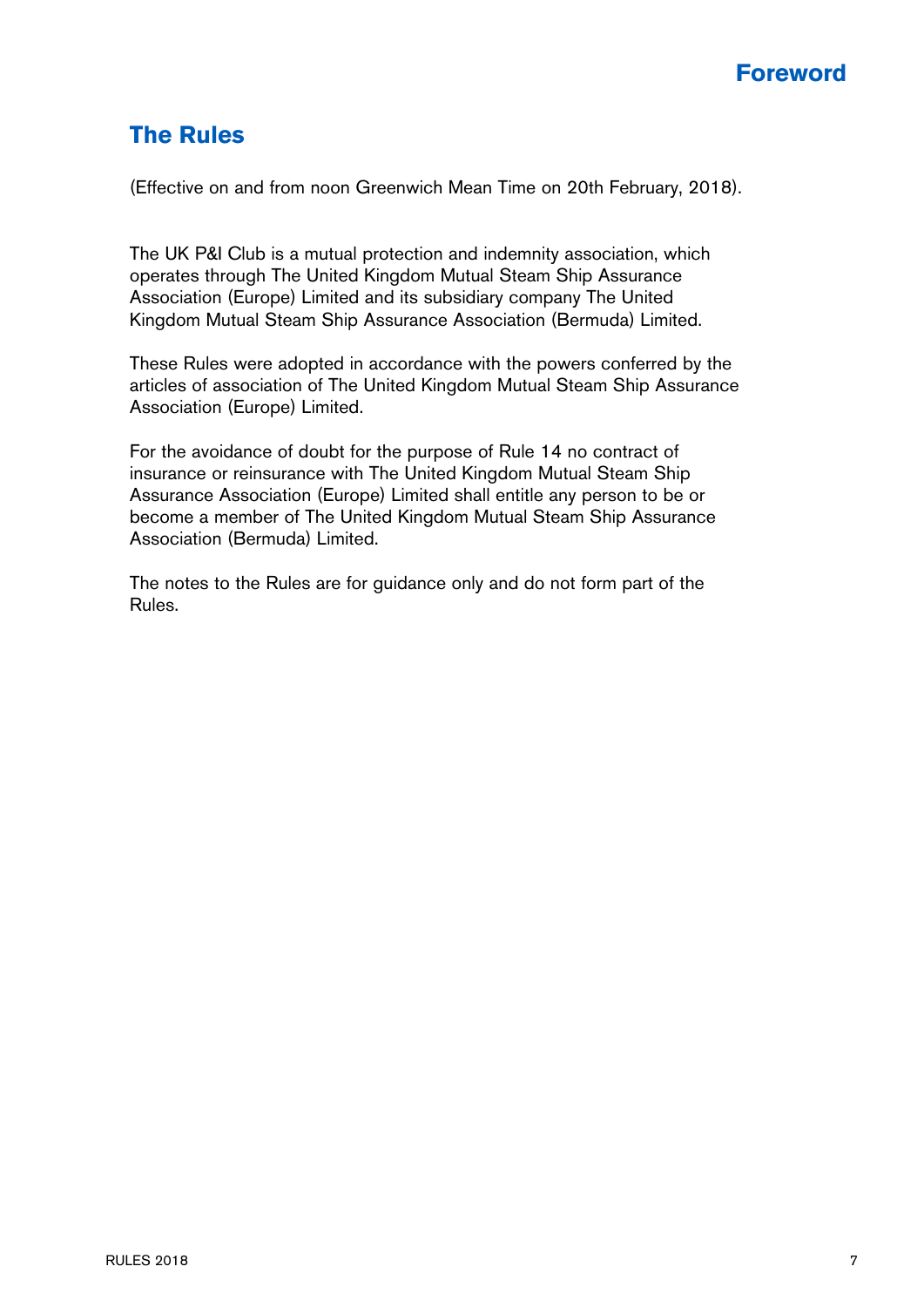# **Introductory**

- 1 The standard cover afforded by the Association to an Owner who has entered his ship in the Association is set out in Rule 2.
- 2 The risks specified in Rule 2 are always subject to the conditions, exceptions, limitations and other terms set out in Rule 5 and in the remainder of these Rules.
- 3 The cover set out in these Rules may be excluded, limited, modified or otherwise altered by any special terms which have been agreed in writing between an Owner and the Managers.
- 4 By virtue of Rules 3 and 4 an Owner may be insured against risks other than those set out in Rule 2 where such special terms have been agreed in writing between the Owner and the Managers. Unless otherwise expressly agreed such special insurance shall be subject to the conditions, exceptions, limitations and other terms set out in Rule 5 and in the remainder of these Rules.
- 5 An Owner is only insured against loss, damage, liability or expense incurred by him which arises:
	- i) out of events occurring during the period of entry of a ship in the Association;
	- ii) in respect of the Owner's interest in the entered ship; and
	- iii) in connection with the operation of the ship by or on behalf of the Owner.
- 6 An Owner who has entered his ship in the Association for insurance against any of the aforesaid risks is bound (subject to (7) below) to pay Calls to the Association in accordance with Rules 8 and 19 to 23 ("Call Entries'').
- 7 By virtue of Rule 9 an Owner may be insured on the special terms that he is liable to pay a fixed premium to the Association ("Fixed Premium Entries''), provided that this has been expressly agreed in writing between the Owner and the Managers.
- 8 Save as provided in Rule 1(9), the cover provided by the Association as set out in these Rules is solely for the benefit of the Owner, and any Joint Owner, Group Affiliate, other association or insurer, or permitted assign, to the extent allowed by Rules 10, 11, 13 and 15. It is not intended, save as provided in Rule 1(9), that rights should be acquired by any third party, through the operation of the Contracts (Rights of Third Parties) Act 1999 of the United Kingdom or similar legislation.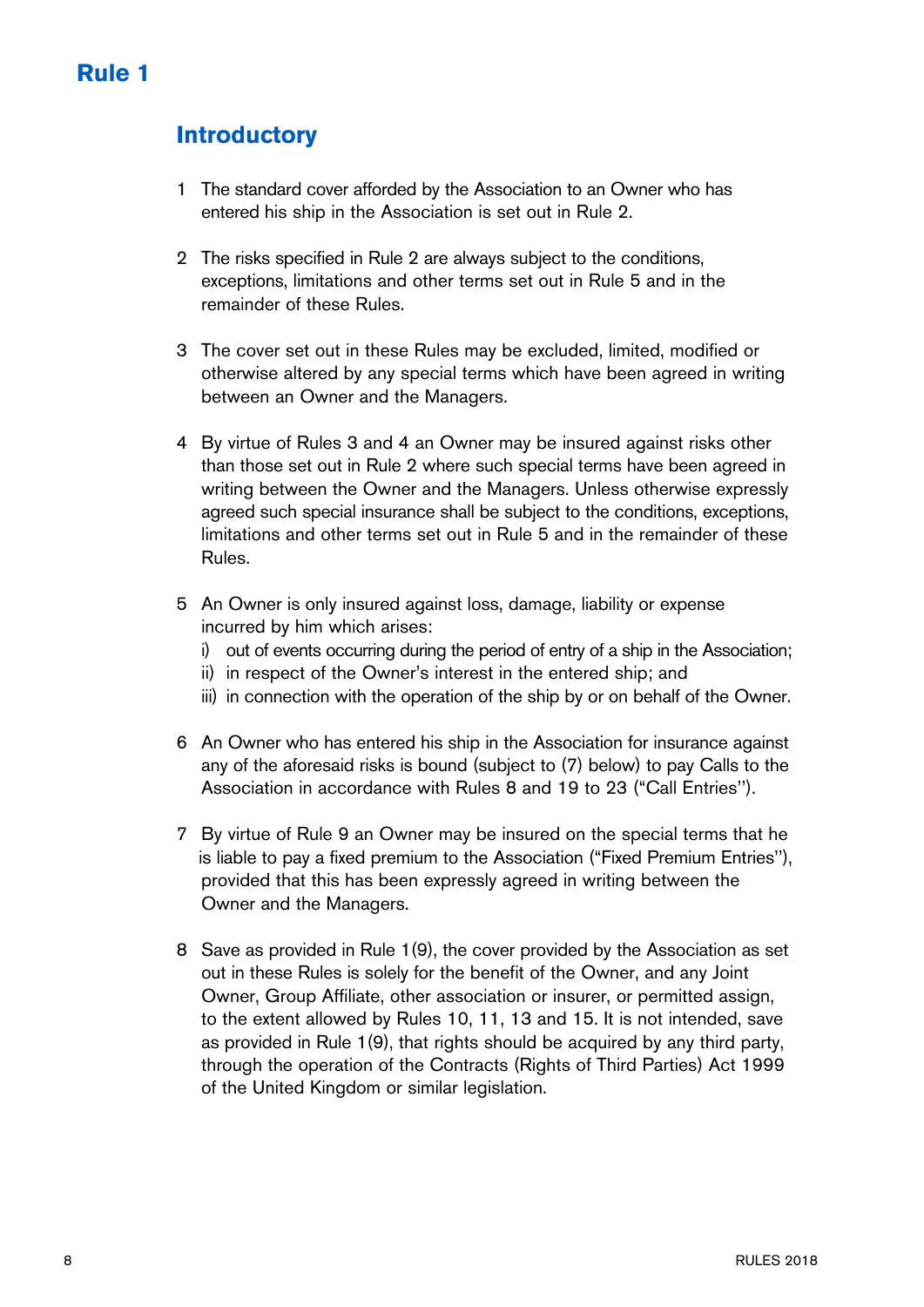9 Notwithstanding the provisions of Rule 5A, where an Owner has failed to discharge a legal liability to pay damages or compensation for illness, personal injury or death of a seaman, the Association shall discharge or pay such claim on the Owner's behalf directly to such seaman or dependent thereof

PROVIDED ALWAYS that:

- i) the seaman or dependent has no enforceable right of recovery against any other party and would otherwise be uncompensated,
- ii) subject to (iii) below, the amount payable by the Association shall under no circumstances exceed the amount which the Owner would otherwise have been able to recover from the Association under the Rules and the Owner's terms of entry,
- iii) where the Association is under no liability to the Owner in respect of such claim in accordance with Rule  $31(B)(ii)(a)$  and (d) by reason of cancellation for non-payment of amounts due to the Association, the Association shall nevertheless discharge or pay that claim to the extent only that it arises from an event occurring prior to the date of cancellation, but as agent only of the Owner, and the Owner shall be liable to reimburse the Association for the full amount of such claim.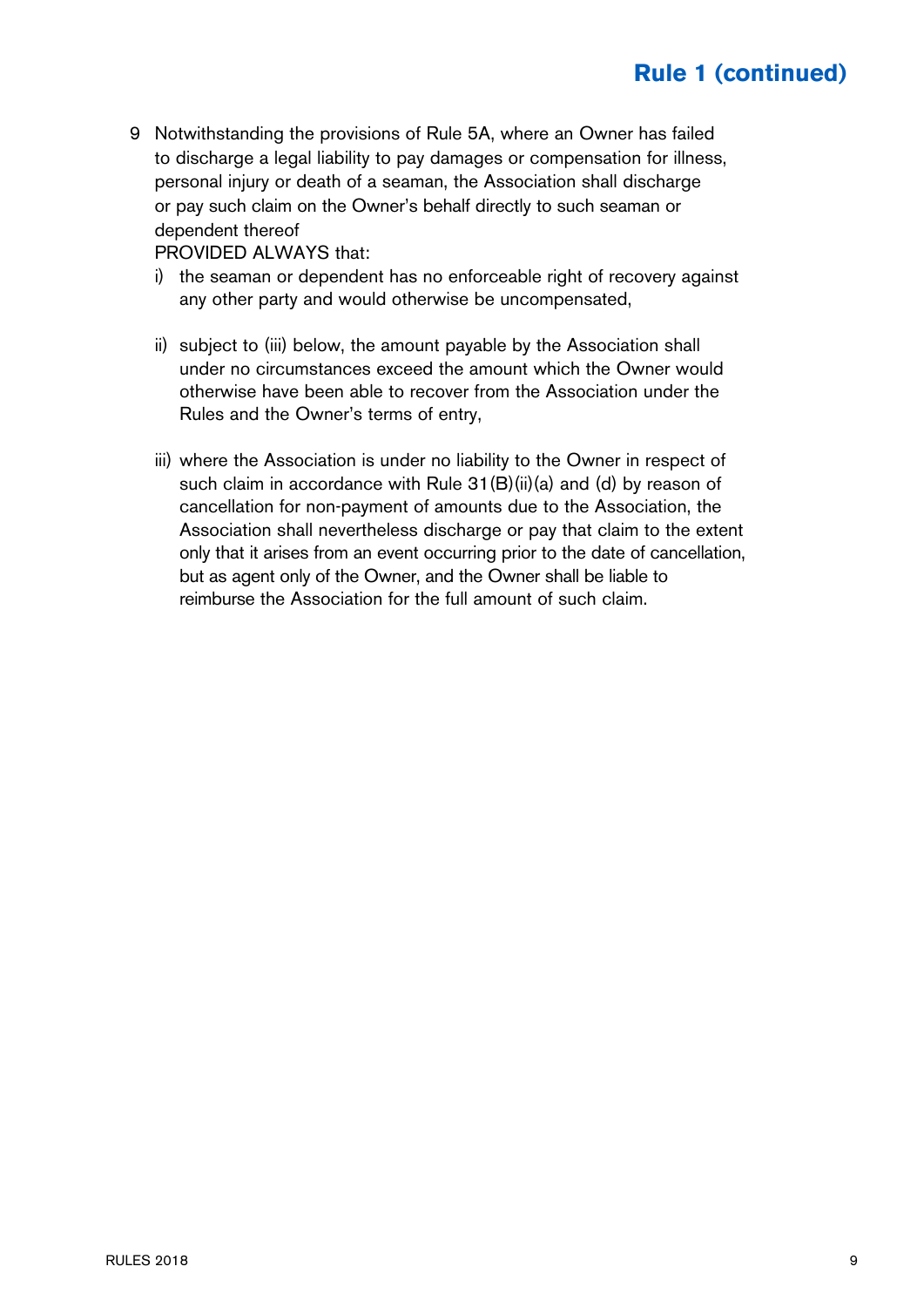# **Risks Covered**

Unless otherwise agreed between an Owner and the Managers, the risks covered by the Association are as set out in Sections 1 to 26 below, PROVIDED ALWAYS that:

- i) Unless and to the extent that the Directors otherwise decide, an Owner is only insured in respect of such sums as he has paid to discharge the liabilities or to pay the losses, costs or expenses referred to in those sections;
- ii) The maximum amount recoverable by an Owner in respect of any one event may be limited by virtue of the limits set out in Rule 5(B), or by virtue of a resolution of the Directors made before the commencement of the relevant policy year;
- iii) Unless otherwise agreed between an Owner and the Managers, an Owner's recovery from the Association shall be subject to the deductibles set out in Appendix B to this Rule.

## **Section 1 Liability to persons other than seamen**

- A Liability to pay damages or compensation for personal injury, illness or death of any person (other than the persons specified in paragraphs (B) and (C) of this Section and in Sections 2 and 3) and hospital, medical or funeral expenses incurred in relation to such injury, illness or death.
- B Liability to pay damages or compensation for personal injury, illness or death of any person engaged to handle the cargo of an entered ship. PROVIDED ALWAYS that:
- a) Cover under paragraphs (A) and (B) of this Section is limited to liabilities arising out of a negligent act or omission on board or in relation to an entered ship or in relation to the handling of her cargo from the time of receipt of that cargo from the shipper or pre-carrier at the port of shipment until delivery of that cargo to consignee or onward carrier at the port of discharge.
- b) Where the liability arises under the terms of any contract or indemnity and would not have arisen but for those terms, that liability is not covered under this Section but may be covered under and in accordance with Section 14 of this Rule.
- c) Where the liability is in respect of a person on another ship, and arises out of a collision between that ship and the entered ship, that liability is not covered under this Section but may be recoverable under and in accordance with Section 10(B) of this Rule.
- C Liability to pay damages or compensation:
	- i) for personal injury, illness or death of any passenger and hospital, medical or funeral expenses incurred in relation to such injury, illness or death;
	- ii) to passengers on board an entered ship arising as a consequence of a casualty to that ship while they are on board, including the cost of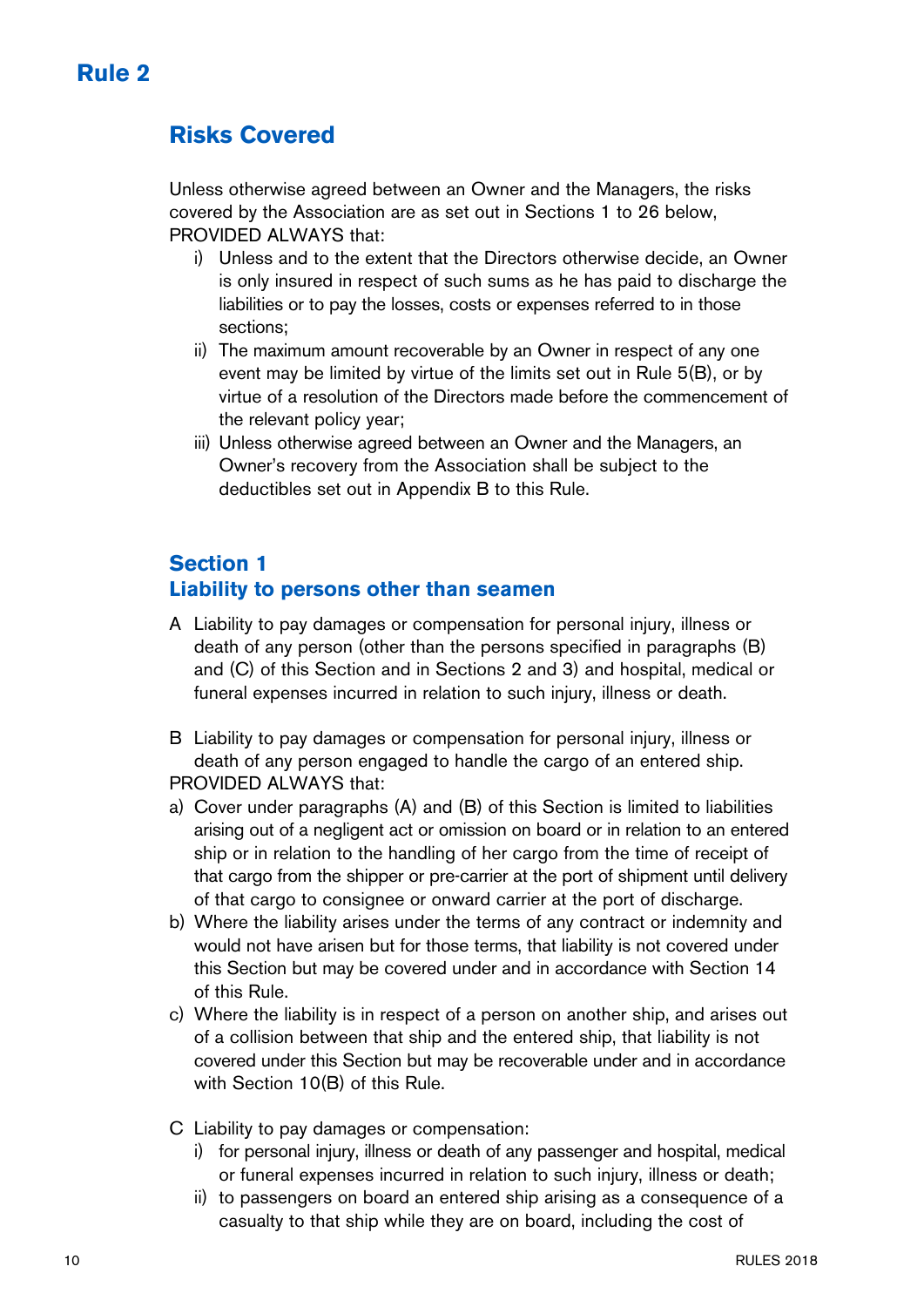forwarding passengers to destination or return to port of embarkation and of maintenance of passengers ashore;

iii) for loss of or damage to the effects of any passenger.

PROVIDED ALWAYS that:

- a) The terms of the passage ticket or other contract between the passenger and the Owner have been approved by the Managers in writing and cover for the liabilities set out in this paragraph (C) has been agreed between the Owner and the Managers on such terms as the Managers may require.
- b) There shall be no recovery from the Association under this paragraph (C) in respect of liabilities for personal injury or death, or loss of or damage to property, delay or any other consequential loss sustained by any passenger by reason of carriage by air, except where such liability occurs either:
	- i) during repatriation by air of injured or sick passengers or of passengers following a casualty to the entered ship; or
	- ii) subject always to proviso (c) of this paragraph (C), during an excursion from the entered ship.
- c) There shall be no recovery from the Association under this paragraph (C) in respect of the contractual liability of an Owner for death or injury to a passenger whilst on an excursion from the entered ship in circumstances where either:
	- i) a separate contract has been entered into by the passenger for the excursion, whether or not with the Owner, or
	- ii) the Owner has waived any or all of his rights of recourse against any sub-contractor or other third party in respect of the excursion.
- d) Unless and to the extent that the Owner has obtained appropriate special cover by agreement with the Managers, there shall be no recovery from the Association in respect of claims relating to cash, negotiable instruments, precious or rare metals or stones, valuables or objects of a rare or precious nature.
- e) For the purpose of this paragraph (C), 'casualty' means an incident involving either:
	- i) collision, stranding, explosion, fire, or any other cause affecting the physical condition of the entered ship so as to render it incapable of safe navigation to its intended destination; or
	- ii) a threat to the life, health or safety of passengers in general.
- f) Where liabilities to passengers include liabilities arising under a non-war certificate issued by the Association in compliance with either Article 4bis of the Athens Convention relating to Carriage of Passengers and their Luggage by Sea, 2002 and Guidelines for its implementation or Regulation (EC) No. 392/2009 of the European Parliament and of the Council which gives effect thereto ("Certified Liabilities") and such liabilities exceed or may exceed in the aggregate the limit of cover of US\$2,000 million as specified in Rule 5(B)(iii)(1):
	- i) the Managers may in their absolute discretion defer payment of a claim in respect of those liabilities or any part thereof until the Certified Liabilities, or such part of the Certified Liabilities as the Managers may decide, have been discharged; and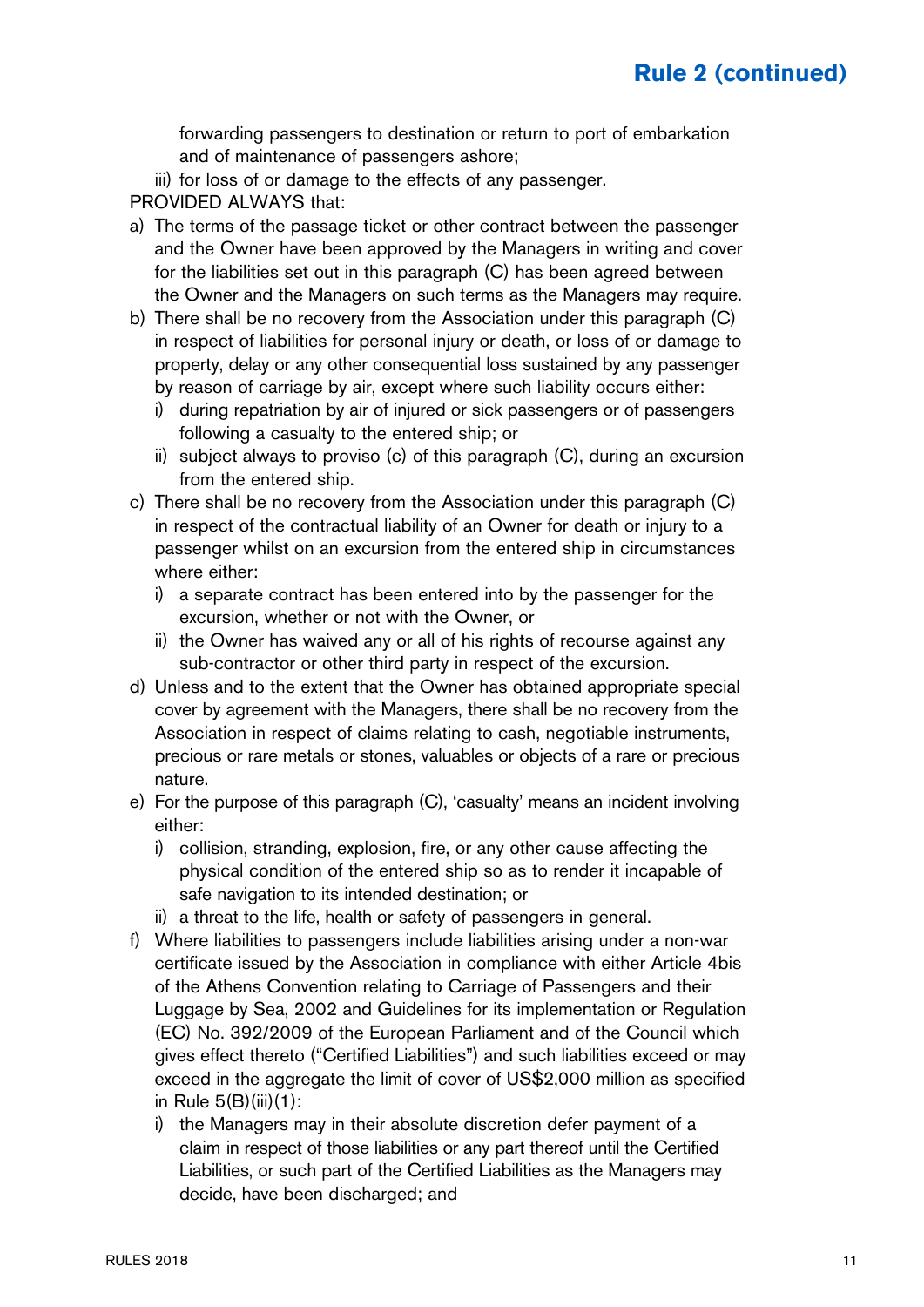ii) if, and to the extent any Certified Liabilities discharged by the Association exceed the said limit any payment by the Association in respect thereof shall be by way of loan and the Member shall indemnify the Association in respect of such payment.

### **Section 2 Injury and death of seamen**

Liability to pay damages or compensation for personal injury or death of any seaman, and hospital, medical, funeral and other expenses necessarily incurred in relation to such injury or death, including expenses of repatriating the seaman and sending abroad a substitute to replace him.

PROVIDED ALWAYS that:

Where the liability arises or the costs or expenses are incurred under the terms of a crew agreement or other contract of service or employment and would not have arisen but for those terms, that liability is not covered by the Association unless and to the extent that those terms shall have been previously approved by the Managers in writing.

### **Section 3 Illness and death of seamen**

Liability to pay damages or compensation for illness and death resulting from illness of any seaman, and hospital, medical, funeral or other expenses necessarily incurred in relation to such illness or such death including expenses of repatriating the seaman and sending abroad a substitute to replace him. PROVIDED ALWAYS that:

Where the liability arises or the costs or expenses are incurred under the terms of a crew agreement or other contract of service or employment and would not have arisen but for those terms, that liability is not covered by the Association unless and to the extent that those terms shall have been previously approved by the Managers in writing.

### **Section 4 Repatriation and substitute expenses**

A Repatriation and substitute expenses which are not recoverable under Sections 2 and 3 of this Rule and which are incurred in sending abroad a substitute to replace a seaman of an entered ship who has been left ashore, or incurred under statutory obligation in repatriating any seaman of the entered ship.

PROVIDED ALWAYS that:

This paragraph A of Section 4 does not cover expenses which arise out of or are the consequence of: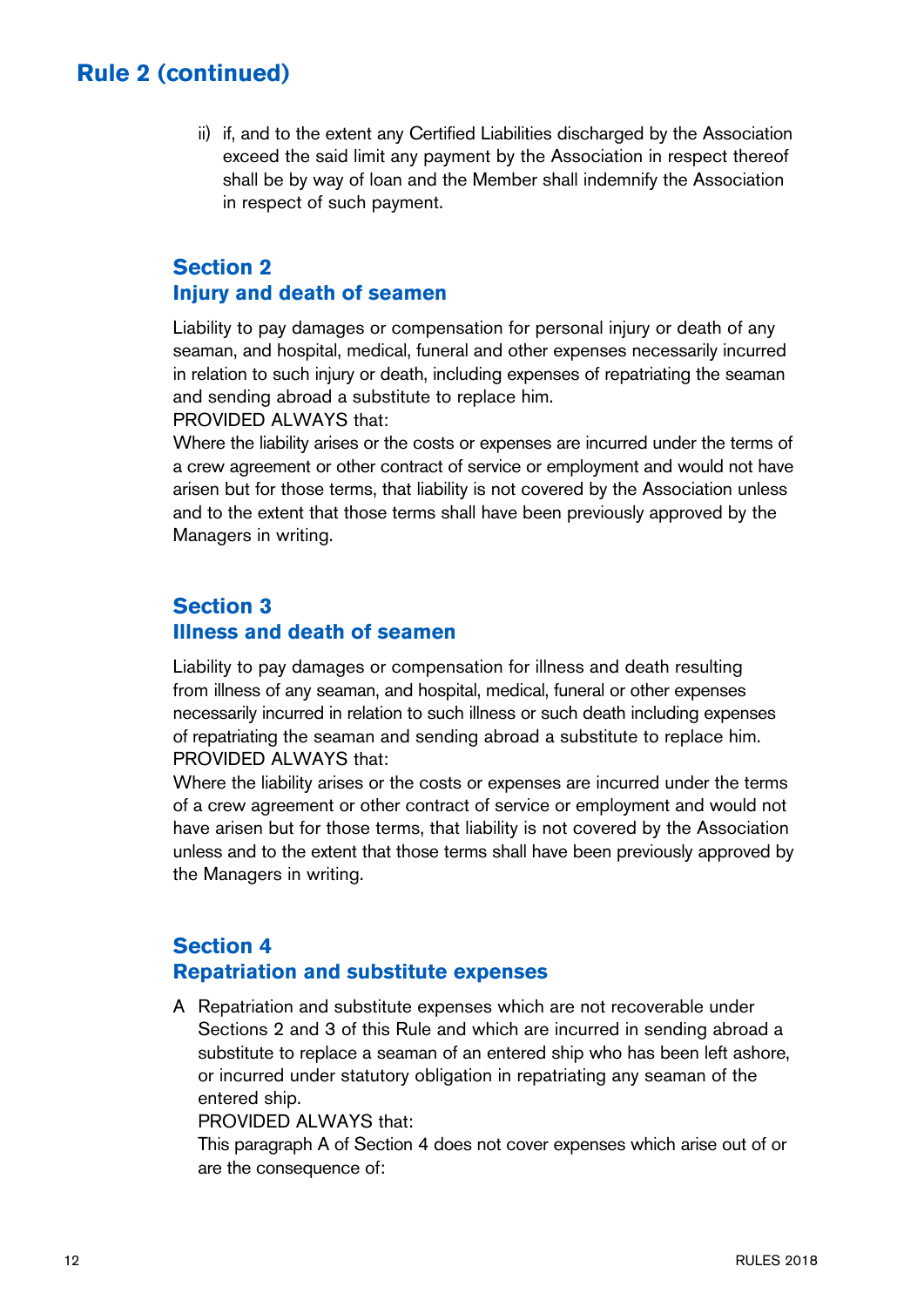- i) the expiry of a seaman's period of service on the entered ship either in accordance with the terms of a crew agreement or other contract of service or employment or by mutual consent of the parties to it, or
- ii) breach by the Owner of any agreement or other contract of service or employment, or
- iii) sale of the ship, or
- iv) any other act of the Owner in respect of the entered ship.
- B Repatriation and substitute expenses incurred in compliance with Guideline B2.5 of Regulation 2.5 of the 2006 Maritime Labour Convention (MLC 2006) or domestic legislation by a State Party implementing MLC 2006 unless costs are otherwise recoverable under Rule 2, Sections 2, 3 or 4A.
- C Notwithstanding Rule 5A, where a Member has failed to discharge or pay the liabilities referred to in Section 4B above, the Association shall discharge or pay such claim on the Member's behalf directly to such seaman. PROVIDED ALWAYS that:
- a) where the Association is under no liability in respect of the claim by reason of a cesser under Rule 29A or cancellation under Rule 31, the Association shall nevertheless discharge or pay a claim under Section 4C incurred within the earlier of three months of the date of cesser or cancellation, or the expiry of the policy, but only as agent of the Owner and the Owner shall reimburse the Association in full for such claim; and
- b) the Owner shall reimburse the Association in full for any claim paid under Section 4B of Rule 2.

### **Section 5 Loss of and damage to the effects of seamen and others**

Liability to pay damages or compensation for loss of or damage to the effects of:

A Any seaman,

B Any other person, on board an entered ship (other than the persons specified in paragraph (C) of Section 1).

PROVIDED ALWAYS that:

- a) Unless and to the extent that the Owner has obtained appropriate special cover by agreement with the Managers, there shall be no recovery from the Association in respect of claims relating to cash, negotiable instruments, precious or rare metals or stones, valuables or objects of a rare or precious nature.
- b) Where the liability arises under the terms of a contract and would not have arisen but for those terms, that liability is not covered by the Association unless and to the extent that those terms shall have been previously approved by the Managers in writing.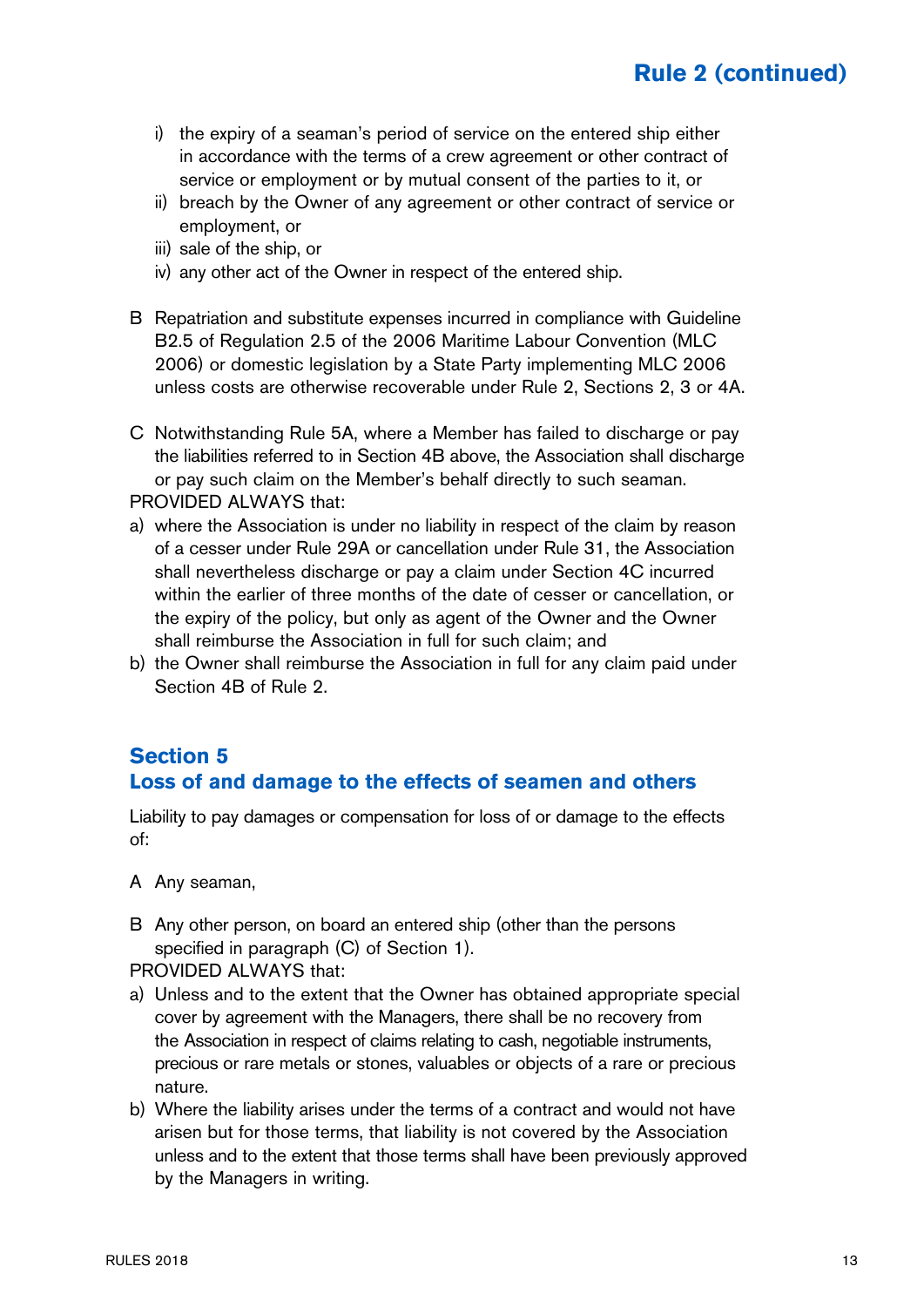### **Section 6 Shipwreck unemployment indemnity**

Liability to compensate any seaman for the loss of his employment caused in consequence of the actual or constructive total loss of an entered ship, where the wages or compensation are payable under statutory or other legal obligation or under the terms of any crew agreement or other contract of service or employment if and to the extent that those terms have previously been approved by the Managers.

### **Section 7 Diversion expenses**

Expenses of diversion of an entered ship where and to the extent that those expenses (i) represent the net loss to the Owner (over and above such expenses as would have been incurred but for the diversion) in respect of the cost of fuel, insurance, wages, stores, provisions and port charges and (ii) are incurred solely for the purpose of securing treatment for an injured or sick person or while awaiting a substitute for such person or for the purpose of landing stowaways or refugees, or (with the Managers' agreement) a deceased person, or for the purpose of saving life at sea.

### **Section 8 Stowaways and refugees**

Expenses, other than those covered under Section 7 of this Rule, incurred by the Owner in discharging his obligations towards or making necessary arrangements for stowaways or refugees, but only if and to the extent that the Owner is legally liable for the expenses or they are incurred with the approval and agreement of the Managers.

### **Section 9 Life salvage**

Sums legally due to third parties by reason of the fact that they have saved or attempted to save the life of any person on or from an entered ship but only if and to the extent that such payments are not recoverable under the Hull Policies of the entered ship or from cargo owners or underwriters.

### **Section 10 Collision with other ships**

The liabilities, set out in paragraphs (A), (B) and (C) below, to pay costs and damages to any other person as a consequence of a collision between an entered ship and any other ship, but only if and to the extent that such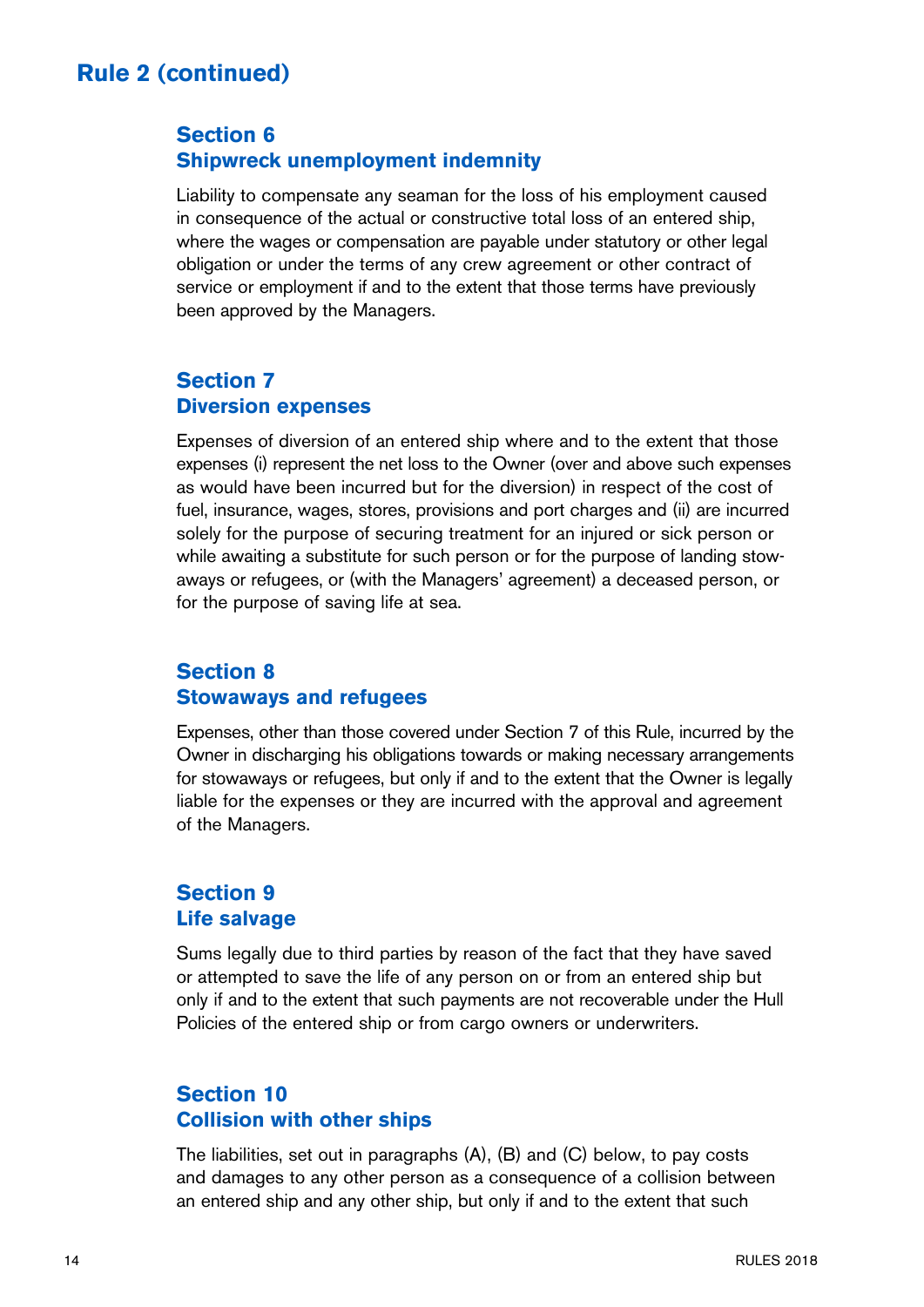liabilities are not recoverable under the collision liability clause contained in the Hull Policies of the entered ship:

- A One fourth, or such other proportion as may have been agreed in writing by the Managers, of the liabilities arising out of the collision other than the liabilities listed in paragraph (B) of this Section.
- B Four fourths of the liabilities arising out of the collision for or relating to: i) removal or disposal of obstructions, wrecks, cargoes or any other thing whatsoever,
	- ii) any real or personal property or any thing whatsoever except other ships or property on other ships,
	- iii) the cargo or other property on the entered ship, or general average contributions, special charges or salvage paid by the owners of that cargo or property,
	- iv) loss of life, personal injury, illness, repatriation or substitute expenses,
	- v) an escape or discharge (other than from the entered ship), of oil or any other substance, or the threat thereof, but excluding damage to other ships with which the entered ship is in collision and property on such other ships.
	- vi) remuneration paid, pursuant to the Special Compensation P&I Club (SCOPIC) Clause, or any revision thereof, in respect of the salvage of a ship with which the entered ship is in collision.
- C That part of the Owner's liabilities arising out of the collision, other than the liabilities listed in paragraphs (A) and (B) of this Section, which exceeds the sum recoverable under the Hull Policies of the entered ship solely by reason of the fact that the sum of the liabilities arising out of the collision exceeds the valuation of the ship in those policies. PROVIDED ALWAYS that:
	- a) Unless and to the extent that the Members' Committee in its discretion otherwise decides, recovery from the Association under paragraph (C) of this Section shall be limited to the excess (if any) of the amount which would have been recoverable under the Hull Policies of the entered ship if that ship had been insured thereunder at the proper value in accordance with Rule 5(D).
	- b) Unless otherwise agreed by the Managers at the time of entry or of subsequent annual renewal, an Owner shall not be entitled to recover from the Association any franchise or deductible borne by him under the Hull Policies of the entered ship.
	- c) If a claim arises under this Section in respect of a collision involving two ships belonging wholly or partly to the same Owner, he shall be entitled to recover from the Association, and the Association shall have the same rights, as if the ships had belonged to different owners.
	- d) Unless otherwise agreed between the Owner and the Managers as a term of the ship's entry in the Association, if both ships are to blame, then where the liability of either or both of the ships in collision becomes limited by law, claims under this Section shall be settled upon the principle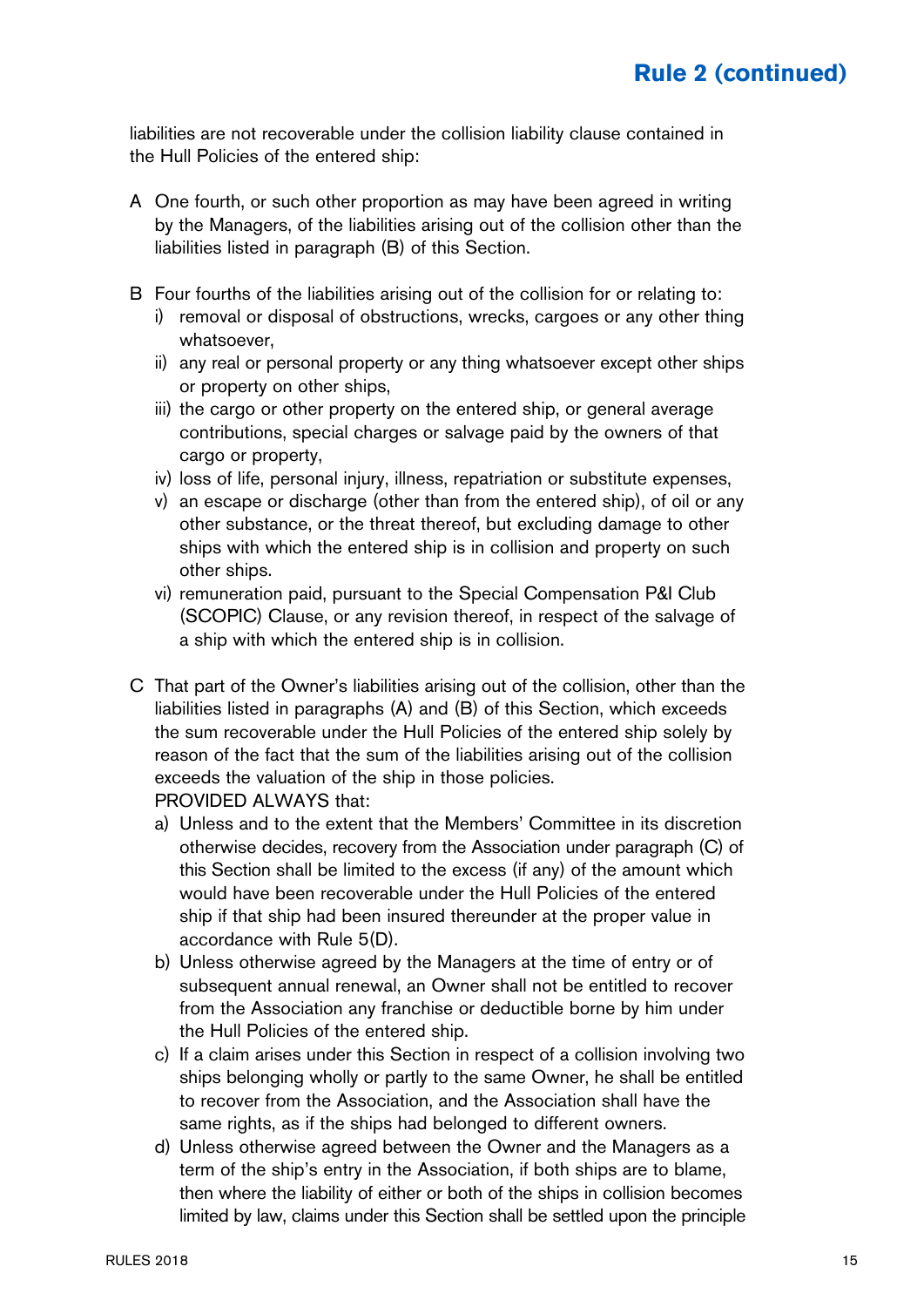of single liability, but in all other cases claims under this Section shall be settled upon the principle of cross-liabilities, as if the owner of each ship had been compelled to pay the owner of the other ship such proportion of the latter's damages as may have been properly allowed in ascertaining the balance or sum payable by or to the Owner of the entered ship in consequence of the collision.

Note: Any oil pollution element in a claim under this Section 10 will be subject to the limitation set out in Rule 5(B) and in the corresponding note.

### **Section 11 Loss or damage to property**

Liability to pay damages or compensation for any loss of or damage to any property (including infringement of rights) whether on land or water and whether fixed or moveable.

PROVIDED ALWAYS that:

- a) There shall be no recovery by an Owner under this Section in respect of:
	- i) Liability which arises under the terms of any contract or indemnity to the extent that it would not have arisen but for those terms.
	- ii) Liability which is within the scope of the following Sections of this Rule, or within any proviso, limit, exclusion or deductible applicable to those Sections:

Section 1(C) Liability to persons other than seamen.

- Section 5 The effects of seamen and others.
- Section 10 Collision with other ships.
- Section 12 Pollution risks.
- Section 13 Liability arising out of towage of or by an entered ship.
- Section 15 Wreck liabilities.
- Section 17 Cargo liabilities.
- Section 18 Property on the entered ship.
- iii) Any franchise or deductible borne by the Owner under the Hull Policies of the entered ship.
- b) If an entered ship causes loss or damage to property or infringes rights belonging wholly or in part to the Owner of the entered ship, the Owner shall have the same rights of recovery from the Association as if such property or rights belonged wholly to different owners.

Note: Any oil pollution element in a claim under this Section 11 will be subject to the limitation set out in Rule 5(B) and in the corresponding note.

### **Section 12 Pollution risks**

The liabilities, losses, damages, costs and expenses set out in paragraphs (A) to (E) below when and to the extent that they are caused by or incurred in consequence of the discharge or escape from an entered ship of oil or any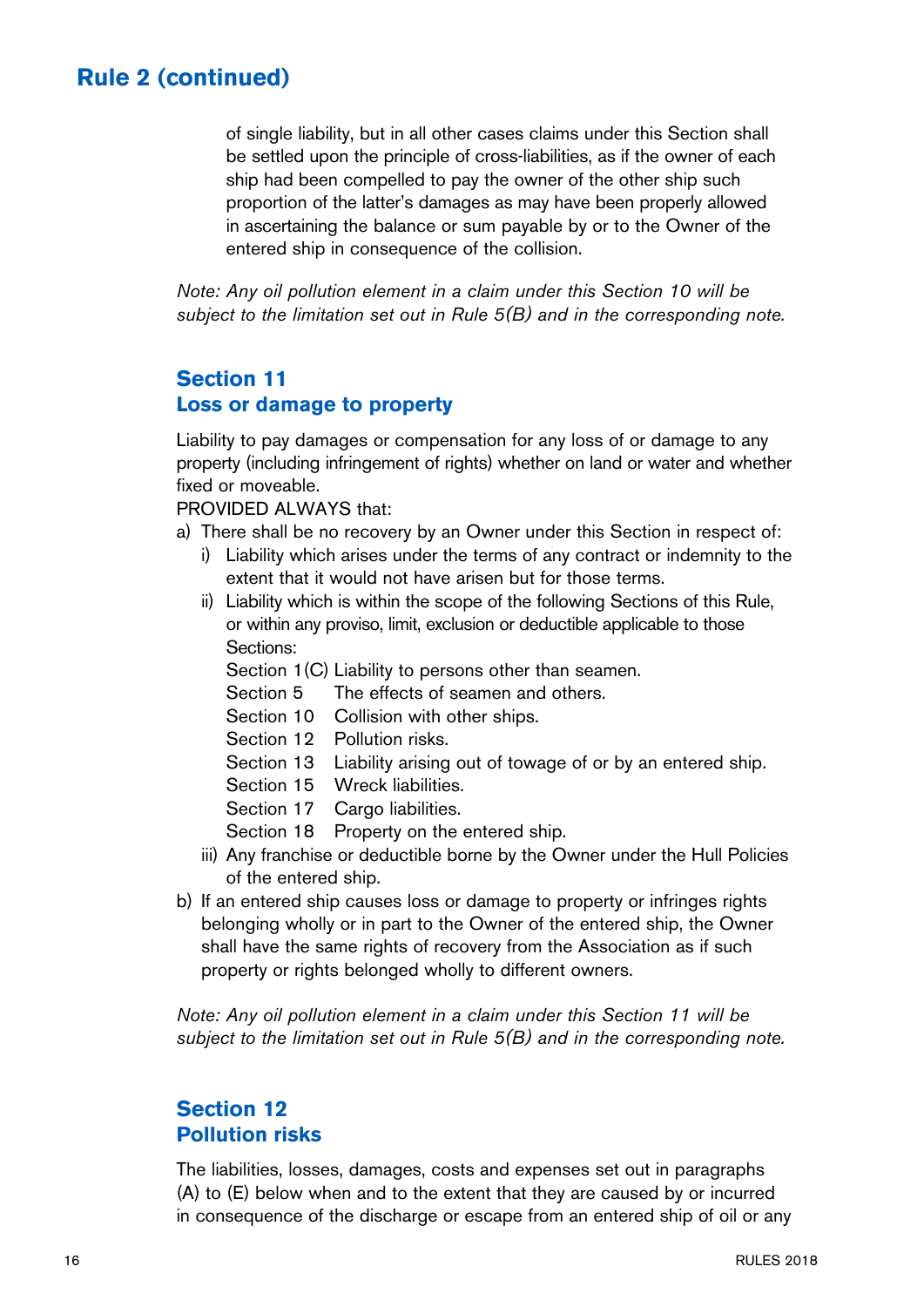other substance, or the threat of such discharge or escape: PROVIDED ALWAYS that:

- a) There shall be no recovery in respect of any liability, loss, damage, cost or expense arising as a consequence of the presence in, or the escape or discharge or threat of escape or discharge from, any land-based dump, storage or disposal facility, of any substance previously carried on the entered ship, whether or not as cargo, fuel, stores or waste, except to the extent that the Members' Committee in its discretion, and without having to give any reasons for their decision, otherwise determines.
- b) Unless and to the extent that special cover has been agreed in writing by the Managers, the Association shall not reimburse any liability, loss, cost or expense which would have been recoverable in general average if the cargo of the entered ship had been carried on terms no less favourable to the Owner than those of the York-Antwerp Rules.
- c) Unless the Managers otherwise agree in writing, the Owner of an entered ship which is a "relevant ship" as defined in the Small Tanker Oil Pollution Indemnification Agreement (STOPIA) shall during the currency of that Agreement be a party to STOPIA for the period of entry of such ship in the Association and, unless the Members' Committee otherwise determines, shall not be entitled to any recovery under this Rule 2, Section 12 in respect of such ship in relation to any casualty, event or matter occurring during a period when the Owner is not a party to STOPIA.
- d) Unless the Managers otherwise agree in writing, the Owner of an entered ship which is a "relevant ship" as defined in the Tanker Oil Pollution Indemnification Agreement (TOPIA) shall during the currency of that Agreement be a party to TOPIA for the period of entry of such ship in the Association and, unless the Members' Committee otherwise determines, shall not be entitled to any recovery under this Rule 2, Section 12 in respect of such ship in relation to any casualty, event or matter occurring during a period when the Owner is not a party to TOPIA.
- A Liability for loss, damage or contamination.
- B Any loss, damage or expense which the Owner incurs, or for which he is liable, as a party to any agreement approved by the Members' Committee including the costs and expenses incurred by the Owner in performing his obligations under such agreements.
- C The costs of any measures reasonably taken for the purpose of avoiding or minimizing pollution or any resulting loss or damage together with any liability for loss of or damage to property caused by measures so taken.
- D The costs of any measures reasonably taken to prevent an imminent danger of the discharge or escape from the entered ship of oil or any substance which may cause pollution.
- E The costs or liabilities incurred as a result of compliance with any order or direction given by any government or authority, for the purpose of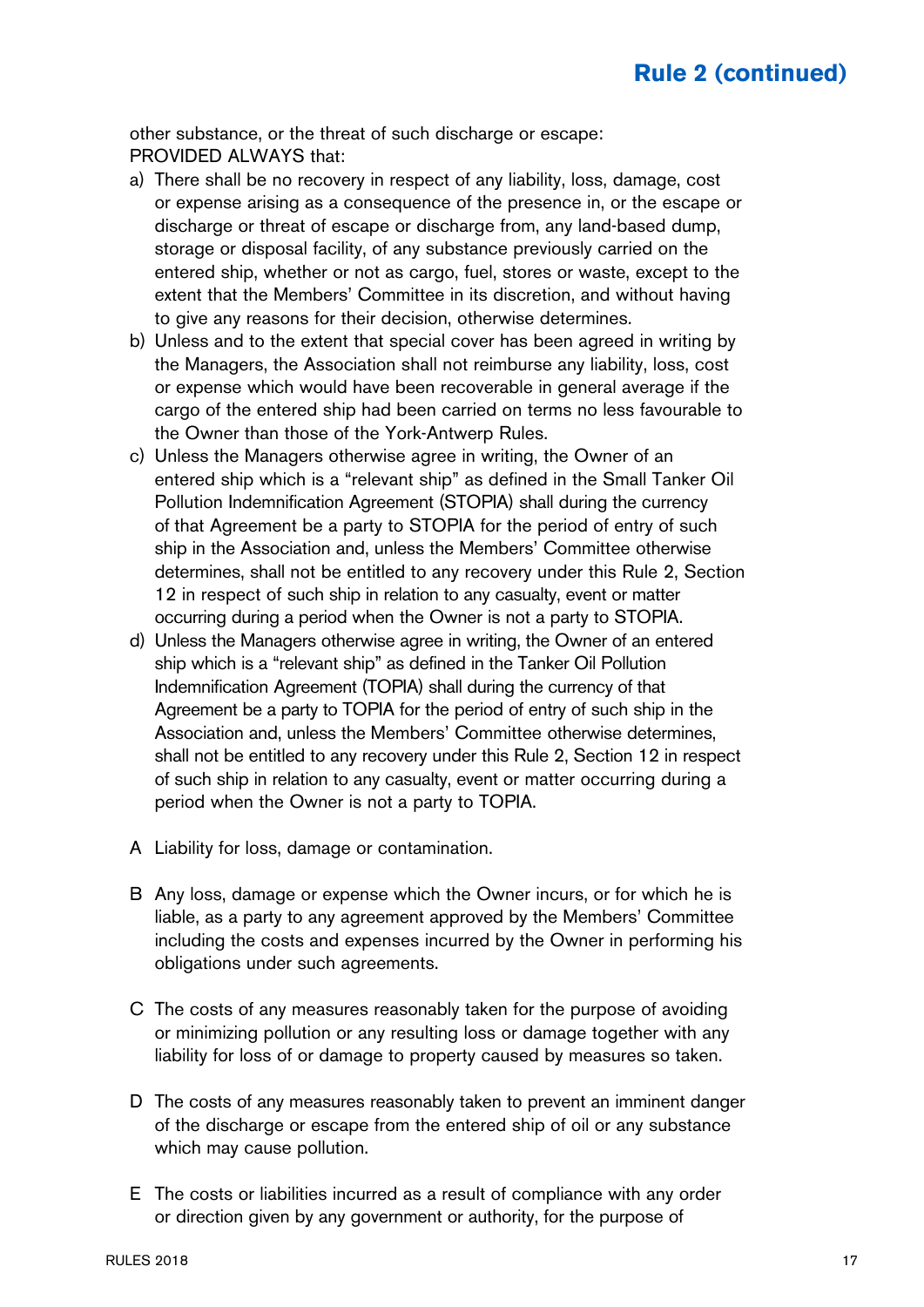preventing or reducing pollution or the risk of pollution, provided always that:

- a) such compliance is not a requirement for the normal operation or salvage or repair of the entered ship; and
- b) such costs or liabilities are not recoverable under the Hull Policies of the entered ship.

Note: Oil pollution claims under this Section 12 will be subject to the limitation set out in Rule 5(B) and in the corresponding note.

### **Section 13 Liability arising out of towage of or by an entered ship**

#### **A Customary towage of an entered ship**

Liability, other than for the cost of the contracted services, arising out of, or under the terms of a contract for the customary towage of an entered ship, that is to say:

- i) towage for the purpose of entering or leaving port or manoeuvring within the port during the ordinary course of trading, or
- ii) towage of such entered ships as are habitually towed in the ordinary course of trading from port to port or from place to place,to the extent that the Owner is not insured against such liability under the Hull Policies of the entered ship.

#### **B Towage of an entered ship other than customary towage**

Liability arising out of, or under the terms of a contract for towage of an entered ship other than the customary towage covered under paragraph (A) of this Section but only if and to the extent that cover for such liability has been agreed with the Managers upon such terms as the Managers may require.

For the purpose of this paragraph B, the Managers will approve contracts for towage of an entered ship on terms not less favourable to the entered ship than:

- i) The Lloyds standard form of salvage agreement (1980, 1990, 1995 or 2000, whether or not incorporating SCOPIC), or
- ii) a contract that contains a term that the parties to the towage contract, and any parties on whose behalf they contract, shall be responsible for any loss of or damage to or wreck removal of their own ship, cargo or property and for loss of life or personal injury thereon, without recourse against the other and will indemnify the other against any such liability

#### **C Towage by an entered ship**

Liability arising out of the towage of another ship or object by an entered ship

PROVIDED ALWAYS that:

There shall be no recovery by an Owner for loss of or damage to or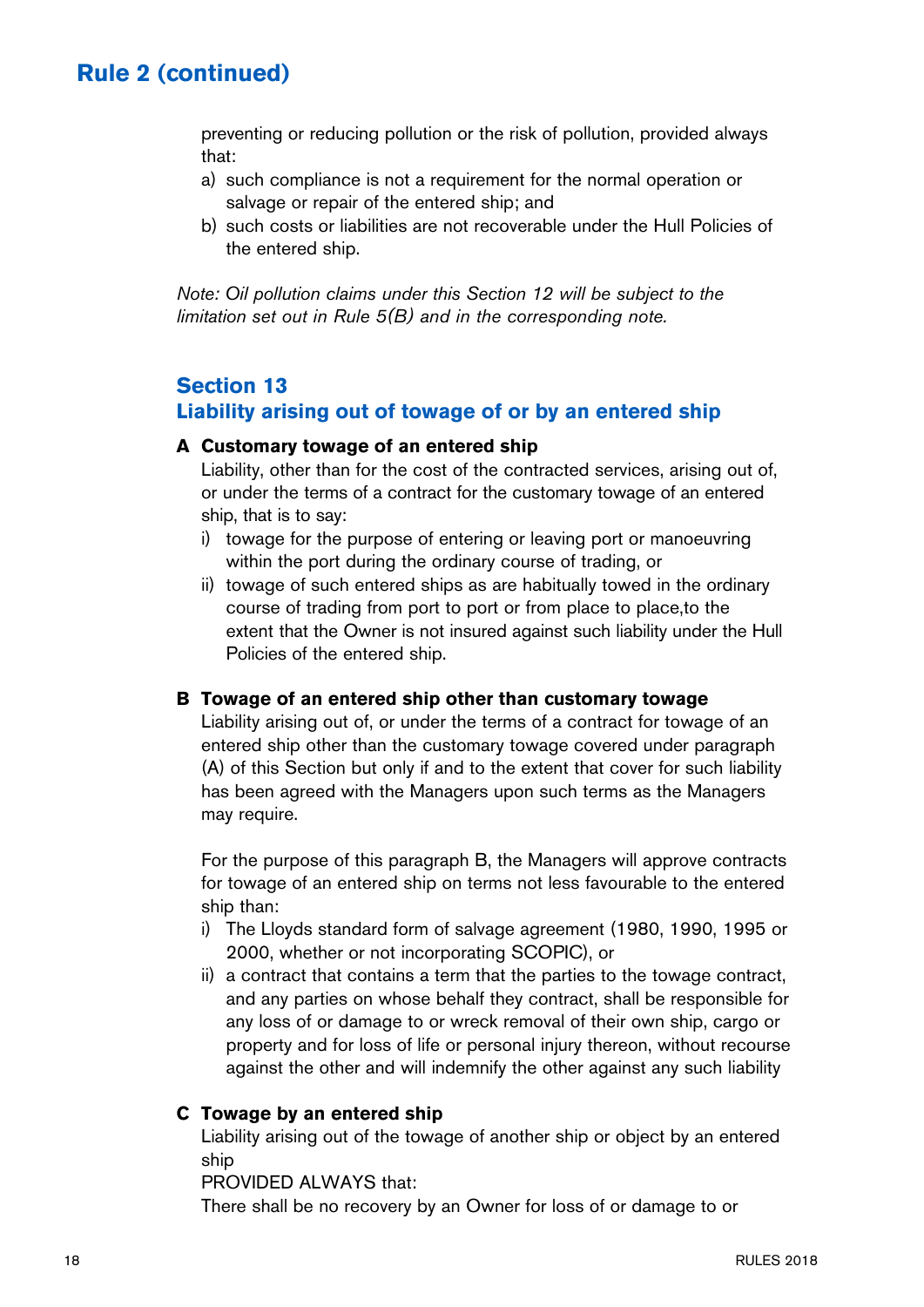wreck removal of a ship or other object towed by the entered ship or the cargo or other property on such tow (together with costs and expenses associated therewith) save in so far as:

- i) the towage or attempt thereat is made for the purpose of saving or attempting to save life or property at sea, or
- ii) the entered ship is towing under a contract approved in writing by the Managers or on such terms as the Managers may require.

Note: The Managers will ordinarily only approve contracts for towage by an entered ship in terms not less favourable to the towing ship than:

- a) United Kingdom, Netherlands and Scandinavian standard towage conditions;
- b) Towcon and Towhire
- c) The Lloyds standard form of salvage agreement (1980, 1990, 1995 or 2000, whether or not incorporating SCOPIC) – no-cure no pay;
- d) a contract that contains a term that the parties to the towage contract, and any parties on whose behalf they contract, shall be responsible for any loss or damage to or wreck removal of their own ship, cargo or property and for loss of life or personal injury thereon, without recourse against the other and will indemnify the other against any such liability (a "knock for knock" clause);
- e) other contracts where
	- i) A term or terms of the contract complying with d) above is or is likely to be unlawful or unenforceable in whole or in part; and
	- ii) The contract does not impose on the Owner any liability to any person arising out of any act, neglect or default of the owner of the tow or any other person; and
	- iii) The contract limits the liability of the Owner under the contract or otherwise to the maximum extent possible by law.
- f) Supply Boat Charters

 If the entered ship is working under a time charter and there is no contract between the Owner and the owner of the tow, then liability for loss of or damage to or wreck removal of a towed object and/or property on board shall only be covered where the Managers have approved the charter in writing and the charter contains:

- i) a clause in terms set out in (d) above covering the property of sub-contractors of the charterers as well as the property of the charterers themselves, or
- ii) a separate clause requiring that all towage be carried out on terms no worse than as provided in (d) above; or
- iii) it otherwise complies with the requirements of (e) above.
- g) In addition, when cargo is carried on board the towed vessel the Managers will expect that:
	- i) a Himalaya clause or similar provision is incorporated in the towage or other contract under which the entered ship is hired to perform towage services, to protect the tug owner's own employees, servants and sub-contractors from being sued in tort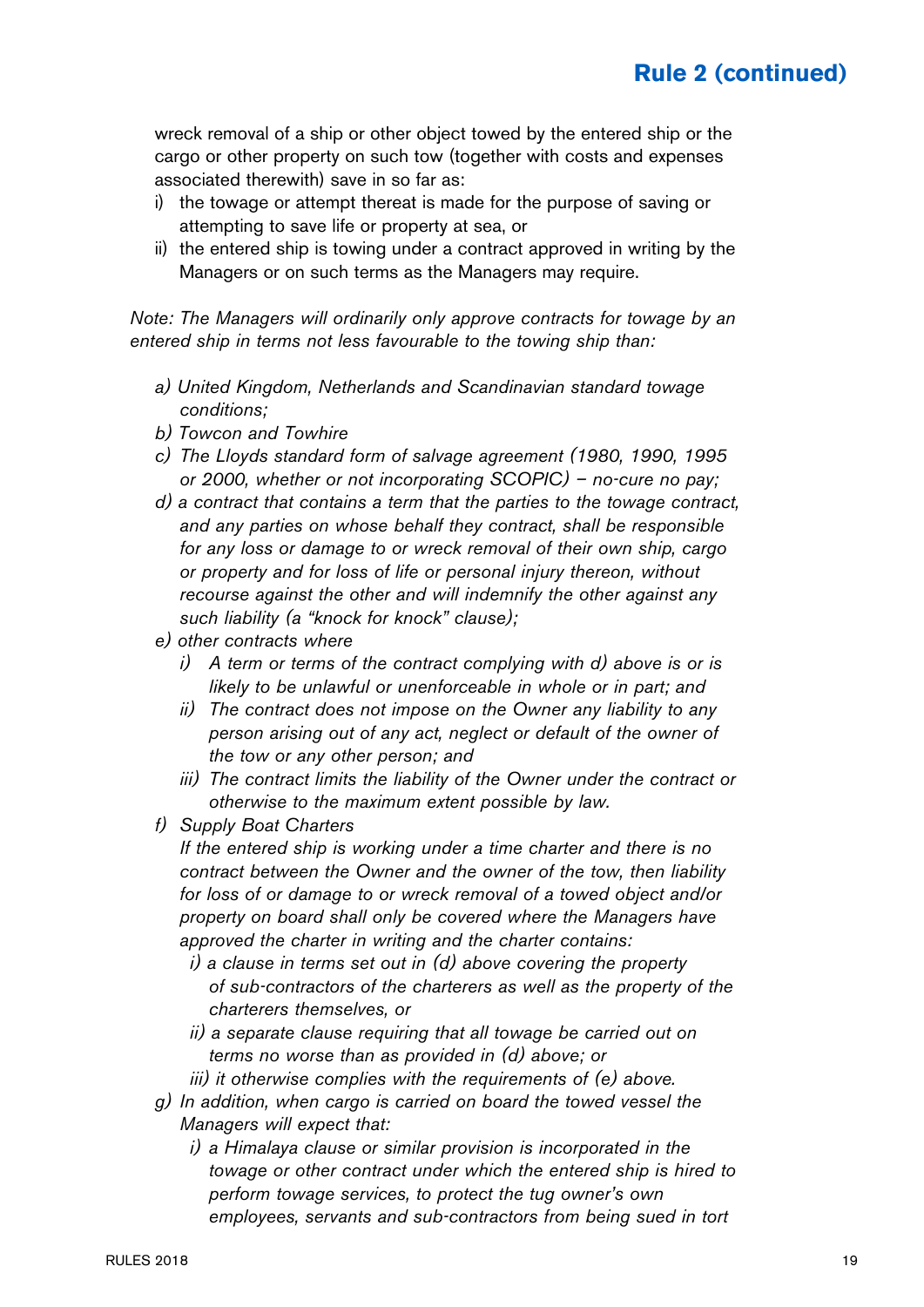by the hirer or charterer of the tug; and

 ii) the towage or other contract under which the entered ship is hired to perform towage services should include a requirement that any other contract entered into by the hirer or charterer of the tug with any third party should contain a Himalaya clause, under which the tug is afforded the same defences as the hirer or charterer.

Note: "Additional Offshore Supplying/Towing and Other Related Risks may be covered under the Association's Offshore Additional Cover (Version 1)", available from the Managers.

Note: Any oil pollution element in a claim under this Section 13 will be subject to the limitation set out in Rule 5(B) and in the corresponding note.

### **Section 14 Liability arising under certain indemnities and contracts**

Liabilities, costs and expenses arising under the terms of an indemnity or contract given or made by or on behalf of the Owner relating to facilities or services provided or to be provided to or in connection with an entered ship, but only if and to the extent that:

- i) the terms have previously been approved by the Managers and cover for the liability has been agreed between the Owner and the Managers on such terms as the Managers may require, or
- ii) the Members' Committee in its discretion decides that the Owner should be reimbursed.

Note: Any oil pollution element in a claim under this Section 14 will be subject to the limitation set out in Rule 5(B) and in the corresponding note.

### **Section 15 Wreck liabilities**

- A Costs or expenses relating to the raising, removal, destruction, lighting or marking of the wreck of an entered ship, when such raising, removal, destruction, lighting or marking is compulsory by law or the costs thereof are legally recoverable from the Owner.
- B Costs or expenses relating to the raising, removal or destruction of any property being carried or having been carried on an entered ship, not being oil or any other substance within the scope of Section 12 of this Rule, when such raising, removal or destruction is compulsory by law or the costs thereof are legally recoverable from the Owner.
- C Liabilities incurred by an Owner as the result of any such raising, removal or destruction of the wreck of an entered ship or any property as is referred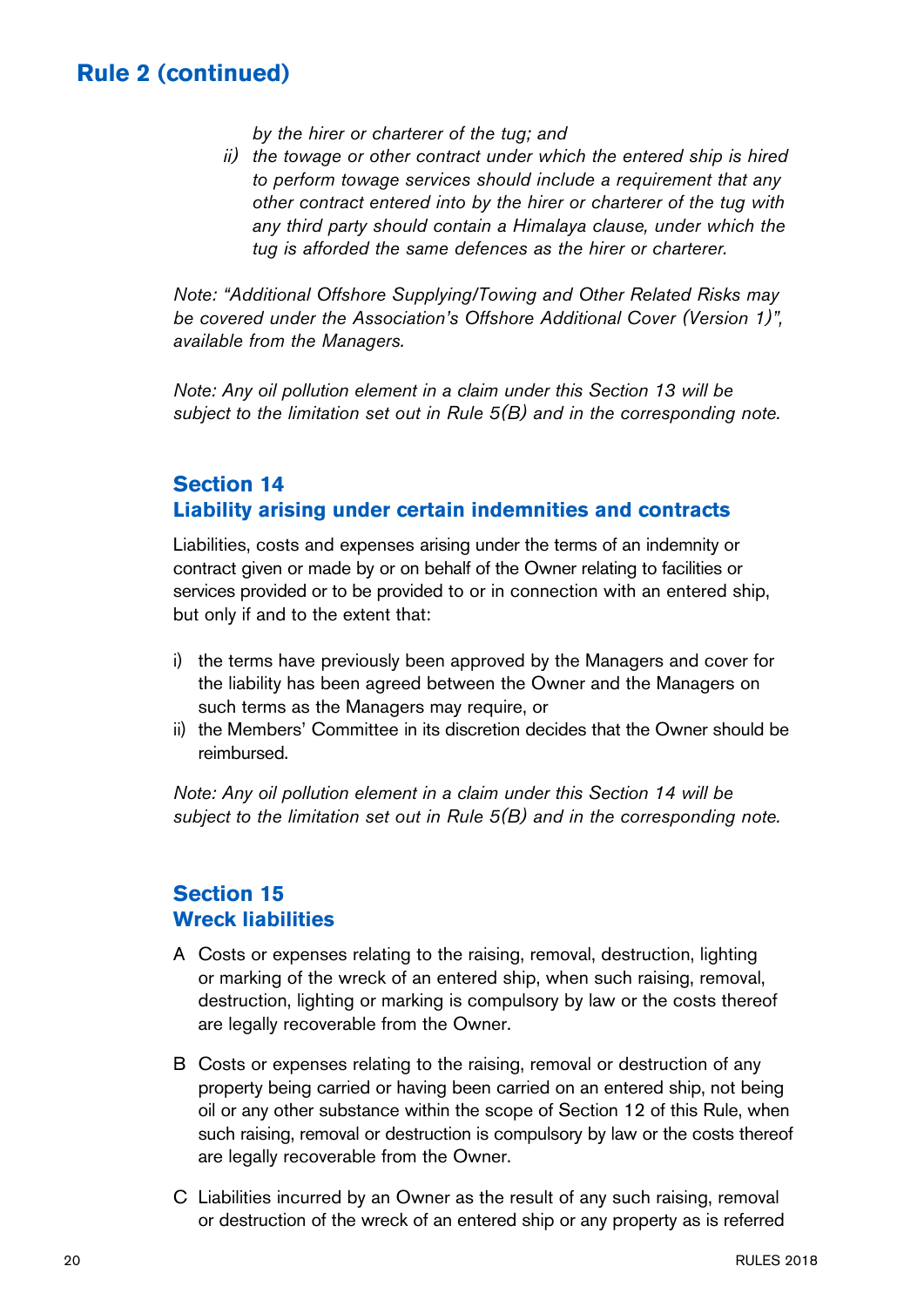to in paragraphs (A) and (B) of this Section, or any attempt thereat.

D Liabilities incurred by an Owner as the result of the presence or involuntary shifting of the wreck of an entered ship or as a result of his failure to remove, destroy, light or mark such wreck, including liability arising from the discharge or escape from such wreck of oil or any other substance.

PROVIDED ALWAYS that:

- a) The entered ship became a wreck as the result of a casualty or event occurring during the period of that ship's entry in the Association, in which case the Association shall continue to be liable for the claim notwithstanding that in other respects the liability of the Association shall have terminated pursuant to Rule 29(C).
- b) In respect of a claim under paragraph (A) of this Section, the value of all stores and materials saved, as well as the wreck itself, shall first be deducted from such costs or expenses and only the balance thereof, if any, shall be recoverable from the Association.
- c) Nothing shall be recoverable from the Association under this section if the Owner shall, without the consent of the Managers in writing, have transferred his interest in the wreck, otherwise than by abandonment, prior to the raising, removal, destruction, lighting or marking of the wreck or prior to the incident giving rise to the liabilities, costs and expenses referred to in this Section.
- d) Where the liability arises under the terms of an indemnity or contract, and would not have arisen but for those terms, such costs and expenses are only recoverable under this Section if and to the extent that:
	- i) the terms of the indemnity or contract have previously been approved by the Managers and cover has been agreed between the Owner and the Managers on such terms as the Managers may require, or
	- ii) the Members' Committee in their discretion decides that the Owner should be reimbursed.

Note: Any oil pollution element in a claim under this Section 15 will be subject to the limitation set out in Rule 5(B) and in the corresponding note.

### **Section 16 Quarantine expenses**

Additional expenses incurred by the Owner of an entered ship as a direct consequence of an outbreak of infectious disease on that ship, including quarantine and disinfection expenses and the net loss to the Owner (over and above such expenses as would have been incurred but for the outbreak) in respect of the cost of fuel, insurance, wages, stores, provisions and port charges.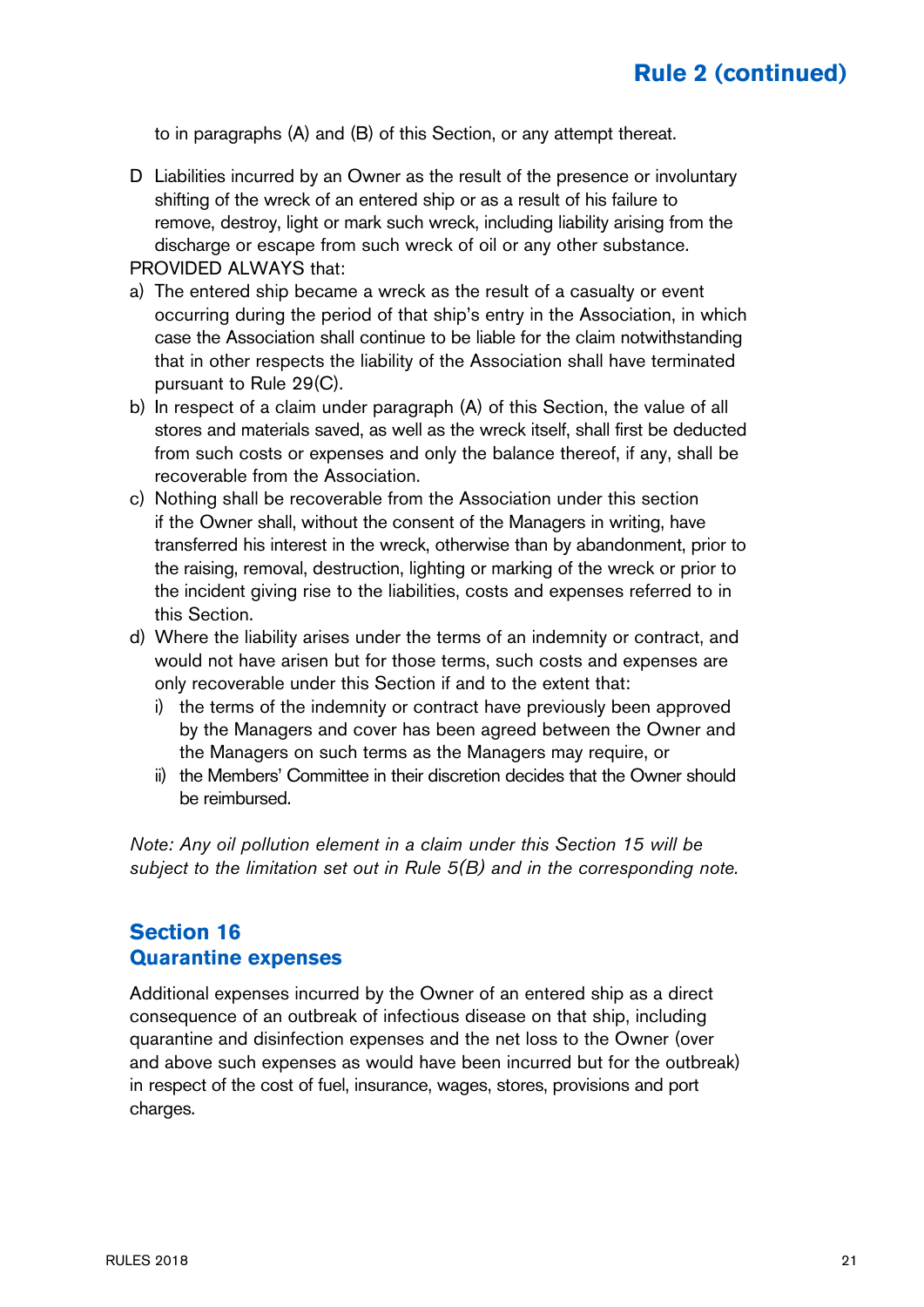## **Section 17 Cargo liabilities**

The liabilities and costs set out in paragraphs (A) to (D) below when and to the extent that they relate to cargo intended to be or being or having been carried in an entered ship:

#### **A Loss, shortage, damage or other responsibility**

Liability for loss, shortage, damage or other responsibility arising out of any breach by the Owner, or by any person for whose acts, neglect or default he may be legally liable, of his obligation properly to load, handle, stow, carry, keep, care for, discharge or deliver the cargo or out of unseaworthiness or unfitness of the entered ship.

#### **B Disposing of damaged cargo or sound cargo from a damaged ship**

The additional costs (over and above those which would have been incurred by him if the cargo or the entered ship had not been damaged) incurred by the Owner in discharging or disposing of damaged cargo or sound cargo following damage to an entered ship, but only if and to the extent that the Owner has no recourse to recover those costs from any other party.

#### **C Failure of consignee to remove cargo**

The liabilities and additional costs (over and above the costs which would have been incurred by him if the cargo had been collected or removed) incurred by an Owner solely by reason of the total failure of a consignee to collect or remove cargo at the port of discharge or place of delivery. but only if and to the extent that such liabilities or costs exceed the proceeds of sale of the cargo and the Owner has no recourse to recover those liabilities or costs from any other party.

#### **D Through or transhipment bills of lading**

Liability for loss, shortage, damage or other responsibility to cargo carried by a means of transport other than the entered ship, when the liability arises under a through or transhipment bill of lading, or other form of contract, approved by the Managers, providing for carriage partly to be performed by the entered ship, provided that the Owner has contracted on terms that seek to preserve rights of recourse against others involved in the performance of the contract of carriage.

Note: For the purpose of paragraph D, a contract is deemed to be approved if it incorporates the ICC Rules or the internationally accepted conventions such as CMR 1956 (Convention relative au Contrat de transport international de Marchandises par Route), CIM 1980 (Les régles uniformes concernant le Contrat de transport International ferroviaire de Marchandises), or the Warsaw Convention 1929 or 1955, as appropriate.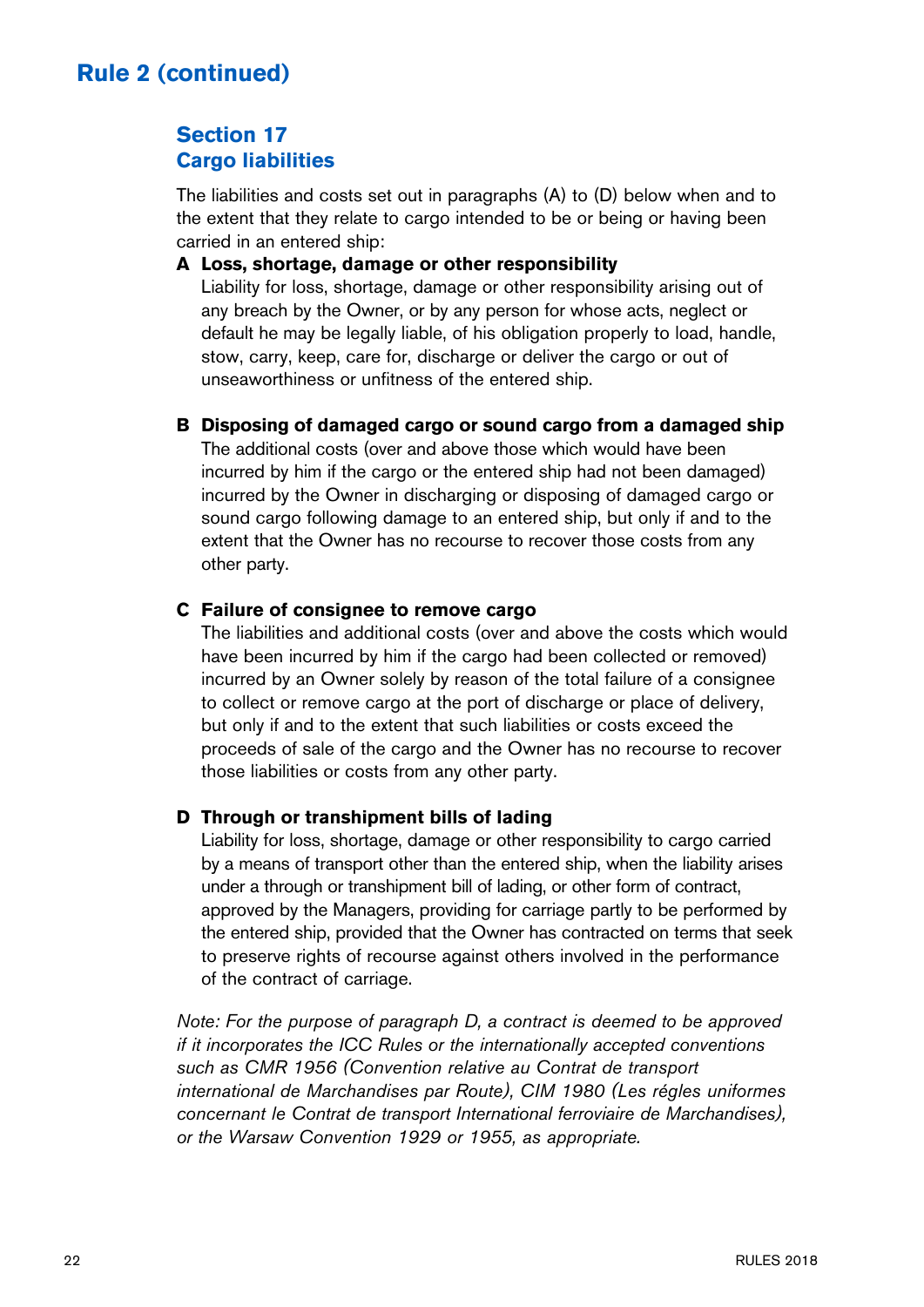#### PROVIDED ALWAYS that:

#### **a) Standard Terms of Contracts of Carriage**

Unless and to the extent that the Members' Committee in their discretion otherwise decides, or special cover has been agreed in writing by the Managers, there shall be no recovery from the Association in respect of liabilities which would not have been incurred or sums which would not have been payable by the Owner if the cargo (including cargo on deck) had been carried under a contract incorporating terms no less favourable to the Owner than the Association's recommended standard terms of carriage which shall be the Hague Visby Rules and/or such other rules and/or conventions as the Members' Committee may from time to time determine.

Note: For the 2018 policy year the Standard Terms of Contracts of Carriage are the Hague Visby Rules, i.e. the Rules contained in the International Convention for the Unification of Certain Rules relating to Bills of Lading signed at Brussels on 25th August, 1924, as amended by the Protocol to that Convention signed at Brussels on 23rd February, 1968.

#### **b) Deviation**

Unless and to the extent that the Members' Committee in their discretion otherwise decides, or cover has been confirmed in writing by the Managers prior to the deviation, there shall be no recovery from the Association in respect of liabilities costs and expenses which arise out of or which are incurred as a consequence of a deviation, in the sense of a departure from the contractually agreed voyage or adventure which deprives the Owner of the right to rely on defences or rights of limitation which would otherwise have been available to him on the basis of the standard terms of carriage referred to in proviso (a) above to reduce or eliminate his liability.

#### **c) Claims payable only at the discretion of the Members' Committee**

Unless and to the extent that the Members' Committee in its discretion otherwise decides there shall be no recovery from the Association in respect of liabilities, costs or expenses arising out of:

- i) Discharge of cargo at a port or place other than the port or place provided in the contract of carriage;
- ii) Delivery of cargo carried under a non-negotiable bill of lading, waybill or similar document without production of such document by the person to whom delivery is made, where such production is required by the express terms of that document or the law to which that document, or the contract of carriage contained in or evidenced by it, is subject, except where the Owner is required by any other law to which the carrier is subject to deliver, or relinquish custody or control of, the cargo, without production of such document;
- iii) Delivery of cargo carried under a negotiable bill of lading or similar document of title (including an electronic bill of lading) without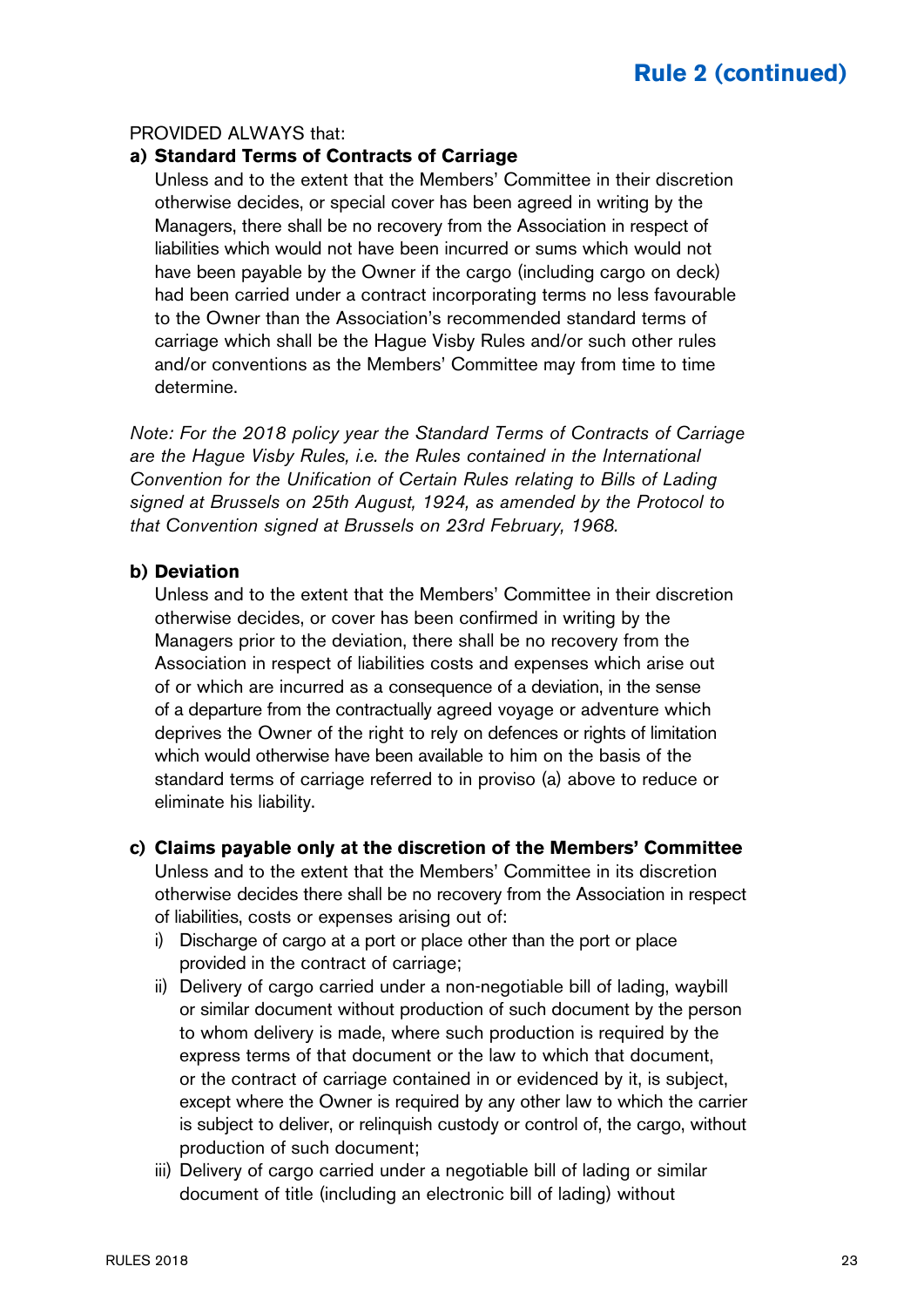production (or the equivalent thereof in the case of an electronic bill of lading) of that bill of lading or document by the person to whom delivery is made, except where cargo has been carried on the entered ship

- a) under the terms of a non-negotiable bill of lading, waybill or other non-negotiable document, and has been properly delivered as required by that document, notwithstanding that the Owner of that entered ship may be liable under the terms of a negotiable bill of lading or other similar document of title issued by or on behalf of a party other than that Owner providing for carriage partly by a means of transport other than the entered ship;
- b) under the terms of an approved electronic trading system and has been properly delivered to the person so entitled in accordance therewith.

#### Note: Proper delivery is required in the case of an electronic bill of lading as with a conventional bill of lading. See also Paperless Trading Endorsement.

- iv) The issue of an ante dated or post dated bill of lading, waybill or other document containing or evidencing the contract of carriage, that is to say a bill of lading, waybill or other document recording the loading or shipment or receipt for shipment on a date prior or subsequent to the date on which the cargo was in fact loaded, shipped or received as the case may be;
- v) A bill of lading, waybill or other document containing or evidencing the contract of carriage, issued with the knowledge of the Owner or the Master of the entered ship with an incorrect description of the cargo or its quantity or its condition;
- vi) Either the failure to arrive or late arrival of the entered ship at a port of loading, or the failure to load any particular cargo or cargoes in an entered ship other than liabilities, loss and expenses arising under a bill of lading already issued.

#### **d) Ad Valorem Bills of Lading**

Unless and to the extent that special cover has been agreed in writing by the Managers, the Association shall not pay for liability arising from carriage under an ad valorem bill of lading or other document of title, waybill or other contract of carriage in which a value of more than US\$2,500 (or the equivalent in any other currency) is declared and/or inserted by reference to a unit, piece, package or otherwise, where the effect of such a declaration/ insertion is to deprive the carrier of any right or rights of limitation to which he would otherwise have been entitled and cause him to incur a greater liability than he would have done but for such declaration/insertion, to the extent that such liability thereby exceeds US\$2,500 (or the equivalent in any other currency) in respect of any such unit piece or package.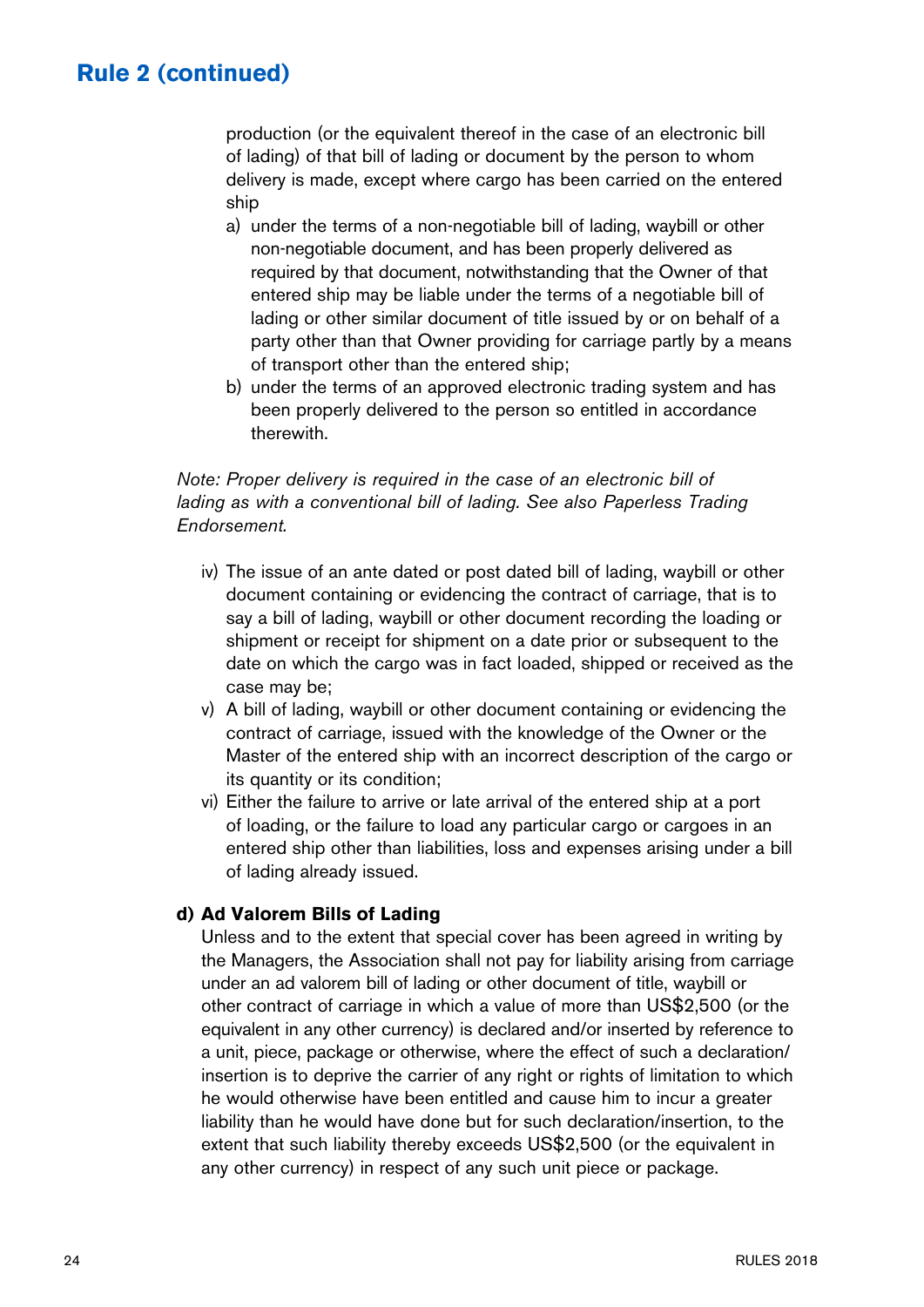#### **e) Rare and valuable cargo**

Unless and to the extent that the Managers of the Association have been notified prior to any such carriage, and any directions made by the Managers have been complied with, there shall be no recovery from the Association in respect of claims relating to the carriage of specie, bullion, precious or rare metals or stone, plate or other objects of a rare or precious nature, bank notes or other forms of currency, bonds or other negotiable instruments.

#### **f) Property of the Owner**

In the event that any cargo lost or damaged on board the entered ship shall be the property of the Owner, such Owner shall be entitled to recover from the Association the same amount as would have been recoverable from him if the cargo had belonged to a third party and that third party had concluded a contract of carriage of the cargo with the Owner on the terms of the Association's recommended standard terms of carriage.

### **Section 18 Property on the entered ship**

Liability of an Owner for loss of or damage to any containers, equipment, fuel or other property on board the entered ship.

PROVIDED ALWAYS that:

- a) Such property is not within the scope of Section 1(C) or Section 5 of this Rule (the effects of passengers, seamen and others) or Section 17 of this Rule (cargo liabilities) or within any proviso, exclusion, limit or deductible applicable to those Sections;
- b) Such property does not form part of the entered ship and is not owned or leased by the Owner or by any company associated with or under the same management as the Owner; and
- c) Unless and to the extent that the Owner has obtained appropriate special cover by agreement with the Managers, the Association shall not reimburse an Owner to the extent that any liability arises under a contract or indemnity entered into by the Owner and would not have arisen but for such contract or indemnity.

### **Section 19 Unrecoverable general average contributions**

The proportion of general average, special charges or salvage which an Owner may be entitled to claim from cargo or from some other party to the marine adventure and which is not legally recoverable solely by reason of a breach of the contract of carriage.

#### PROVIDED ALWAYS that:

Proviso (a) (Standard terms of carriage), Proviso (b) (Deviation) and Proviso (c) (Claims payable only at the discretion of the Members' Committee) of Section 17 of this Rule shall apply to any claim under this Section.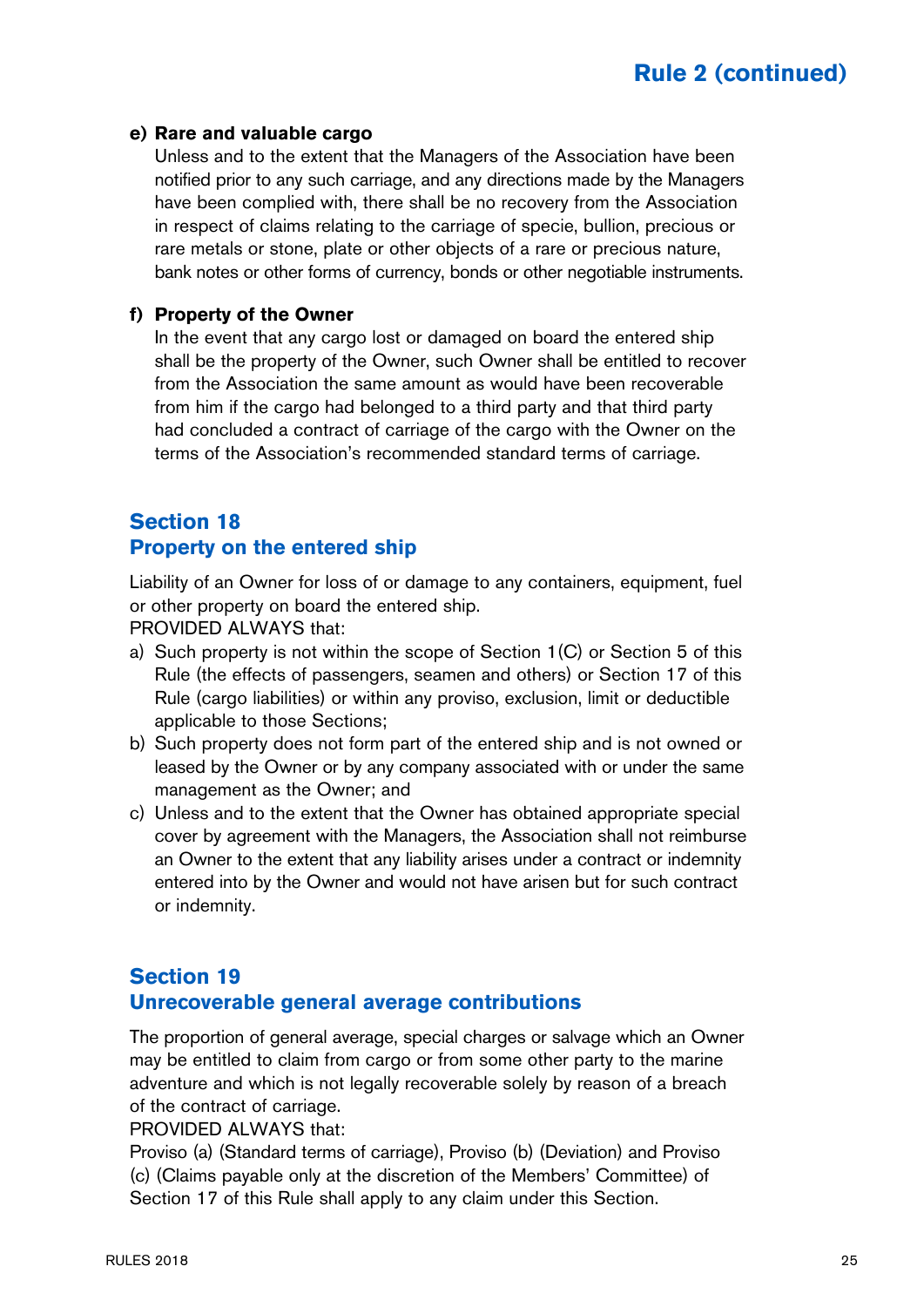### **Section 20 Ship's proportion of general average**

The entered ship's proportion of general average, special charges or salvage not recoverable under the Hull Policies by reason of the value of the ship being assessed for contribution to general average or salvage at a sound value in excess of the insured value under the Hull Policies.

PROVIDED ALWAYS that:

Unless and to the extent that the Members' Committee in their discretion otherwise decides, recovery from the Association under this Section shall be limited to the amount (if any) of the ship's proportion which would not have been recoverable under the Hull Policies if the ship had been insured thereunder at the proper value in accordance with Rule 5(D).

### **Section 21 Special compensation to salvors**

Liability of an Owner to pay special compensation to a salvor of an entered ship, but only to the extent that such liability:

- i) is imposed on the Owner pursuant to Article 14 of the International Convention on Salvage, 1989, or is assumed by the Owner under the terms of a standard form of salvage agreement approved by the Members' Committee, and
- ii) is not payable by those interested in the salved property.

Note: Any oil pollution element in a claim under this Section 21 will be subject to the limitation set out in Rule  $5(B)$  and in the corresponding note.

Note: At 2018, the Members' Committee have approved

- a) Lloyd's Standard Forms of Salvage Agreement LOF 90, LOF 95, LOF 2000, LOF 2011 and any other standard form of salvage contract incorporating the provisions of the International Convention on Salvage 1989, to the extent of the liability of the owner to pay special compensation pursuant to Article 14 of the Convention or to pay remuneration pursuant to the Special Compensation P&I Clause (SCOPIC) or its revision (SCOPIC 2000), if incorporated in such contract, and
- b) Lloyd's Standard Form of Salvage Agreement, 1980, to the extent of the liability of the owner of a tanker to reimburse a salvor for his "reasonably incurred expenses'' (together with any increment awarded thereon) under the exception to the principle of "no cure-no pay'' contained in clause 1(a) of that Agreement.

### **Section 22 Fines**

A Fines as set out in paragraphs (B) to (F) below when and to the extent that they are imposed in respect of an entered ship by any court, tribunal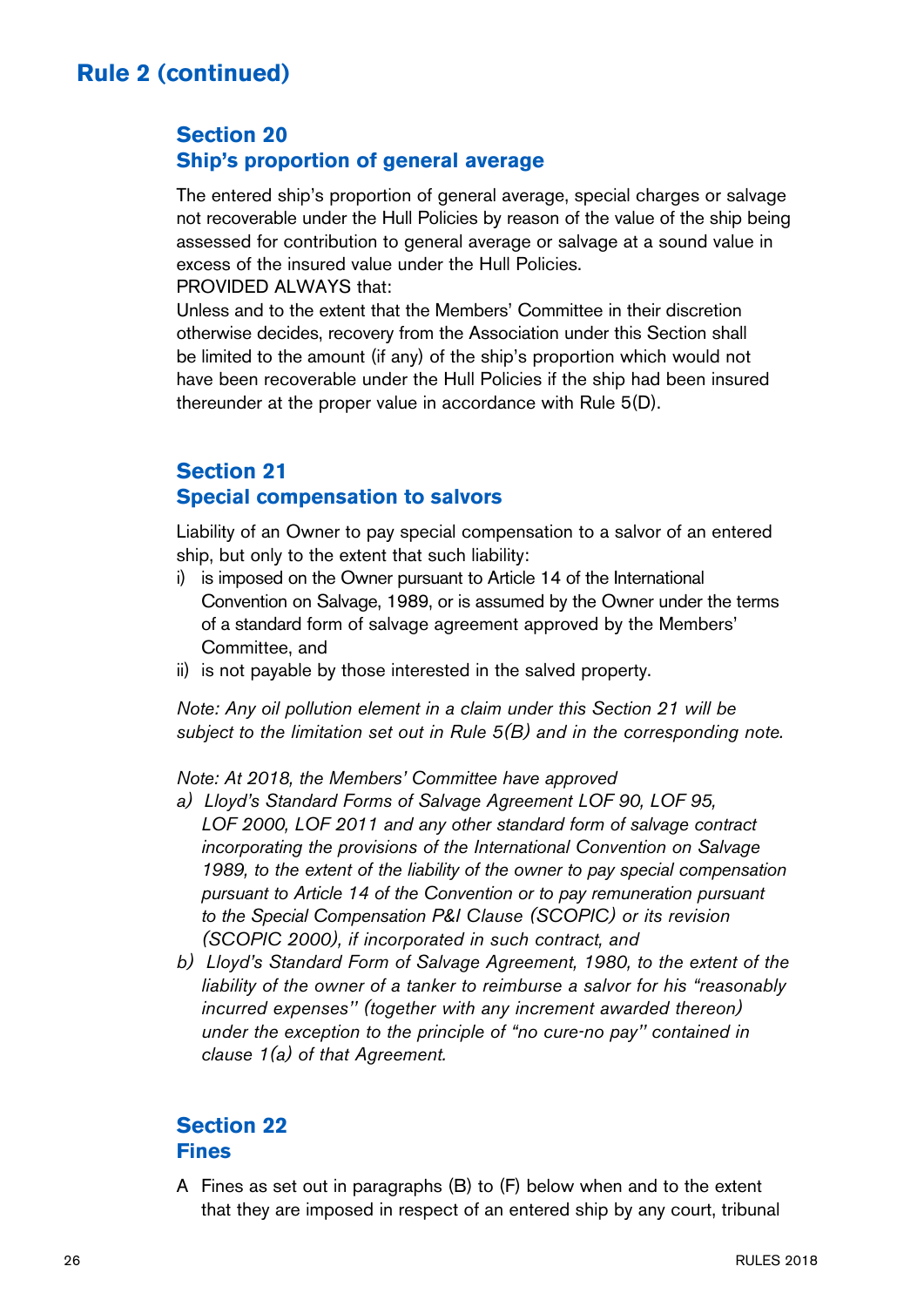or authority and are imposed:

- i) upon the Owner, or
- ii) upon any person whom the Owner may be legally liable to reimburse (other than under the terms of a contract or indemnity) or reasonably reimburses with the approval of the Managers, or
- iii) upon any person whom the Owner may be legally liable to reimburse under the terms of a contract or indemnity, but only if and to the extent that such terms have previously been approved by the Managers in writing;
- B Fines for short or overlanding or over delivery of cargo, or for failure to comply with regulations relating to declaration of goods or to documentation of the entered ship in respect of her cargo;
- C Fines for smuggling or for any infringement of any customs law or customs regulation relating to the construction, adaptation, alteration or fitment of the entered ship;
- D Fines for contravention of any law or regulation relating to immigration;
- E Fines in respect of an accidental discharge or escape of oil or other substance, or the threat thereof;

PROVIDED ALWAYS that:

There shall be no recovery from the Association in respect of fines arising out of

- a) the overloading of an entered ship or
- b) infringements or violations of or non-compliance with the provisions regarding construction, adaptation and equipment of ships contained in the International Convention for the Prevention of Pollution from Ships, 1973, as modified or amended by the Protocol of 1978 and any subsequent Protocol, or such of those aforesaid provisions as are contained in the laws of any State giving effect to that Convention or to such Protocol.
- F Any fine to the extent that
	- i) the Owner has satisfied the Members' Committee that he took such steps as appear to the Members' Committee to be reasonable to avoid the event giving rise to such fine and
	- ii) the Members' Committee in its discretion and without having to give any reasons for their decision, decides that the Owner should recover.
- G Notwithstanding the terms of Rule 5(G)(i), the Members' Committee in their discretion may authorise the payment, in whole or in part, of an Owner's claim for loss of an entered ship following confiscation of the ship by any legally empowered court, tribunal or authority by reason of the infringement of any customs law or customs regulation: PROVIDED ALWAYS that:
	- a) the amount recoverable from the Association shall under no circumstances exceed the market value of the ship without commitment at the date of the confiscation;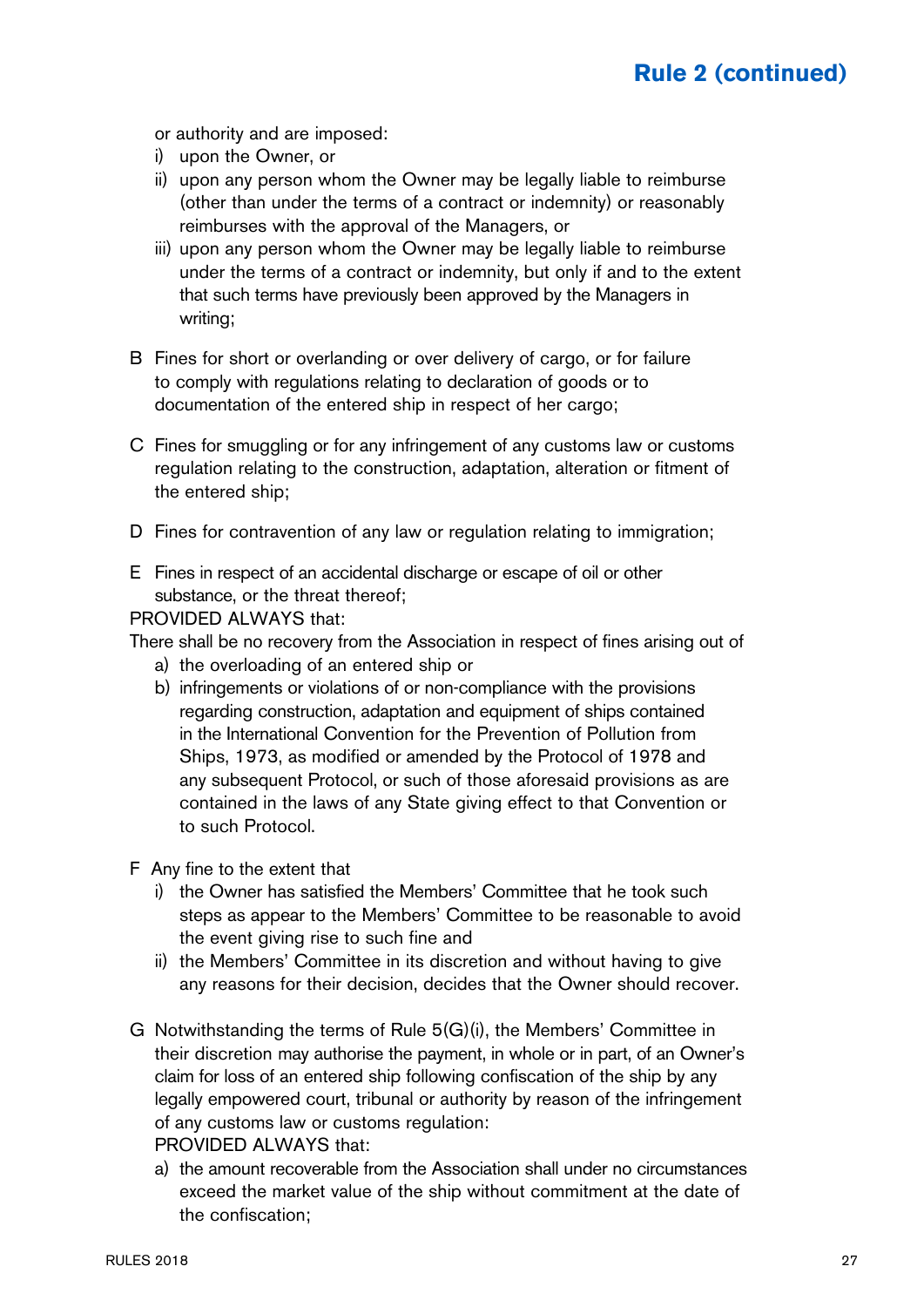- b) the Owner shall have satisfied the Members' Committee that he took such steps as appear to the Members' Committee to be reasonable to prevent the infringement of the customs law or regulation giving rise to the confiscation;
- c) any amount claimed under this paragraph (G) of Section 22 shall be recoverable to such extent only as the Members' Committee in its discretion may determine without having to give any reasons for their decision.

Note: Claims relating to oil pollution fines under this Section 22 will be subject to the limitation set out in Rule  $5(B)$  and in the corresponding note.

### **Section 23 Enquiry expenses**

Costs and expenses incurred by an Owner in defending himself or in protecting his interests before a formal enquiry into the loss of or into a casualty involving the entered ship but only to the extent and on such conditions as the Members' Committee in its discretion may determine.

## **Section 24 Expenses incidental to the operation of ships**

Liabilities, costs and expenses incidental to the business of owning, operating or managing ships which in the opinion of the Members' Committee fall within the scope of the Association;

PROVIDED AI WAYS that:

- a) Subject to paragraph (b) of this proviso there shall be no recovery under this Section in respect of liabilities, costs and expenses, which are expressly excluded by other provisions of these Rules;
- b) The Members' Committee may authorise payment of claims which are excluded by Rule 5(G) of these Rules but only if a majority of threequarters of those members of the Members' Committee present when the claim is considered so decide;
- c) Any amount claimed under this Section shall be recoverable to such extent only as the Members' Committee in its discretion may determine without having to give any reasons for their decision.

### **Section 25**

### **Sue and labour and legal costs**

A Extraordinary costs and expenses (other than those set out in paragraph (B) of this Section) reasonably incurred on or after the occurrence of any casualty, event or matter liable to give rise to a claim upon the Association and incurred solely for the purpose of avoiding or minimizing any liability or expenditure against which the Owner is wholly or, by reason of a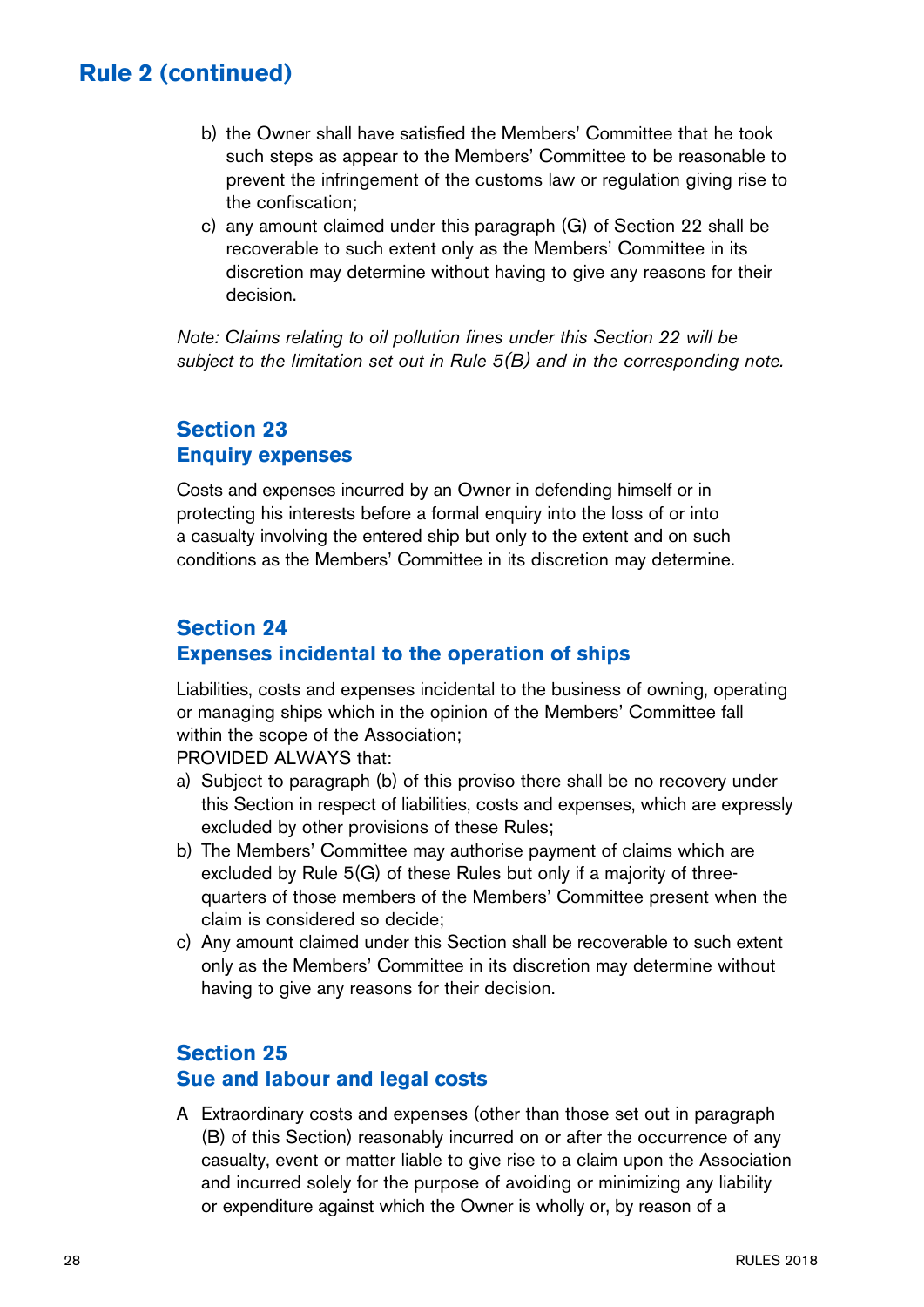deductible, partly insured by the Association, but only to the extent that those costs and expenses have been incurred with the agreement of the Managers or to the extent that the Members' Committee in its discretion decides that the Owner should recover from the Association.

B Legal costs and expenses relating to any liability or expenditure against which the Owner is wholly, or, by reason of a deductible, partly insured by the Association, but only to the extent that those costs and expenses have been incurred with the agreement of the Managers or to the extent that the Members' Committee in its discretion decides that the Owner should recover from the Association.

### **Section 26 Expenses incurred by direction of the Association**

Costs, expenses and loss which an Owner may incur either (i) by reason of a special direction of the Members' Committee in cases in which the Members' Committee decide that it is in the interests of the Association that the direction be given, or (ii) in the absence of such special direction, as a result of action which he has taken or refrained from taking if the Members' Committee in their discretion decide that such action was in the interests of the Association and that the Owner should recover from the Association.

### **Appendix A to Rule 2 Association's liability for oil pollution claims**

- A The Association's liability for claims in respect of or relating to an escape or discharge of oil (other than for loss of or damage to such oil), howsoever arising, whether under Section 12 or any other Section or combination of Sections of Rule 2, shall be limited to such sum or sums as the Directors may determine pursuant to Rule 5(B)(ii) and shall be subject to such terms and conditions as the Directors may from time to time determine.
- B Without prejudice to the generality of paragraph A of this Appendix the Directors may determine prior to the commencement of the policy year that cover in respect of oil pollution liabilities, whether arising under any convention, statute, law, agreement or otherwise and whether arising in any geographical area or trade or otherwise shall be excluded, restricted or afforded only on terms that an additional premium is payable in respect of such cover, in which event such additional premium shall be payable in such amount and on such terms as the Directors may determine or as may be agreed between the Owner and the Managers.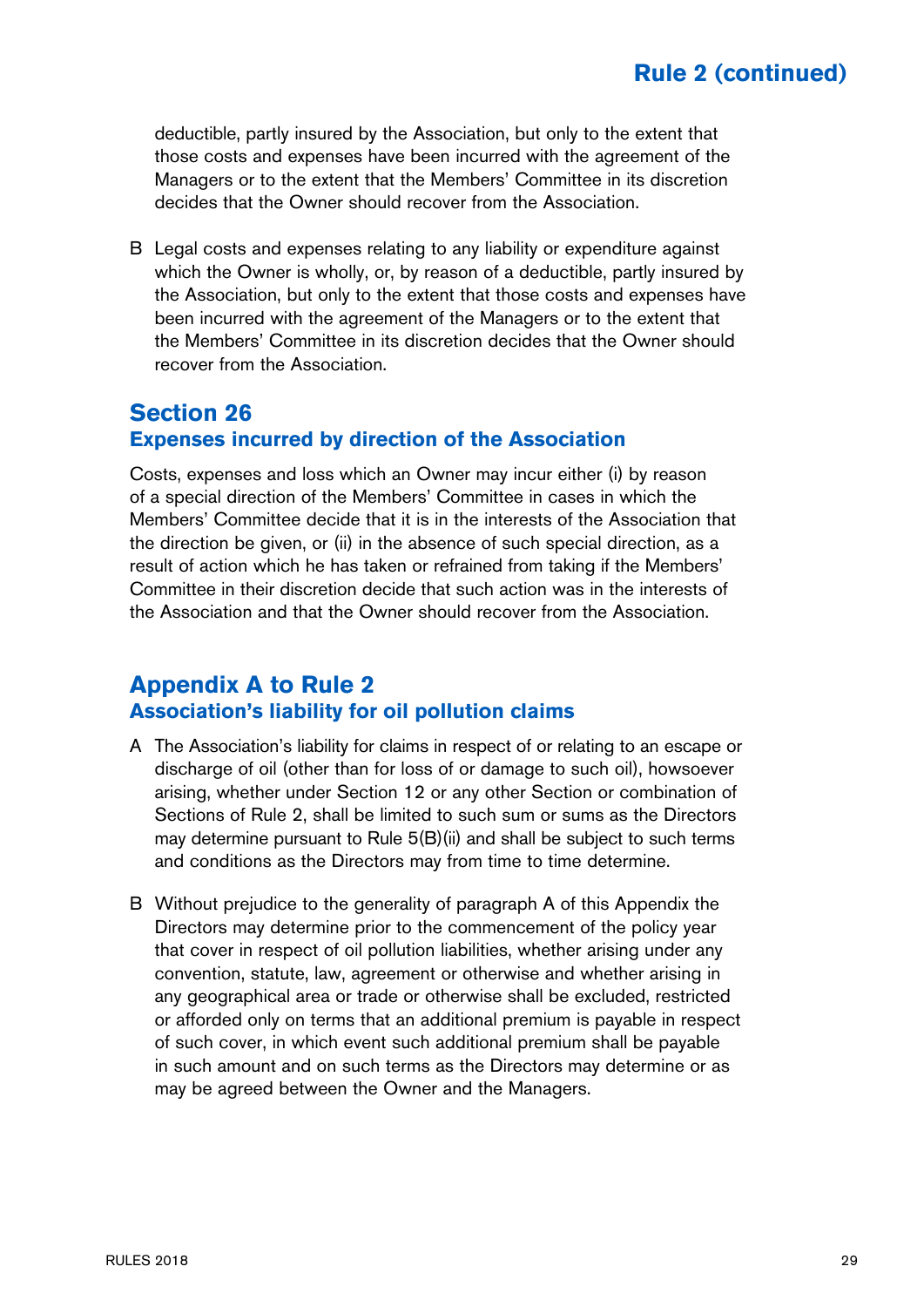# **Appendix B to Rule 2 Deductibles**

Unless otherwise agreed between the Owner and the Managers as part of the terms upon which the ship is entered in the Association, the Owner's recovery from the Association for liabilities, losses, costs and expenses shall be subject to such deductibles as the Directors shall decide before each policy year commences.

Note: The certificate of entry for the entered ship and any endorsement thereto will state any special deductibles agreed as a term of the entry with the Club.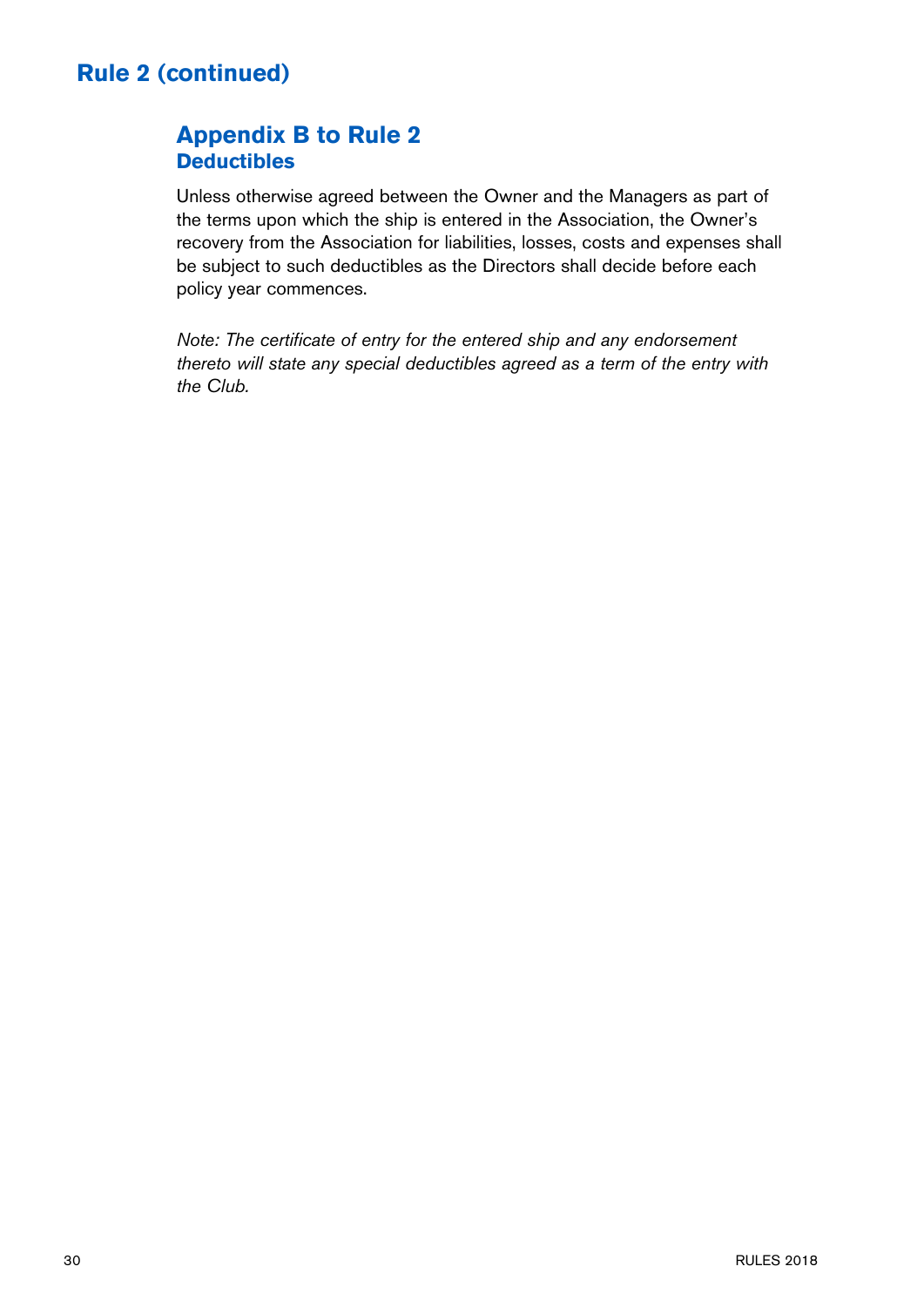# **Special Cover**

- A Subject to the Articles, the Managers may accept entries of ships on terms which afford cover to an Owner against any special or additional risks not set out in Rule 2. The nature and extent of the risks and the terms of the cover shall be as agreed in writing between the Owners and the Managers.
- B Notwithstanding Rule 1(5), an Owner may be insured on the special term that the risks insured may arise otherwise than in respect of the entered ship or otherwise than in connection with the operation of the entered ship provided always that this shall have been expressly agreed in writing between the Owners and the Managers.
- C Without prejudice to the generality of Rule 13C, the Managers may reinsure in whole or in part the risk or risks of the Association insured under this Rule 3, or under Rule 4, and where such reinsurance is arranged the Owner shall be entitled to recover only the net amount actually recovered under such reinsurance arrangements, together with that portion (if any) of the risk or risks retained by the Association.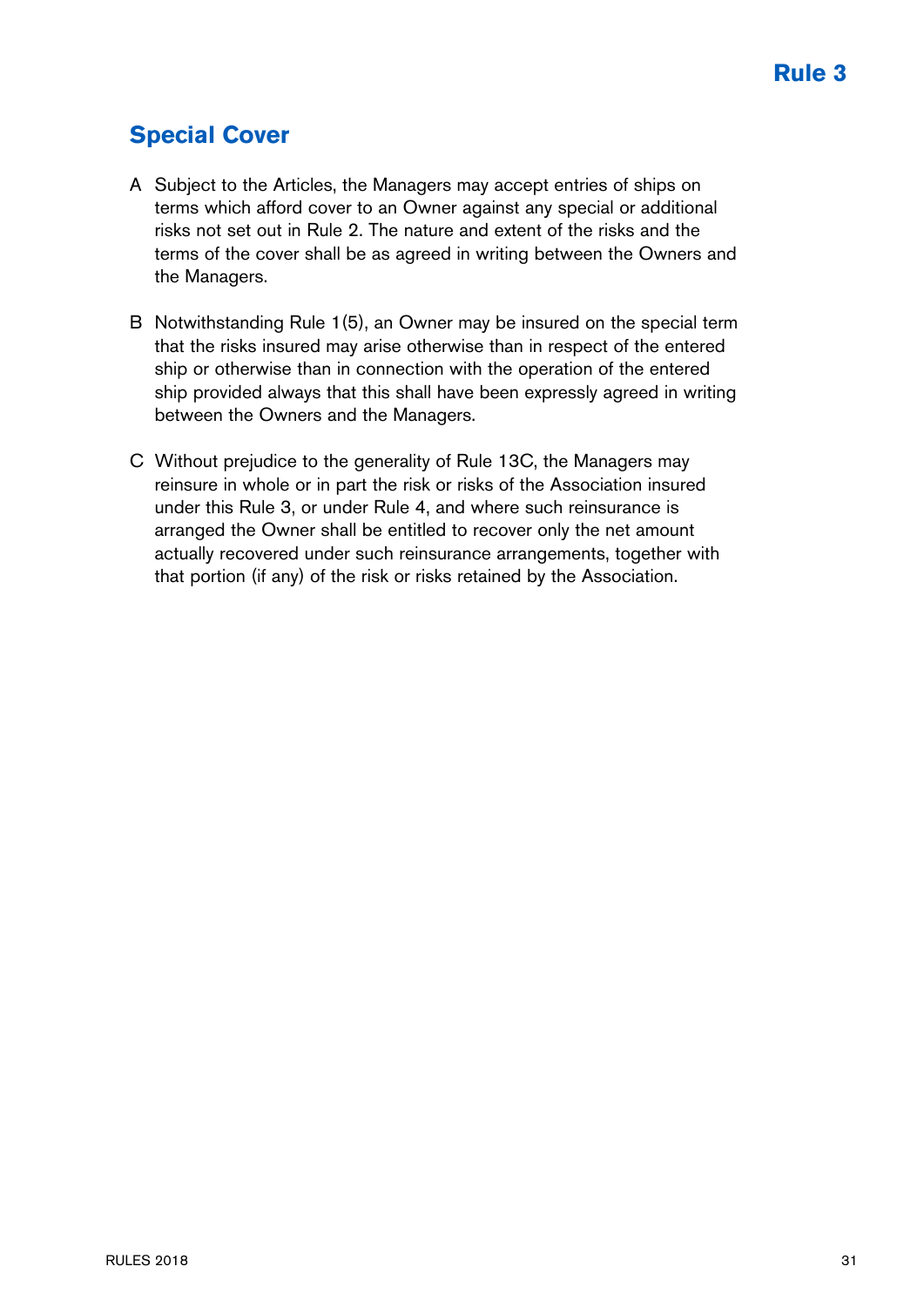# **Special Cover for Charterers, Specialist Operations, Passenger Ships, and TT Risks**

Without prejudice to the generality of Rule 3, an Owner may be insured against such of the risks set out below as may be appropriate to his interest in an entered ship or to his operations as an Owner, but only by special agreement in writing with the Managers and upon such terms and conditions as the Managers may require.

# **Section 1 Charterers**

For the purpose of this section, a 'charterer' shall mean a charterer other than a demise or bareboat charterer. Where the entry of a ship in the Association is in the name of or on behalf of a charterer, the following liabilities, losses, costs and expenses may be covered on such terms and conditions as may be agreed by the Managers in writing:

- A Liability of the charterer, together with costs and expenses incidental thereto, to indemnify the owner or disponent owner of the entered ship in respect of the risks set out in Rule 2.
- B Notwithstanding the provisions of sub-paragraphs (i), (ii) and (iii) of Rule 5(G) the charterer's liability, together with costs and expenses incidental thereto, for loss of or damage to the entered ship.
- C Notwithstanding the provisions of sub-paragraph (ii) of Rule 5(G) the loss incurred by the charterer as a result of loss of or damage to bunkers, fuel or other property of the charterer onboard the entered ship.

Note: The full texts of cover provided under Rule 4, Section 1 are contained in Addendum for Charterers.

### **Section 2 Offshore and Specialist operations**

An Owner may be insured against any of the liabilities, fines, losses, costs or expenses which arise out of or during any of those operations in respect of which Cover is excluded or restricted either under Rule 5(H) or otherwise under these Rules upon such terms and conditions as may be expressly agreed in writing between the Owner and the Managers.

Note: A summary of the risks referred to in this section is set out in addendum relating to Offshore/Specialist Operations. The terms and conditions which the Managers will normally require to be agreed are set out in a separate document available from the Managers.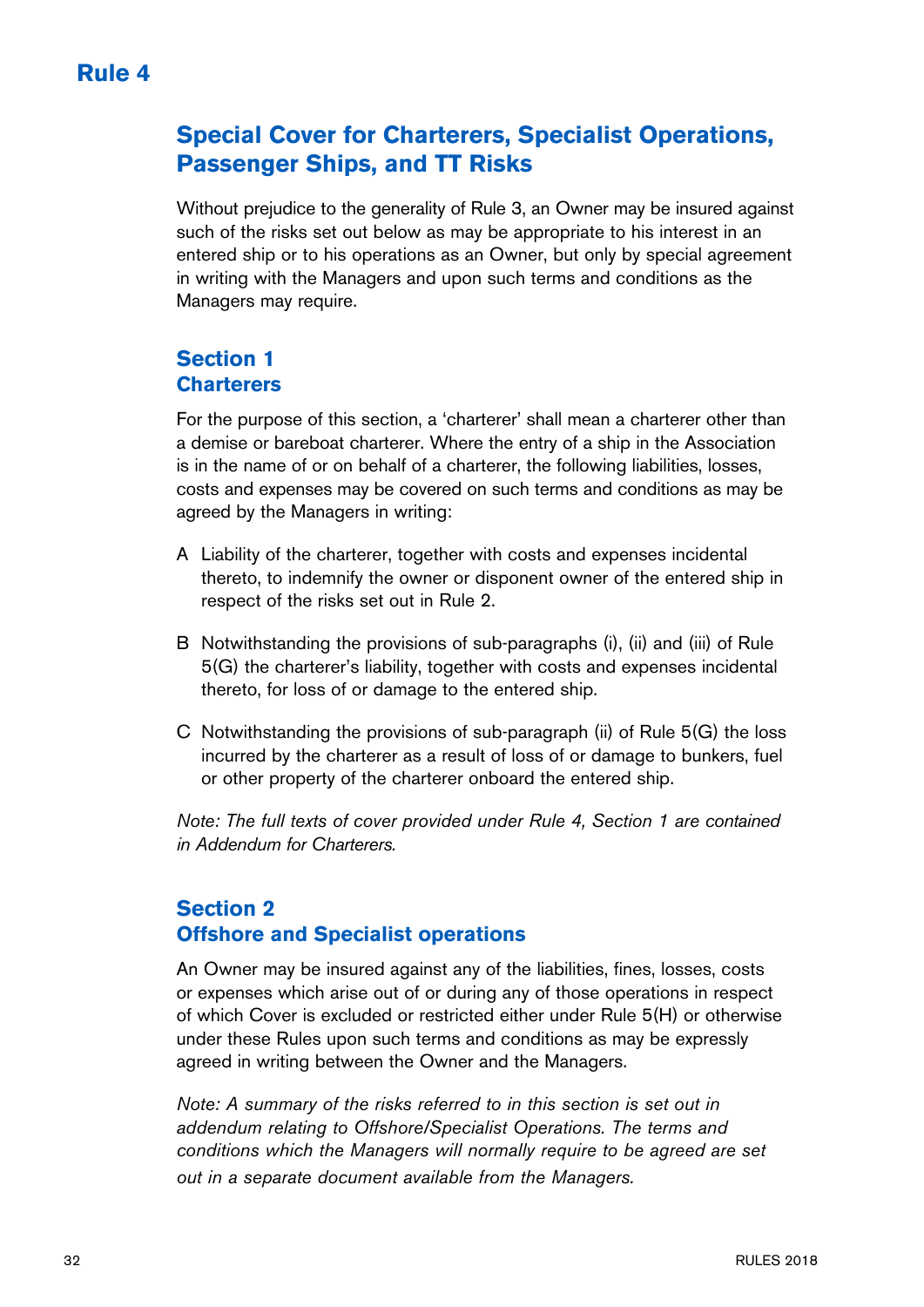# **Section 3 Passenger ships**

The Owner of a passenger ship may be insured against any of the following risks upon such terms and conditions as may be agreed by the Managers in writing:

- A Liability for loss of or damage to the effects of any passenger or personal injury, illness or death of any passenger and hospital, medical or funeral expenses incurred in connection therewith to the extent that such liability, costs or expenses are not recoverable under Section 1(C) of Rule 2.
- B Notwithstanding the provisions of sub-paragraph (vi) of Rule 5(G) liability to pay damages or compensation to passengers intended to be carried on board an entered ship arising as a consequence of a casualty to that ship, including the costs of travel and maintenance.

# **Section 4 TT Risks**

An Owner may be insured against liabilities, fines, losses, costs or expenses in respect of carrying equipment upon such terms and conditions as may be expressly agreed in writing between the Owner and the Managers.

Note: A fuller description of covers available under Rule 4, Section 4 is contained in "Addendum – TT Risks".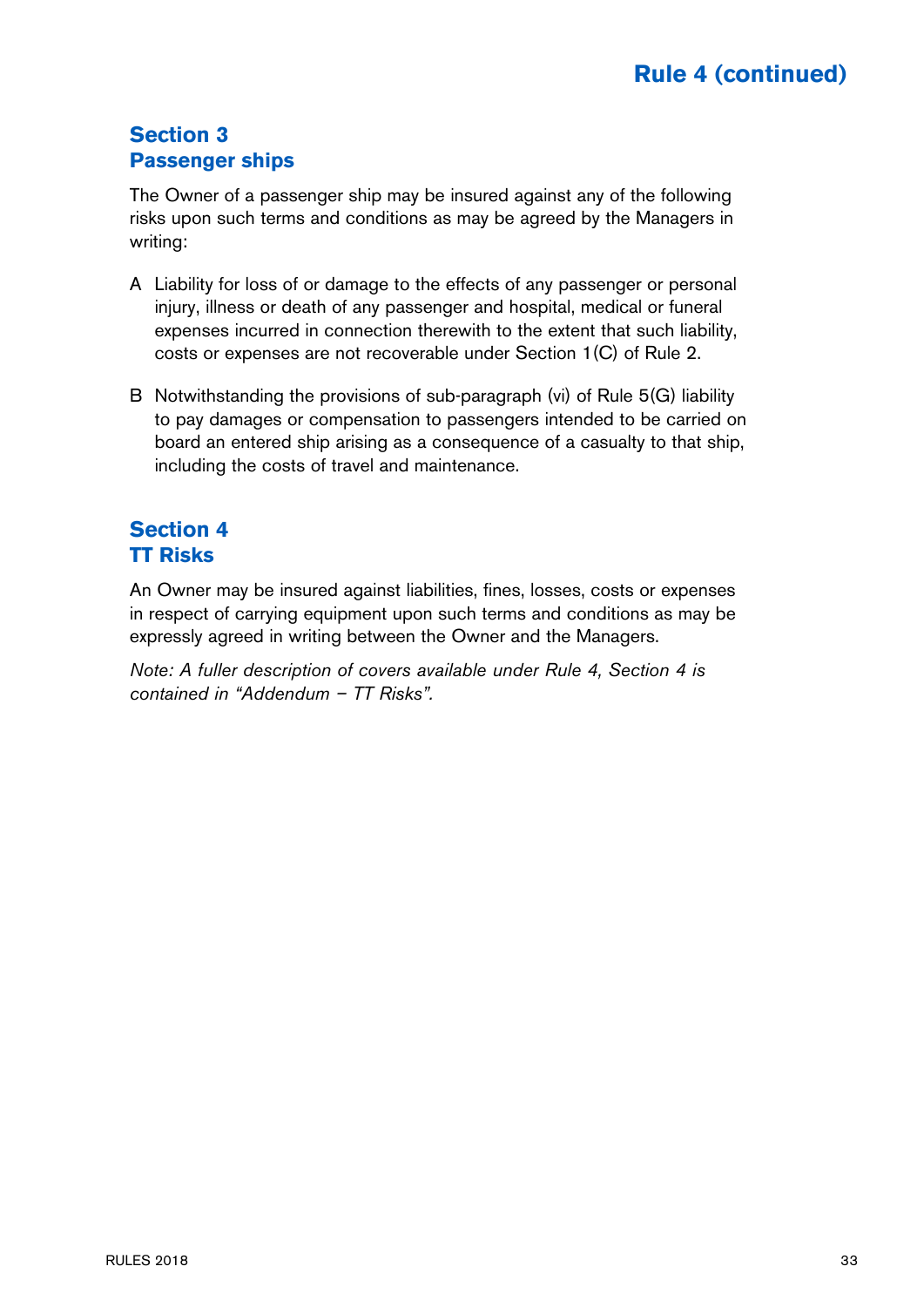# **Conditions, Exceptions and Limitations**

#### **A Payment first by the Owner**

Unless the Directors in their discretion otherwise decide, it is a condition precedent of an Owner's right to recover from the funds of the Association in respect of any liabilities, costs or expenses that he shall first have discharged or paid the same out of funds belonging to him unconditionally and not by way of loan or otherwise.

#### **B Limitation of the Association's liability**

#### i) **General**

 Subject to these Rules and to any special terms and conditions upon which a ship may be entered, the Association insures the liability of the Owner in respect of an entered ship as this liability may be determined and fixed by law including any laws pertaining to limitation of liability. The Association shall in no circumstances be liable for any sum in excess of such legal liability. If less than the full tonnage of a ship is entered in the Association, the Owner shall, unless the entry of the ship has been accepted on special terms which otherwise provide, be entitled only to recover such proportion of his claim as the entered tonnage bears to the full tonnage. Such proportion shall, if the Owner's claim is subject to any other limits under these Rules, be applied after the application of such limits.

#### ii) **Oil Pollution**

 For the purpose of this sub-paragraph and the provisos thereto, and without prejudice to anything elsewhere contained in these Rules, a "claim in respect of oil pollution" shall mean a liability, cost, loss or expense, howsoever incurred, in respect of or relating to an escape or discharge of oil or any threat or consequence of such escape or discharge, but excluding liability for loss of or damage to such oil.

 Unless otherwise limited to a lesser sum, the Association's liability for any and all claims in respect of oil pollution shall be limited to such sum or sums as the Directors may from time to time determine.

 Such limit shall, unless the Directors otherwise decide, apply in respect of any one entered ship each event and shall apply irrespective of whether the event involves the escape or threatened escape of oil from one or more than one ship and to all claims in respect of oil pollution brought by the Owner or Joint Owners of the entered ship whether under one Section or more than one Section of Rule 2. If the aggregate of such claims exceeds that limit, the liability of the Association for each claim shall be limited to such proportion of that limit as such claim bears to the aggregate of all such claims.

#### PROVIDED ALWAYS that:

a) Where the entered ship provides salvage or other assistance to another ship following a casualty, a claim by the Owner of the entered ship in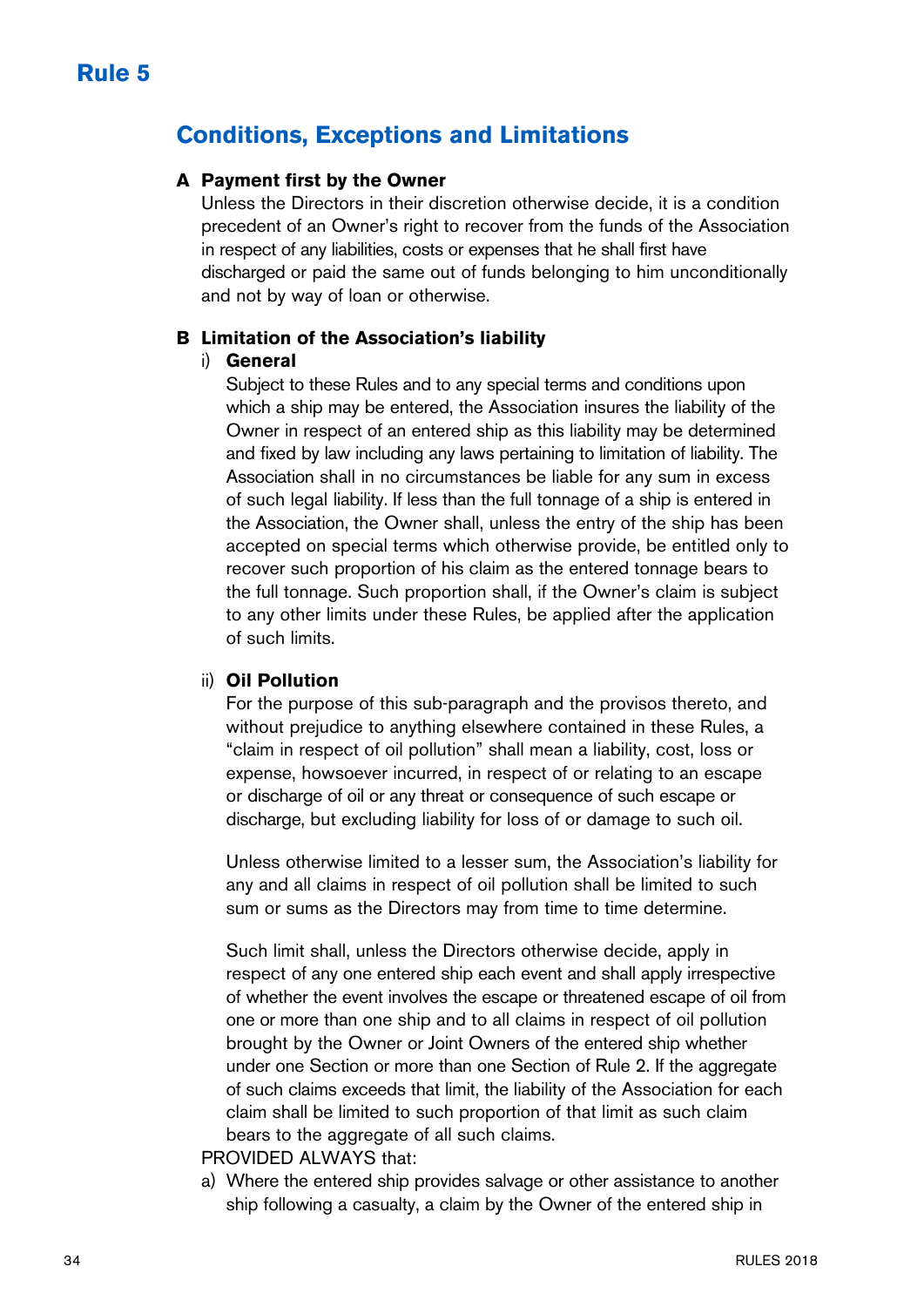respect of oil pollution arising out of the salvage, the assistance or the casualty shall be aggregated with any liabilities or costs incurred in respect of oil pollution by any other ship similarly engaged in connection with the same casualty when such other ships are insured for oil pollution risks by the Association or by any other insurer which participates in the Pooling Agreement. In these circumstances the limit of the Association's liability shall be such proportion of the limit determined by the Directors pursuant to sub-paragraph (ii) of this Rule 5(B) as the claim of the Owner bears to the aggregate of the said claims.

- b) Where a ship entered in the Association by or on behalf of any person (except a charterer other than a demise or bareboat charterer) is also separately insured in the name of or on behalf of the same or any other such person by the Association or by any other insurer which is a party to the Pooling Agreement for claims in respect of oil pollution, the aggregate recovery in respect of all such claims arising out of any one event shall not exceed the limit determined by the Directors pursuant to sub-paragraph (ii) of this Rule 5(B) and the liability of the Association to each such person insured by the Association shall be limited to such proportion of that limit as the maximum claim otherwise recoverable by such person from the Association bears to the aggregate of all such claims otherwise recoverable from the Association and from all such insurers.
- c) If and to the extent that the Owner has, in relation to any claim in respect of oil pollution, other insurance not being solely in excess of the limit determined by the Directors pursuant to this sub-paragraph (ii) of Rule 5(B) nor being a quota share arrangement agreed in advance with the Association in writing, then
	- 1) the amount of the said limit shall, as applied to such claim, be reduced by the amount of the stated limit of such other insurance and
	- 2) the Association shall not pay such claim to the extent that it does not exceed the stated limit of such other insurance.

 Note: For the 2018 policy year, the Directors have determined that the sums to which the Association's aggregate liability for any and all claims in respect of oil pollution shall be limited to are: US\$1,000 million each event in respect of each ship entered by or on behalf of an Owner not being a charterer other than a demise or bareboat charterer.

#### iii) **Passenger/Seaman**

 For the purpose of this sub-paragraph and the provisos thereto, and with-out prejudice to anything elsewhere contained in the Rules, a "Passenger" shall mean a person carried onboard a ship under a contract of carriage or who, with the consent of the carrier, is accompanying a vehicle or live animals covered by a contract for the carriage of goods and a "Seaman" shall mean any other person onboard a ship who is not a Passenger.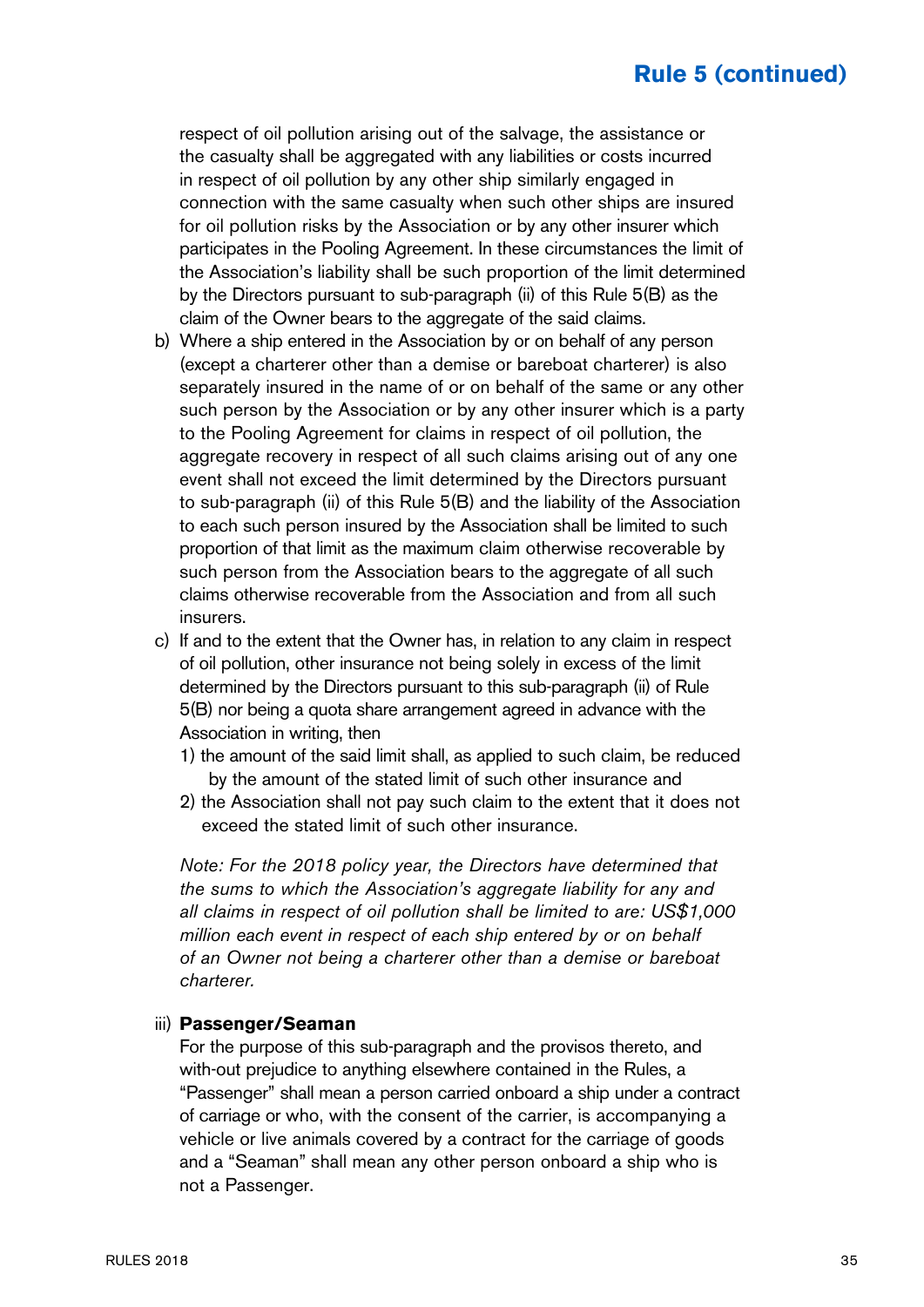Unless otherwise limited to a lesser sum, the Association's aggregate liability for any and all claims arising out of any one event shall not exceed 1) in respect of liability to Passengers US\$2,000 million; and

2) in respect of liability to Passengers and Seamen US\$3,000 million, for each ship entered by or on behalf of an Owner not being a charterer other than a demise or bareboat charterer.

#### PROVIDED ALWAYS that:

Where a ship entered in the Association by or on behalf of any person (except a charterer other than a demise or bareboat charterer) is also separately insured in the name of or on behalf of the same or any other such person by the Association or by any other insurer which is a party to the Pooling Agreement

- a) the aggregate of claims in respect of liability to Passengers recoverable from the Association and/or such other insurers shall not exceed US\$2,000 million any one event and the liability of the Association shall be limited to such proportion of that sum as the claims recoverable by such persons from the Association bears to the aggregate of all such claims otherwise recoverable from the Association and all such insurers;
- b) the aggregate of all claims in respect of liability to Passengers and Seamen recoverable from the Association and/or such other insurers shall not exceed US\$3,000 million any one event and the liability of the Association shall be limited:
	- i) where claims in respect of liability to Passengers have been limited to US\$2,000 million in accordance with proviso (a) to such proportion of the balance of US\$1,000 million as the claims recoverable by such persons in respect of liability to Seamen bear to the aggregate of all such claims otherwise recoverable from the Association and all such insurers; and
	- ii) in all other cases, to such proportion of US\$3,000 million as the claims recoverable by such persons in respect of liability to Passengers and Seamen bear to the aggregate of all such claims otherwise recoverable from the Association and all such insurers.

### **C Set-off**

Without prejudice to anything elsewhere contained in these Rules the Association shall be entitled to set off any amount due from an Owner against any amount due to such Owner from the Association.

#### **D Exclusion of sums insurable under hull policies**

Unless and to the extent that the Members' Committee in its discretion otherwise decides, or the Managers agree in writing as a term of entry, the Association shall not indemnify the Owner of an entered ship against any liabilities, costs or expenses against which that Owner would have been insured if at the time of the incident giving rise to those liabilities, costs or expenses the ship had been fully insured for its proper value under Hull Policies on terms equivalent to those of the Lloyd's Marine Policy MAR form 1/1/82 with the Institute Time Clauses Hulls 1/10/83 attached. For the purposes of these Rules "proper value'' shall mean the market value of the ship, without commitment, at the date of the incident referred to above.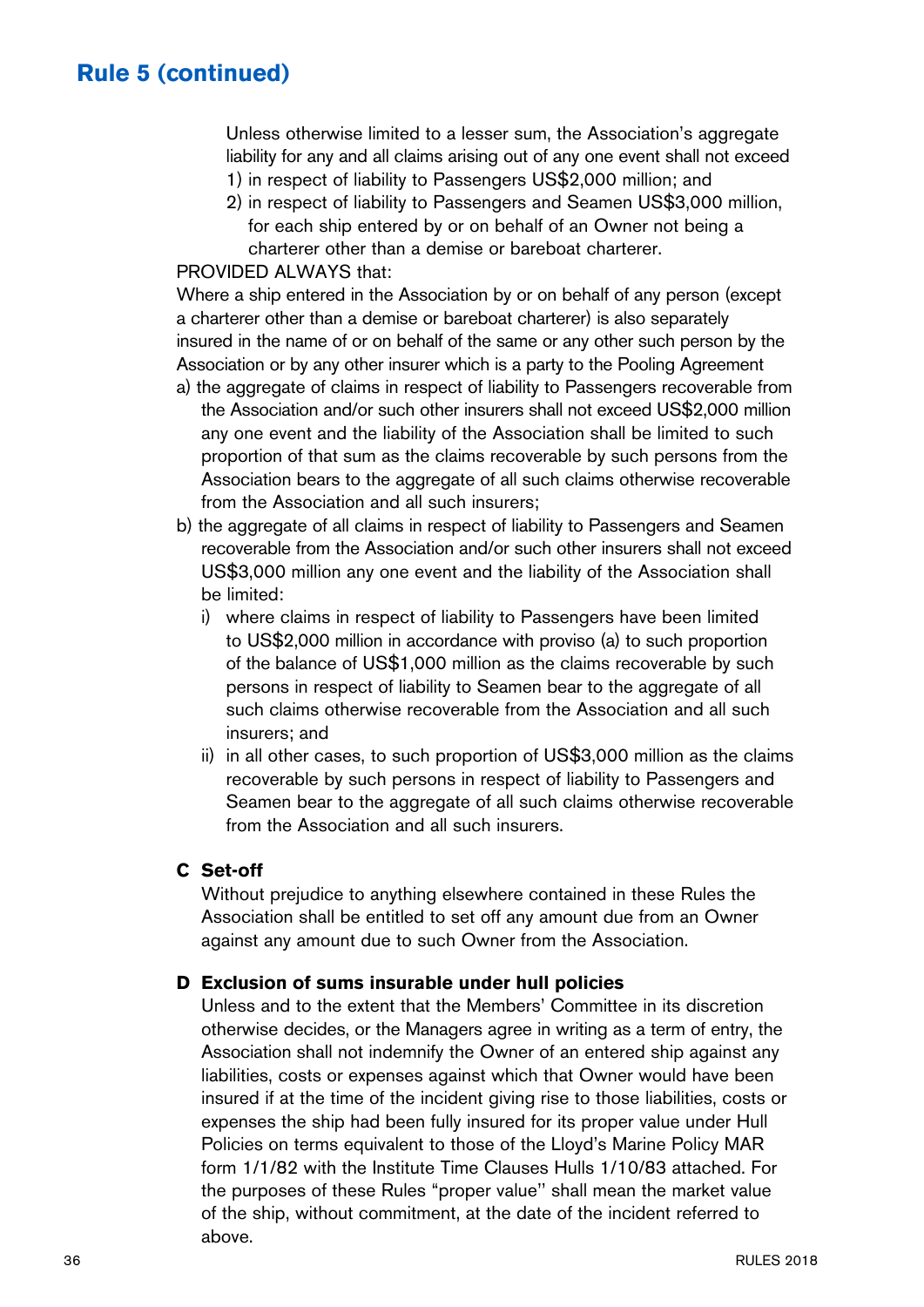Note: When considering the proper value for which an entered ship should be insured or deemed to be insured for the purposes of claims under Rule 2 Sections 10 and 20, the Members' Committee will require to be satisfied that the hull and/ or excess liability policies of the Owner concerned have been the subject of periodic review as market conditions may require, so that the total amount of liability coverage contained in those policies is maintained at levels approximating to the market value of the ship without commitment. Owners are recommended to consult their brokers and/or shipvaluers to assess periodically in the light of the above, the proper amount for which insurances should be effected to cover against collision and general average or salvage liabilities. Provided the necessary insurances are placed on the basis of the advice received, the Members' Committee will give every consideration to a claim if, as may transpire, the values and amounts upon which the insurances have been placed are lower than the values which may have been assessed by a Court or Tribunal for general average or salvage purposes.

#### **E Exclusion of war risks**

The Association shall not indemnify an Owner against any liabilities, costs or expenses (irrespective of whether a contributory cause of the same being incurred was any neglect on the part of the Owner or on the part of the Owner's servants or agents) when the loss or damage, injury, illness or death or other accident in respect of which such liability arises or cost or expense is incurred, was caused by:

- i) War, civil war, revolution, rebellion, insurrection or civil strife arising therefrom, or any hostile act by or against a belligerent power, or any act of terrorism.
- ii) Capture, seizure, arrest, restraint or detainment (barratry and piracy excepted) and the consequences thereof or any attempt thereat;
- iii) Mines, torpedoes, bombs, rockets, shells, explosives or other similar weapons of war (save for those liabilities, costs or expenses which arise solely by reason of the transport of any such weapons whether on board the entered ship or not), provided always that this exclusion shall not apply to the use of such weapons either as a result of government order or with the written agreement of the Directors or the Managers where the reason for such use is the avoidance or mitigation of liabilities, costs or expenses which would otherwise fall within the cover given by the Association. PROVIDED ALWAYS that:

### a) In the event of any dispute as to whether or not an act constitutes an act of terrorism, the decision of the Directors shall be final.

- b) Ransom shall not be recoverable unless and to the extent that the Members' Committee in its discretion shall otherwise decide. Note: when deciding whether to exercise its discretion, the Committee will consider the merits of each case individually including but not limited to whether the Owner had taken such precautions as appear to the Committee to be reasonable to avoid the event that gave rise to the ransom.
- c) The Directors may resolve that special cover be provided to the Owner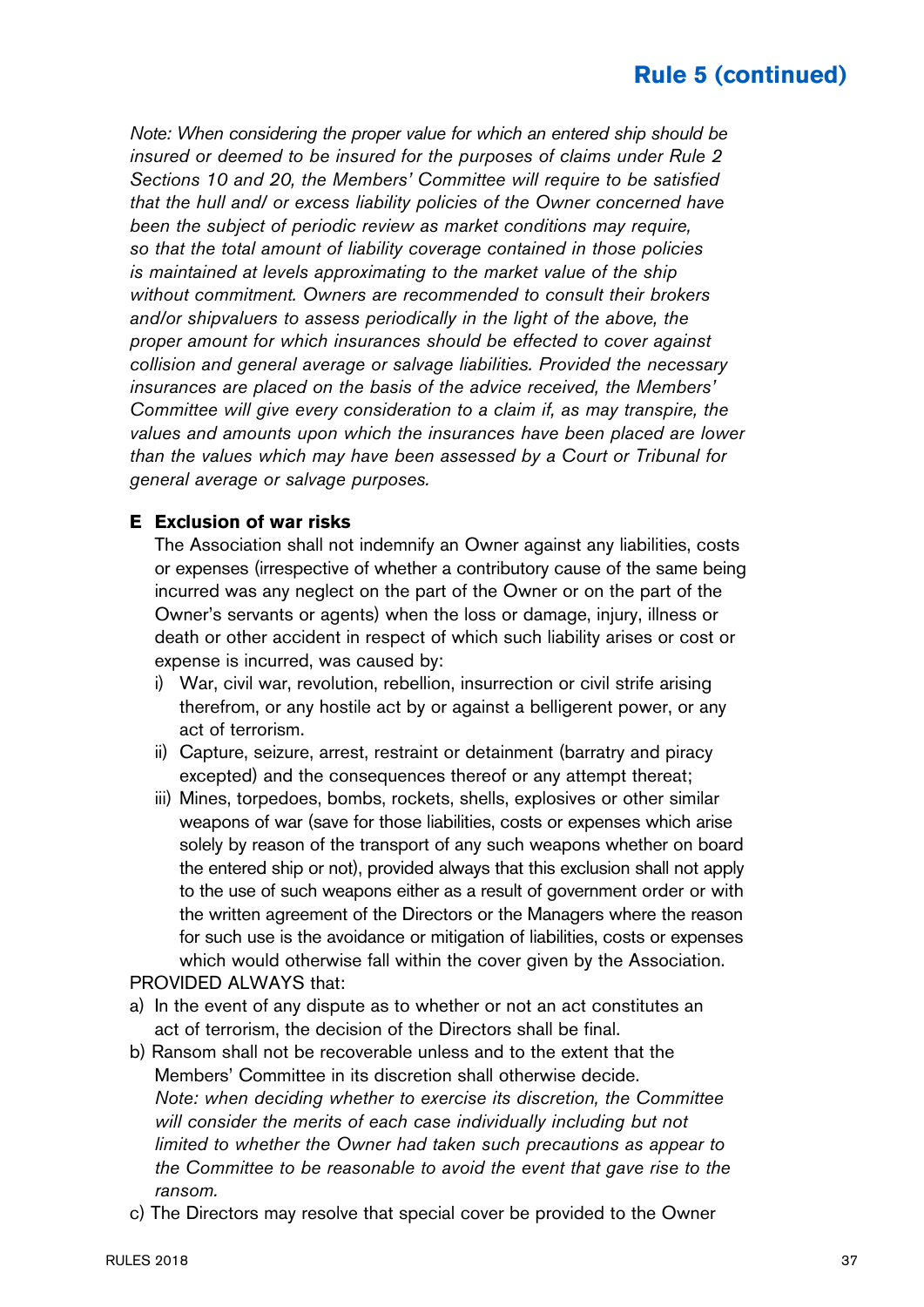against any or all of the risks set out in Rule 2 notwithstanding that those liabilities, costs or expenses would otherwise be excluded by this paragraph (E) and that such special cover should be limited to such sum or sums and be subject to such terms and conditions as the Directors may from time to time determine.

### **F Exclusion of nuclear risks**

The Association shall not indemnify an Owner against any liabilities, costs or expenses (irrespective of whether a contributory cause of the same being incurred was any neglect on the part of the Owner or on the part of the Owner's servants or agents) when the loss or damage, injury, illness or death or other accident in respect of which such liability arises or cost or expense is incurred, was directly or indirectly caused by or arises from:

- i) ionising radiations from or contamination by radioactivity from any nuclear fuel or from any nuclear waste or from the combustion of nuclear fuel
- ii) the radioactive, toxic, explosive or other hazardous or contaminating properties of any nuclear installation, reactor or other nuclear assembly or nuclear component thereof
- iii) any weapon or device employing atomic or nuclear fission and/or fusion or other like reaction or radioactive force or matter
- iv) the radioactive, toxic, explosive or other hazardous or contaminating properties of any radioactive matter

PROVIDED ALWAYS that:

- a) this exclusion shall not apply to liabilities, losses, costs or expenses arising out of the carriage of "excepted matter" as cargo on an entered ship. For this purpose "excepted matter" consists of certain radio isotopes, used in or intended to be used for any industrial, commercial, agricultural, medical or scientific purpose and such further exceptions as the Directors may approve within the scope of the definition of "excepted matter" contained in the Nuclear Installations Act 1965 of the United Kingdom and any regulations made thereunder.
- b) The Directors may resolve that special cover be provided to the Owner against any or all of the risks set out in Rule 2 notwithstanding that those liabilities, losses, costs, or expenses would otherwise be excluded by this paragraph (F) and that such special cover should be limited to such sum or sums and be subject to such terms and conditions as the Directors may determine.

#### **G Exclusion of damage to entered ship, loss of hire, etc.**

Subject to paragraph (F) of Section 22 and to Section 24 of Rule 2, the Association shall not, except as otherwise provided in this paragraph, pay for:

- i) Loss of or damage to the entered ship or any part thereof;
- ii) Loss of or damage to any equipment on board the entered ship or to any containers, lashings, stores or fuel thereon, to the extent that the same are owned or leased by the Owner or by any company associated with or under the same management as the Owner;
- iii) The cost of repairs to the entered ship or any charges or expenses in connection therewith;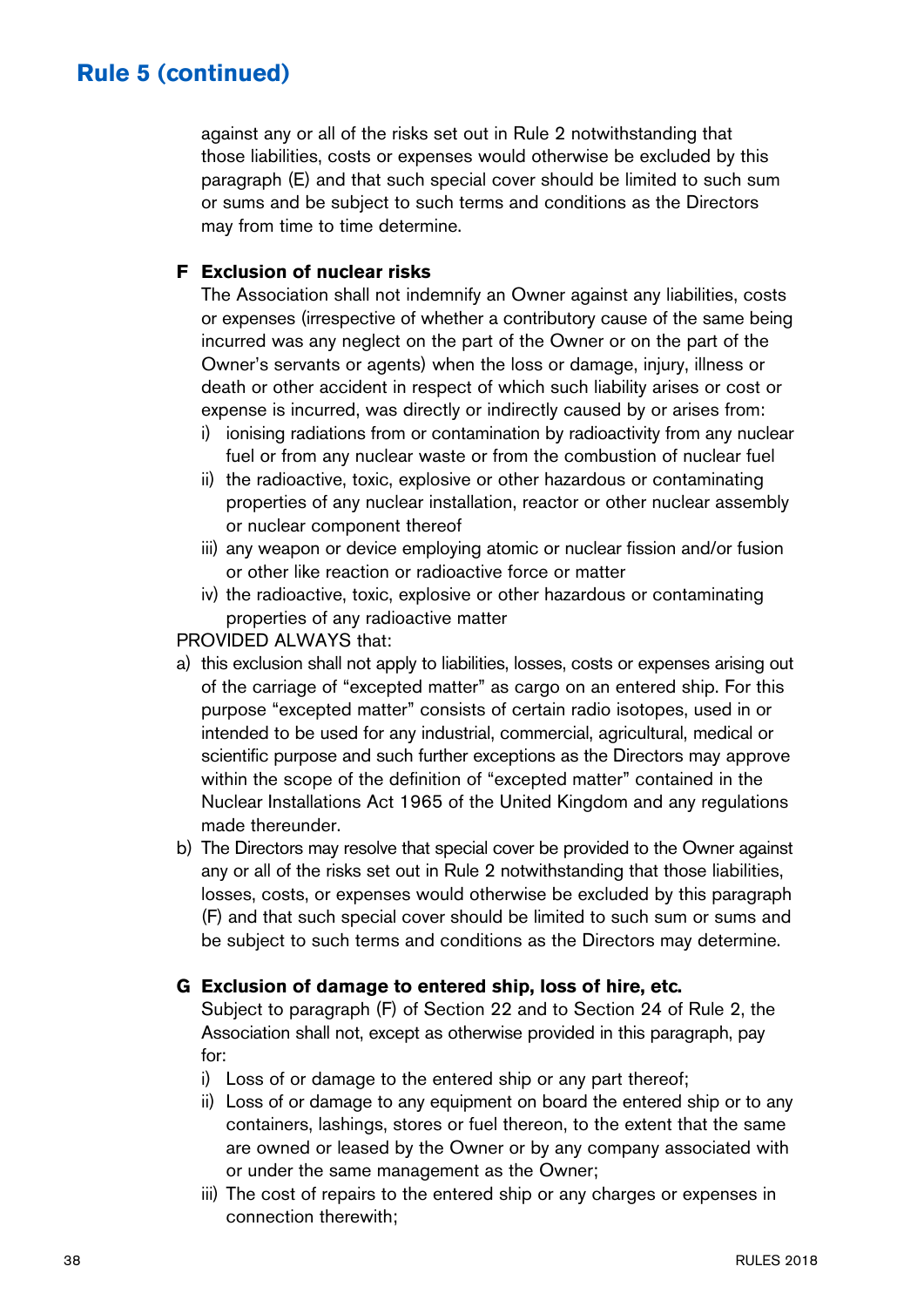- iv) Claims by or against the Owner relating to loss of freight or hire of an entered ship or any proportion thereof unless such loss of freight or hire forms part of a claim recoverable from the Owner for liabilities in respect of cargo or is, with the consent of the Managers, included in the settlement of such a claim;
- v) Salvage or services in the nature of salvage and any costs and expenses in connection therewith;
- vi) Loss arising out of cancellation of a charter or other engagement of an entered ship;
- vii) Loss arising out of irrecoverable debts or out of the insolvency of any person, including insolvency of agents;
- viii)Claims by or against the Owner relating to demurrage on, detention of or delay to an entered ship unless such demurrage, detention or delay forms part of a claim recoverable from the Owner for liabilities in respect of cargo within the scope of these Rules or is, with the consent of the Managers, included in the settlement of such a claim.

#### PROVIDED ALWAYS that:

The foregoing exceptions shall not apply to claims under the following Sections of Rule 2:

Section 9 Life Salvage,

Section 19 Unrecoverable general average contributions,

Section 20 Ship's proportion of general average,

Section 21 Special compensation to Salvors,

Section 25 Sue and labour and legal costs,

Section 26 Expenses incurred by direction of the Association.

### **H Exclusion of certain liabilities, costs and expenses of salvage ships, drilling ships, dredgers and others**

Unless and to the extent that special cover shall have been agreed between the Owner and the Managers in accordance with the provisions of Rules 3 or 4, the Association shall not be liable for any claim relating to liabilities, costs and expenses incurred by the Owner of:

- i) An entered ship which is a salvage tug or firefighting ship or other ship used or intended to be used for salvage or firefighting operations, when the claim arises out of any salvage or firefighting service or attempted salvage or firefighting service (including for the purpose of this paragraph, wreck removal) other than
	- a) liabilities, costs and expenses arising out of salvage or firefighting service or attempted salvage or firefighting service conducted by an entered ship for the purpose of saving or attempting to save life at sea; and
	- b) liabilities, costs and expenses incurred by the Owner (being a professional salvor) which are covered by a special agreement between the Owner and the Association and which arise out of the operation of, and in respect of that Owner's interest in an entered ship.
- ii) An entered ship which is
	- a) constructed or adapted for the purpose of carrying out drilling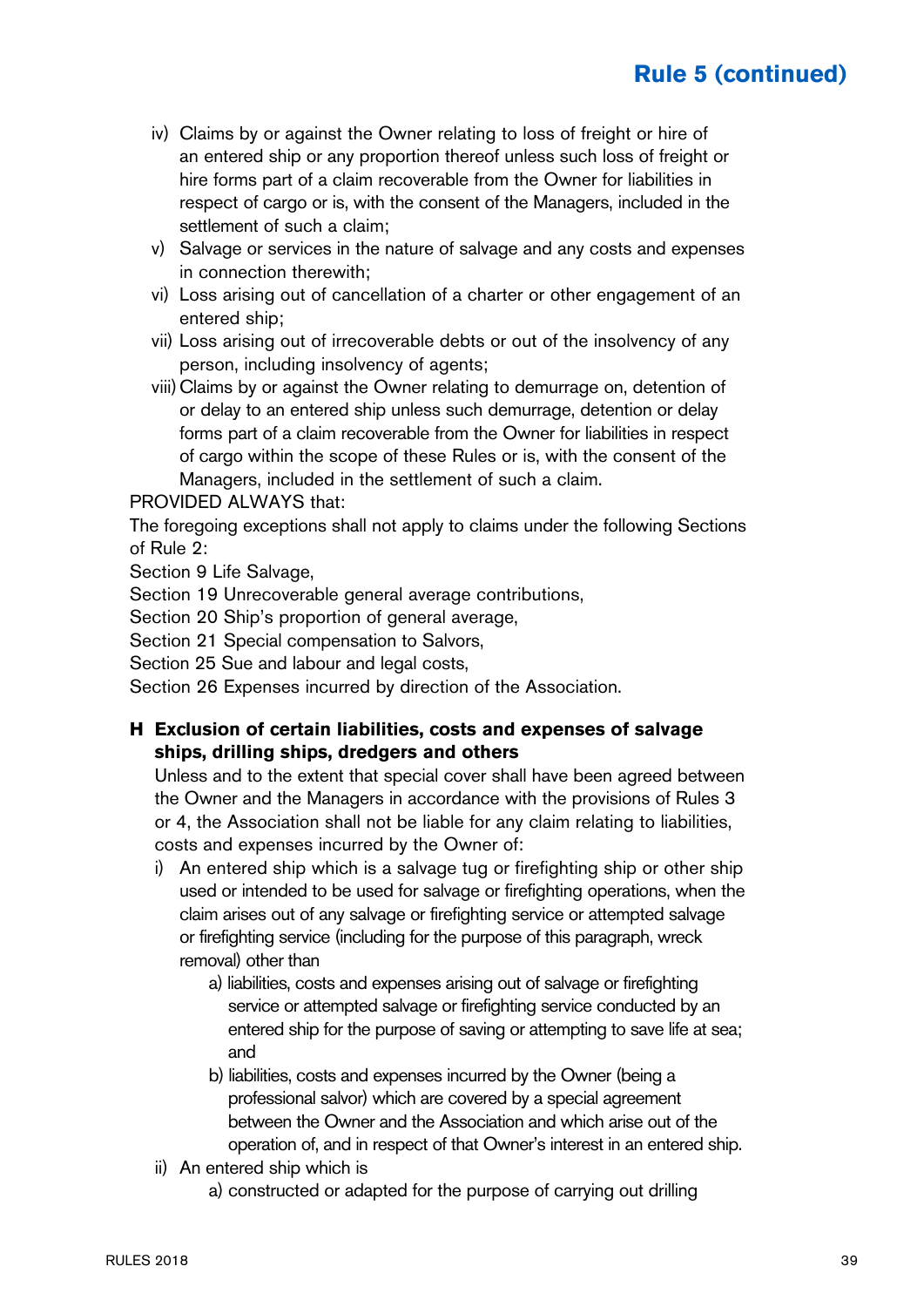operations in connection with oil or gas exploration or production, or

 b) used for or in connection with drilling or oil or gas production operations, including any accommodation unit moored or positioned on site as an integral part of any such operations, when the claim arises out of or during those operations;

PROVIDED ALWAYS that for the purposes of paragraph  $ii(b)$  above:

- a) the entered ship shall be deemed to be carrying out production operations if (inter alia) it is a storage tanker or other ship engaged in the storage of oil, and either:
	- i) the oil is transferred directly from a producing well to the storage ship; or
	- ii) the storage ship has oil and gas separation equipment on board and gas is being separated from oil whilst on board the storage ship other than by natural venting; and
- b) in respect of any entered ship employed to carry out production operations in connection with oil or gas production, the exclusion shall apply from the time that a connection, whether directly or indirectly, has been established between the entered ship and the well pursuant to a contract under which the entered ship is employed, until such time that the entered ship is finally disconnected from the well in accordance with that contract.
	- iii) An entered ship which is used for the operations of dredging, blasting, piledriving, well-stimulation, laying, maintaining or removing cables or pipes, core sampling, depositing of spoil, professional oil spill response or professional oil spill response training and tank cleaning (otherwise than on the entered ship),or other specialist operations, when the claim arises as a consequence of:
		- a) claims brought by any party for whose benefit the work has been performed, or by any third party (whether connected with any party for whose benefit the work has been performed or not), in respect of the specialist nature of the operations; or
		- b) the failure to perform such specialist operations by the Owner or the fitness for purpose or quality of the Owner's work, products or services; or
		- c) any loss of or damage to the contract work.

 PROVIDED ALWAYS that this exclusion shall not apply to liabilities, costs and expenses incurred by an Owner in respect of:

- i) loss of life, injury or illness of crew and other personnel on board the entered ship; or
- ii) the wreck removal of the entered ship; or
- iii) oil pollution emanating from the entered ship or the threat thereof,

 but only to the extent that such liabilities, costs and expenses are covered by the Rules.

- iv) An entered ship which is used for waste disposal or incineration operations, when the claim arises out of those operations:
- v) An entered ship which is used for or in connection with the operations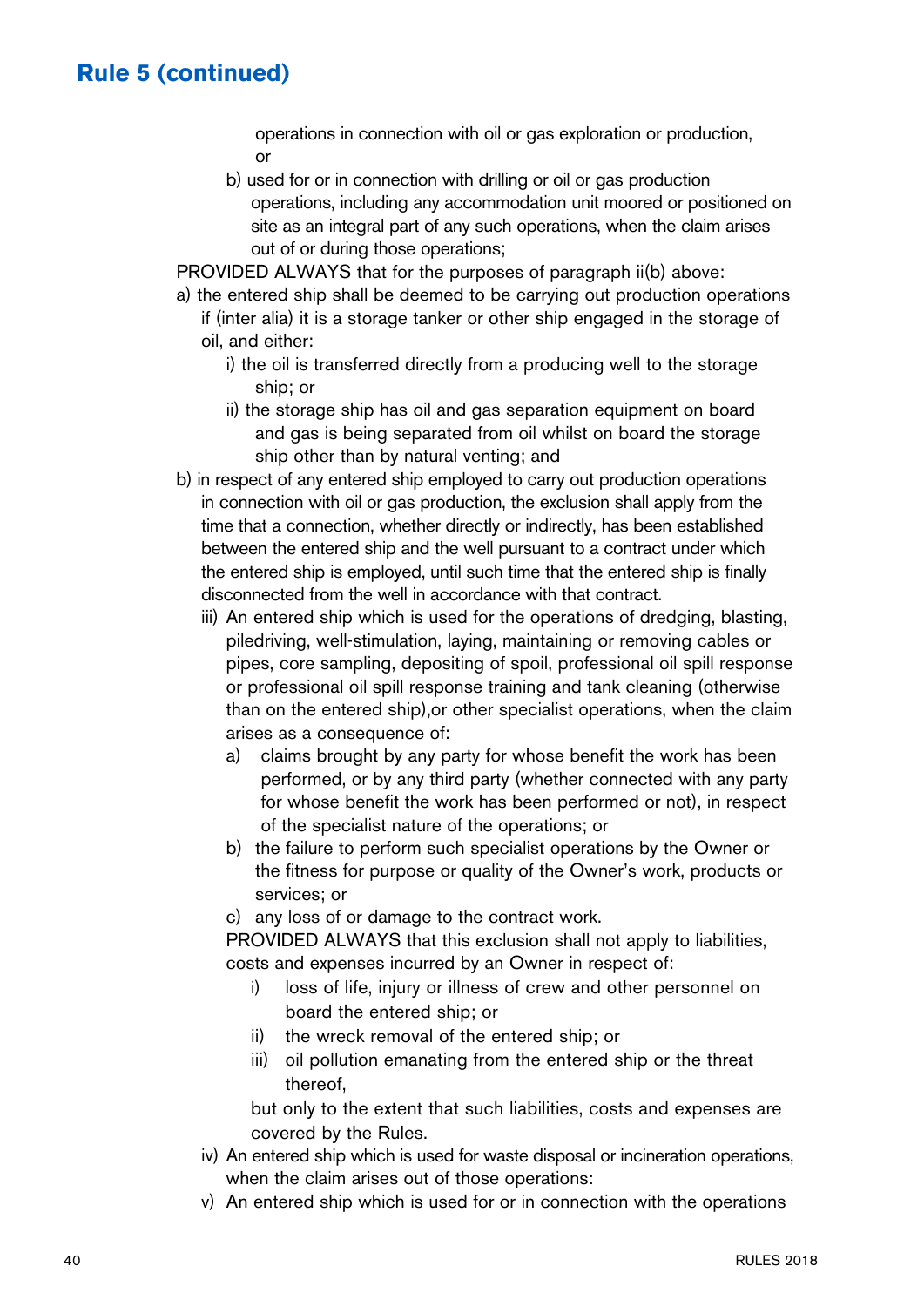of submarines or underwater vessels or equipment, or an entered ship which is used for or in connection with professional or commercial diving operations, when the claim arises out of those operations, except a claim

- a) arising out of salvage operations being conducted by an entered ship provided that (i) the divers, fully licenced or otherwise certified, form part of the crew of that entered ship (or of diving bells or other similar equipment or craft operating from the entered ship); (ii) the Owner of that entered ship (except a charterer other than a demise or bareboat charterer) is responsible for the activities of such divers; (iii) the Owner at all times ensures compliance with any legislation, regulations, rules and other requirements regarding the employment of such divers; and
- b) incidental diving operations carried out in relation to the inspection, repair or maintenance of the entered ship or in relation to damage caused by the entered ship; and
- c) recreational diving activities.
- vi) An entered ship which is moored (otherwise than on a temporary basis) and is open to the public as a hotel, restaurant, bar or other place of entertainment, when the claim is in respect of hotel or restaurant guests or other visitors or catering crew of such ship.
- vii) An entered ship which is used as an accommodation vessel, when the claim is in respect of personnel (other than marine crew) on board such ship employed otherwise than by the Owner, where there has not been a contractual allocation of risks as between the Owner and the employer of the personnel which has been approved by the Managers.
- viii)An entered ship which is a semi-submersible heavy lift vessel or which is designed exclusively for the carriage of heavy lift cargo, when the claim is in respect of loss of or damage to or wreck removal of cargo, save where the cargo is carried under a contract on HeavyCon terms or any other terms approved in writing by the Managers.

#### **I Double insurance**

The Association shall not, unless and to the extent that the Members' Committee in its discretion otherwise decides, be liable for any liabilities, costs or expenses recoverable under any other insurance or which would have been so recoverable:

- i) apart from any terms in such other insurance excluding or limiting liability on the ground of double insurance; and
- ii) if the ship had not been entered in the Association with cover against the risks set out in these Rules.
- **J Contraband, blockade running, unlawful trade, imprudent or hazardous operations**

No claim shall be recoverable from the Association if it arises out of or is consequent upon an entered ship carrying contraband, blockade running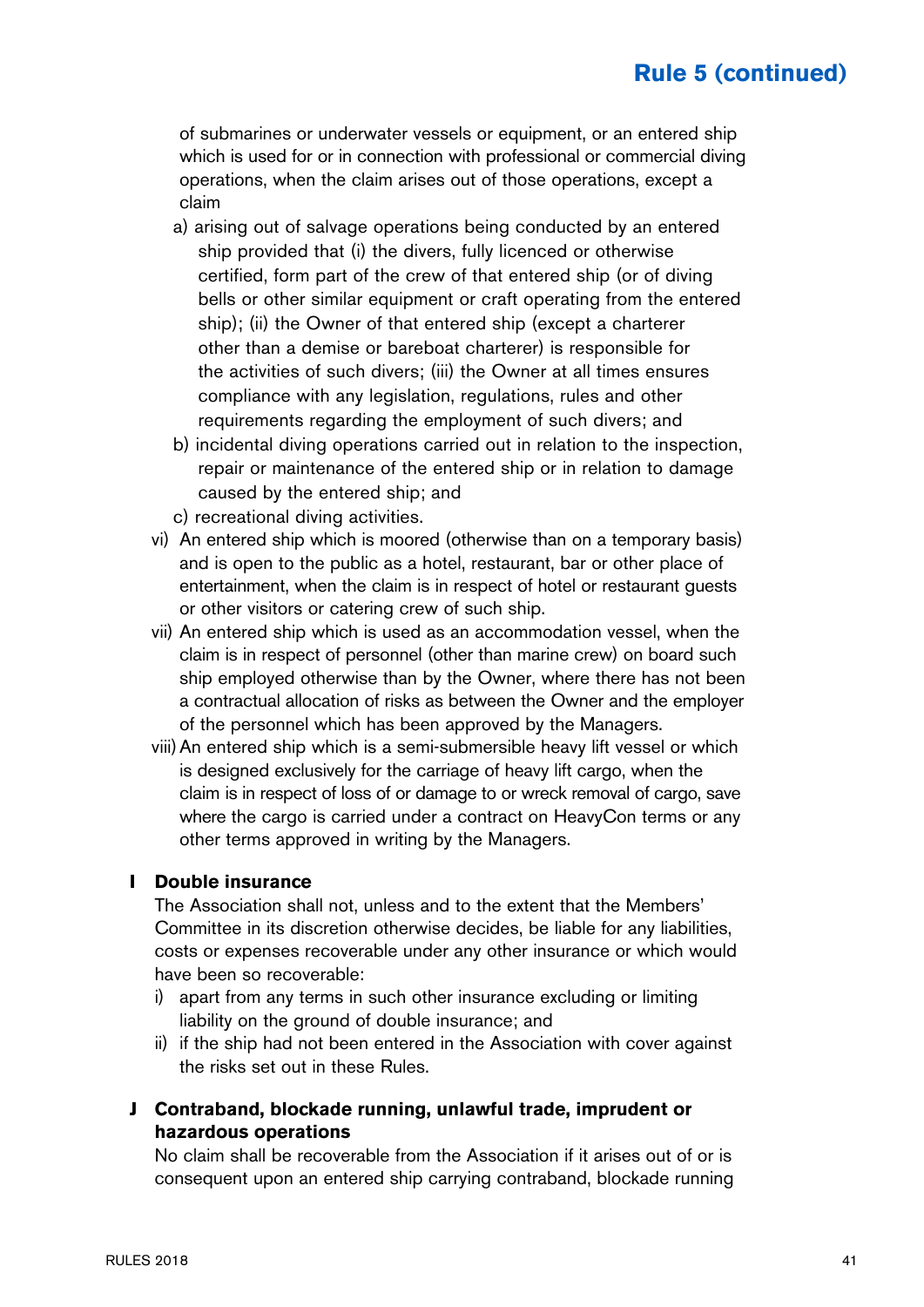or being employed in an unlawful trade or if the Members' Committee, having regard to all the circumstances, shall be of the opinion that the carriage, trade or voyage was imprudent, unsafe, unduly hazardous or improper.

#### **K Classification and statutory requirements**

Unless otherwise agreed in writing between the Owner and the Managers, the following conditions are terms of the insurance of every entered ship:

- i) The ship must be and remain throughout the period of entry classed with a Classification Society approved by the Managers, and
- ii) Any incident or condition in respect of which that Classification Society might make recommendations as to repairs or other action to be taken by the Owner must be promptly reported to that Classification Society.
- iii) The Owner must comply with all the Rules, recommendations and requirements of the Classification Society relating to the entered ship within the time or times specified by the Society.
- iv) The Owner authorises the Managers to inspect any information, relating to the maintenance of class of the entered ship, in the possession of any Classification Society with which that ship is or at any time has been classed, and will where necessary authorise such Classification Society or Societies to disclose and make available that information to the Managers upon request by the Managers and for whatsoever purposes the Managers may consider necessary.
- v) The Owner must immediately inform the Managers if, at any time during the period of entry, the Classification Society with which the ship is classed is changed and advise the Managers of all outstanding recommendations, requirements or restrictions specified by any Classification Society relating to that ship as at the date of such change.
- vi) The Owner must comply with all statutory requirements of the state of the ship's flag relating to the construction, adaptation, condition, fitment, equipment and manning of the entered ship and must at all times maintain the validity of such statutory certificates as are issued by or on behalf of the state of the ship's flag in relation to such requirements and in relation to the International Safety Management (ISM) Code and the International Ship and Port Facility Security (ISPS) Code.

Unless and to the extent that the Members' Committee otherwise decides, an Owner shall not be entitled to any recovery from the Association in respect of any claim arising during a period when that Owner is not fulfilling or has not fulfilled those conditions.

#### PROVIDED ALWAYS that:

where the entry of a ship is solely in the name of or on behalf of a charterer other than a demise or bareboat charterer the rights of recovery of such charterer shall not be dependent on the fulfilment of conditions (ii), (iii), (iv), (v), or (vi) of this paragraph (K).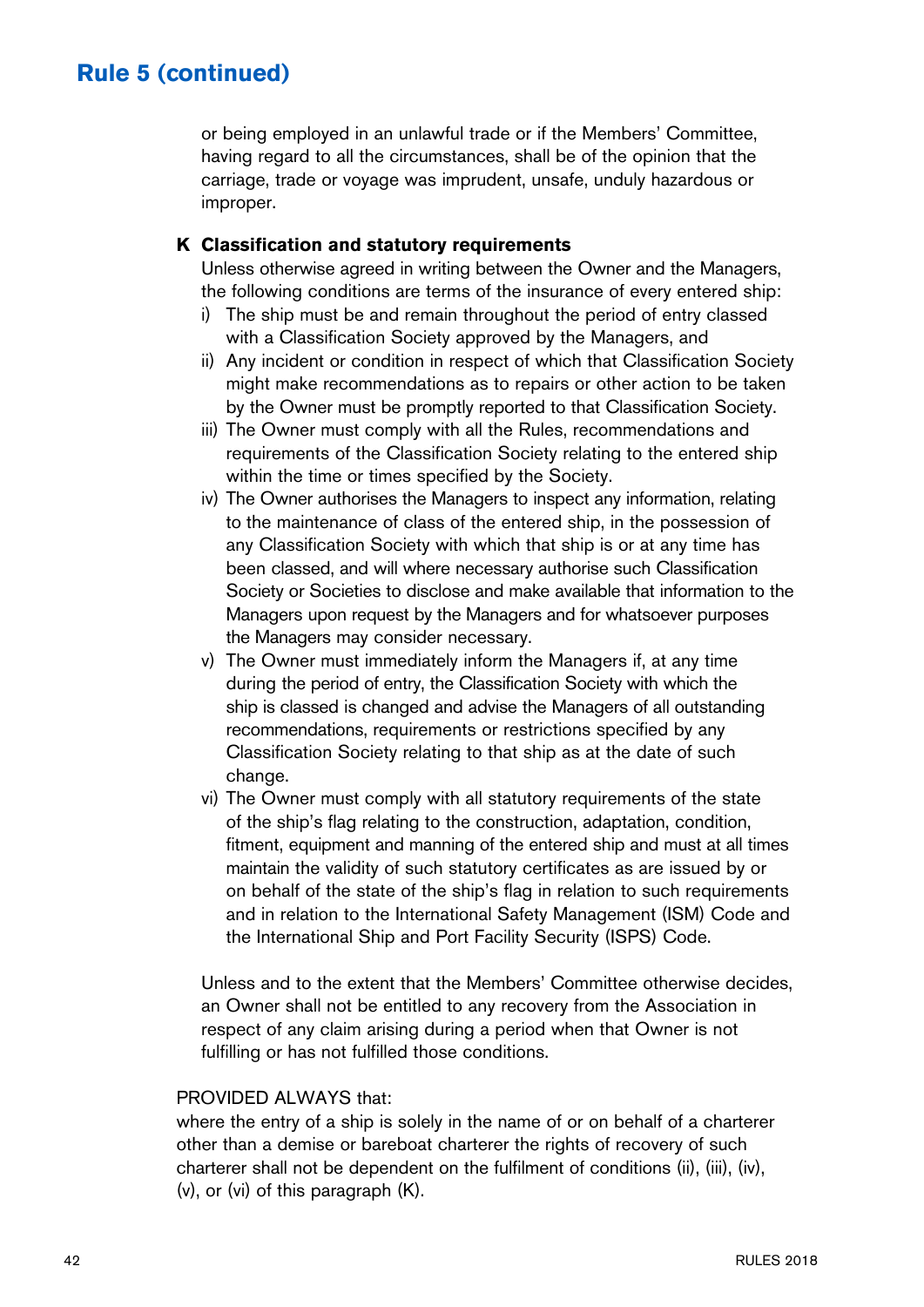#### **L Marine Insurance Act 1906 and Insurance Act 2015**

- i) These Rules and all contracts of insurance made by the Association shall be subject to and incorporate the provisions of the Marine Insurance Act, 1906 and, upon its entry into force, the Insurance Act 2015 of the United Kingdom and any statutory modifications thereof except insofar as such Acts or modifications may have been excluded by these Rules or by any term of such contracts.
- ii) The following provisions of the Insurance Act 2015 ("the Act") are excluded from the Rules and any contract of insurance as follows:
	- a) Section 8 of the Act is excluded. As a result any breach of the duty of fair presentation shall entitle the Association to avoid the policy, regardless of whether the breach of the duty of fair presentation is innocent, deliberate or reckless.
	- b) Section 10 of the Act is excluded. As a result all warranties in these Rules or any contract of insurance must be strictly complied with and if the Owner fails to comply with any warranty the Association shall be discharged from liability from the date of the breach, regardless of whether the breach is subsequently remedied.
	- c) Section 11 of the Act is excluded. As a result the Rules and all terms of the contract of insurance between the Association and the Owner, including terms which tend to reduce the risk of loss of a particular kind, loss at a particular location and/or loss at a particular time, must be strictly complied with and if the Owner fails to comply with any such term, the Association's liability may be excluded, limited or discharged in accordance with these Rules notwithstanding that the breach could not have increased the risk of the loss which actually occurred in the circumstances in which it occurred.
	- d) Section 13 of the Act is excluded. As a result the Association shall be entitled to exercise its right to terminate the contract of insurance in respect of the Owner and all insureds in the event that a fraudulent claim is submitted by or on behalf of the Owner and/or any Group Affiliate.
	- e) Section 13A of the Act is excluded: As a result the Rules and all terms of the contract of insurance between the Association and the Owner shall not be subject to nor shall the Association be in breach of any implied term that it will pay any sums due in respect of a claim within a reasonable time save where the breach is deliberate or reckless and Section 13A of the Act is excluded to this extent.
	- f) Section 14 of the Act is excluded. As a result, the contract of insurance between the Association and the Owner shall be deemed to be a contract of the utmost good faith, and any breach of the duty of the utmost good faith shall entitle the Association to avoid the contract of insurance.

#### **M Obligation to sue and labour**

Upon the occurrence of any casualty, event or matter liable to give rise to a claim by an Owner upon the Association, it shall be the duty of the Owner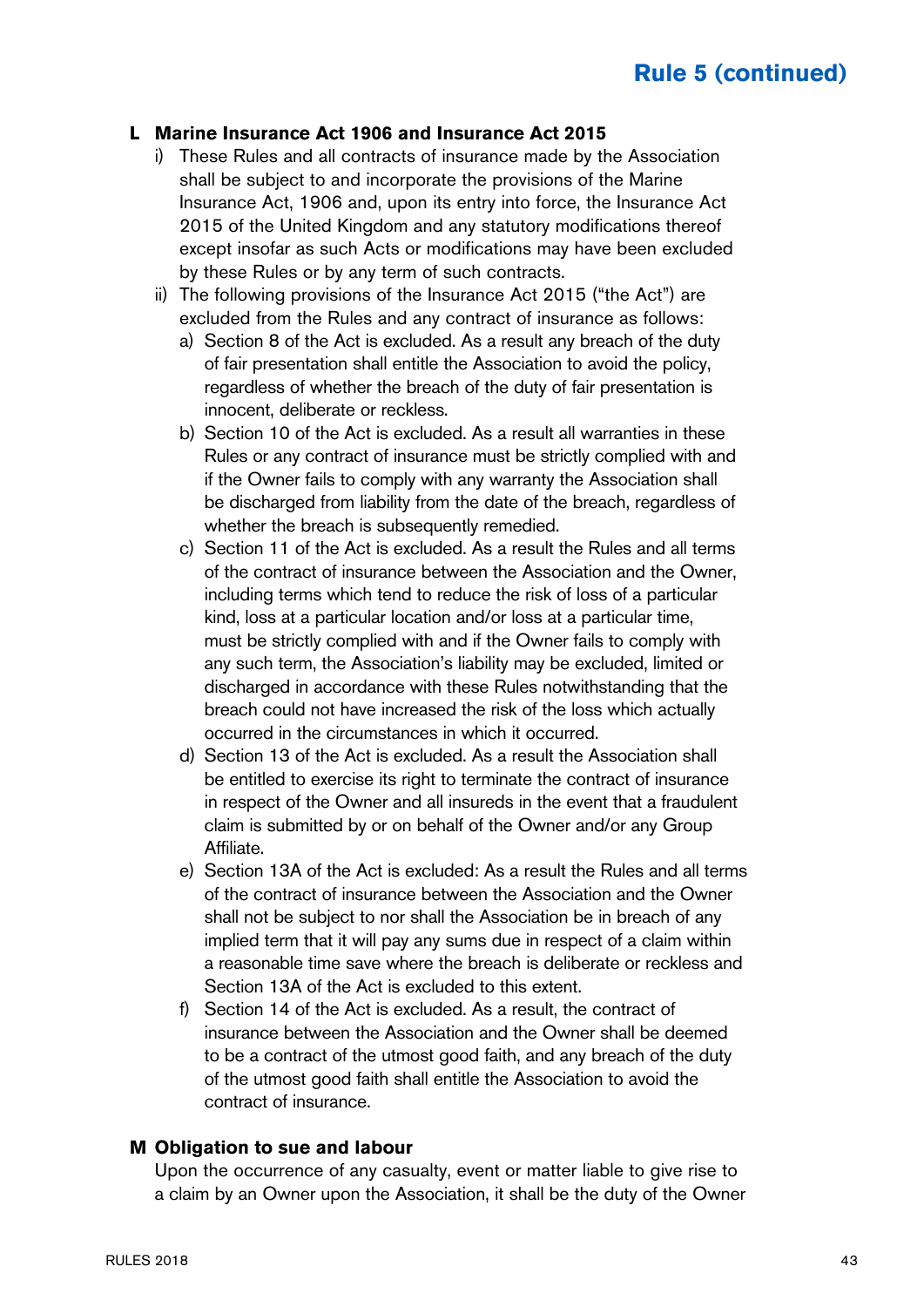and his agents to take and to continue to take all such steps as may be reasonable for the purpose of averting or minimizing any expense or liability in respect whereof he may be insured by the Association. In the event that an Owner commits any breach of this obligation, the Members' Committee may in its discretion reject any claim by the Owner against the Association arising out of the casualty, event or matter, or reduce the sum payable by the Association in respect thereof by such amount as they may determine.

#### **N Obligations with regard to claims**

- i) An Owner must promptly notify the Managers of every casualty, event or claim upon him which is liable to give rise to a claim upon the Association, and of every event or matter which is liable to cause the Owner to incur liabilities, costs or expenses for which he may be insured by the Association.
- ii) An Owner must promptly notify the Managers of every survey or opportunity for survey in connection with a matter referred to under (i).
- iii) An Owner must at all times promptly notify the Managers of any information, documents or reports in his or his agents' possession, power or knowledge relevant to such casualty, event or matter as is referred to under (i) and shall further, whenever so requested by the Managers, promptly produce to the Association and/or allow the Association or its agents to inspect, copy or photograph, all relevant documents of whatsoever nature in his or his agents' possession or power and shall further permit the Association or its agents to interview any servant, agent or other person who may have been employed by the Owner at the material time or at any time thereafter or whom the Association may consider likely to have any direct or indirect knowledge of the matter or who may have been under a duty at any time to report to the Owner in connection therewith.
- iv) An Owner shall not settle or admit liability for any claim for which he may be insured by the Association without prior written consent of the Managers.

In the event that an Owner commits any breach of his obligations referred to in (i) to (iv) above, the Members' Committee may in its discretion reject any claim by the Owner against the Association arising out of the casualty, event or matter, or reduce the sum payable by the Association in respect thereof by such amount as they may determine.

### **O Time bar**

- In the event that:
- i) an Owner fails to notify the Managers of any casualty, event or claim referred to in paragraph (N) (i) of this Rule within one year after he has knowledge thereof; or
- ii) an Owner fails to submit a claim to the Managers for reimbursement of any liabilities, costs or expenses within one year after discharging or settling the same;

the Owner's claim against the Association shall be discharged and the Association shall be under no further liability in respect thereof unless the Members' Committee in its discretion shall otherwise determine.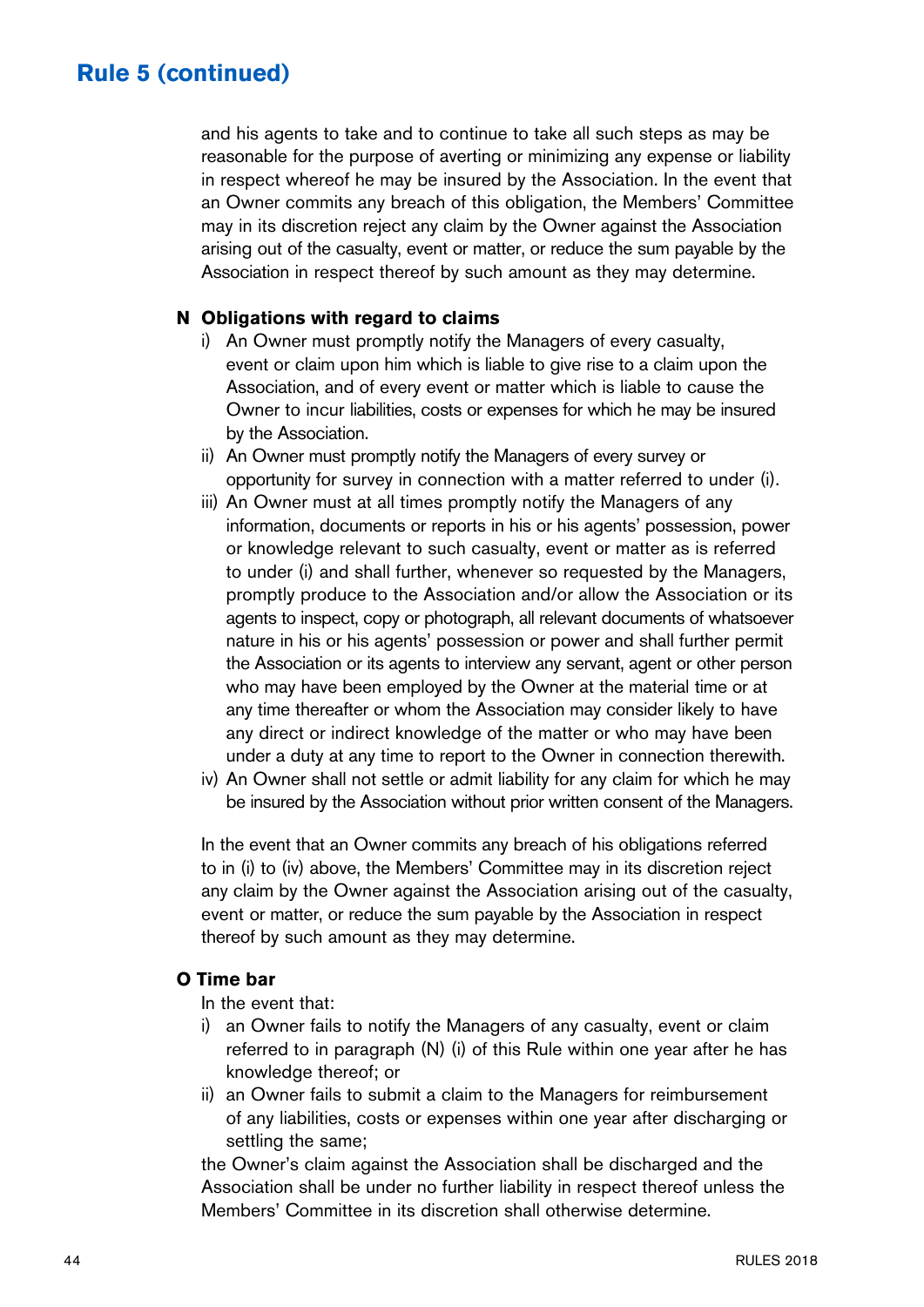#### **P Recoveries, savings by the Owner and subrogation**

- i) Unless otherwise agreed in writing by the Managers, where the Association has paid a claim to or on behalf of an Owner the whole of any recovery from a third party in respect of that claim shall be credited and paid to the Association up to an amount corresponding with the sum paid by the Association together with any interest element on that sum comprised in the recovery, provided however that where, because of a deductible in his terms of entry, the Owner has contributed to settlement of the claim, any such interest element shall be apportioned between the Owner and the Association taking into account the payments made by each and the dates on which those payments were made.
- ii) Unless otherwise agreed in writing by the Managers, where the Owner, as a result of an event for which he is covered by the Association, has obtained extra revenue or saved costs or expenses which would otherwise have been incurred and which would not have been covered by the Association, the Association may deduct from the sum otherwise payable to the Owner an amount corresponding to the benefit obtained.
- iii) Unless otherwise agreed in writing by the Managers, where the Association has paid a claim to or on behalf of an Owner, the Association shall be subrogated to the rights of the Owner in respect of the claim to the extent of that payment, including the right to any interest accruing on that amount prior to its recovery and the right to recover any costs incurred in relation to the exercise of such rights.

#### **Q Surveys of ships**

The Managers at any time in their discretion may appoint a surveyor or such other person as they may think fit to inspect an entered ship on behalf of the Association. The Owner

- i) shall afford such facilities as may be required for such inspection, and
- ii) shall comply with such recommendations as the Managers may make following such inspection.

Unless and to the extent that the Members' Committee in its discretion otherwise decides, an Owner who commits any breach of his obligations referred to in (i) to (ii) above shall not be entitled, in relation to any casualty, event or matter occurring during the period of the breach, to any recovery from the Association in respect of any claim arising out of such casualty, event or matter.

Notwithstanding the above and in addition thereto, the Members' Committee may, in the light of such inspection or in the event of any breach of the obligations referred to in (i) to (ii) above, terminate the Owner's entry forthwith where-upon the Owner shall cease to be insured in respect of the entered ship.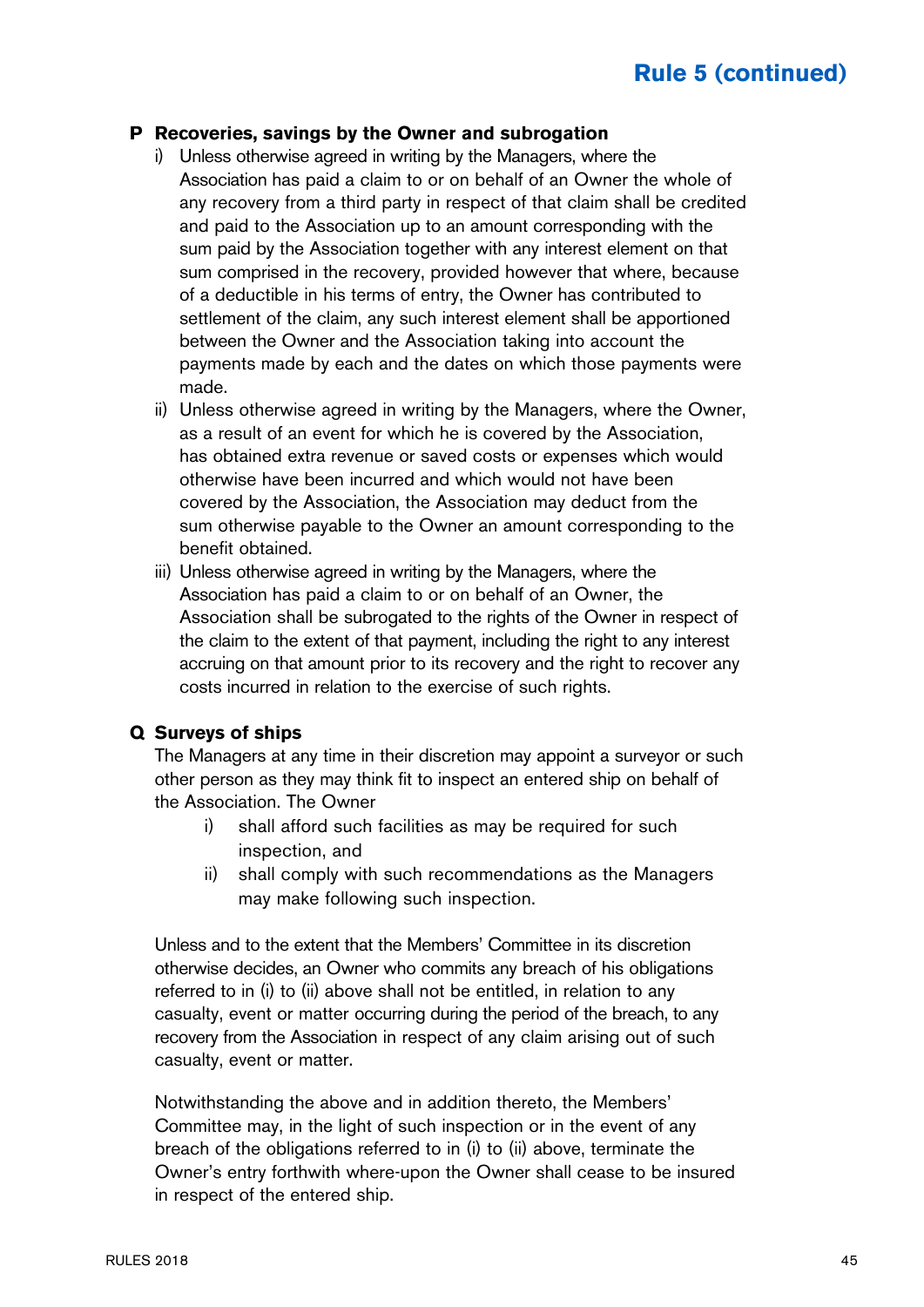### **R Surveys of ships after lay-up**

- i) If an entered ship has been laid-up for a period of six months or more, whether the ship has been entered in the Association for all or part of the period of lay-up and whether or not laid-up returns have been claimed or paid in accordance with Rule 27, the Owner shall give the Managers notice that the ship is to be recommissioned not less than seven days before the ship leaves the place of lay-up.
- ii) Upon receipt of such notice the Managers in their discretion may appoint a surveyor or such other person as they may think fit to inspect the ship on behalf of the Association and the Owner shall afford such facilities as may be required for such inspection.
- iii) The Owner shall comply with such recommendations as the Managers may make following such inspection.

Unless and to the extent that the Members' Committee in its discretion otherwise decides, an Owner who commits any breach of his obligations referred to in (i) to (iii) above shall not be entitled, in relation to any casualty, event or matter occurring during the period of the breach, to any recovery from the Association in respect of any claim arising out of such casualty, event or matter.

A breach of the obligation in (i) above shall be deemed to have ended at such time as the Owner has complied with his obligations referred to in (ii) above.

Notwithstanding the above and in addition thereto, the Members' Committee may, in the light of such inspection or in the event of any breach of the obligations referred to in (ii) to (iii) above, terminate the Owner's entry forthwith where-upon the Owner shall cease to be insured in respect of the entered ship.

#### **S Electronic communication**

The Association's logs and records of any electronic communication sent or received by the Association shall, in the absence of manifest error, be conclusive evidence of such communication and of its despatch or receipt.

#### **T Interest**

In no case shall interest be paid upon sums due from the Association.

#### **U Certificates and undertakings**

Unless and to the extent that the Directors otherwise decide, the Association shall discharge on behalf of the Owner liabilities, costs, expenses arising under a demand made pursuant to the issue by the Association on behalf of the Owner of

- a) a guarantee or other undertaking given by the Association to the Federal Maritime Commission under Section 2 of US Public Law 89-777, or
- b) a certificate issued by the Association in compliance with Article VII of the International Conventions on Civil Liability for Oil Pollution Damage 1969 or 1992 or any amendments thereof, or
- c) an undertaking given by the Association to the International Oil Compensation Fund 1992 in connection with the Small Tanker Oil Pollution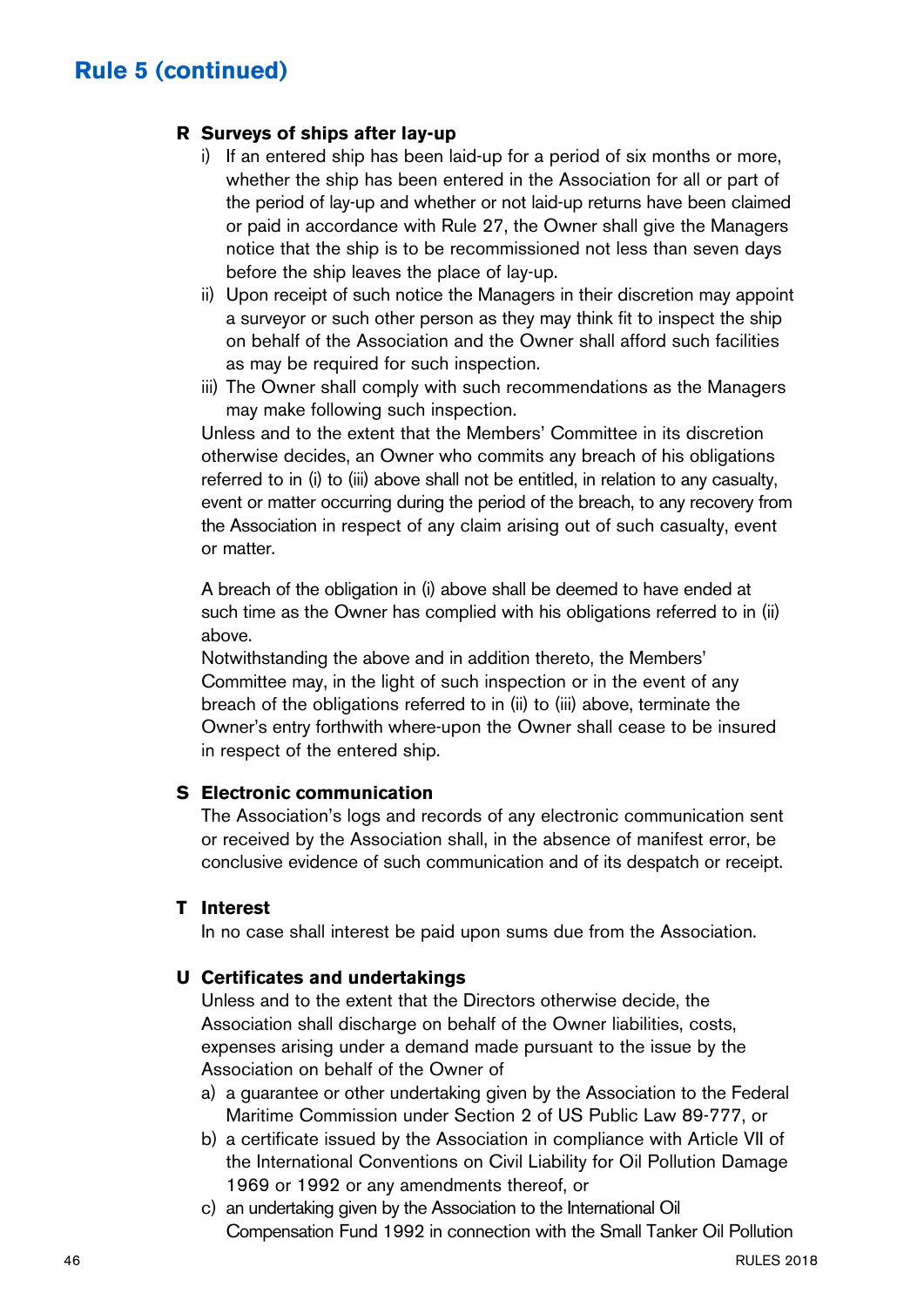Indemnification Agreement (STOPIA), or except where such liabilities, costs or expenses arise from or are caused by an act of terrorism, the Tanker Oil Pollution Indemnification Agreement (TOPIA), or

- d) a certificate issued by the Association in compliance with Article 7 of the International Convention on Civil Liability for Bunker Oil Pollution Damage, 2001
- e) a non-war certificate issued by the Association in compliance with either Article IV bis of the Athens Convention relating to Carriage of Passengers and their Luggage by Sea, 2002 and Guidelines for its implementation or Regulation (EC) No 392/2009 of the European Parliament and of the Council which gives effect thereto.
- f) a certificate issued by the Association in compliance with Article 12 of Nairobi International Convention on the Removal of Wrecks, 2007.
- g) Subject always to the MLC Extension Clause 2016, certificates issued by the Association in compliance with Regulation 4.2, Standard A4.2, paragraph 1(b) and Regulation 2.5.2, Standard A2.5.2 of the Maritime Labour Convention 2006, as amended (MLC 2006).

Note: the terms of the MLC Extension Clause 2016 are to be found in the Owner's Addendum to the Rule Book

#### PROVIDED ALWAYS THAT:

- i) The Owner shall indemnify the Association to the extent that any payment under any such guarantee, undertaking or certificate in discharge of the said liabilities, costs and expenses is or would have been recoverable in whole or in part under a standard P&I war risk policy had the Owner complied with the terms and conditions thereof, and
- ii) The Owner agrees that:
	- a) any payment by the Association under any such guarantee, undertaking or certificate in discharge of the said liabilities, costs and expenses shall, to the extent of any amount recovered under any policy of insurance or extension to the cover provided by the Association, be by way of loan; and
	- b) there shall be assigned to the Association to the extent and on the terms that it determines in its discretion to be practicable all the rights of the Insured Owner under any other insurance and against any third party.

For the purpose of this Rule 5(U), the Members' Committee shall have the sole discretion to determine what constitutes a standard war risk policy.

#### **V Sanctions risks**

i) The Association shall not indemnify an Owner against any liabilities, costs or expenses where the provision of cover, the payment of any claim or the provision of any benefit in respect of those liabilities, costs or expenses may expose the Association to any sanction, prohibition, restriction or adverse action by any competent authority or government.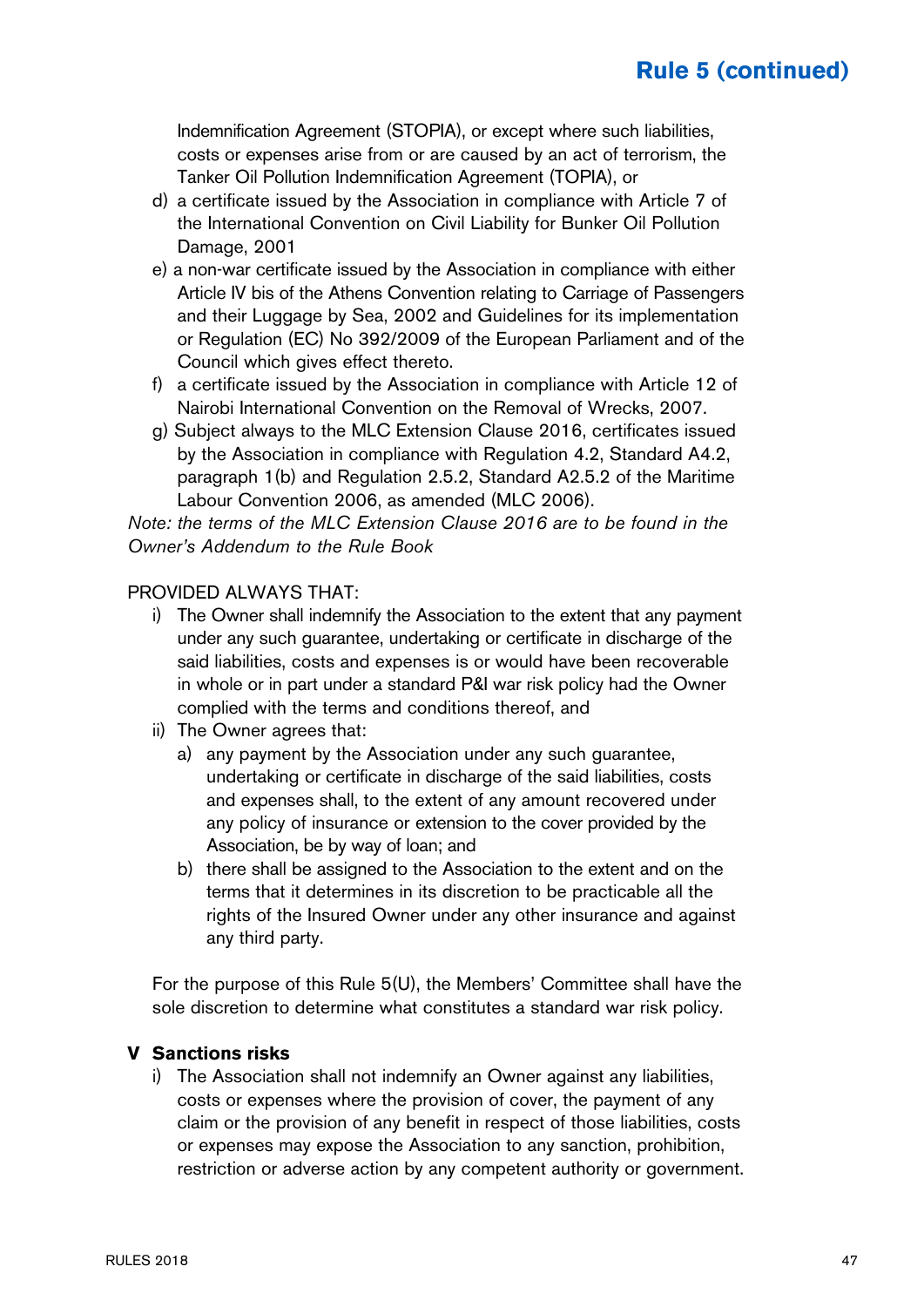- ii) The Owner shall in no circumstances be entitled to recover from the Association that part of any liabilities, costs or expenses which is not recovered by the Association from any party to the Pooling Agreement and/or from any reinsurer because of a shortfall in recovery from such party or reinsurer by reason of any sanction, prohibition or adverse action by a competent authority or government or the risk thereof if payment were to be made by such party or reinsurer. For the purposes of this paragraph, "shortfall" includes, but is not limited to, any failure or delay in recovery by the Association by reason of the said party or reinsurer delaying payment or making payment into a designated account in compliance with the requirements of any competent authority or government.
- iii) Notwithstanding, and without prejudice to, any other provisions of these Rules, the Directors may terminate the insurance of an Owner in respect of any and all ships entered by him where, in the opinion of the Directors, the Owner has exposed or will expose the Association to a material risk of being or becoming subject to a sanction, prohibition, restriction or other adverse action by a competent authority or government, which may materially affect the Association.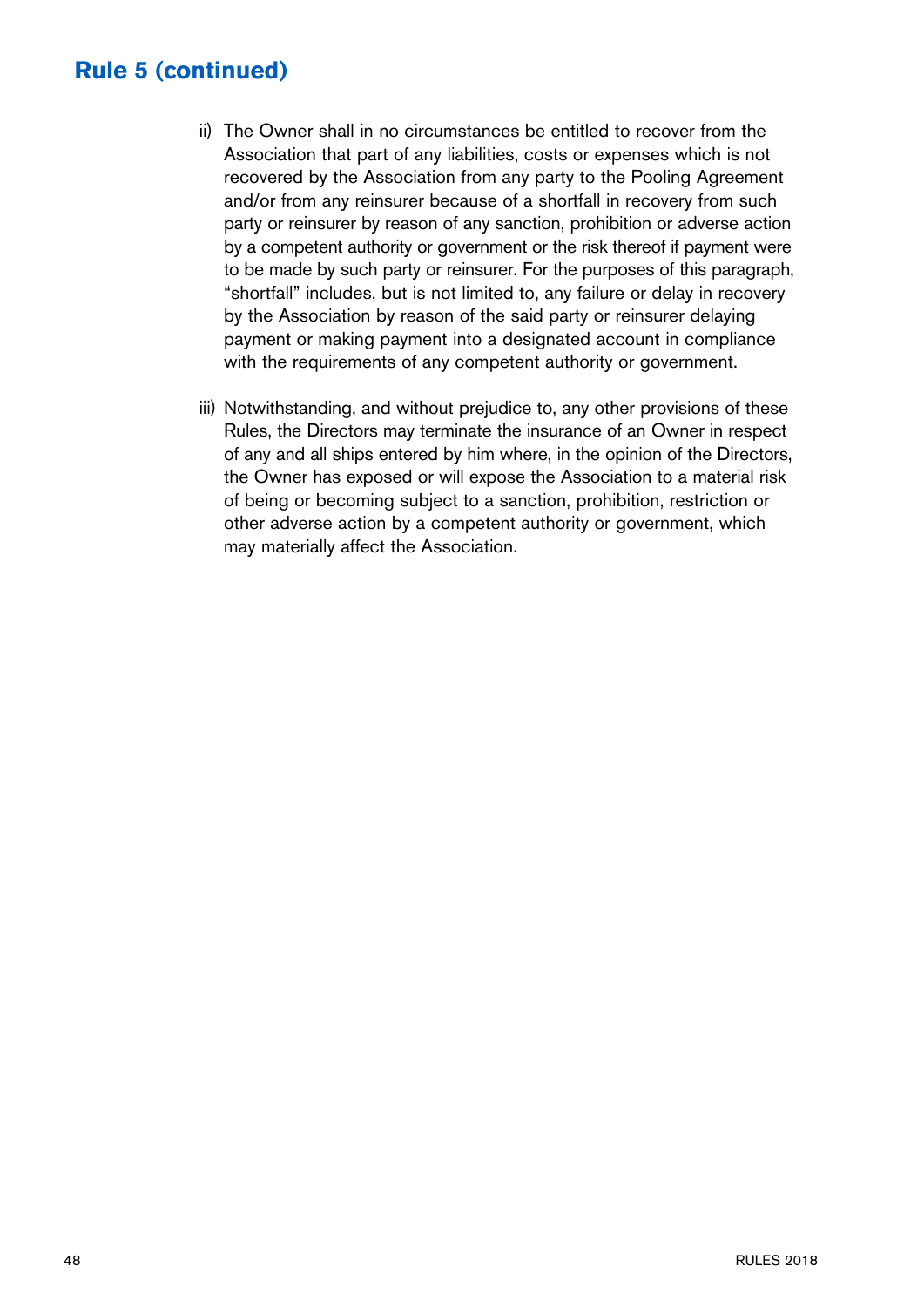### **Owners and Successors Bound by Rules**

- A All contracts of insurance effected by the Association shall, save and insofar as they contain any special terms inconsistent herewith, be deemed to incorporate and shall incorporate all the provisions of these Rules.
- B An Owner or other person (including an insurer to be reinsured under Rule 13) by whom or on whose behalf an application is made for insurance or reinsurance by the Association shall be deemed to have agreed not only on his own behalf but also on behalf of his successors and each of them that both he and they will in every respect be subject to and bound by the provisions of these Rules and by any contract of insurance with the Association.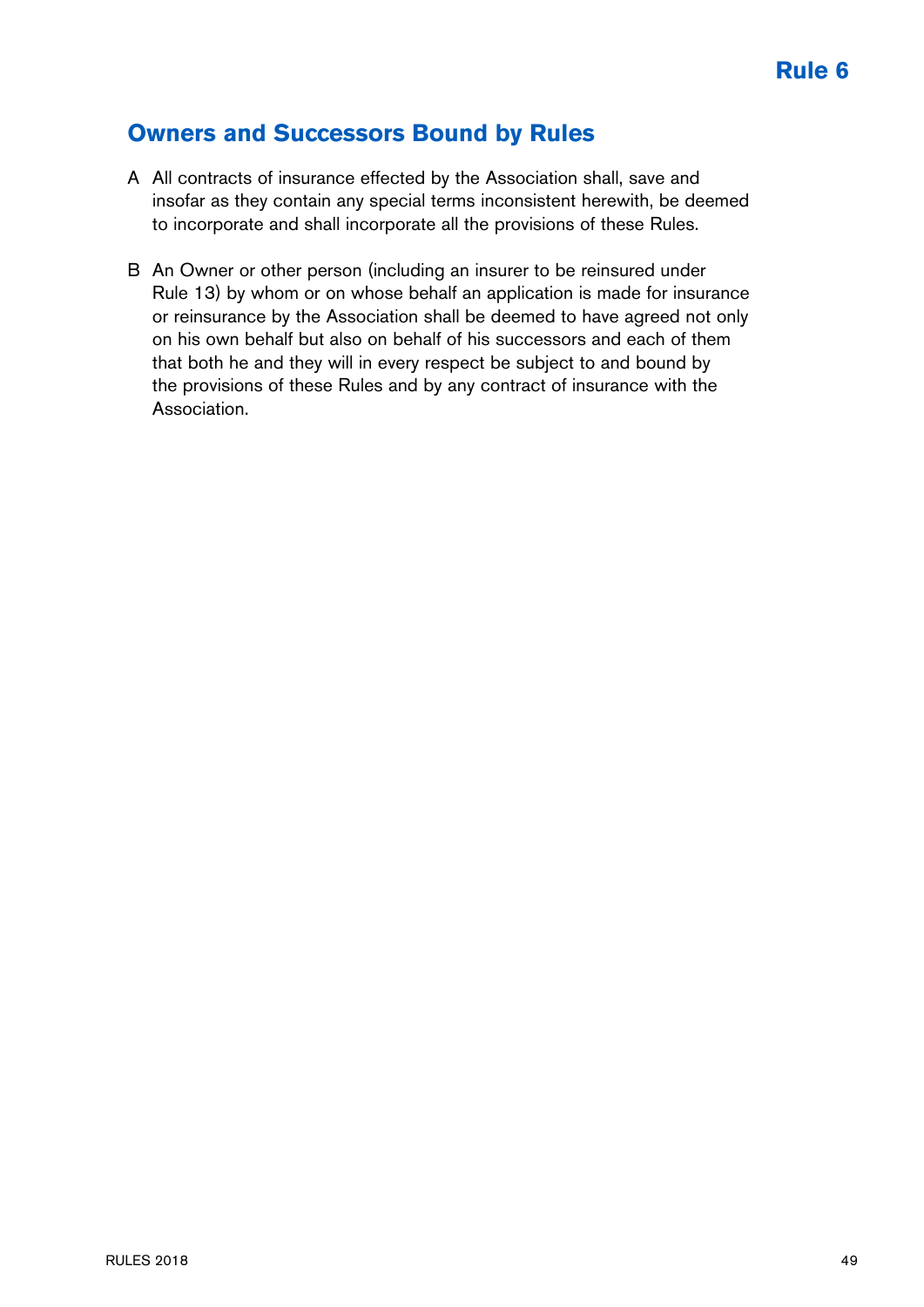### **Applications for Insurance**

- A All contracts of insurance effected by the Association shall, save and insofar as they contain any special terms inconsistent herewith, be deemed to incorporate and shall incorporate all the provisions of these Rules.
- B The applicant Owner and any agent must make to the Managers a fair presentation of the risk by providing the Managers with all material particulars and information together with any additional particulars and information as the Managers may require.
- C The applicant Owner and any agent will ensure that every material representation as to a matter of fact is substantially correct, and every material representation as to a matter of expectation or belief is made in good faith.
- D In accordance with Rule 5L of the Association's Rules, Section 8 of the Insurance Act 2015 is excluded. Any breach of paragraphs B and C shall entitle the Association to avoid the contract of insurance, regardless of whether the breach is innocent, deliberate or reckless.
- E The Owner is obliged to disclose any change in any material information relating to an entry including, but not limited to, change of: management, flag, classification society, government authority responsible for ship certification for the trade in question, nationality of crew, trading or operating area or nature of trade or operation. Upon such disclosure, or failure to disclose, the Managers may amend the Owner's premium rating or terms of entry, or terminate the entry in respect of such ship with effect from the time of disclosure or failure to disclose.
- F The Managers shall be entitled, in their discretion and without assigning any reason, to refuse any application for the entry of a ship for insurance in the Association whether or not the applicant Owner of such ship is a Member.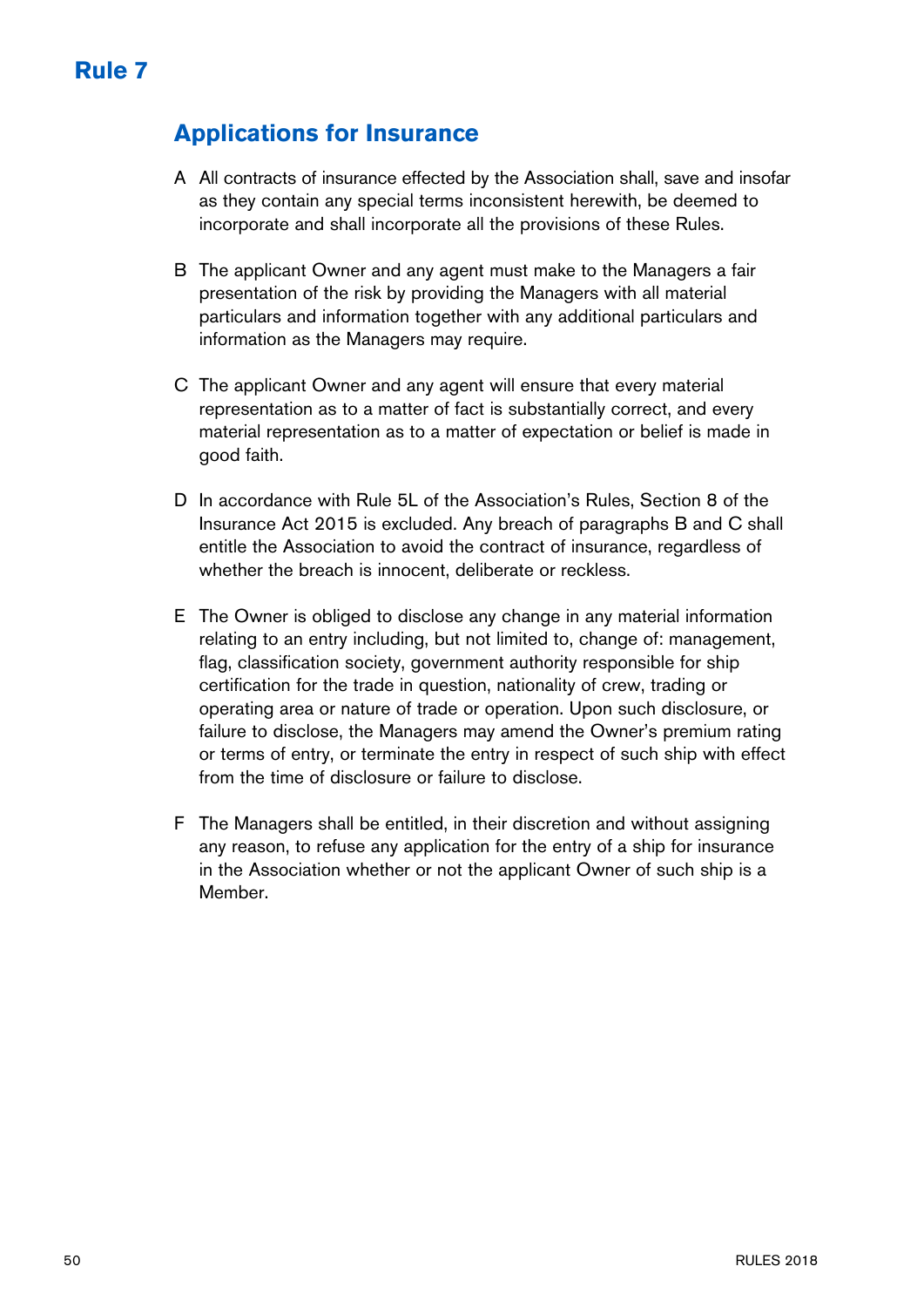# **Premium Rating**

Before an application is accepted for the entry of a ship on the terms (as set out in Rule 1 (6)) that the Owner is to pay Calls (including Mutual Premiums, Supplementary Premiums, or Overspill Calls) to the Association ("Call Entries"), the applicant Owner and the Managers shall agree the premium rating of the ship concerned. In deciding upon the premium rating of any ship the Managers may take into account all matters which they may consider relevant including (without prejudice to the generality of the foregoing) the degree of risk estimated to be involved in the proposed insurance.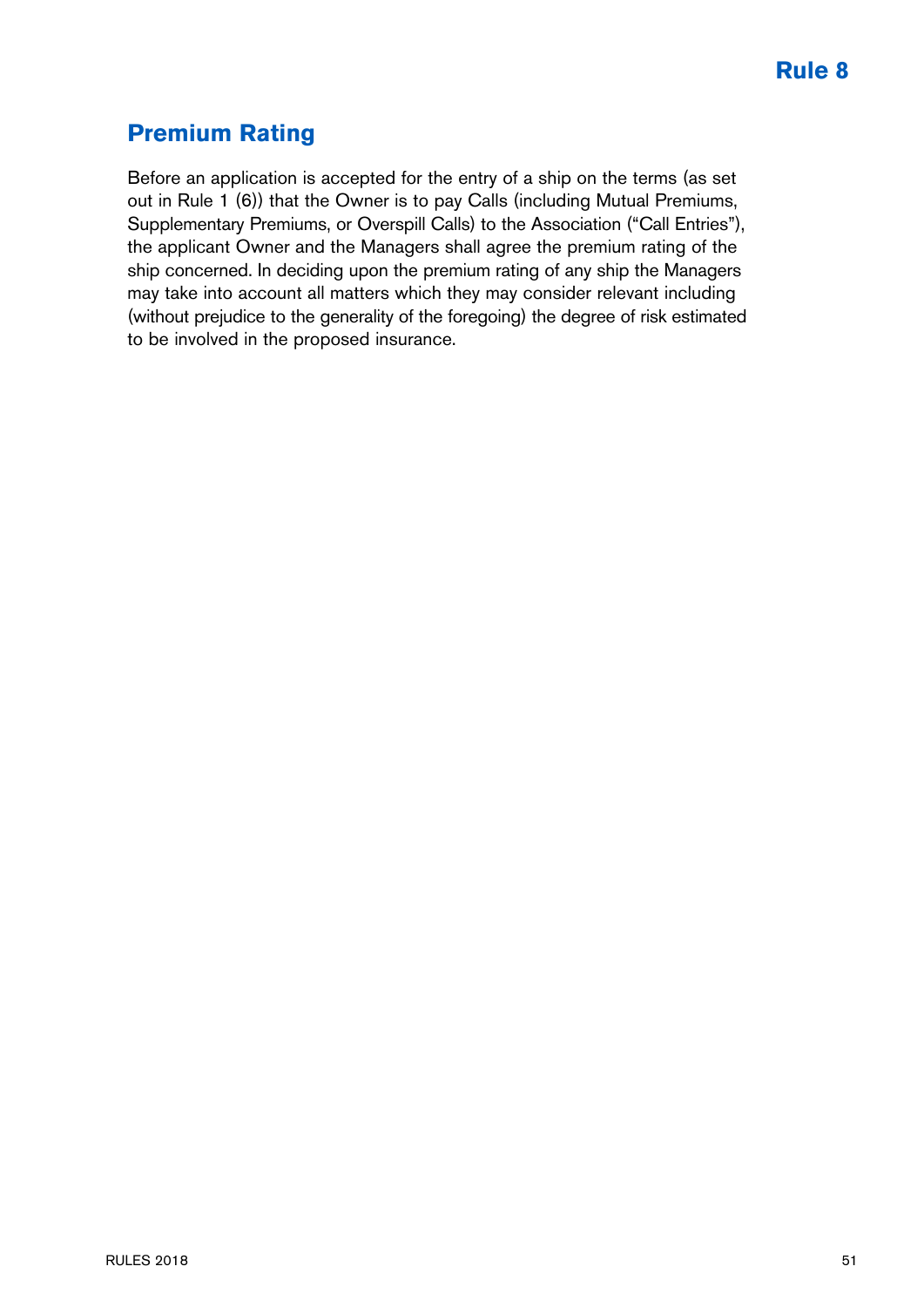### **Fixed Premiums**

- A Before an application is accepted for the entry of a ship on the terms (as set out in Rule 1 (7)) that the Owner is liable to pay a fixed premium to the Association ("Fixed Premium Entries"), the applicant Owner and the Managers shall agree the amount of the premium and the time or times at which it is payable.
- B Every Owner by whom or on whose behalf an application is made for the entry of a ship as a Fixed Premium Entry shall, if his application is accepted, be bound to pay and shall pay to the Association such sums as shall have been agreed with the Managers and at such time or times as the Managers shall have specified.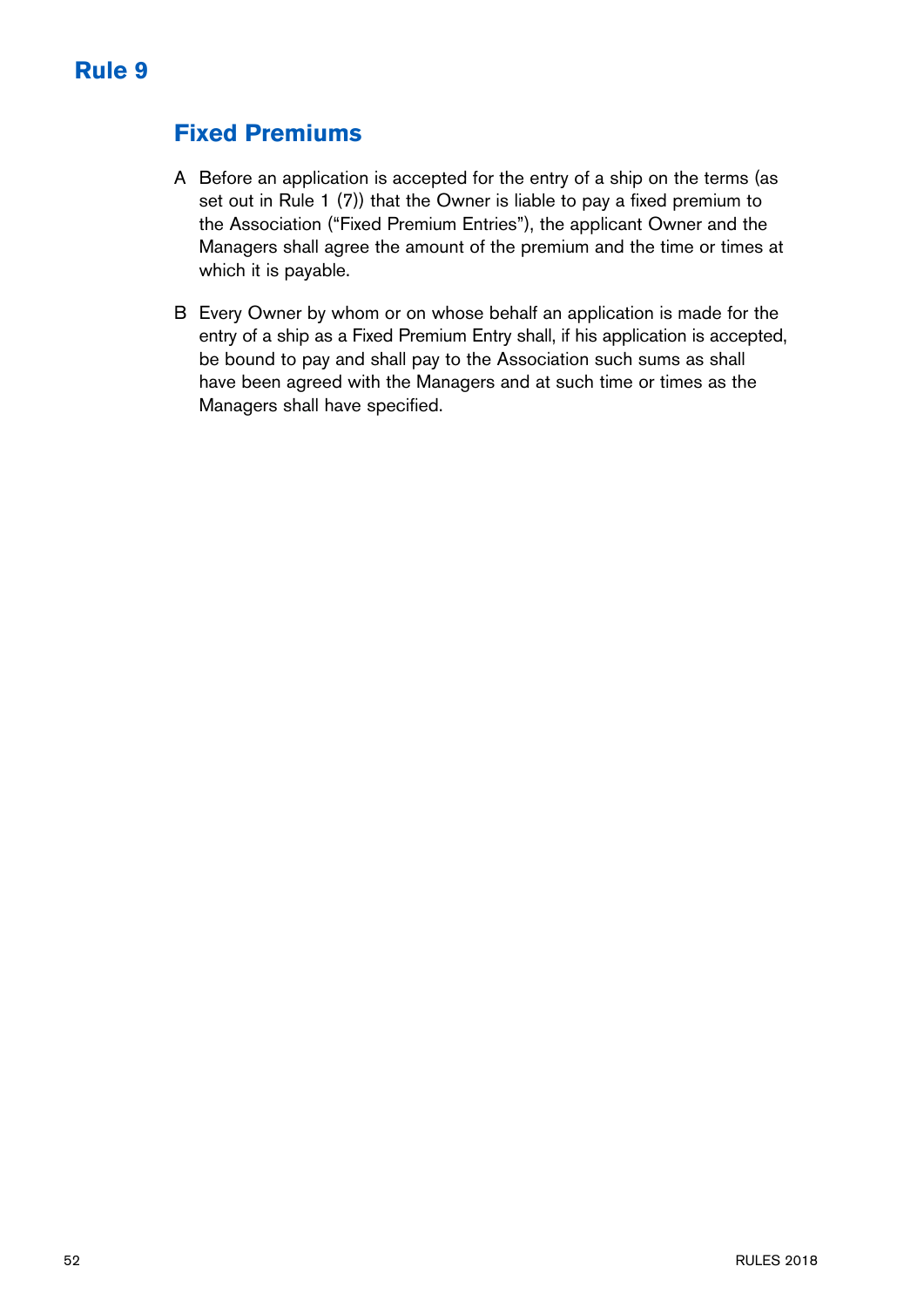## **Joint Entries**

- A If a ship shall be entered in the names of or on behalf of more persons than one (hereinafter referred to as "Joint Owners") the terms upon which each Joint Owner shall be entitled to recover losses from the Association and upon which the Association shall be entitled to recover Calls or Fixed Premiums from the Joint Owners shall be such as may be agreed in writing between the Joint Owners and the Managers.
- B Unless otherwise agreed in writing by the Managers all Joint Owners shall be jointly and severally liable to pay all contributions or other sums due to the Association in respect of such entry, and the receipt by any one of such persons for any sums payable by the Association in respect of such entry shall be a sufficient discharge of the Association for the same.
- C Failure by any Joint Owner to disclose material information within his knowledge shall be deemed to have been failure of all the Joint Owners.
- D Conduct of any Joint Owner which would have entitled the Association to decline to indemnify him shall be deemed the conduct of all the Joint Owners.
- E Unless the Managers have otherwise agreed in writing, the contents of any communication from or on behalf of the Association to any Joint Owner shall be deemed to be within the knowledge of all the Joint Owners, and any communication from any Joint Owner to the Association, the Managers or their agents shall be deemed to have been made with the full approval and authority of all the Joint Owners.
- F The cover afforded under this Rule shall extend only to risks, liabilities and expenses arising out of operations and/or activities customarily carried on by or at the risk and responsibility of Owners and which are within the scope of the cover afforded by the Rules and any special terms set out in the Certificate of Entry.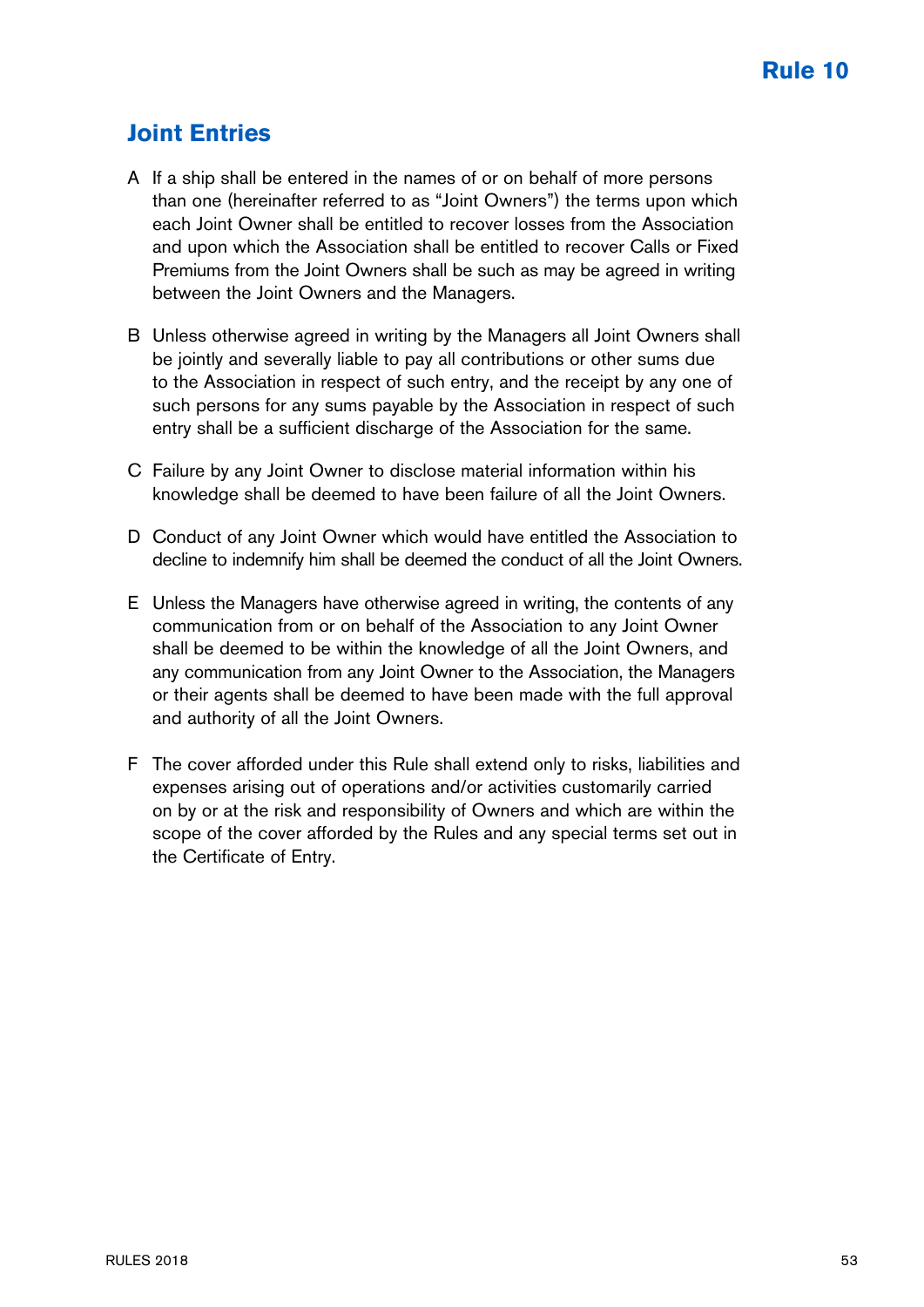### **Group Affiliate Cover**

- A The Managers may accept the entry of any ship upon terms that within the limits and upon the conditions set out in paragraphs (B), (C) and (D) of this Rule, the benefit of the cover afforded by the Association to the Owner in respect of that ship shall be extended to persons or companies affiliated or associated with that Owner. The rights and obligations as between the Association and any such persons or companies (both referred to hereafter in this Rule as Group Affiliates) shall, subject always to paragraphs (B), (C) and (D) of this Rule, be such as may be agreed between the Owner and the Managers.
- B The benefit of the cover extended to Group Affiliates in accordance with paragraph (A) of this Rule shall be limited to reimbursement of claims relating to liabilities, costs or expenses incurred by them to the extent that the Owner (i) would have incurred the same liabilities, costs and expenses if the same claims had been pursued against him and (ii) would thereafter have been entitled to obtain reimbursement from the Association in accordance with the terms of entry of the ship in the Association.
- C The total liability of the Association in respect of any one event to the Owner and to all Group Affiliates to whom the benefit of that Owner's cover has been extended in accordance with this Rule shall not exceed such sum as would have been recoverable from the Association in respect of such event by that Owner, and the receipt by any one of the Owner and any such Group Affiliates of that sum or of separate payments by the Association amounting in aggregate to that sum shall be a full and sufficient discharge of the Association's liability.
- D Conduct of any one of the parties insured under this Rule which would have entitled the Association to decline to indemnify him shall be deemed the conduct of all insureds under the same entry.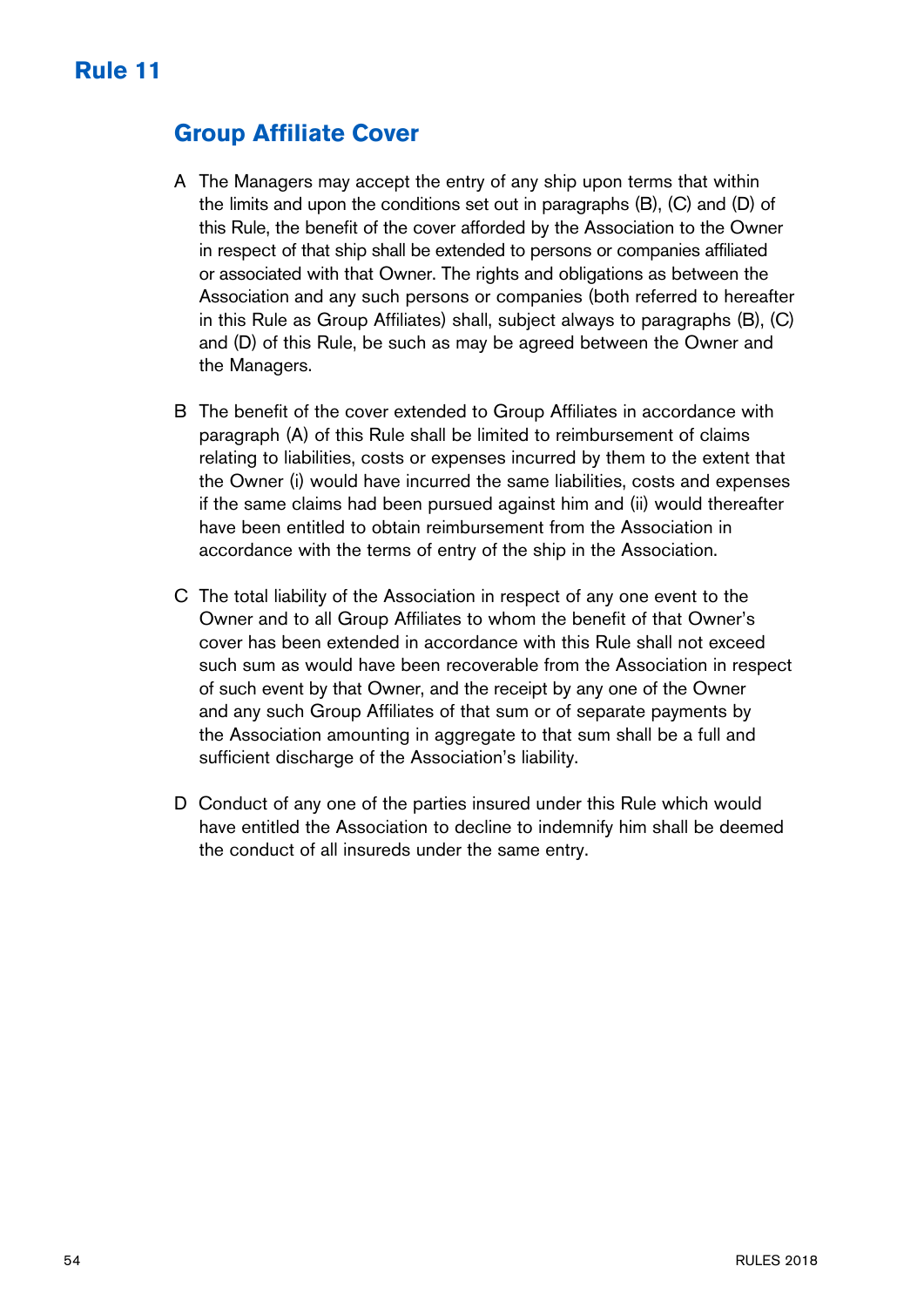### **Certificate of Entry and Endorsement Slip**

- A As soon as reasonably practical after accepting an application for the entry of a ship for insurance in the Association and at the commencement of each subsequent policy year during which such entry continues, the Managers shall issue to the Owner of such ship a Certificate of Entry in such form as may from time to time be prescribed by the Managers but so that such Certificate of Entry shall state the date of the commencement of the period of insurance or the policy year as the case may be and the terms and conditions on which the vessel has been accepted for insurance.
- B If at any other time or from time to time the Managers and the Owner of any ship entered for insurance shall agree to vary the terms relating to the entered ship, the Managers shall, as soon as reasonably practical thereafter, issue to the Owner of such ship an Endorsement Slip stating the terms of such variation and the date from which such variation is to be effective.
- C Every Certificate of Entry and every Endorsement Slip issued as aforesaid shall be conclusive evidence and binding for all purposes as to the commencement of the period of insurance, as to the terms and conditions on which the ship has been entered for insurance, and as to the terms of any variation and the date from which such variation is to be effective; provided that in the event that any Certificate of Entry or any Endorsement Slip shall in the opinion of the Managers contain any error or omission the Managers may in their discretion issue a new Certificate of Entry or a new Endorsement Slip which shall be conclusive evidence and binding as aforesaid.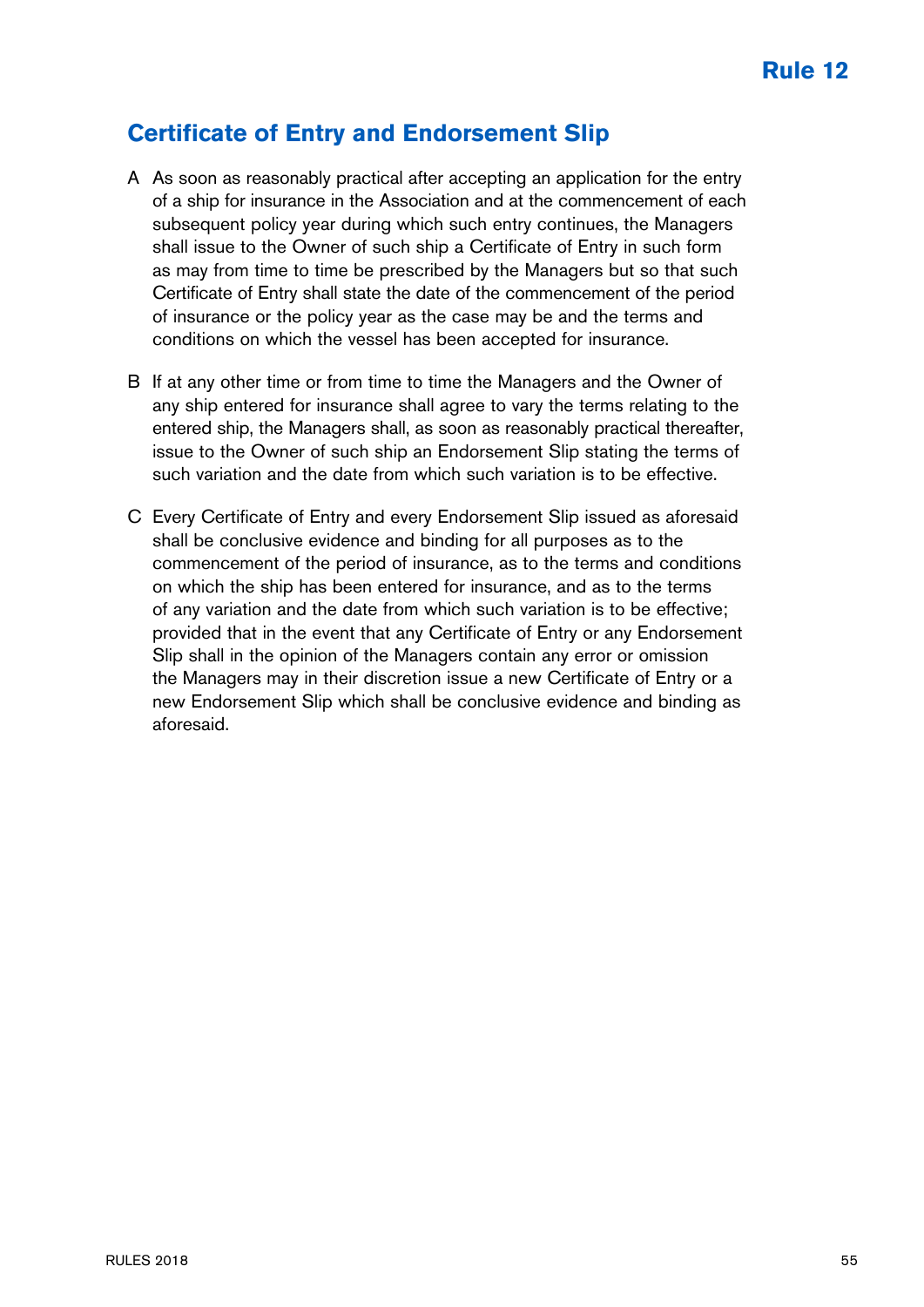### **Reinsurance**

- A Subject to the Articles, and save insofar as expressly prohibited by these Rules, the Managers may enter into contracts of reinsurance on behalf of the Association whereby the Association agrees to reinsure the risks arising in connection with any one or more ships insured by another Association or insurer or else agrees to reinsure the whole or any part or proportion of the insurance business of any other Association or insurer. The consideration payable to the Association and the terms and conditions on which the reinsurance is accepted by the Association shall be such as are agreed between the Managers and such other Association or insurer. Save where otherwise agreed in writing the other Association or insurer shall be in every respect subject to and bound by the provisions of these Rules and his contract with the Association shall for all purposes take effect as though he were the Owner of any ship or ships in connection with which the relevant risks may arise and had as Owner entered the ship or ships in the Association for insurance.
- B The Association may continue to be a party to the Pooling Agreement or to any other agreement of a similar nature or purpose.
- C The Managers shall have the right in their discretion to effect on behalf of the Association the reinsurance or ceding of any risks insured by the Association (including any risk which may fall on the Association by reason of a reinsurance or pooling agreement referred to in paragraphs (A) or (B) of this Rule) with such reinsurers and on such terms as the Managers shall consider appropriate.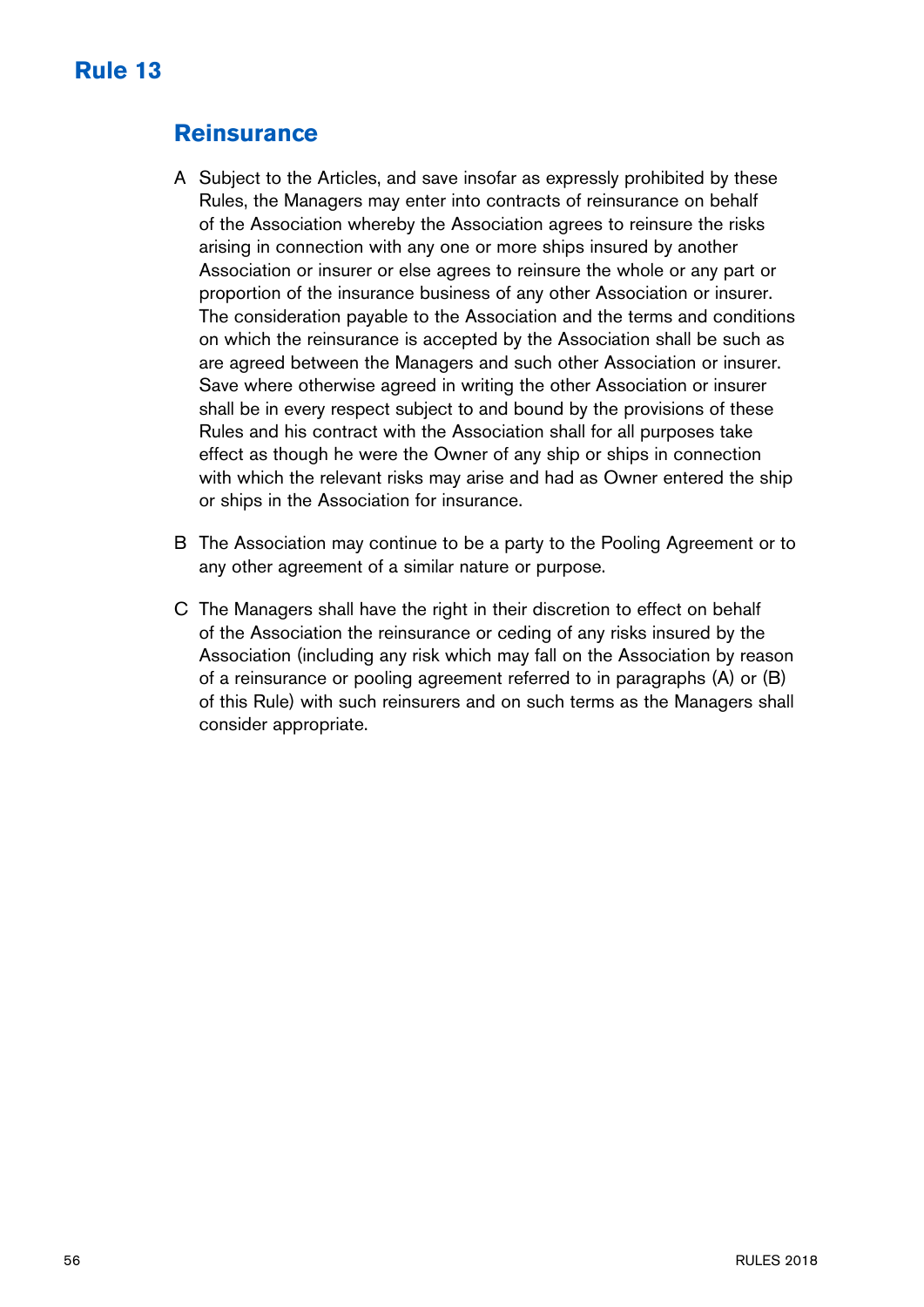# **Membership**

- A If the Association accepts an application from an Owner who is not already a Member for a ship to be entered on terms that Calls are payable to the Association ("Call Entries"), then such Owner shall, as from the date of the acceptance of such entry, be and become a Member and his name shall be entered in the register of Members.
- B If the Association accepts an application from an Owner for a ship to be entered on terms that a fixed premium is payable to the Association ("Fixed Premium Entries"), the Managers may in their discretion decide either that the Owner is to be or that he is not to be a Member and they may accept the application on either basis.
- C Whenever the Association agrees to accept the reinsurance of any risks in accordance with Rule 13 (A) the Managers may in their discretion decide that the insurer reinsured by the Association and/or the Owner insured by such insurer is to be a Member or that neither of them is to be a Member and they may accept the application on any such basis.
- D An Owner shall cease to be a Member if for any reason whatsoever the period of insurance shall have terminated in respect of all ships entered in the Associations in his name. Whenever the period of any reinsurance shall have terminated the insurer reinsured by the Association and the Owner insured by such insurer, if previously a Member, shall cease to be one.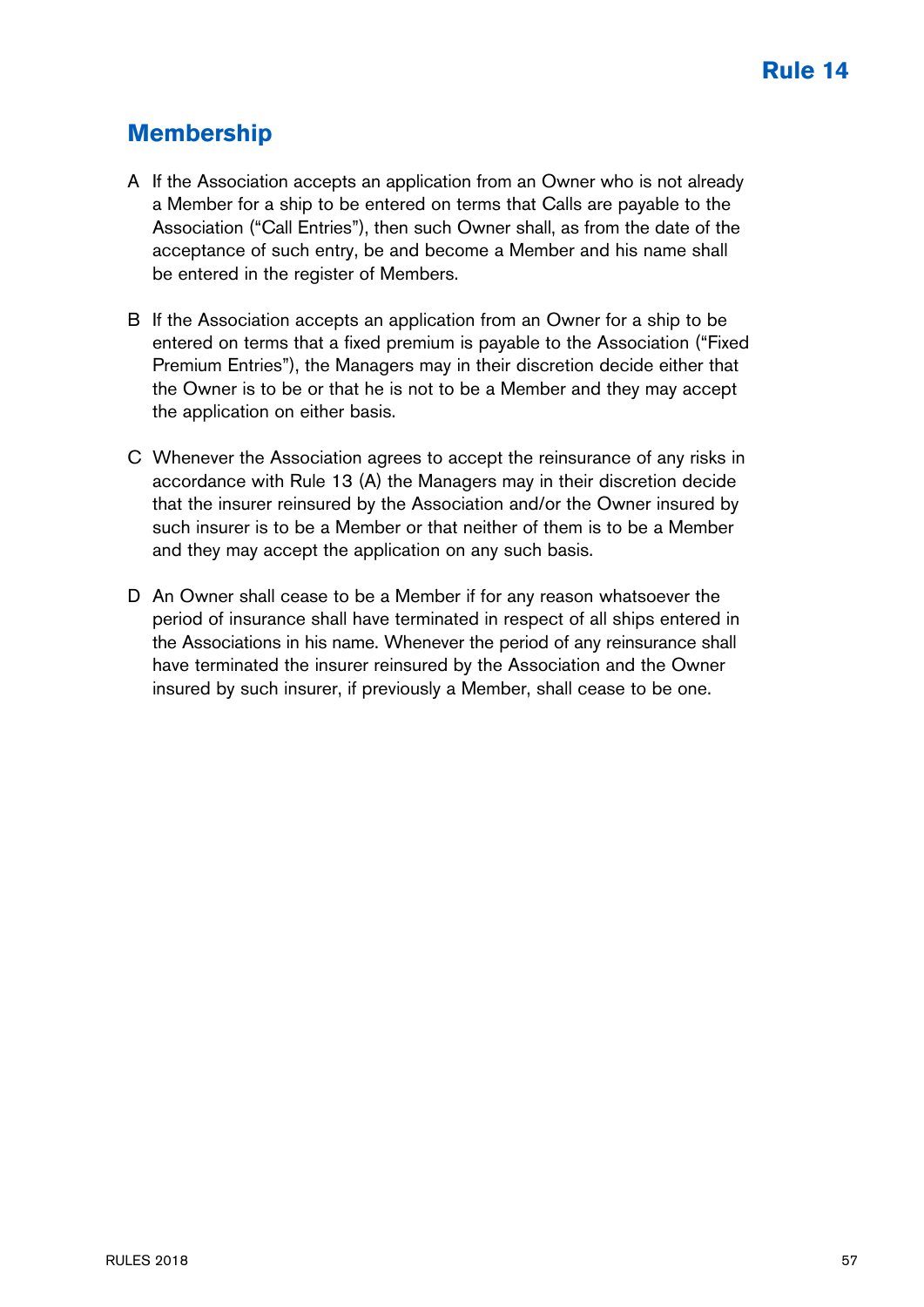# **Assignment**

- A No insurance given by the Association and no interest under these Rules or under any contract between the Association and any Owner may be assigned without the written consent of the Managers who shall have the right in their discretion to give or refuse such consent without stating any reason or to give such consent upon any such terms or conditions as they may think fit. Any purported assignment made without such consent or without there being due compliance with any such terms and conditions as the Managers may impose shall, unless the Managers in their discretion otherwise decide, be void and of no effect.
- B Whether or not the Managers shall expressly so stipulate as a condition for giving their consent to any assignment, the Association shall be entitled in settling any claim presented by the assignee to deduct or retain such amount as the Managers may then estimate to be sufficient to discharge any liabilities of the assignor to the Association, whether existing at the time of the assignment or having accrued or being likely to accrue thereafter.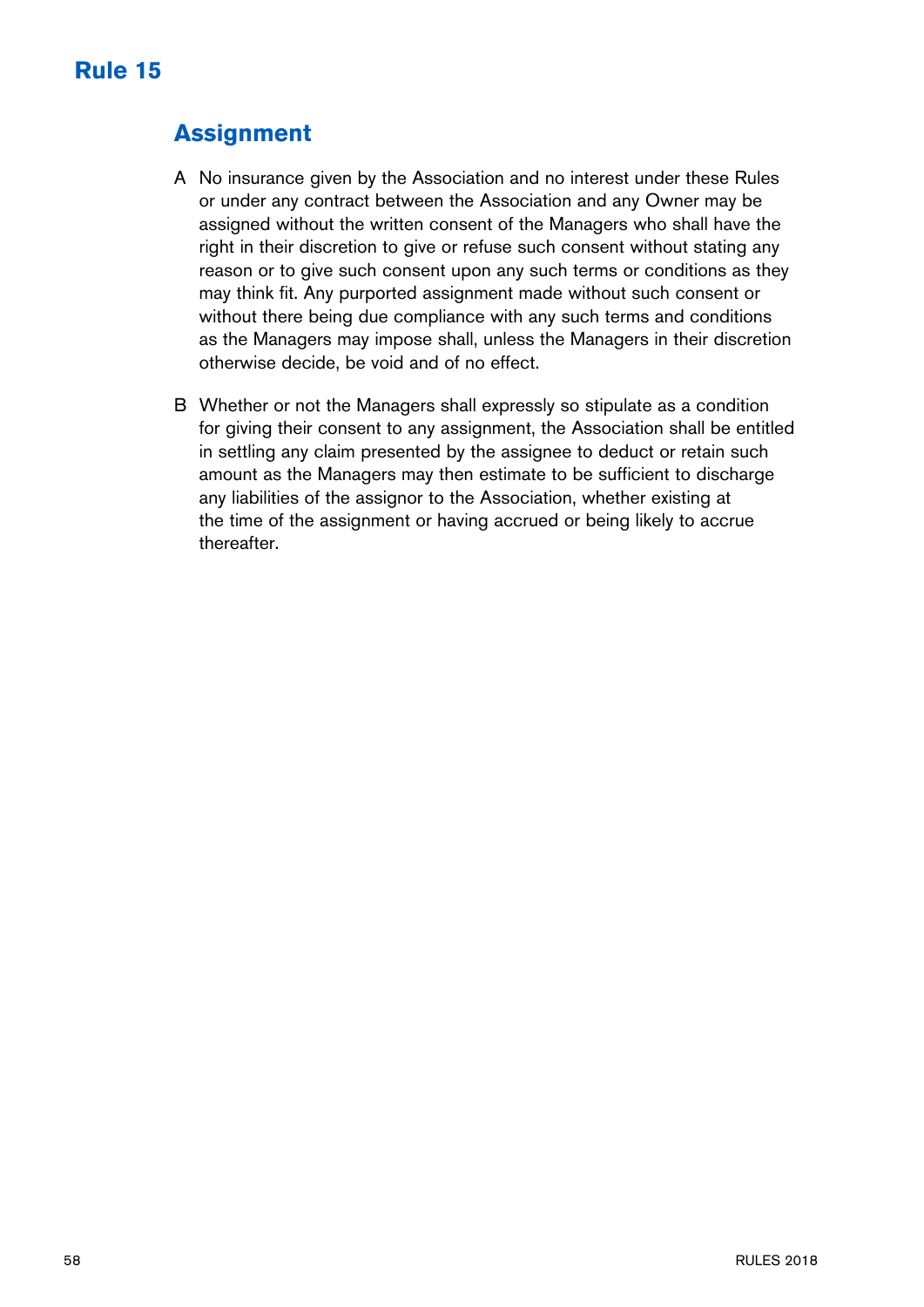### **Period of Insurance**

- A Subject as otherwise provided in these Rules the insurance by the Association of a ship entered in the Association otherwise than for a fixed period shall commence at the time and date specified in the Certificate of Entry and shall continue until noon of the 20th February next ensuing and thereafter, unless terminated in accordance with these Rules, from policy year to policy year.
- B The insurance by the Association of each ship entered for insurance for a fixed period shall, subject as otherwise provided in these Rules, cease at the expiry of such fixed period.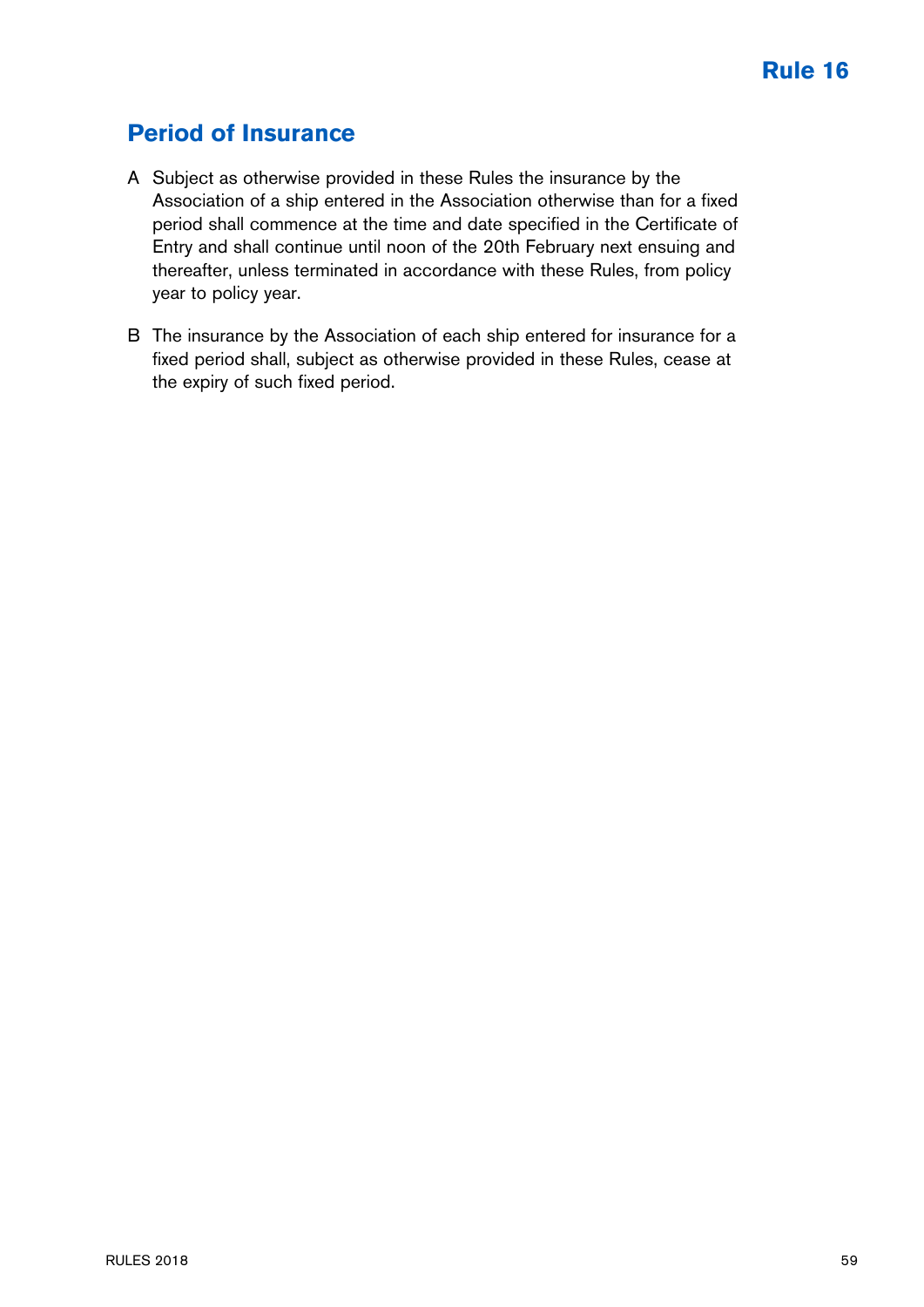# **Variation of Contract**

- A The Directors may decide during the course of any policy year that for the next ensuing policy year the premium ratings of the ships entered in the Association shall generally be increased by a single fixed percentage. If before the 20th December in any year the Managers shall have given notice to an Owner of such a decision, then the period of insurance shall continue for the next policy year upon the terms that the premium rating of the entered ship has been varied by the percentage fixed by the Directors, and the terms of entry of the entered ship shall be deemed for all purposes to have been varied accordingly, unless:
	- i) a further notice of variation is given pursuant to paragraph (C) of this Rule; or
	- ii) a notice of termination is given pursuant to Rule 18; or
	- iii) the period of insurance has previously terminated for some other reason.

A notice of the Directors' decision shall constitute an Endorsement Slip for the purposes of Rule 12.

- B i) If before the end of any policy year these Rules shall have been altered in any respect which affects the terms and conditions of the contract of insurance between the Owner and the Association, then such alteration shall be binding upon the Owner and for all purposes take effect as from the commencement of the next ensuing policy year.
	- ii) Notwithstanding the provisions of sub-paragraph (i) above, where, in the opinion of the Directors, there occurs or may occur a material change in the risks to the Association or the cover provided by it, either as a result of the implementation of new legislation or for any other reason whatsoever, the Association may alter the Rules in accordance with Article 38 A of the Articles and decide that such alteration shall take effect during the policy year on no less than 30 days' notice.
- C If the Managers shall give a notice not later than noon on the 20th January in any policy year that for the next ensuing policy year they require the premium rating of an entered ship to be altered (otherwise than in accordance with paragraph (A) of this Rule) or that they require some other change to be made in the terms or conditions of entry, then the insurance for the entered ship for the next ensuing policy year shall continue upon such premium rating, terms or conditions as may be agreed between the Owner and the Managers before noon on the 20th February immediately following such notice and if by then no such agreement shall have been made the period of insurance shall thereupon terminate.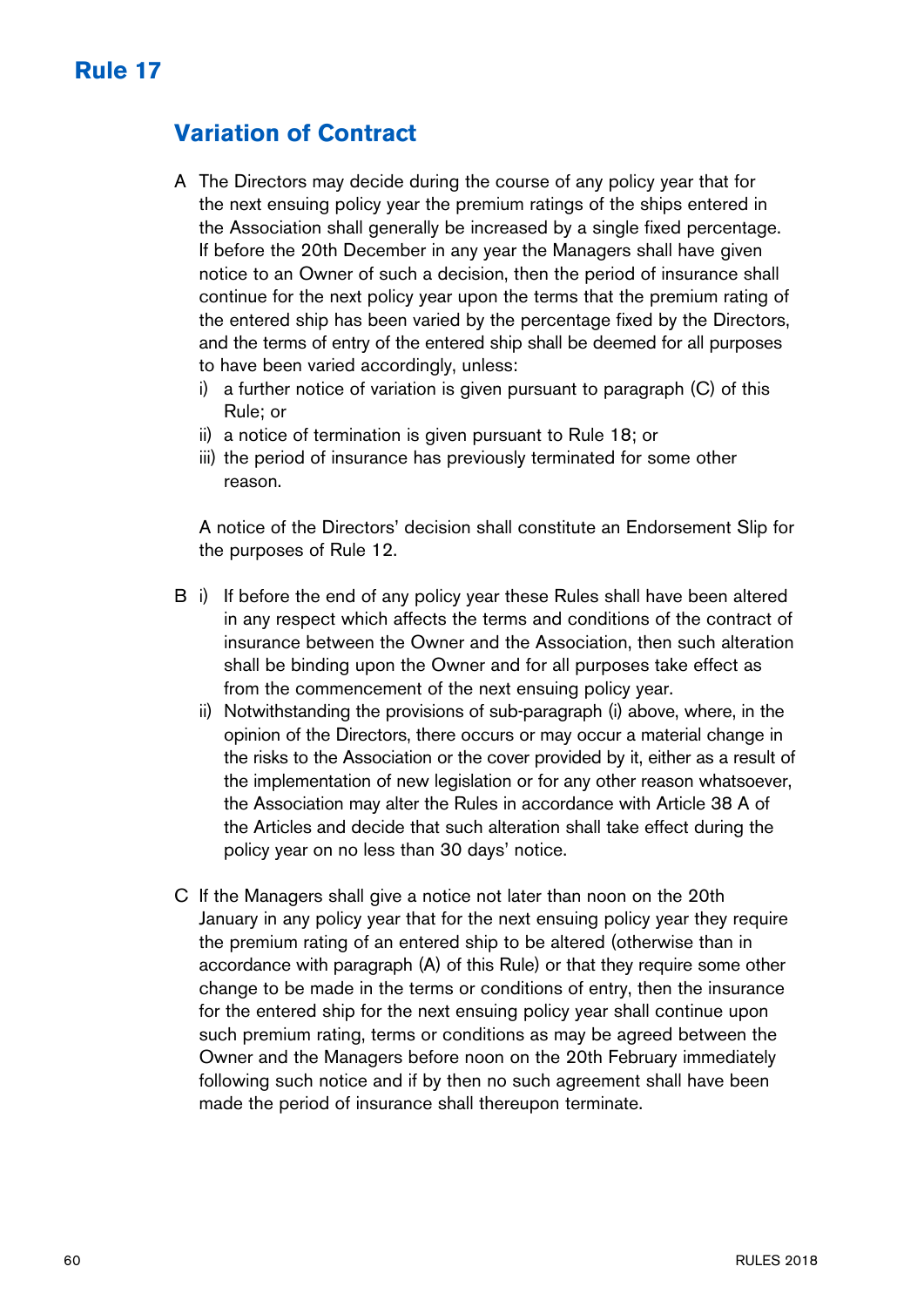### **Notice of Termination**

- A The period of insurance of any ship entered in the Association (otherwise than for a fixed period) may be terminated in the following manner:
	- i) The Directors in their discretion and without giving any reason may give a written notice of termination to any Owner not later than noon on the 20th January in any policy year.
	- ii) An Owner in his discretion and without giving any reason may give a written notice of termination to the Association not later than noon on the 20th January in any policy year.
- B If a notice shall have been given pursuant to paragraph (A) of this Rule the period of insurance shall terminate at noon on 20th February immediately following such notice. Save with the agreement of the Managers a ship may not be withdrawn from the Association nor may any notice of termination be given at any other time.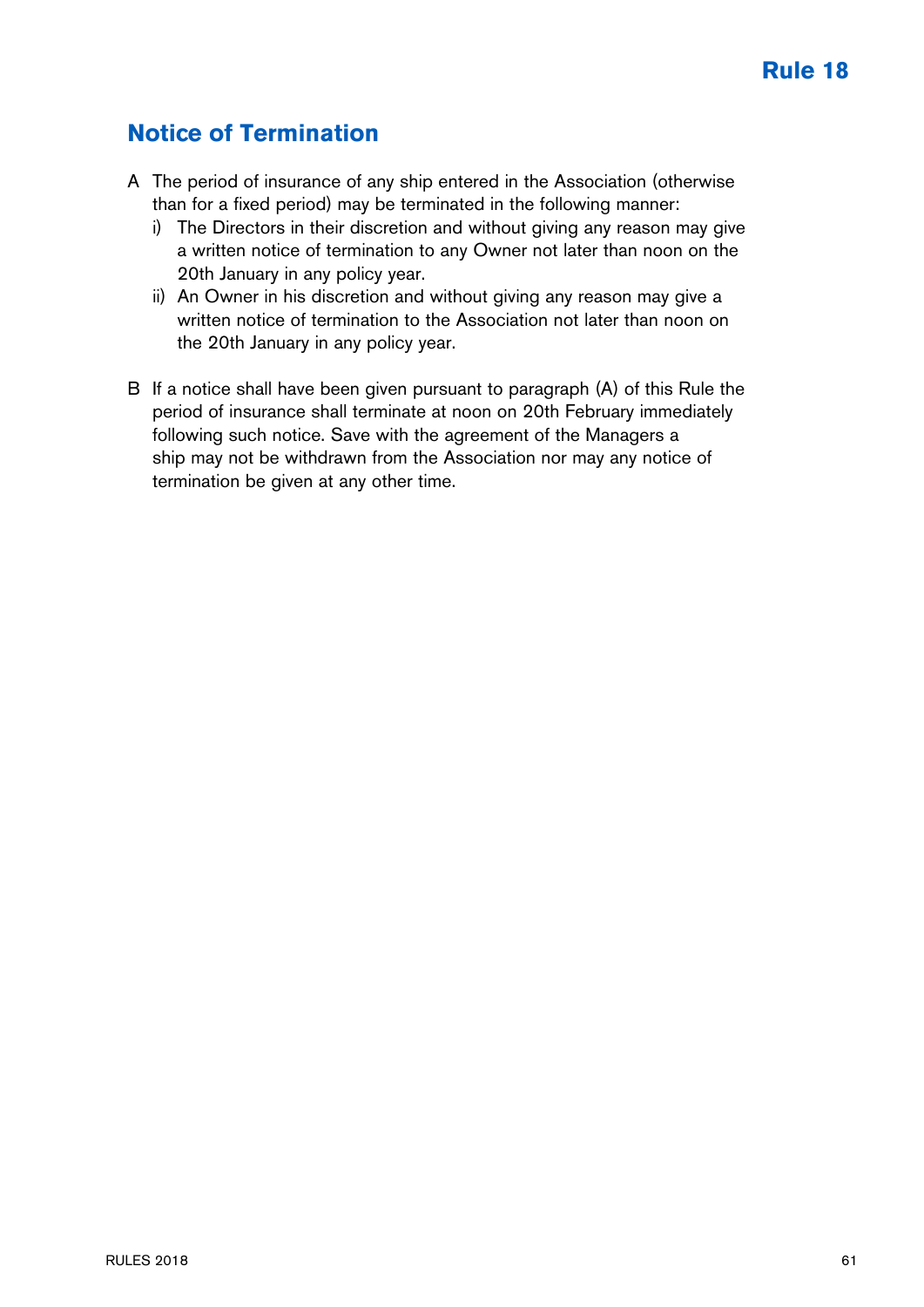# **Rule 19**

# **Calls**

- A The Owners who have entered ships for insurance in the Association in respect of any policy year (not being a policy year closed in accordance with Rule 25) otherwise than on terms that a fixed premium shall be payable in respect of such ship, shall provide by way of Calls to be levied from such Owners all funds which in the opinion of the Directors are required:
	- i) To meet such of the general expenses of the Associations (or any of them) as the Directors may from time to time think fit to charge against the insurance business of the Associations in respect of such policy year;
	- ii) To meet the claims, expenses and outgoings (whether incurred, accrued or anticipated) of the insurance and/or reinsurance business of the Associations (or any of them) in respect of such policy year (including, without prejudice to the generality of the foregoing, any such excess of the claims and other outgoings in respect of fixed premium entries over the premiums payable to the Associations (or any of them) in respect thereof as the Directors may charge to such policy year, and any proportion of any claims, expenses or outgoings of any insurer other than the Associations which has fallen or which may be thought likely to fall upon the Associations (or any of them) by virtue of any reinsurance or pooling agreement concluded between the Associations (or any of them) and such other insurer);
	- iii) For such transfers to the contingency account, catastrophe or other reserves of the Associations (or any of them) (as referred to in Rule 24) and for subsequent application for the purposes of such reserves or otherwise as the Directors may think expedient;
	- iv) For such transfers as the Directors may think proper to meet any deficiency which has occurred or may be thought likely to occur in any closed policy year or years of the Associations (or any of them).
- B The said Calls shall be levied by means of Mutual Premium, Supplementary Premium and Overspill Calls in accordance with the provisions of Rules 20 to 22.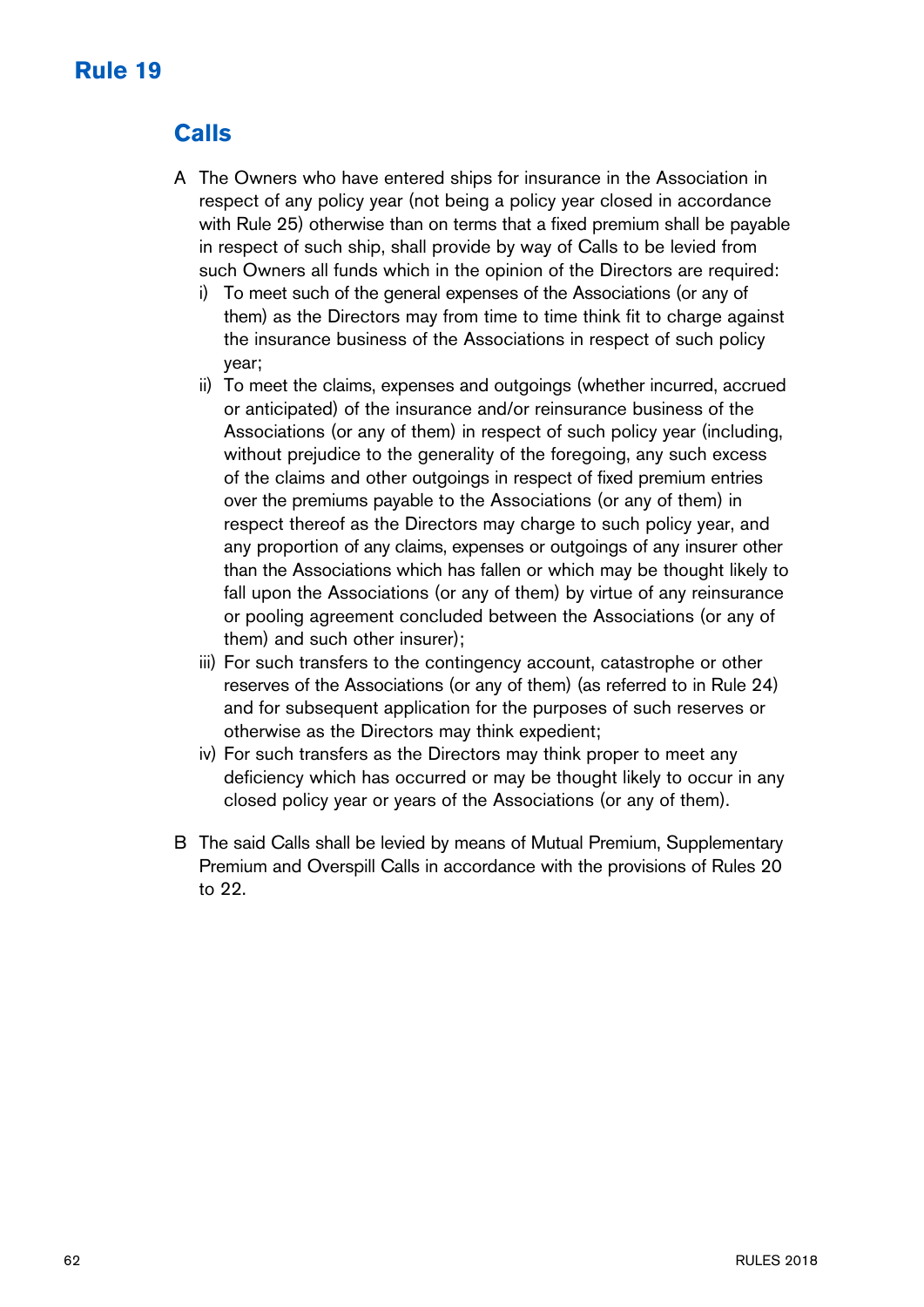### **Mutual Premium**

- A Before each policy year commences the Directors shall decide the percentage which is to be applied to the premium ratings of all ships entered for that year (other than Fixed Premium Entries) in ascertaining the Mutual Premium payable in respect of that policy year. This decision may be made at the same time as a decision to increase the premium ratings of entered ships pursuant to Rule 17(A).
- B An Owner of a ship (other than a Fixed Premium Entry) which is entered for any policy year shall be bound to pay by way of Mutual Premium in respect of such policy year a sum ascertained by multiplying the percentage ordered by the Directors pursuant to paragraph (A) of this Rule by the premium rating of the ship (as agreed between the Owner and the Managers and/or as increased pursuant to Rule 17(A), as the case may be) by the entered tonnage of the ship in the Association.
- C If at any time before the final instalment of Mutual Premium in respect of a policy year has become payable it shall appear to the Directors unlikely that the whole of such Mutual Premium (together with any transfers from reserves and provisions made for the credit of or in respect of such policy year) is required for the purposes set out in Rule 19;
	- i) the Directors may resolve to reduce the amount of Mutual Premium payable in respect of that policy year by declaring a Mutual Premium Discount, expressed as a percentage of the Mutual Premium or of any instalment thereof, and
	- ii) the liability of the Owners under paragraph (B) of this Rule to pay Mutual Premium shall be reduced accordingly.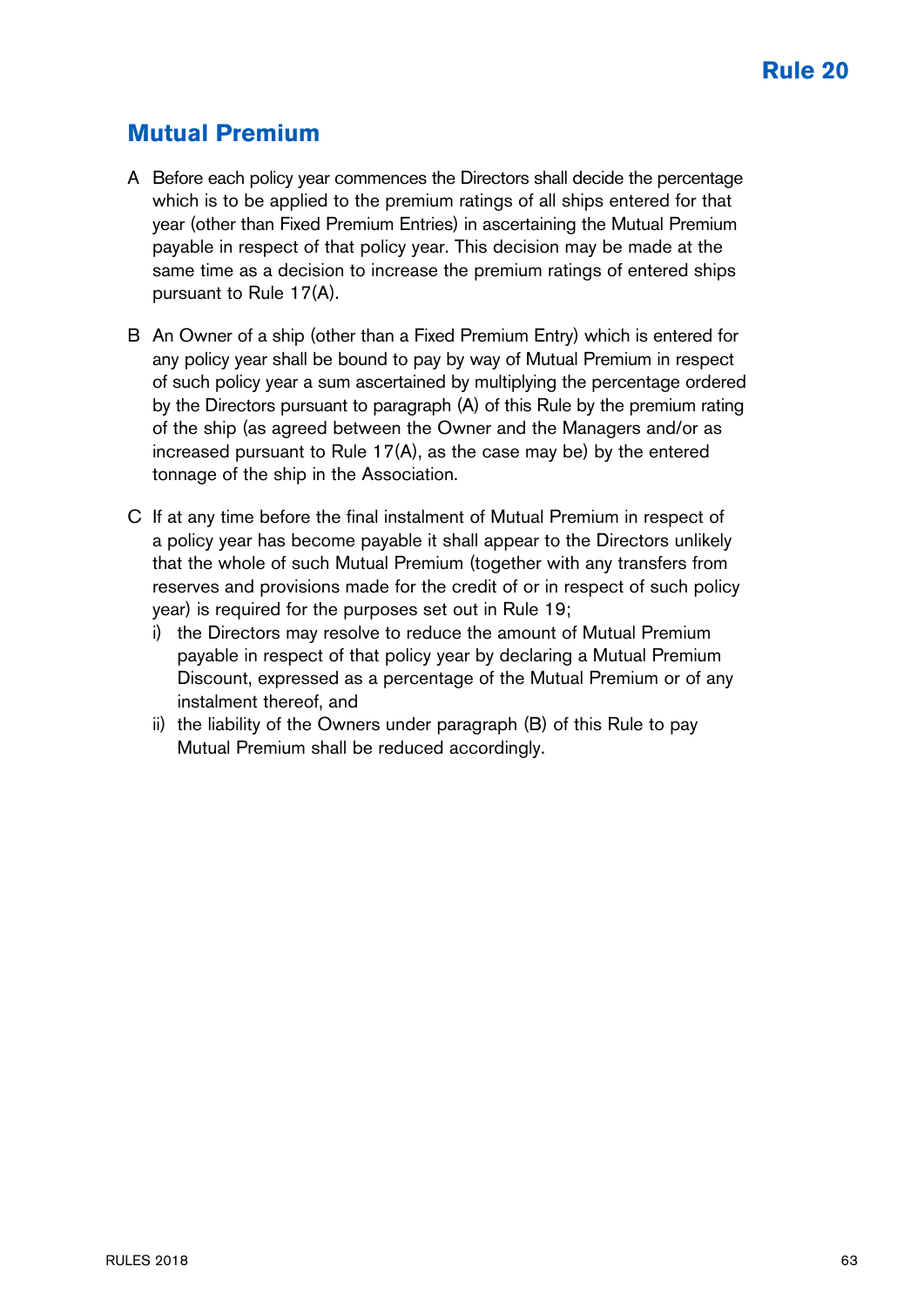### **Supplementary Premium**

- A At any time or times during or after the end of each policy year (but not after such policy year has been closed) the Directors may decide to levy from the Owners of ships entered in respect of that year (other than Fixed Premium Entries) one or more Supplementary Premiums. The Directors may levy such a Premium either (i) by deciding upon a percentage of the net Mutual Premium or (ii) by deciding upon a percentage of the premium ratings of all ships entered for that year.
- B An Owner of a ship (other than a Fixed Premium Entry) entered for any policy year shall be bound to pay by way of Supplementary Premium a sum ascertained, in the case of (i) by multiplying the percentage ordered by the Directors by the net Mutual Premium paid or payable by him in respect of such policy year and, in the case of (ii) by multiplying the percentage ordered by the Directors by the premium rating of the entered ship by the entered tonnage of the ship in the Association.
- C The Directors, the Managers or their servants or agents may at any time seek to enable Owners to become aware of their financial commitment for the relevant policy year by indicating an estimate of the percentage at which it is hoped that any Supplementary Premium will be levied. If any such estimate shall be given to any Owner it shall be without prejudice to the right of the Directors to levy Supplementary Premiums and Overspill Calls for the relevant policy year in accordance with these Rules at a greater or lesser percentage than so indicated and neither the Association, the Directors, the Managers nor any of their servants or agents shall under any circumstances be under any liability in respect of any estimate so given or in respect of any error, omission or inaccuracy contained therein.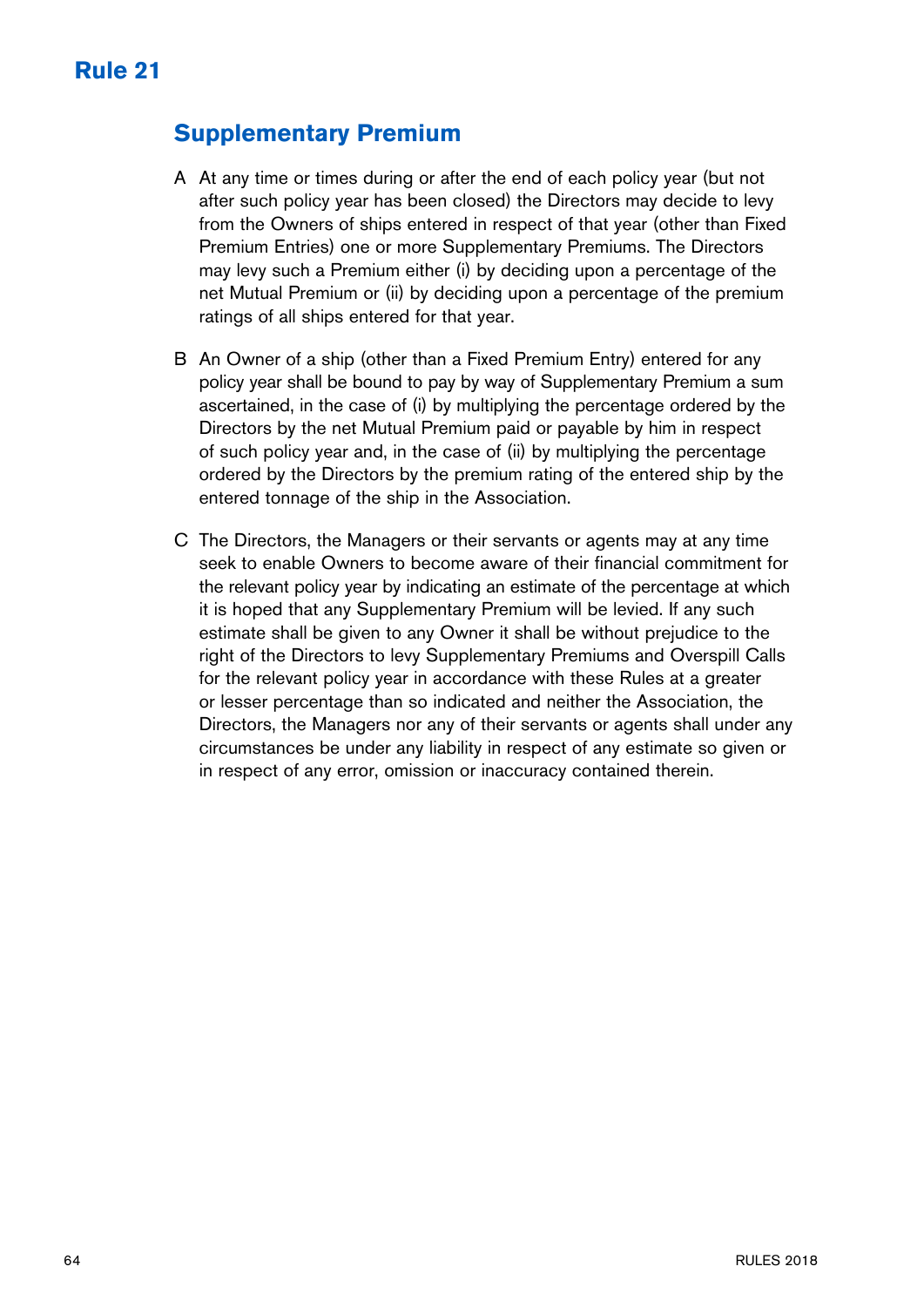### **Overspill Claims, Calls and Guarantees Section 1 Introductory**

- A All claims (other than claims arising in respect of oil pollution) incurred by the Association or by any other party to the Pooling Agreement under the entry of any one ship arising from any one event including any claim in respect of liability for the removal or non-removal of any wreck shall for the purpose of the definitions in these Rules of "Overspill Claim" and "Group Reinsurance Limit" be treated as if they were one claim.
- B Any reference to a claim incurred by the Association or by any other party to the Pooling Agreement shall be deemed to include the costs and expenses associated therewith.
- C That part (if any) of a claim (other than a claim in respect of oil pollution) incurred by the Association or by any other party to the Pooling Agreement under the terms of entry of a ship which exceeds or may exceed the Group Reinsurance Limit is referred to herein as an "Overspill Claim".

### **Section 2 Recoverability of overspill claims**

- A Without prejudice to any other applicable limit, any Overspill Claim incurred by the Association shall not be recoverable from the Association in excess of the aggregate of:
	- i) that part of the Overspill Claim which is eligible for pooling under the Pooling Agreement but which, under the terms of the Pooling Agreement, is to be borne by the Association; and
	- ii) the maximum amount that the Association is able to recover from the other parties to the Pooling Agreement as their contributions to the Overspill Claim.
- B The aggregate amount referred to in paragraph (A) of this Section shall be reduced to the extent that the Association can evidence:
	- i) that costs have been properly incurred by it in collecting or seeking to collect
		- a) Overspill Calls levied to provide funds to pay that part of the Overspill Claim referred to in sub-paragraph (A)(i) of this Section, or
		- b) the amount referred to in sub-paragraph  $(A)(ii)$  of this Section; or
	- ii) that it is unable to collect an amount equal to that part of the Overspill Claim referred to in sub-paragraph (A)(i) of this Section which it had intended to pay out of the levy of Overspill Calls because any Overspill Calls so levied, or parts thereof, are not economically recoverable, provided that if, due to a change in circumstances, such amounts subsequently become economically recoverable, the aggregate amount referred to in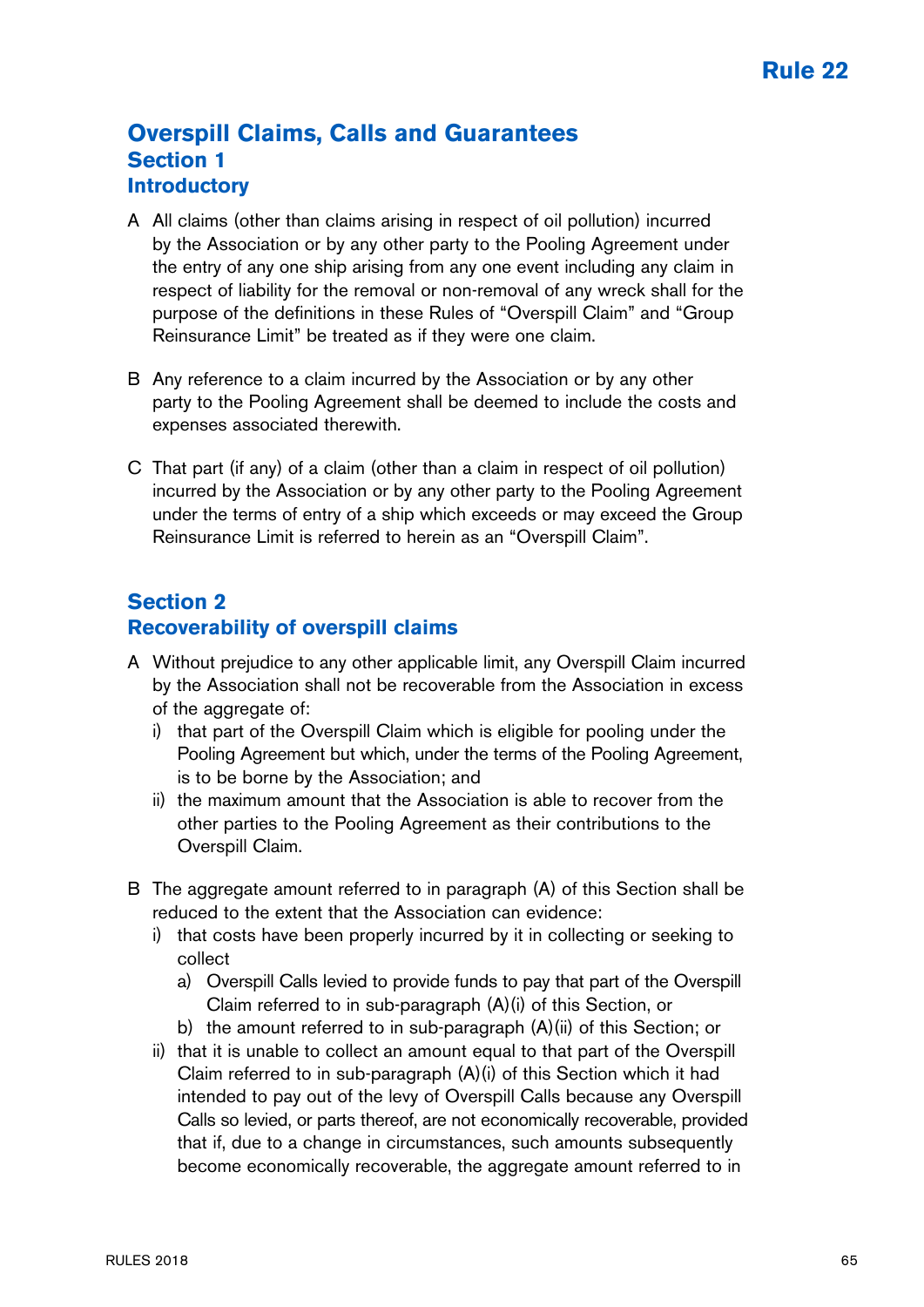paragraph (A) of this Section shall be reinstated to that extent.

- C In evidencing the matters referred to in sub-paragraph (B)(ii) above the Association shall be required to show that:
	- i) it has levied Overspill Calls in respect of the Overspill Claim referred to in paragraph (A) of this Section on all Owners entered in the Association on the Overspill Claim Date in accordance with and in the maximum amounts permitted under Section 5 of this Rule 22; and
	- ii) it has levied those Overspill Calls in a timely manner, has not released or otherwise waived an Owner's obligation to pay those calls and has taken all reasonable steps to recover those calls.

### **Section 3**

### **Payment of overspill claims**

- A The funds required to pay any Overspill Claim incurred by the Association shall be provided:
	- i) from such sums as the Association is able to recover from the other parties to the Pooling Agreement as their contributions to the Overspill Claim, and
	- ii) from such sums as the Association is able to recover from any special insurance which may, in the discretion of the Association, have been effected to protect the Association against the risk of payments of Overspill Claims, and
	- iii) from such proportion of any sums standing to the credit of the Catastrophe Reserve (as defined in Rule 24) of the Associations (or any of them) as the Directors in their discretion decide, and
	- iv) by levying one or more Overspill Calls in accordance with Section 5 of this Rule, irrespective of whether the Association has sought to recover or has recovered all or any of the sums referred to in subparagraph (ii) above but provided the Association shall first have made a determination in accordance with sub-paragraph (iii) above, and
	- v) from any interest accruing to the Association on any funds provided as aforesaid.
- B The funds required to pay such proportion of any Overspill Claim incurred by any other party to the Pooling Agreement which the Association is liable to contribute under the terms of the Pooling Agreement shall be provided in the manner specified in sub-paragraphs  $(A)(ii) - (v)$  of this Section.
- C To the extent that the Association intends to provide funds required to pay any Overspill Claim incurred by it in the manner specified in sub-paragraph (A)(iv) of this Section, the Association shall only be required to pay such Overspill Claim as and when such funds are received by it, provided that it can show from time to time that, in seeking to collect such funds, it has taken the steps referred to in paragraph (C) of Section 2 of this Rule 22.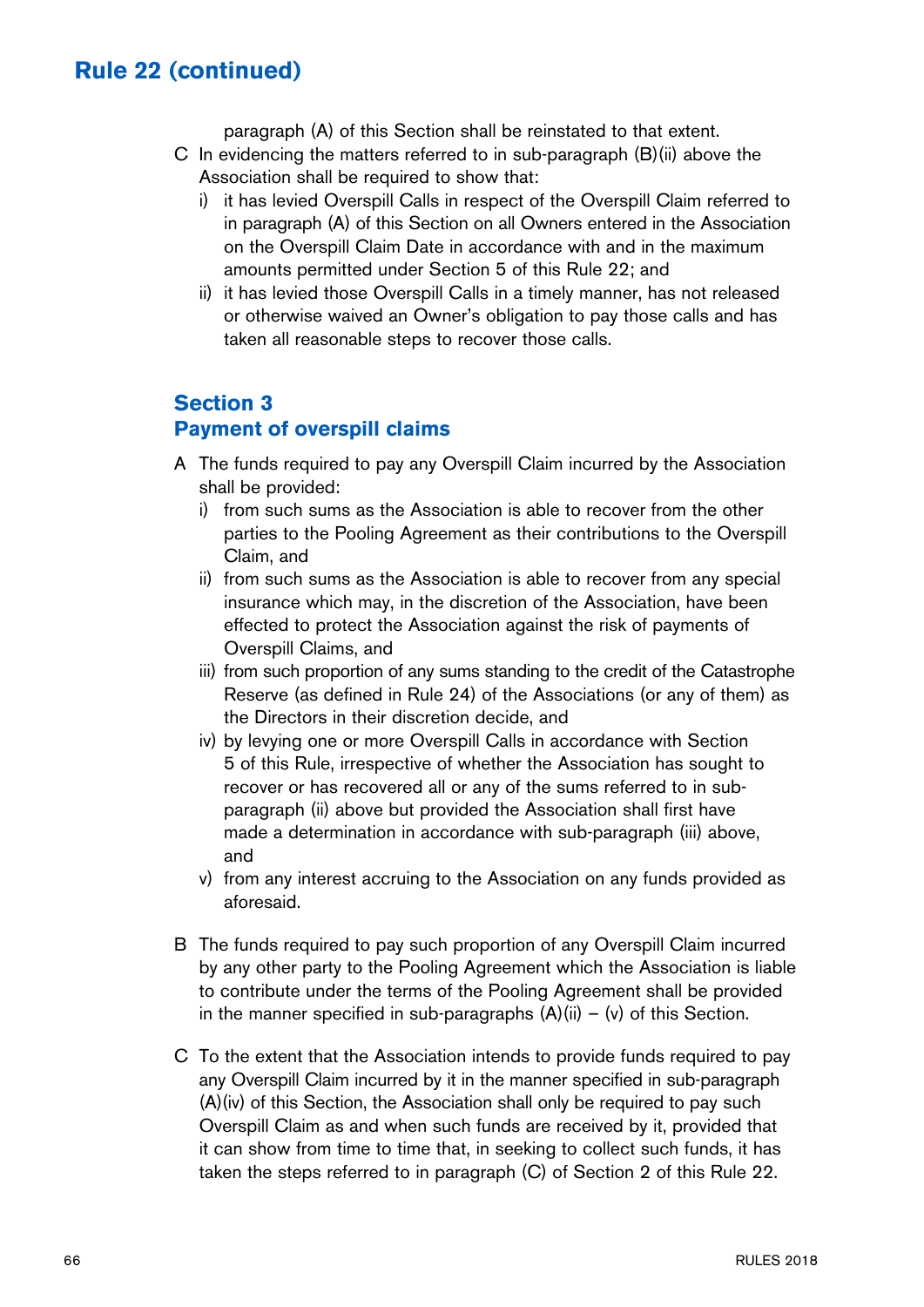### **Section 4 Overspill claims - expert determinations**

- A Any issue, arising from the application to an Overspill Claim (the "relevant Overspill Claim") of paragraphs (B) or (C) of Section 2 of this Rule or paragraph (C) of Section 3 of this Rule, of whether
	- i) costs have been properly incurred in collecting or seeking to collect funds to pay Overspill Claims, or
	- ii) any Overspill Call or part thereof is economically recoverable, or
	- iii) in seeking to collect the funds referred to in Section 3(C), the Association has taken the steps referred to in that Section,

on which the Association and the Owner cannot agree shall, notwithstanding Rule 40, be referred to a panel (the "Panel") constituted in accordance with arrangements established in the Pooling Agreement which, acting as a body of experts and not as an arbitration tribunal, shall determine the issue.

- B If the Panel has not been constituted at a time when the Owner wishes to refer an issue to it, the Association shall, on request by the Owner, give a direction for the constitution of the Panel as required under the Pooling Agreement.
- C The Association may (and, on the direction of the Owner, shall) give such direction as is required under the Pooling Agreement for the formal instruction of the Panel to investigate any issue and to give its determination as soon as reasonably practicable.
- D The Panel shall in its discretion decide what information, documents, evidence and submission it requires in order to determine an issue and how to obtain these, and the Association and the Owner shall co-operate fully with the Panel.
- E In determining any issue referred to it under this Section 4 the Panel shall endeavour to follow the same procedures as it follows in determining issues arising in respect of the relevant Overspill Claim which are referred to it under the Pooling Agreement.
- F In determining an issue the members of the Panel
	- i) shall rely on their own knowledge and expertise, and
	- ii) may rely on any information documents evidence or submission provided to it by the Association or the Owner as the Panel sees fit.
- G If the three members of the Panel cannot agree on any matter, the view of the majority shall prevail.
- H The Panel shall not be required to give reasons for any determination.
- I The Panel's determination shall be final and binding upon the Association and the Owner (subject only to Paragraph J below) and there shall be no right of appeal from such determination.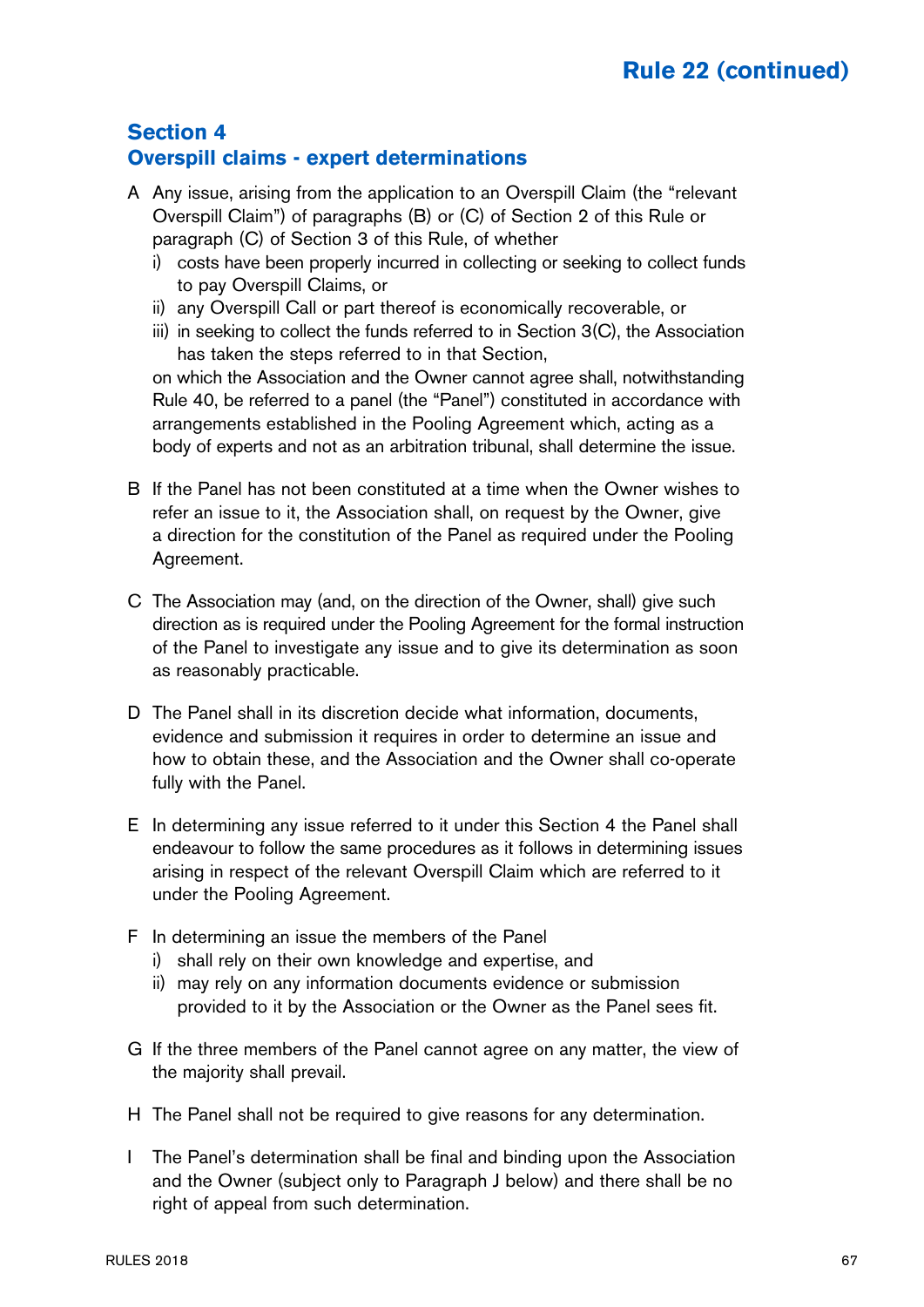- J If the Panel makes a determination on an issue referred to in sub-paragraphs (A)(ii) or (iii) of this Section 4 the Association or the Owner may refer the issue back to the Panel, notwithstanding paragraph (I) above, if it considers that the position has materially changed since the Panel made its determination.
- K The costs of the Panel shall be paid by the Association.
- L Costs, indemnities and other sums payable to the Panel by the Association in relation to any Overspill Claim, whether the reference to the Panel has been made under Section 4 of this Rule 22 or under the Pooling Agreement, shall be deemed to be costs properly incurred by the Association in respect of that Overspill Claim for the purposes specified in sub-paragraph (B)(i) of Section 2 of this Rule.

### **Section 5 Levying of overspill calls**

- A If
	- i) the Directors shall at any time determine that funds are or may in future be required to pay part of an Overspill Claim (whether incurred by the Association or by any other party to the Pooling Agreement); and
	- ii) the Directors shall have made a declaration under Rule 25(C)(i) or 25(C)(iii) that a Policy Year shall remain open for the purpose of levying an Overspill Call or Calls in respect of that Overspill Claim, the Directors in their discretion, at any time or times after such declaration has been made, may levy one or more Overspill Calls in respect of that Overspill Claim in accordance with paragraph (B) below.
- B The Directors shall levy any such Overspill Call
	- i) on all Owners entered in the Association on the Overspill Claim Date in respect of ships entered by them at that time, notwithstanding the fact that, if the Overspill Claim Date shall be in a Policy Year in respect of which the Directors have made a declaration under Rule 25(C)(iii), any such ship may not have been entered in the Association at the time the relevant event occurred, and
	- ii) at such percentage of the Convention Limit of each such ship as the Directors in their discretion shall decide.
- C An Overspill Call shall not be levied in respect of any ship entered on the Overspill Claim Date with an overall limit of cover equal to or less than the Group Reinsurance Limit.
- D The Directors shall not levy on any Owner in respect of the entry of any one ship an Overspill Call or Calls in respect of any one Overspill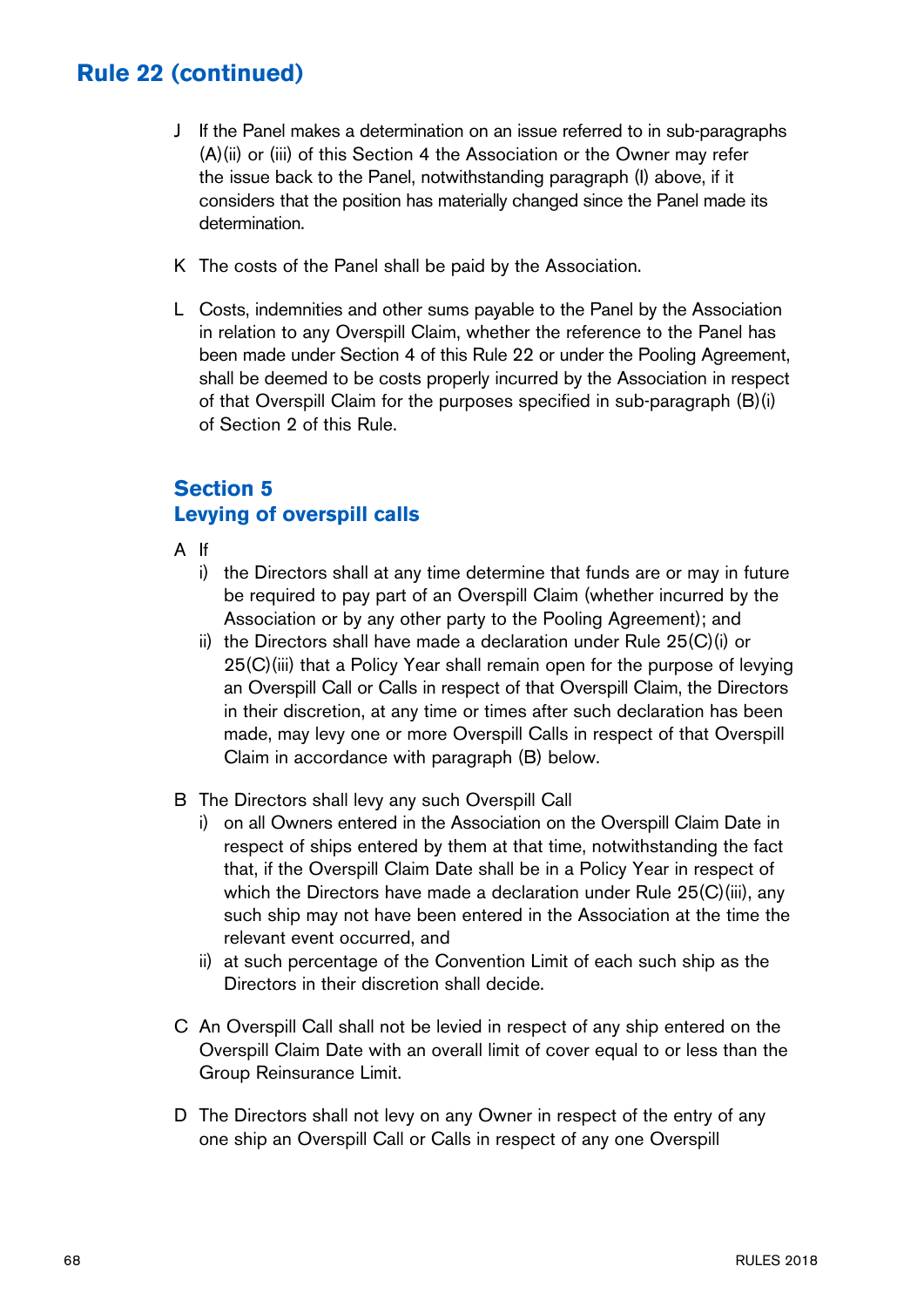Claim exceeding in the aggregate two and a half per cent (2.5%) of the Convention Limit of that ship.

### **Section 6 Security for overspill calls on termination or cesser**

- A If
	- i) the Directors make a declaration in accordance with Rule 25 (C) (i) or 25 (C) (iii) that a Policy Year shall remain open for the purpose of levying an Overspill Call or Calls, and
	- ii) an Owner who is liable to pay any such Overspill Call or Calls as may be levied by the Directors in accordance with Section 5 of this Rule ceases or has ceased to be insured by the Association for any reason, or the Association determines that the insurance of any such Owner may cease the Managers may require such Owner to provide to the Association a guarantee or other security in respect of the Owner's estimated future liability for such Overspill Call or Calls, such guarantee or other security to be provided in such form and amount (the "guarantee amount") and by such date (the "due date") and upon such terms as the Managers in their discretion may deem to be appropriate in the circumstances.
- B Unless and until such guarantee or other security as is required by the Managers has been provided by the Owner, the Owner shall not be entitled to recovery from the Association of any claims whatsoever and whensoever arising in respect of any and all vessels entered in the Association by him or on his behalf for any Policy Year.
- C If such guarantee or other security is not provided by the Owner to the Association by the due date, a sum equal to the guarantee amount shall be due and payable by the Owner to the Association on the due date, and shall be retained by the Association as a security deposit on such terms as the Managers in their discretion may deem to be appropriate in the circumstances.
- D The provision of a guarantee or other security as required by the Association (including a payment in accordance with paragraph (C) above) shall in no way restrict or limit the Owner's liability to pay such Overspill Call or Calls as may be levied by the Directors in accordance with Section 5 of this Rule.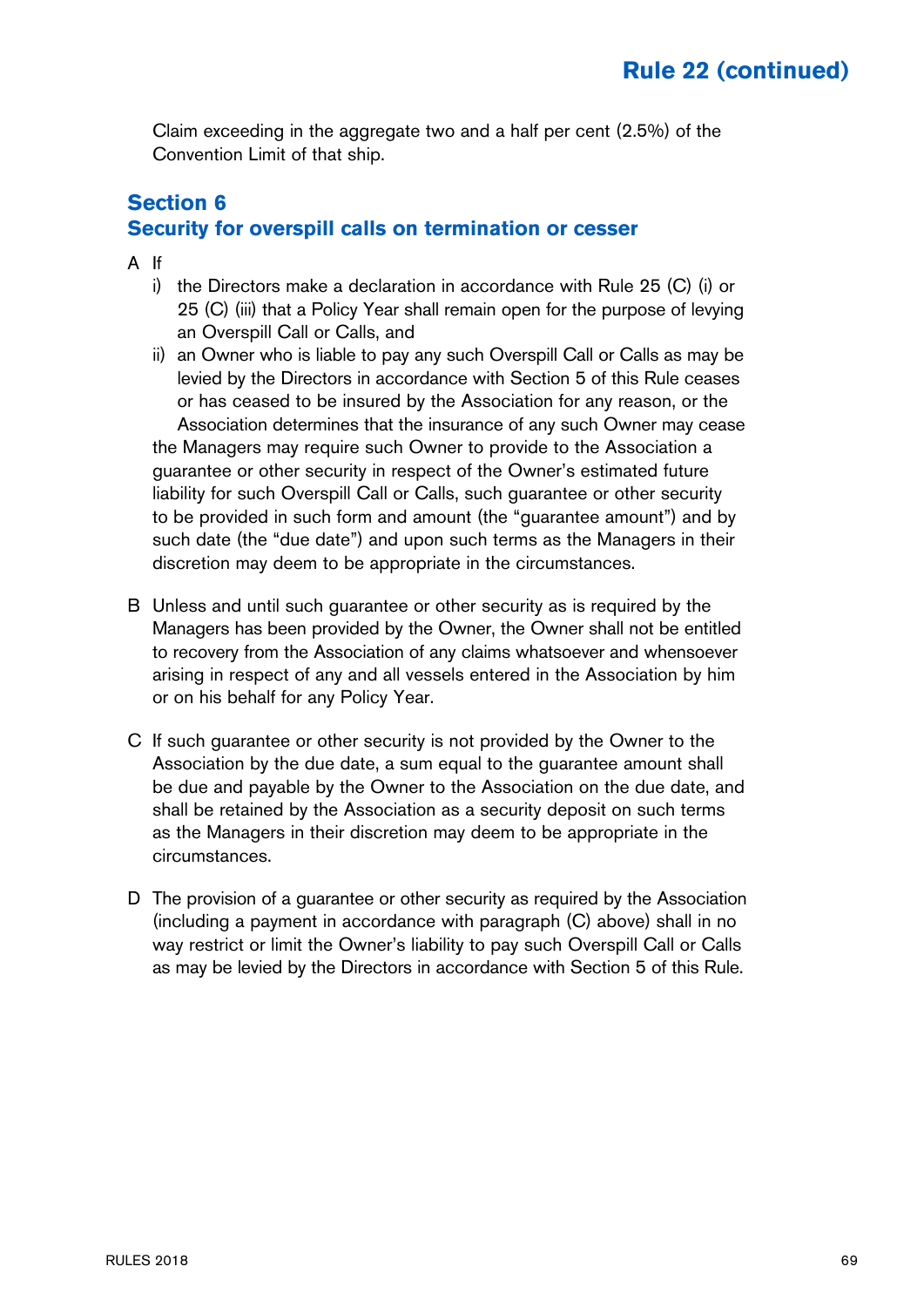### **Payment**

- A Every Call (Mutual Premium, Supplementary Premium or Overspill Call) shall be payable at such rate and, save as otherwise agreed in writing by the Managers, in such instalments and on such dates as the Directors may specify.
- B As soon as reasonably practical after the rate of any Call (Mutual Premium, Supplementary Premium or Overspill Call) shall have been so fixed the Managers shall notify each Owner concerned:
	- i) Of such rate;
	- ii) Of the date on which the Call concerned is payable or, if such Call is payable by instalments, of the amounts of such instalments and the respective dates on which they are payable;
	- iii) Of the amount payable by such Owner in respect of each ship entered by him;
	- iv) If such Call is payable by such Owner in any currency other than U.S. Dollars, of such fact.
- C The Managers may require any Owner to pay all or any part of any Call payable by him in such currency or currencies as the Managers may specify.
- D No claim of any kind whatsoever by an Owner against any of the Associations shall constitute any set-off against the Calls, fixed premiums or other sums of whatsoever nature due to the Associations or shall entitle an Owner to withhold or delay payment of any such sum.
- E Without prejudice to the rights and remedies of the Association under these Rules and in particular Rules 29 to 33 inclusive, if any Call or instalment or part thereof or any other sum of whatsoever nature (including, without prejudice to the generality of the foregoing, any fixed premium and any amount due pursuant to Rules 30 or 33 and any part thereof) due from any Owner is not paid by such Owner on or before the date specified for payment thereof, such Owner shall pay interest on the amount not so paid from and including the date so specified down to the date of payment at such rate as the Directors may from time to time determine, but the Directors may waive payment of such interest in whole or in part.
- F The Association shall have a lien or other right of action against any ship entered by the Owner in respect of any sum of whatsoever nature owed by him to any of the Associations, notwithstanding that the cover of the Owner or in respect of any ship entered by him may have ceased or been terminated or cancelled.
- G If any Call or other payment due from an Owner to any of the Associations is not paid and if the Directors decide that payment cannot be obtained, the sums required to make good any resulting shortfall or deficiency in the funds of the Associations shall be deemed to be expenses of the Associations for which, as the Directors may decide, Calls may be levied in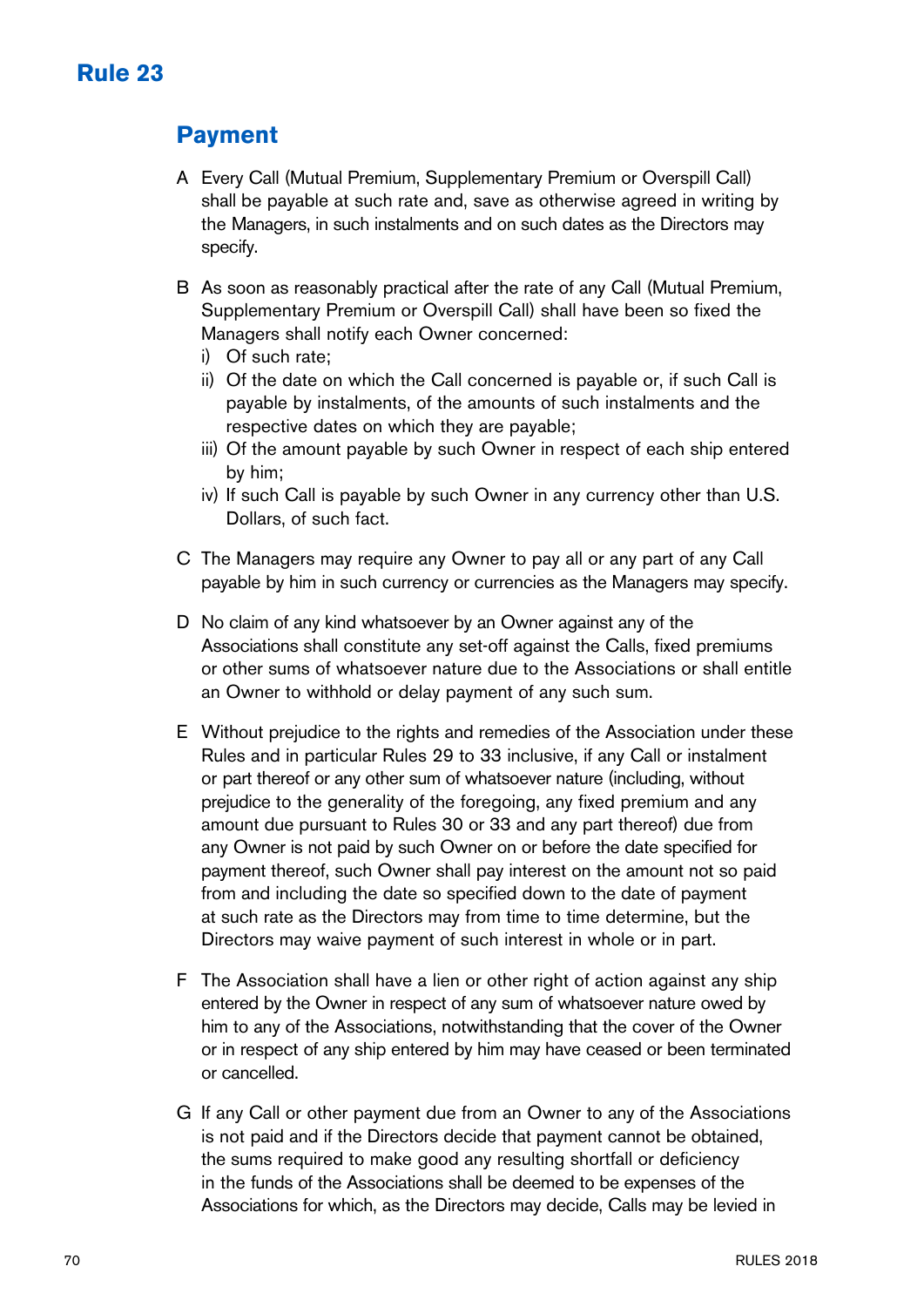## **Rule 23 (continued)**

accordance with Rule 19 (or, if the shortfall or deficiency is in respect of an Overspill Call under Rule 22, Section 5, a further Overspill Call under that Rule), or the reserves may be applied in accordance with Rules 24 and 25.

H An Owner shall pay on demand to the Association or its order the amount of any premium tax or other tax levied on or in connection with the insurance or reinsurance provided by the Association to the Owner which the Association determines it or the Owner has or may become liable, and shall indemnify the Association and hold it harmless in respect of any loss, damage, liability, cost or expense which the Association may incur in respect of such premium tax or other similar tax.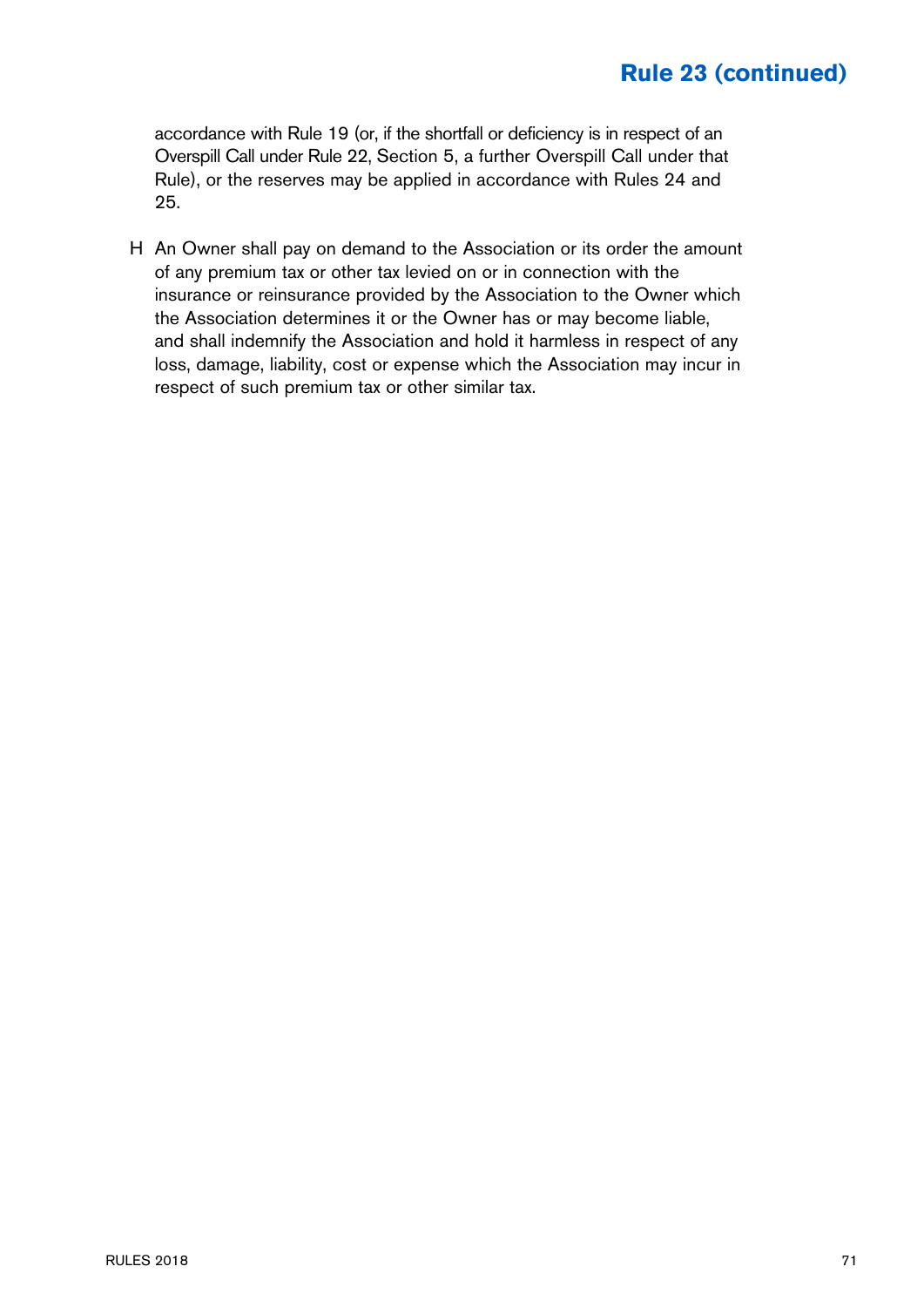#### **Reserves**

- A The Directors may establish and maintain such reserve funds or other accounts for such contingencies or purposes as they think fit.
- B Without prejudice to the generality of paragraph (A) of this Rule the Directors may establish and maintain reserves or other accounts for one or more of the following specific purposes:
	- i) A reserve (herein called the "Catastrophe Reserve'') to provide a source of funds which may be applied towards meeting any Overspill Claim or Claims of the Associations whether occurring in the same or in any other policy year;
	- ii) A reserve (herein called the "Contingency Account'') to provide a source of funds which may be applied for any general purposes of the Association including the following; to stabilize the level of Mutual or Supplementary Premiums and to eliminate or reduce the need to levy such Premiums or any part thereof in respect of any policy year, past present or future; to eliminate or reduce a deficiency which has occurred or may be thought likely to occur in respect of any closed policy year; to protect the Associations against any actual or potential losses on exchange, or in connection with its investments, realised or unrealised; to make a distribution to Members or former Members insured or reinsured in the Association in such amounts, proportions and manner as is recommended by the Directors and approved by the Members in a general meeting of the Association.
- C The Directors may apply the sums standing to the credit of any reserve for any of the purposes for which the reserve was maintained even though the sum be paid in respect of any different policy year or years from that from which the funds originated. The Directors may also apply the sums standing to the credit of any reserve for any other or different purposes whenever the Directors consider this to be in the interests of the Members or the Associations. The Directors may also at any time transfer sums from one reserve to another including between the reserves of the Associations.
- D The funds required to establish such reserves or accounts may be raised in either or both of the following ways:
	- i) The Directors, when deciding on the rate of any Mutual or Supplementary Premium for any policy year, may resolve that any specified amount or proportion of such Premium shall be transferred to and applied for the purposes of any such reserve or account;
	- ii) The Directors may on the closing of any policy year or at any time or times thereafter resolve that any specified amount or proportion of the funds standing to the credit of that policy year shall be transferred to and applied for the purposes of any such reserve or account.
- E If the Directors shall resolve as set out in paragraph (D) (i) of this Rule, then the Managers shall inform the Owners entered for such policy year on or before the time that payment is demanded.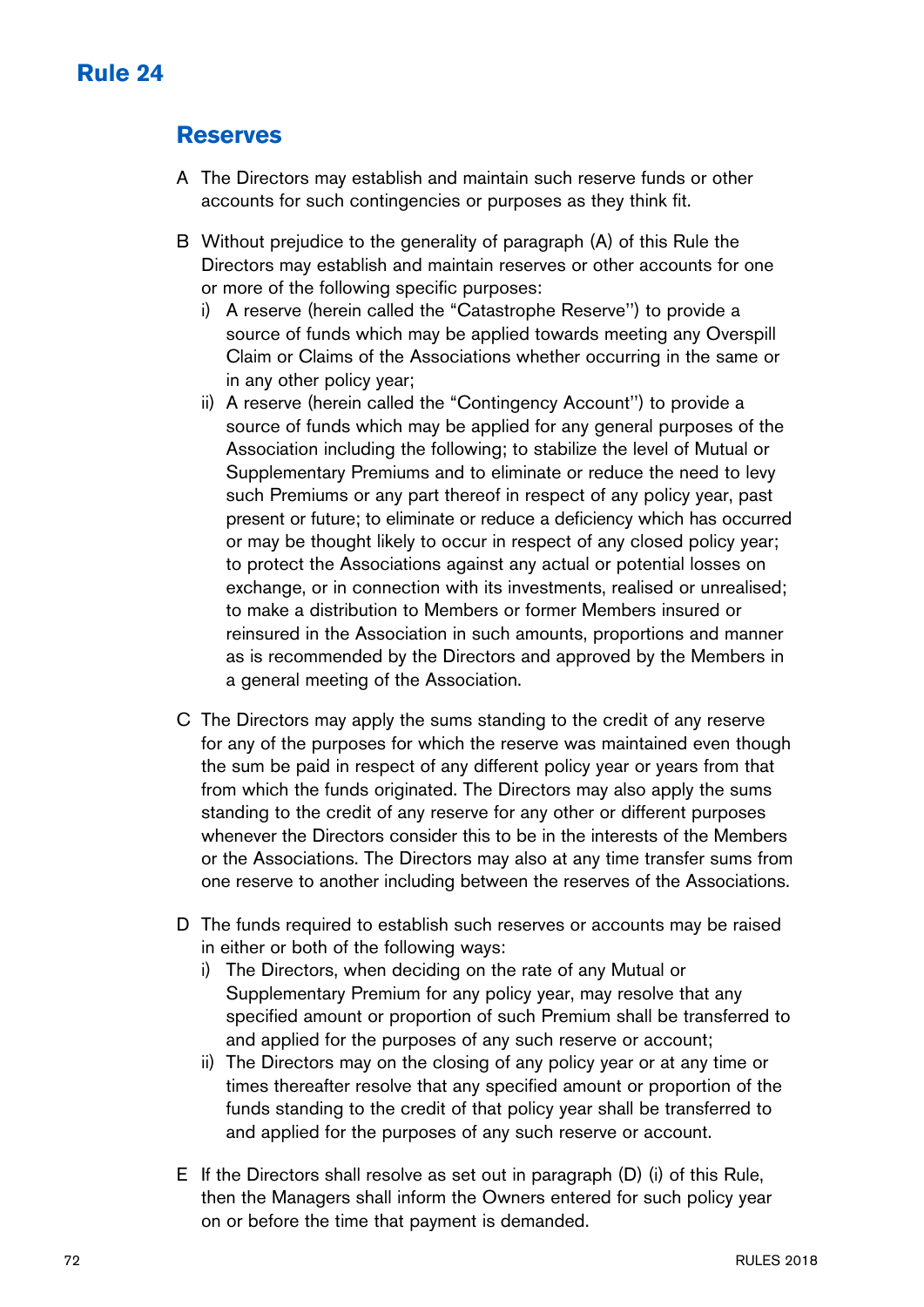## **Closing of Policy Years**

- A The Directors shall with effect from such date after the end of each policy year as they think fit declare that such policy year shall be closed or that such policy year shall be closed save for the purpose of levying one or more Overspill Calls as provided in paragraph (C) of this Rule.
- B After any policy year shall have been closed no further Supplementary Premiums or Overspill Calls may be levied in respect of that policy year, save as provided in paragraph (C) of this Rule and under Rule 22.
- C i) If at any time prior to the expiry of a period of thirty-six months from the commencement of a Policy Year (the "relevant Policy Year"), any of the parties to the Pooling Agreement sends a notice (an "Overspill Notice") in accordance with the Pooling Agreement that an event has occurred in the relevant Policy Year which has given or at any time may give rise to an Overspill Claim, the Directors shall as soon as practicable declare that the relevant Policy Year shall remain open for the purpose of levying an Overspill Call or Calls in respect of that claim and the relevant Policy Year shall not be closed for the purpose of making an Overspill Call or Calls in respect of that claim until such date as the Directors shall determine.
	- ii) If at the expiry of the period of thirty-six months provided for in subparagraph (i) above, no Overspill Notice as therein provided for has been sent, the relevant Policy Year shall be closed automatically for the purpose of levying Overspill Calls only, whether or not closed for any other purposes, such closure to have effect from the date falling thirty-six months after the commencement of the relevant Policy Year.
	- iii) If at any time after a Policy Year has been closed in accordance with the provisions of sub-paragraphs (i) or (ii) above, it appears to the Directors that an event which occurred during such closed Policy Year may then or at any time in the future give rise to an Overspill Claim, the Directors shall as soon as practicable declare that the earliest subsequent open Policy Year (not being a Policy Year in respect of which the Directors have already made a declaration in accordance with sub-paragraphs (C) (i) or (C) (iii) of this Rule) shall remain open for the purpose of levying an Overspill Call or Calls in respect of that claim and such open Policy Year shall not be closed for the purpose of making an Overspill Call or Calls in respect of that claim until such date as the Directors shall determine.
	- iv) If the Directors shall make a declaration as provided for in sub-paragraphs (C) (i) or (C) (iii) of this Rule, the Managers shall inform the Owners entered for the Policy Year in respect of which such declaration is made.
	- v) If at any time after the levying of an Overspill Call upon the Owners entered in the Association in any Policy Year, it shall appear to the Directors that the whole of such Overspill Call is unlikely to be required to meet the Overspill Claim in respect of which such Overspill Call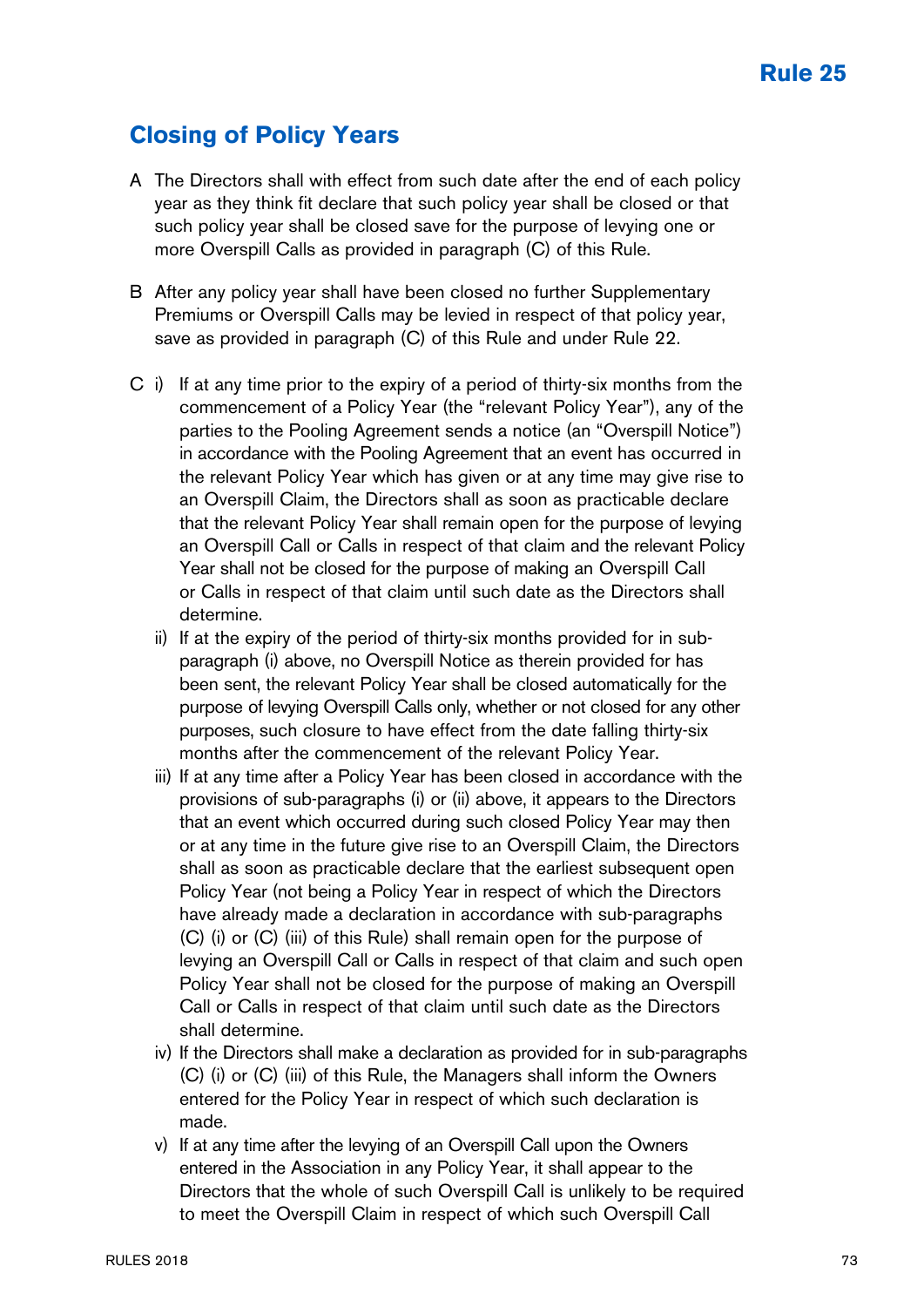#### **Rule 25 (Continued)**

was levied, the Directors may decide to dispose of any excess which in their opinion is not so required in one or both of the following ways:

- a) by transferring the excess or any part thereof to the Catastrophe Reserve in accordance with Rule 24; or
- b) by returning the excess or any part thereof to those Owners who have paid that Overspill Call in proportion to the payments made by them.
- vi) A Policy Year shall not be closed for the purpose of levying Overspill Calls save in accordance with this Rule 25.
- D Save as provided in paragraph (C) of this Rule, the Directors may declare that any policy year is closed notwithstanding that it is known or anticipated that there are in existence or may in the future arise claims, expenses or outgoings in respect of such policy year which have not yet accrued or whose validity, extent or amount have yet to be established.
- E If upon the closing of any policy year it shall appear to the Directors that the whole of the Calls and other receipts in respect of such policy year (and of all transfers from reserves and provisions made for the credit of or in respect of such policy year) are unlikely to be required to meet the claims, expenses and outgoings arising in respect of that policy year (as referred to in Rule 19(A) (i) and (ii)), then the Directors may decide to dispose of any excess which in their opinion is not so required in one or both of the following ways:
	- i) By transferring the excess or any part thereof to the reserves of the Associations in accordance with Rule 24.
	- ii) By returning the excess or any part thereof to the Owners entered for such policy year in accordance with paragraph (H) of this Rule.
- F If at any time or times after a policy year shall have been closed it shall appear to the Directors that the claims, expenses and outgoings arising in respect of that policy year (as referred to in Rule 19(A)(i) and (ii)) exceed or are likely to exceed the totality of the Calls and other receipts in respect of such policy year (and of all transfers from reserves and provisions made for the credit of or in respect of such policy year) then the Directors may decide to provide for such deficiency in any one or more of the following ways:
	- i) By transferring funds from the reserves of the Association;
	- ii) By transferring funds between the Associations;
	- iii) By transferring funds standing to the credit of any different closed policy year;
	- iv) By charging a Mutual Premium or Supplementary Premium in respect of an open policy year with the intention (as permitted by Rule 19 (A) (iv)) of applying a part thereof to meet any such deficiency.

If the Directors shall resolve as set out in sub-paragraph (iii) above, then the Managers shall inform the Owners entered for such policy year on or before the time that payment is demanded.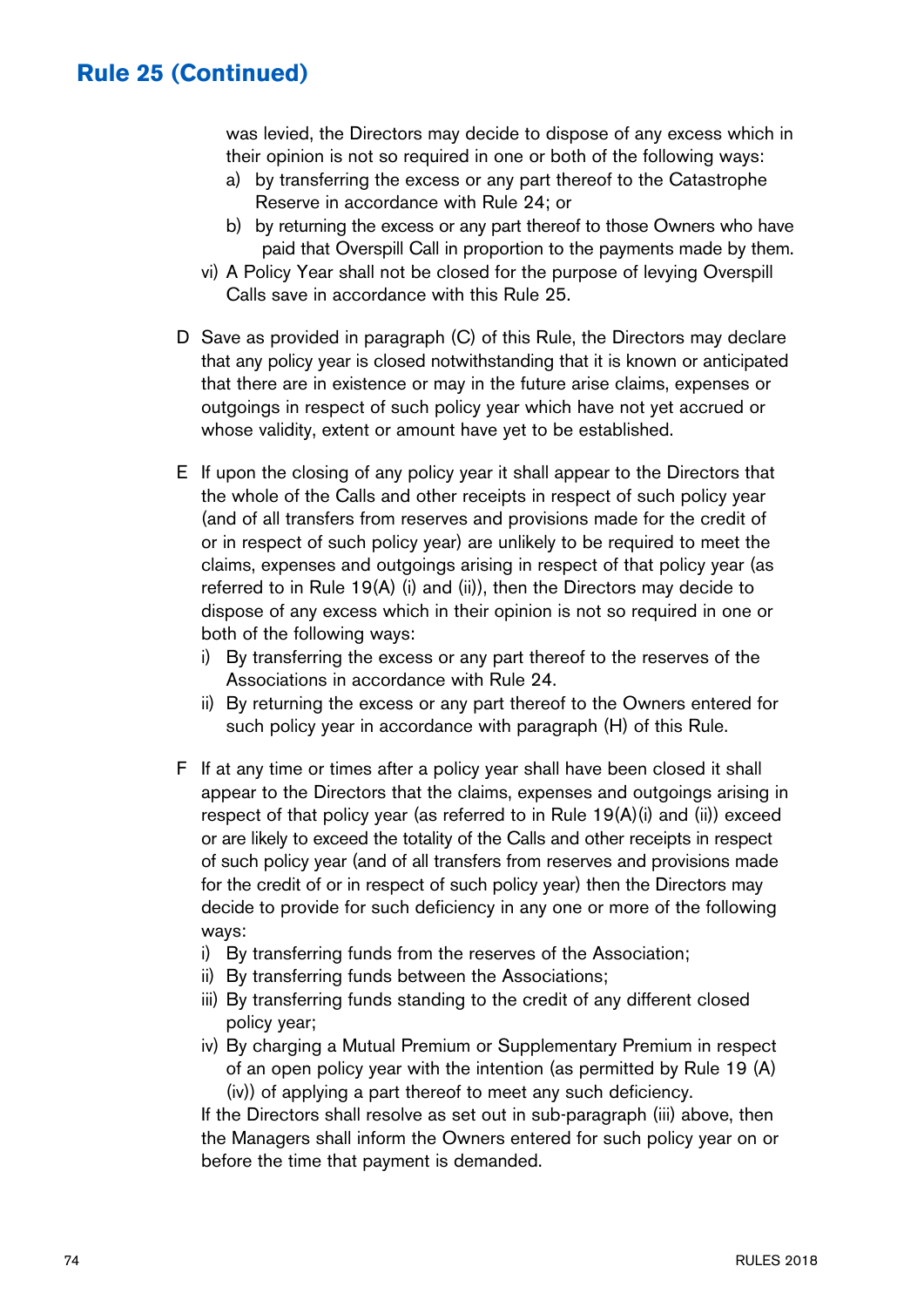## **Rule 25 (continued)**

- G At any time after any policy year shall have been closed the Directors may resolve to amalgamate the accounts of any two or more closed policy years and to pool the amounts standing to the credit of the same. If the Directors shall so resolve then the two or more closed policy years concerned shall for all purposes be treated as though they constituted a single closed policy year.
- H Any amount which the Directors may decide to return to the Owners in accordance with paragraph (E)(ii) of this Rule shall be returned to the Owners entered in respect of such policy year in proportion to the Calls paid by them in respect of such policy year (after taking into account any returns or rebates applicable thereto under their terms of entry or under any other provision of these Rules).

PROVIDED ALWAYS that:

- a) No return shall be made to any Owner whose liability for Calls has been assessed in accordance with the provisions of Rules 30 or 33, and
- b) Where the insurance of an Owner has been cancelled in accordance with the provisions of Rule 31 any amounts due for any reason whatsoever (whether by way of Calls or otherwise and whether in respect of the policy year for which the return has been decided or in respect of any other policy year or years) from the Owner to the Association shall be deducted from the return and only the balance (if any) refunded to the Owner.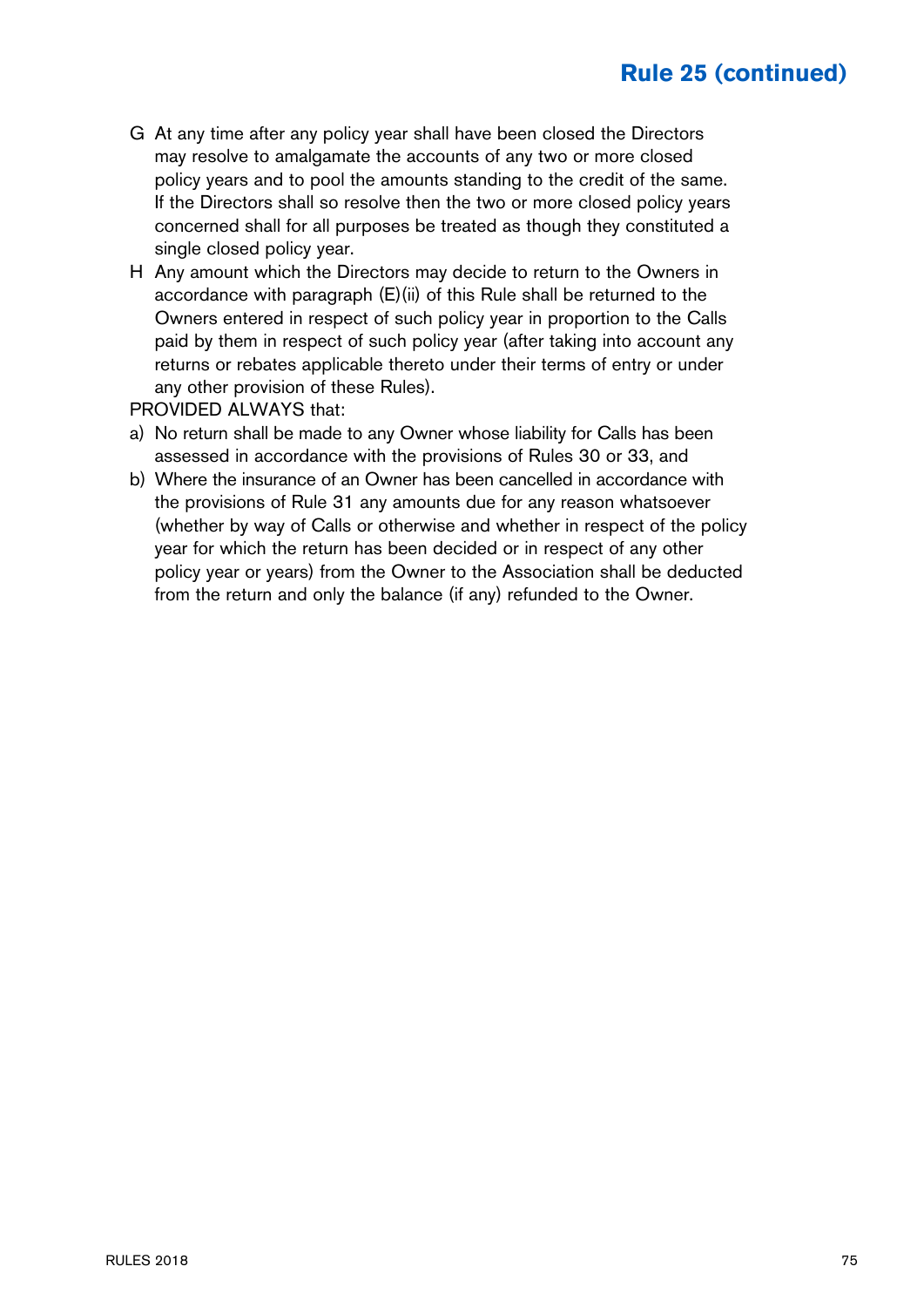## **Investment**

- A The funds of the Association may be invested as the Directors (or the Managers subject to the supervision of the Directors) may think fit.
- B Unless the Directors otherwise decide, all the funds standing to the credit of any policy year or of any reserve or account shall be pooled and invested as one fund.
- C When funds are pooled as provided in paragraph (B) above, the investment income arising on the pooled funds shall be apportioned among and between the different policy years, reserves and accounts as the Directors may think fit.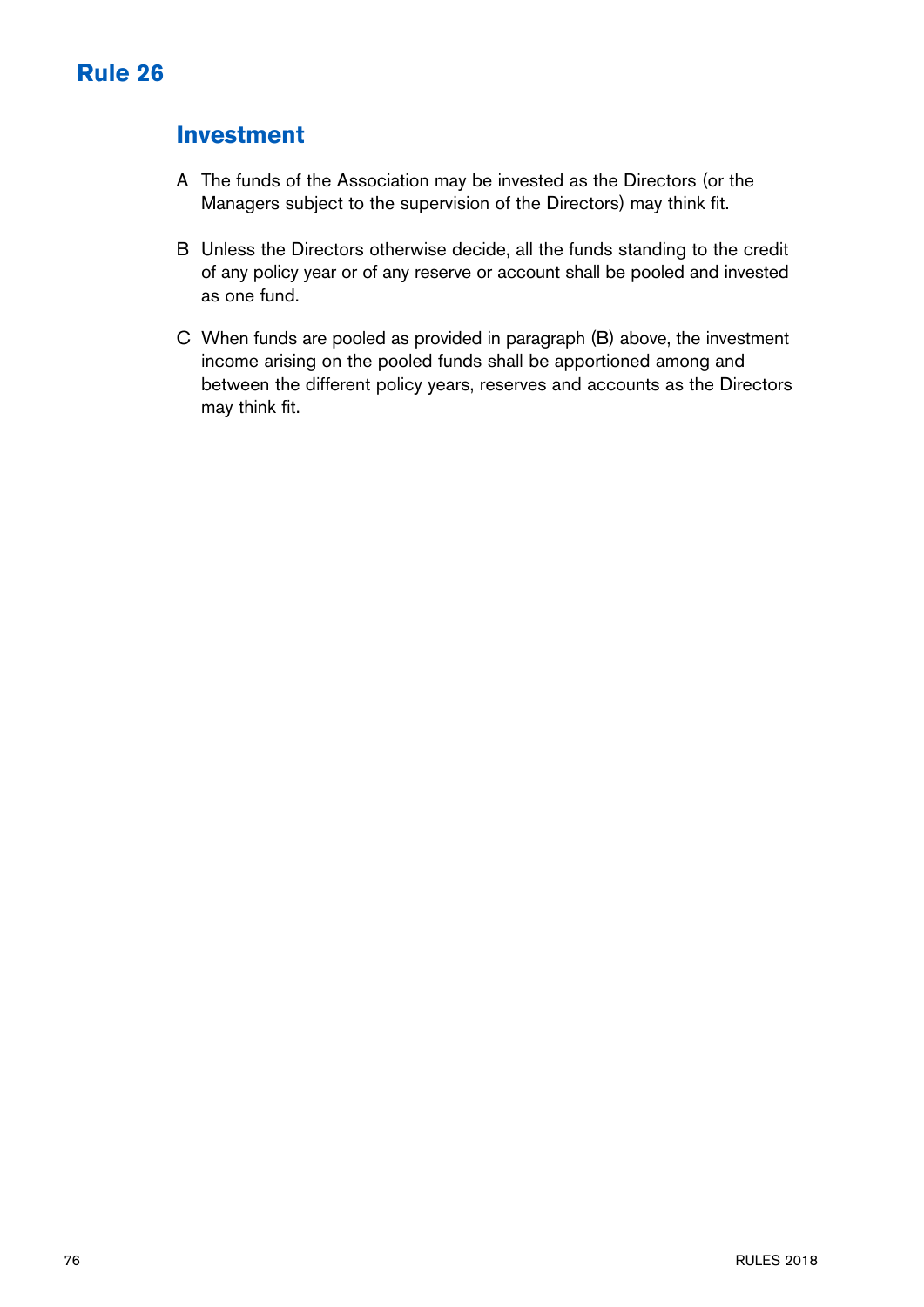## **Laid-up Returns**

Subject to any terms and conditions which may have been agreed, if an entered ship shall be laid-up without cargo on board in any safe port or place for a period of thirty or more consecutive days after finally mooring there, (such period being computed from the day of arrival to the day of departure, one only being excluded) the Owner shall be allowed a return of Calls payable in respect of such ship for the period of lay-up, calculated at such rate and after deduction of such allowance for reinsurance, administrative expenses and other outgoings as the Managers may from time to time determine, save that there shall be no laid-up returns in respect of Overspill Calls.

For the purposes of this Rule,

- a) the Managers shall have sole discretion in deciding whether the port or place involved is a safe port or place within the meaning of this Rule, and
- b) no claim for laid-up returns relating to any policy year shall be recoverable from the Association unless written notice thereof has been given to the Association within three months of the end of the policy year concerned.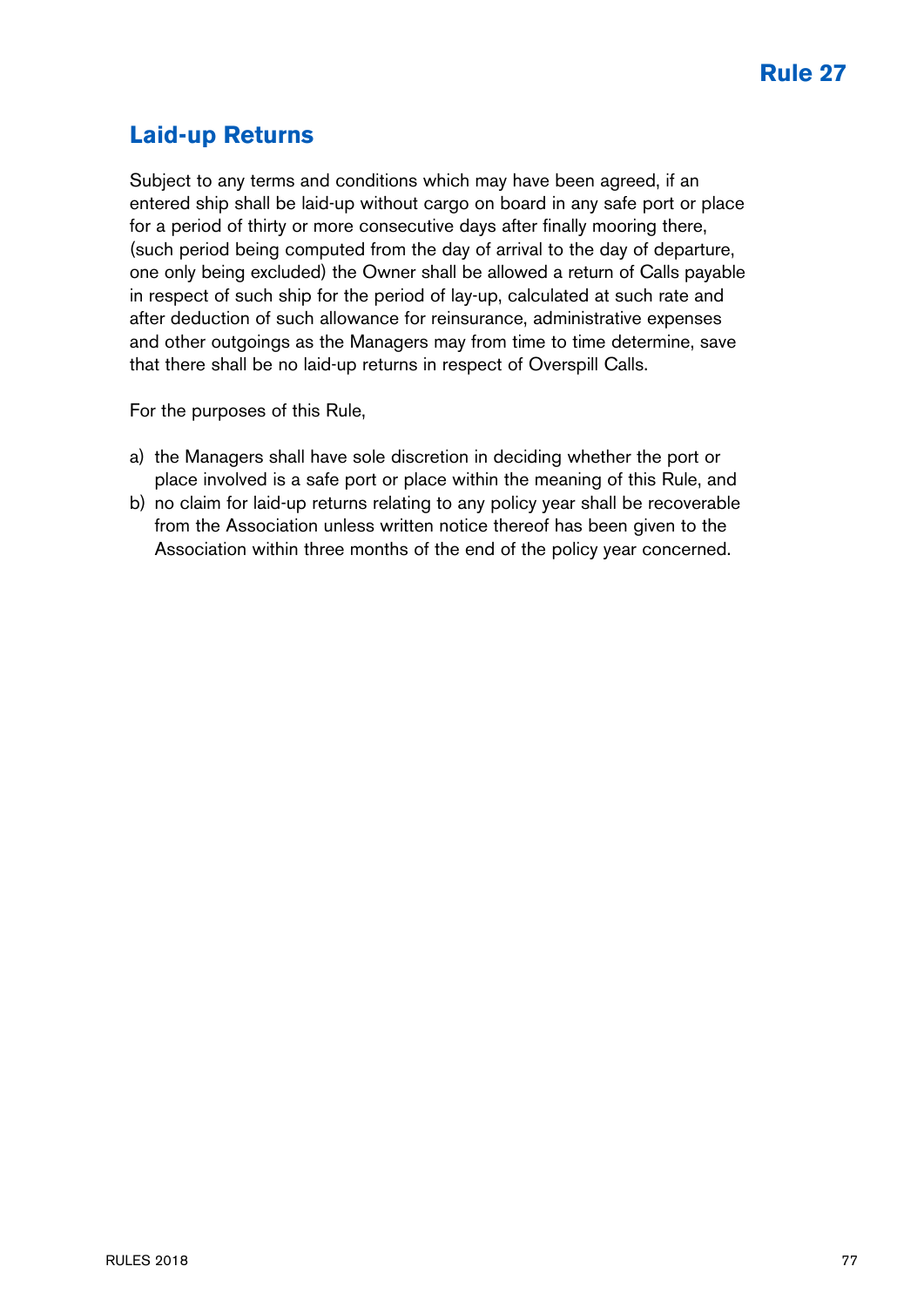## **Termination and its Effects**

- A Upon an Owner ceasing to be insured by the Association in respect of any ship by virtue of a notice given (whether by the Owner or the Directors) in accordance with Rule 17 or Rule 18 and without prejudice to the effects of cancellation of insurance pursuant to Rule 31, then:
	- i) Unless and to the extent that in the case of Call Entries the Owner's liability may have been otherwise agreed or assessed under Rule 30 (Release Calls upon Cesser), such Owner and his successors shall be and remain liable for all contributions, premiums and other sums payable in respect of the whole of the policy year in which such notice was given, and in respect of previous policy years, and
	- ii) Subject to the other provisions of these Rules and to the terms of entry the Association shall remain liable in respect of such entered ship for all claims under these Rules arising by reason of any event which had occurred prior to noon on 20th February immediately following the giving of such notice, but shall not otherwise be under any liability whatsoever by reason of anything occurring at or after that date and time.
- B Upon an Owner ceasing to be insured by the Association in respect of any ship pursuant to paragraph Q, R or V of Rule 5 or otherwise than in accordance with Rule 17, Rule 18, Rule 29 (A), (B) or (C), or Rule 31 (A), then:
	- i) Unless and to the extent that in the case of Call Entries the Owner's liability may have been agreed or assessed under Rule 30 (Release Calls upon Cesser), such Owner and his successors shall be and remain liable in relation to any Overspill Calls for the whole amount payable by him in accordance with Rule 22, and in relation to all other contributions, premiums and other sums payable:
		- a) in respect of the policy year in which such cessation occurs, on a pro rata basis, namely for the proportion of such sums applicable to the period beginning at the commencement of that policy year (or, in the case of a ship entered during that policy year, the date of entry) and ending at noon on the date of such cessation, and
		- b) in respect of previous policy years, for the whole of those policy years, and
	- ii) Subject to the other provisions of these Rules and to the terms of entry the Association shall remain liable in respect of such entered ship for all claims under these Rules arising by reason of any event which had occurred prior to noon on the day of such cessation, but shall not otherwise be under any liability whatsoever by reason of anything occurring at or after that date and time,

#### PROVIDED AI WAYS that:

nothing in paragraph (B) of this Rule shall be taken to confer validity on any notice purporting to terminate the entry of any ship given otherwise than in accordance with Rule 17, Rule 18 or Rule 31 (A).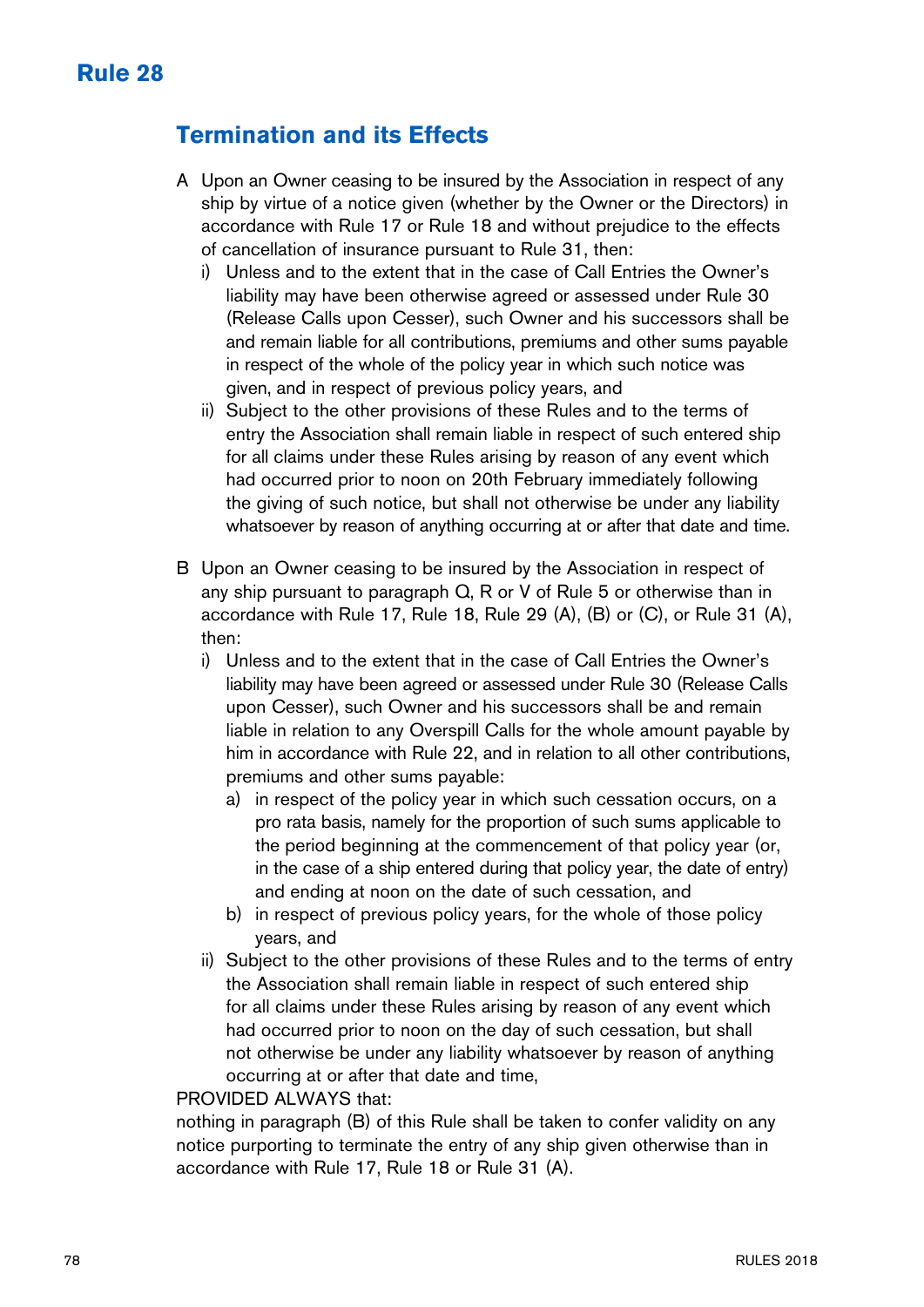## **Cesser of Insurance and its Effects**

- A An Owner shall forthwith cease to be insured by the Association in respect of any and all ships entered by him or on his behalf upon the happening of any of the following events:
	- i) Where the Owner is an individual,
		- a) upon his death,
		- b) if a receiving order is made against him,
		- c) if he becomes bankrupt,
		- d) if he makes any composition or arrangement with his creditors generally.
		- e) if he becomes incapable by reason of mental disorder of managing or administering his property and affairs;
	- ii) Where the Owner is a corporation,
		- a) upon the passing of any resolution for its voluntary winding up (other than voluntary winding up for the purposes of company or group reorganisation).
		- b) upon an order being made for its compulsory winding up,
		- c) upon its dissolution,
		- d) upon a receiver or manager being appointed of all or part of its business or undertaking,
		- e) upon its commencing proceedings under any bankruptcy or insolvency laws to seek protection from its creditors or to reorganise its affairs.
- B Unless otherwise agreed in writing by the Managers, an Owner shall forthwith cease to be insured by the Association in respect of any ship entered by him or on his behalf upon the happening of any of the following events in relation to such ship:
	- i) upon the Owner parting with or assigning the whole or any part of his interest in the ship whether by bill of sale or other formal document or agreement or in any other way whatsoever;
	- ii) upon the mortgaging or hypothecation of the ship or of any part of the Owner's interest in that ship;
	- iii) upon the managers of the ship being changed by the appointment of new managers;
	- iv) upon undisputed possession being taken of the ship by or on behalf of a secured party.
	- v) upon the Owner, as at noon on 20th February in any policy year, failing to pay in respect of the ship any amounts due from him to the Association.
	- vi) upon the Owner, as at noon on 20th February in any policy year, being in breach of, or otherwise failing to fulfil, his obligations in respect of the ship under Rules  $5$  (K),  $5$  (Q) or  $5$  (R).
- C Unless otherwise agreed in writing by the Managers, an Owner shall forthwith cease to be insured by the Association in respect of any ship entered by him or on his behalf upon the happening of whichever shall be the earliest of the following events: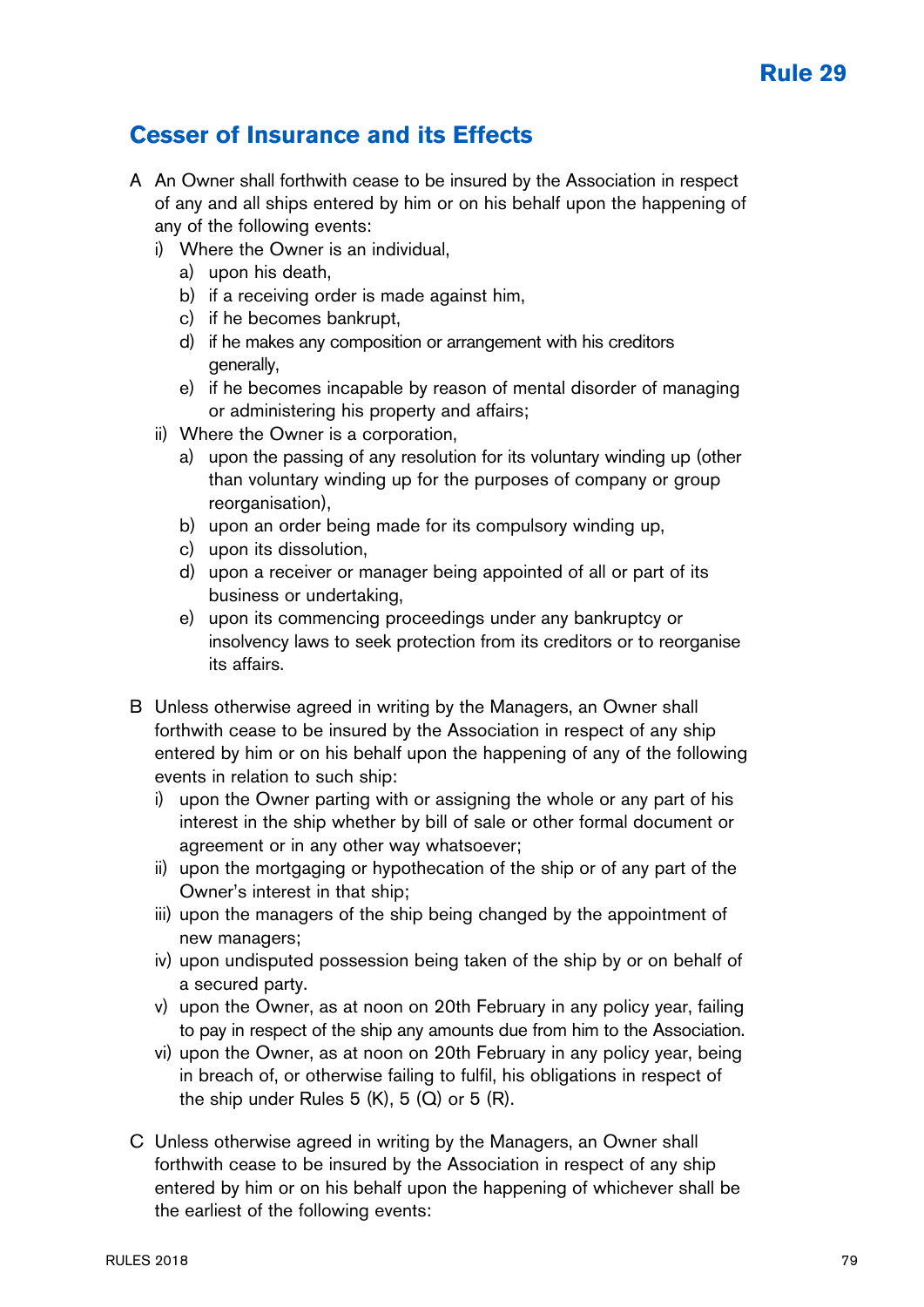## **Rule 29 (Continued)**

- i) upon the ship being missing for ten days from the date when she was last heard of;
- ii) upon the ship being posted at Lloyd's as missing;
- iii) upon the ship becoming an actual total loss;
- iv) upon acceptance by hull underwriters (whether of marine or war risks) that the ship is a constructive total loss;
- v) upon agreement by hull underwriters (whether of marine or war risks) to pay to the Owner of the ship an unrepaired damage claim which exceeds the market value of the ship without commitment immediately prior to the casualty which gave rise to such claim;
- vi) upon a compromise or settlement with hull underwriters (whether of marine or war risks) on the basis of which the ship is considered or deemed to be an actual or constructive total loss;
- vii) upon a decision by the Managers that the ship is to be considered or deemed to be an actual or constructive total loss or otherwise commercially lost.

#### PROVIDED ALWAYS that:

- a) Notwithstanding the cesser of the insurance under Rule 29 (C) the Association shall, subject always to the Rules and to the terms and conditions of the entry of the ship in the Association, remain liable as regards liabilities flowing directly from the casualty which has given rise to the actual or constructive loss of the ship.
- b) If the Managers agree that the insurance of the ship shall continue after the happening of any of the events listed in paragraph (B) and (C) of this Rule they may in their discretion impose such terms and conditions as they think fit for the continuation of the insurance.
- D On the occurrence of any of the events specified in paragraphs (A) to (C) inclusive of this Rule in respect of an entered ship, the Owner shall give notice in writing of such event to the Managers within one month after the date thereof.
- E Upon an Owner ceasing to be insured by virtue of paragraph (A) of this Rule, and upon an Owner ceasing to be insured in respect of any ship by virtue of paragraphs (B) or (C) of this Rule, and without prejudice to the effects of cancellation of insurance pursuant to Rule 31 (A) then:
	- i) Unless and to the extent that in the case of Call Entries the Owner's liability may have been agreed or assessed under Rule 30 (Release Calls upon Cesser), such Owner and his successors shall be and remain liable in relation to any Overspill Calls for the whole amount payable by him in accordance with Rule 22, and in relation to all other contributions, premiums and other sums payable:
		- a) in respect of the policy year in which such cessation occurs, on a pro rata basis, namely for the proportion of such sums applicable to the period beginning at the commencement of that policy year (or, in the case of a ship entered during that policy year, the date of entry) and ending at noon on the date of such cessation; provided that, if the Owner fails to give notice of the event in accordance with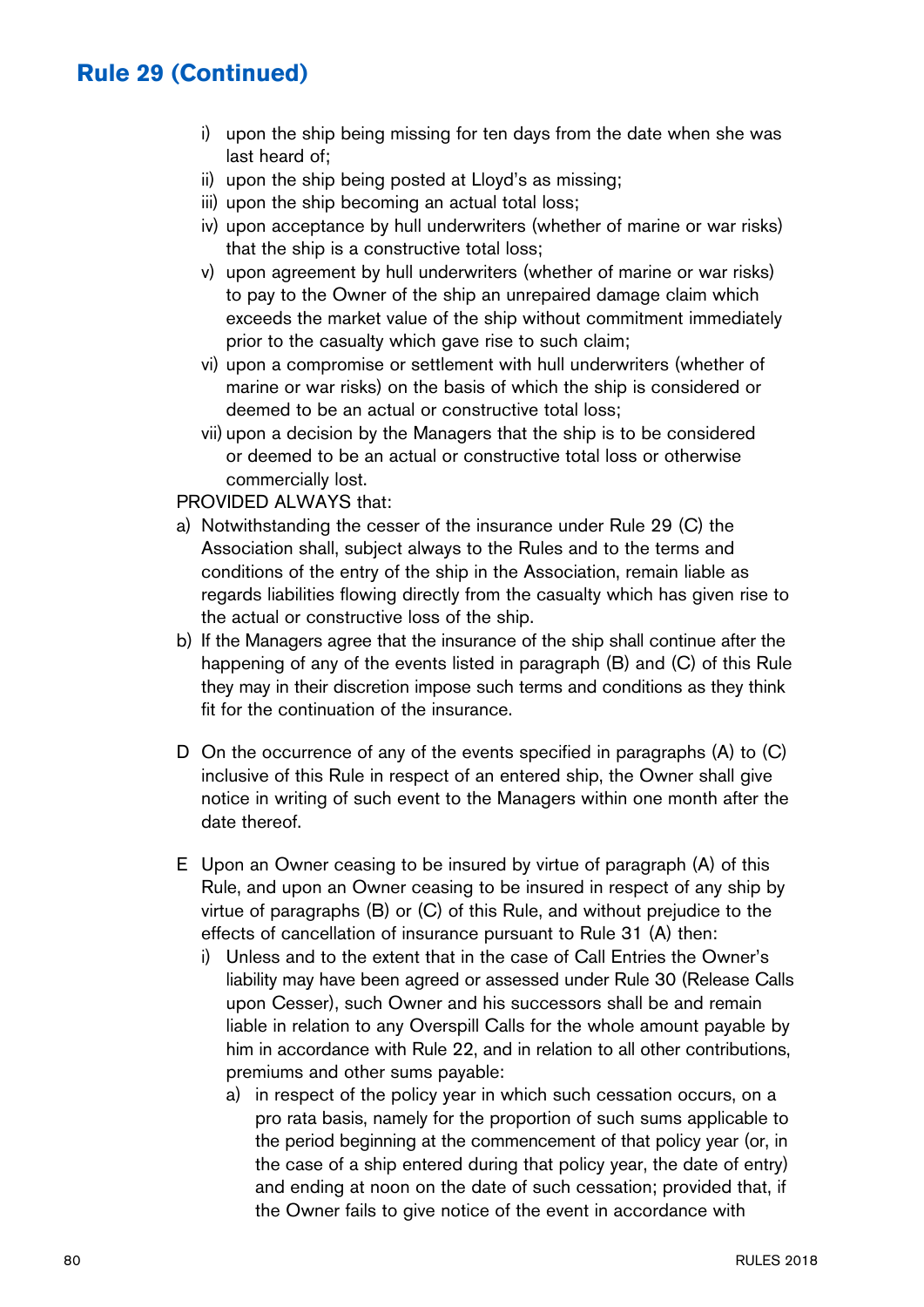## **Rule 29 (continued)**

paragraph (D) of this Rule, such period shall end at noon on such later date as the Managers in their discretion shall decide, and

- b) in respect of previous policy years, for the whole of those policy years, and
- ii) Subject to the other provisions of these Rules and to the terms of entry the Association shall remain liable in respect of any ship entered by such Owner or in respect of such entered ship (as the case may be) for all claims under these Rules arising by reason of any event which had occurred prior to the date of such cessation, but shall not otherwise be under any liability whatsoever by reason of anything occurring after that date.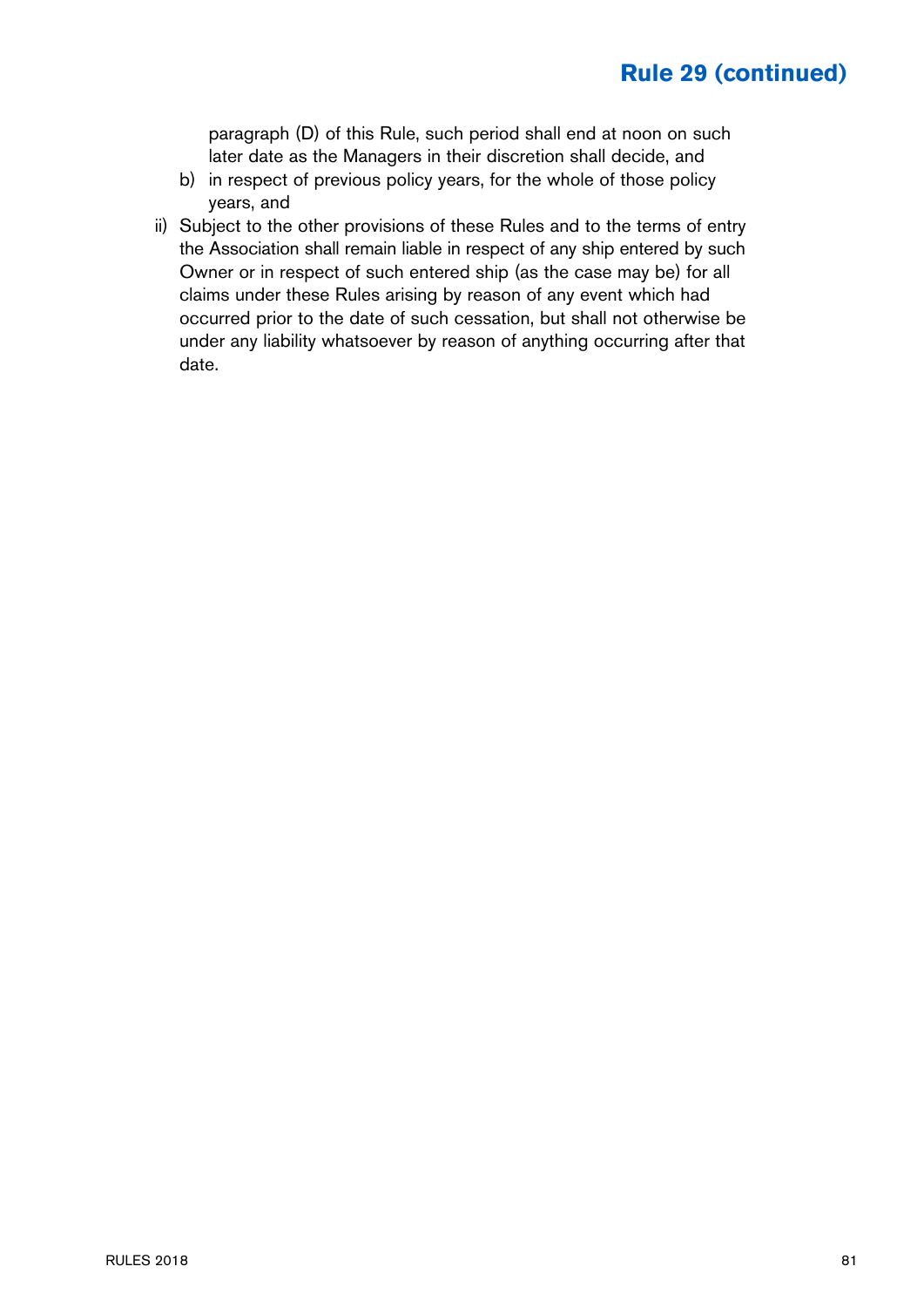#### **Release Calls upon Cesser of Insurance**

Upon an entered ship ceasing to be insured by the Association for any reason, whether or not the circumstances giving rise to such cesser of insurance shall be any of those specified in Rules 17 and 18 or in paragraphs (A), (B) and (C) of Rule 29, the Managers may:

- A Release the Owner from liability to pay Supplementary Premiums in respect of such ship, wholly or partly or upon such terms as the Managers in their discretion may deem to be appropriate in the circumstances.
- B Whether or not negotiations may have taken place with the view to the application of paragraph (A) hereof, assess as at the date of the cesser of insurance the amount which seems to the Managers in their discretion to represent the likely liability of the Owner for Supplementary Premiums and for Mutual Premiums falling due after such date in respect of such ship.

If the Managers shall exercise their powers under paragraph (A) or paragraph (B) of this Rule, then:

- i) Any terms imposed by the Managers or agreed between the Managers and the Owner pursuant to paragraph (A) hereof shall be performed at such time or times as the Managers shall have specified;
- ii) The amount of any assessment made under paragraph (B) hereof shall be payable by the Owner without deduction on demand; and
- iii) The Owner shall be under no liability for any Supplementary Premiums which the Directors may decide to levy after the date of a release given under paragraph (A) hereof or after the date of an assessment made under paragraph (B) hereof, as the case may be, or for any Mutual Premiums becoming due after such date, and the Owner shall have no right to share in any return of contributions or other receipts, or any Mutual Premium Discount, which the Directors may thereafter decide to declare or make in accordance with Rule 20 or 25 (E) respectively.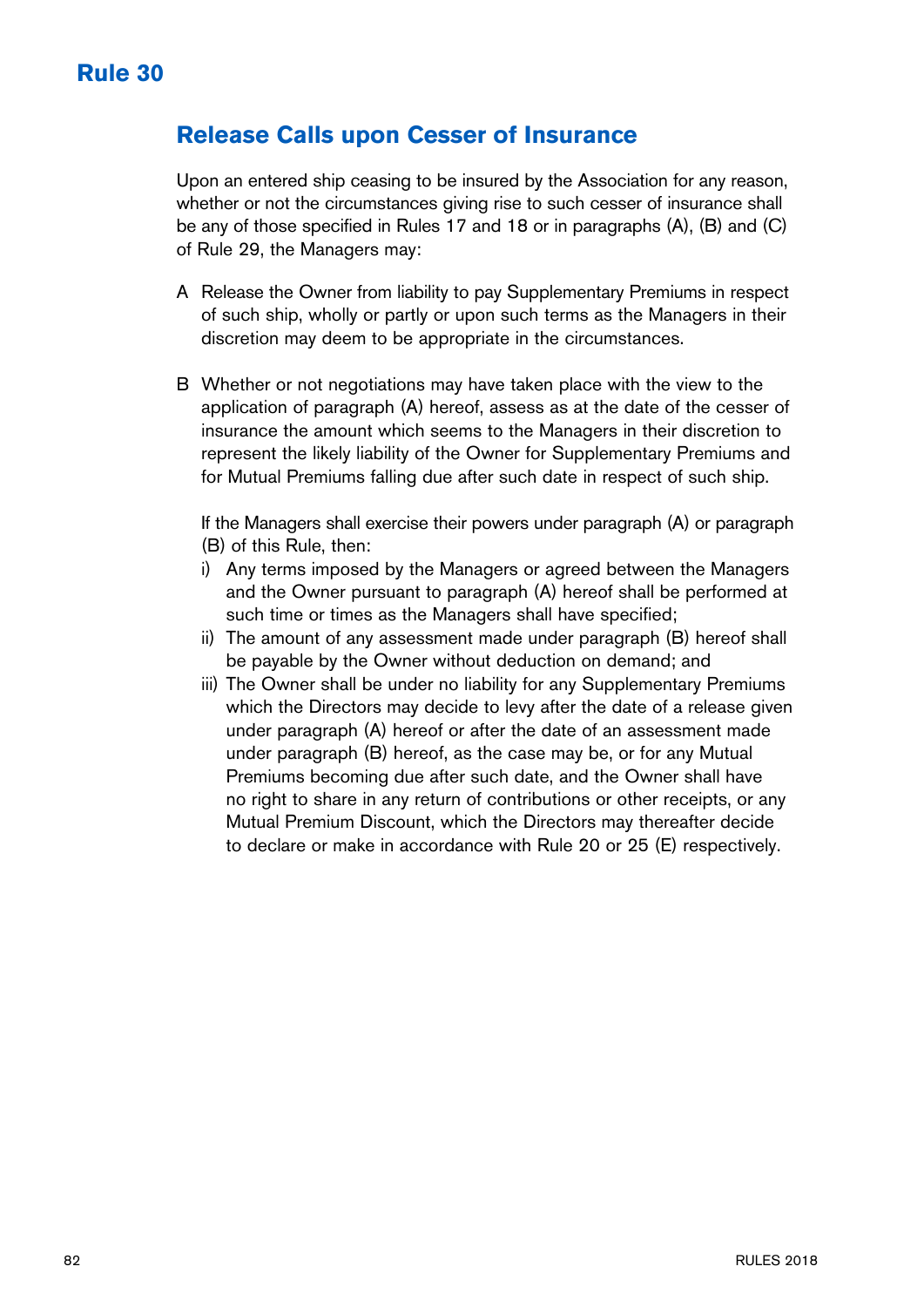## **Cancellation of Insurance and its Effects**

- A Where an Owner has failed to pay, either in whole or in part, any amount due from him to the Association, the Managers may give him notice in writing requiring him to pay such amount by any date specified in such notice, not being less than seven days from the date on which such notice is given. If the Owner fails to make such a payment in full on or before the date so specified, the insurance of the Owner (whether the insurance is current on such date or has ceased by virtue of paragraphs (A), (B), or (C) of Rule 29 or in accordance with any other provisions of these Rules) in respect of any and all ships referred to in such notice and entered in the Association by him or on his behalf shall be cancelled forthwith without further notice or other formality.
- B When the insurance of an Owner is cancelled in accordance with paragraph (A) of this Rule (which time is hereinafter in this Rule 31 referred to as "the date of cancellation'') then:
	- i) Unless and to the extent that in the case of Call Entries the Owner's liability may have been otherwise assessed under Rule 33 (Release Calls upon Cancellation), such Owner and his successors shall be and remain liable in relation to any Overspill Calls for the whole amount payable by him in accordance with Rule 22, and in relation to all other contributions, premiums and other sums payable:
		- a) in respect of the policy year in which the date of cancellation falls, on a pro rata basis, namely for the proportion of such sums applicable to the period beginning at the commencement of that policy year (or, in the case of a ship entered during that policy year, the date of entry) and ending on the date of cancellation or such earlier date as the Managers in their discretion decide and agree in writing, and
		- b) in respect of previous policy years, for the whole of those policy years, and
	- ii) The Association shall with effect from the date of cancellation cease to be liable for any claims of whatsoever kind under these Rules in respect of any and all ships in relation to which the insurance of the Owner has been cancelled.
		- a) irrespective whether such claims have occurred or arisen or may arise by reason of any event which has occurred at any time prior to the date of cancellation, including during previous years;
		- b) irrespective whether such claims arise by reason of any event occurring after the date of cancellation;
		- c) irrespective whether the Association may have admitted liability for or appointed lawyers, surveyors or any other person to deal with such claims;
		- d) irrespective whether the Association at the date of or prior to the date of cancellation knew that such claims might or would arise, and as from the date of cancellation any liability of the Association for such claims shall terminate retrospectively and the Association shall be under no liability to such Owner for any such claims or on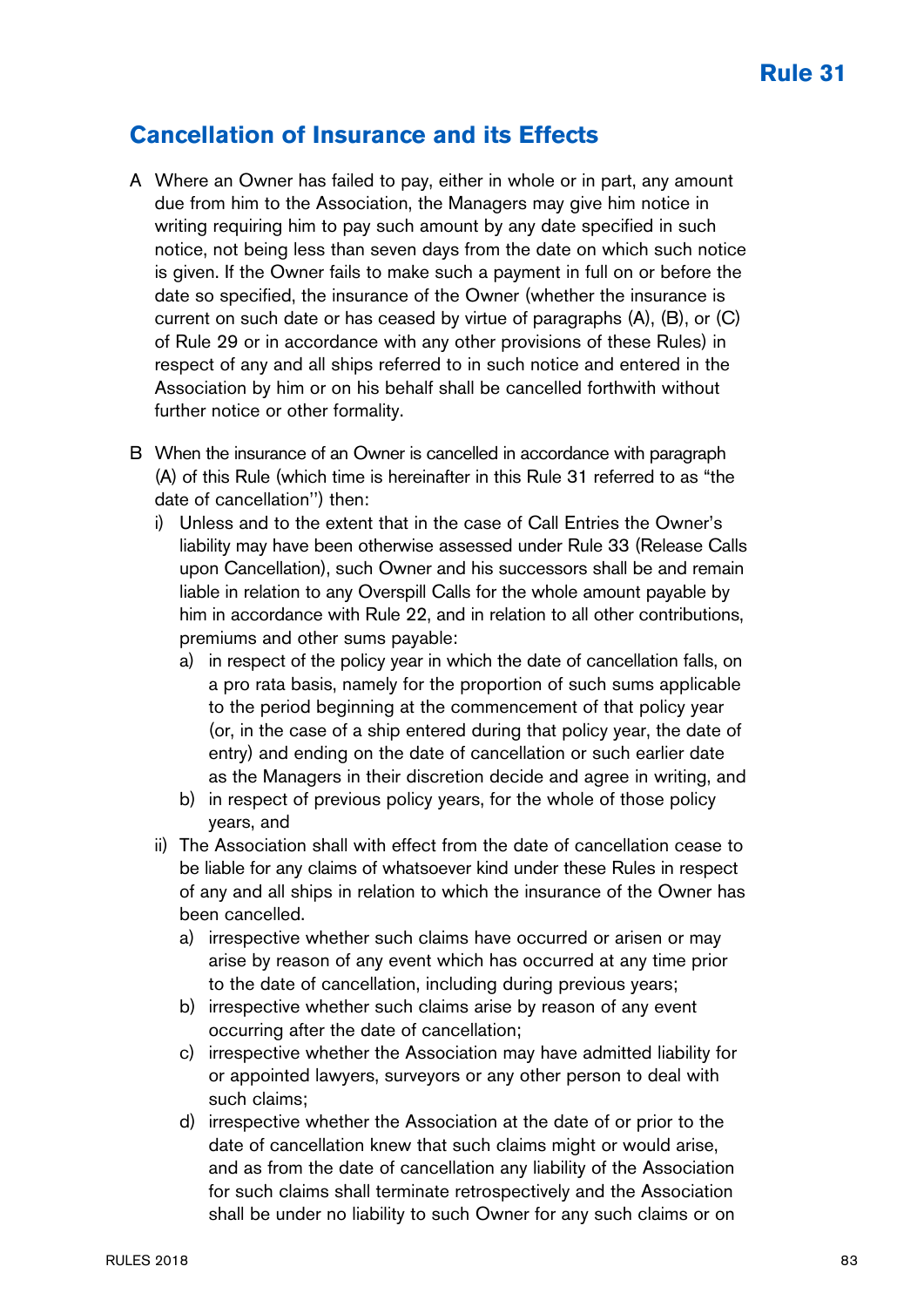#### **Rule 31 (Continued)**

any account whatsoever; PROVIDED ALWAYS that:

The Directors may in their discretion and upon such terms as they think fit, including but not restricted to terms as to payment of contributions, premiums or other sums, admit either in whole or in part any claim in respect of any ship entered by an Owner for which the Association is under no liability by virtue of paragraph (A) or (B) of this Rule, whether such claim has arisen before or arises after the date of cessation or the date of cancellation as the case may be, or remit wholly or partly any payment of contribution, premiums or other sums due to the Association.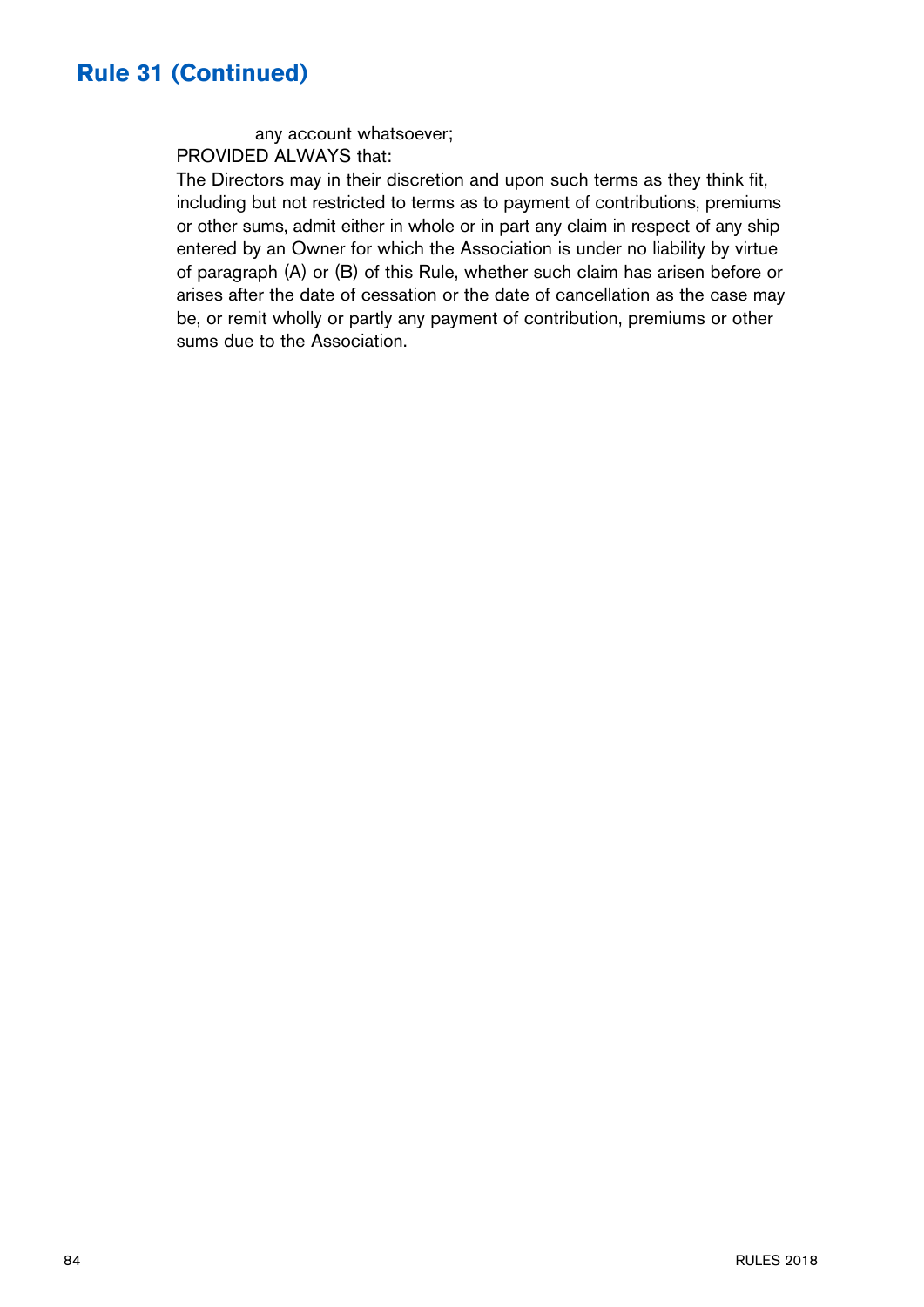## **Sums Due to the Association for the Purpose of Application of the Rules on Cancellation**

- A For the purpose of determining whether any (and, if so, what) sum is due for the purposes of Rule 31 (A) or otherwise under these Rules no account shall be taken of any amount due or alleged to be due by the Associations to the Owner on any ground whatever, and no set-off of any kind (including set-off which might otherwise have arisen by reason of the bankruptcy or winding up of the Owner) shall be allowed against such sum (whether or not any set-off against contributions has been allowed at any time in the past), except to the extent (if any) to which any sum demanded by the Managers as due, and required to be paid in a notice served under the said sub-paragraph, may (in the Managers' discretion) in itself have already allowed for a set-off or credit in favour of the Owner.
- B Without prejudice to the generality of Rule 39 no act, omission, course of dealing, forbearance, delay or indulgence of any kind by or on behalf of the Association nor the granting of time, nor the acceptance by the Association (whether express or implied) of liability for, or the recognition of, any claim, and whether occurring before or after any date of cessation or date of cancellation as hereinbefore referred to shall derogate from the effect of Rules 28 to 33 inclusive or be treated as any waiver of any of the Association's rights thereunder.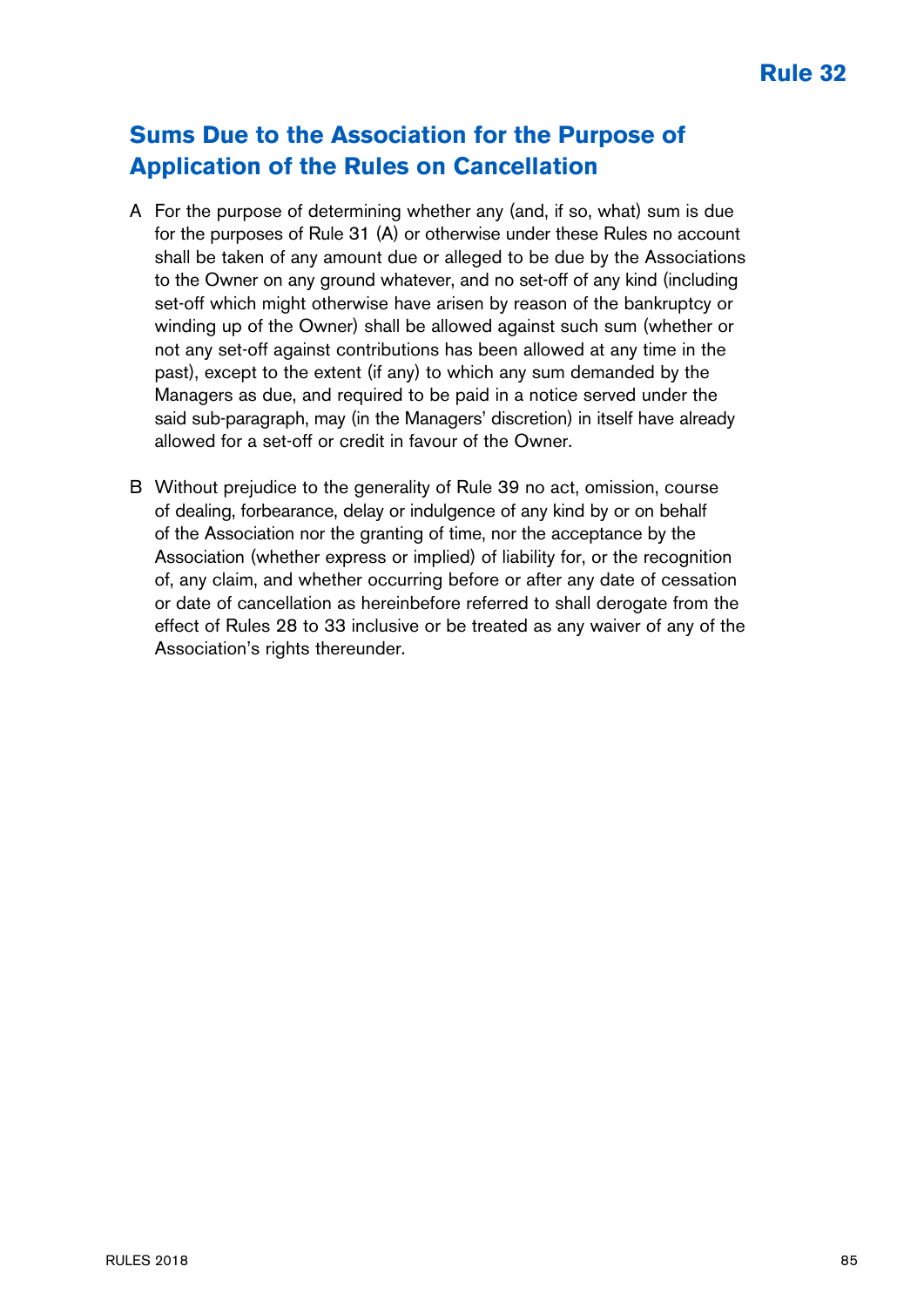## **Release Calls upon Cancellation**

- A Upon the cancellation of an Owner's insurance in accordance with paragraph (A) of Rule 31, not withstanding that, if there has been a cesser of insurance prior to such cancellation, the Managers at the time of such prior cesser may not have exercised or may have agreed not to exercise the powers described in paragraphs (A) and (B) of Rule 30, the Managers may assess as at the date of the cancellation of insurance the amount which seems to the Managers in their discretion to represent the likely liability of the Owner for Supplementary Premiums and for Mutual Premiums falling due after such date in respect of such ship.
- B If the Managers shall exercise their powers under paragraph (A) of this Rule 33, then:
	- i) The amount of any such assessment made under paragraph (A) hereof shall be payable by the Owner without deduction on demand, and
	- ii) The Owner shall be under no liability for any Supplementary Premiums which the Directors may decide to levy after the date of such assessment made under paragraph (A) hereof, or for any Mutual Premiums becoming due after such date, and the Owner shall have no right to share in any return of contributions or other receipts or any Mutual Premium Discount, which the Directors may thereafter decide to declare or make in accordance with Rule 20 or 25 (E) respectively.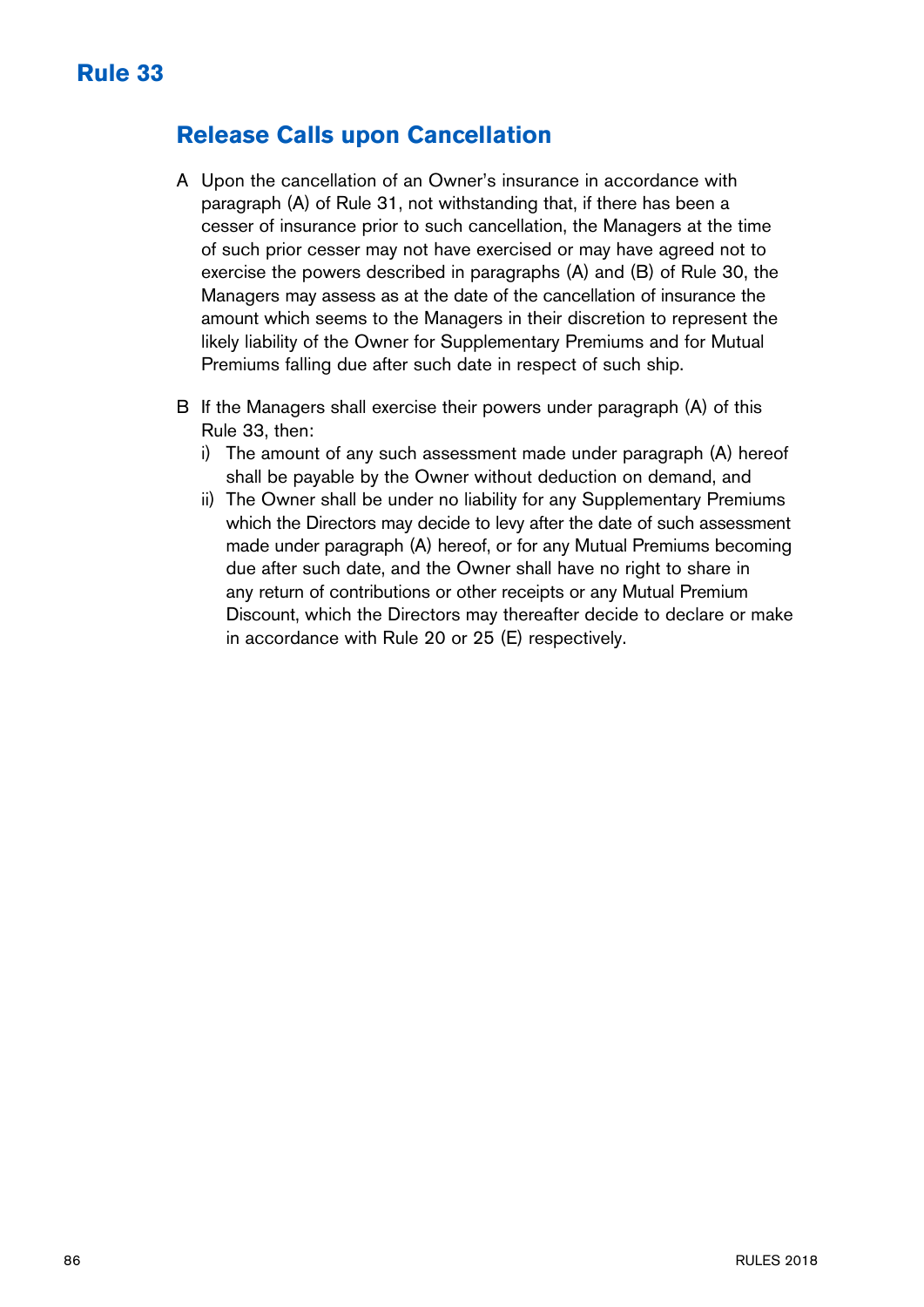## **Regulations and Recommendations by Directors**

- A The Directors shall have power from time to time to make regulations prescribing the conditions or forms of contracts of carriage either generally or for use in any particular trade or at any particular port or place. Upon the passing of any such regulation it shall be deemed to be incorporated in these Rules so as to take effect as from the beginning of the policy year next following the time and date of the making of such regulation, and as from such taking effect every Owner shall conform thereto in so far as the same may apply to the ships entered by him or on his behalf in the Association or to the trades in which they may be engaged. If any Owner shall commit a breach of any regulation, the Directors may reject or reduce any claim made by the Owner to the extent to which it would not have arisen if he had complied with the regulation and may further impose such terms upon him as they may think fit as a condition of the continuance of the entry of the Owner's ship or ships in the Association.
- B The Directors may also from time to time recommend the use of any particular form of contract of carriage in any particular trade. Owners whose ships are engaged in such trades shall endeavour to use the appropriate form of contract of carriage when the circumstances of the fixture or engagement of such ships permit.
- C Notice giving particulars of every regulation made (and the policy year at the beginning of which it takes effect) and every recommendation made pursuant to this Rule shall forthwith be sent to every Owner, and a copy thereof shall be included in or with every copy of the Rules issued by the Association after such regulation or recommendation comes into force.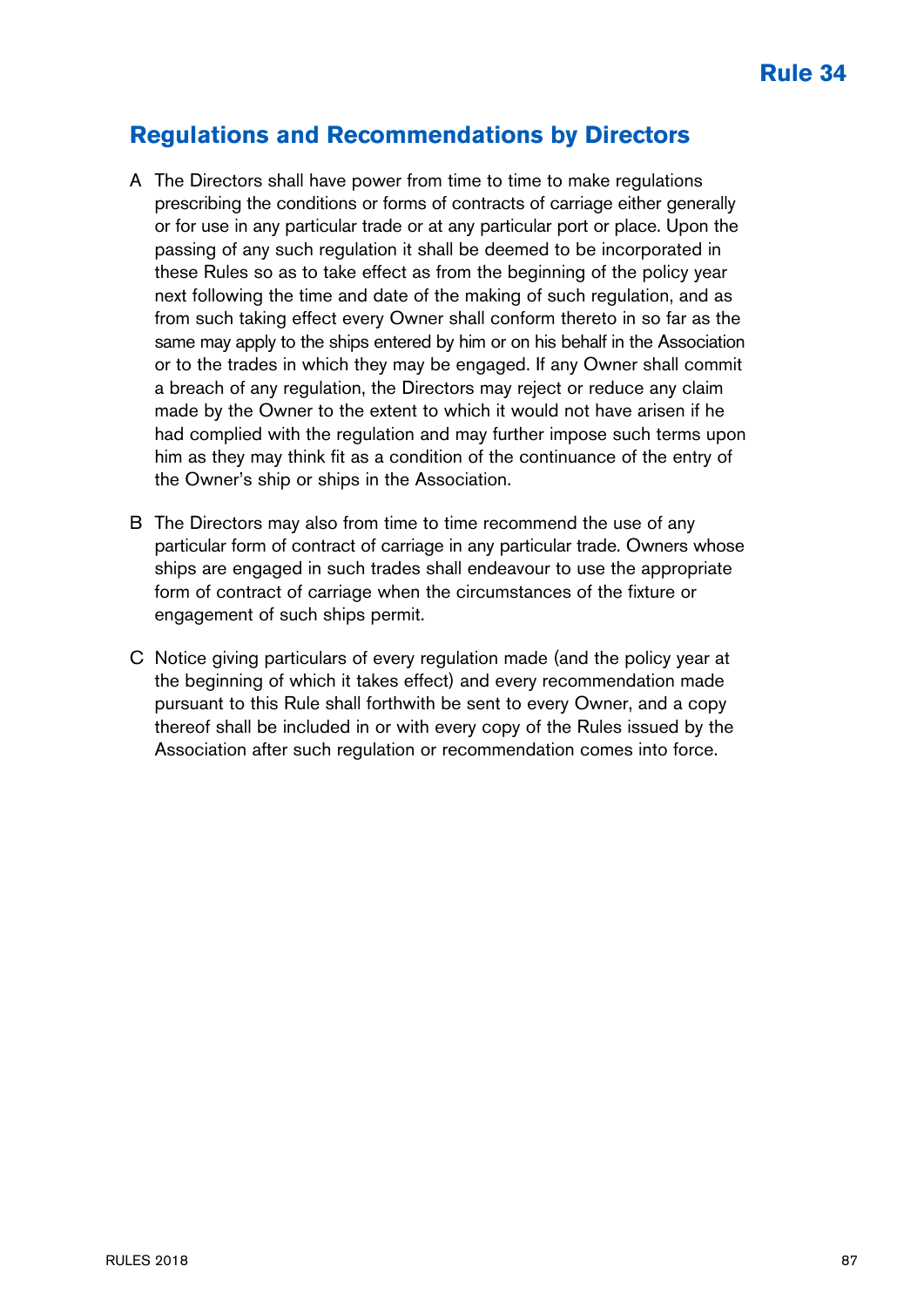# **Managers' Remuneration**

The Managers shall be remunerated by the Association on such basis as may be approved by the Directors.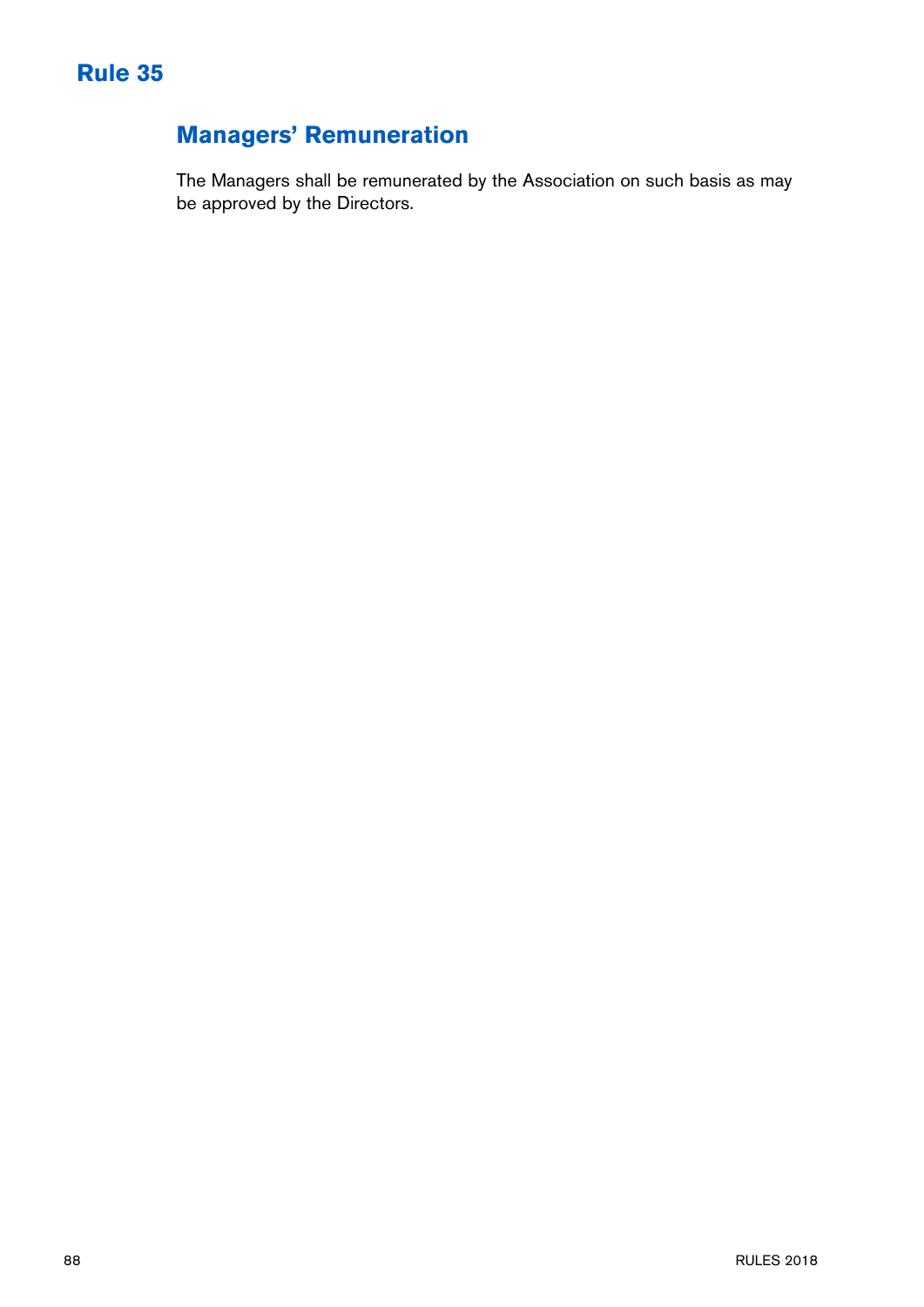## **Claims**

- A Without prejudice to any other provision of these Rules and without waiving any of the Association's rights hereunder, the Managers may at any and all times appoint and employ on behalf of the Owner upon such terms as the Managers may think fit lawyers, surveyors or other persons for the purpose of dealing with any matter liable to give rise to a claim by an Owner upon the Association, including investigating or advising upon any such matter and taking or defending legal or other proceedings in connection therewith. The Managers may also at any time discontinue such employment if they think fit.
- B All lawyers, surveyors and other persons appointed by the Managers on behalf of the Owner or appointed by the Owner with the prior consent of the Managers shall at all times be and be deemed to be appointed and employed on the terms that they have been instructed by the Owner at all times (both while so acting and after having retired from the matter) to give advice and to report to the Association in connection with the matter without prior reference to the Owner and to produce to the Association without prior reference to the Owner any documents or information in their possession or power relating to such matter, all as if such person had been appointed to act and had at all times been acting on behalf of the Association.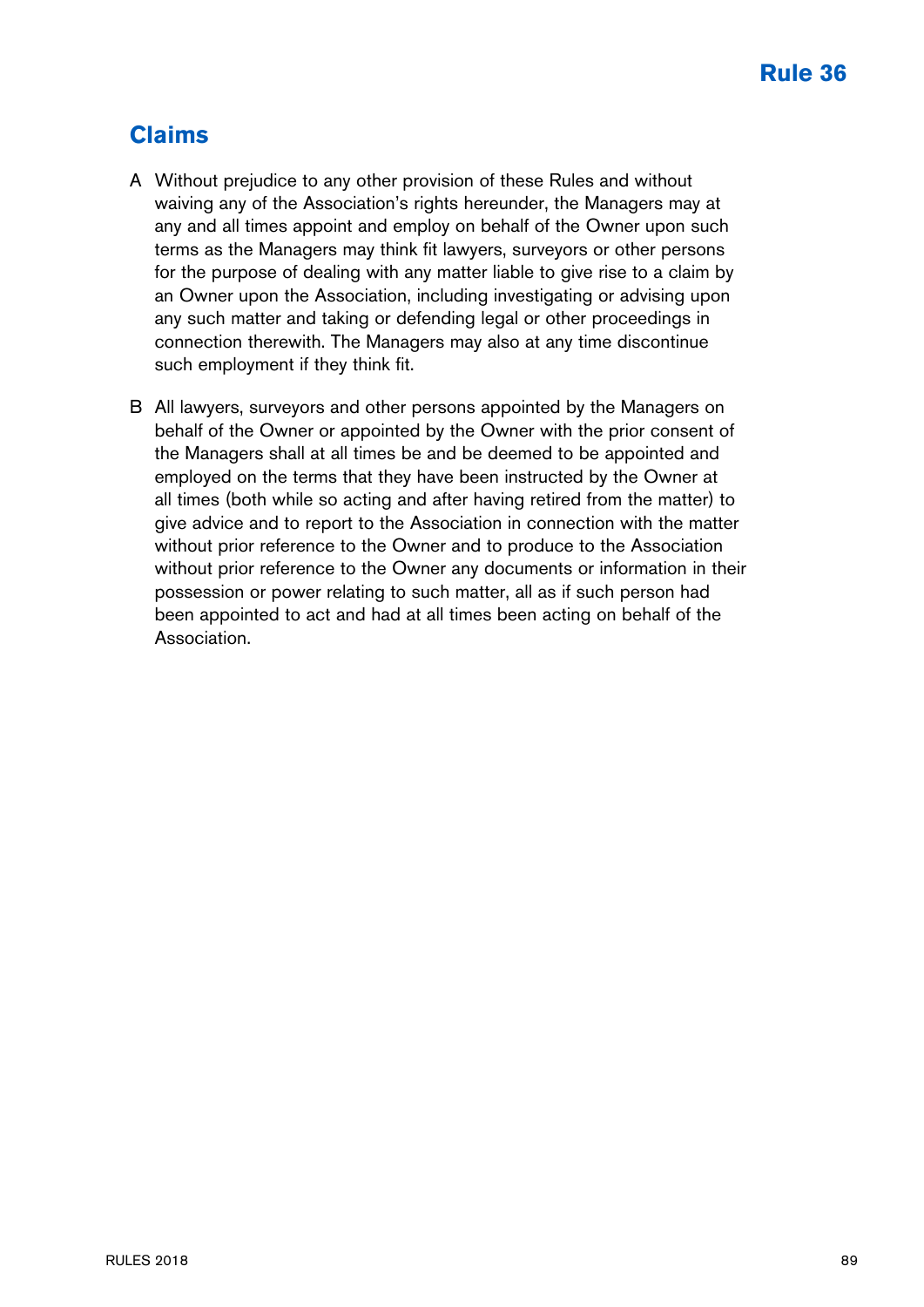## **Powers of the Managers relating to the Handling and Settlement of Claims**

- A The Managers shall have the right if they so decide to control or direct the conduct of any claim or legal or other proceedings relating to any liability, loss or damage in respect whereof the Owner is or may be insured in whole or in part, and to require the Owner to settle, compromise or otherwise dispose of such claim or proceedings in such manner and upon such terms as the Managers see fit.
- B If the Owner does not settle, compromise or dispose of a claim or of proceedings after being required to do so by the Managers in accordance with paragraph (A) of this section, any eventual recovery by the Owner from the Association in respect of such claim or proceedings shall be limited to the amount he would have recovered if he had acted as required by the Managers.
- C The Association is under no obligation to provide bail or other security on behalf of any Owner, but where the same is provided it shall be on such terms as the Managers may consider appropriate and shall not constitute any admission of liability by the Association for the claim in respect of which the bail or other security is given. It shall be a condition of the provision of bail or other security that the Owner shall indemnify the Association for any costs or liability arising therefrom or associated therewith, save to the extent that such costs or liability would have been recoverable from the Association if the Owner had incurred them directly.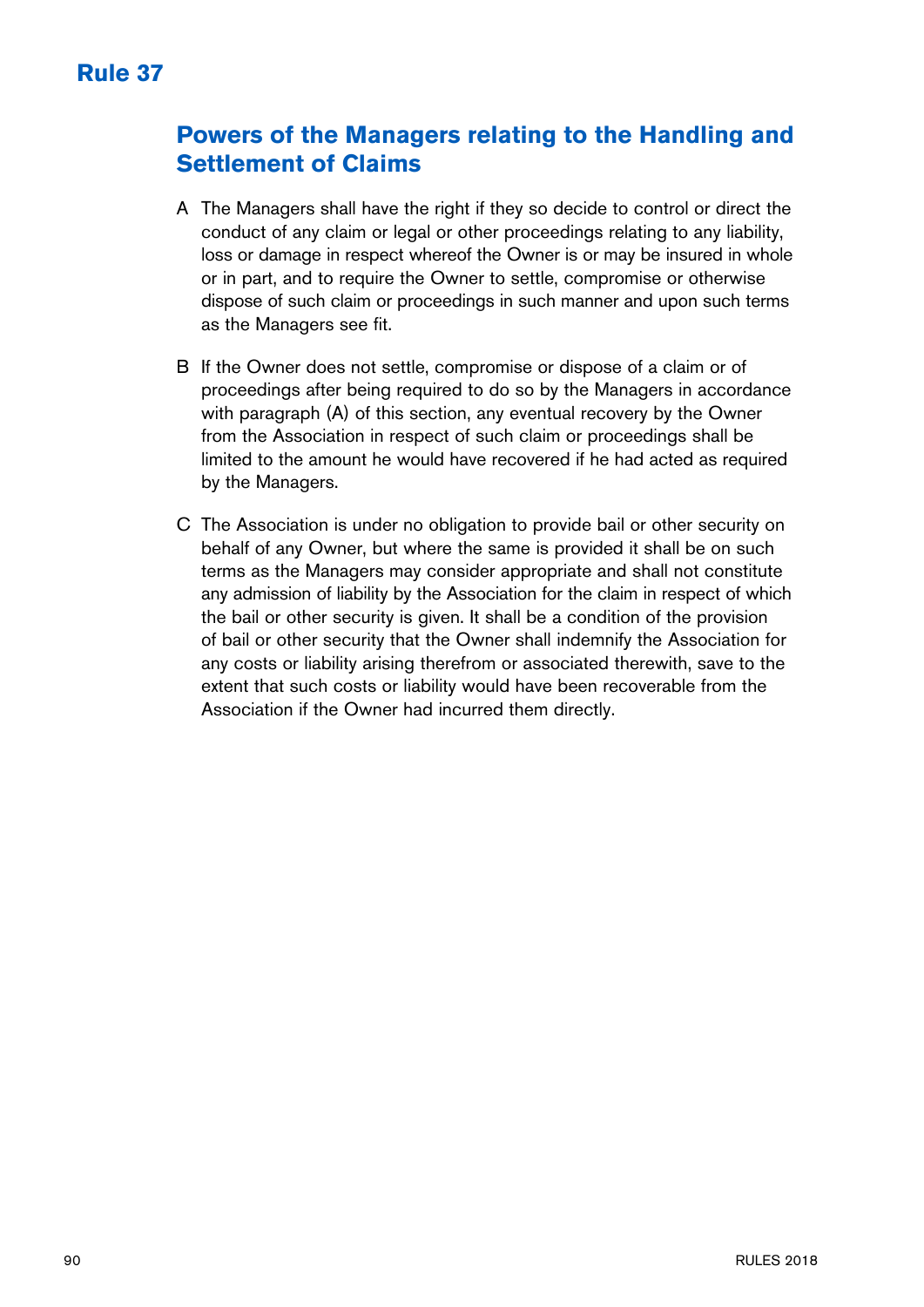#### **Meetings of the Members' Committee**

The Members' Committee shall meet as often as they may consider necessary for the settlement of claims which shall be paid by the Association as the Members' Committee may determine in accordance with these Rules and the Members' Committee shall have power from time to time to authorise the Managers, without prior reference to the Members' Committee, to effect payment of claims of such types and up to such sums as the Members' Committee may determine. No Member of the Members' Committee shall act as such in the settlement of any claim in which he is interested.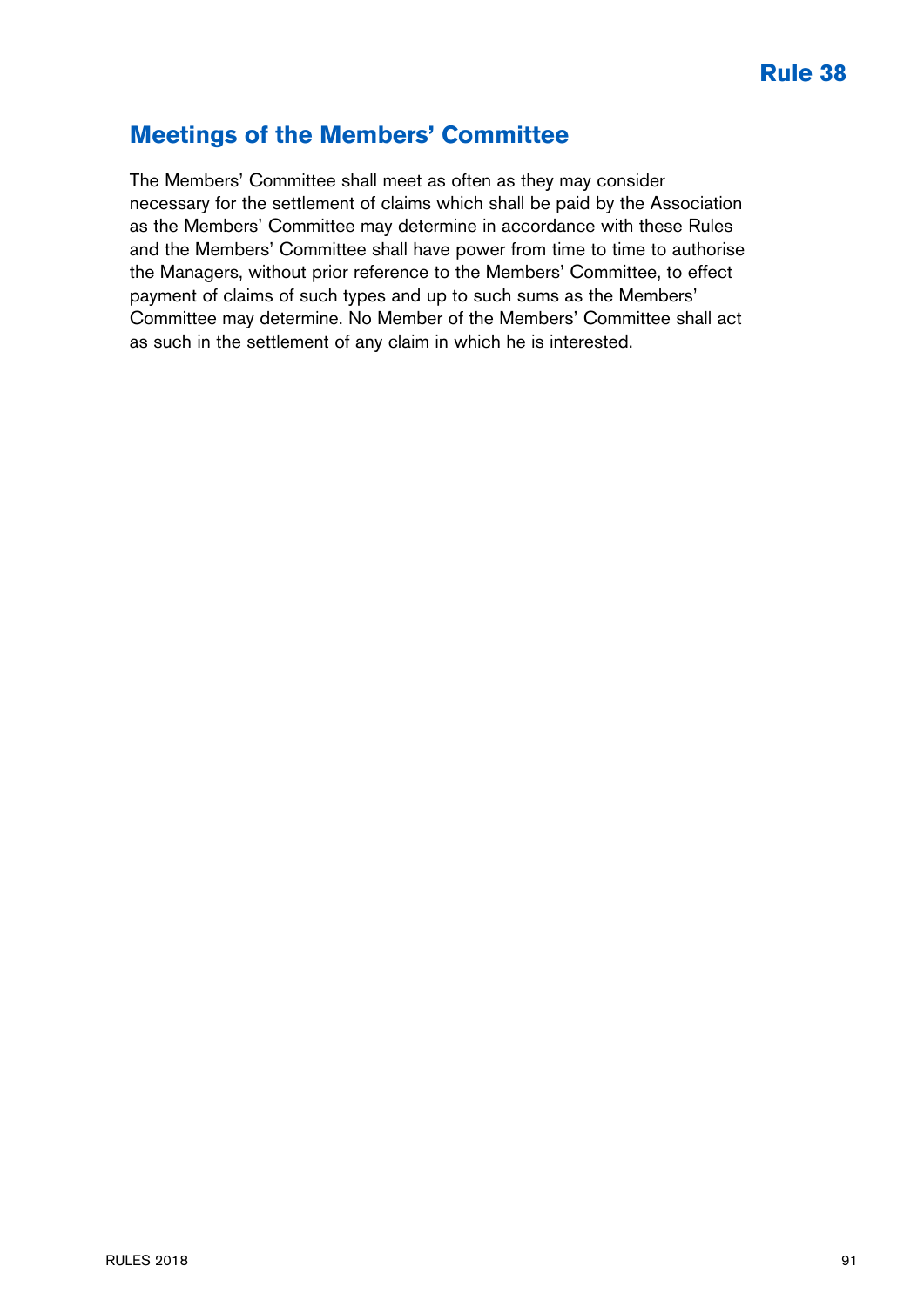#### **Forbearance and Reimbursement**

- A No act, omission, course of dealing, forbearance, delay or indulgence by the Association in enforcing any of these Rules or any of the terms or conditions of its contracts with Owners nor any granting of time by the Association shall prejudice or affect the rights and remedies of the Association under these Rules or under such contracts, and no such matter shall be treated as any evidence of waiver of the Association's rights thereunder, nor shall any waiver of a breach by an Owner of such Rules or contracts operate as a waiver of any subsequent breach thereof. The Association shall at all times and without notice be entitled to insist on the strict application of these Rules and on the strict enforcement of its contracts with Owners.
- B The Owner shall reimburse to the Association on demand the amount of any payment made to any third party by the Association on behalf of or as guarantor for such Owner to the extent that such payment is in respect of any amount which in the opinion of the Managers is not recoverable from the Association.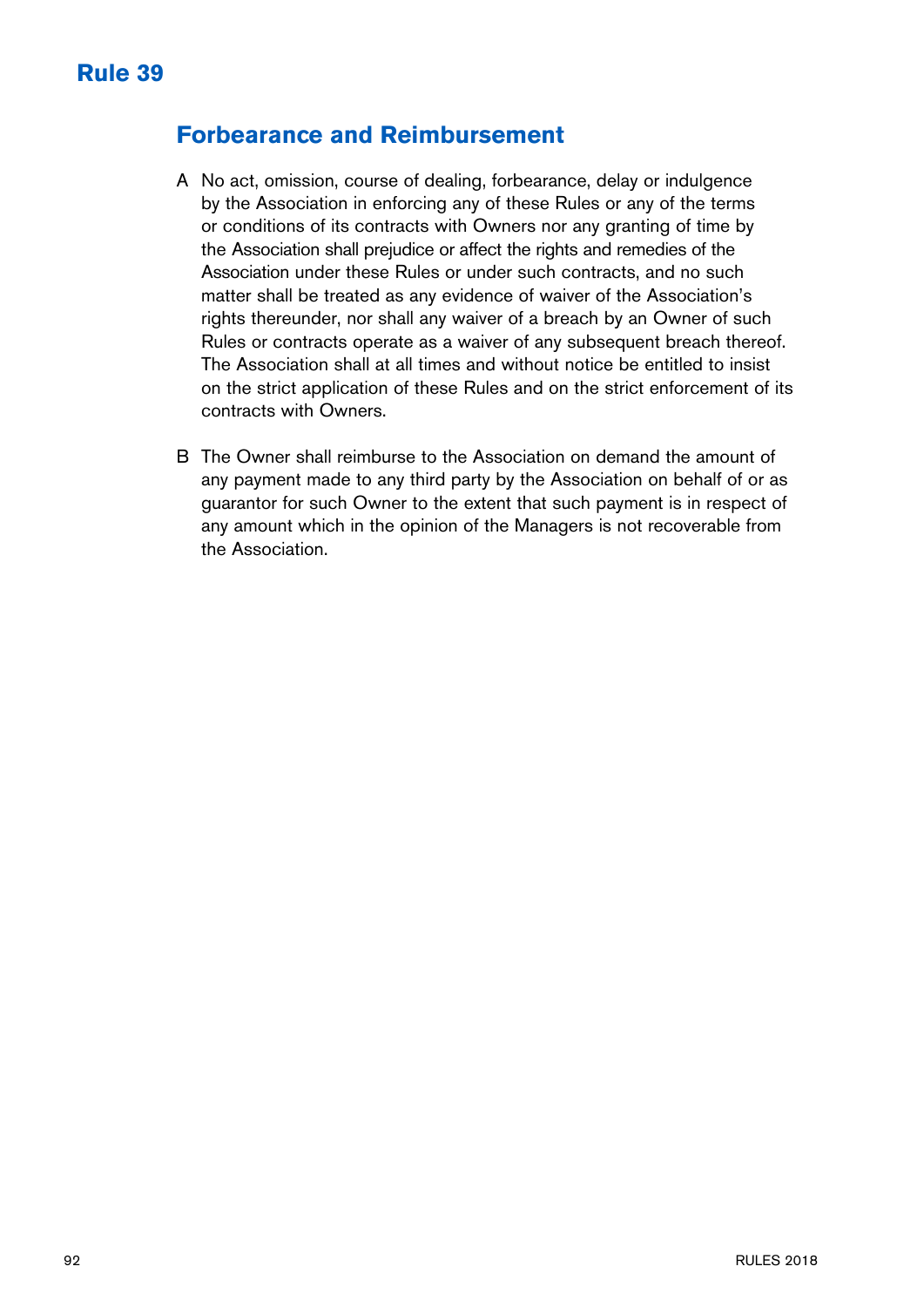## **Disputes**

- A The Owner hereby submits to the jurisdiction of the High Court of Justice of England in respect of any action brought by the Association to recover sums which the Association may consider to be due to it from the Owner. Without prejudice to the foregoing the Association shall be entitled to commence and maintain in any jurisdiction any action to recover sums which the Association may consider to be due to it from the Owner.
- B Save as provided in Section 4 of Rule 22, if any other difference or dispute shall arise between an Owner or any other person and the Association out of or in connection with these Rules or any contract between the Owner and the Association or as to the rights or obligations of the Association or the Owner or any other person thereunder or in connection therewith, such difference or dispute shall in the first instance be referred to and adjudicated upon by the Directors, unless the Directors elect to waive such adjudication, whereupon the Owner or such other person concerned shall be entitled to refer the difference or dispute to arbitration in accordance with the provisions of paragraph C of this Rule. Such reference and adjudication shall be on written submissions only.
- C If the Owner or such other person concerned in such difference or dispute does not accept the decision of the Directors it shall be referred to the arbitration in London of two Arbitrators (one to be appointed by the Association and the other by such Owner or such other person) and an Umpire to be appointed by the Arbitrators, and the submission to arbitration and all the proceedings therein shall be subject to the provisions of the English Arbitration Act, 1996, and any statutory modification or re-enactment thereof.
- D No Owner nor such other person shall be entitled to maintain any action, suit or other legal proceedings against the Association upon any such difference or dispute
	- i) unless and until the same has been so referred to the Directors for adjudication under paragraph (B) of this Rule and the Directors shall have given their decision thereon or the reference to such adjudication shall have been waived in accordance with the proviso to paragraph (B) of this Rule, and
	- ii) if such decision is not accepted by such Owner or such other person or if the reference to such adjudication shall have been waived, unless and until such difference or dispute shall have been referred to arbitration as provided in paragraph (C) of this Rule and the Award in such reference shall have been published, and
	- iii) then only for such sum (if any) as the Award may direct to be paid by the Association, and
	- iv) the sole obligation of the Association to such Owner or such other person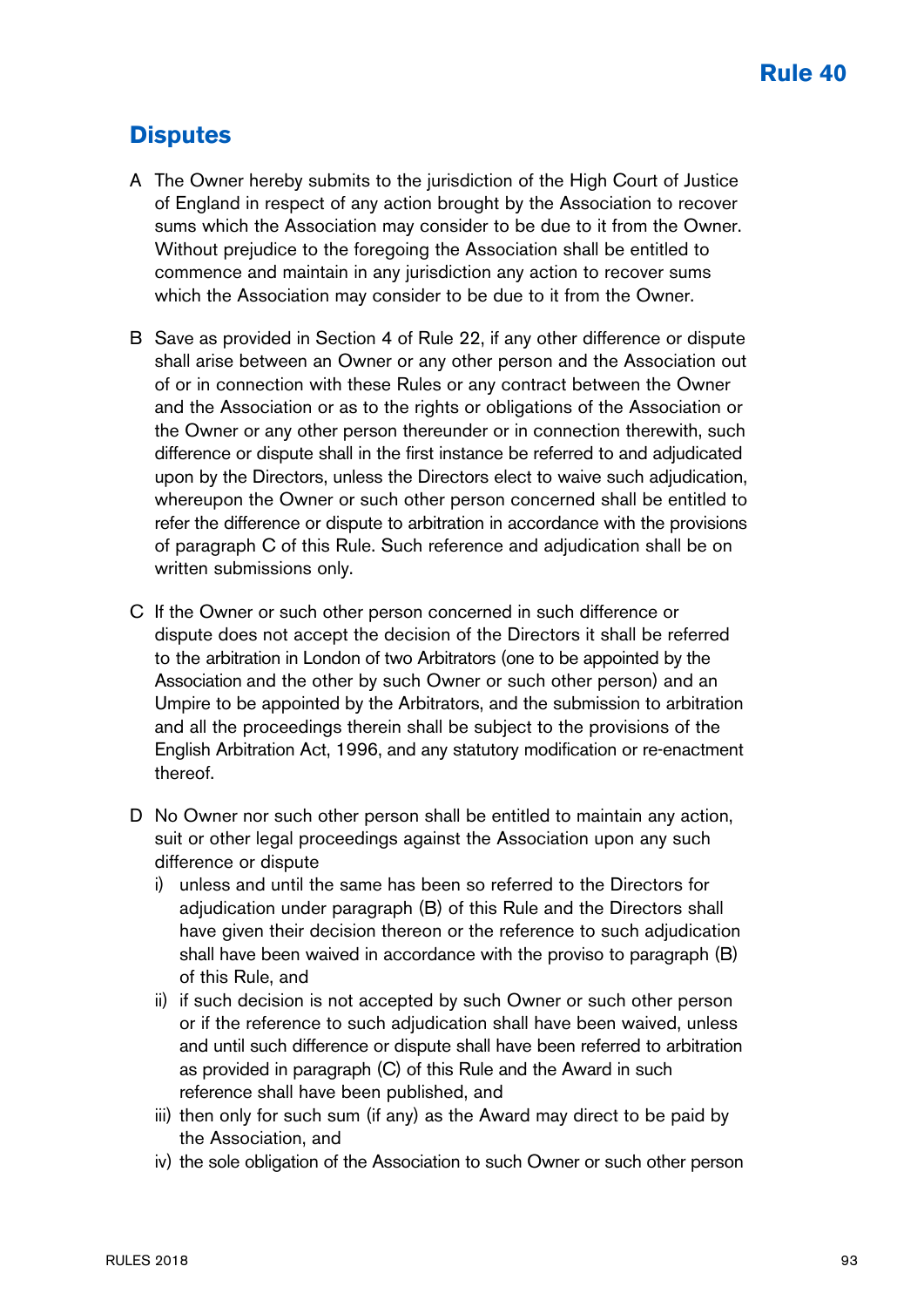#### **Rule 40 (Continued)**

under these Rules and any contract between the Association and the Owner or otherwise howsoever in respect of any such dispute or difference shall be to pay such sum as may be directed by such an Award.

E If any difference or dispute shall arise between an Owner or any other person and the Managers or their servants or agents (collectively the Managers' Group), out of or in connection with these Rules or any contract between the Owner and the Association or as to the rights or obligations of anyone of the Manager's Group or the Owner in any other way in connection therewith, such difference or dispute shall be referred to arbitration in London of two Arbitrators (one to be appointed by the Manager's Group and the other by such Owner or other person) and an Umpire to be appointed by the Arbitrators, and the submission to arbitration and all the proceedings therein shall be subject to the provisions of the English Arbitration Act, 1996, and any statutory modification or re-enactment thereof.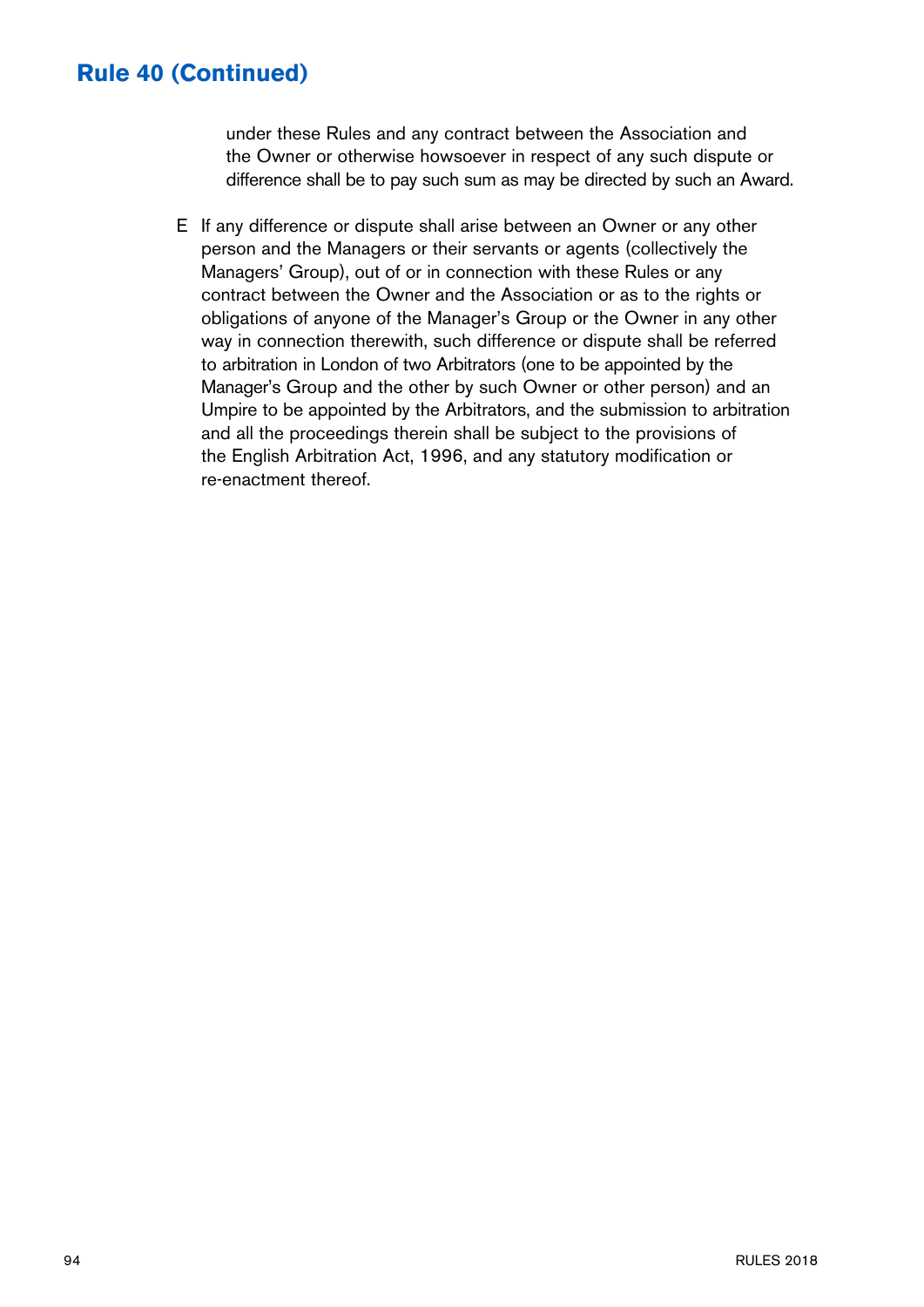## **Notices**

- A A notice or other document required under these Rules to be served on the Association may be served by sending it by courier or through the post in a prepaid letter or by sending it by telegram, cable, radio telegraph, telex or facsimile transmission (fax) addressed to the Association at the Association's registered office for the time being.
- B A notice or other document required under these Rules to be served on an Owner may be served by sending it by courier or through the post in a pre-paid letter or by sending it by telegram, cable, radio telegraph, telex, facsimile transmission (fax) or electronic transmission (e-mail) addressed to such Owner:
	- i) at the address which shall have been expressly furnished by him to the Association as the address at which notices from the Association may be served upon him, or,
	- ii) if no such address shall have been furnished, at his address as appearing in the Register of Members, or,
	- iii) if such Owner is not and was not a Member at the address which is his last known address to the knowledge of the Managers.

In the case of Joint Owners all such notices or other documents shall be served upon the Joint Owner whose address has been furnished in accordance with sub-paragraph (i) above, or, if no such address has been furnished, upon the senior of the Joint Owners and such service shall be sufficient service on all the Joint Owners. For this purpose seniority as between Joint Owners shall be determined by the order in which the names stand as Joint Owners in the Register of Members.

- C Any such notice or other document if served by courier or by post shall be deemed to have been served on the day following the day on which the letter containing the same was handed to the courier or put into the post, and in proving such service it shall be sufficient to prove that the letter containing the notice or document was properly addressed and handed to the courier or put into the post as a prepaid letter. Any such notice or other document if served by telegram, cable, radio telegraph, telex, facsimile transmission (fax) or electronic transmission (e-mail) shall be deemed to have been served on the day on which it was handed in to the telegraph, cable or radio telegraph office or, in the case of telex, facsimile transmission (fax) or electronic transmission (e-mail), despatched, and in proving such service it shall be sufficient to prove that such telegram, cable or radio telegraph was duly handed in or, in the case of telex, facsimile transmission (fax) or electronic transmission (e-mail) that the notice or other document was duly despatched.
- D Any such notice or other document may be sent or supplied to an Owner by making it available on the Association's website (www.ukpandi.com), and it is deemed served or delivered when the Owner is notified by electronic transmission (e-mail) that it is available on such website.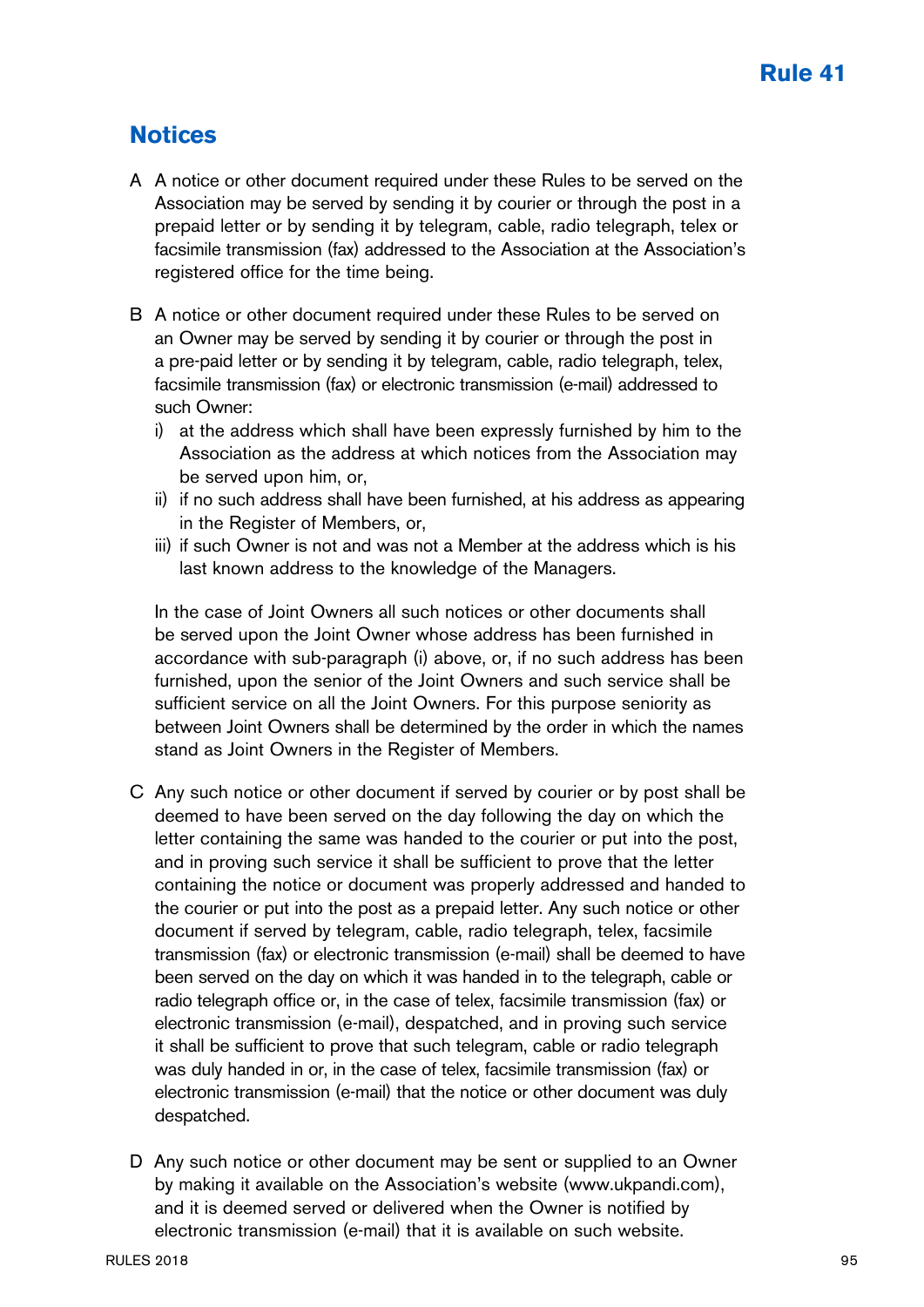## **Rule 41 (Continued)**

E. The successors of anyone who is or was at any time an Owner of an entered ship shall be bound by a notice or other document served as aforesaid if sent to the last such address of such Owner notwithstanding that the Association may have notice of the Owner's death, disability, lunacy, bankruptcy or liquidation.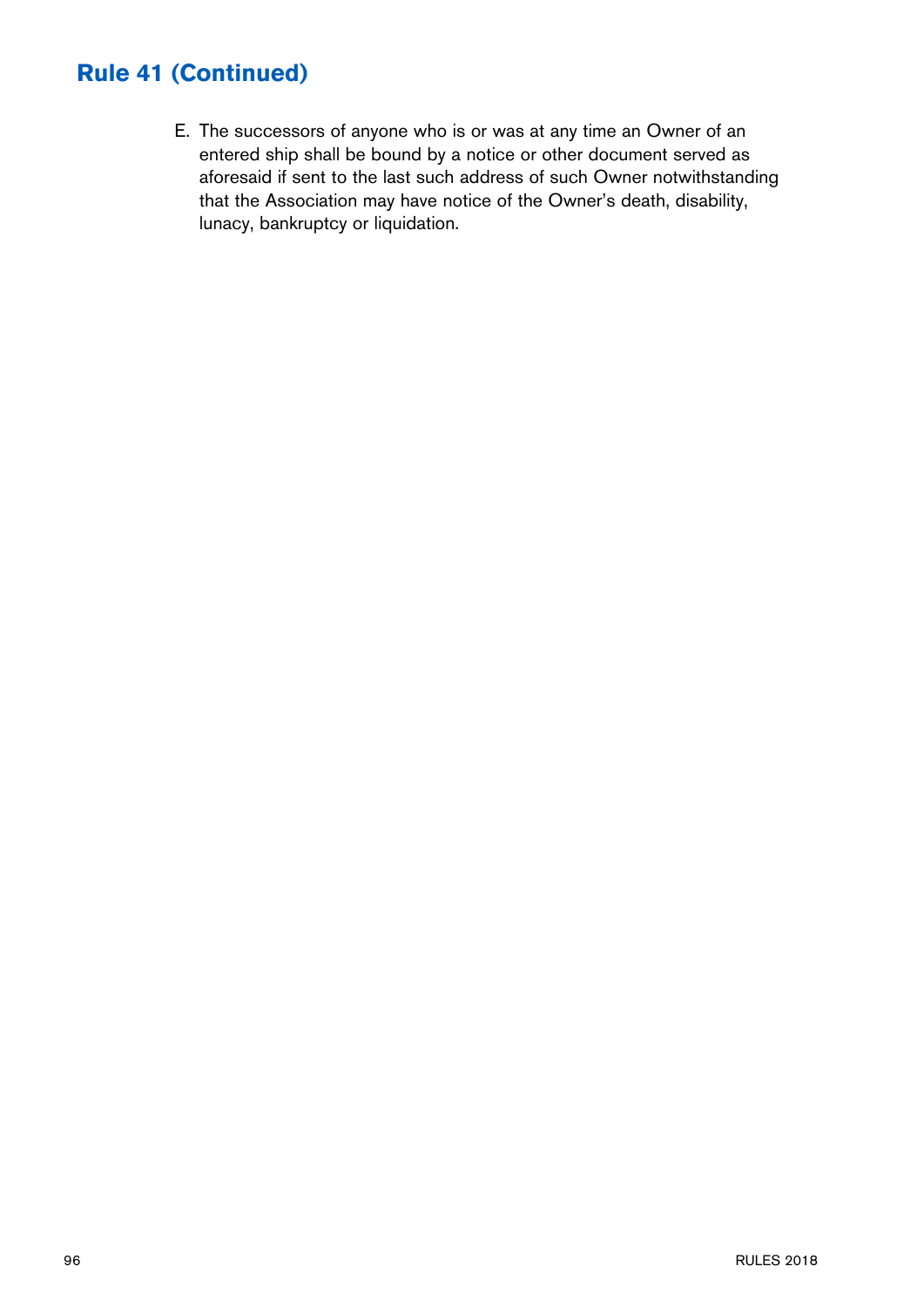## **Law of Contract**

Any contract of insurance howsoever made between the Association and an Owner and these Rules shall be governed by and construed in accordance with English law.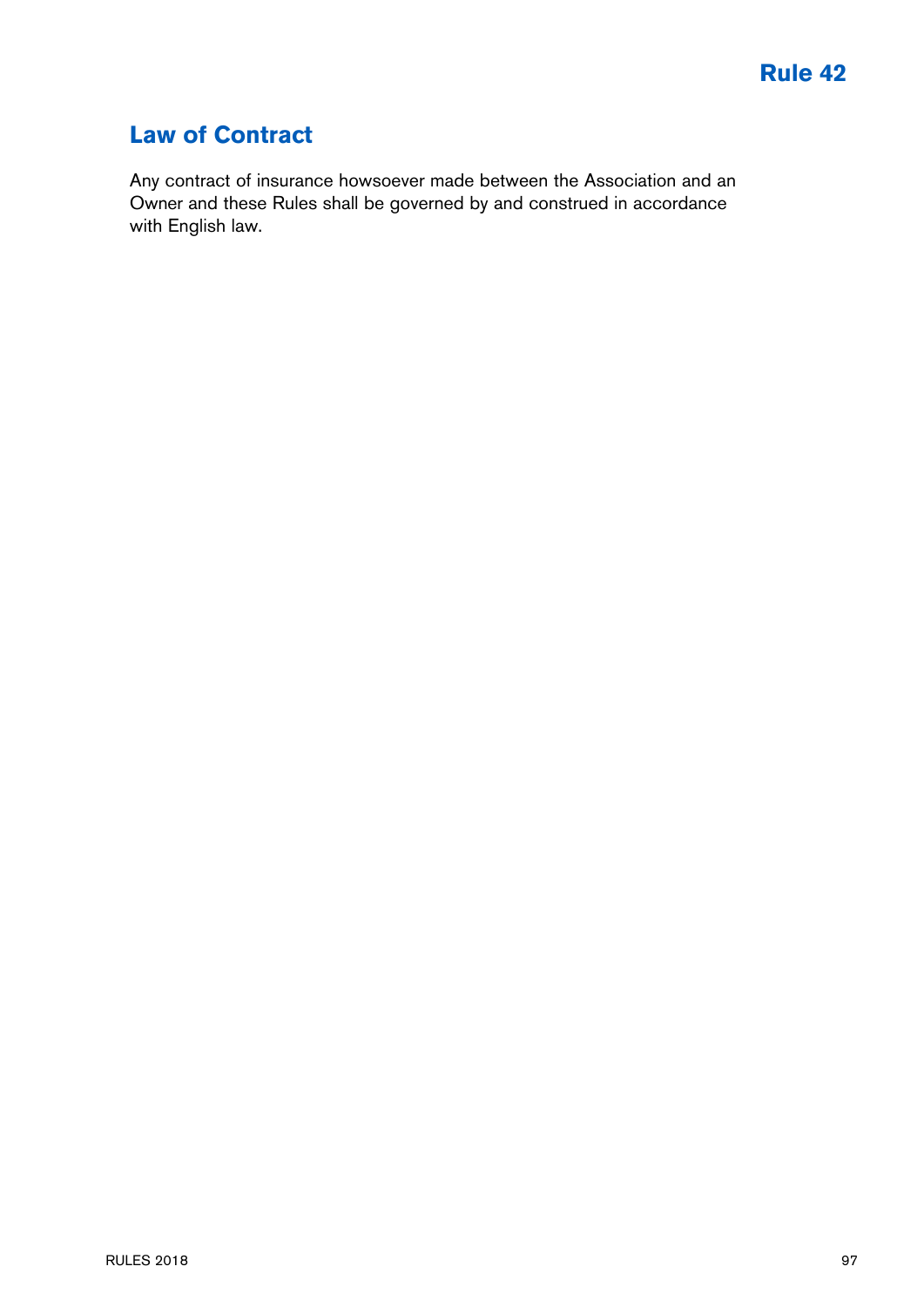## **Delegation**

- A Whenever any power, duty or discretion is conferred or imposed upon the Managers by virtue of these Rules, such power, duty or discretion may, subject to any terms, conditions or restrictions contained in these Rules, be exercised by any one or more of the Managers or by any servant or agent of the Managers to whom the same shall have been delegated or sub-delegated.
- B Whenever any power, duty or discretion is stated in these Rules to be vested in the Directors, such power, duty or discretion shall be exercisable by the Directors unless the same shall have been delegated to any Committee of the Directors or to the Managers or to the Members' Committee in accordance with the provisions as regards delegation contained in the Articles, in which event the power, duty or discretion may be exercised by any person to whom the same shall have been so delegated.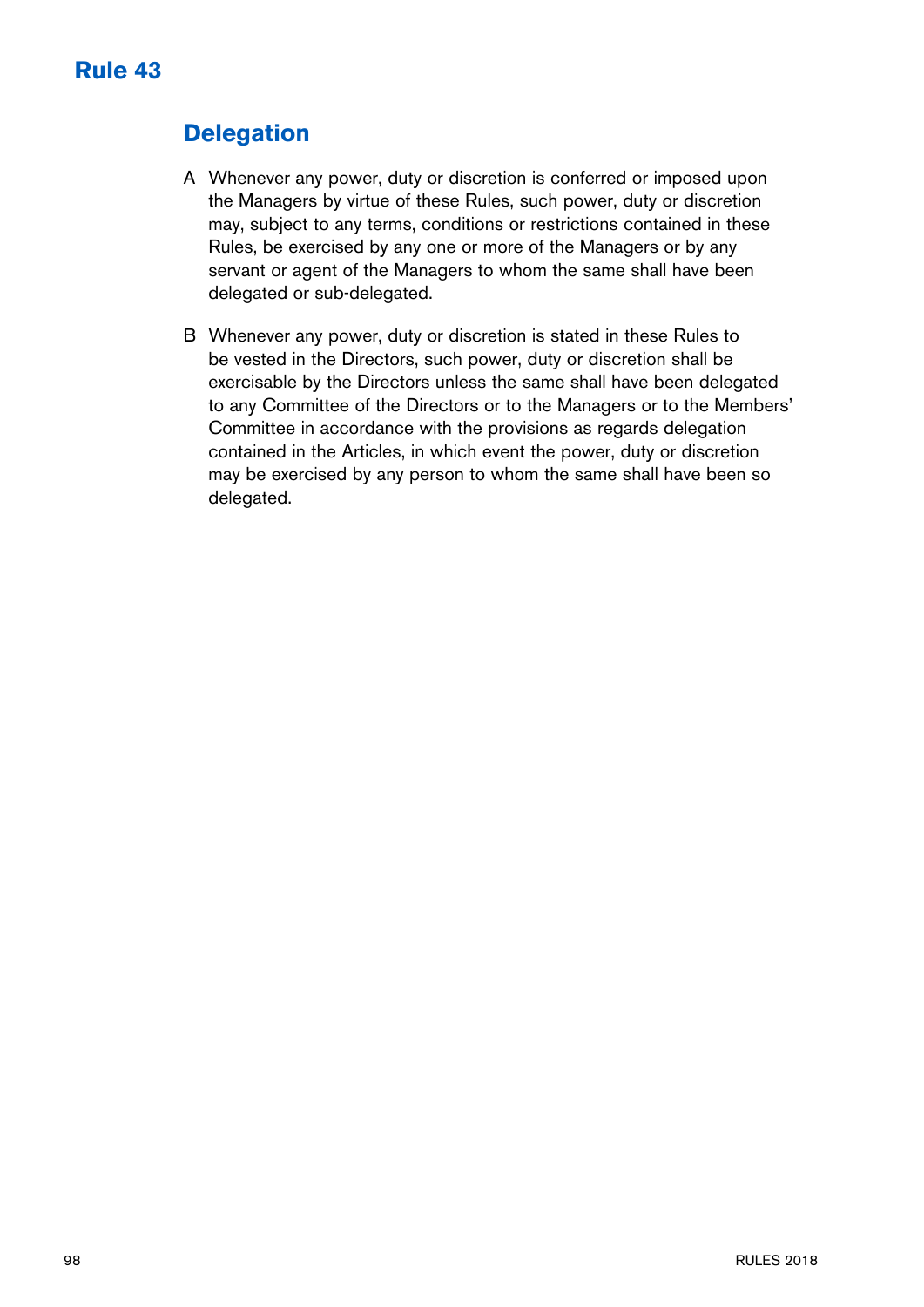## **Definitions**

In these Rules the words standing in the first column of the table next hereinafter contained shall bear the meanings set opposite to them respectively in the second column thereof, if not inconsistent with the subject or context:

| <b>Applicant Owner</b>  | In relation to a ship which is desired or intended to be<br>entered for insurance in the Association, means owner,<br>owners in partnership, owners holding separate shares<br>in severalty, part owner, mortgagee, trustee, charterer,<br>operator, manager or builder of such ship and any<br>other person (not being an insurer seeking reinsurance),<br>by or on whose behalf an application has been, is<br>being or is to be made for the entry of the same in the<br>Association for insurance whether he be or is to be a<br>Member of the Association or not. |
|-------------------------|------------------------------------------------------------------------------------------------------------------------------------------------------------------------------------------------------------------------------------------------------------------------------------------------------------------------------------------------------------------------------------------------------------------------------------------------------------------------------------------------------------------------------------------------------------------------|
| <b>Articles</b>         | The articles for the time being of the Association.                                                                                                                                                                                                                                                                                                                                                                                                                                                                                                                    |
| Association             | The United Kingdom Mutual Steam Ship Assurance<br>Association (Europe) Limited.                                                                                                                                                                                                                                                                                                                                                                                                                                                                                        |
| <b>Associations</b>     | The United Kingdom Mutual Steam Ship Assurance<br>Association (Europe) Limited and The United<br>Kingdom Mutual Steam Ship Assurance Association<br>(Bermuda) Limited                                                                                                                                                                                                                                                                                                                                                                                                  |
| <b>Call entry</b>       | An insurance on terms that the Owner is bound to<br>pay calls to the Association.                                                                                                                                                                                                                                                                                                                                                                                                                                                                                      |
| Calls                   | Sum or sums payable to the Association in respect of<br>an entered ship pursuant to Rules 19 to 23, including<br>Mutual Premiums, Supplementary Premiums and<br>Overspill Calls.                                                                                                                                                                                                                                                                                                                                                                                       |
| Cargo                   | Goods, including anything used or intended to be<br>used to pack or secure goods, in respect of which<br>an Owner enters into a contract of carriage, but<br>excluding containers or other equipment owned or<br>leased by the Owner.                                                                                                                                                                                                                                                                                                                                  |
|                         | Catastrophe Reserve Any reserve maintained by the Association pursuant<br>to Rule 24(B)(i).                                                                                                                                                                                                                                                                                                                                                                                                                                                                            |
| Closed policy year      | A policy year of the Association which has been<br>closed in accordance with the provisions of Rule 25.                                                                                                                                                                                                                                                                                                                                                                                                                                                                |
| <b>Convention Limit</b> | In respect of a ship, the limit of liability of the owner                                                                                                                                                                                                                                                                                                                                                                                                                                                                                                              |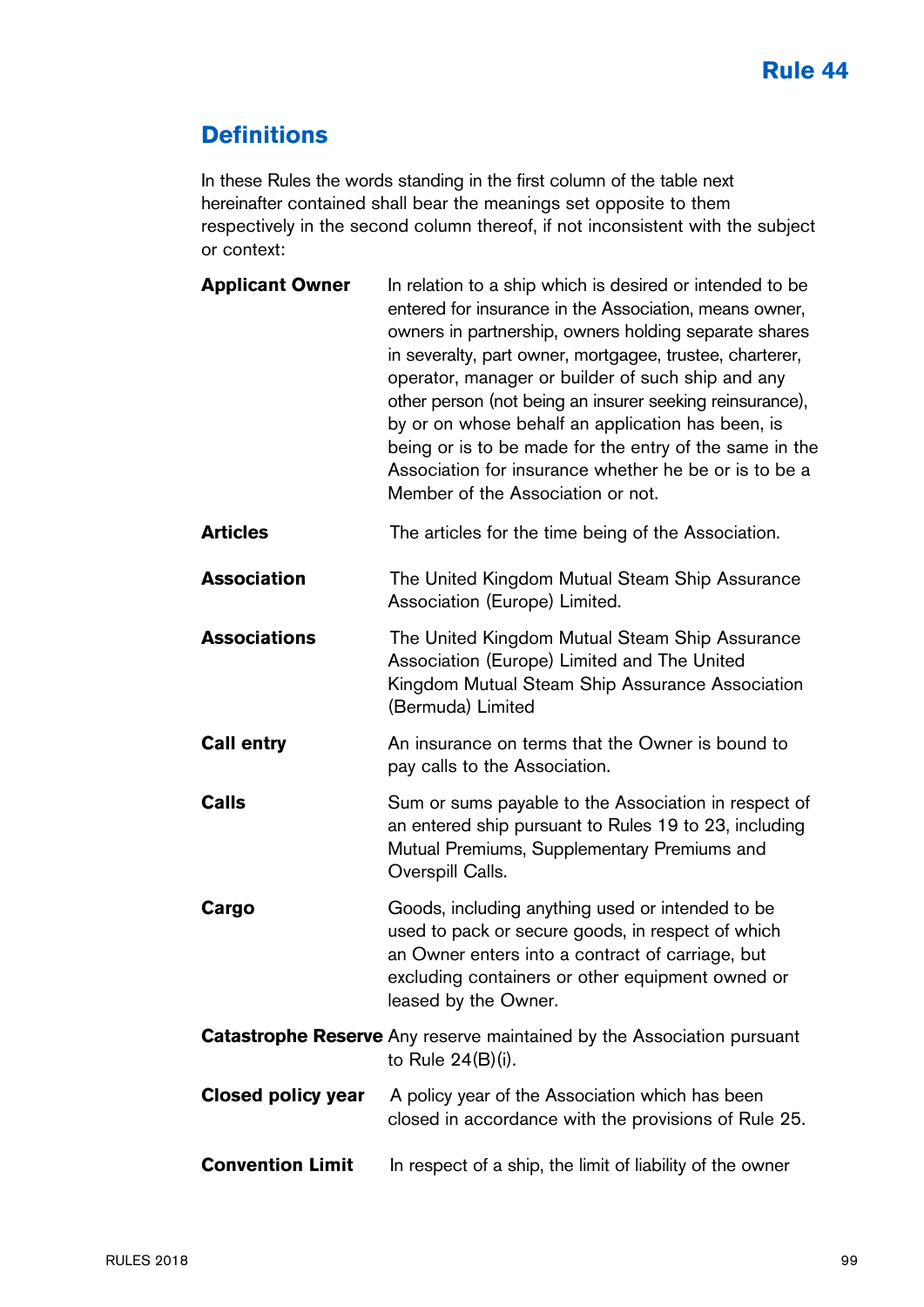## **Rule 44**

|                                   | of that ship for claims (other than claims for loss of<br>life or personal injury) at the Overspill Claim Date,<br>calculated in accordance with Article 6 paragraph<br>1(b) of the International Convention on Limitation of<br>Liability for Maritime Claims 1976 (the "Convention")<br>and converted from Special Drawing Rights into United<br>States Dollars at the rate of exchange conclusively<br>certified by the Association as being the rate prevailing<br>on the Overspill Claim Date, provided that, (a) where<br>a ship is entered for a proportion (the "relevant<br>proportion") of its tonnage only, the Convention Limit<br>shall be the relevant proportion of the limit of liability<br>calculated and converted as afore-said and (b) each<br>ship shall be deemed to be a sea-going ship to which<br>the Convention applies, notwith-standing any provision<br>in the Convention to the contrary. |
|-----------------------------------|--------------------------------------------------------------------------------------------------------------------------------------------------------------------------------------------------------------------------------------------------------------------------------------------------------------------------------------------------------------------------------------------------------------------------------------------------------------------------------------------------------------------------------------------------------------------------------------------------------------------------------------------------------------------------------------------------------------------------------------------------------------------------------------------------------------------------------------------------------------------------------------------------------------------------|
| <b>Directors</b>                  | The Board of Directors for the time being of the<br>Association.                                                                                                                                                                                                                                                                                                                                                                                                                                                                                                                                                                                                                                                                                                                                                                                                                                                         |
| <b>Entered ship</b>               | A ship which has been entered in the Association for<br>insurance.                                                                                                                                                                                                                                                                                                                                                                                                                                                                                                                                                                                                                                                                                                                                                                                                                                                       |
| <b>Entered tonnage</b>            | The tonnage figure recorded as entered tonnage in the<br>Certificate of Entry of an entered ship and used for the<br>purposes of calculation of calls whether (a) the tonnage<br>of the ship or (b) a proportion of the tonnage of the<br>ship or (c) a figure exceeding the tonnage of the ship.                                                                                                                                                                                                                                                                                                                                                                                                                                                                                                                                                                                                                        |
| <b>Fines</b>                      | Includes penalties and other impositions similar in<br>nature to fines.                                                                                                                                                                                                                                                                                                                                                                                                                                                                                                                                                                                                                                                                                                                                                                                                                                                  |
| <b>Fixed premium</b>              | A fixed premium payable to the Association in respect<br>of an entered ship pursuant to Rule 9.                                                                                                                                                                                                                                                                                                                                                                                                                                                                                                                                                                                                                                                                                                                                                                                                                          |
|                                   | Fixed premium entry An insurance on terms that the Owner is bound to pay<br>a fixed premium to the Association.                                                                                                                                                                                                                                                                                                                                                                                                                                                                                                                                                                                                                                                                                                                                                                                                          |
| <b>Group Excess</b>               | The excess of loss reinsurance policies effected by<br>Reinsurance Policies the parties to the Pooling Agreement.                                                                                                                                                                                                                                                                                                                                                                                                                                                                                                                                                                                                                                                                                                                                                                                                        |
| <b>Group Reinsurance</b><br>Limit | The amount of the smallest claim (other than any<br>claim arising in respect of oil pollution) incurred by<br>the Association or by any other party to the Pooling<br>Agreement which would exhaust the largest limit for<br>any type of claim (other than a claim arising in respect<br>of oil pollution) from time to time imposed in the Group<br>Excess Reinsurance Policies.                                                                                                                                                                                                                                                                                                                                                                                                                                                                                                                                        |
| <b>Hull policy</b>                | A policy effected on the hull and machinery of a ship<br>including an Excess Liability Policy.                                                                                                                                                                                                                                                                                                                                                                                                                                                                                                                                                                                                                                                                                                                                                                                                                           |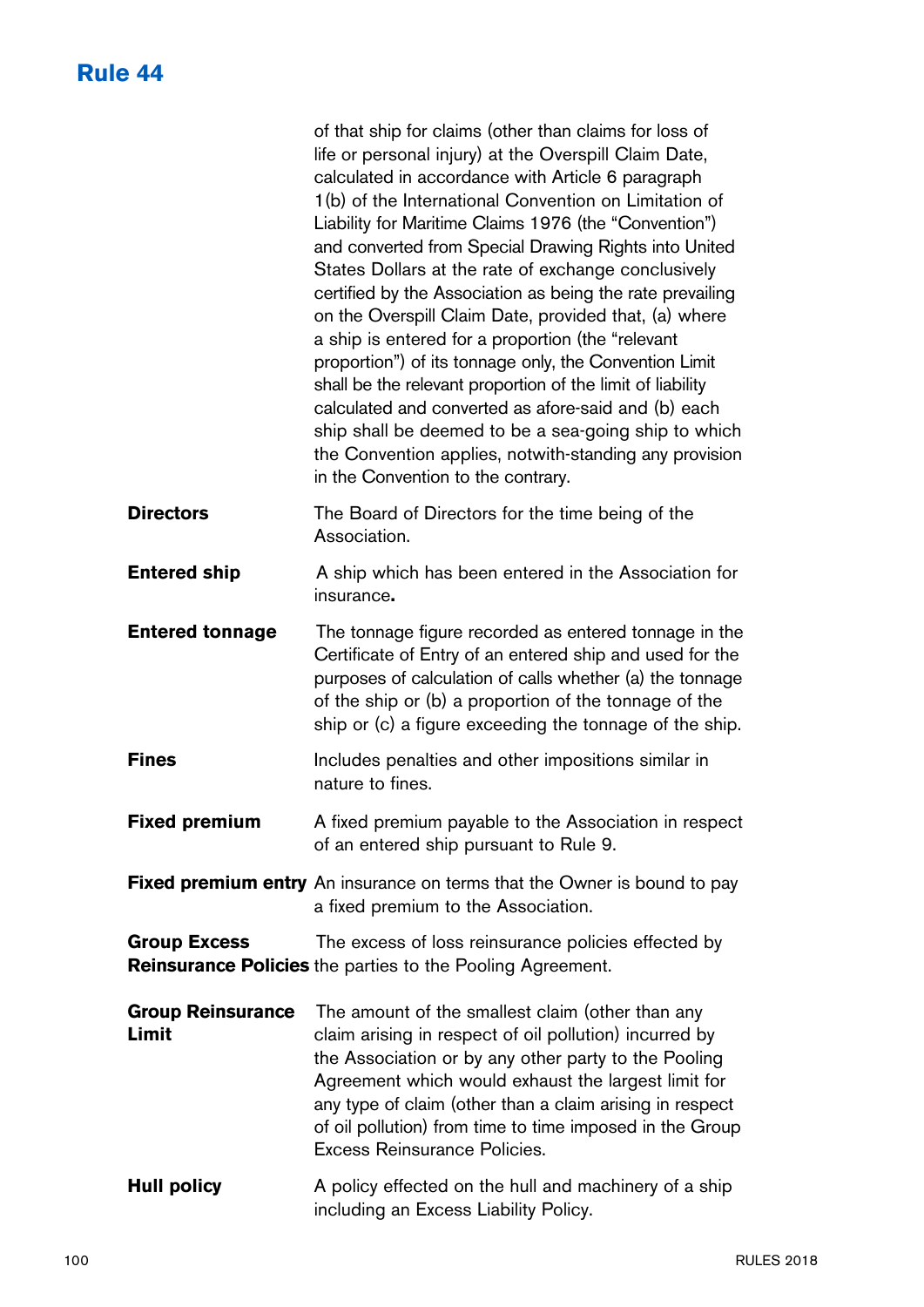# **Rule 44 (continued)**

| <b>Insurance</b>         | Any insurance or reinsurance.                                                                                                                                                                                                                                                                                                                                                                                                                                                              |  |
|--------------------------|--------------------------------------------------------------------------------------------------------------------------------------------------------------------------------------------------------------------------------------------------------------------------------------------------------------------------------------------------------------------------------------------------------------------------------------------------------------------------------------------|--|
| In writing               | Written, printed or lithographed, or visibly expressed in<br>all or any of those or any other modes of representing or<br>reproducing words.                                                                                                                                                                                                                                                                                                                                               |  |
| <b>Managers</b>          | The Managers for the time being of the Association.                                                                                                                                                                                                                                                                                                                                                                                                                                        |  |
| Member                   | A Member for the time being of the Association.                                                                                                                                                                                                                                                                                                                                                                                                                                            |  |
| Members'<br>Committee    | A committee of the Members constituted in accordance<br>with the Articles.                                                                                                                                                                                                                                                                                                                                                                                                                 |  |
| <b>Overspill Call</b>    | A call levied by the Association pursuant to Rule 22<br>for the purpose of providing funds to pay all or part of<br>an Overspill Claim.                                                                                                                                                                                                                                                                                                                                                    |  |
| <b>Overspill Claim</b>   | That part (if any) of a claim (other than a claim in respect<br>of oil pollution) incurred by the Association or by any<br>other party to the Pooling Agreement under the terms<br>of entry of a ship which exceeds or may exceed the<br>Group Reinsurance Limit.                                                                                                                                                                                                                          |  |
|                          | <b>Overspill Claim Date</b> In relation to any Overspill Call, the time and date<br>on which there occurred the event giving rise to the<br>Overspill Claim in respect of which the Overspill Call is<br>made or, if the Policy Year in which such event occurred<br>has been closed in accordance with the provisions of<br>Rules 25(C)(i) and 25(C)(ii), noon GMT on 20th August<br>of the Policy Year in respect of which the Association<br>makes a declaration under Rule 25(C)(iii). |  |
| Owner                    | In relation to an entered ship means owner, owners in<br>partnership, owners holding separate shares in severalty,<br>part owner, mortgagee, trustee, charterer, operator,<br>manager or builder of such ship and any other person<br>(not being an insurer reinsured under Rule 13) named<br>in the certificate of entry or endorsement slip, by or<br>on whose behalf the same has been entered in the<br>Association whether he be a Member or not.                                     |  |
| Policy year              | A year from noon G.M.T. on any 20th February to noon<br>G.M.T. on the next following 20th February.                                                                                                                                                                                                                                                                                                                                                                                        |  |
| <b>Pooling Agreement</b> | The agreement dated 17th November 1992 between<br>certain members of the group known as the International<br>Group of Protection and Indemnity Associations and<br>any addendum, variation, or replacement of the said<br>agreement, or any other agreement of a similar nature<br>or purpose.                                                                                                                                                                                             |  |
| <b>Premium rating</b>    | The agreed rating per ton entered for insurance upon<br>which Calls are payable to the Association according                                                                                                                                                                                                                                                                                                                                                                               |  |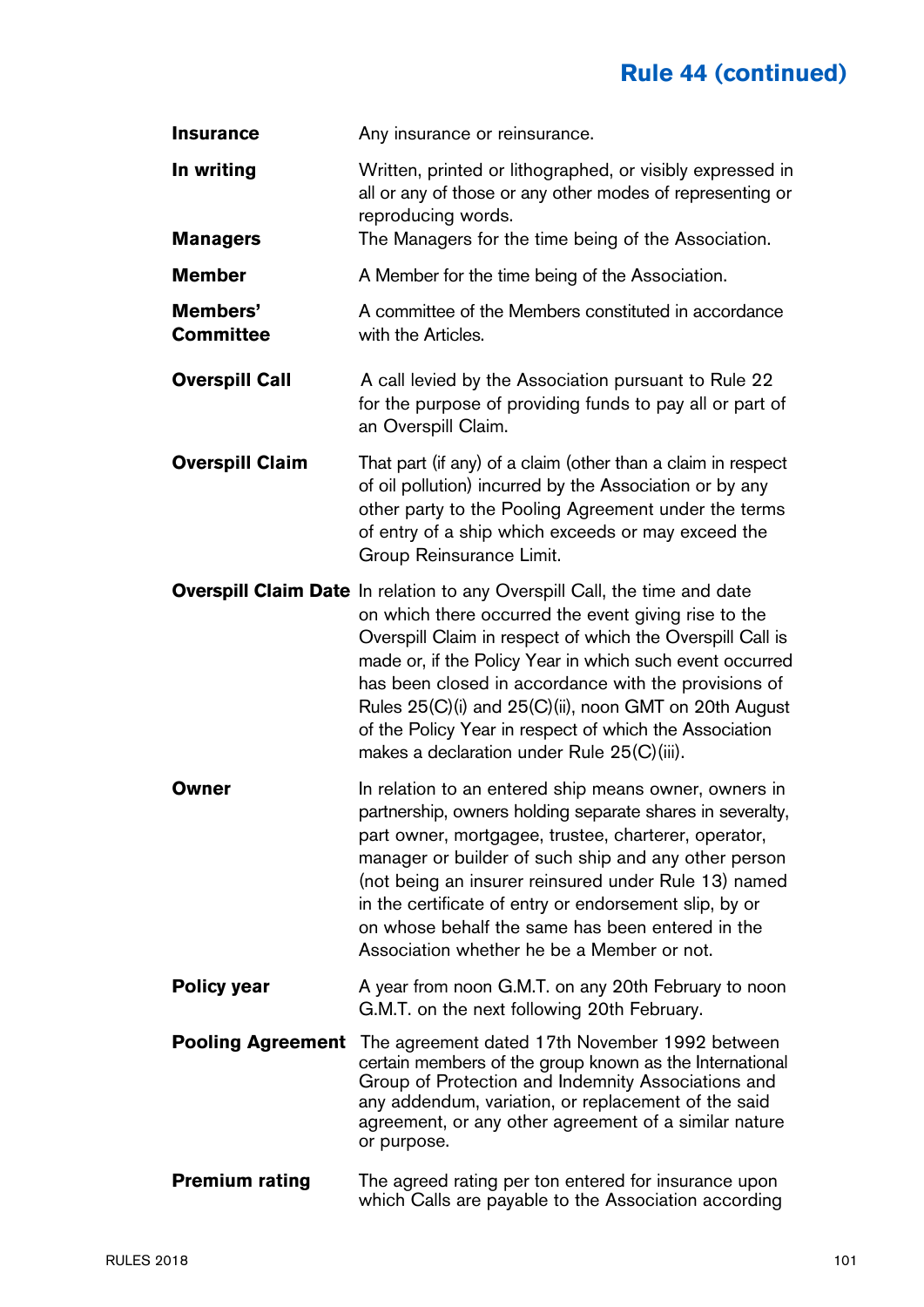## **Rule 44 (continued)**

 to the terms of such ship's entry for insurance in the Association.

- **Rules** These Rules as originally framed or as from time to time altered, abrogated or added to and for the time being in force.
- **Seaman** Any person (including the Master and apprentices) employed as part of a ship's complement under the terms of a crew agreement or other contract of service or employment to serve on board an entered ship, whether or not on board that ship.
- **Ship** Ship (in the context of a ship entered or proposed to be entered in the Association) shall mean ship, boat, hovercraft or other description of vessel or structure (including any ship, boat, hovercraft or other vessel or structure under construction) used or intended to be used for any purpose whatsoever in navigation or otherwise on, under, over or in water or any part thereof or any proportion of the tonnage thereof or any share therein.
- **Standard terms of** The terms of contracts of carriage referred to in **contracts of carriage** Proviso (a) to Rule 2 Section 17.
- **Statutory obligation** Any obligation, liability or direction imposed by any legislative enactment, decree order or regulation having the force of law in any country.
- **Successors** In relation to all the persons hereinbefore specified in connection with "Owner" and "Applicant Owner'' and in relation to any other person whatsoever by whom or on whose behalf a ship shall have been entered for insurance or reinsurance in the Association, shall include their heirs, executors, administrators, personal representatives, assigns (when permitted under these Rules), receiver, curator or other person authorised to act on behalf of one who becomes incapable by reason of mental disorder of managing his property or affairs, trustee in bankruptcy, liquidator and other successors whatsoever.
- **Ton** The unit of tonnage.

**Tonnage** The register tonnage of a ship as certified in the Certificate of Registry of such ship or in any other official document relating to the registration of such ship.

Words importing the singular number only shall include the plural number and vice versa. Words importing the masculine gender only shall include the feminine gender. Words importing persons shall include corporations.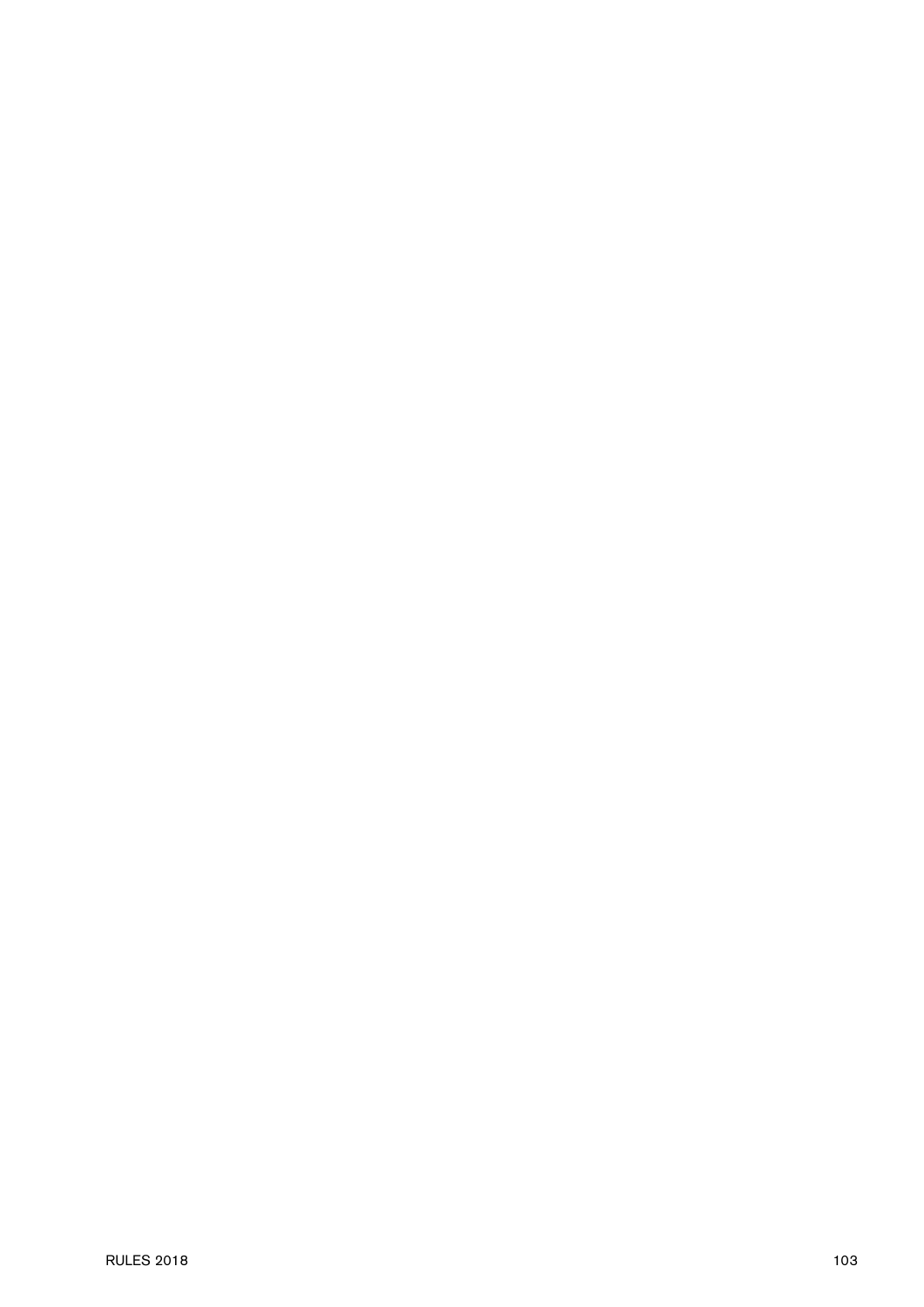# **Index to the Rules**

| Ad valorem bills of lading                       | 2, Section 17, Proviso (d)       |  |
|--------------------------------------------------|----------------------------------|--|
| Agents, insolvency of                            | 5 (G) (vii)                      |  |
| <b>Articles</b>                                  | 17 Bii, 43B, 44                  |  |
| <b>Assignment</b>                                |                                  |  |
| of insurance                                     | 15                               |  |
| of owner's interest in entered ship              | 29 (B) (i)                       |  |
| <b>Bankruptcy of Owner</b>                       | 29 (A)                           |  |
| <b>Bills of Lading</b>                           |                                  |  |
| ad valorem                                       | 2, Section 17, Proviso (d)       |  |
| dating of                                        | 2, Section 17, Proviso (c) (iii) |  |
| delivery of cargo without production of<br>(iii) | 2, Section 17, Proviso (c) (ii)  |  |
| description of cargo in                          | 2, Section 17, Proviso (c) (v)   |  |
| through or transhipment                          | 2, Section 17 (D)                |  |
| <b>Blockade running</b>                          | 5(1)                             |  |
| <b>Bullion</b>                                   | 2, Section 17, Proviso (e)       |  |
| Calls                                            |                                  |  |
| call entries                                     | 1; 8; 19; 20; 21; 22; 23         |  |
| calls, purposes for which levied                 | 19                               |  |
| cesser of insurance, effect on calls             | 29 (E)                           |  |
| failure to pay calls                             | 31                               |  |
| interest on late payment                         | 23 (E)                           |  |
| mutual premium                                   | 20                               |  |
| obligation to pay calls                          | 1; 19; 20; 21; 22                |  |
| overspill calls                                  | 22                               |  |
| payment of calls                                 | 23                               |  |
| premium rating on which calls based              | 8                                |  |
| release calls upon cancellation                  | 33                               |  |
| release calls upon cesser                        | 30                               |  |
| return of calls on closed years                  | 25                               |  |
| return of calls when ship laid up                | 27                               |  |
| supplementary premium                            | 21                               |  |
| <b>Cancellation of insurance</b>                 | 31                               |  |
| <b>Cargo liabilities</b>                         |                                  |  |
| ad valorem bills of lading                       | 2, Section 17, Proviso (d)       |  |
| cargo's proportion of general average            | 2, Section 19                    |  |
| collisions                                       | 2, Section 10 (B) (iii)          |  |
| contracts of carriage, standard terms            | 2, Section 17, Proviso (a)       |  |
| damaged cargo                                    | 2, Section 17 (A)                |  |
| dating of bills of lading                        | 2, Section 17, Proviso (c) (iv)  |  |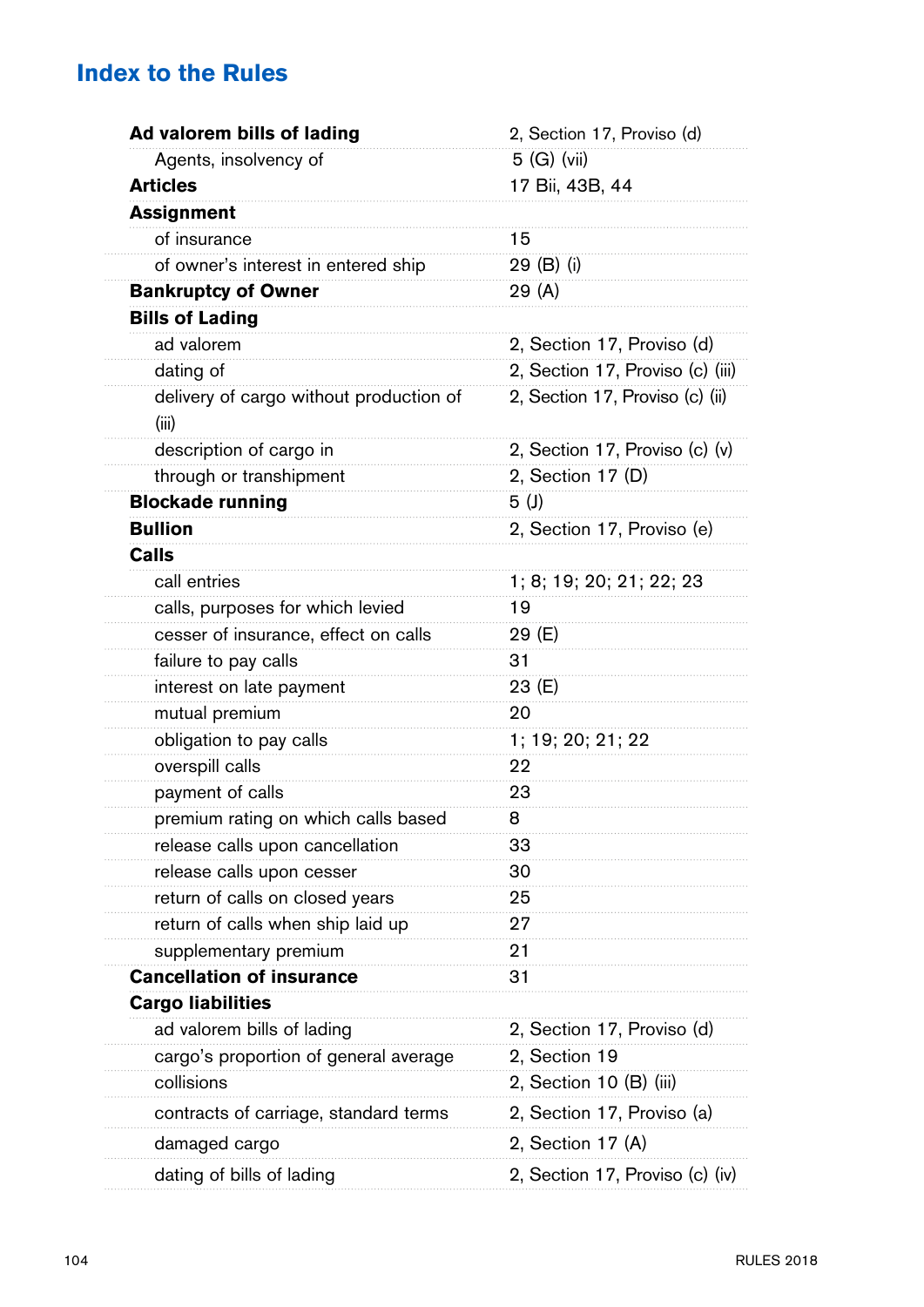# **Index to the Rules**

| description of cargo in bill of lading              | 2, Section 17, Proviso (c) (v)  |
|-----------------------------------------------------|---------------------------------|
| deviation                                           | 2, Section 17, Proviso (b)      |
| disposal of damaged cargo                           | 2, Section 17 (B)               |
| failure to load                                     | 2, Section 17, Proviso (c) (vi) |
| fines relating to cargo                             | 2, Section 22 (B)               |
| loss of cargo                                       | 2, Section 17 (A)               |
| nuclear and radioactive materials                   | 5 (F)                           |
| rare and valuable cargo                             | 2, Section 17, Proviso (e)      |
| shortage                                            | 2, Section 17 (A)               |
| through or transhipment bills of lading             | 2, Section 17 (D)               |
| Certificate of entry                                | 12                              |
| <b>Cesser of insurance</b>                          | 29                              |
| <b>Charterers, special cover for</b>                | 4, Section 1                    |
| Claims                                              |                                 |
| appointment of surveyors and lawyers                | 36                              |
| cancellation of insurance, effect on claims         | 31(B)                           |
| cesser of insurance, effect on claims               | 29 (E)                          |
| Members' Committee, meetings of to pass claims      | 38                              |
| notification of claims by Member, time limits 5 (O) |                                 |
| overspill claims                                    | 22                              |
| obligations of Member                               | 5 (N)                           |
| payment first by Member                             | 5(A)                            |
| settlement of claims                                | 5 (N) (iv)                      |
| sue and labour                                      | 5(M)                            |
| <b>Classification of entered ship</b>               | 5(K)                            |
| Closing of policy years                             | 25                              |
| Collision                                           |                                 |
| collision risks covered                             | 2, Section 10                   |
| excess collision cover                              | 2, Section 10 (C)               |
| one fourth collision liabilities                    | 2, Section 10 (A)               |
| Running Down Clause, cover for risks                |                                 |
| excluded by                                         | 2, Section 10 (B)               |
| Contraband                                          | 5 (J)                           |
| Contract                                            |                                 |
| carriage, contracts of                              | 2, Section 17; 34               |
| effects, contracts relating to                      | 2, Section 5                    |
| liability under contracts                           | 2, Section 14                   |
| passengers and other persons,                       |                                 |
| contracts relating to                               | 2, Sections 1, 5 and 14         |
| property, contracts relating to                     | 2, Section 11, Proviso (a) (i)  |
| property on a ship, contracts relating to           | 2, Section 18                   |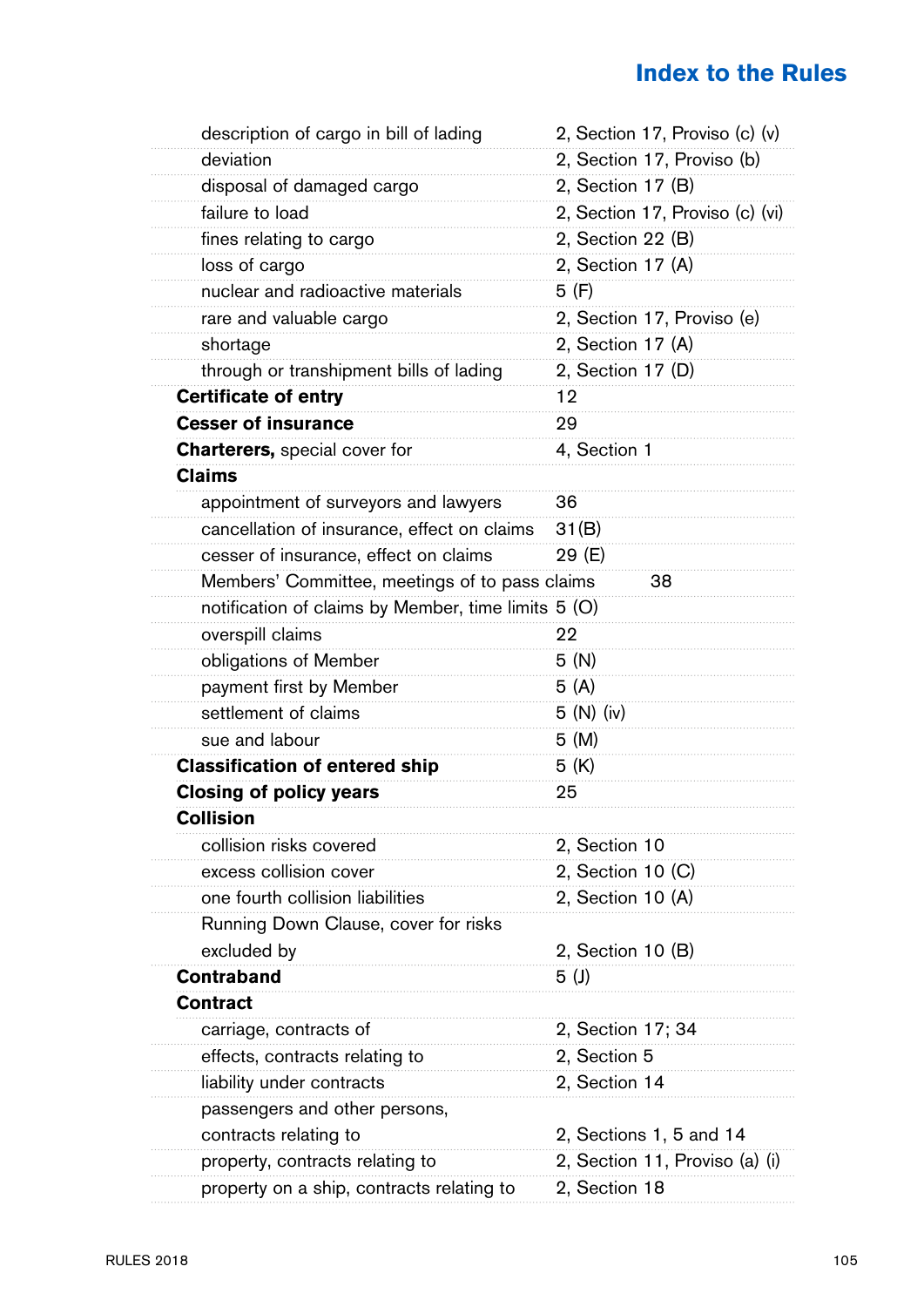# **Index to the Rules**

| seamen, contracts relating to                          | 2, Sections 2, 3, 4 and 5       |
|--------------------------------------------------------|---------------------------------|
| towage, contracts for                                  | 2, Section 13                   |
| variation of contract                                  | 17                              |
| <b>Contract of carriage</b>                            |                                 |
| deviation                                              | 2, Section 17, Proviso (b)      |
| terms of contract                                      | 2, Section 17, Proviso (a)      |
| through or transhipment bills of lading                | 2, Section 17 (D)               |
| regulations & recommendations by Directors 34          |                                 |
| <b>Costs (see also Expenses)</b>                       |                                 |
| cargo liabilities, costs relating to                   | 2, Section 17                   |
| enquiry expenses, costs relating to                    | 2, Section 23                   |
| expenses incidental to operation of                    |                                 |
| ships, costs relating to                               | 2, Section 24                   |
| incurred by direction of Association                   | 2, Section 26                   |
| legal costs                                            | 2, Section 25                   |
| pollution, costs relating to                           | 2, Section 12                   |
| sue and labour costs                                   | 2, Section 25                   |
| wreck liabilities, costs relating to                   | 2, Section 15                   |
| Crew (see Seamen)                                      |                                 |
| <b>Death</b>                                           |                                 |
| collision, death consequent upon                       | 2, Section 10 (B) (v)           |
| Owner, effect of death on insurance                    | 29 (A)                          |
| persons other than seamen                              | 2, Section 1                    |
| seamen, death by illness                               | 2, Section 3                    |
| seamen, death other than by illness                    | 2, Section 2                    |
| <b>Deductibles</b>                                     | 2, Appendix B                   |
| <b>Definitions</b>                                     | 44                              |
| <b>Delegation of powers</b>                            | 43                              |
| <b>Delivery</b>                                        |                                 |
| short or over delivery, fines relating to              | 2, Section 22 (B)               |
| without production of bills of lading<br>(iii)         | 2, Section 17, Proviso (c) (ii) |
| Demurrage on entered ship not covered                  | $5(G)$ (viii)                   |
| Detention of entered ship not covered                  | 5 (G) (viii)                    |
| <b>Deviation from contract</b>                         | 2, Section 17 Proviso (b)       |
| Disinfection of entered ship (See Quarantine expenses) |                                 |
| Disputes between Member & Association 40               |                                 |
| <b>Diversion expenses</b>                              | 2, Section 7                    |
| <b>Docks,</b> damage to by entered ship                | 2, Section 11                   |
| <b>Double insurance</b>                                | 5 (I)                           |
| <b>Effects</b>                                         | 2, Sections 1, 5 and            |
|                                                        | 11 Proviso (a) (ii)             |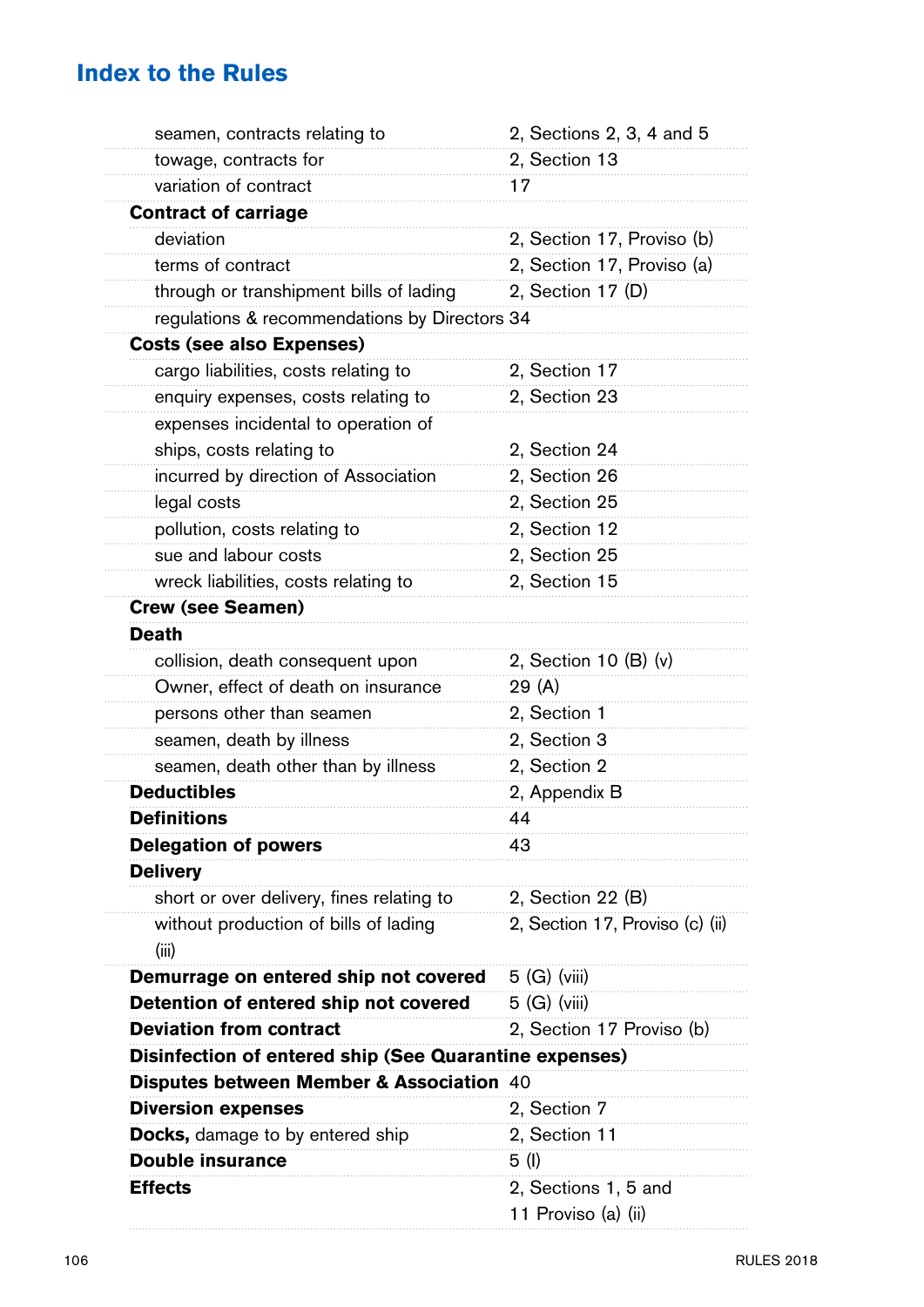| Entered ship, definition of                | 44                         |
|--------------------------------------------|----------------------------|
| Entered tonnage, definition of             | 44                         |
| Entry                                      |                            |
| application for                            | 7                          |
| call entry                                 | $1(6)$ ; 44                |
| call entry, premium rating for             | 8                          |
| certificate of entry                       | 12                         |
| fixed premium entry                        | 1(7); 44                   |
| fixed premium entry, amount of premium     | 9                          |
| joint entry                                | 10                         |
| membership                                 | 14                         |
| tonnage entered                            | 5 (B) (i); 44              |
| <b>Excess collision cover</b>              | 2, Section 10 (C)          |
| <b>Exclusions from the cover</b>           | 5                          |
| <b>Expenses (see also Costs)</b>           |                            |
| funeral                                    | 2, Sections 1, 2 and 3     |
| incidental to the operation of ships       | 2, Section 24              |
| incurred by direction of the Member's      |                            |
| Committee                                  | 2, Section 26              |
| legal expenses recoverable                 | 2, Section 25              |
| in general                                 | 2                          |
| <b>Experts, appointment of by Managers</b> | 36                         |
| <b>Fines</b>                               | 2, Section 22; 2,          |
|                                            | Appendix B; 44             |
| <b>Fixed premium</b>                       | 1(7); 9; 44                |
| <b>Forbearance by the Association</b>      | 39                         |
| Freight, loss of not covered               | 5(G)(iv)                   |
| <b>Funds of the Association</b>            |                            |
| investment of                              | 26                         |
| reserves                                   | 24                         |
| <b>Funeral expenses</b>                    |                            |
| recovery of persons other than seamen      | 2, Section 1               |
| seamen                                     | 2, Sections 2 and 3        |
| <b>General average</b>                     |                            |
| cargo's proportion of                      | 2, Section 19              |
| ship's proportion of                       | 2, Section 20              |
| <b>Group Affiliate Cover</b>               | 11                         |
| <b>Hague Visby Rules</b>                   | 2, Section 17, Proviso (a) |
| <b>Hazardous operations</b>                | 5 (J)                      |
| <b>Hire, loss of not covered</b>           | $5$ (G) (iv)               |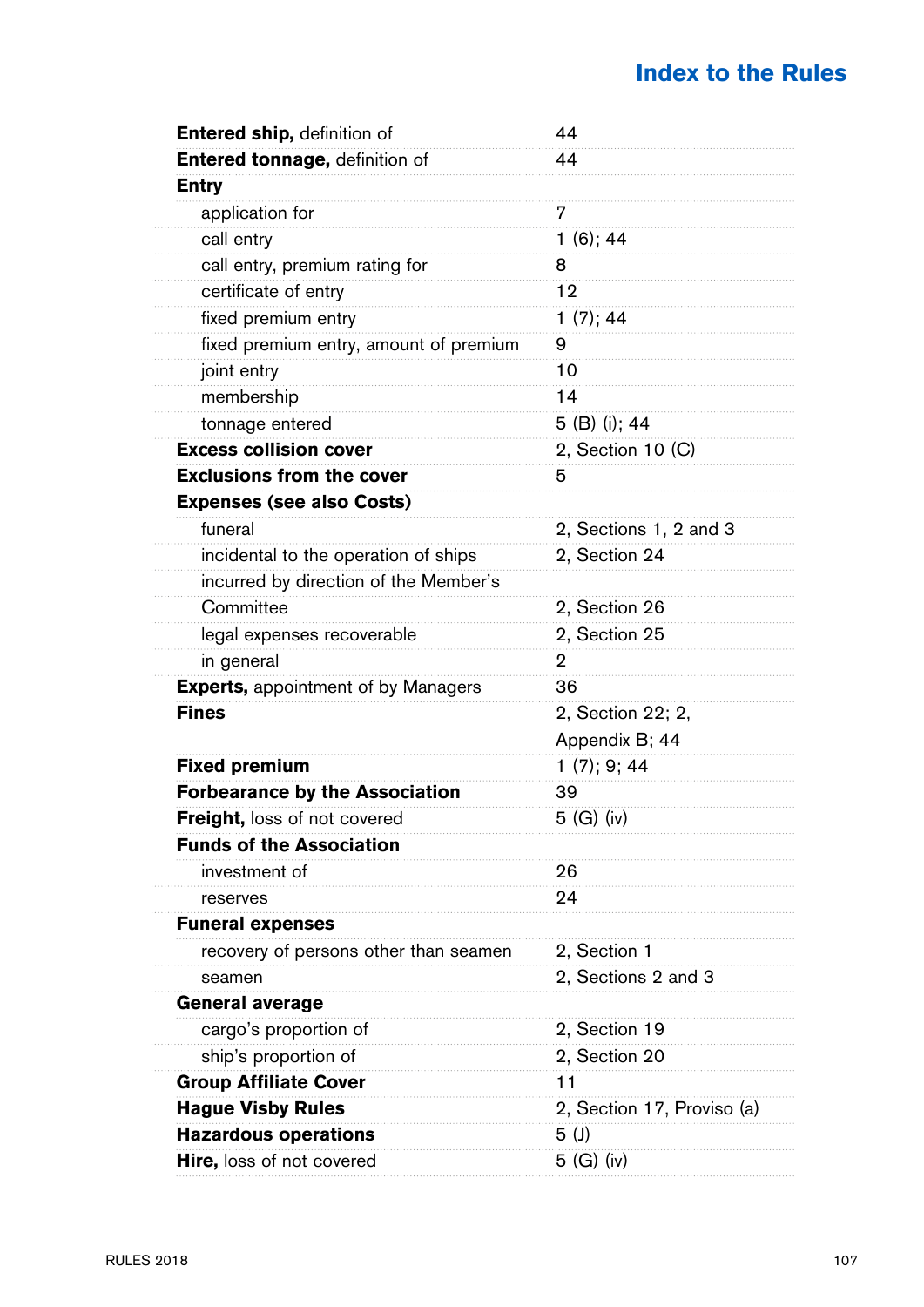| <b>Hull policies</b>                           |                      |
|------------------------------------------------|----------------------|
| collision risks in relation to                 | 2, Section 10        |
| definition                                     | 44                   |
| exclusion of risks covered under hull policies | 5 (D)                |
| <b>Illness</b>                                 |                      |
| persons other than seamen                      | 2, Section 1         |
| seamen                                         | 2, Section 3         |
| <b>Immigration, fines relating to</b>          | 2, Section 22 (D)    |
| <b>Indemnities (see also Contracts)</b>        |                      |
| liabilities arising under                      | 2, Section 14        |
| shipwreck unemployment                         | 2, Section 6         |
| <b>Injury</b>                                  |                      |
| persons other than seamen                      | 2, Section 1         |
| seamen                                         | 2, Section 2         |
| <b>Insurance</b>                               |                      |
| application for                                | 7                    |
| assignment of                                  | 15                   |
| cancellation of insurance                      | 31                   |
| cesser of insurance                            | 29                   |
| commencement of                                | 16                   |
| contract of insurance, incorporates Rules      | 6 (A)                |
| contract of insurance, law applicable to       | 42                   |
| double insurance                               | 5 (I)                |
| Marine Insurance Act 1906, application of      | 5(L)                 |
| period of                                      | 16                   |
| termination of insurance                       | 28                   |
| termination, notice of                         | 18                   |
| <b>Insurance Act 2015</b>                      | 5(L), 7              |
| <b>Investment of Funds</b>                     | 26                   |
| <b>ISM Code</b>                                | 5 (K) (vi)           |
| Jetty, damage to                               | 2, Section 11        |
| Joint entries                                  | 10                   |
| Laid up returns                                | 27                   |
| Laid up ships, surveys after lay up            | 5(R)                 |
| Lawyers, appointment of                        | 36                   |
| Life salvage                                   | 2, Section 9         |
| <b>Limitation of cover</b>                     |                      |
| generally                                      | 5(B)                 |
| overspill claim                                | 22                   |
| pollution, limit on cover for                  | 2, Appendix A; 5 (B) |
| powers of Directors to limit cover             | 2(ii)                |
|                                                |                      |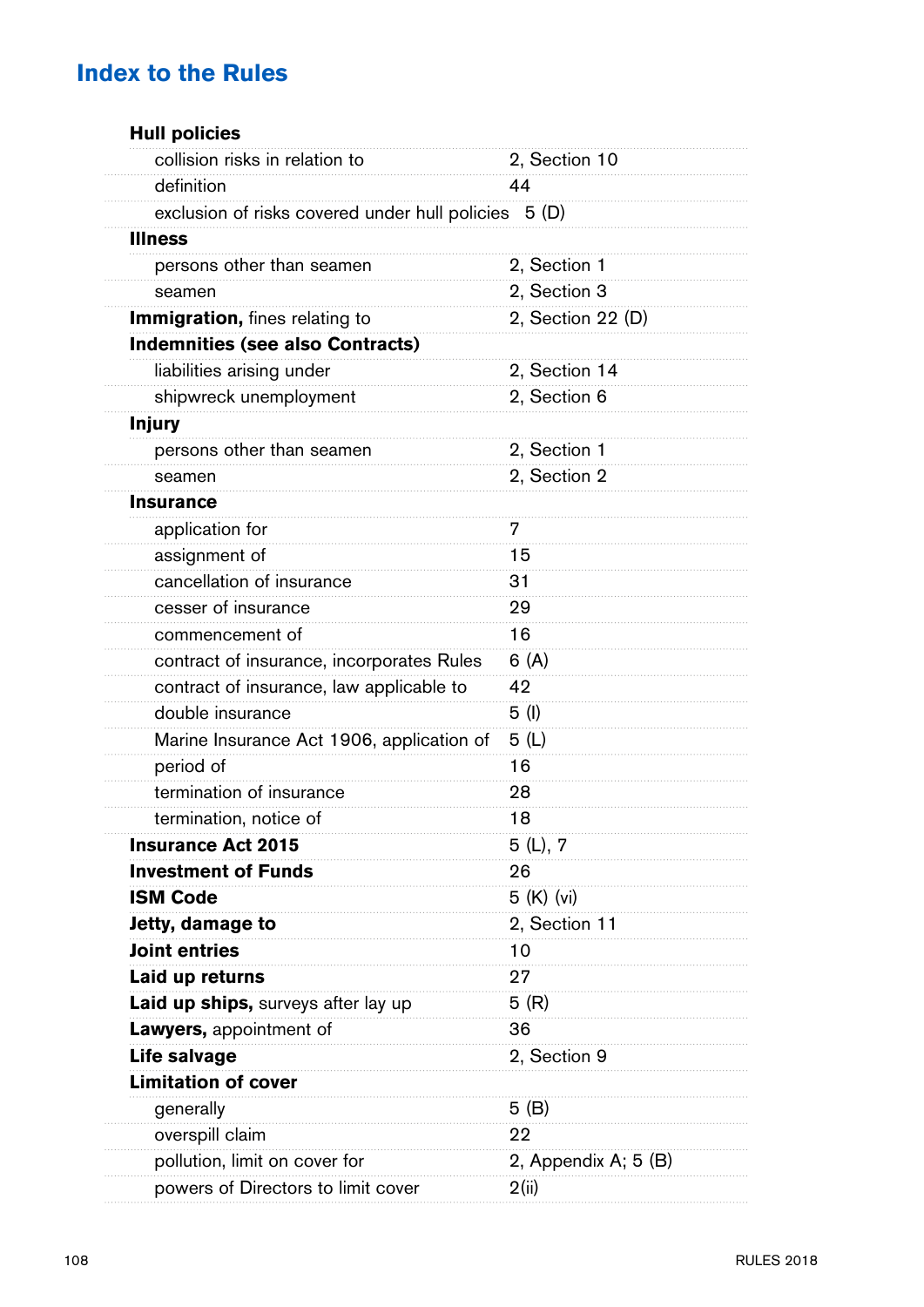| <b>Management of entered ship</b>            |                         |
|----------------------------------------------|-------------------------|
| effect of change in                          | 29 (B) (iii)            |
| <b>Manning, requirements relating to</b>     | 5 (K) (vi)              |
| <b>Marine Insurance Act</b>                  | 5 (L)                   |
| <b>Membership of Association</b>             | 14                      |
| Mortgage of entered ship                     | 29 (B) (ii)             |
| <b>Mutual Premium</b>                        | 20                      |
| <b>Notice</b>                                |                         |
| of claim by owner                            | 5 (N)                   |
| of termination of insurance                  | 18                      |
| service of                                   | 41                      |
| <b>Nuclear risks, exclusions relating to</b> | 5 (F)                   |
| <b>Oil Pollution (see Pollution)</b>         |                         |
| Overloading of entered ship                  | 2, Section 22 (Proviso) |
| <b>Overspill call</b>                        | 22, Sections 5 and 6    |
| <b>Overspill claims</b>                      | 22                      |
| <b>Passengers</b>                            |                         |
| diversion expenses                           | 2, Section 7            |
| injury, illness and death                    | 2, Section 1 (C)        |
| liability to, under contracts or indemnities | 2, Section 1 (C)        |
| loss of effects                              | 2, Section 1 (C)        |
| Passenger ships, special cover for           | 4, Section 3            |
| <b>Personal effects (see Effects)</b>        |                         |
| Policy year                                  |                         |
| closing of                                   | 25                      |
| period of insurance                          | 16                      |
| <b>Pollution</b>                             |                         |
| fines for                                    | 2, Section 22 (E)       |
| limitation of Association's liability        | 2, Appendix A; 5 (B)    |
| risks covered                                | 2, Section 12           |
| salvors' expenses                            | 2, Section 21           |
| STOPIA, TOPIA                                | 2, Section 12           |
| <b>Pooling Agreement</b>                     |                         |
| definition                                   | 44                      |
| in relation to reinsurance                   | 13(B)                   |
| Powers, delegation of                        | 43                      |
| <b>Premium rating</b>                        |                         |
| calculation of                               | 8                       |
| definition of                                | 44                      |
| <b>Property</b>                              |                         |
| loss of or damage to                         | 2, Section 11           |
| on the entered ship                          | 2. Section 18           |
|                                              |                         |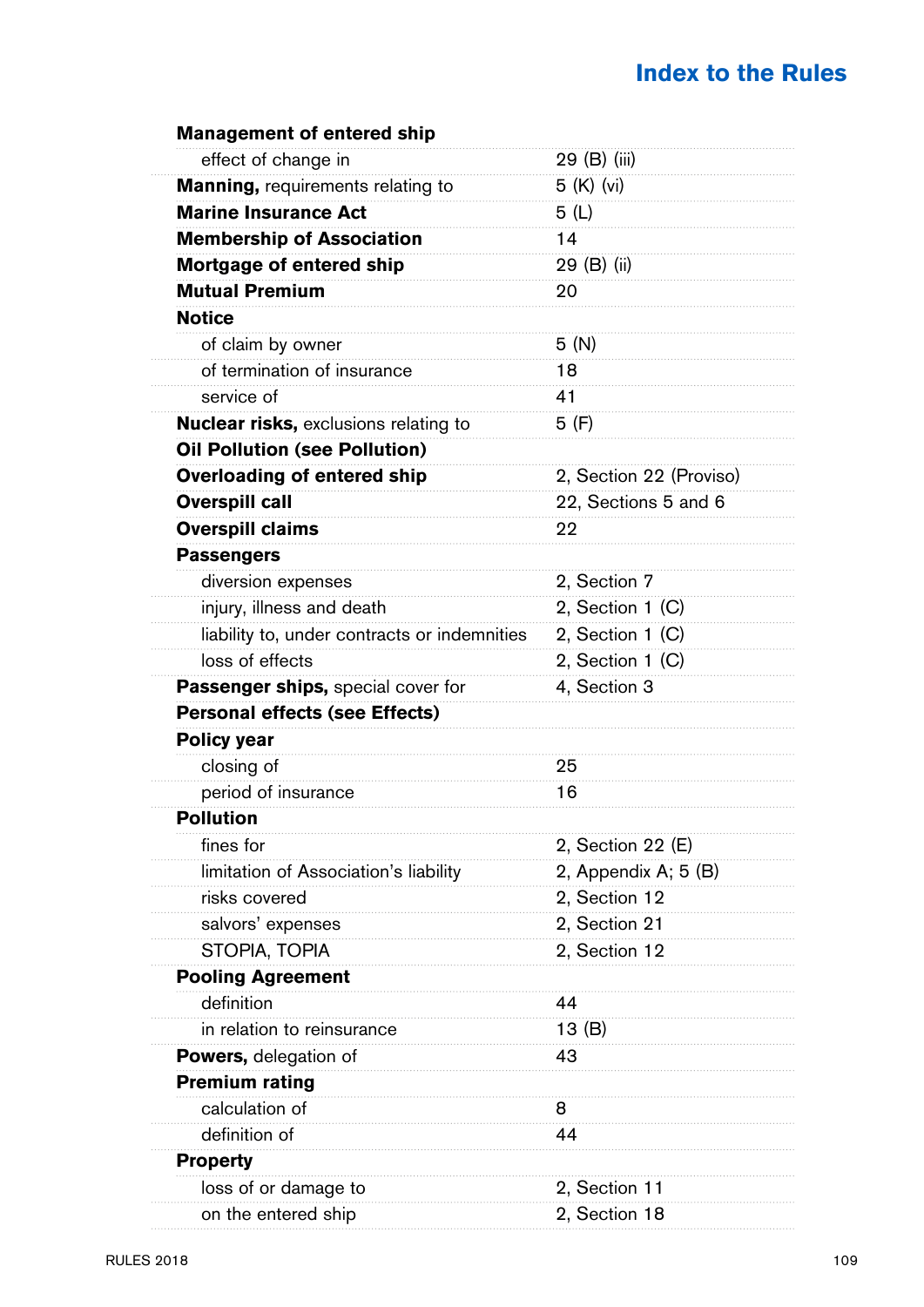| <b>Quarantine expenses</b>                          | 2, Section 16          |
|-----------------------------------------------------|------------------------|
| Radioactive materials, exclusions relating to 5 (F) |                        |
| Rating                                              |                        |
| calls based on premium rating                       | 20; 21                 |
| definition                                          | 44                     |
| premium rating                                      | 8                      |
| <b>Refugees</b>                                     | 2, Sections 7 and 8    |
| <b>Regulations, by Directors</b>                    | 34                     |
| <b>Recommendations, by Directors</b>                | 34                     |
| <b>Reinsurance</b>                                  | 13                     |
| Release calls                                       |                        |
| upon cancellation                                   | 33                     |
| upon cesser                                         | 30                     |
| Removal of wreck (see Wreck liabilities)            |                        |
| <b>Remuneration of Managers</b>                     | 35                     |
| Repairs to entered ship, not covered                | 5 (G) (iii)            |
| <b>Repatriation of seamen</b>                       | 2, Sections 2, 3 and 4 |
| <b>Reserves</b>                                     | 24                     |
| <b>Returns</b>                                      |                        |
| of calls upon closing of policy year                | 25                     |
| laid up returns                                     | 27                     |
| Rights in relation to property                      | 2, Section 11          |
| <b>Risks</b>                                        |                        |
| risks covered                                       | 2                      |
| risks excluded from cover                           | 5                      |
| special cover                                       | 3                      |
| special cover for salvors                           | 4, Section 2           |
| <b>Rules of the Association</b>                     |                        |
| breach of by Member                                 | 39                     |
| incorporation into contract of insurance            | 6                      |
| subject to Marine Insurance Act                     | 5(L)                   |
| <b>Running Down Clause</b>                          | 2, Section 10          |
| Sale of entered ship                                | 29 (B) (i)             |
| <b>Salvage</b>                                      |                        |
| cargo's proportion of salvage                       | 2, Section 19          |
| liability for salvors' expenses                     | 2, Section 21          |
| life salvage                                        | 2, Section 9           |
| ship's proportion of salvage                        | 2, Section 20          |
| special insurance for salvors                       | 4, Section 2           |
| Sanctions risks, exclusions relating to             | 5(V)                   |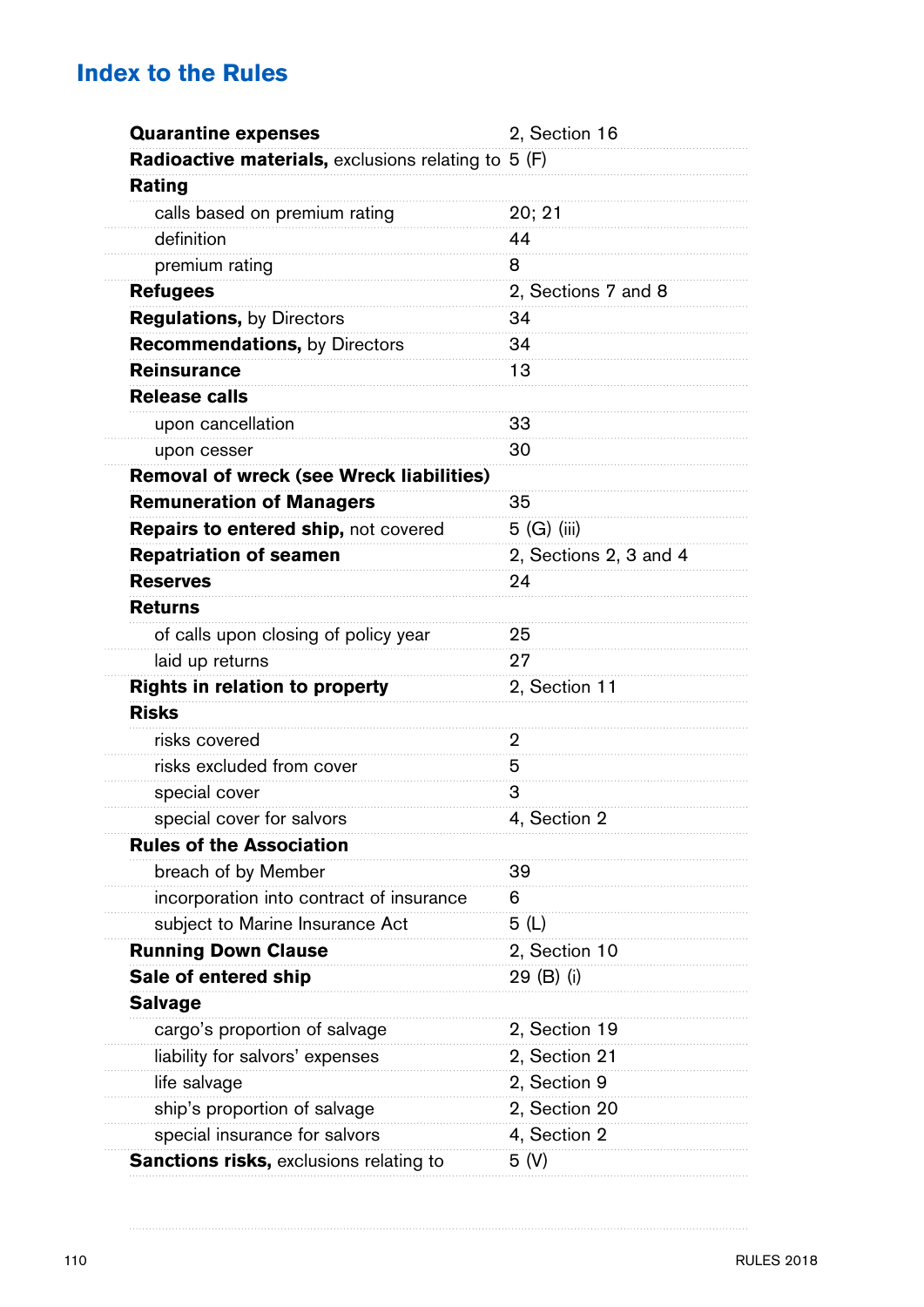| Seamen                                      |                            |
|---------------------------------------------|----------------------------|
| death of                                    | 2, Sections 2 and 3        |
| definition                                  | 44                         |
| effects of                                  | 2, Section 5               |
| fines imposed on                            | 2, Section 22              |
| illness of                                  | 2, Section 3               |
| injury to                                   | 2, Section 2               |
| repatriation and substitution               | 2, Sections 2, 3 and 4     |
| shipwreck unemployment indemnity            | 2, Section 6               |
| Set off                                     | 5 (C); 23 (D)              |
| Ship                                        |                            |
| change of management of                     | 29 (B) (iii)               |
| change of ownership of                      | 29 (B) (i)                 |
| classification of                           | 5 (K)                      |
| entered ship, definition of                 | 44                         |
| exclusions from cover,                      |                            |
| relating to use of ship                     | 5 (H) (J)                  |
| loss of or damage to ship,                  |                            |
| exclusions from cover                       | 5 (G) (i)                  |
| loss of or damage to equipment,             |                            |
| exclusions from cover                       | 5 (G) (ii)                 |
| mortgage of                                 | 29 (B) (ii)                |
| repair of, exclusions from cover            | 5 (G) (iii)                |
| sale of                                     | 29 (B) (i)                 |
| ship's proportion of general average        | 2, Section 20              |
| surveys of                                  | 5 (Q); 5 (R)               |
| <b>Shipwreck unemployment indemnity</b>     | 2, Section 6               |
| Shortage of cargo (see Cargo).              |                            |
| <b>Smuggling, fines for</b>                 | 2, Section 22 (C)          |
| <b>Standard terms of carriage contracts</b> | 2, Section 17, Proviso (a) |
| <b>Statutory requirements</b>               | 5 (K) (vi)                 |
| <b>Stevedores</b>                           |                            |
| indemnities and contracts                   | 2, Section 14              |
| injury, illness and death                   | 2, Section 1 (B)           |
| Stowaways                                   | 2, Sections 7 and 8        |
| <b>Subrogation</b>                          | 5 (P)                      |
| <b>Substitute expenses</b>                  | 2, Sections 2, 3 and 4     |
| <b>Supplementary Premium</b>                | 21                         |
| Surveyors, appointment of                   | 36                         |
| <b>Surveys</b>                              |                            |
| of ships                                    | 5(Q)                       |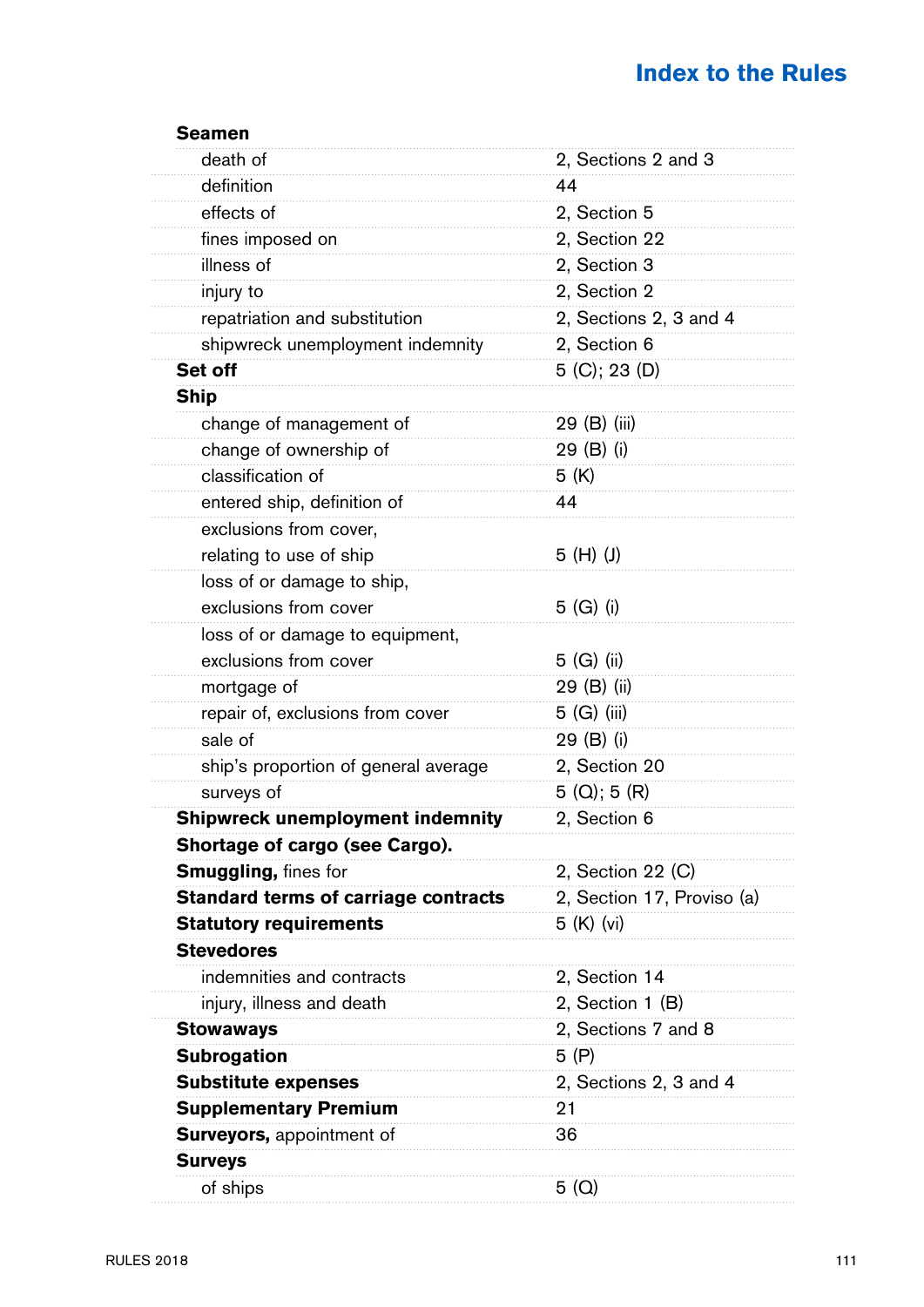| of ships after lay-up                           | 5 (R)                      |
|-------------------------------------------------|----------------------------|
| Termination of insurance                        |                            |
| notice of                                       | 18                         |
| effects of                                      | 28                         |
| Through or transhipment bills of lading         | 2, Section 17 (D)          |
| Tonnage                                         |                            |
| entered tonnage, definition of                  | 44                         |
| entry of less than full tonnage of ship         | 5 (B) (i)                  |
| Total loss, cesser of insurance upon            | 29 (C)                     |
| Towage                                          | 2, Section 13              |
| Valuable cargo                                  | 2, Section 17, Proviso (e) |
| Valuation                                       |                            |
| of ship in hull policies                        | 2, Section 10; 5 (D)       |
| of ship in general average                      | 2, Section 20; 5 (D)       |
| Value of cargo, under ad valorem bill of lading | 2, Section 17, Proviso (d) |
| Variation of contract                           | 17                         |
| War risks excluded from cover                   | 5 (E)                      |
| <b>Wreck liabilities</b>                        | 2, Section 15              |
|                                                 |                            |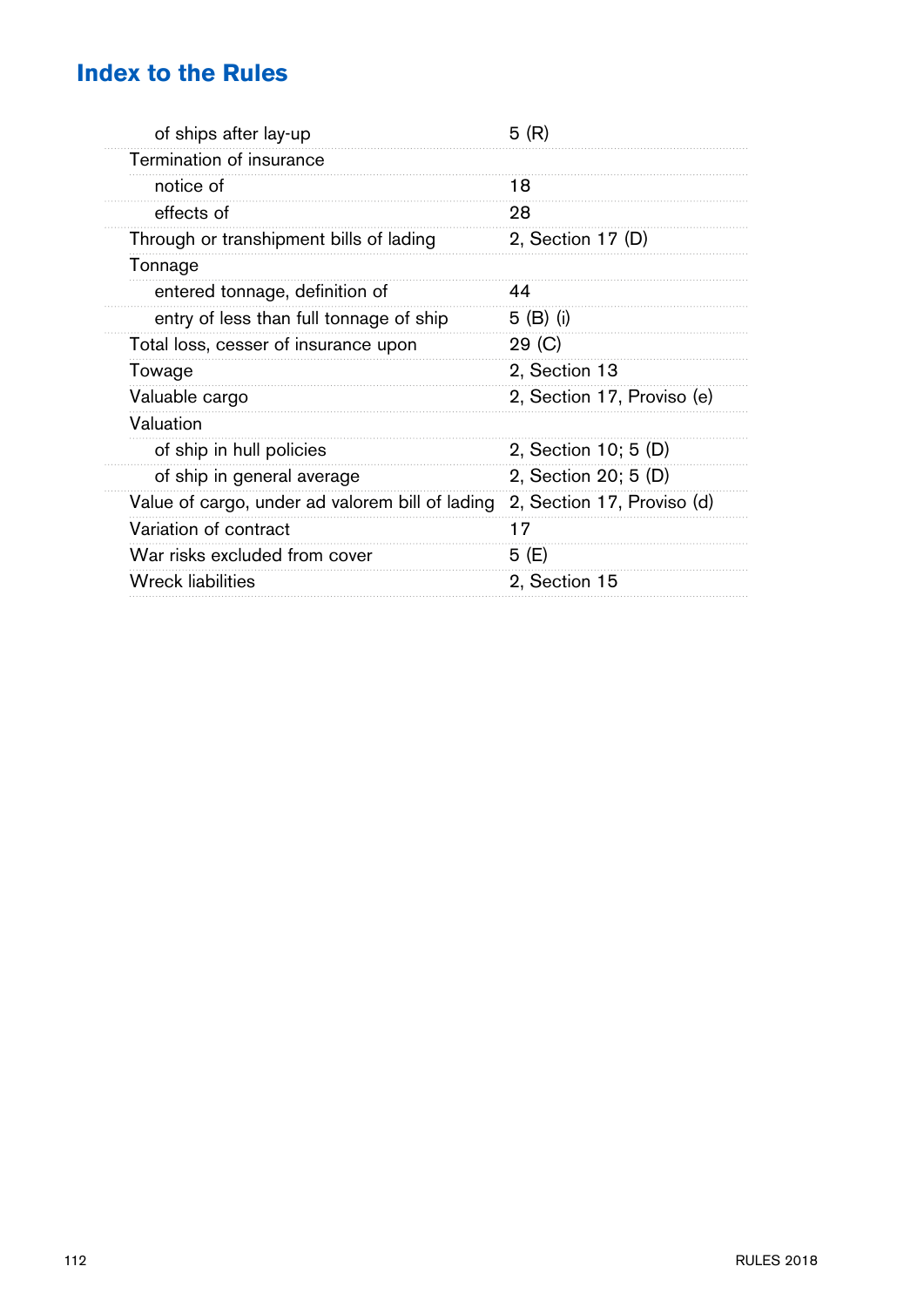## **Clauses referred to in Owners' Certificates of Entry or Endorsement Slips.**

This Addendum contains full wordings of clauses which may be incorporated, where contractually agreed, in the terms and conditions on which a ship is entered in the Association by, or on behalf of the Owner, by means of a short form reference to such clause in the Certificate of Entry or in an Endorsement Slip.

Attention is drawn to Rule 5L & Rule 7 concerning the exclusion of the Insurance Act 2015.

### **Paperless Trading Endorsement**

There shall be no recovery from the Association in respect of liabilities, losses, costs and expenses arising from the use of any electronic trading system, other than an electronic trading system approved by the Managers in writing, to the extent that such liabilities, losses, costs and expenses would not (save insofar as the Association in its sole discretion otherwise determines) have arisen under a paper trading system.

For the purposes of this paragraph,

- a) an electronic trading system is any system which replaces or is intended to replace paper documents used for the sale of goods and/or their carriage by sea or partly by sea and other means of transport and which:
	- i) are documents of title, or
	- ii) entitle the holder to delivery or possession of the goods referred to in such documents, or
	- iii) evidence a contract of carriage under which the rights and obligations of either of the contracting parties may be transferred to a third party.
- b) a "document" shall mean anything in which information of any description is recorded including, but not limited to, computer or other electronically generated information.

### **Charterers' Co-Assureds Clause**

This entry is to cover the time and/or voyage and/or slot charterer(s) ), being a charterer which is affiliated to or associated with the Member insured under the same entry and named in this Certificate of Entry/Endorsement in respect of claims recoverable under the Rules and terms of entry set out herein.

This entry is subject to the terms of Rule 5(B) and the aggregate amount recoverable from the Association by all such charterer(s) named as joint owner(s) in respect of all claims arising out of any event, or (for cargo claims) any one cargo voyage, is limited to a maximum of US\$350 million, PROVIDED ALWAYS that: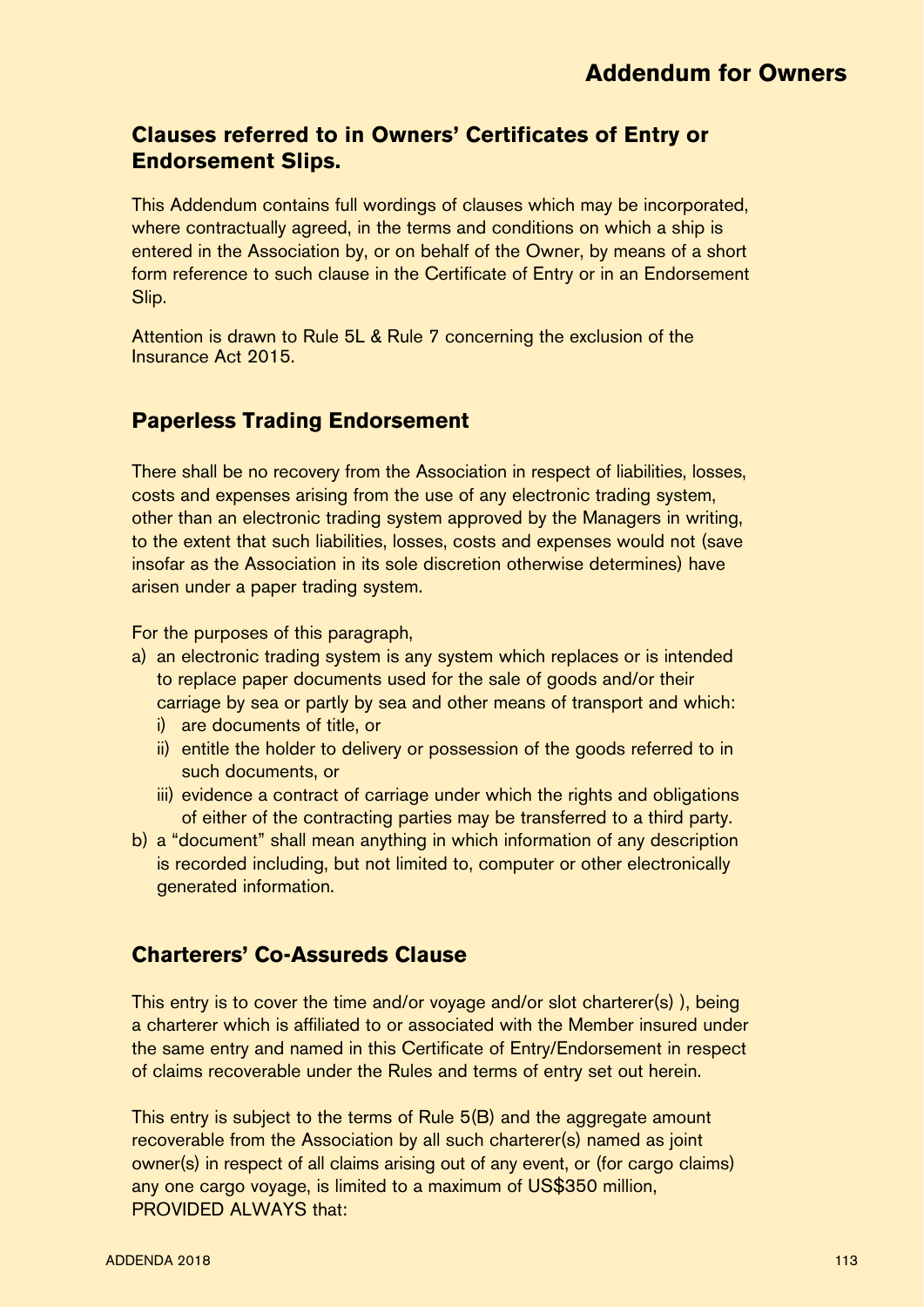- 1 for any and all claims in respect of oil pollution, the aggregate amount recoverable by all the joint owners named above shall in no event exceed US\$1,000 million any one event, and shall be subject to provisos (a) and  $(b)$  of Rule  $5(B)(ii)$ .
- 2 for any and all claims
	- i) in respect of liability to Passengers, the aggregate amount recoverable by all the joint owners named above shall in no event exceed US\$2,000 million any one event and
	- ii) in respect of liability to Passengers and Seamen, the aggregate amount recoverable by all the joint owners named above shall in no event exceed US\$3,000 million any one event.

### **Space Charterers/Consortium Extension Cover Clause**

This entry is extended to cover the Owner's liabilities, incurred as space charterer of a Consortium Vessel operating in a consortium identified in the Certificate of Entry/Endorsement, arising out of the carriage of cargo and excluding any physical damage to such a Consortium Vessel, its equipment or containers on board, but only where space is exchanged or shared on a reciprocal basis as defined below. This entry is subject to the Rules and the terms and conditions of entry of the entered ship and the aggregate amount recoverable from the Association under this entry in respect of all claims arising out of any one event, or (for cargo claims) any one cargo voyage, is limited:

- a) in respect of all entered ships employed in the consortium to a maximum of US\$350 million,
- b) where the Owner has ships entered in the Association and any other insurer which is a party to the Pooling Agreement, to that proportion of a maximum of US\$350 million as the claims incurred by the Association bear to the claims incurred by the Association and any such other insurers.

PROVIDED ALWAYS that for any and all claims in respect of oil pollution, the aggregate amount recoverable by the Owner in respect of any one entered ship and any Consortium Vessel shall not exceed US\$1,000 million any one event, and shall be subject to provisos (a) and (b) of Rule 5(B)(ii).

An exchange or sharing a space will be on a reciprocal basis if the intention is that the space given and taken is broadly in balance.

### **War Risks P&I Excess Cover Clause**

In accordance with the proviso to Rule 5(E) of the Association's Rules, special cover is provided to the Owner against risks which are excluded from cover solely by virtue of the provisions of Rule 5(E). Unless otherwise agreed in writing, such cover shall be subject to all other terms and conditions of the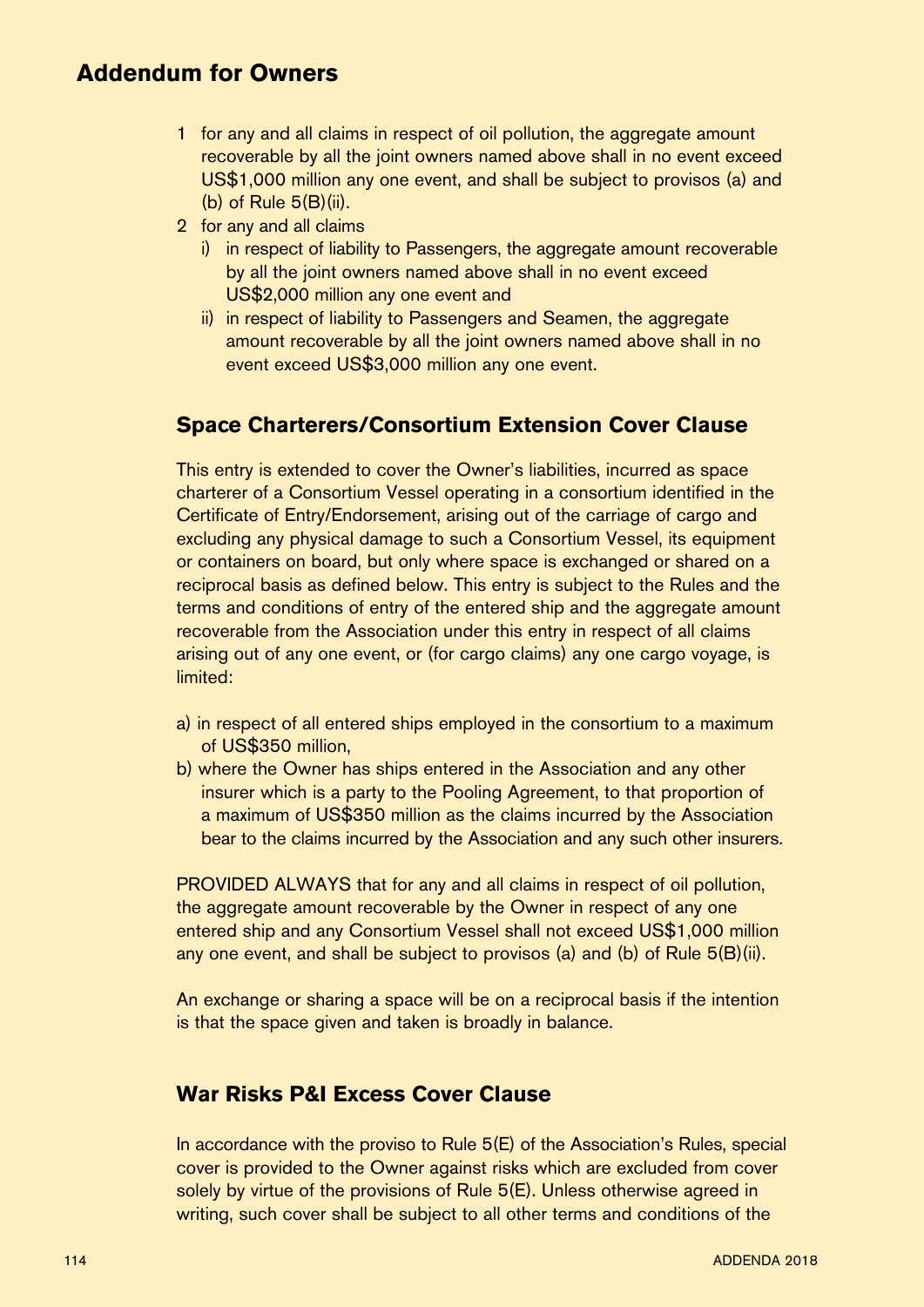entered ship and shall be provided upon and subject to the terms of the Director's Resolution dated 29th January 2018 issued in the Club Circular on War Risks P&I Excess Cover Special Cover under Proviso to Rule 5E.

### **Nickel Ore Clause**

It is a condition of this insurance that a Member who intends to load any nickel ore cargoes from ports in Indonesia or the Philippines must provide advance notice to the Managers as early as possible before loading.

Such notice shall be in writing to the Managers and shall include the following information where possible:

- ship name
- port/anchorage of loading and estimated time of arrival
- date of intended loading
- charterer/shipper's details
- agent's details
- a copy of the shipper's cargo declaration and supporting certificates

The Managers may, at their discretion, require that a survey of the cargo be conducted on behalf of the Member to determine the condition of such cargo before loading is allowed to commence which survey may be continued into loading operations.

Unless the Association in its sole discretion otherwise determines, there shall be no recovery from the Association in respect of liabilities, losses, costs or expenses to the extent that such liabilities, losses, costs or expenses result from events relating directly or indirectly to the condition of the cargo where the above specified written notice has not been provided in advance of the loading of the cargo, or where any subsequent requirement or recommendation of the Managers in relation to the cargo has not been complied with.

### **Tanker carrying cargo of persistent oil**

1 It is hereby agreed that the ship will carry persistent oil as cargo during the policy year. Notwithstanding the foregoing, any ship insured hereunder that is not carrying persistent oil or its residues (other than slops) for a period of thirty or more consecutive days (such period(s) being computed from the day on which the ship is not carrying persistent oil or its residues (other than slops) until the day the next persistent oil cargo is loaded, one day only being excluded) shall be entitled to receive a return of Mutual Premium for such period(s) upon application to the Managers. No such return shall be made by the Association unless the Managers receive written notification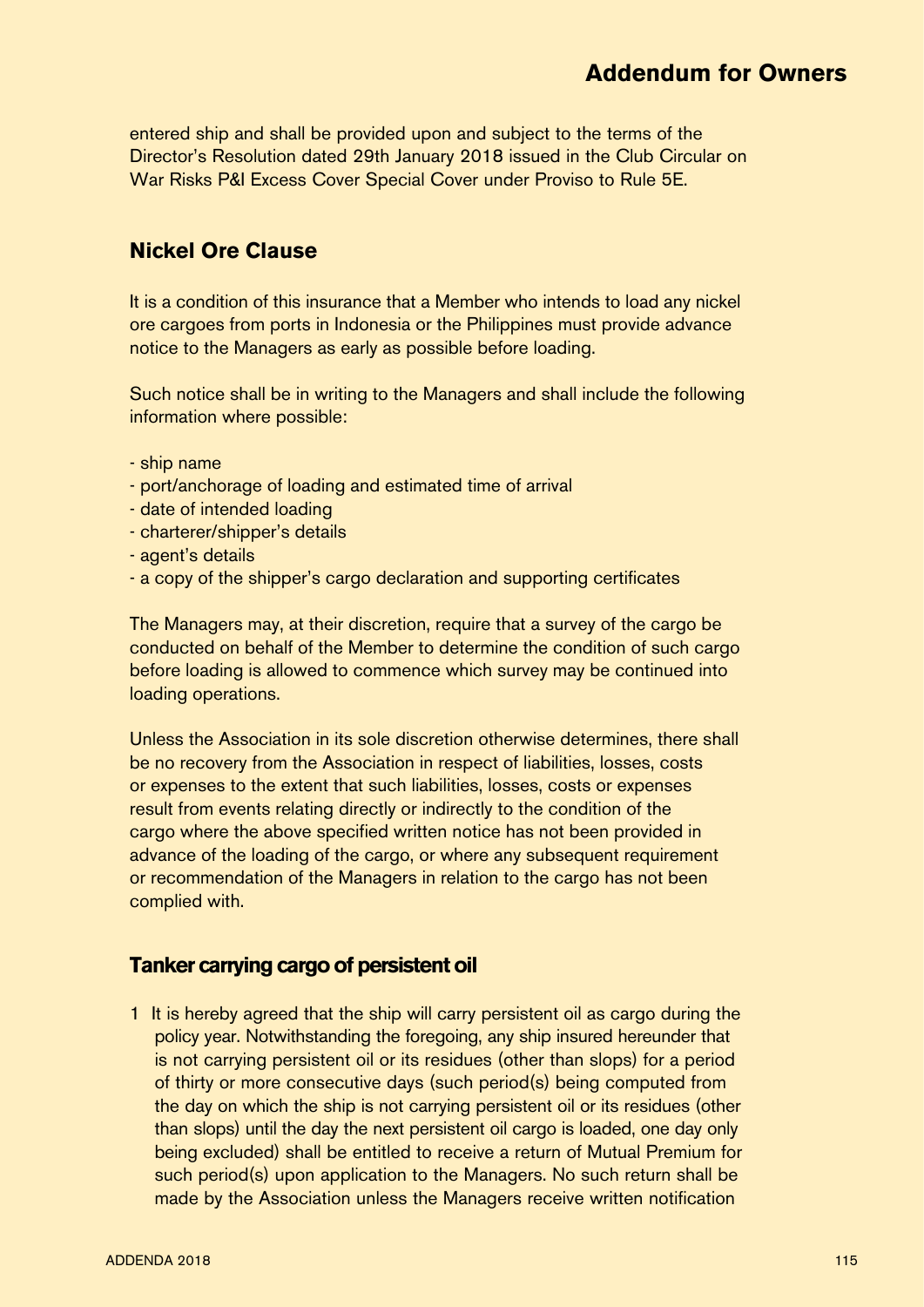within three months of the end of the policy year in which the returns are claimed.

- 2 For the purposes of this clause, "Persistent Oil" is any hydro-carbon mineral oil other than oil which consists of hydro-carbon fractions:
	- a) at least 50% of which, by volume, distils at a temperature of 340 degrees C and
	- b) at least 95% of which distils at a temperature of 370 degrees C when tested by the ASTM Method D 86/78 or any subsequent revision thereof.

### **Tanker carrying cargo other than persistent oil**

- 1 It is hereby agreed that the ship will carry cargoes other than persistent oil during the policy year. Not-withstanding the foregoing, any ship insured hereunder that carries persistent oil as cargo at any time during the policy year shall be held covered, provided the carriage of such cargo is promptly declared to the Managers and an additional Mutual Premium as specified by the Managers is paid for the period.
- 2 If the Owner fails to notify the Managers in accordance with paragraph (1) above, the Owner shall cease to be insured by the Association in respect of this ship with effect from the date of the commencement of loading persistent oil as cargo (the date of cessation). The terms of Rule 28(b) shall apply. Provided always that the Directors may in their discretion and upon such terms as they think fit reinstate the entry of the ship or admit in whole or in part any claim in respect of the ship for which the Association is not liable by virtue of the insurance having ceased in accordance with this paragraph (2).
- 3 For the purposes of this clause, "Persistent Oil" is any hydro-carbon mineral oil other than oil which consists of hydro-carbon fractions:
	- a) at least 50% of which, by volume, distils at a temperature of 340 degrees C and
	- b) at least 95% of which distils at a temperature of 370 degrees C when tested by the ASTM Method D 86/78 or any subsequent revision thereof.

### **OBO carrying cargo of persistent oil**

1 It is hereby agreed that the ship will carry persistent oil as cargo during the policy year. Notwithstanding the foregoing, any ship insured hereunder that carries dry cargoes and/or wet cargoes other than persistent oil or its residues for a period of thirty or more consecutive days, (such period(s) being computed from the day on which the ship is not carrying persistent oil or its residues (other than slops) until the day the next persistent oil cargo is loaded, one day only being excluded) shall be entitled to receive a return of Mutual Premium for such period upon application to the Managers. No such return shall be made by the Association unless the Managers receive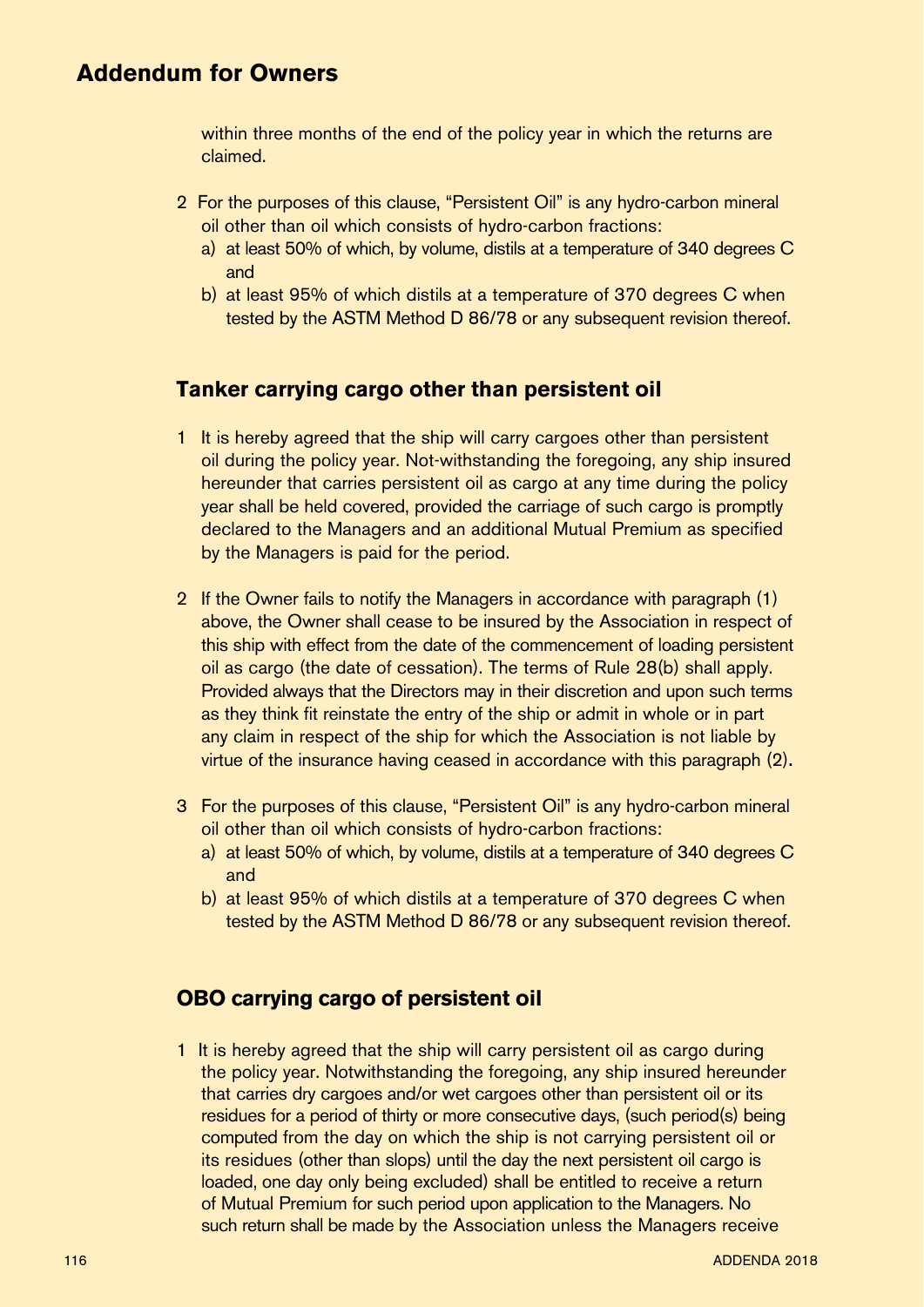written notification within three months of the end of the policy year in which the returns are claimed.

- 2 For the purposes of this clause, "Persistent Oil" is any hydro-carbon mineral oil other than oil which consists of hydro-carbon fractions:
	- a) at least 50% of which, by volume, distils at a temperature of 340 degrees C and
	- b) at least 95% of which distils at a temperature of 370 degrees C when tested by the ASTM Method D 86/78 or any subsequent revision thereof.

### **OBO carrying cargoes other than persistent oil**

- 1 It is hereby agreed that the ship will carry carries dry cargoes and/or wet cargoes other than persistent oil or its residues during the policy year. Not-withstanding the foregoing, any ship insured hereunder that carries persistent oil as cargo at any time during the policy year shall be held covered, provided the carriage of such cargo is promptly declared to the Managers and an additional Mutual Premium as specified by the Managers is paid for the period.
- 2 If the Owner fails to notify the Managers in accordance with paragraph (1) above, the Owner shall cease to be insured by the Association in respect of this ship with effect from the date of the commencement of loading persistent oil as cargo (the date of cessation). The terms of Rule 28(b) shall apply. Provided always that the Directors may in their discretion and upon such terms as they think fit reinstate the entry of the ship or admit in whole or in part any claim in respect of the ship for which the Association is not liable by virtue of the insurance having ceased in accordance with this paragraph (2).
- 3 For the purposes of this clause, "Persistent Oil" is any hydro-carbon mineral oil other than oil which consists of hydro-carbon fractions:
	- a) at least 50% of which, by volume, distils at a temperature of 340 degrees C and
	- b) at least 95% of which distils at a temperature of 370 degrees C when tested by the ASTM Method D 86/78 or any subsequent revision thereof.

### **ATHENS 2002 PLR EXTENSION CLAUSE**

#### 1 Cover

1.1 This entry is extended, notwithstanding Rule 5E, to include cover for liabilities incurred by the Owner pursuant to Athens 2002 PLR for an incident occurring during the policy period but only in respect of claims arising out of those perils specified within the IMO Reservation and Guidelines for the Implementation of the Athens Convention adopted 19 October 2006, namely: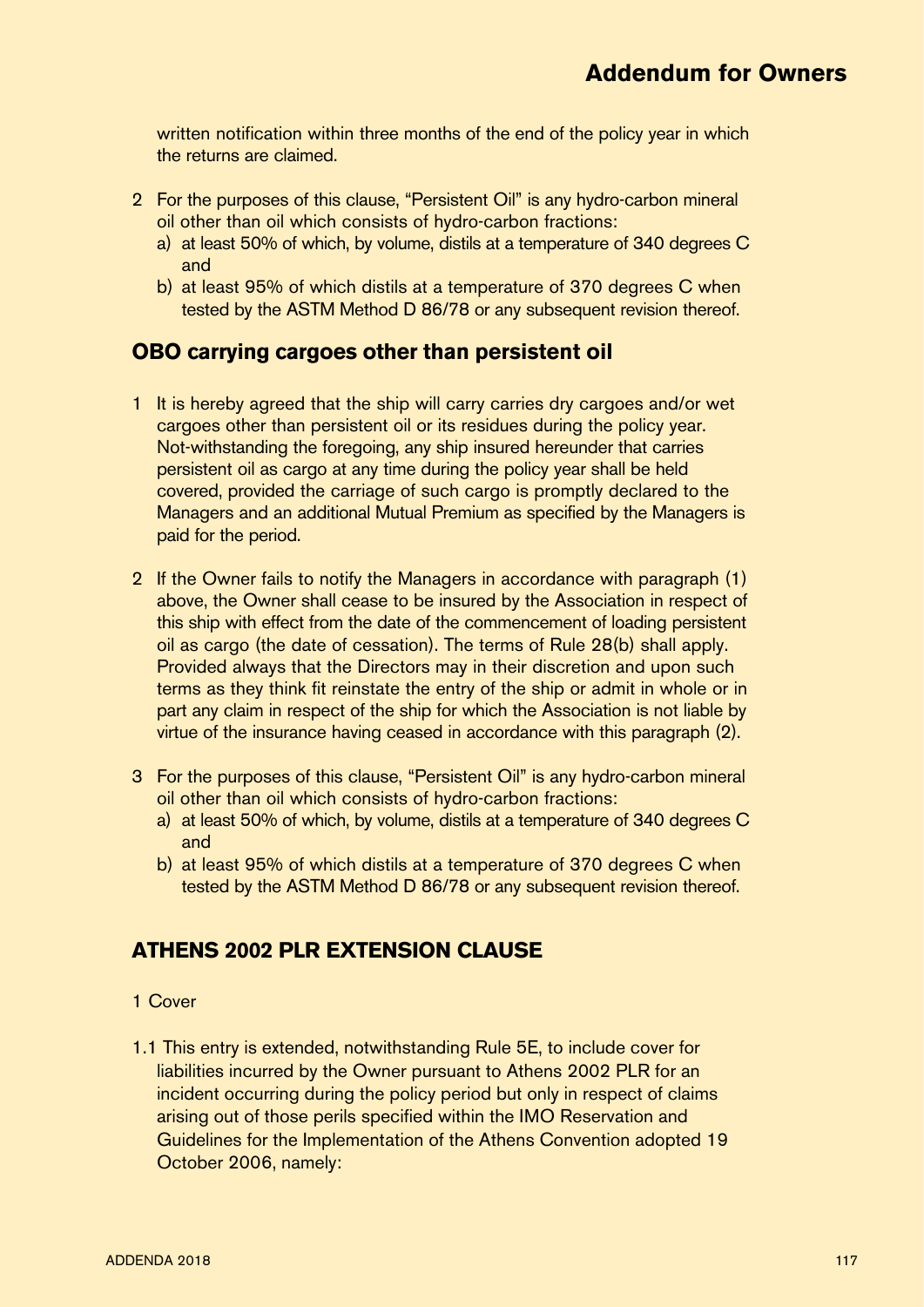- war, civil war, revolution, rebellion, insurrection, or civil strife arising there from, or any hostile act by or against a belligerent power,
- capture, seizure, arrest, restraint or detainment, and the consequences thereof or any attempt thereat,
- derelict mines, torpedoes, bombs or other derelict weapons of war,
- act of any terrorist or any person acting maliciously or from a political motive and any action taken to prevent or counter any such risk,
- confiscation and expropriation

The indemnity provided for under this cover extension is payable if and to the extent that:

- Limits of Underlying War Covers arranged for the Owner are exceeded by other claims having been settled and having fully absorbed cover otherwise disposable for liabilities qualifying for settlement under Athens 2002 PLR; or
- any claims by the Owner under Underlying War Covers are denied as a result of the assertion by the underwriters thereon of a policy defence or the breach of policy terms and/or conditions; or
- the Owner is unable to recover claims from Underlying War Covers for any reason including cancellation thereof: and/or
- the Owner is required to make advance payments to passengers within the time constraints imposed by Article 6 of the Passenger Liability Regulation.
- 1.2 The maximum indemnity payable hereunder each ship each distinct occasion shall be the amount prescribed by Athens 2002 PLR as the limit of liability of the Association or other person providing evidence of insurance.
- 1.3 The Association shall only be obliged to indemnify the Owner, or pay any claims at the request of the Owner if a proper legal assessment has been made of liability under Athens 2002 PLR and/or the Association at its discretion has decided to make payments, interim or otherwise, in order to mitigate any potential liability having taken into consideration professional legal advice.

It is understood, within the IMO Guidelines for Implementation of Athens 2002, that the Association may be obliged to withhold from settlements to passenger claimants certain amounts when, in the consensual opinion of the Owner and the Association, claims might be presented which in the aggregate exceed the relevant ship's overall limitation as defined in Athens 2002 PLR and ahead of a proportionate distribution of all claims against the Owner.

1.4 If and to the extent that the Association pays any Athens 2002 PLR claim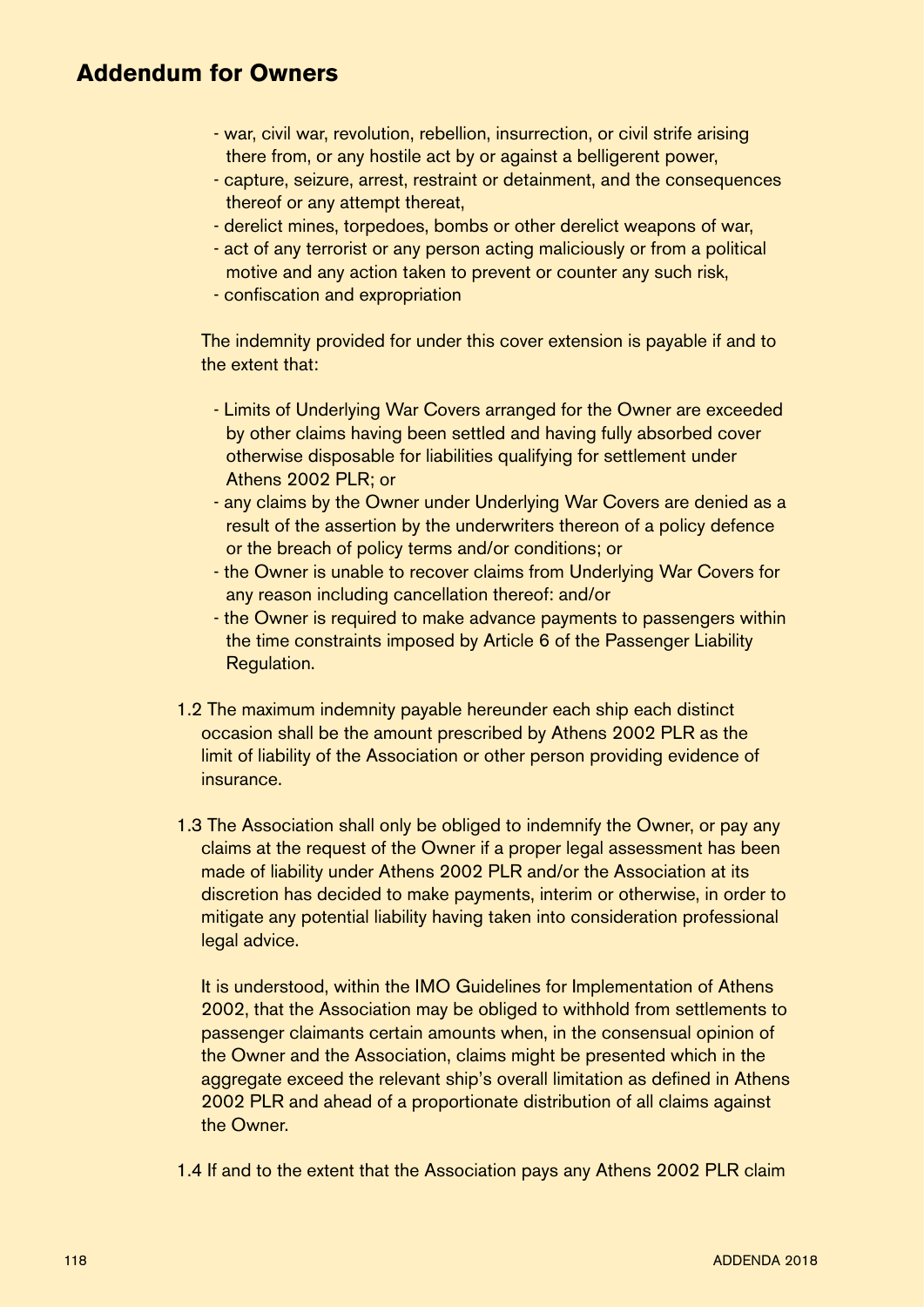either direct to passengers or by way of indemnity to the Owner, it shall be entitled, on the terms set out in Clause 5 below, to exercise by subrogation such rights of recovery from the Underlying War Covers as are available to the Owner.

#### 1A Financial security

- 1A.1 The Association agrees to act as guarantor of the Owner's liabilities under Athens 2002 PLR and to provide evidence of war insurance attesting that this cover is in force, for the purpose of enabling the Owner to obtain certification of insurance as required by Art. 4 bis of Athens 2002 PLR.
- 1A.2 The Association will accordingly meet all liabilities incurred by it to passengers under Athens 2002 PLR in its capacity as guarantor arising from the provision of such evidence of war insurance.

Contained within the provisions of Athens 2002 PLR are exemptions from liability, amongst which the following are stated:-

- a) War Automatic Termination and Exclusions Clause
- b) 30 days' notice clause in cases not covered by War Automatic Termination and Exclusion Clause
- c) Institute Radioactive Contamination, Chemical, Biological, Biochemical and Electromagnetic Weapons exclusion Clause CL370 10/11/03
- d) Institute Cyber Attack Exclusion Clause CL.380 10/11/03.

The full wordings of such exemptions are to be found within Appendix A of the Guidelines for the implementation of Athens 2002 PLR.

- 1A.3 In accordance with Athens 2002 PLR:
	- a) The Association's liability shall be applicable only to passenger claims brought under Article 3, paragraphs 1 or 2 of Athens 2002 PLR, paragraph 1.2 of the Reservation, and paragraph 2.2 of the associated **Guidelines**
	- b) In accordance with Article 4bis, paragraph 11 of Athens 2002 PLR, any sums provided by insurance maintained in accordance with paragraph 1 of the same article, shall be exclusively for the satisfaction of claims from passengers for death or for personal injury under Athens 2002 PLR and any payments made of such sums shall discharge any liability arising under Athens 2002 PLR to the extent of the amounts paid.
	- c) The Association's obligations on each distinct occasion each ship shall be reduced by any payments effected by the Owner and/or their Underlying War Cover insurers in their names or on their behalf and/ or other parties defined in the Evidence of War Insurance in respect of liabilities incurred and settled under the terms of Athens 2002 PLR.
	- d) subject to any reduction in its obligations permitted under clause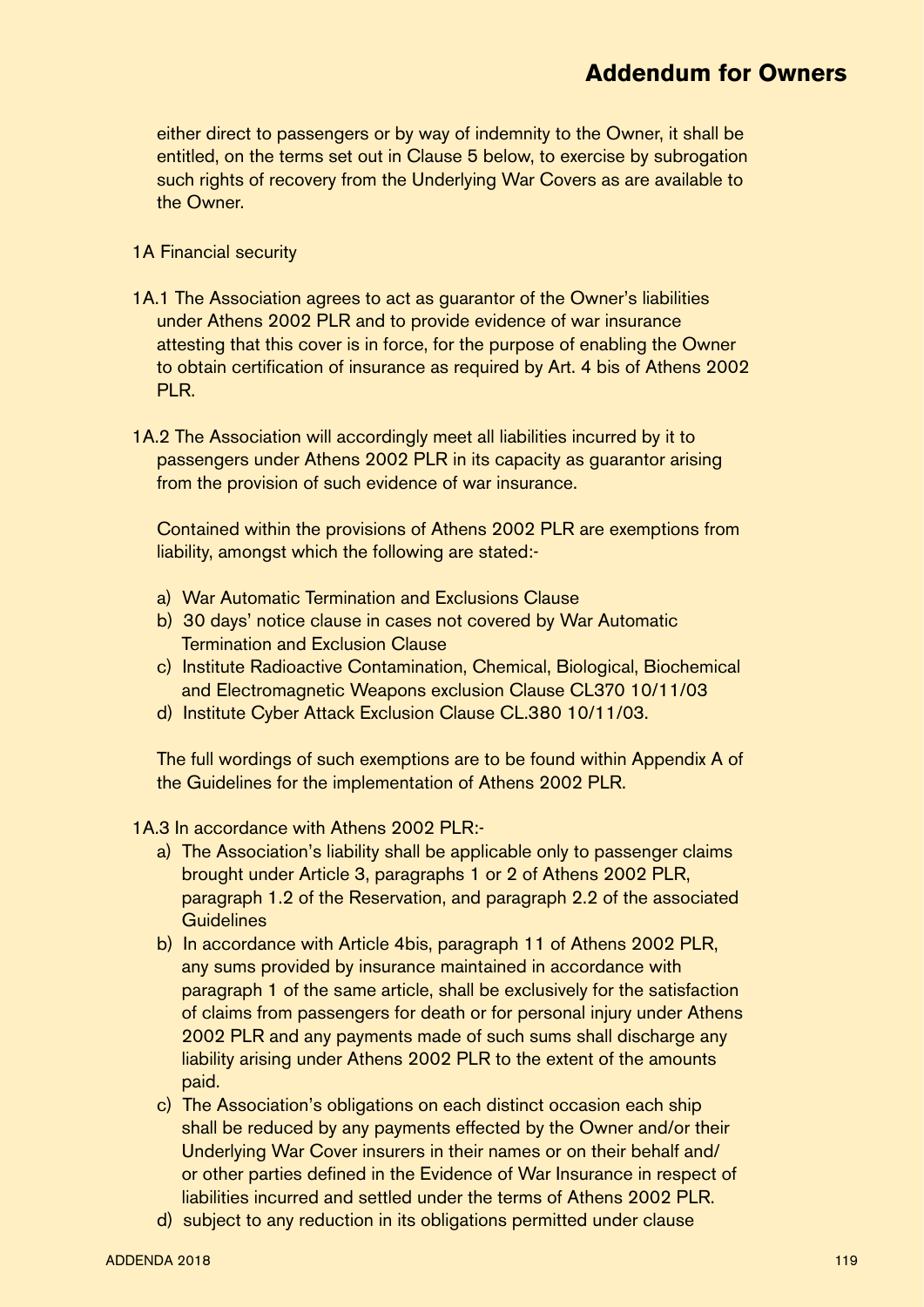1.A.3c) above, the Association's obligations on each distinct occasion each ship shall be satisfied in full once the total amounts paid to all claimants equals the limit applicable to each ship.

1A.4 If and to the extent that the Association, in its capacity as guarantor, incurs liability to passengers pursuant to Athens 2002 PLR, it shall be entitled, on the terms set out in Clause 5 below, to exercise by subrogation such rights of recovery from the Underlying War Covers as are available to the Owner.

#### 2 Duration

This extension of cover is in respect of losses arising out of an event occurring during the period from entry into force of Athens 2002 PLR (as defined below) to noon Greenwich Meantime 20 February 2018 or shorter periods as declared.

3 Limit

The maximum indemnity payable hereunder shall be the amount prescribed by Athens 2002 PLR as the limit of liability of the Association, namely the lower of:

SDRs 250,000 per passenger registered as being on board the ship at the time of the occasion of the incident, the subject of the claim hereon, or SDRs 340,000,000

as required each distinct occasion, each ship.

The Association will also pay legal costs incurred by the Owner with the prior written consent of the Association or which the Owner or the Association may be compelled to pay in contesting liability or taking proceedings to limit liability in respect of any claim covered hereon.

- 4 Definitions (for the purposes of this Insurance)
- 4.1"Athens 2002 PLR" means the Athens Convention relating to the Carriage of Passengers and their Luggage by Sea, 2002 (being the 1974 Athens Convention as amended by the Protocol of 2002 to the Convention and the 2006Reservation, and subject to modifications made by the associated IMO Guidelines for Implementation of the Athens Convention), and/or Regulation (EC) No. 392/2009 of the European Parliament and of the Council of 23 April 2009 on the liability of carriers of passengers by sea in the event of accidents (also known as "Passenger Liability Regulation")
- 4.2."Underlying War Covers" means the combination of War Risks insurances as summarised herein:

4.2.1P & I War Risks Insurances provided as a separate limit to the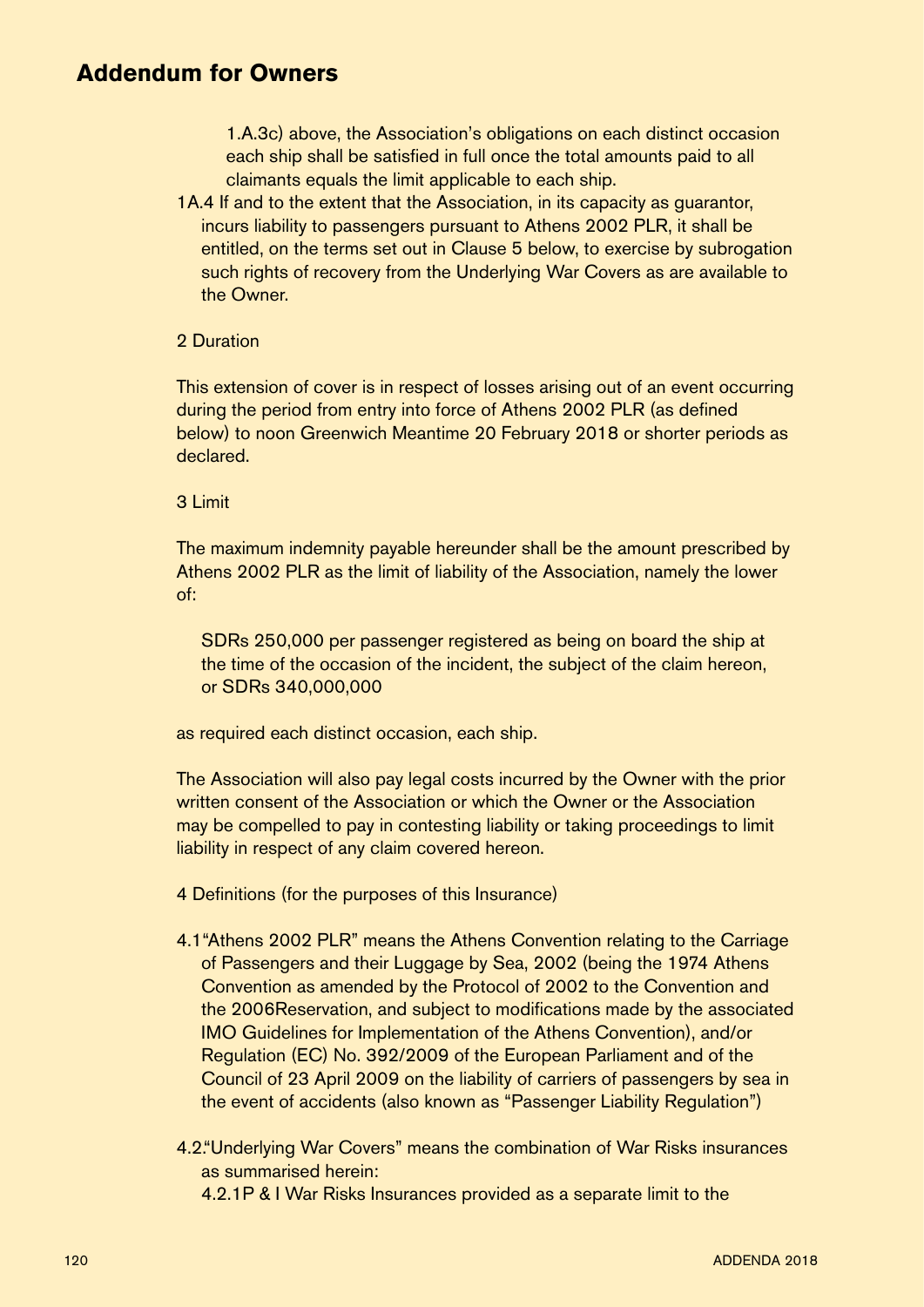Owner's Hull and Disbursements War Risks policies to at least the aggregate of the insured value of the Hull and insured amounts in respect of Disbursements of the Owner's ship or a minimum of USD 100,000,000, whichever is the lower and on terms providing cover as per the Institute Protection and Indemnity War Strikes Clauses - Hulls Time CL.345 (20/7/87) and/or the Institute War and Strikes Clauses - Hulls Time CL.281 (1/11/95) and/or other equivalent War P & I clauses (to be approved by Slip Leader)

and

4.2.2 P & I War Risks (International Group P & I Clubs) as endorsed as an extension to the entry of the Owner's ship into an International Group P & I Club.

Such entry means an unrestricted entry into a Protection and Indemnity Association which is a member of the International Group of P&I Clubs.

- 4.3 "Evidence of War Insurance" means the documentary proof ("Certificates furnished as evidence of (War) insurance pursuant to Article 4bis of the Athens Convention relating to the Carriage of Passengers and their Luggage by Sea, 2002") attesting that insurance is in force in compliance with the stipulations of Athens 2002 PLR.
- 4.4 "Athens Certificates" means the "Certificate of Insurance or Other Financial Security in respect of Liability for the Death or Personal Injury to Passengers" issued in accordance with the Provisions of Athens 2002 PLR.
- 4.5 "Total Claims" means the aggregation of Athens 2002 PLR Claims, non-Athens 2002 PLR passenger claims and other claims including, but not limited to claims in respect of crew, wreck removal and pollution each ship each distinct occasion.
- 5 Underlying War Cover and Rights of Subrogation
- 5.1 Subject to the terms of this cover extension, the Association shall be entitled to seek to recover from the Underlying War Covers any and all payments made pursuant to liabilities incurred by the Owner under Athens 2002 PLR.
- 5.2 No Evidence of War Insurance will be issued by the Association unless the Owner arranges the insurances that comprise the Underlying War Covers, with War Risks Insurers approved by the Association as described at 4.2.1 and 4.2.2 respectively.

The Owner is to provide corresponding confirmation of such cover prior to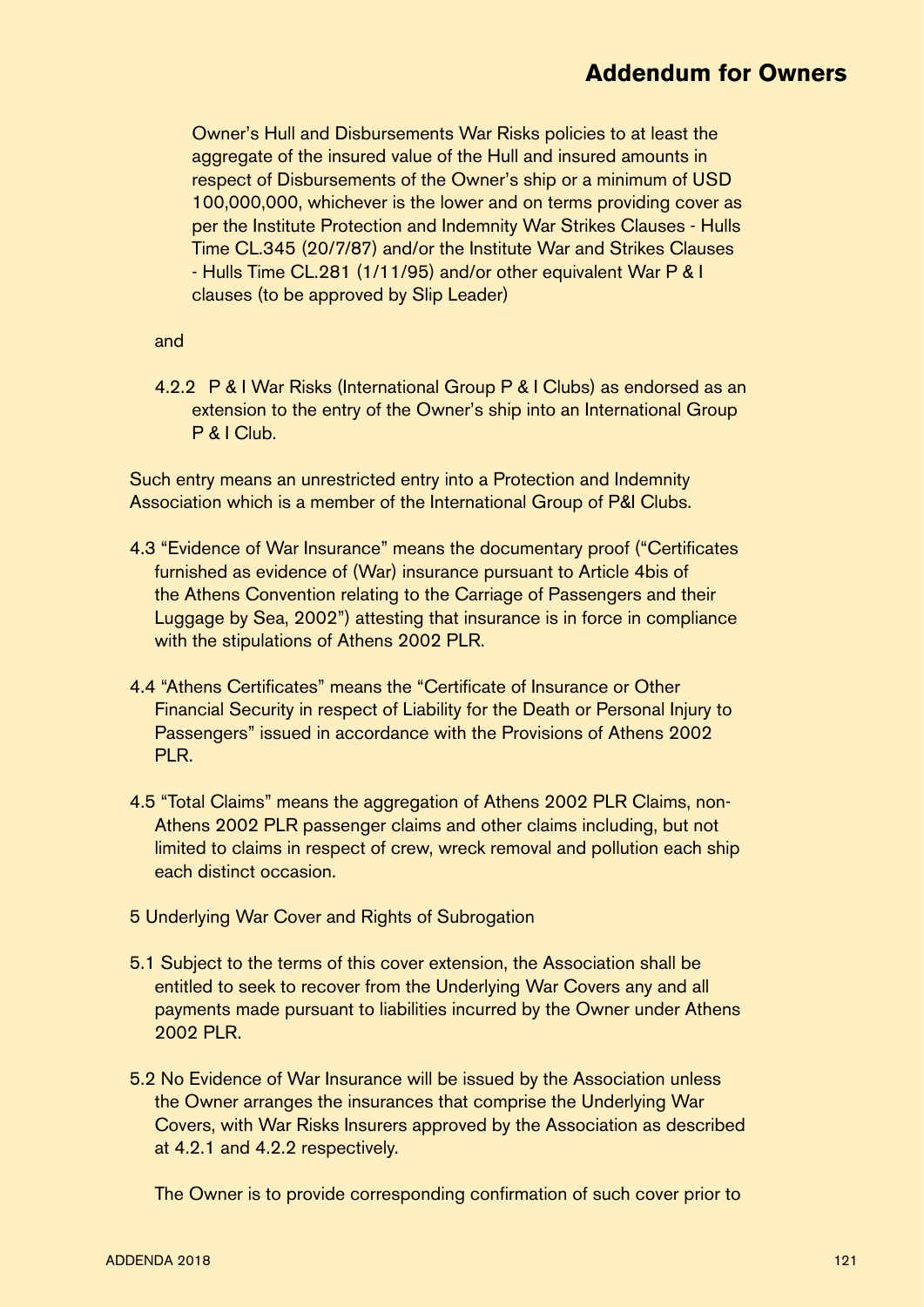the annual inception of each policy and/or entry year, stating the schedule of insurers with whom they arrange such policies or entries and that these policies or entries will be maintained in force without intentional breach of cover for the duration of any Evidence of War Insurance on behalf of the relevant ships.

The Association agrees that the conditions above shall be deemed to be satisfied in respect of the ships pending re-confirmation of the Owner's renewal of war policies, including if required, transfer between war insurers.

The Owner is obliged to take all reasonable steps to preserve such coverage including, but not limited to, the maintenance of cover in accordance with approved market practices in the event that any ship insured hereunder navigates in waters that are subject to the current JWC Hull War, Strikes, Terrorism and Related Perils Listed Areas (10 December2015) (JWLA021) and any updated version thereof.

- 5.3 Any and all payments made by the Association in its capacity as guarantor under the provisions of Athens 2002 PLR shall be deemed to be made as agent of, and for the account of, the Owner whether or not it is obliged or liable to the Owner under this extension of cover.
- 5.4 Upon the payment of any sums hereunder whether by way of indemnity or pursuant to Athens 2002 PLR, the Association shall be subrogated to all the rights and remedies of the Owner, who is under a duty to assist and co-operate with the Association in its efforts to effect recovery of any such payment.
- 5.4.1 In event that the Association, having paid any such sums, proves unable to effect a recovery under the Underlying War Cover by reason of a policy defence or the breach of policy terms and/or conditions involving the actual fault or privity of the Owner, the Association reserves the right to seek recovery of such sums from the Owner.
- 5.5 If it appears that estimated Total Claims are reasonably likely to exceed the cover available under the Underlying War Covers, the Association will, upon request of the Owner agree to refrain from exercising rights of recovery pursuant to the preceding clause 5.4 from the Underlying War Cover insurers, unless and until and to the extent that the estimated Total Claims are found not to exceed the available cover provided by the Underlying War Covers.
- 5.6 If the insurers of the Underlying War Covers have paid Athens 2002 PLR claims (whether directly to claimants or by way of reimbursement of the Owner or the Association) and Total Claims are subsequently found to exceed the limit of the Owner's Underlying War Covers, the Association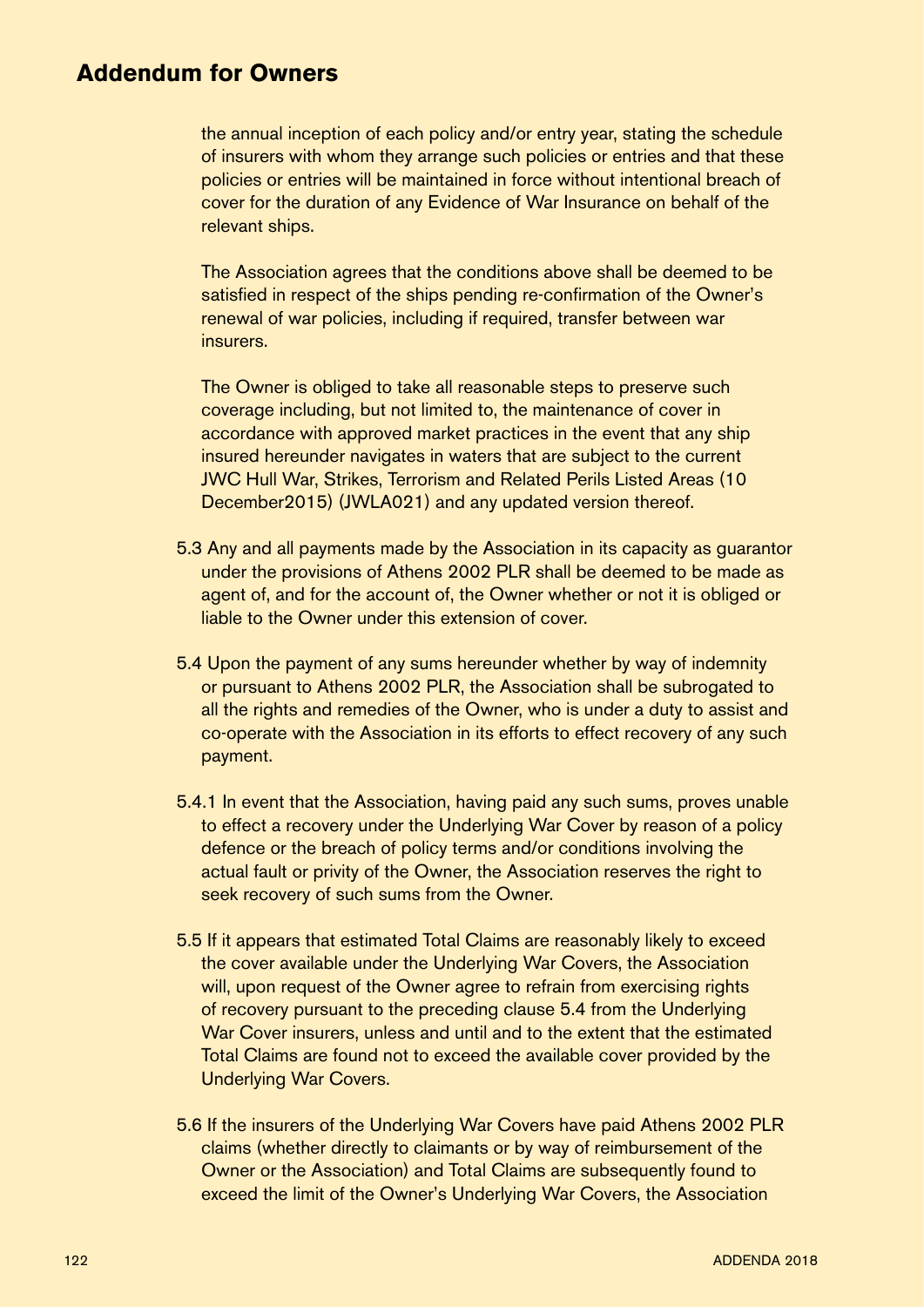will reimburse the insurers of the Underlying War Covers in respect of such Athens 2002 PLR payments if and to the extent that Total Claims exceed the limit of the Underlying War Covers(subject always to the limit of this cover as defined in Clause 3 of this extension).

- 5.7 The Association is entitled to call for and to have received on their own behalf and on behalf of the Owner, confirmations of cover and undertakings from the insurers of the Owner's P & I War Risks Insurances (Hull) (as described at 4.2.1 above) that they will issue at least 30 days notice of their intention to cancel the insurance by reason of the failure to pay, when due and demanded, any premium sums due.
- 5.8 The Association is entitled to maintain on file all information submitted in the Application Forms for Evidence of Insurance.
- 5.9 It is understood and agreed by the parties that the provisions of Clause 5.6 above confer a benefit on the insurers of the Underlying War Covers which is intended to be enforceable by those insurers under the Contracts (Rights of Third Parties) Act 1999.
- 6 Provision of Evidence of War Insurance
- 6.1 Insurers are under no obligation to provide security on behalf of any Insured, but where the same is provided it shall be on such terms as the Insurers may consider appropriate in the context of Athens 2002 PLR and shall not constitute any admission of liability by Insurers for the claim in respect of which the bail or other security is given. In no case shall cash deposits be made by Insurers.

Having either provided security or paid claims in compliance with the terms of Athens 2002 PLR, Insurers shall be entitled to seek to be indemnified for any costs associated with the provision of such security and for any liability Insurers may incur to third parties to the extent that such payments are not recoverable from Underlying War Cover Insurers as described in Para 5.4.1 above.

6.2 Where Insurers hereon and/or Underlying War Cover Insurers might be under no liability to pay claims by reason of the operation of a so-called Cesser or Cancellation Clauses (United Kingdom Mutual Steam Ship Assurance Association (Europe) Ltd Rules 29 or 31 (or equivalent at other clubs) or provisions in Hull War policies for cancellation for non-payment of premium), Insurers' payment of any claims in their capacity as guarantors per Section 1.A, is effected as agent of the Insured, and the Insured shall re-imburse Insurers in full for such claim.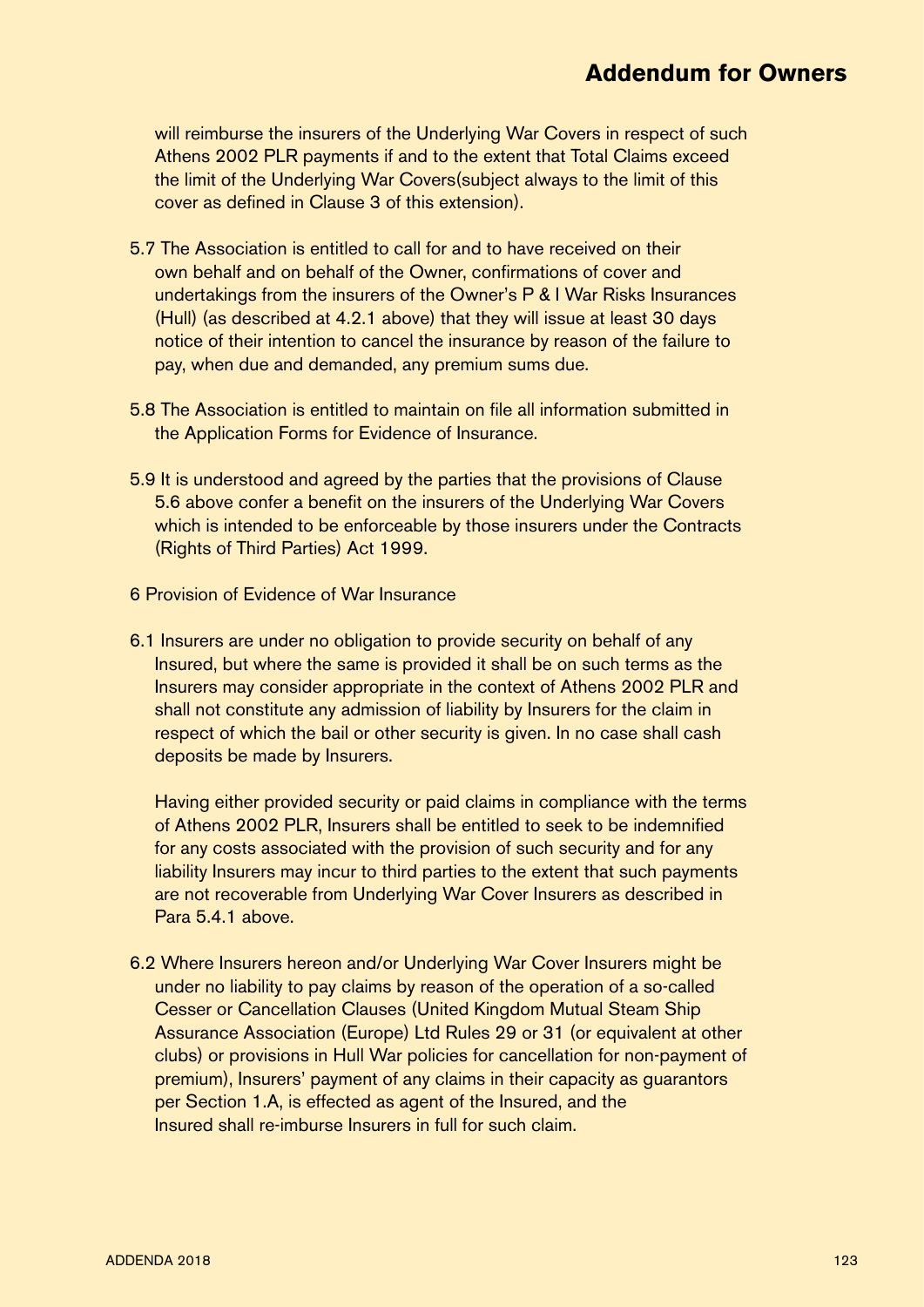#### 7 Notification of Claim

The Owner shall report in writing to the Association any circumstances which may give rise to a claim under this insurance within 14 days of becoming aware of the occurrence of an event that could give rise to a claim to Underlying War Covers and shall thereafter keep the Association fully informed of all developments.

8 Claims Procedures

The Association and the Owner agree:

- 8.1 to encourage the primary war risk underwriters to instruct the Association to adjust claims on their behalf as well as on its own behalf
- 8.2 that in adjusting Athens 2002 PLR claims the Owner and its representatives shall seek to minimize the need for adjustment or reallocation of claims payments by way of subrogation under clause 5.4 above, reimbursement under 5.6 above or otherwise between the Association and insurers on the Underlying War Covers.

#### 9 Termination

In accordance with the conditions set out above under which it issues Evidence of War Insurance:

- 9.1 The Association shall be entitled to request that the terms under which Evidence of War Insurance is provided be re-negotiated immediately and/ or Notice will be tendered to the Authority to whom the Athens 2002 PLR Certificate is addressed within seven (7) days of the receipt of any Notices of Cancellation or advices of withdrawal of the Owner's Underlying War Covers to cancel any associated Evidence of War Insurance.
- 9.2 The Association shall be entitled to request that the terms under which Evidence of War Insurance is provided be re-negotiated immediately and/or tender Notice to the Authority to whom the Athens 2002 PLR Certificate is addressed within seven (7) days of learning of any cessation or breach of conditions of the Owner's Underlying War Covers to cancel any associated Evidence of War Insurance.
- 9.3 The Association shall be entitled to request that the terms under which Evidence of War Insurance is provided be re-negotiated immediately and/or to tender Notice to the Authority to whom the Athens 2002 PLR Certificate is addressed within seven (7) days of the discovery that any one of the following circumstances has occurred since the inception date of this Policy: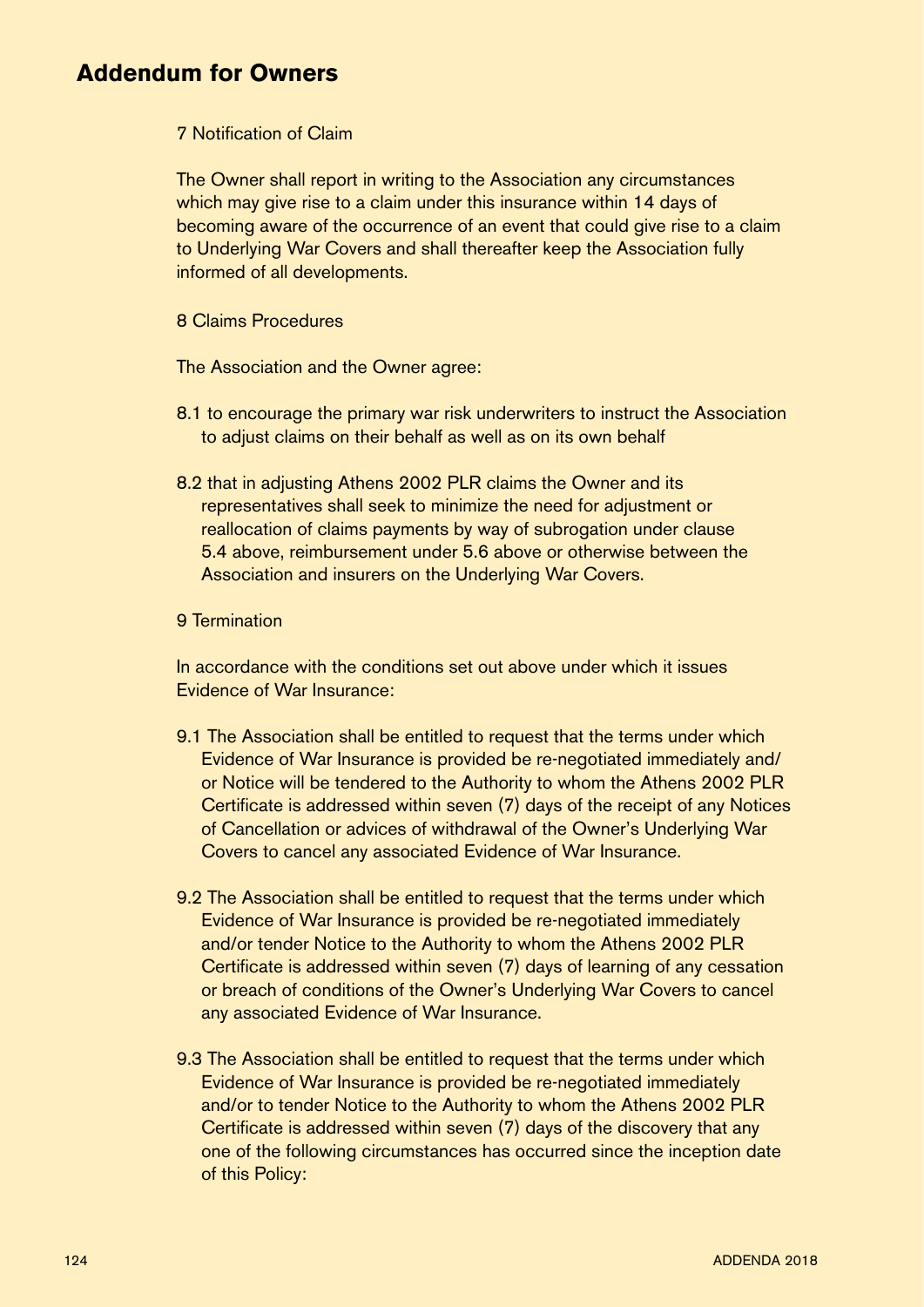- a) a State Insurance Department or similar regulatory authority has ordered an insurer involved as part or all of security of the "Underlying War Covers" to cease accepting business, or
- b) an insurer involved as part or all of security of the "Underlying War Covers" to cease accepting business has become insolvent or has been placed into liquidation or receivership (whether voluntary or involuntary), or there has been instituted against it proceedings for the appointment of a receiver, liquidator, rehabilitator, conservator, or trustee in bankruptcy, or other agent known by whatever name, to take possession of its assets or control its operations, or
- c) the AM Best rating of an insurer involved as part or all of security of the "Underlying War Covers" has been assigned or downgraded below A -, or
- d) the Standard and Poor's rating of an insurer involved as part or all of security of the "Underlying War Covers" has been assigned or downgraded below BBB.

### **MARITIME LABOUR CONVENTION EXTENSION CLAUSE 2016**

- 1 Subject only to the other provisions of this MLC Extension ("the Extension"), the Association shall discharge and pay on the Member's behalf under the 2006 Maritime Labour Convention as amended (MLC 2006) or domestic legislation by a State Party implementing MLC 2006:
	- a) Liabilities in respect of outstanding wages and repatriation of a seafarer together with costs and expenses incidental thereto in accordance with Regulation 2.5, Standard A2.5 and Guideline B2.5; and
	- b) Liabilities in respect of compensating a seafarer for death or longterm disability in accordance with Regulation 4.2, Standard A4.2 and Guideline B4.2.
- 2 The Member shall reimburse the Association in full:
	- a) any claim paid under paragraph 1(a) save to the extent that such claim is in respect of liabilities, costs or expenses recoverable under Rule 2, Sections 2, 3, 4(A), or 6, and
	- b) any claim paid under paragraph 1(b) save to the extent that such claim is in respect of liabilities, costs or expenses recoverable under Rule 2, Sections 2 or 3.
- 3 There shall be no payment under paragraph 1(a) or paragraph 1(b) if and to the extent that the liability, cost or expense is recoverable under any social security scheme or fund, separate insurance or any other similar arrangement.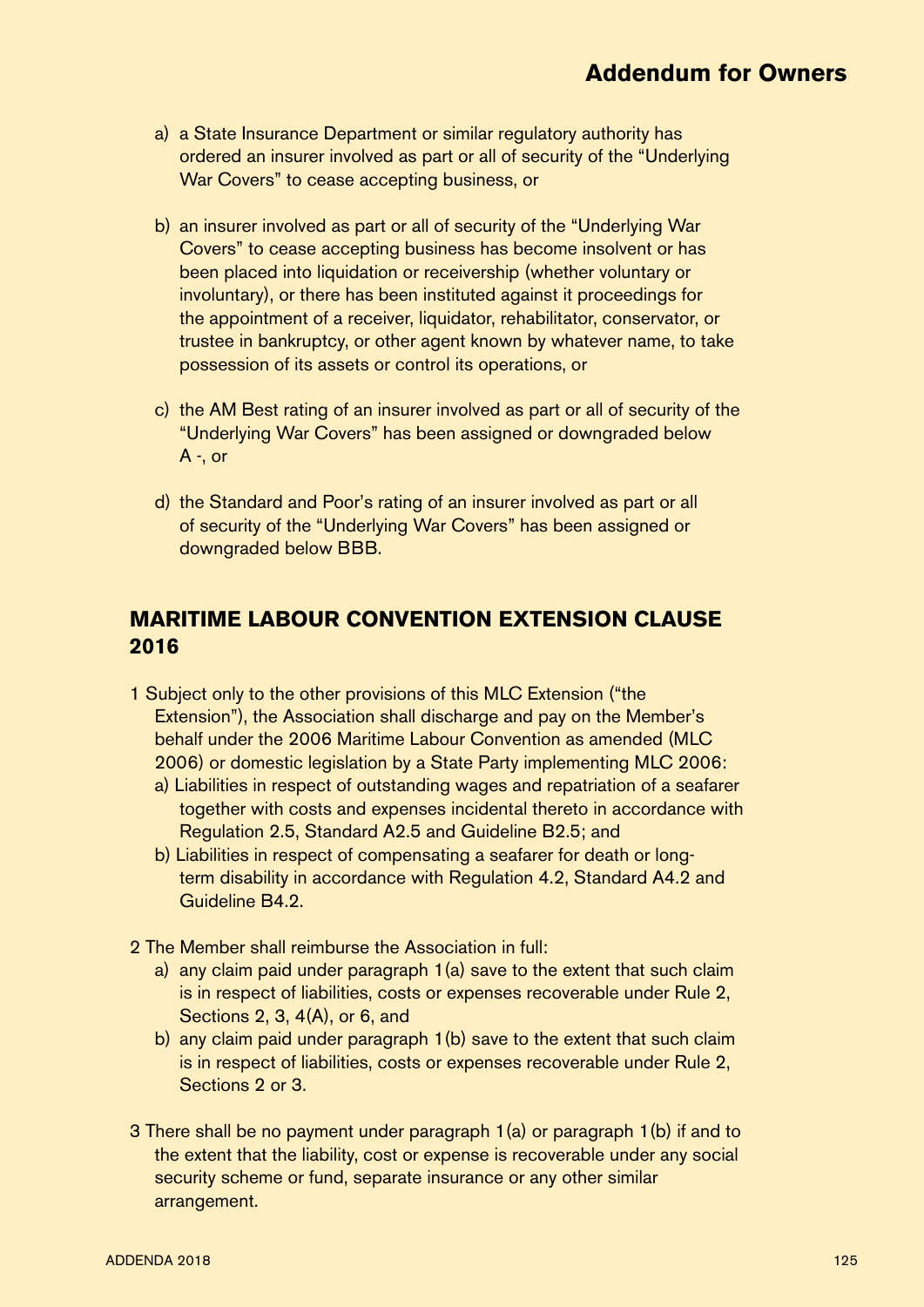- 4 The Association shall not discharge or pay any liabilities, costs or expenses under paragraph 1(a) or paragraph 1(b), irrespective of whether a contributory cause of the same being incurred was any neglect on the part of the Member or the Member's servants or agents, where such liabilities, costs or expenses were directly or indirectly caused by or contributed to by or arise from:
	- a) Any chemical, biological, bio-chemical or electromagnetic weapon
	- b) The use or operation, as a means for inflicting harm, of any computer system, computer software programme, computer virus or process, or any other electronic system.
- 5 a) The Extension may be cancelled in respect of War Risks by the Association on 30 days' notice to the Member (such cancellation becoming effective on the expiry of 30 days from midnight of the day on which notice of cancellation is issued).
	- b) Whether or not such notice of cancellation has been given the Extension hereunder shall terminate automatically in respect of the War Risks:
		- i) Upon the outbreak of war (whether there be a declaration of war or not) between any of the following: United Kingdom, United States of America, France, the Russian Federation, the People's Republic of China;
		- ii) In respect of any ship, in connection with which cover is granted hereunder, in the event of such ship being requisitioned either for title or use.
	- c) The Extension excludes loss, damage, liability or expense arising from:
		- i) The outbreak of war (whether there be a declaration of war or not) between any of the following: the UK, the USA, France, The Russian Federation, the People's Republic of China;
		- ii) Requisition for title or use.
- 6 The Extension shall be subject to Rules 5(F) and 5(V).
- 7 Without prejudice to paragraph 5, cover under the Extension shall cease 30 days after notice of termination in accordance with Regulation 2.5, Standard A2.5.2.11 or Regulation 4.2, Standard A4.2.12.
- 8 Any dispute arising out of or in connection with the Extension shall be resolved in accordance with Rule 40.
- 9 For the purpose of the Extension: "Member" means any insured party who is liable for the payment of calls, contributions, premium or other sums due under the terms of entry. "Seafarer" shall have the same meaning as in MLC 2006. "War Risks" means the risks set out in Rule 5(E).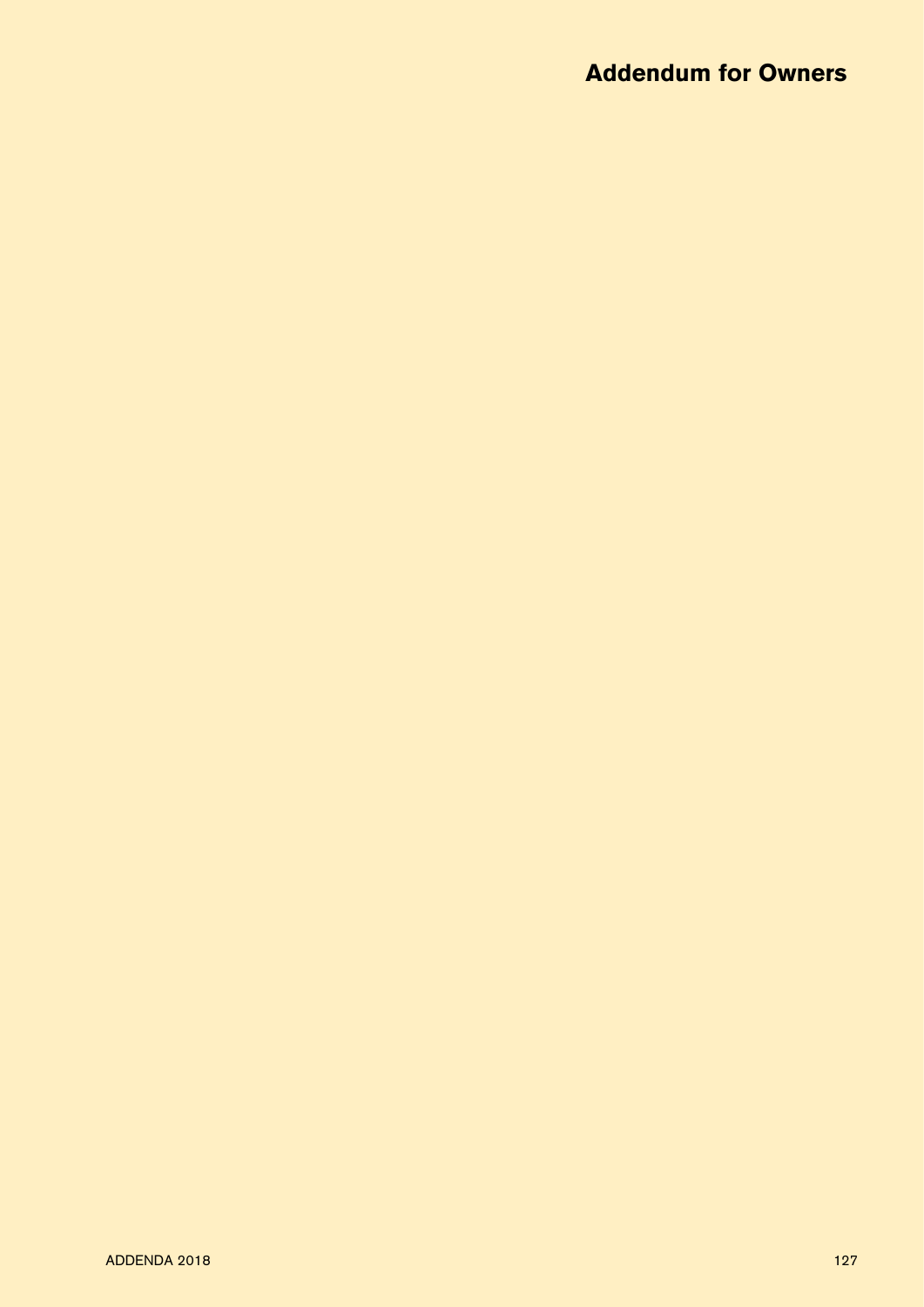### **Clauses referred to in Charterers' Certificates of Entry or Endorsement Slips.**

This Addendum contains full wordings of clauses which may be incorporated, where contractually agreed, in the terms and conditions on which a ship is entered in the Association by, or on behalf of, the Charterer, by means of a short form reference to such clause in the Certificate of Entry or in an Endorsement Slip.

Attention is drawn to Rule 5L & Rule 7 concerning the exclusion of the Insurance Act 2015.

### **Paperless Trading Endorsement**

There shall be no recovery from the Association in respect of liabilities, losses, costs and expenses arising from the use of any electronic trading system, other than an electronic trading system approved by the Managers in writing, to the extent that such liabilities, losses, costs and expenses would not (save insofar as the Association in its sole discretion otherwise determines) have arisen under a paper trading system.

For the purposes of this paragraph,

- a) an electronic trading system is any system which replaces or is intended to replace paper documents used for the sale of goods and/or their carriage by sea or partly by sea and other means of transport and which:
	- i) are documents of title, or
	- ii) entitle the holder to delivery or possession of the goods referred to in such documents, or
	- iii) evidence a contract of carriage under which the rights and obligations of either of the contracting parties may be transferred to a third party.
- b) a "document" shall mean anything in which information of any description is recorded including, but not limited to, computer or other electronically generated information.

### **Charterers' Liability in Respect of Risks Set Out in Rule 2**

A General Terms and Conditions of Cover

Pursuant and subject to Rule 3 and Rule 4, Section 1(A) of the Association's Rules, the cover afforded to the above-named Member in respect of the entered ship includes the risks set out in (B) below but subject always to (C) below.

B Risks Covered

1This insurance covers the liability of the above-named Member in his capacity as charterer in respect of risks set out in Rule 2 and includes,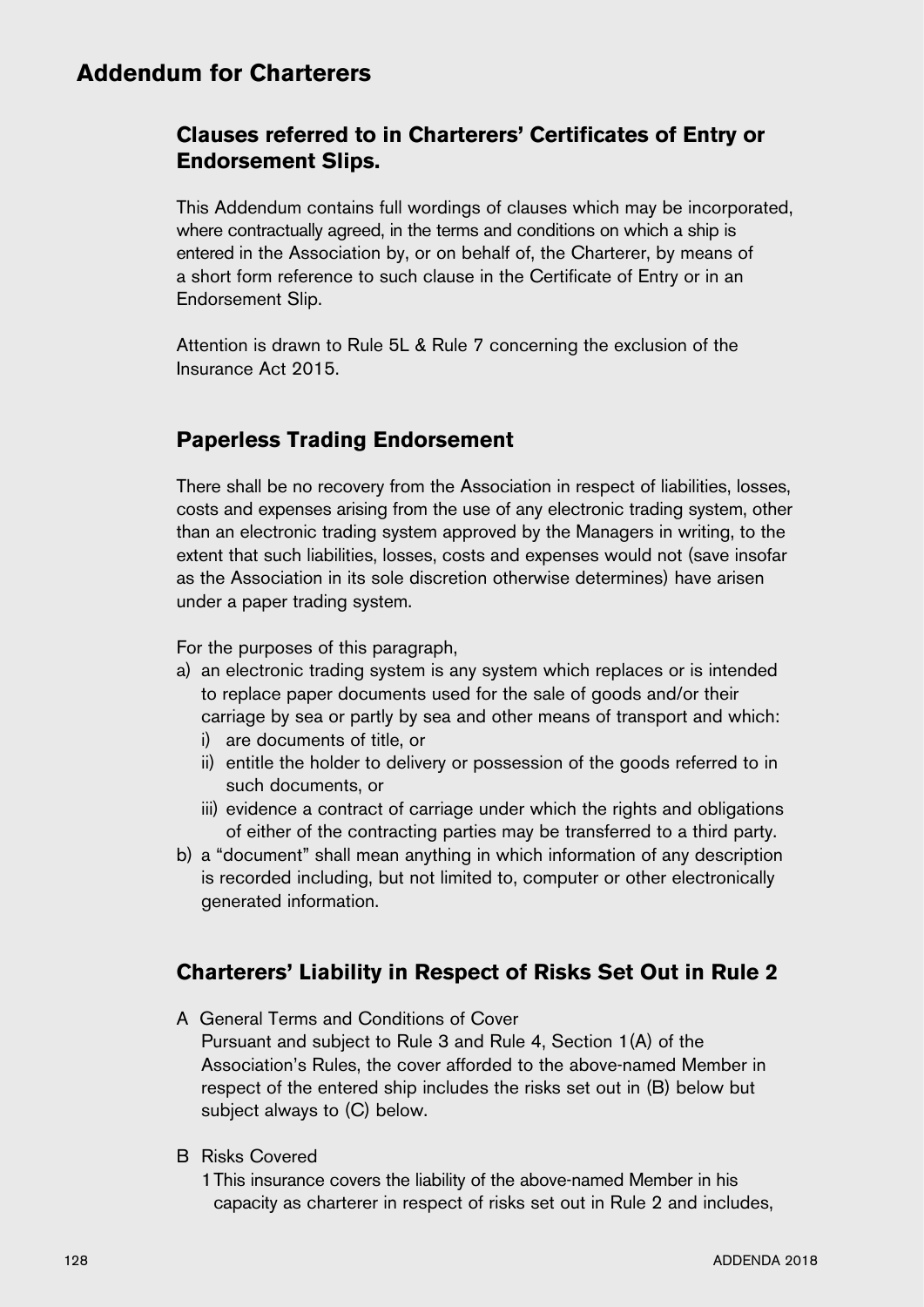pursuant to Rule 4 Section 1(A), the liability of the charterer to indemnify the owner or disponent owner in respect of such risks, to the extent that they arise out of operations or activities ordinarily carried on by, or ordinarily at the risk and responsibility of, a charterer.

- 2 Pollution damage to Member's own property This insurance includes loss of or damage to the Member's own property subject to Rule 2, Section 11 but including such loss or damage covered under Rule 2, Section 12.
- B General Terms and Conditions
	- 1 The Member's right of recovery is restricted to the amount to which the Member may limit liability pursuant to any applicable of law. Notwithstanding any other provision of the Association's Rules or standard terms, the liability of the Association shall be limited in accordance with the deductibles and limits set out in the Certificate of Entry.
	- 2 This insurance applies only where the Member has chartered the entered ship under a form of charterparty approved in writing by the Association.

# **Extension of Cover relating to Onerous Contracts**

A General Terms and Conditions of Cover

Pursuant and subject to Rule 3 of the Rules of the Association, the cover afforded to the above-named Member in respect of the entered ship includes the risks set out in (B) below but subject always to (C) below.

B Risks Covered

This insurance covers the above-named Member, in his capacity as charterer, in respect of risks set out in Rule 2 incurred under a contract, which imposes liability on the Member irrespective of his fault or contains terms more onerous than Knock for Knock, to the extent that such risks arise out of operations or activities ordinarily carried on by, or ordinarily at the risk and responsibility of, a charterer. This insurance is subject to the conditions set out in (C) below.

For the purpose of this cover, Knock for Knock means a provision or provisions stipulating that:

- i) each party to a contract shall be similarly responsible for loss of or damage to, and/or death of or injury to, any of its own property or personnel, and/or the property or personnel of its contractors and/or of its and their sub-contractors and/or of other third parties, and that
- ii) such responsibility shall be without recourse to the other party and arise notwithstanding any fault or neglect of any part and that
- iii) each party shall, in respect of those losses, damages or other liabilities for which it has assumed responsibility, correspondingly indemnify the other party against any liability that that party shall incur in relation thereto.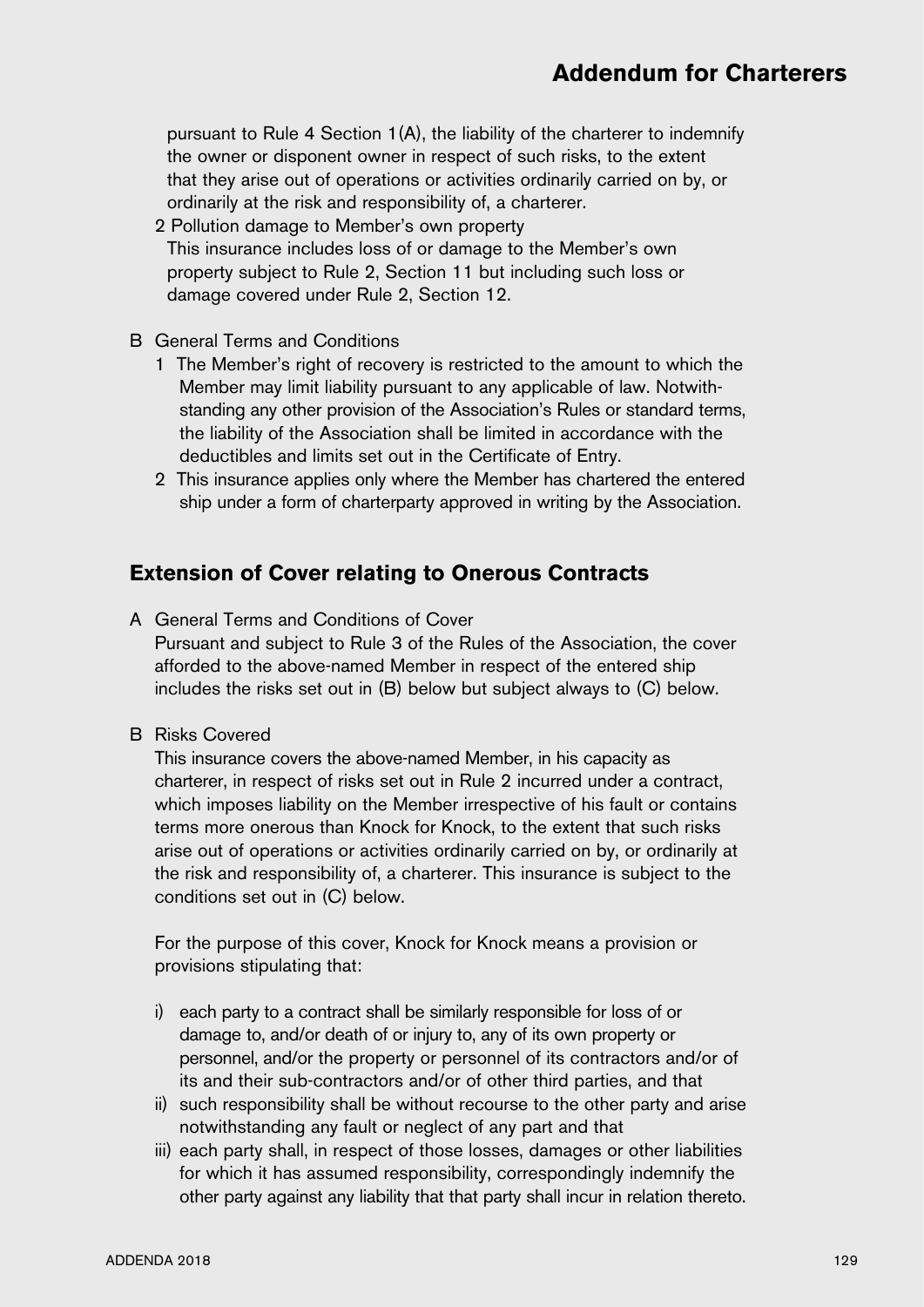- C Other Terms and Conditions
	- 1 There shall be no cover under this insurance unless the contract has been approved by the Managers.
	- 2 The Member's right of recovery is restricted to the amount to which the Member may limit liability pursuant to any rule of law, provided always that the maximum recovery under this insurance is limited in accordance with limits and deductibles set out in the Certificate of Entry.
	- 3 When the Member, as a result of an event for which he is covered under this insurance has obtained extra revenue, saved costs or expenses or avoided liability or loss which would otherwise have been incurred and which would not have been covered under this insurance, the Association may deduct from the amount payable under this insurance an amount corresponding to the benefit obtained.
	- 4 This insurance excludes any liabilities, losses, costs and expenses insurable under the Member's standard cover in the Association in accordance with the Rules of the Association current at the time of the event from which such liability, loss or damage arises.
	- 5 This insurance excludes liabilities, losses, costs or expenses which are covered by any public or private insurance required by any applicable legislation, or which would have been covered if such insurance had been taken out.
	- 6 This insurance excludes general monetary loss, loss of time, loss through price or currency fluctuations, loss of market or similar losses howsoever caused.

### **Charterers' Liability for Loss of, or Damage to, the Entered Ship (DTH Cover)**

- A General Terms and Conditions of Cover Pursuant and subject to Rules 3 and 4, Section I(B) of the Association's Rules, it is hereby agreed that the cover afforded to the above-named Member in his capacity as charterer in respect of the entered ship includes the risks set out in (B) below but subject always to (C) below.
- B Risks Covered liability for Loss of, or Damage to, the Entered Ship This insurance covers the Member's liability to the owner and/or other parties interested in the entered ship, incurred by the Member as charterer of the entered ship for:
	- 1 Physical loss or damage to that ship.
	- 2 Any financial loss, liability, cost or expense arising as a direct consequence of such loss or damage to that ship.
	- 3 Sue and labour and legal costs in accordance with Rule 2, Section 25 in respect of the liabilities set out in (1) and (2) above.
	- 4 General average, salvage contributions and salvage charges in respect of:
		- a) The liabilities set out in (1) and (2) above, and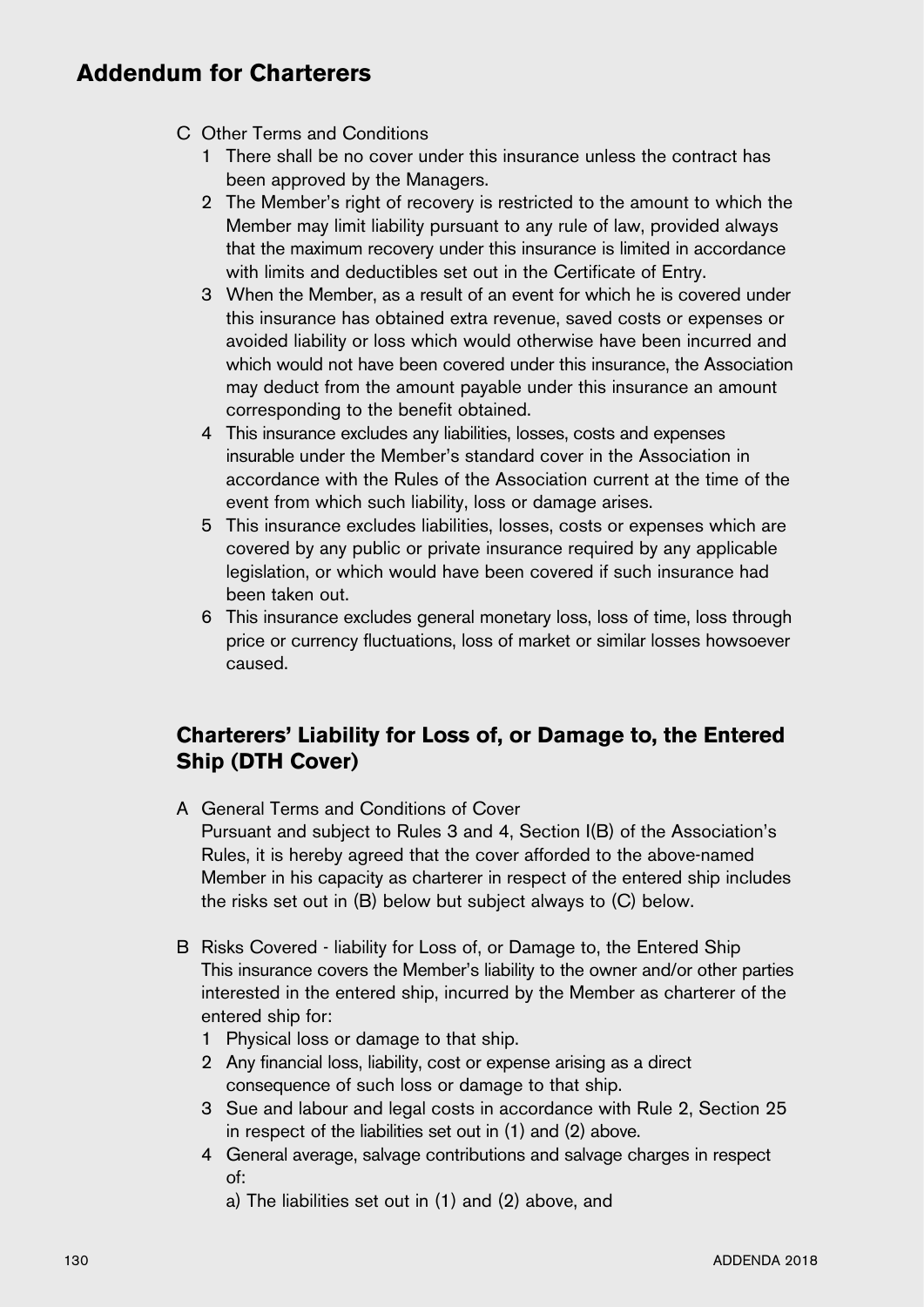- b) The Member's freight at risk in relation to, and
- c) The Member's bunkers on board the entered ship.
- 5 Removal and replacement of bunkers

 This insurance includes extraordinary costs and expenses reasonably and necessarily incurred by the Member in order to avoid or minimise the Member's liability for physical damage to the entered ship, its engines or other equipment:

- a) to remove the bunkers from the ship (including any fuel oil and/or lubricating oil);
- b) to replace the bunkers so removed with new and sound bunkers;
- c) to clean the ship's engines, tanks, pipelines and/or other similar affected areas; and
- d) to lawfully dispose of removed bunkers from the ship as well as substances resulting from the cleaning of the ship's engines, tanks pipelines and/or other similar affected areas.

Notwithstanding the above, the following are not covered:

- i) The economic value of the bunkers removed from the ship and/or the new and sound bunkers supplied to the ship;
- ii) Costs and expenses resulting from measures which have been or could have been accomplished by personnel employed by the Member or by the reasonable use of equipment owned and controlled by the Member, and
- iii) Costs and expenses incurred by the Member in any other capacity than as a charterer of the ship, including but not limited to as supplier of the bunker removed and/or replaced.
- C Other Terms and Conditions
	- 1 Without prejudice to the generality of (A) above this insurance is subject to Rule  $5(G)$ , except sub-paragraphs (i), (ii), (iii), (iv), (v), (vi) and (viii) to the extent that they are in conflict with the cover set out in (B) and (C) above. This insurance excludes all liability, loss and damage recoverable under a full entry in the Association, in accordance with the Rules of the Association current at the time of the event from which such liability, loss or damage arises.
	- 2 For the purposes of this insurance, the expression "the entered ship" shall be deemed to include any equipment, stores, fuel, lubricants, containers and any other unit load devices and any other property on board that ship except if and to the extent that the same are owned or leased by the Member, or by any company associated with or under the same management as the Member.
	- 3 This insurance applies only where the Member has chartered the entered ship under a form of charterparty approved in writing by the Association.
	- 4 Substitute ships are held covered under the initial declaration where the charterparty gives liberty to the owner to substitute with another ship of the same size, or where a ship is substituted because it requires repairs, which repairs do not relate to a claim recoverable under this physical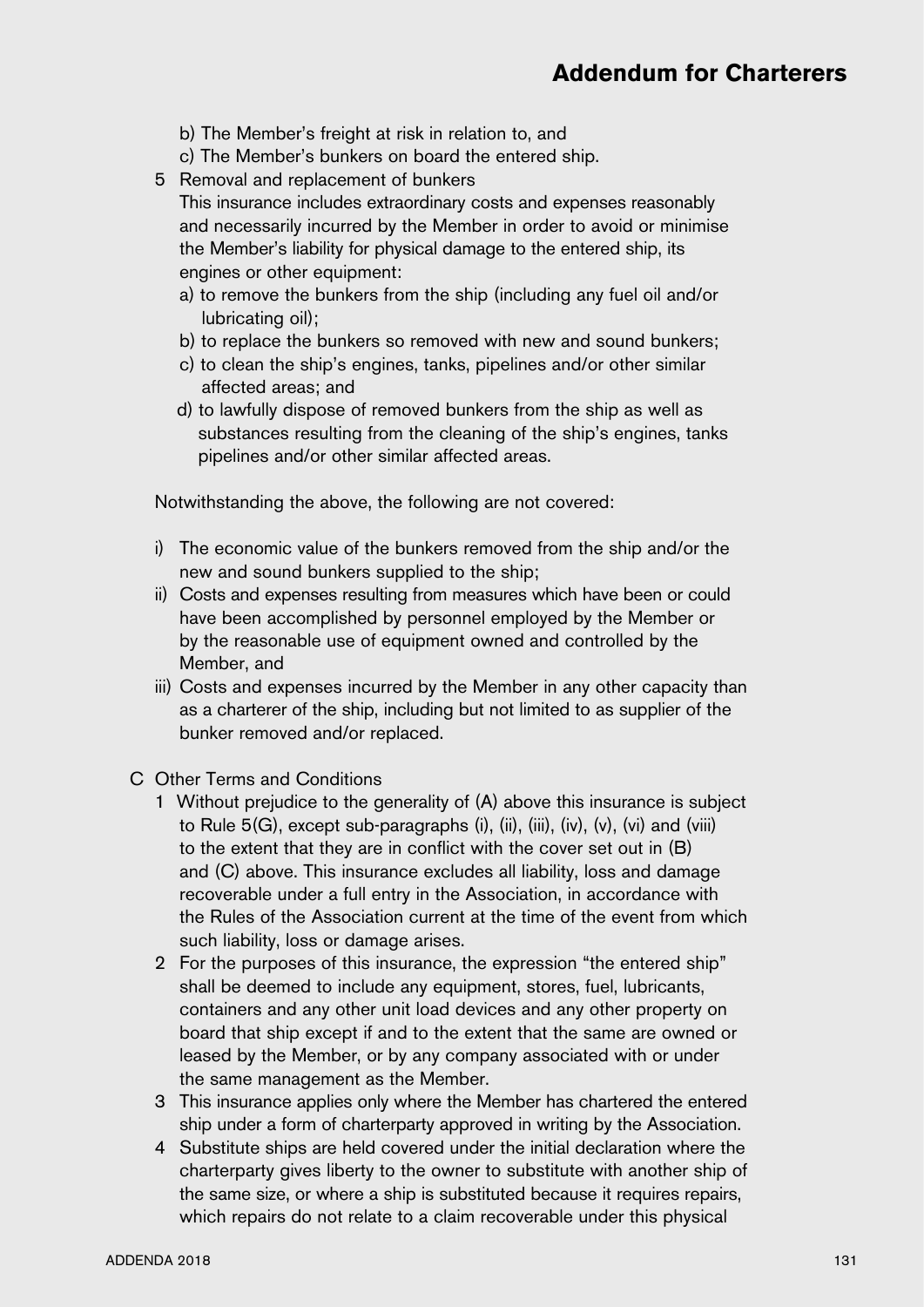damage insurance but always subject to the prior written agreement of the Managers.

- 5 This insurance covers the legal liability of the Member when the claim arises from ships loading or discharging "not always afloat but safely aground" in any port or place where this is customary practice, provided that the charterparty is specifically claused to allow such operations.
- 6 The Member's right of recovery is restricted to the amount to which the Member may limit liability pursuant to any applicable law, provided always that the maximum recovery under this insurance is limited in accordance with deductibles and limits set out in the Certificate of Entry.

### **Charterers' Liability for Detention of the Entered Ship**

A General Terms and Conditions of Cover

Pursuant and subject to Rules 3 and 4, Section I(B) of the Association's Rules, it is hereby agreed that the cover afforded to the above-named Member in his capacity as charterer in respect of the entered ship includes the risks set out in (B) below but subject always to (C) below.

B Risks covered - Liability for Detention of the Entered Ship This insurance covers the Member's liability to the owner and/or other parties interested in the entered ship, incurred by the Member as charterer of the entered ship for liabilities arising out of Detention.

For the purpose of this insurance, "Detention" means that while on charter to the Member, the ship is prevented from performing the service required of her, save where caused by or arising out of the following circumstances:

- a) Seizure, arrest, attachment or other delay of the entered ship for the purpose of collecting payment of a legally enforceable debt;
- b) Insolvency of any party;
- c) Failure to comply with requirements of the entered ship's classification society;
- d) Failure to comply with statutory requirements of the state of the entered ship's flag relating to the construction, condition, fitment, equipment, manning, safe operation, security and management of the entered ship;
- e) Failure to maintain the validity of statutory certificates that are issued by or on behalf of the state of the entered ship's flag in relation to the matters listed in (c) to (d) above.

This insurance excludes the Member's liability to pay hire, freight, demurrage, ice demurrage or any other remuneration for the use or loss of use of the entered ship or for the services to be performed by the entered ship, however and whenever arising.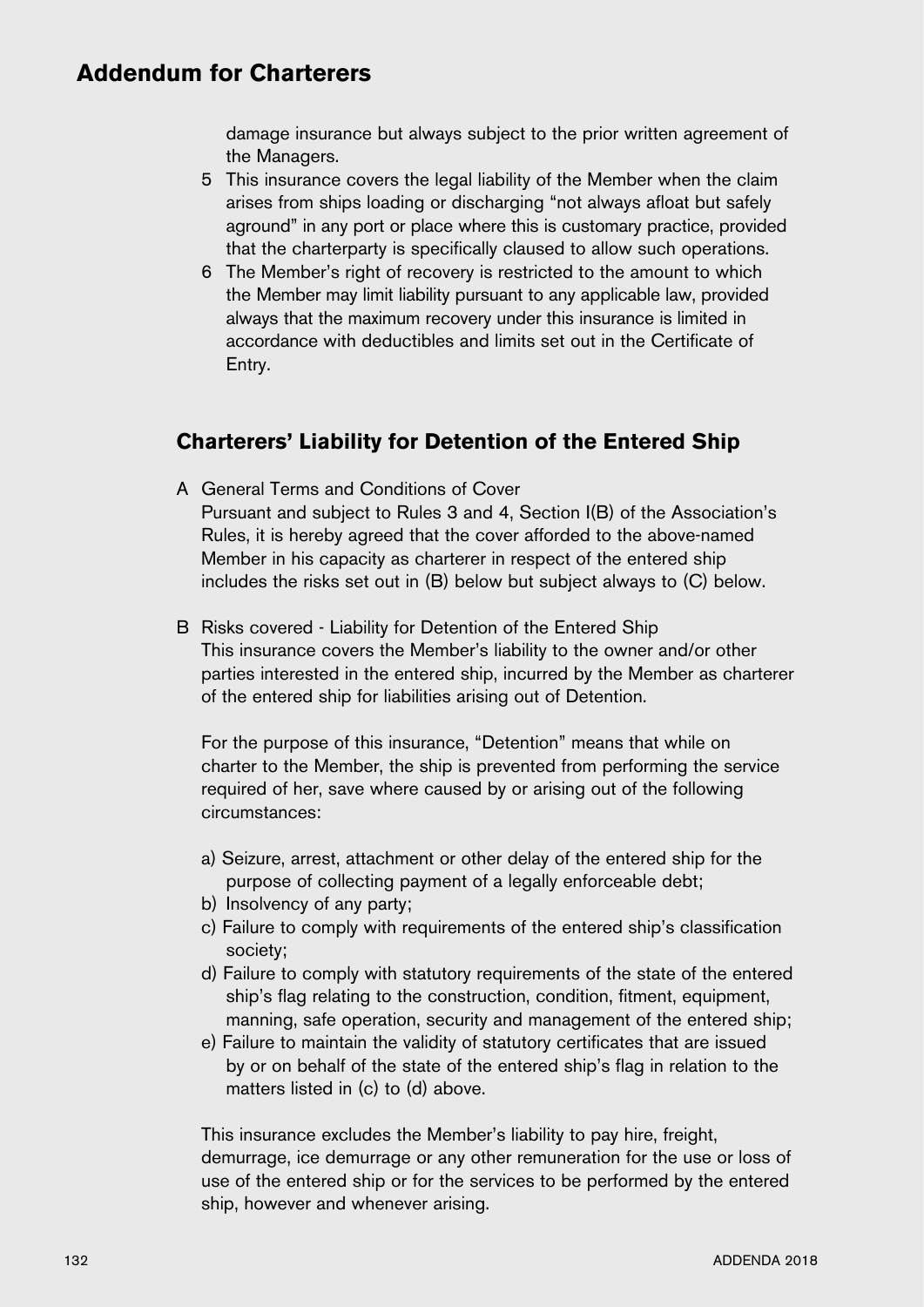- C Other Terms and Conditions
	- 1 This insurance excludes all liability, loss and damage recoverable under (i) Charterers DTH Cover, or (ii) a full entry in the Association, in accordance with the Rules of the Association current at the time of the event from which such liability, loss or damage arises.
	- 2 This insurance applies only where the Member has chartered the entered ship under a form of charterparty approved in writing by the Association.
	- 3 This insurance covers the legal liability of the Member when the claim arises from ships loading or discharging "not always afloat but safely aground" in any port or place where this is customary practice, provided that the charterparty is specifically claused to allow such operations.
	- 4 The Member's right of recovery is restricted to the amount to which the Member may limit liability pursuant to any applicable law, provided always that the maximum recovery under this insurance is limited in accordance with deductibles and limits set out in the Certificate of Entry.

### **Loss of, or Damage to, Charterers' Bunkers**

- A General Terms and Conditions of Cover Pursuant and subject to Rules 3 and 4, Section 1(B) of the Association's Rules, cover afforded to the above-named Member in his capacity as charterer in respect of the entered ship includes the risks set out in (B) below but subject always to (C) below.
- B Risk Covered Bunkers valued as declared. Policy proof of interest. Full interest admitted.
- C Other Terms and Conditions Cover in accordance with Institute Cargo Clauses (C) 1/1/82 CL.254, Institute War Clauses (Cargo) 1/1/82 CL.255, Institute Strike Clauses (Cargo) 1/1/82 CL.256.

This insurance applies only where the Member has chartered the entered ship under a form of charterparty approved in writing by the Association.

The maximum recovery under this insurance is limited in accordance with deductibles and limits set out in the Certificate of Entry.

### **Cargo Owner/Trader Extension Cover (in respect of cargo carried on an entered ship)**

A General Terms and Conditions of Cover Pursuant and subject to Rule 3 of the Rules of the Association, the cover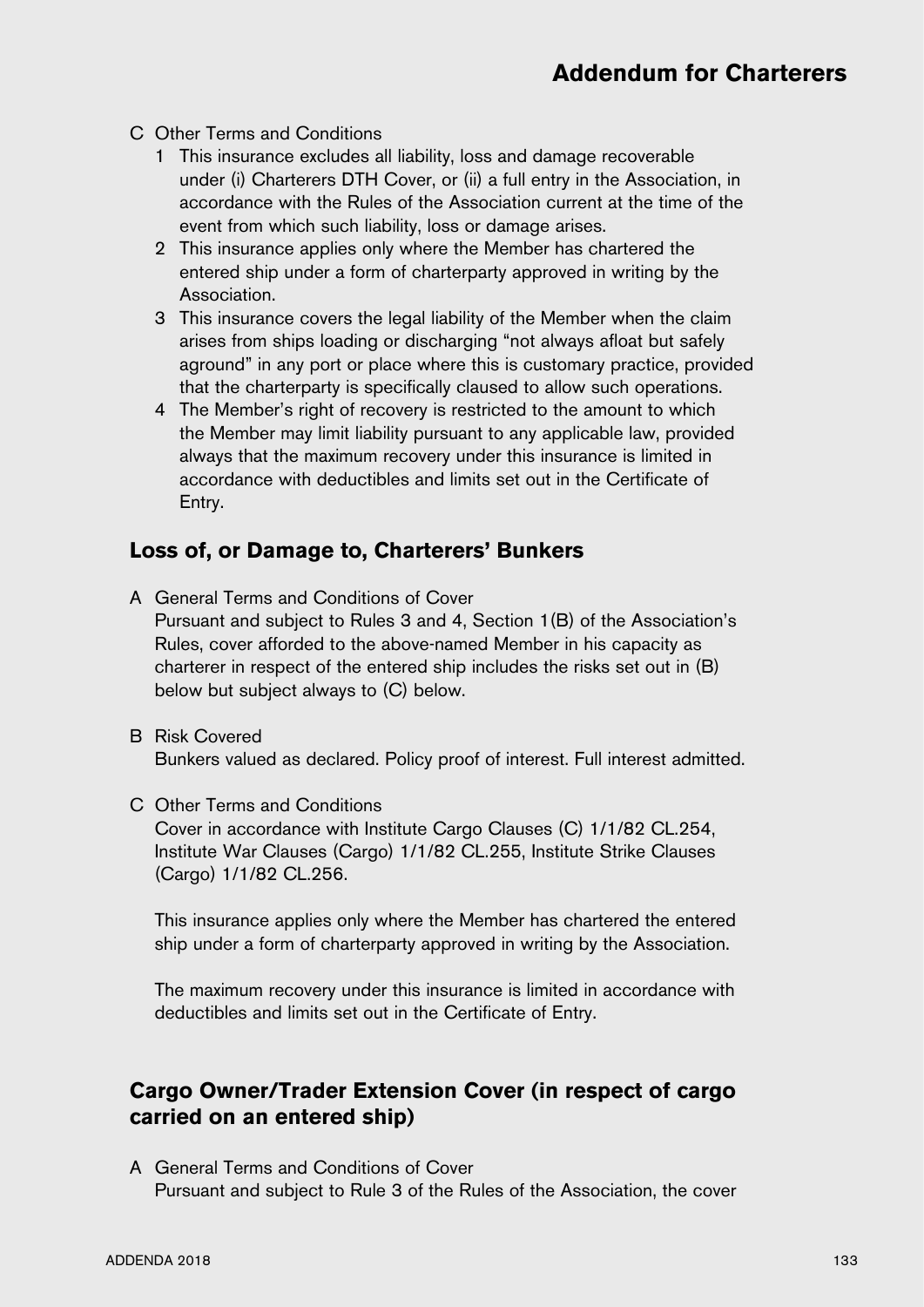afforded to the above-named Member in their capacity as owner of cargo carried on an entered ship includes the risks set out in (B) below but subject always to (C) below.

B Risks Covered

Cargo Owners' Legal Liability in respect of cargo carried on an entered ship:

Pursuant and subject to Rule 3 of the Rules of the Association, this insurance covers liabilities, losses, costs or expenses in respect of risks set out in Rule 2, and Rule 4, Section 1(B) of the Rules of The Association, incurred by the Member, in respect of their interest in cargo being or having been carried on a ship entered in the Association, or during customary lighterage of the cargo to or from such ship.

- C Other Terms and Conditions
	- 1 For the purpose of this insurance the following terms shall mean: "Cargo Owner" - includes buyer, seller, or holder of the Bill of Lading "Cargo" - shall mean any lawful and merchantable commodity or goods intended to be or being or having been carried on board a ship pursuant to a contract of carriage but shall exclude any other equipment, stores, fuel (unless carried as cargo) or substance of whatsoever nature, and shall further exclude waste and residues of Cargo(es) and/or of other equipment, stores, fuels and/or substances.
	- 2 The Member's right of recovery is restricted to the amount to which the Member may limit liability pursuant to any applicable law, provided always that the maximum recovery under this insurance is limited in accordance with deductibles and limits set out in the Certificate of Entry.
	- 3 When the Member, as a result of an event for which he is covered under this insurance has obtained extra revenue, saved costs or expenses or avoided liability or loss which would otherwise have been incurred and which would not have been covered under this insurance, the Association may deduct from the compensation payable under this insurance an amount corresponding to the benefit obtained.
	- 4 This insurance excludes any liabilities, losses, costs and expenses insurable under a full entry of the Association in accordance with the Rules current at the time of the event from which such liability, loss or damage arises.
	- 5 This insurance excludes liabilities, losses, costs and expenses in respect of damage to or loss or reduced value of cargo arising as a consequence of a condition, quality or specification of the cargo which existed prior to the cargo being accepted for carriage or which was caused by treatment or processing, including blending, of cargo other than treatment necessary for transportation.
	- 6 This insurance excludes any liabilities, losses, costs or expenses which are covered by any public or private insurance required by any applicable legislation, or which would have been covered if such insurance had been taken out.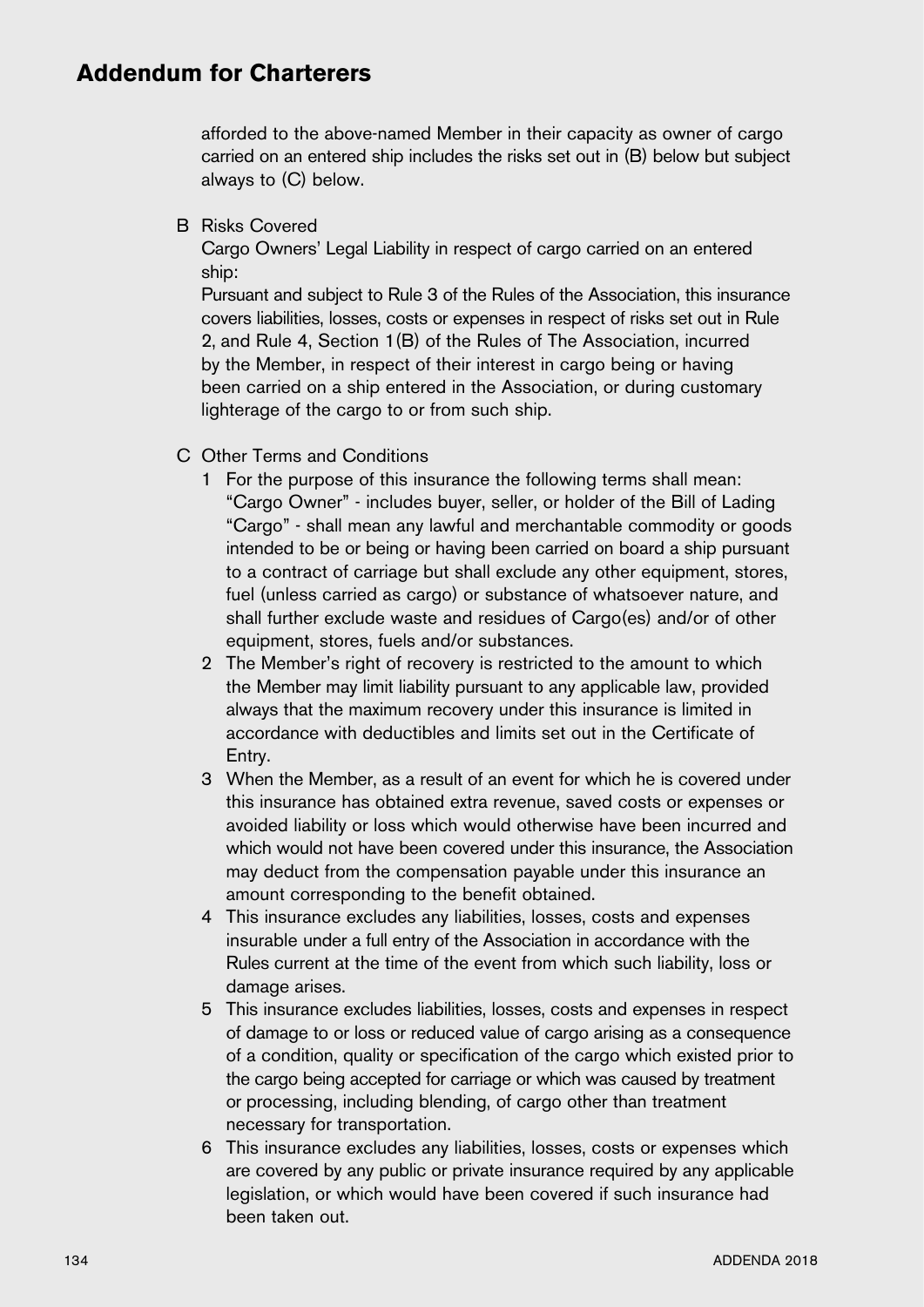- 7 This insurance excludes general monetary loss, loss of time, loss through price or currency fluctuations, loss of market or similar losses howsoever caused.
- 8 This insurance excludes liabilities, losses, costs and expenses in respect of personal injury, illness or death of any person of which the assured has not submitted a notice of claim to the Association within five years from the expiry of the policy year in which the event giving rise to a claim occurred.
- 9 The Association shall determine in its absolute discretion in respect of the cover provided by this Insurance when the event shall be deemed to have occurred and whether liabilities, losses, costs and expenses covered under this insurance in whole or in part shall be deemed to have arisen out of one or several events.
- 10 This insurance excludes liabilities, losses, costs and expenses arising out of inherent defects in products or reliance upon a warranty or representation made in respect of the products.
- 11 This insurance shall not include liabilities, losses costs and expenses caused by or arising in connection with the processing or manufacturing of cargo.

### **Cargo Owner/Trader Extension Cover (in respect of cargo carried on an entered ship – pollution liability only)**

A General Terms and Conditions of Cover

Pursuant and subject to Rule 3 of the Rules of the Association, the cover afforded to the above-named Member in their capacity as an owner of cargo carried on an entered ship includes the risks set out in (B) below but subject always to (C) below.

B Risks Covered

Cargo Owners' Pollution Liability in respect of cargo carried on an entered ship: Pursuant and subject to Rule 3 of the Rules of the Association, this insurance covers liabilities, losses, costs and expenses set out in Rule 2, section 12 of the Rules of the Association, incurred by the Member, in respect of his interest in cargo being or having been carried on an entered ship, or during customary lighterage of the cargo to or from the entered ship, arising in consequence of the discharge or escape from the entered ship or the lighter of such cargo, or the threat of such discharge or escape.

- C Other Terms and Conditions
	- 1 For the purpose of this insurance the following terms shall mean: "Cargo Owner" - includes buyer, seller, or holder of the Bill of Lading "Cargo" - shall mean any lawful and merchantable commodity or goods intended to be or being or having been carried on board a ship pursuant to a contract of carriage but shall exclude any other equipment, stores, fuel (unless carried as cargo) or substance of whatsoever nature, and shall further exclude waste and residues of cargo(es) and/or of other equipment, stores, fuels and/or substances.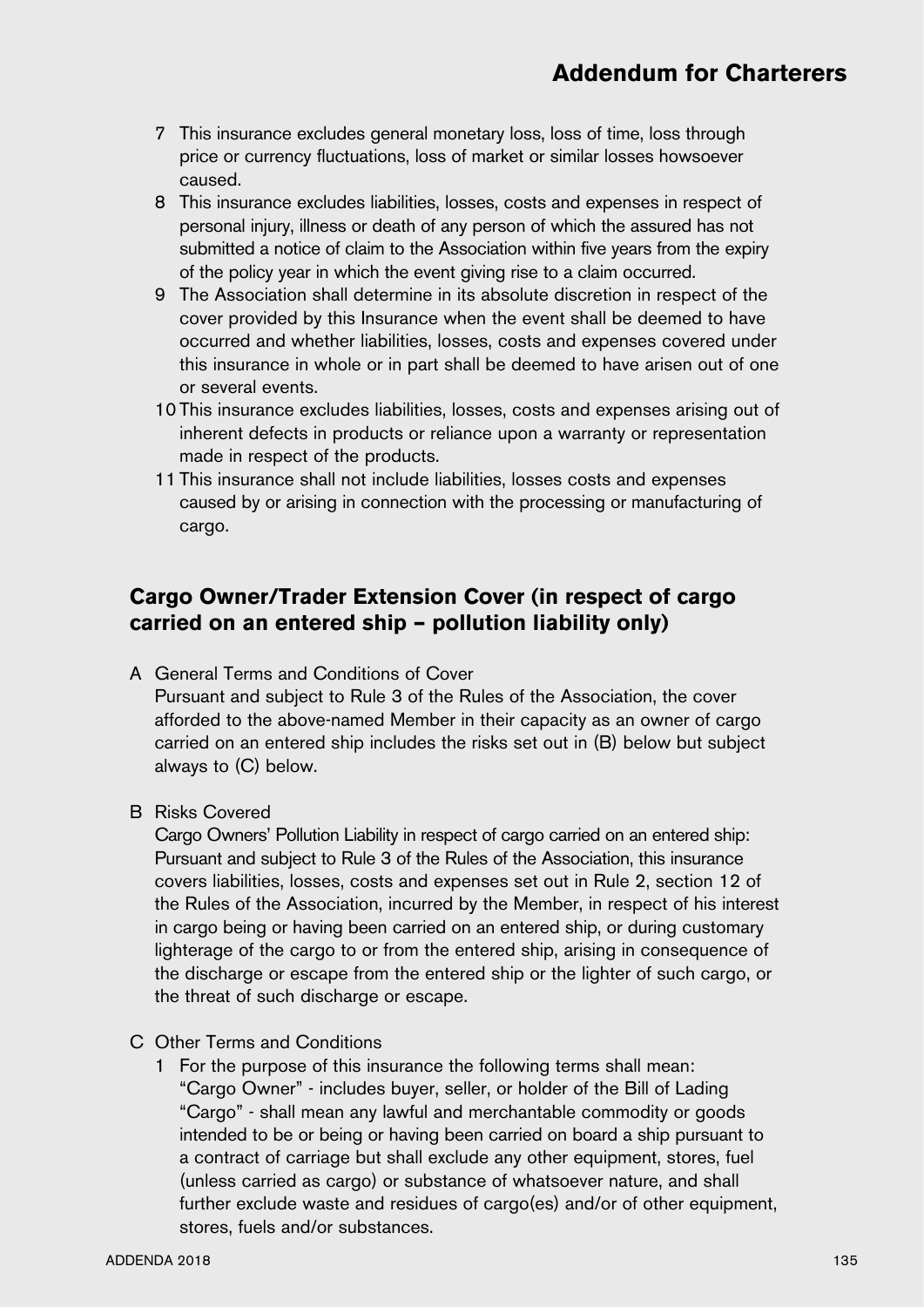- 2 The Member's right of recovery is restricted to the amount to which the Member may limit liability pursuant to any applicable law, provided always that the maximum recovery under this insurance is limited in accordance with deductibles and limits set out in the Certificate of Entry.
- 3 When the Member, as a result of an event for which he is covered under this insurance has obtained extra revenue, saved costs or expenses or avoided liability or loss which would otherwise have been incurred and which would not have been covered under this insurance, the Association may deduct from the compensation payable under this insurance an amount corresponding to the benefit obtained.
- 4 This insurance excludes any liabilities, losses, costs and expenses insurable under a full entry of the Association in accordance with the Rules current at the time of the event from which such liability, loss or damage arises.
- 5 This insurance excludes liabilities, losses, costs and expenses in respect of damage to or loss or reduced value of cargo arising as a consequence of a condition, quality or specification of the cargo which existed prior to the cargo being accepted for carriage or which was caused by treatment or processing, including blending, of cargo other than treatment necessary for transportation.
- 6 This insurance excludes any liabilities, losses, costs or expenses which are covered by any public or private insurance required by any applicable legislation, or which would have been covered if such insurance had been taken out.
- 7 This insurance excludes general monetary loss, loss of time, loss through price or currency fluctuations, loss of market or similar losses howsoever caused.
- 8 This insurance excludes liabilities, losses, costs and expenses in respect of personal injury, illness or death of any person of which the assured has not submitted a notice of claim to the Association within five years from the expiry of the policy year in which the event giving rise to a claim occurred.
- 9 The Association shall determine in its absolute discretion in respect of the cover provided by this insurance when the event shall be deemed to have occurred and whether liabilities, losses, costs and expenses covered under this insurance in whole or in part shall be deemed to have arisen out of one or several events.
- 10 This insurance excludes liabilities, losses, costs and expenses arising out of inherent defects in products or reliance upon a warranty or representation made in respect of the products.
- 11 This insurance shall not include liabilities, losses costs and expenses caused by or arising in connection with the processing or manufacturing of cargo.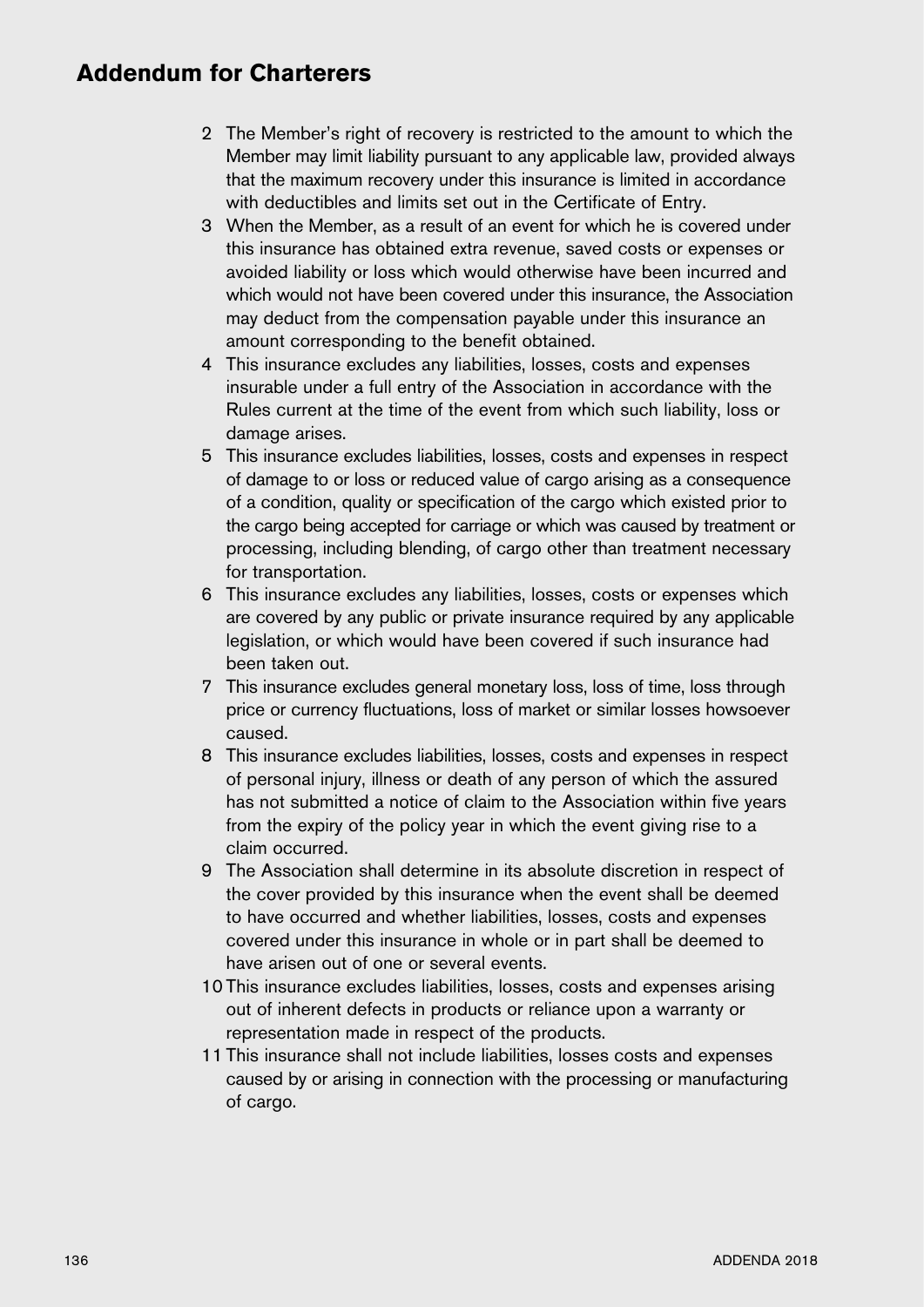## **Cargo Owner/Trader Extension Cover (in respect of cargo carried (i) on an entered ship, (ii) on a non-entered ship)**

A General Terms and Conditions of Cover

Pursuant and subject to Rule 3 of the Rules of the Association, the cover afforded to the above-named Member in their capacity as an owner of cargo carried on a ship includes the risks set out in (B) below but subject always to (C) below.

#### B Risks Covered

Cargo Owners' Legal Liability in respect of cargo carried on an entered ship:

Pursuant and subject to Rule 3 of the Rules of the Association, this insurance covers liabilities, losses, costs or expenses in respect of risks set out in Rule 2, and Rule 4, Section 1(B) of the Rules of the Association, incurred by the Member, in respect of their interest in cargo being or having been carried on a ship entered in the Association, or during customary lighterage of the cargo to or from such ship.

Cargo Owners' Legal Liability in respect of cargo carried on a non-entered ship:

Pursuant and subject to Rule 3 of the Rules of the Association, this insurance covers liabilities, losses, costs or expenses in respect of risks set out in Rule 2, and Rule 4, Section 1(B) of the Rules of the Association, incurred by the Member, in respect of their interest in cargo being or having been carried on a ship not entered in the Association, or during customary lighterage of the cargo to or from such ship.

- C Other Terms and Conditions
	- 1 For the purpose of this insurance the following terms shall mean: "Cargo Owner" - includes buyer, seller, or holder of the Bill of Lading "Cargo" - shall mean any lawful and merchantable commodity or goods intended to be or being or having been carried on board a ship pursuant to a contract of carriage but shall exclude any other equipment, stores, fuel (unless carried as cargo) or substance of whatsoever nature, and shall further exclude waste and residues of cargo(es) and/or of other equipment, stores, fuels and/or substances.
	- 2 The Member's right of recovery is restricted to the amount to which the Member may limit liability pursuant to any applicable law, provided always that the maximum recovery under this insurance is limited in accordance with deductibles and limits set out in the Certificate of Entry.
	- 3 When the Member, as a result of an event for which he is covered under this insurance has obtained extra revenue, saved costs or expenses or avoided liability or loss which would otherwise have been incurred and which would not have been covered under this insurance, the Association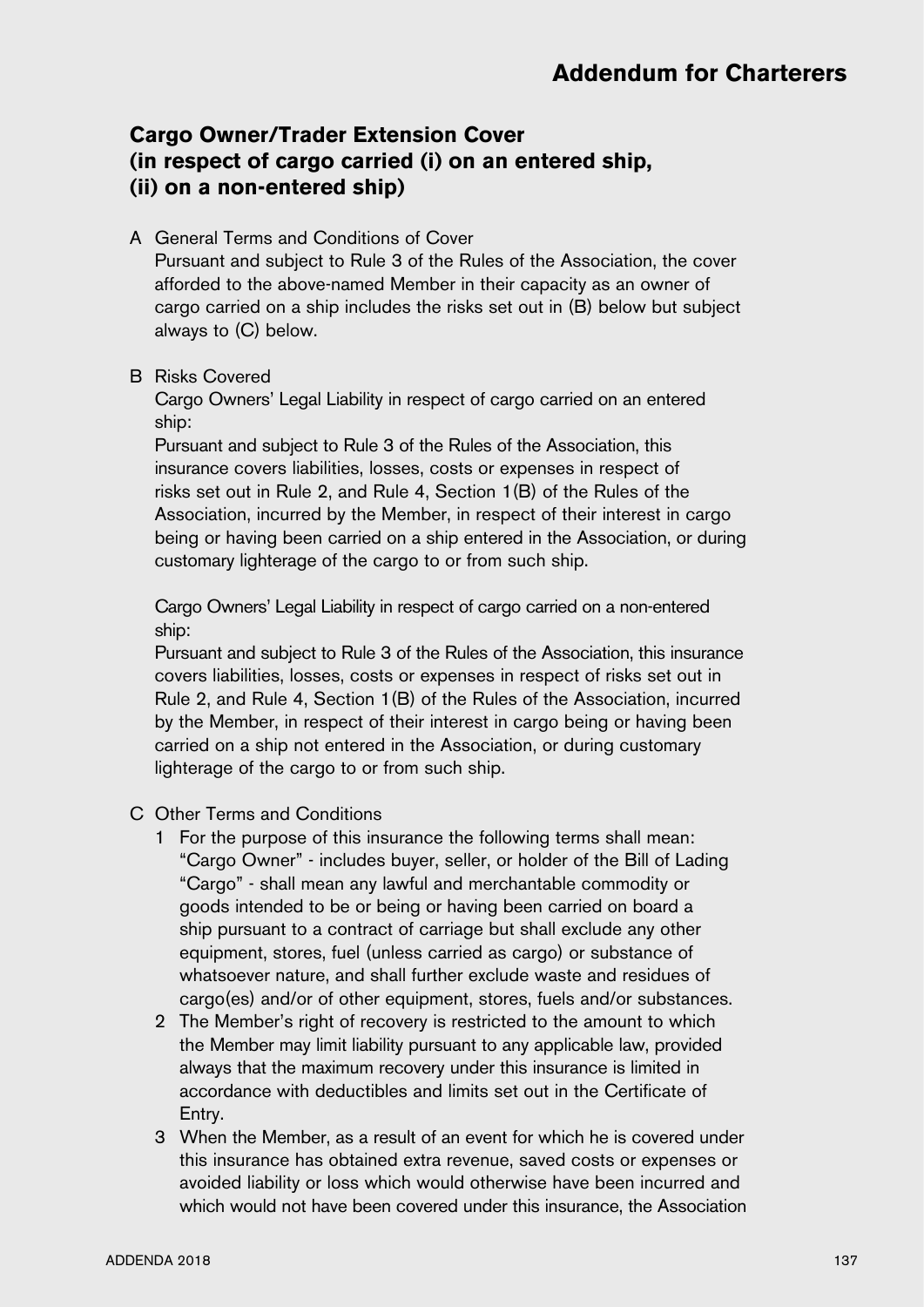may deduct from the compensation payable under this insurance an amount corresponding to the benefit obtained.

- 4 This insurance excludes any liabilities, losses, costs and expenses insurable under a full entry of the Association in accordance with the Rules current at the time of the event from which such liability, loss or damage arises.
- 5 This insurance excludes liabilities, losses, costs and expenses in respect of damage to or loss or reduced value of cargo arising as a consequence of a condition, quality or specification of the cargo which existed prior to the cargo being accepted for carriage or which was caused by treatment or processing, including blending, of cargo other than treatment necessary for transportation.
- 6 This insurance excludes any liabilities, losses, costs or expenses which are covered by any public or private insurance required by any applicable legislation, or which would have been covered if such insurance had been taken out.
- 7 This insurance excludes general monetary loss, loss of time, loss through price or currency fluctuations, loss of market or similar losses howsoever caused.
- 8 This insurance excludes liabilities, losses, costs and expenses in respect of personal injury, illness or death of any person of which the assured has not submitted a notice of claim to the Association within five years from the expiry of the policy year in which the event giving rise to a claim occurred.
- 9 The Association shall determine in its absolute discretion in respect of the cover provided by this insurance when the event shall be deemed to have occurred and whether liabilities, losses, costs and expenses covered under this insurance in whole or in part shall be deemed to have arisen out of one or several events.
- 10 This insurance excludes liabilities, losses, costs and expenses arising out of inherent defects in products or reliance upon a warranty or representation made in respect of the products.
- 11 This insurance shall not include liabilities, losses costs and expenses caused by or arising in connection with the processing or manufacturing of cargo.

# **Cargo Owner/Trader Extension Cover (in respect of (i) cargo carried on an entered ship, (ii) cargo carried on a non-entered ship, or (iii) cargo off ship)**

### A General Terms and Conditions of Cover Pursuant and subject to Rule 3 of the Rules of the Association, the cover afforded to the above-named Member in their capacity as an owner of cargo carried on a ship includes the risks set out in (B) below but subject always to (C) below.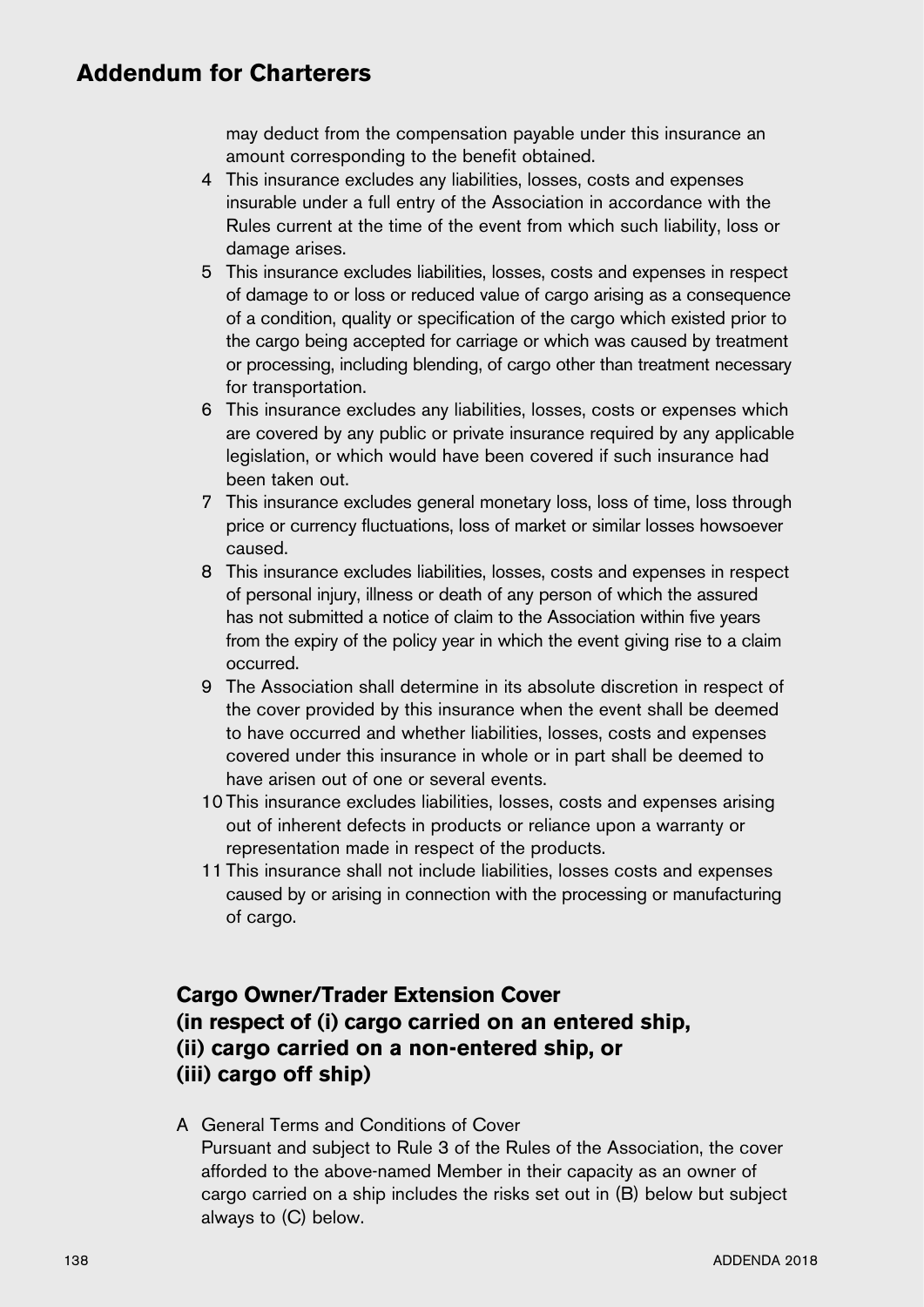#### B Risks Covered

Cargo Owners' Legal Liability in respect of cargo carried on an entered ship: Pursuant and subject to Rule 3 of the Rules of the Association, this insurance covers liabilities, losses, costs or expenses in respect of risks set out in Rule 2, and Rule 4, Section 1(B) of the Rules of the Association, incurred by the Member, in respect of their interest in cargo being or having been carried on a ship entered in the Association, or during customary lighterage of the cargo to or from such ship.

Cargo Owners' Legal Liability in respect of cargo carried on a nonentered ship:

Pursuant and subject to Rule 3 of the Rules of the Association, this insurance covers liabilities, losses, costs or expenses in respect of risks set out in Rule 2, and Rule 4, Section 1(B) of the Rules of the Association, incurred by the Member, in respect of their interest in cargo being or having been carried on a ship not entered in the Association, or during customary lighterage of the cargo to or from such ship.

Cargo Owners' Legal Liability in respect of cargo off ship:

Pursuant and subject to Rule 3 of the Rules of the Association, this insurance covers liabilities, losses, costs and expenses in respect of risks set out in Rule 2 of the Rules of the Association, incurred by the Member, in his capacity as cargo owner of cargo transported between the ship and the first or last land-based storage tank, provided that:

- i) in respect of the Member's liabilities for death, personal injury or illness, cover is conditional upon the Member submitting a written notice of claim to the Association within five years from the expiry of the policy year in which the event giving rise to the claim occurred;
- ii) in respect of the Member's liabilities arising in consequence of the discharge or escape of such cargo while so transported from any source other than the ship, or the threat of such escape or discharge, cover is subject to the following requirements :
	- i) The escape is sudden, unintended and unexpected, and
	- ii) The Member has submitted a written notice of a claim to the Association within one year from the expiry of the Policy Year in which the event giving rise to the claim occurred.
- C Other Terms and Conditions
	- 1 For the purpose of this insurance the following terms shall mean: "Cargo Owner" - includes buyer, seller, or holder of the Bill of Lading "Cargo" - shall mean any lawful and merchantable commodity or goods intended to be or being or having been carried on board a ship pursuant to a contract of carriage but shall exclude any other equipment, stores, fuel (unless carried as cargo) or substance of whatsoever nature, and shall further exclude waste and residues of cargo(es) and/or of other equipment, stores, fuels and/or substances.
	- 2 The Member's right of recovery is restricted to the amount to which the Member may limit liability pursuant to any applicable law, provided always that the maximum recovery under this insurance is limited in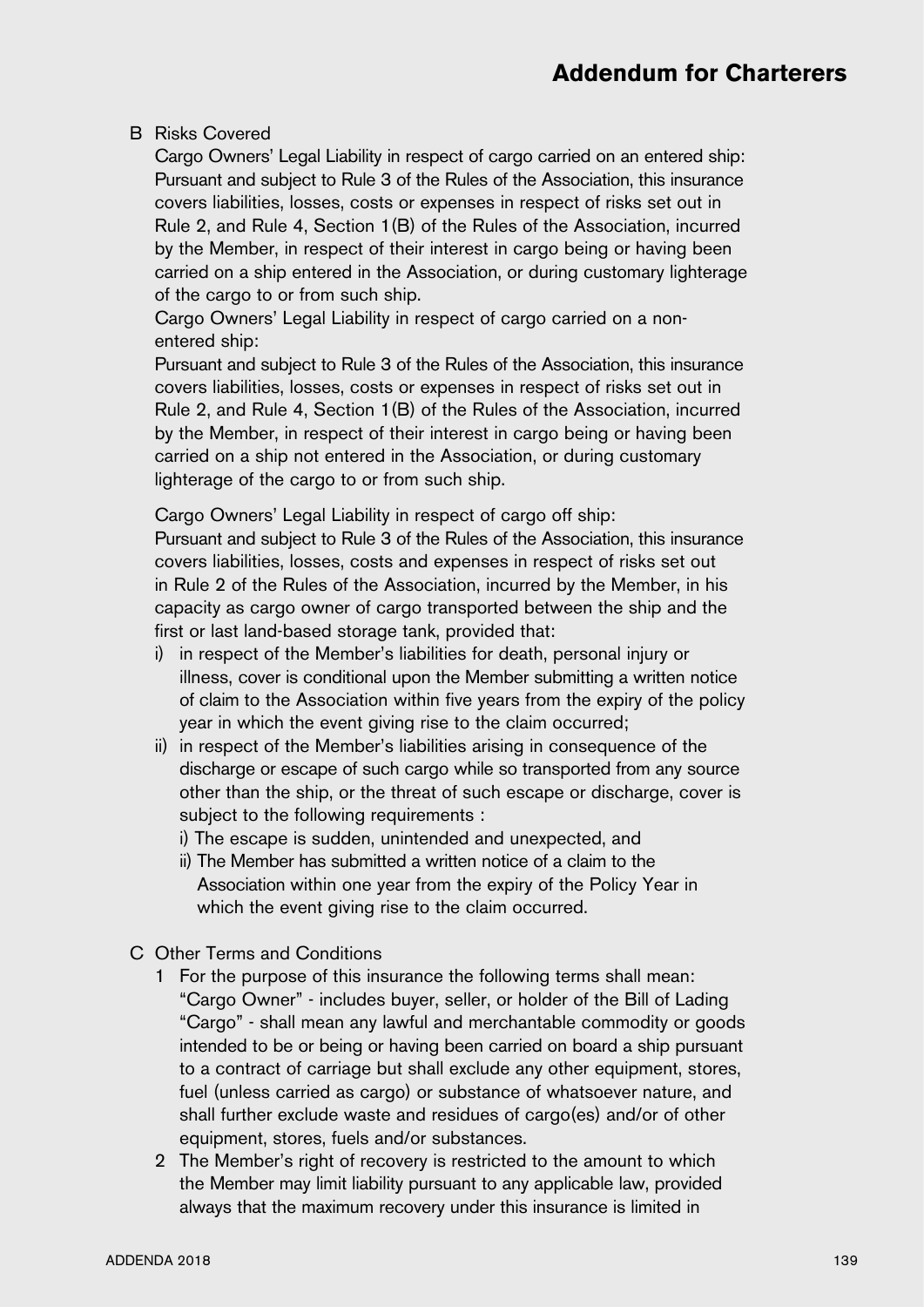accordance with deductibles and limits set out in the Certificate of Entry.

- 3 When the Member, as a result of an event for which he is covered under this insurance has obtained extra revenue, saved costs or expenses or avoided liability or loss which would otherwise have been incurred and which would not have been covered under this insurance, the Association may deduct from the compensation payable under this insurance an amount corresponding to the benefit obtained.
- 4 This insurance excludes any liabilities, losses, costs and expenses insurable under a full entry of the Association in accordance with the Rules current at the time of the event from which such liability, loss or damage arises.
- 5 This insurance excludes liabilities, losses, costs and expenses in respect of damage to or loss or reduced value of cargo arising as a consequence of a condition, quality or specification of the cargo which existed prior to the cargo being accepted for carriage or which was caused by treatment or processing, including blending, of cargo other than treatment necessary for transportation.
- 6 This insurance excludes any liabilities, losses, costs or expenses which are covered by any public or private insurance required by any applicable legislation, or which would have been covered if such insurance had been taken out.
- 7 This insurance excludes general monetary loss, loss of time, loss through price or currency fluctuations, loss of market or similar losses howsoever caused.
- 8 This insurance excludes liabilities, losses, costs and expenses in respect of personal injury, illness or death of any person of which the assured has not submitted a notice of claim to the Association within five years from the expiry of the policy year in which the event giving rise to a claim occurred.
- 9 The Association shall determine in its absolute discretion in respect of the cover provided by this insurance when the event shall be deemed to have occurred and whether liabilities, losses, costs and expenses covered under this insurance in whole or in part shall be deemed to have arisen out of one or several events.
- 10 This insurance excludes liabilities, losses, costs and expenses arising out of inherent defects in products or reliance upon a warranty or representation made in respect of the products.
- 11 This insurance shall not include liabilities, losses costs and expenses caused by or arising in connection with the processing or manufacturing of cargo.

# **Extension of Cover to NVOCC**

A General Terms and Conditions of Cover Pursuant and subject to Rule 3 of the Rules of the Association, the cover afforded to the above-named Member in his capacity as charterer in respect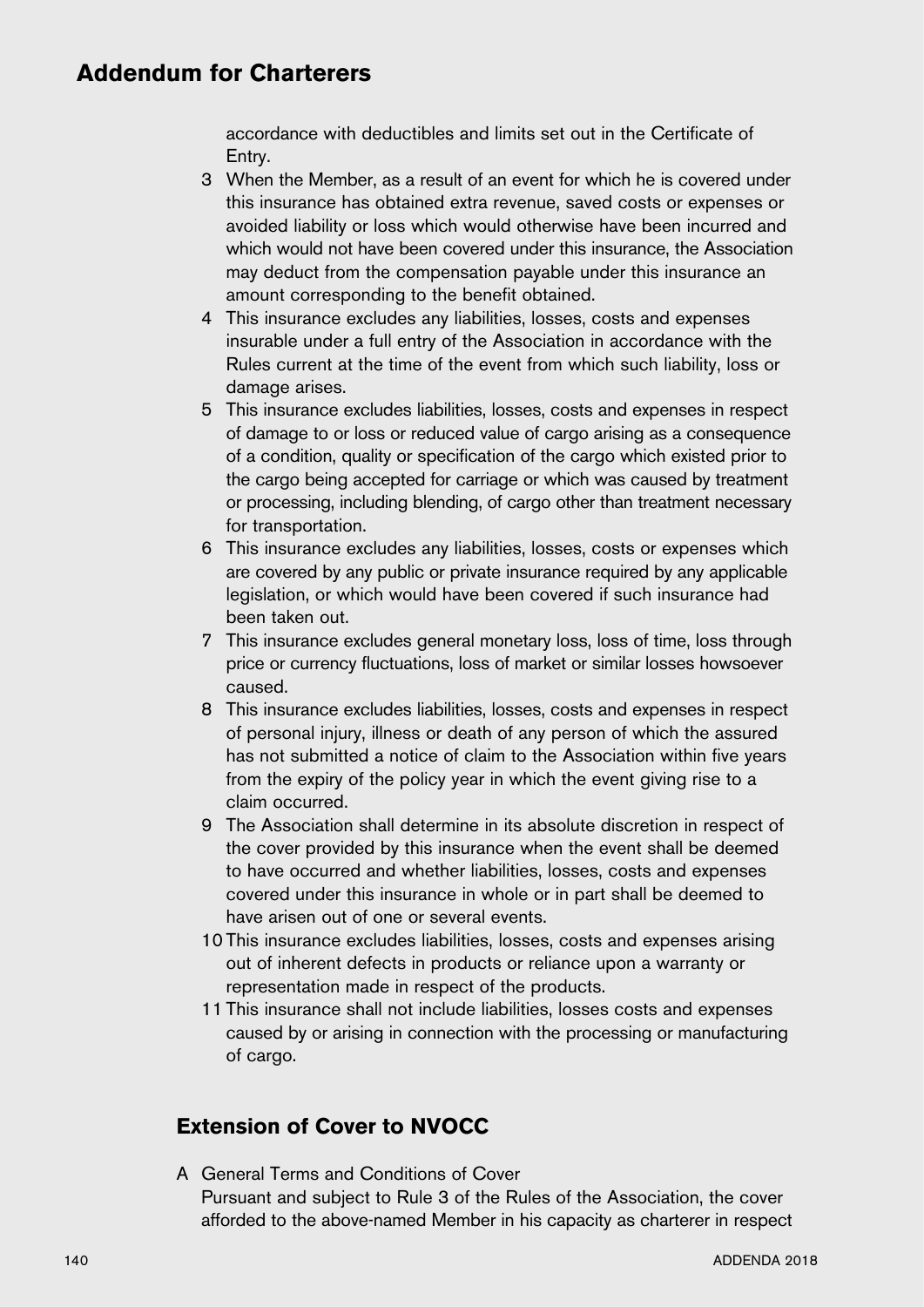of the entered ship includes the risks set out in (B) below but subject always to (C) below.

B Risks Covered

This insurance includes Member's liability incurred in his capacity as an NVOCC (Non-vessel operating common carrier) in respect of cargoes loaded under the Member's approved bill of lading on vessels not owned or chartered by the Member.

- C Other Terms and Conditions
	- 1 The Member's right of recovery is restricted to the amount to which the Member may limit liability pursuant to any applicable law, provided always that the maximum recovery under this insurance is limited in accordance with deductibles and limits set out in the Certificate of Entry.
	- 2 When the Member, as a result of an event for which he is covered under this insurance has obtained extra revenue, saved costs or expenses or avoided liability or loss which would otherwise have been incurred and which would not have been covered under this insurance, the Association may deduct from the compensation payable under this insurance an amount corresponding to the benefit obtained.
	- 3 This insurance excludes any liabilities, losses, costs and expenses insurable under the Member's standard cover in the Association in accordance with the Rules of the Association current at the time of the event from which such liability, loss or damage arises.
	- 4 This insurance excludes liabilities, losses, costs or expenses which are covered by any public or private insurance required by any applicable legislation, or which would have been covered if such insurance had been taken out.
	- 5 This insurance excludes claims by or against the Member relating to demurrage on, detention of or delay to the entered ship, unless such demurrage, detention or delay forms part of a claim resulting from liabilities in respect of physical loss of or damage in respect of cargo.
	- 6 This insurance excludes general monetary loss, loss of time, loss through price or currency fluctuations, loss of market or similar losses howsoever caused.
	- 7 This insurance excludes loss of or damage to the entered ship or any part thereof.
	- 8 This insurance excludes, notwithstanding any terms and conditions to the contrary, liabilities, costs and expenses arising out of the issuance of a Bill of Lading, Waybill or other document containing or evidencing a contract of carriage of steel products of any type whatsoever, where it is known by the Member or the master to contain an incorrect description of the cargo or its quantity or its condition.
	- 9 This insurance excludes claims by or against the Member relating to loss of freight or hire on the ship or any proportion thereof unless the freight or hire forms part of a claim for liabilities in respect of cargo.
	- 10 The Association shall determine in its absolute discretion in respect of the cover provided by this insurance when the event shall be deemed to have occurred and whether liabilities, losses, costs or expenses covered under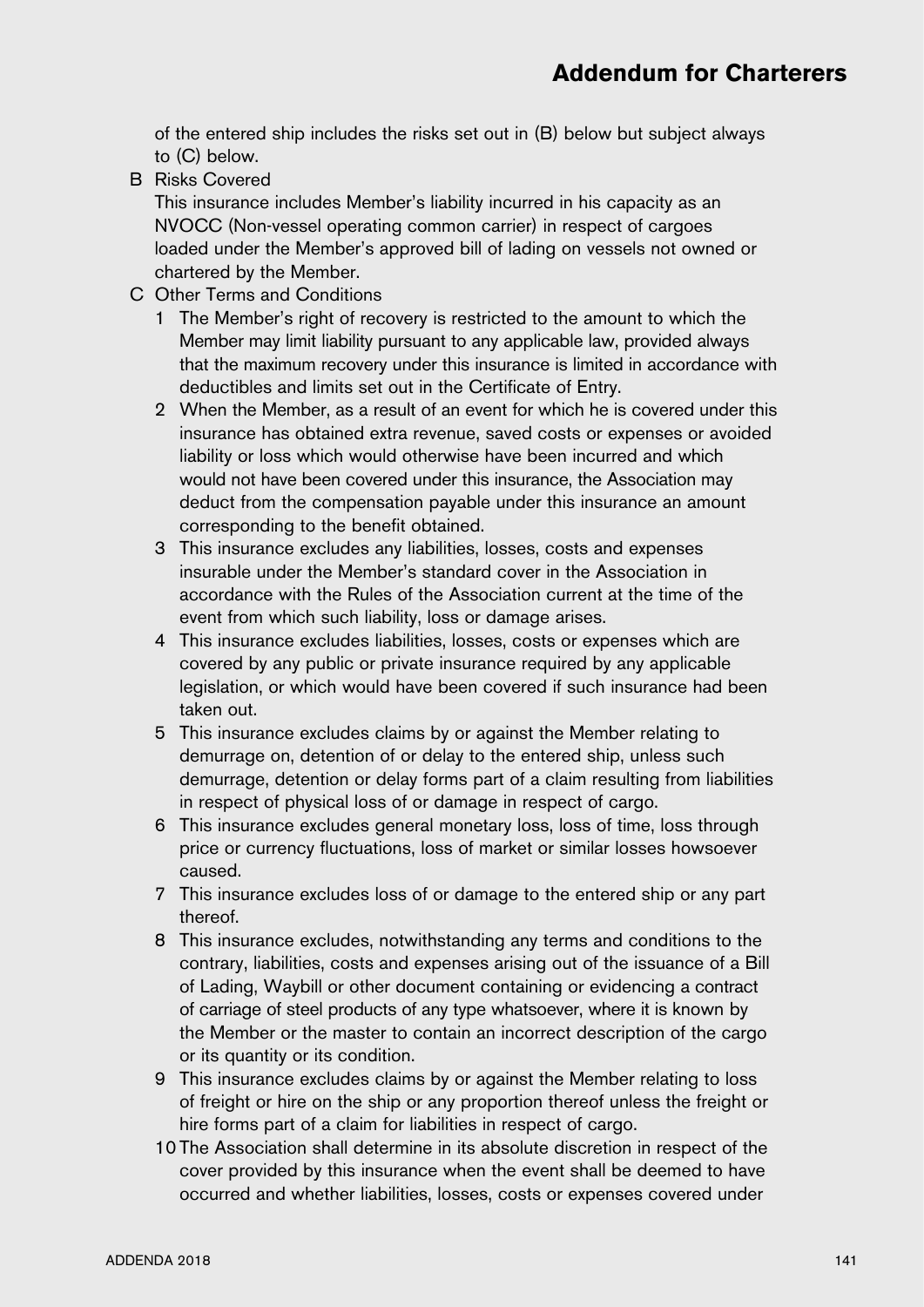this insurance in whole or in part shall be deemed to have arisen out of one or several events.

### **Space Charterers/Consortium Extension Cover Clause**

This entry is extended to cover the liability of the above-named Member in respect of risks set out in Rule 2, incurred in his capacity as a space charterer of a ship operating in a consortium as declared arising out of the carriage of cargo but only where space is exchanged or shared on a reciprocal basis, provided that no Space Charterer/Consortium Extension Cover or cover on similar terms is given under any other insurance afforded by the Association or by any other insurer which is a party to the Pooling Agreement.

An exchange or sharing of a space will be on a reciprocal basis if the intention is that the space given and taken is broadly in balance.

### **War Risks Cover**

Notwithstanding Rule 5(E) cover includes liabilities, costs or expenses which would otherwise be excluded by Rule 5(E). Unless otherwise agreed in writing, such cover shall be subject to all other terms and conditions of the entered ship and shall be provided upon and subject to the following terms and conditions:

- A Warranted that the vessel is chartered on terms to the effect that:
	- i) Owner is entitled to refuse to send the vessel to any port or place that is dangerous by reason of war risks (as defined in any current standard war risks insurance policy), and
	- ii) Owner is in any event entitled to insure their interests against such war risks, and
	- iii) Charterer is liable to reimburse the owner in respect of any war risks premium incurred as a result of the vessel being ordered to or employed in such port or place.
- B Held covered in the event of breach of this warranty at a premium to be agreed.
- C The Member to use his best endeavours to ensure that the vessel is chartered on terms to the effect that "Charterer is under no circumstances whatsoever to be liable for any loss, damage or expense which is or could be covered by war risks insurance available commercially".
- D Subject to the Notice of Cancellation Automatic Termination of Cover and Five Powers War Exclusion Clause as follows:
	- 1 Cancellation

 This extension of cover may be cancelled by either the Association or the Owner giving 7 days notice (such cancellation becoming effective on the expiry of 7 days from midnight of the day on which notice of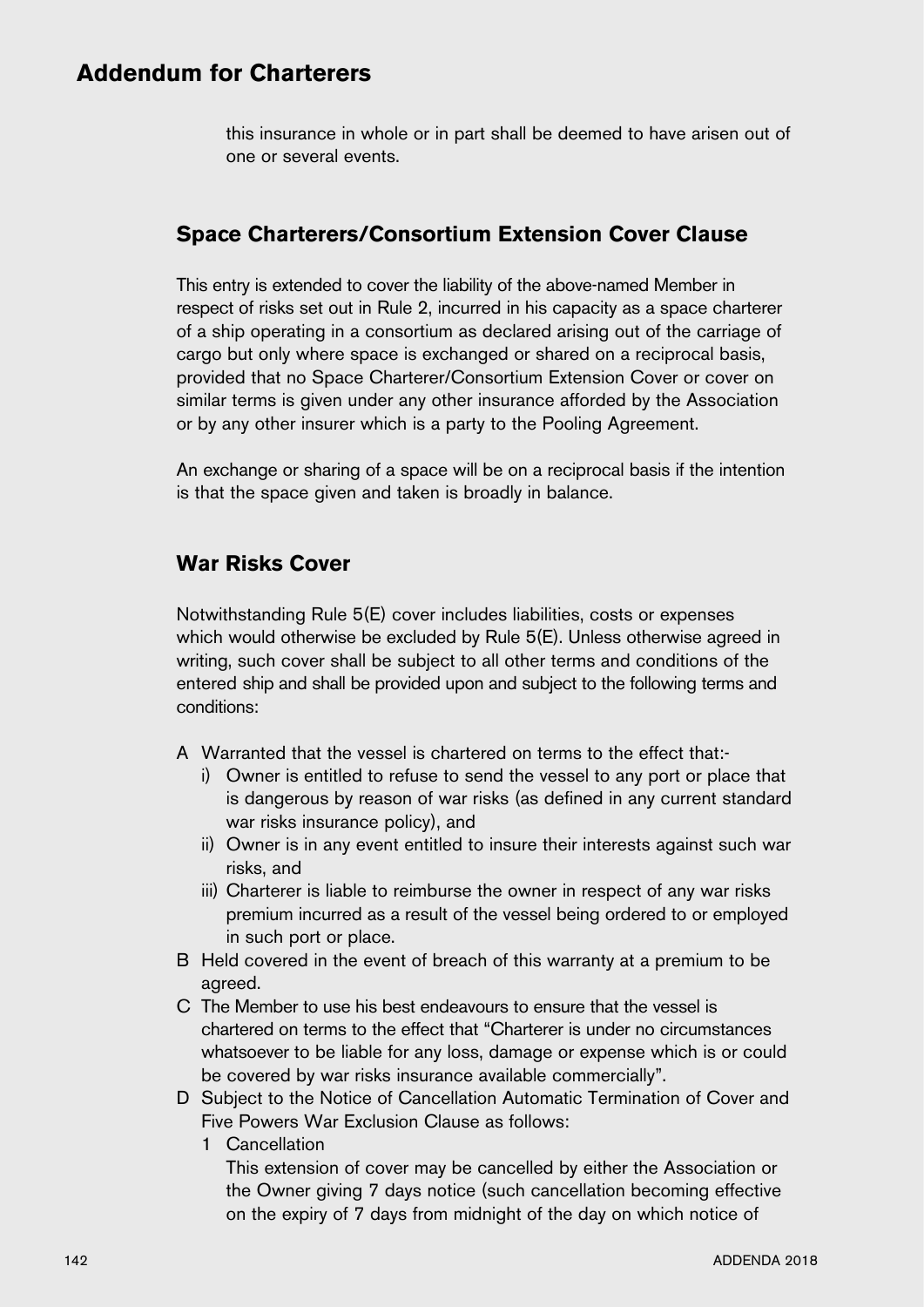# **Addendum for Charterers**

cancellation is issued by or to the Association). The Association agree however to reinstate cover, if required, at terms to be agreed between the Association and the Owner, prior to the expiry of such notice of cancellation.

2 Automatic Termination of Cover

 Whether or not notice of cancellation has been given this extension of cover shall terminate automatically

- 2.1 upon the outbreak of war (whether there be a declaration of war or not) between any of the following: United Kingdom, United States of America, France, the Russian Federation, the People's Republic of China;
- 2.2 in respect of any ship in the event of such ship being requisitioned either for title or use.
- 3 Five Powers War Exclusion
	- This extension of cover excludes
		- 3.1 loss damage liability or expense arising from
		- 3.1.1the outbreak of war (whether there be a declaration of war or not) between any of the following: United Kingdom, United States of America, France, the Russian Federation, the People's Republic of China;
		- 3.1.2 requisition either for title or use.
- E This insurance is not subject to the current navigation limitations for Hull War, Piracy, Terrorism and Related Perils, but cover may be cancelled by either the Association or the Member giving seven days notice (such cancellation becoming effective on the expiry of seven days from midnight GMT on the day on which Notice of Cancellation is issued by or to the Managers).
- F However, in no case shall this extension cover loss, damage, liability or expense directly or indirectly caused by or contributed to, by or arising from any chemical, biological, bio-chemical or electromagnetic weapon.

#### **Charterer-owned Cargo Clause**

Notwithstanding Rule 2, section 17, proviso f), this cover excludes liabilities, losses, costs and expenses as set out in Rule 2, sections 17, 19 and 20, in respect of cargo owned by the Member or a Co-assured or any person affiliated to or associated with the Member or the Co-assured when:

- a) such person has a proprietary interest in the cargo as buyer, seller, or holder of the Bill of Lading or
- b) has had such an interest and it is determined by the Association in its absolute discretion that the liabilities are the result of
	- i) damage to or loss or reduction in the value of the cargo arising out of the condition, quality or specification of the cargo existing prior to the cargo being received for shipment for the expected voyage, or any change to or deterioration in the condition or quality caused other than by its carriage,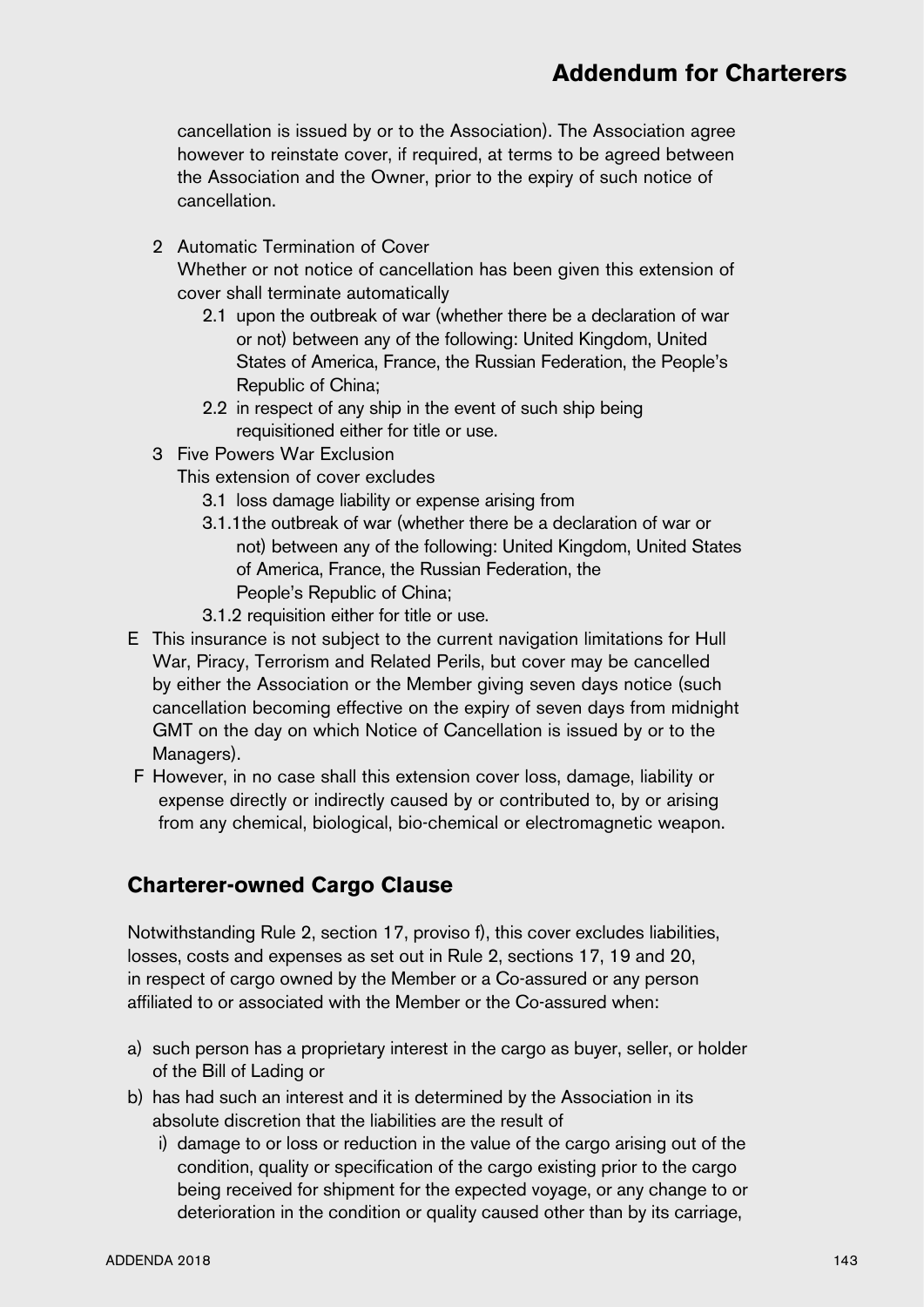## **Addendum for Charterers**

or which was the result of any treatment or processing, including blending, of the cargo other than such treatment necessary solely for its safe carriage; or

ii) general monetary loss caused other than by failure properly to carry the cargo

#### **Nickel Ore Clause**

It is a condition of this insurance that a Member who intends to load any nickel ore cargoes from ports in Indonesia or the Philippines must provide advance notice to the Managers as early as possible before loading.

Such notice shall be in writing to the Managers and shall include the following information where possible:

- ship name
- port/anchorage of loading and estimated time of arrival
- date of intended loading
- charterer/shipper's details
- agent's details
- a copy of the shipper's cargo declaration and supporting certificates

The Managers may, at their discretion, require that a survey of the cargo be conducted on behalf of the Member to determine the condition of such cargo before loading is allowed to commence which survey may be continued into loading operations.

Unless the Association in its sole discretion otherwise determines, there shall be no recovery from the Association in respect of liabilities, losses, costs or expenses to the extent that such liabilities, losses, costs or expenses result from events relating directly or indirectly to the condition of the cargo where the above specified written notice has not been provided in advance of the loading of the cargo, or where any subsequent requirement or recommendation of the Managers in relation to the cargo has not been complied with.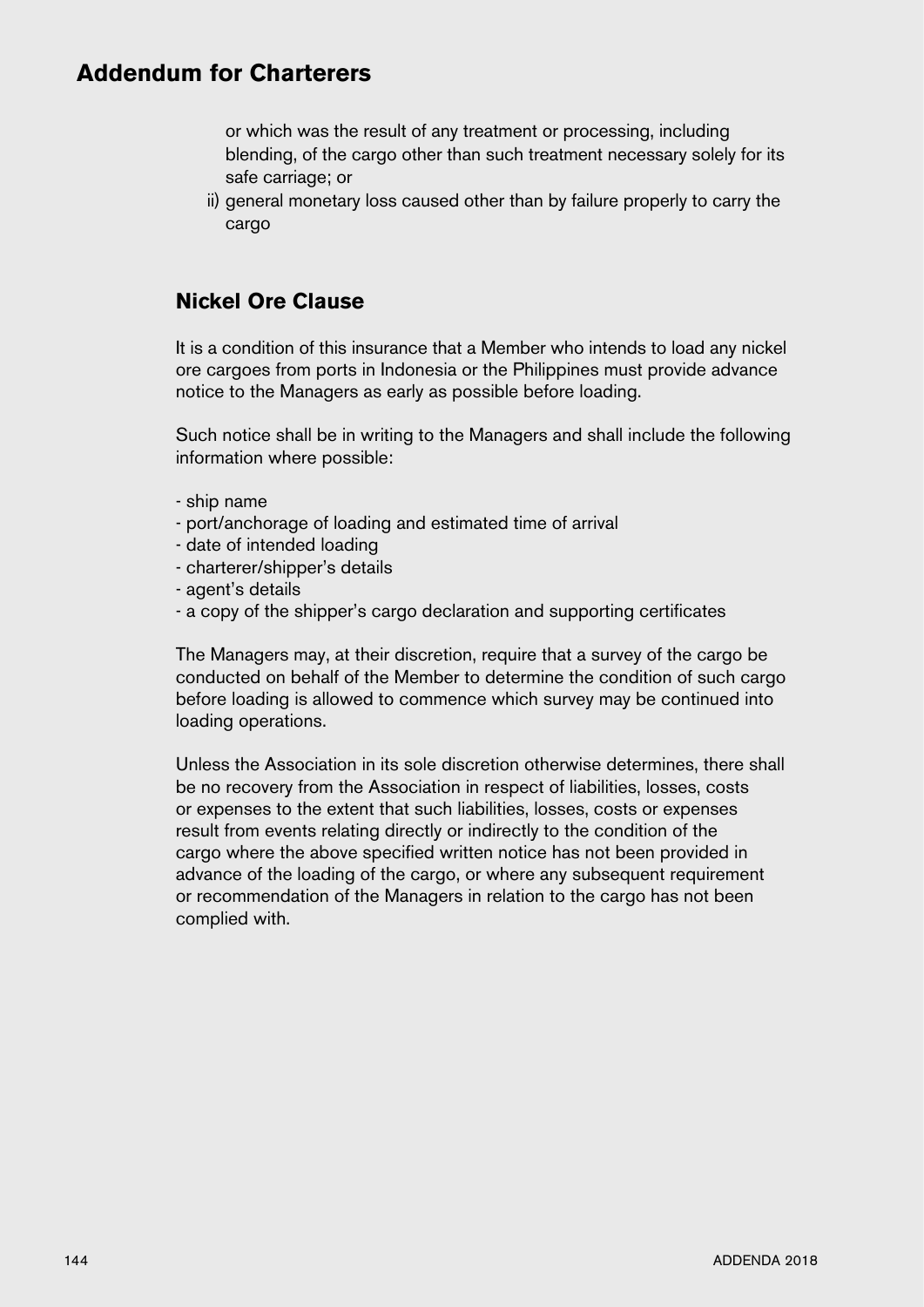# **Addendum for Charterers**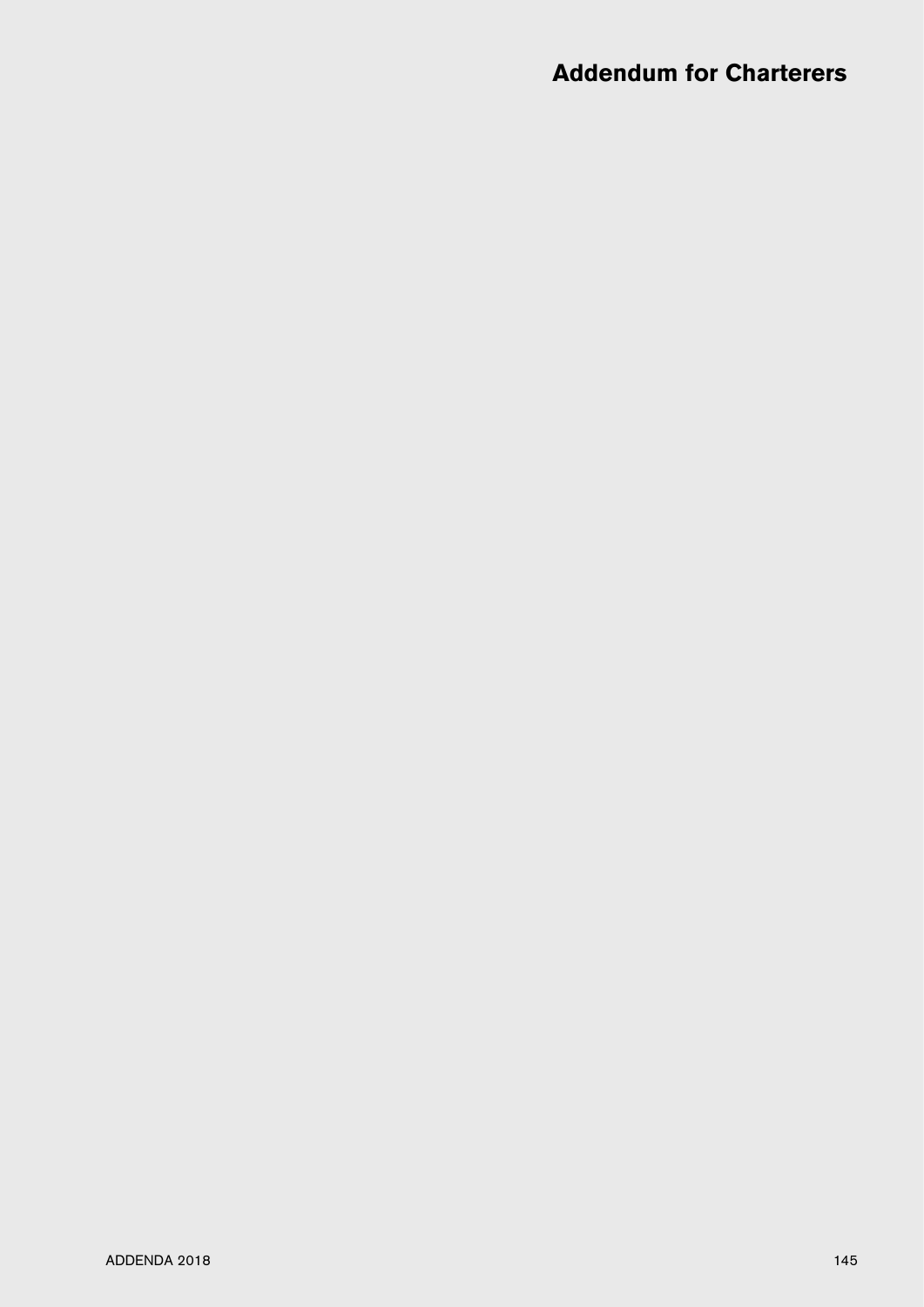# **Addendum relating to Offshore/Specialist Operations**

Additional covers relating to offshore specialist operations and related risks (referred to in Rule 4, Section 2) may be provided where contractually agreed, as set out in the following sections:

- Salvors Extension Cover
- Offshore Specialist Operations
- Offshore Underwater Operations
- Offshore Supply/Towing and Others

The terms and conditions which the Managers will normally require are set out in a separate document – Offshore/Specialist Operations Additional Covers (relating to the Rules) – available from the Managers.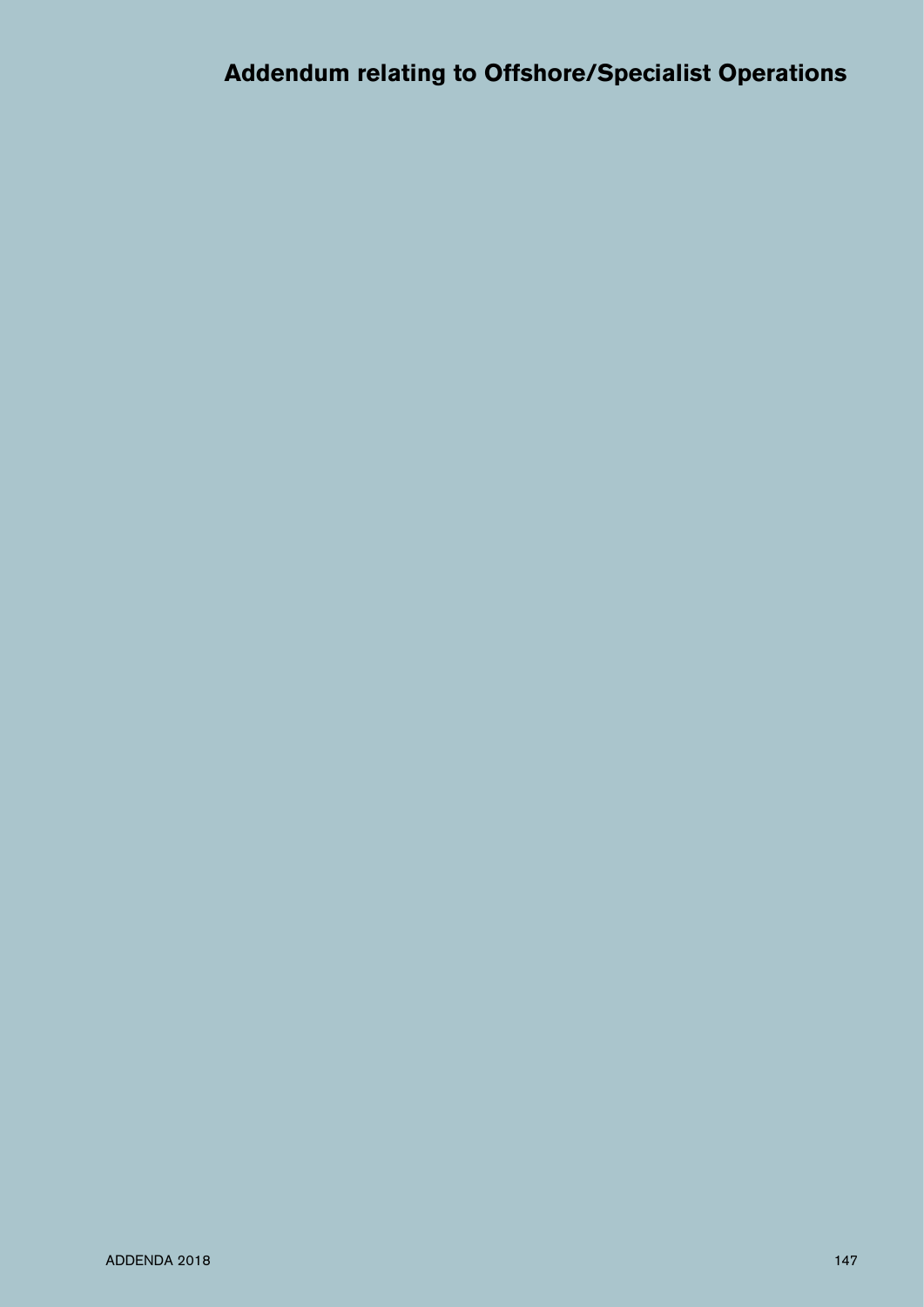# **Addendum relating to TT Risks**

This Addendum contains a summary of the risks which may be incorporated where contractually agreed, in the terms and conditions on which a ship is entered in the Association by, or on behalf of, the Owner or the Charterer, by means of a short form reference to such summary in the Certificate of Entry or in an Endorsement Slip.

#### **Through Transport Risks**

A General Terms and Conditions of Cover

Pursuant to and subject to Rules 3 and 4, Section 4 of the Association's Rules, it is hereby agreed that the cover afforded to the above-named Member in respect of the entered ship includes the risks set out in B below but on terms and conditions and subject always to the exceptions and limitations referred to in C below.

B Risks Covered

This insurance covers the Member's liability, whether as an Owner or Charterer of the entered ship in respect of the following risks:

- 1. Carrying Equipment
- 2. Cargo Liabilities
- 3. Third Party Liabilities
- 4. Fines and Duty
- 5. Costs
- 6. Discretionary Insurance
- 7. Handling Equipment
- C Terms, conditions, exceptions and limitations

The terms, conditions, exceptions and limitations upon which cover is afforded in respect of each and all of the risks in B above is set out in full in the Association's website (www.ukpandi.com) under "Through Transport Risks".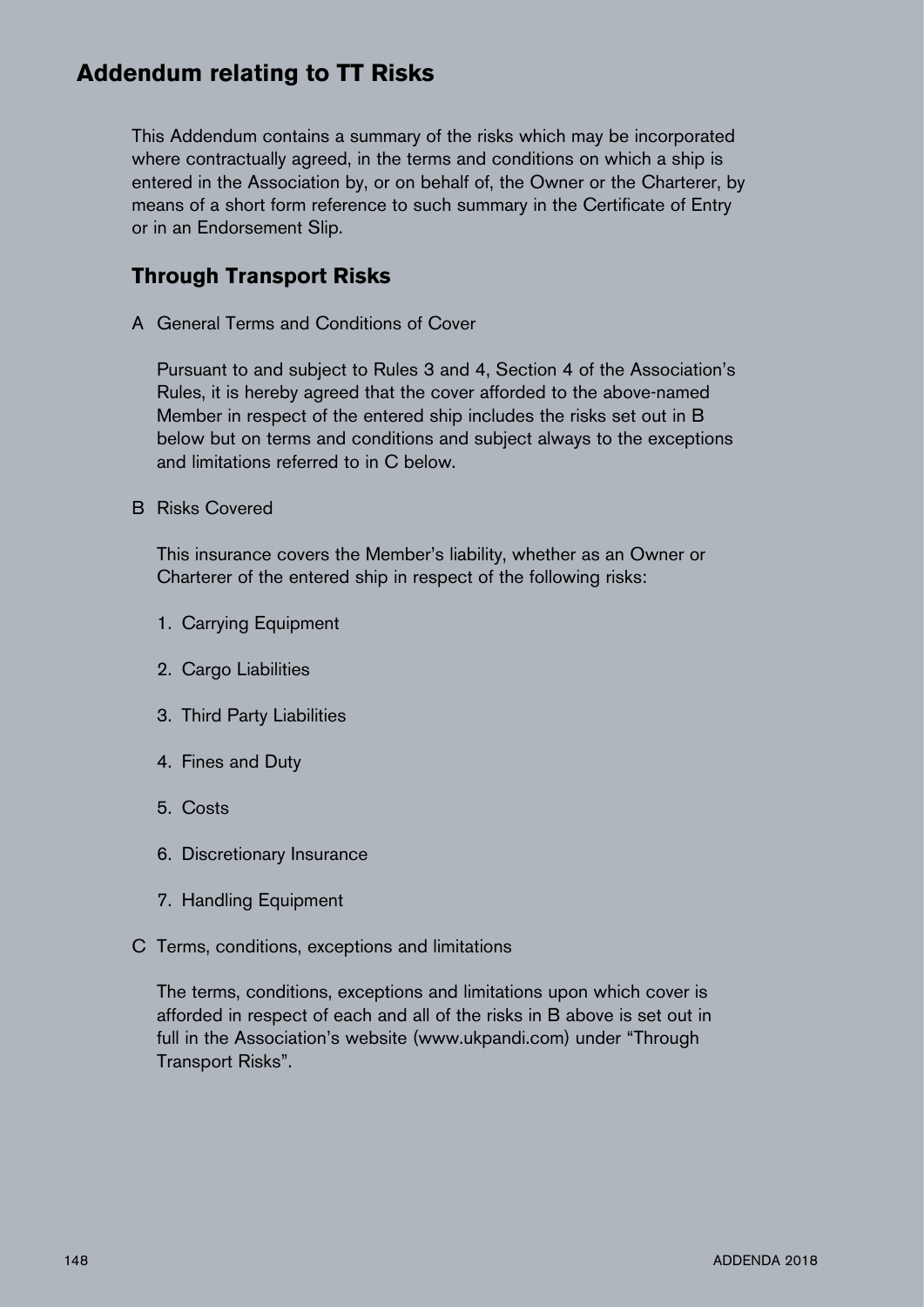# **Addendum relating to TT Risks**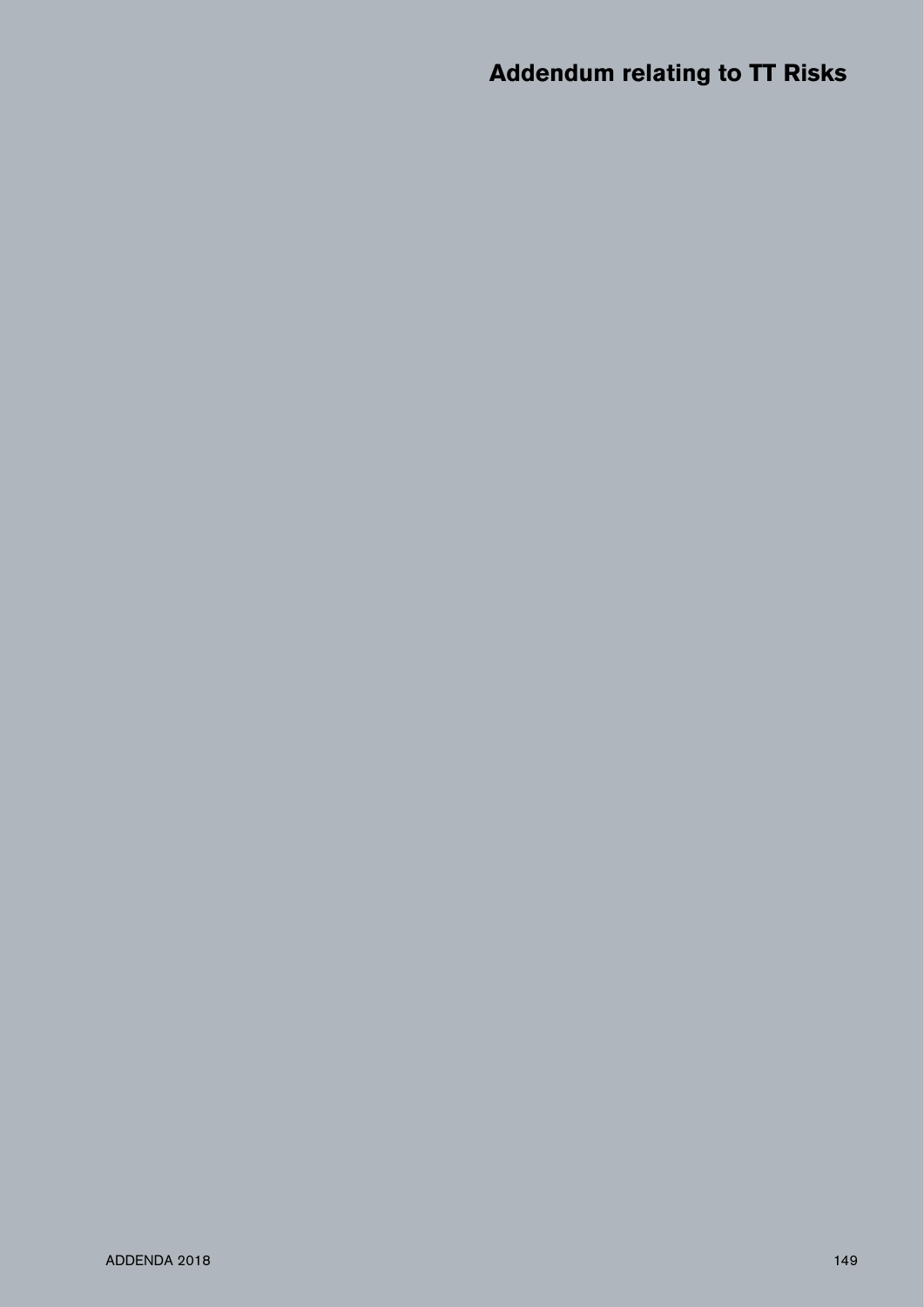# **THE UNITED KINGDOM MUTUAL STEAM SHIP ASSURANCE ASSOCIATION (EUROPE) LIMITED**

COMPANY NUMBER 00022215

#### **Managers Thomas Miller P&I (Europe) Ltd.** 90 Fenchurch Street London EC3M 4ST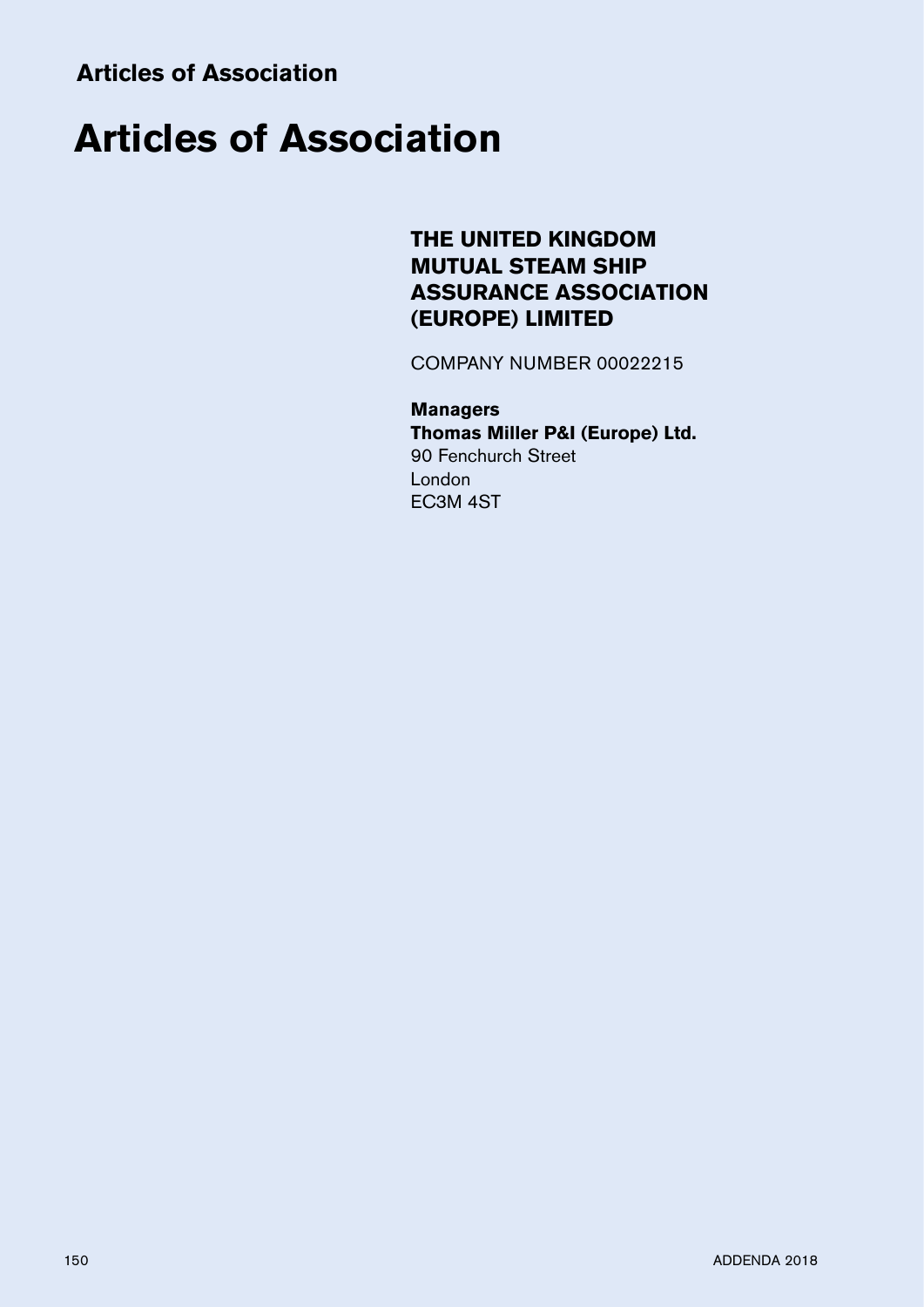#### **Preliminary**

1 The following regulations constitute the articles of association of the Company and the model articles for private companies limited by guarantee set out in Schedule 2 of the Companies (Model Articles) Regulations 2008 shall not apply to the Company.

#### **Interpretation**

2 In these Articles the following expressions shall where the context so admits have the following respective meanings:-

**"The Acts"** means the Companies Acts as defined in section 2 of the Companies Act 2006 from time to time in force concerning companies insofar as the same applies to the Company.

**"The Company"** means The United Kingdom Mutual Steam Ship Assurance Association (Europe) Limited.

**"The Companies"** means the Company and each of its subsidiaries from time to time within the meaning of section 1159 of the Companies Act 2006, as amended.

**"Register of Members"** means the Register of Members for the time being maintained by the Company.

**"Bankruptcy"** includes individual insolvency proceedings in a jurisdiction other than England and Wales which have an effect similar to that of bankruptcy.

**"The Rules"** means the Rules from time to time in force governing the conduct of the whole or any part of the business of the Company.

**"Board"** means the Board of Directors of the Company.

**"The Directors"** means the members of the Board for the time being.

**"Chairman"** means the Chairman of the Board.

**"Chairman of the Members' Committee"** means the Chairman of the Members' Committee.

**"Deputy Chairman"** and **"Secretary"** mean, respectively, only the officers of the Company having such titles.

**"The Managers"** means the Managers for the time being of the Company.

**"Members' Committee"** means a committee of the members of the Company as may be constituted from time to time in accordance with Article 19.

**"Ship"** (in the context of a ship entered or proposed to be entered in the Company) means ship, boat or hovercraft or any other description of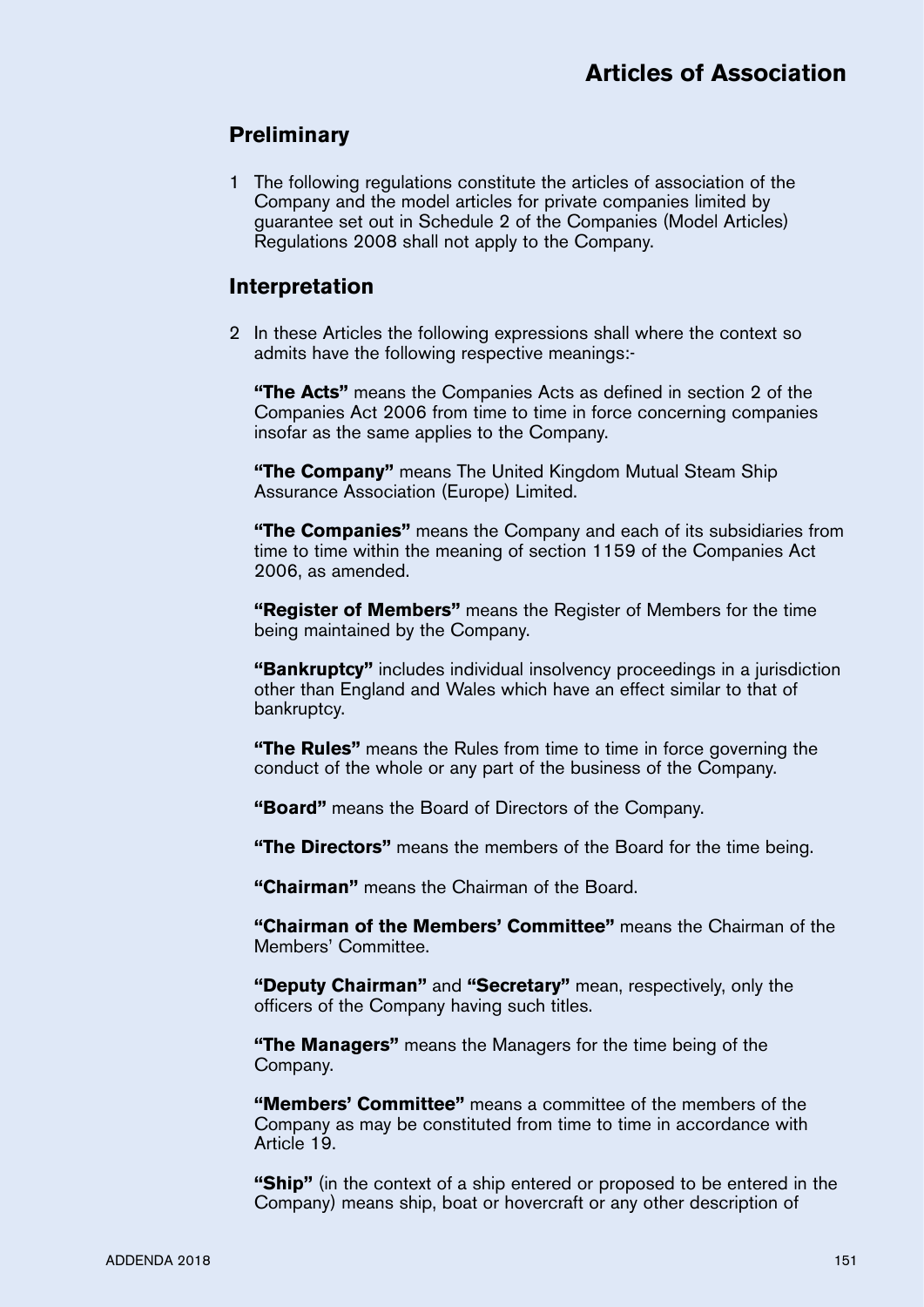vessel or structure (including any ship, boat, hovercraft or other vessel or structure under construction) used or intended to be used for any purpose whatsoever in navigation or otherwise on, under, over or in water or any part thereof or any proportion of the Tonnage thereof or any share therein.

**"Tonnage"** means the gross tonnage of a ship as certified in the Certificate of Registry of such ship or in any other official document relating to the registration of such ship.

**"Entered Tonnage"** means the Tonnage figure recorded as entered tonnage in the certificate of entry of an entered Ship, and **"Entered Tons"** shall be construed accordingly.

**"Ton"** means the unit of Tonnage.

**"Insurance"** means any insurance or reinsurance.

**"Owner"** in relation to an entered Ship means owners, owners in partnership, owners holding separate shares in severalty, part owner, mortgagee, trustee, charterer, operator or builder of such Ship and any other person (not being an insurer reinsured under the Rules or the rules of any of the other Companies) named in the certificate of entry or endorsement slip, by or on whose behalf the same has been entered in any of the Companies whether he be a member of the Company or not.

**"Reserves"** means such reserves as the Directors may from time to time decide to establish and maintain.

**"Year"** means calendar year unless otherwise specifically stated.

**"Month"** means calendar month.

**"Notice"** means written notice unless otherwise specifically stated.

**"May"** shall be construed as permissive.

**"Special Resolution"** means a resolution (i) passed at a meeting of the members on a show of hands by not less than 75% of the votes cast (in person or by proxy) by those entitled to vote or (ii) passed at a meeting of the members on a poll by members representing not less than 75% of the total voting rights of the members who (being entitled to do so) vote by person or by proxy on the resolution.

**"shall"** shall be construed as imperative. Words importing only the singular number shall also include the plural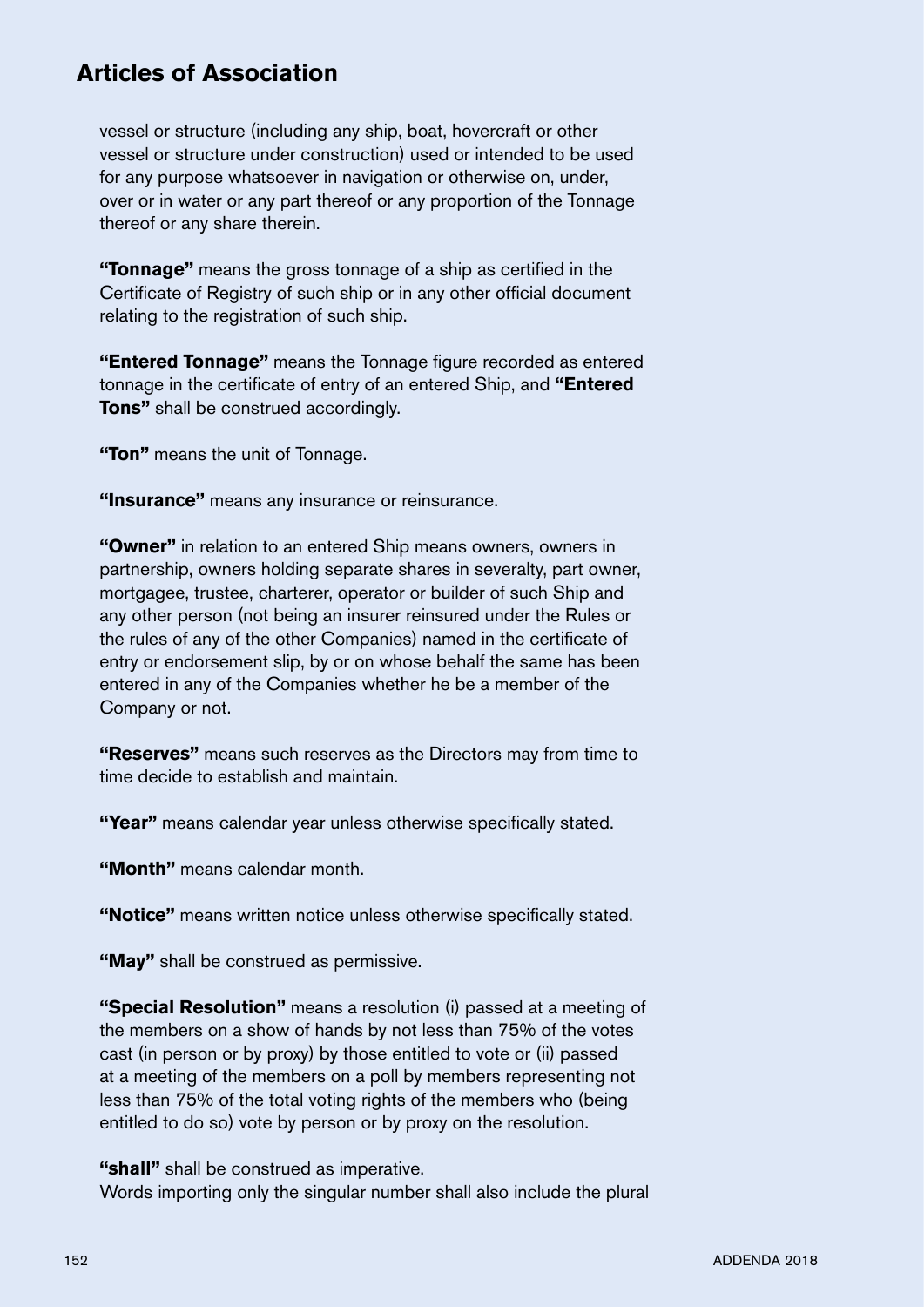number and vice versa.

Words importing only the masculine gender shall also include the feminine and neuter genders.

Words importing persons shall also include companies or associations or bodies of persons whether corporate or unincorporated.

**"In writing"** and **"written"** means visibly expressed in any mode of permanently representing or reproducing words, including telegram, facsimile transmission (fax) and other electronic communication. Words and expressions shall (a) bear the same meaning as in the Acts or any statutory modification thereof in force for the time being and (b) to the extent consistent with those Acts and any modification thereof in force for the time being, bear the same meaning as in the Rules.

#### **The Company**

- 3 The Company is a company limited by guarantee, and not having a capital divided into shares.
- 4 The registered office of the Company will be situated in England.

#### **Membership**

- 5 The Company shall consist of an unlimited number of members.
- 6 A Every Owner who has a Ship entered for Insurance in any of the Companies, whether in the name of the Owner or by way of reinsurance, and every insurer reinsured by any of the Companies, shall, provided the name of such Owner (or as the case may be such insurer) is entered in the Register of Members and subject to the proviso to paragraph (B) of this Article, be a member of the Company.
- B Subject to the proviso to this paragraph, any Owner who desires to enter a Ship for Insurance in any of the Companies, and any Owner whose ship is the subject or part of the subject of an application by an insurer for reinsurance by any of the Companies and any insurer who applies for reinsurance by any of the Companies shall, if he is not already a member of the Company, be deemed in applying for such entry or reinsurance to have agreed that if such entry or reinsurance is accepted he will thereupon become and be a member of the Company in accordance with these Articles,

PROVIDED ALWAYS that subject to the Rules

a) The Managers shall have the right to require that acceptance of an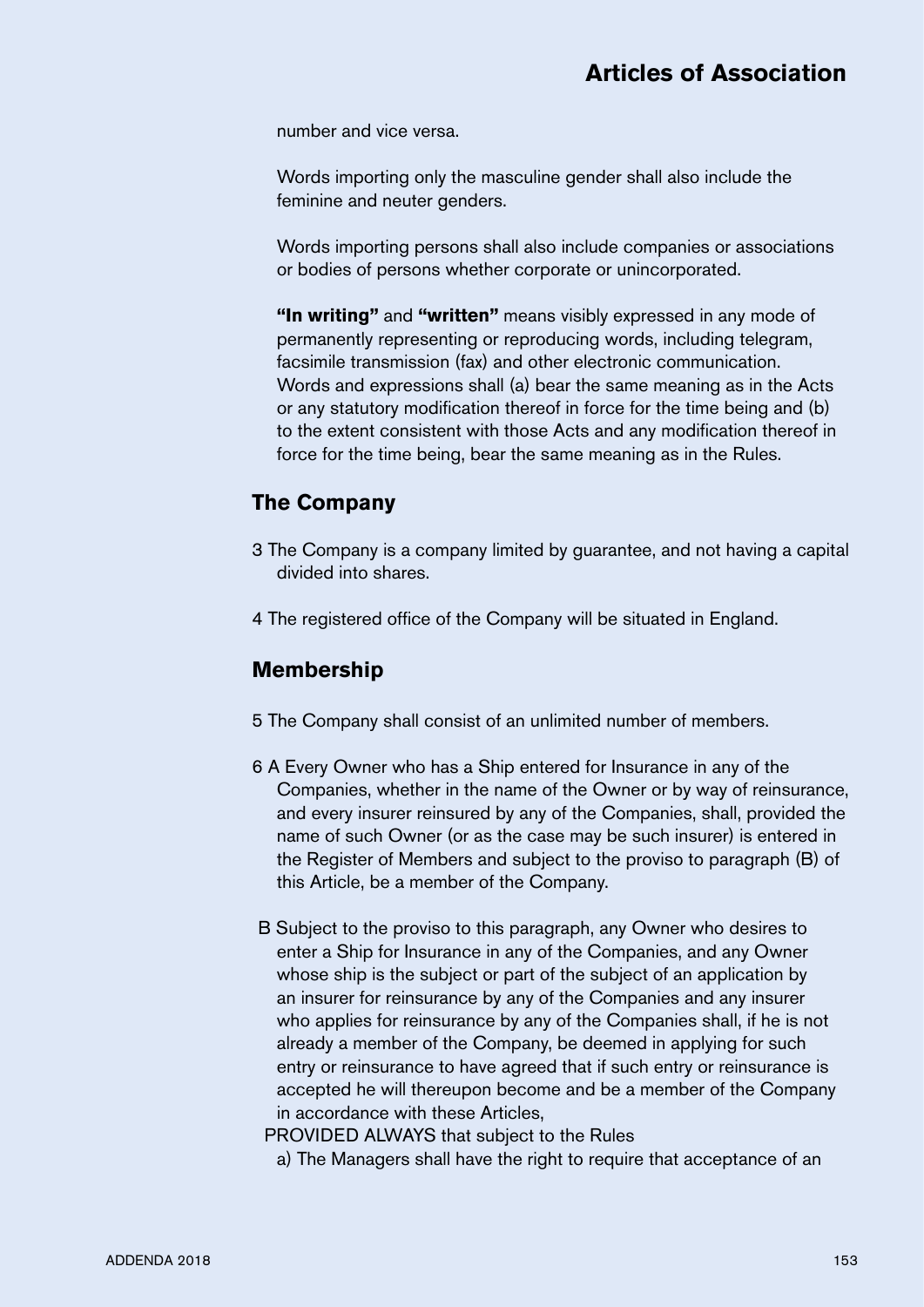application from an Owner shall be upon terms that such Owner shall not be or become a member of the Company, and

- b) Unless otherwise agreed in writing by the Managers or otherwise provided in the Rules or the rules of any of the other Companies no insurer who applies for reinsurance by any of the Companies and no Owner whose Ship is the subject or part of the subject of such application for reinsurance shall be or become a member of the Company, but in any event the Insurance of every Owner and the reinsurance of every insurer shall be subject to these Articles and to the Rules and the rules of the other Companies (as applicable) whether or not such Owner or insurer be a member of the Company.
- C Subject to Articles 37A(c) and 37B, every Director of the Company and every member of the Members' Committee whilst holding that office shall be a member of the Company and his name shall be entered in the Register of Members.
- D Membership shall not be transferable or transmissible.
- E The Register of Members shall be open to inspection by any officer of a member in person on payment of any expenses incurred. A member is not entitled to make copies of any entry in the Register.
- F Every member shall in respect of any period during which it is a member pay to the Company such membership fee as the Directors may determine from time to time.

## **Cesser of membership**

7 A A member shall ipso facto cease to be a member:-

- i) If, being a member in his capacity as a Director and not otherwise, he shall cease to be a Director;
- ii) If, being a member in his capacity as a member of the Members' Committee and not otherwise, he shall cease to be a member of the Members' Committee;
- iii) If, being an individual, he shall die or a bankruptcy order shall be made against him or he shall make any arrangement or composition with his creditors generally;
- iv) If, being an individual, he becomes incapable by reason of mental disorder of managing and administering his property and affairs;
- v) If, being a corporation, it be wound up or dissolved;
- vi) If, not being a member in his capacity as a Director or in his capacity as a member of the Members' Committee, he shall cease to have any Ship entered for Insurance in any of the Companies, whether the entry be in his name or by way of reinsurance; or
- vii)If, being an insurer reinsured by the Company, he shall cease to be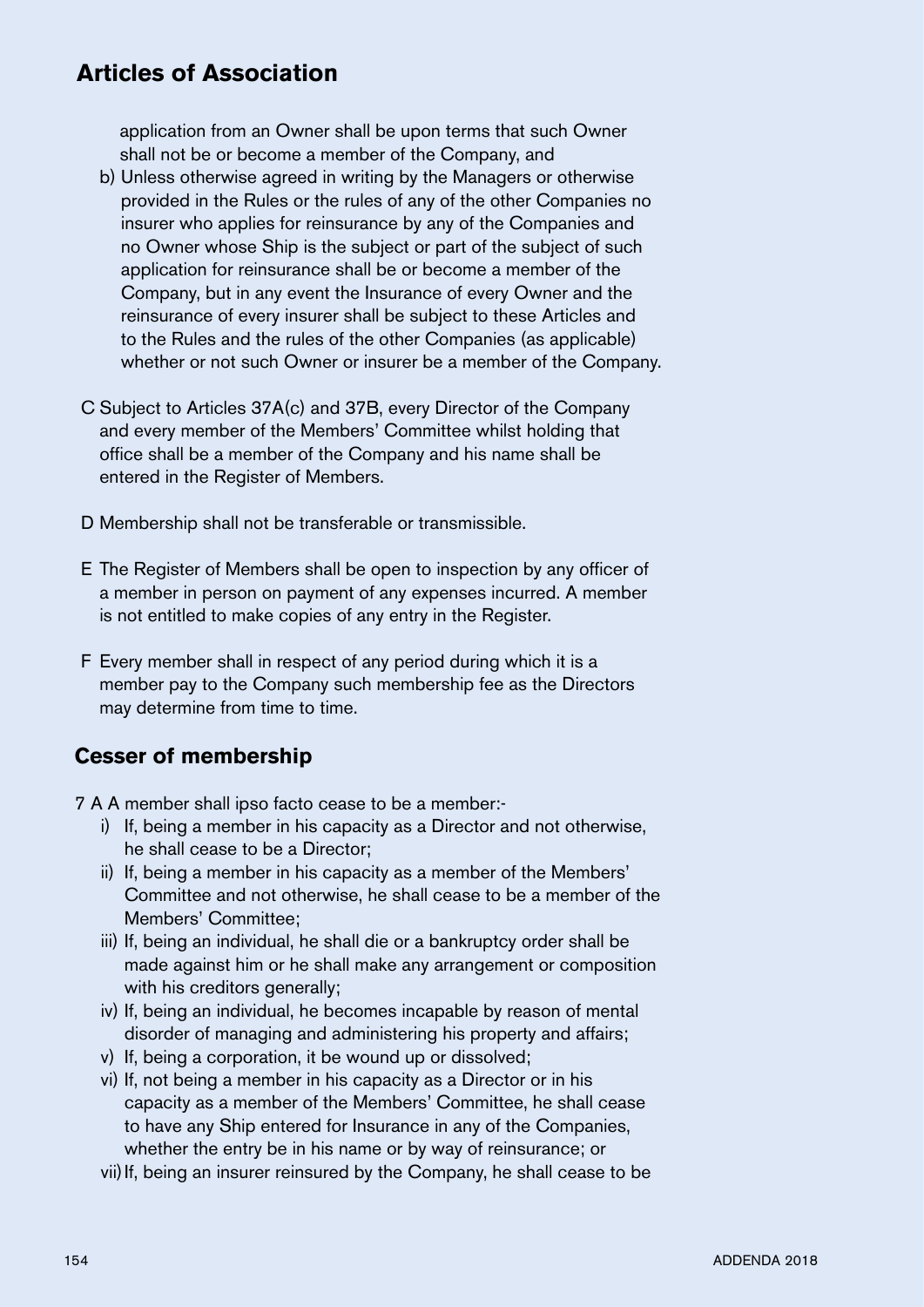reinsured by any of the Companies.

B A member who ceases to be a member and his estate, personal representatives, trustees in bankruptcy, receiver or other person authorised to act on behalf of a member who becomes incapable by reason of mental disorder of managing his property and affairs or liquidator as the case may require shall, notwithstanding such cesser, be and remain liable to pay to the Companies all moneys which under these Articles or the Rules or the rules of any of the other Companies such member would, had he not ceased to be a member, have been liable to pay to any of the Companies in respect of the period down to and including the 20th February next after the date of such cesser.

#### **Meeting of members**

- 8 A general meeting of the members of the Company shall be held at least once in every year either in England or elsewhere at a time and place to be fixed from time to time by the Board.
- 9 Notice of each annual general meeting of the Company shall be given by an officer of the Company in writing to each member entitled to receive notice and to attend and vote at general meetings. Save as permitted by the Acts, all such notices shall be sent not less than fourteen days before the meeting convenes, stating the date, time, place and objects,

PROVIDED ALWAYS that only members:-

- a) who are members by reason of their position as Directors of the Company or who are members by reason of their position as members of the Members' Committee; or
- b) who are entered in the Register of Members at least sixty days prior to the date of any general meeting of the Company, shall be entitled to receive notice of and (provided that such members continue to be members at the time of the meeting) attend and vote (either in person or by proxy) at such meeting and all references in these Articles to the rights and obligations of members in respect of general meetings shall be construed accordingly.
- 10 The Board, the Members' Committee or any two members of the Board or the Members' Committee or the Chairman or the Chairman of the Members' Committee may convene a special general meeting of the members upon, save as permitted by the Acts, at least fourteen days' notice in writing to each member. Such notice shall state the date, time, place and objects of such meeting, which may be held either in England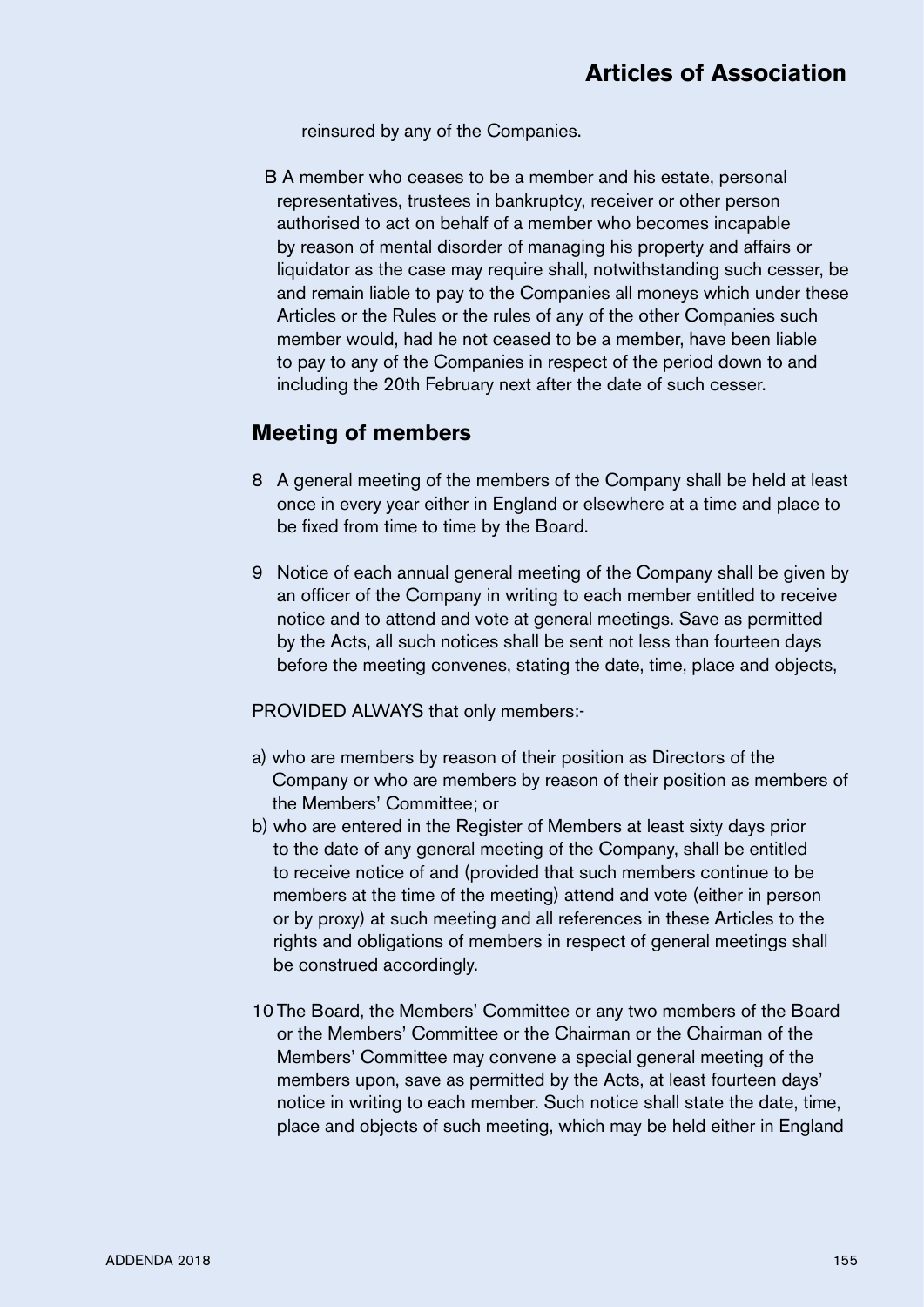or elsewhere.

- 11 Notices of general meetings shall be given to the members of the Members' Committee and to the Directors and, notwithstanding any other provision of these Articles, notices of general meetings may be given on a website in accordance with the Acts, or on such a website in combination with any notice given in any other manner permitted by these Articles. The accidental omission to give notice to, or the non-receipt of notice by, any person entitled to receive notice shall not invalidate the proceedings at any general meeting.
- 12 The chairman of a general meeting of the members, or of a meeting of the Board or of a meeting of the Members' Committee or of a meeting of a committee of the Directors or of a meeting of a committee of the Members' Committee may, provided that a quorum is present, with the consent of a majority of those present and if so directed by the meeting, adjourn the same from time to time and from place to place, but no business shall be transacted at any adjourned meeting other than business left unfinished at the meeting from which the adjournment took place.

## **Voting at meetings of members**

- 13 Five members of the Company present in person or by proxy and having the right to vote shall constitute a quorum at any general meeting of the members.
- 14 If within half an hour from the time appointed for the meeting a quorum is not present, the meeting shall stand adjourned to such day and at such time and place as the persons entitled to convene a general meeting in accordance with Article 10 may determine, and if at such adjourned meeting a quorum is not present within fifteen minutes from the time appointed for holding the meeting, the members present in person or by proxy shall be a quorum, but so that not less than two individuals having the right to vote at the meeting shall constitute the quorum.
- 15A Where an appointment is made in writing (but not by electronic communication) the instrument appointing the proxy shall be signed under the hand of the appointor or his attorney or, if such appointor is a corporation, the proxy shall be executed on behalf of the corporation by one of its directors or authorised signatories.
- B Where an appointment is made by electronic communication it shall be subject to such procedure for verifying appointments made in this manner as the Board shall from time to time specify; provided however,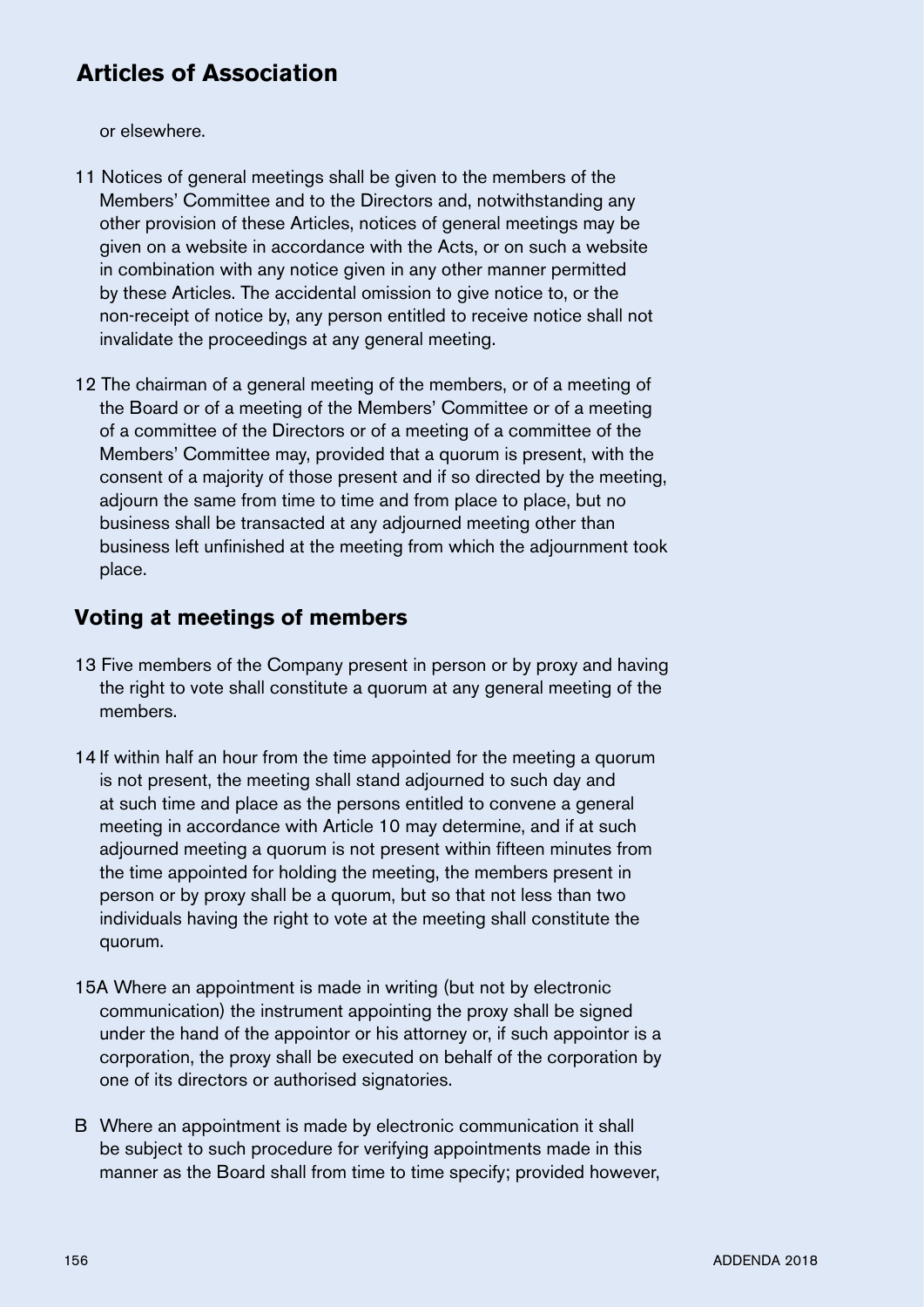that if the Board has not specified any such procedure for verifying appointments made in this manner, no appointment may be made by electronic communication.

- C The instrument appointing a proxy shall, subject always to Article 74 hereof, be in the form in the schedule annexed hereto. A person appointed a proxy need not be a member.
- 16A Where an appointment is made by an instrument in writing (but not by an electronic communication) the instrument appointing a proxy shall be left with the Secretary not less than (i) forty-eight hours before the holding of the meeting or adjourned meeting, as the case may be, at which the person named in such instrument proposes to vote or (ii) in the case of a poll taken more than forty-eight hours after it was demanded, not less than twenty-four hours before the time appointed for taking the poll.
- B Where an appointment is contained in electronic form and an address has been specified for the purpose of receiving proxies in electronic form
	- i) in the notice convening the meeting, or
	- ii) in any instrument of proxy sent out by the Company in relation to the meeting, or
	- iii) in any invitation contained in a communication in electronic form to appoint a proxy issued by the Company in relation to the meeting,

the communication in electronic form shall be received at such address not less than (i) forty-eight hours before the commencement of the meeting or adjourned meeting at which the person named in such appointment proposes to vote or (ii) in the case of a poll taken more than forty-eight hours after it was demanded, not less than twentyfour hours before the time appointed for taking the poll. In relation to communications in electronic form 'address' includes any number or address used for the purpose of such communications.

An appointment of proxy which is not deposited, delivered or received in a manner permitted in this Article shall be invalid unless the chairman of the meeting, in his absolute discretion in relation to any such appointment, waives any such requirement and decides to treat that appointment as valid.

17 A All questions proposed for consideration by the members at any general meeting of the Company shall, unless otherwise provided for in these Articles, be determined by a majority of votes of those present or represented by proxy. All such questions shall be decided by a show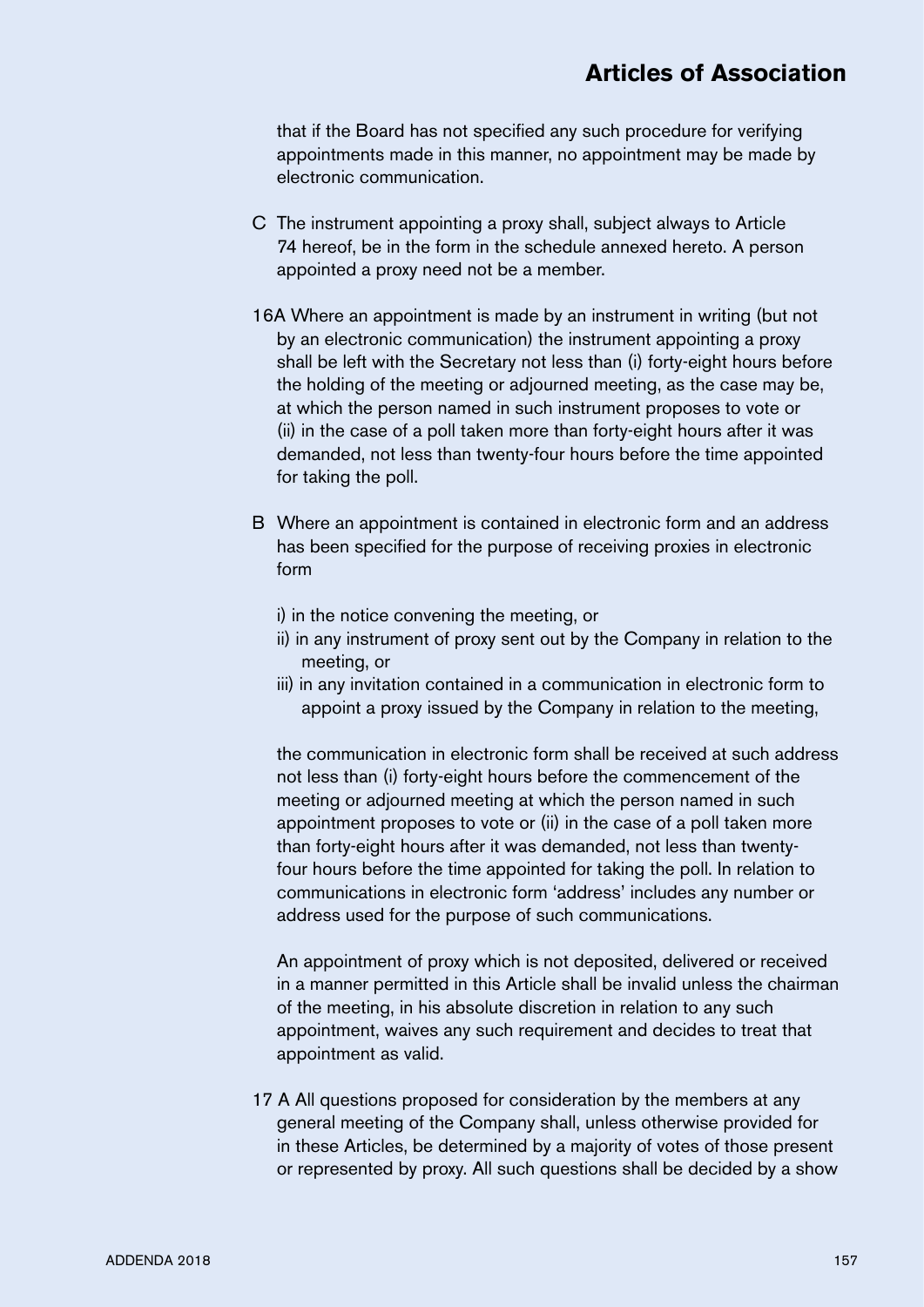of hands, unless a poll is demanded by the chairman of the meeting or by at least five of the members present or represented by proxy. At any general meeting, unless the matter is determined by a poll, a declaration by the chairman of that meeting that a resolution has been carried and an entry made to that effect in the minutes of the meeting shall be sufficient evidence of the fact. In the case of an equality of votes, whether on a show of hands or on a poll, the chairman of the meeting shall be entitled to a further or casting vote.

- B Any ballot for the election of a member of the Members' Committee pursuant to Article 21Ciii or for the election of a Director pursuant to Article 37Diii shall be conducted in such manner and at such time as the Members' Committee or the Directors, as applicable, may from time to time decide and may be by means of a postal ballot or otherwise provided that on such ballot a member shall not vote for more candidates than there are vacancies and in respect of each candidate for whom he votes he shall be entitled to the same number of votes which he would have had on a poll. The result of such ballot shall be announced and be deemed to be an integral part of a general meeting of the Company.
- C i) Every member shall, on a show of hands, have one vote.
	- ii) On a poll members shall have the vote or votes specified in sub paragraphs (a) to (c) below, and shall be entitled to cast votes under more than one of those sub-paragraphs if qualified to do so:
		- a) A Director and/or a member of the Members' Committee who is a member by virtue of Article 6C, in his capacity as member (including where he is a member both by virtue of him being a Director and a member of the Members' Committee) – one vote;
		- b) A member in whose name a Ship or Ships is or are entered for Insurance in any of the Companies on terms that such member is liable to pay a fixed premium to any of the Companies in respect of such Ship or Ships – one vote;
		- c) A member in whose name a Ship or Ships is or are entered for Insurance in any of the Companies on terms that such member is liable to pay Calls (as defined in the Rules or the rules of any of the other Companies) to any of the Companies:
			- i) For each Ship whose entered tonnage is 1500 Tons or more one vote; or
			- ii) For other such Ships each of whose Entered Tonnage is less than 1500 Tons – one vote only, irrespective of the number of those other Ships.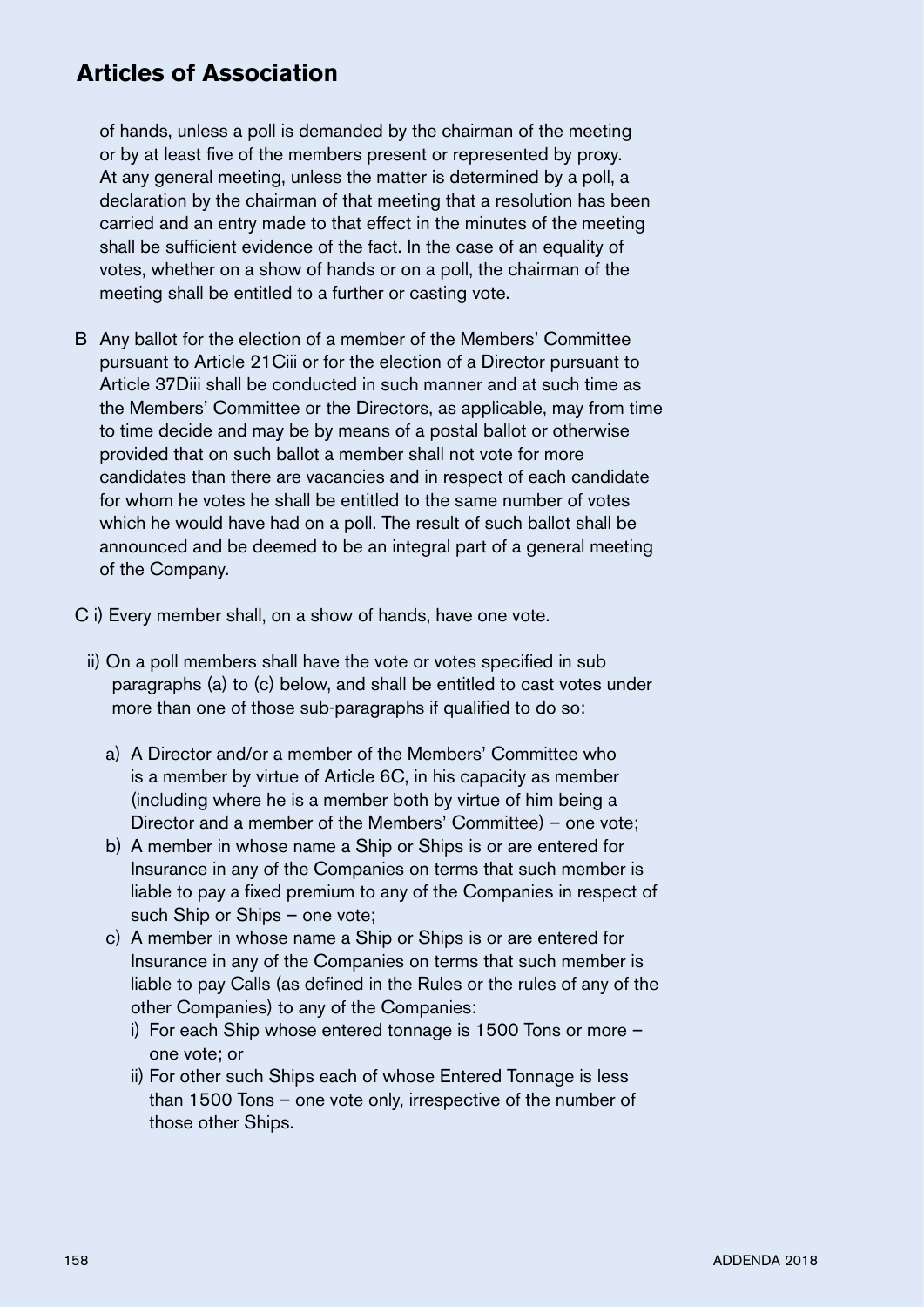#### PROVIDED ALWAYS that:

An insurer reinsured by any of the Companies shall not in any event be entitled to a vote under any of the sub-sections of this Article.

- D Where a number of persons are members of the Company by virtue of their having jointly entered the same Ship for Insurance in any of the Companies, then only one member shall be entitled to receive notice of and to attend and vote (by reason of the ownership of that Ship) either in person or by proxy at any general meeting of the Company and, in the absence of agreement between those members, the member first named in the relevant certificate of entry shall be the one entitled to notice and to attend and vote either in person or by proxy.
- 18 No member shall, unless the Board otherwise determines, be entitled to vote at any general meeting, either personally or by proxy, or to exercise any privilege as a member unless all sums presently due from him to the Company have been paid.

#### **Members' Committee**

- 19 The members of the Company may by Special Resolution constitute a Members' Committee. The first members of the Members' Committee shall be appointed by Special Resolution. The members shall determine the powers, duties, discretions and responsibilities of the Members' Committee and may by Special Resolution dissolve the Members' Committee.
- 20 The number of members of the Members' Committee shall be not less than twenty nor more than forty-five or such other number as the members of the Company may from time to time determine.
- 21 A Any person who has not attained the age of seventy shall be eligible to be appointed, elected or re-elected a member of the Members' Committee if he is the owner or agent or a director of, or employed in an executive capacity by, a corporation which is the owner or agent of a Ship or Ships entered for Insurance in any of the Companies to the extent of not less than 10,000 Entered Tons.
- B No Manager and no employee of any Manager shall be eligible to be appointed or elected as a member of the Members' Committee.
- C i) At each annual general meeting of the members of the Company those members of the Members' Committee who have been in office for three years since their last election or re-election as a member of the Members' Committee (or, if relevant, their last election or re-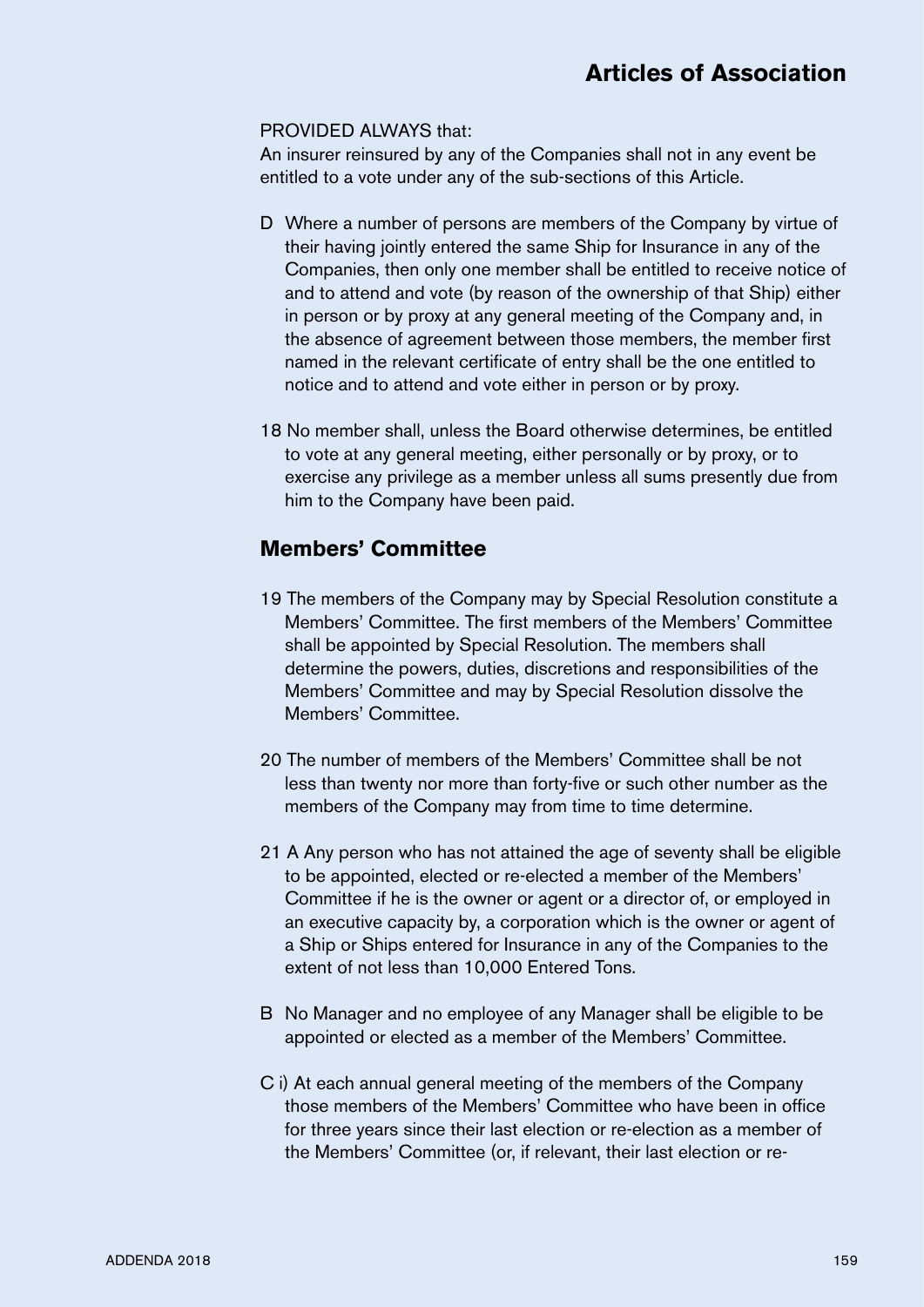election as a member of the members' committee of a subsidiary of the Company) shall retire from office. For the purpose of this Article, "year" means a period from one annual general meeting of the Company to the next annual general meeting.

- ii) A member of the Members' Committee retiring in accordance with Article 21Ci and qualified to hold office under Article 21A shall be eligible for re-election.
- iii) The Company at the meeting at which a member of the Members' Committee retires in the manner aforesaid may fill the vacated office by electing a qualified person thereto, and in default the retiring member of the Members' Committee shall, if offering himself for re-election, be deemed to have been re-elected, unless at such meeting it is expressly resolved not to fill such vacated office or unless a resolution for the re-election of such member of the Members' Committee shall have been put to the meeting and lost. If there shall be more candidates than vacancies for any office(s) of members of the Members' Committee, then the persons to be elected shall be selected by ballot conducted in accordance with the provisions of Article 17B.
- iv) No person other than a member of the Members' Committee retiring at the meeting shall be eligible for election to the office of a member of the Members' Committee at any general meeting unless not later than 60 days prior to the date of such general meeting there shall have been delivered to the registered office of the Company:
	- a) notice in writing signed by at least five members of the Company none of whom has any commercial, proprietary or business interests in any ship entered for Insurance in any of the Companies by or on behalf of any of the other members of the Company whose names appear in the said notice, and each of whom is duly qualified to attend and vote at such meeting, of their intention to propose such person for election; and
	- b) notice in writing signed by that person of his willingness to be elected.
- v) The Members' Committee shall have power from time to time and at any time to appoint any qualified person to fill a casual vacancy in the Members' Committee, and the continuing members of the Members' Committee may act, notwithstanding any vacancy in their number provided that in the event that the number of continuing members of the Members' Committee has been reduced below the number of twenty the continuing members of the Members' Committee must immediately appoint a sufficient number of persons to restore the number of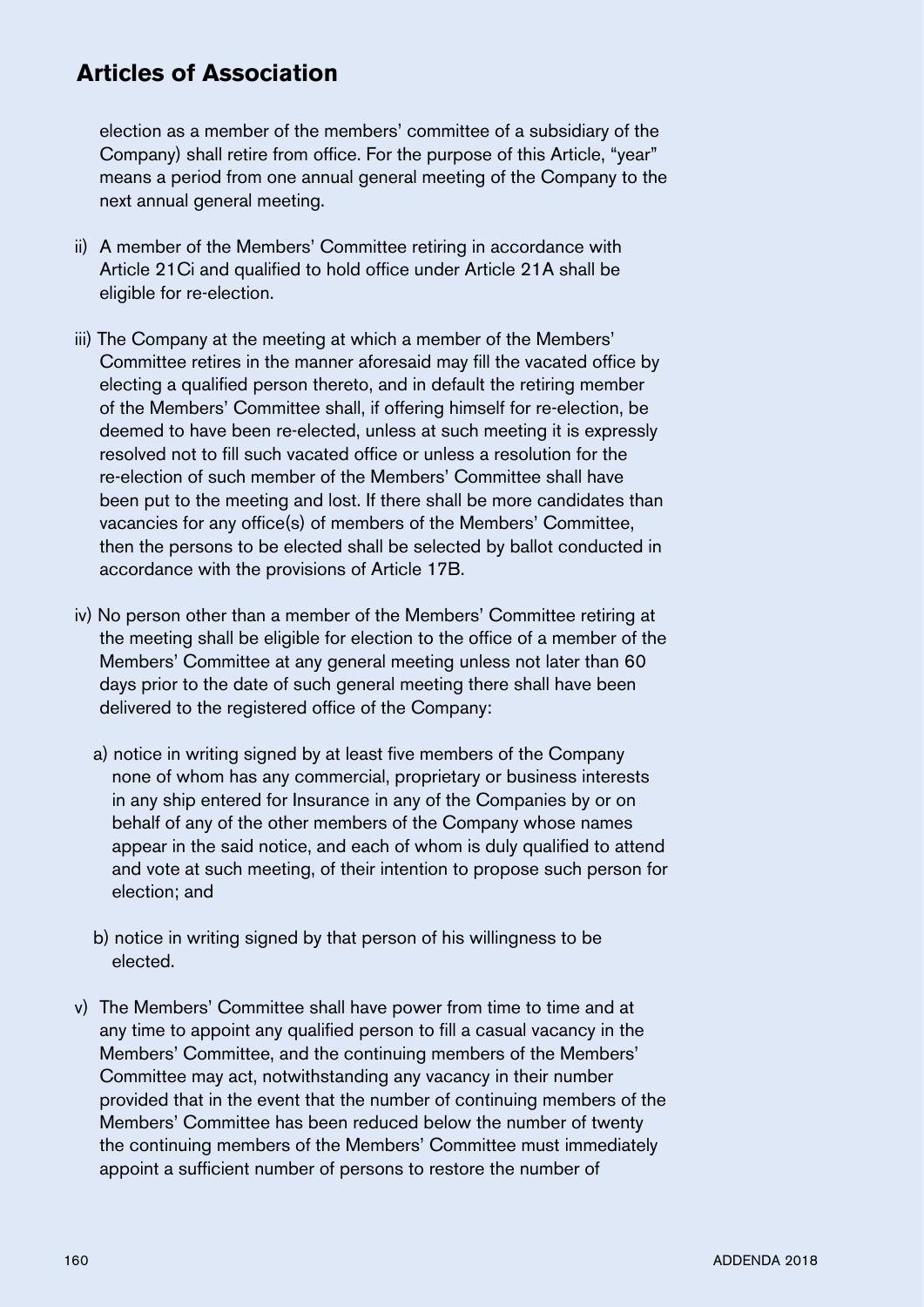continuing members of the Members' Committee to a minimum of twenty. Any member of the Members' Committee so appointed shall hold office only until the next following annual general meeting, and, provided always that he is qualified to hold office under Article 21A, shall then be eligible for re-election.

- 22 The Members' Committee may delegate any of their powers to a committee consisting of members of the Members' Committee and such other persons (not being members of the Members' Committee) as the Members' Committee may think appropriate, but every such committee shall conform to such directions as the Members' Committee shall impose on it.
- 23 The Members' Committee may from time to time delegate to the Managers such of the powers, duties or discretions hereby or by the Rules or the rules of any other Companies, in each case as are reserved to the Members' Committee, as they think fit and such powers, duties or discretions may be made exercisable for such period and upon such terms and conditions and subject to such restrictions as the Members' Committee may determine and the Members' Committee may at any time revoke such delegation: Provided that nothing hereinbefore in this Article contained shall entitle the Members' Committee to delegate to the Managers any of the powers, duties or discretions of the Members' Committee:
- A Which are conferred by Article 28; or
- B Which relate to meetings of the Members' Committee or committees of the Members' Committee or the proceedings thereat;

And so that:-

- i) The Members' Committee may at any time and from time to time by notice in writing to the Managers revoke or vary any such delegation, term, condition or restriction as aforesaid; and
- ii) Nothing hereinbefore in this Article contained and no such delegation as aforesaid shall constitute the Managers members of the Members' **Committee**
- 24 A This Article 24 is subject to the provisions of the Acts and the Rules.
- B A member of the Members' Committee may:
	- i) be a party to, or otherwise directly or indirectly interested in, any transaction or arrangement with the Company or in which the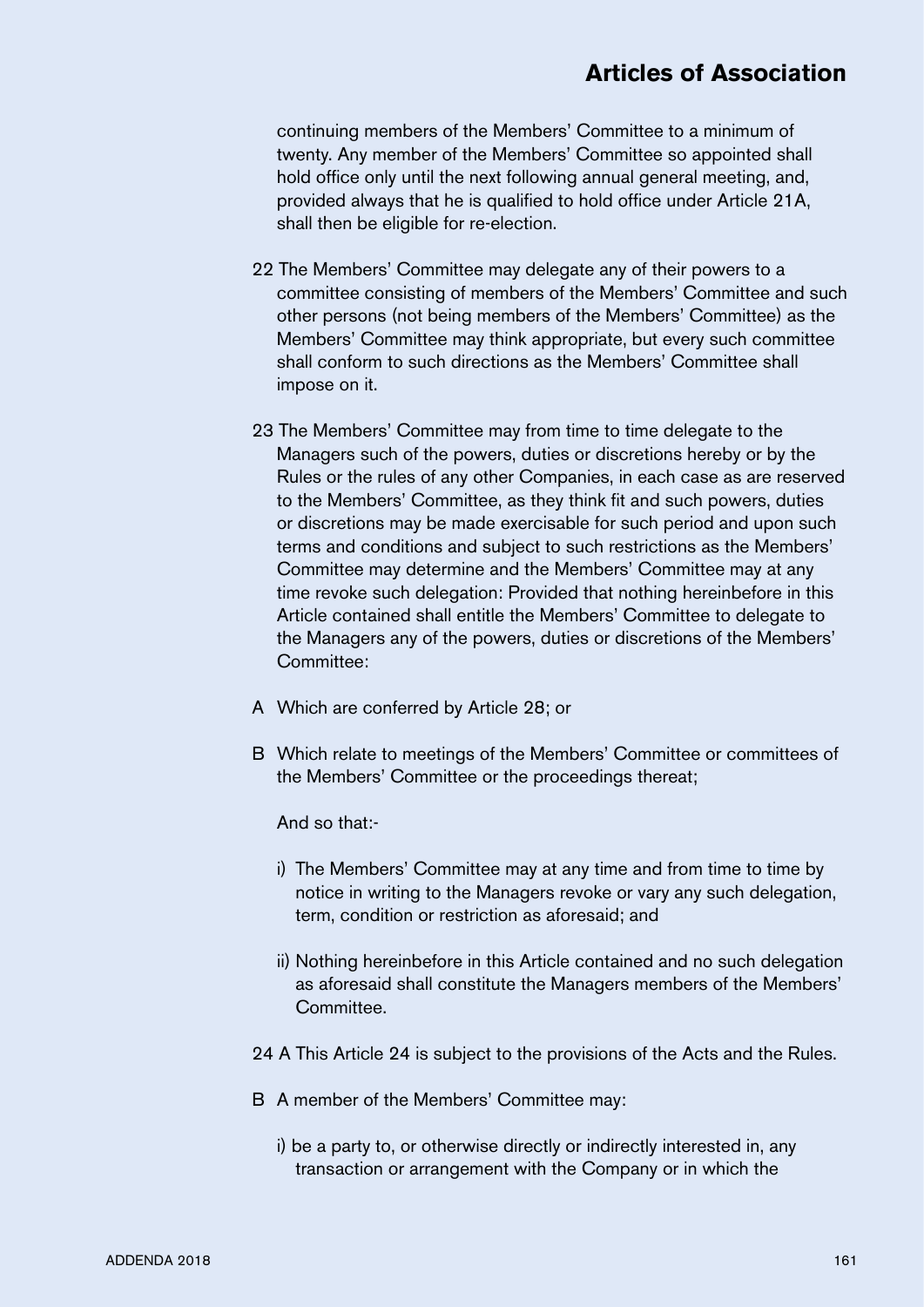Company is otherwise interested; and

ii) be a director or other officer of, or employed by, or a party to any transaction or arrangement with, or otherwise directly or indirectly interested in, any body corporate in which the Company is interested,

and where a proposed decision of the members of the Members' Committee is concerned with such a transaction, arrangement, office or employment, that member may be counted as participating in the decision making process for quorum and voting purposes.

- C Article 24 is subject to the relevant member of the Members' Committee making a declaration of the nature and extent of his interest in accordance with the obligations of directors under the Acts.
- D The following shall not be treated as an '**i**nterest':
	- i) an interest of which a member of the Members' Committee is not aware and of which it is unreasonable to expect him to be aware, or an interest in a transaction or arrangement of which he is not aware and of which it is unreasonable to expect him to be aware;
	- ii) an interest of which the other members of the Members' Committee are aware, or ought reasonably be aware, to the extent they are or ought reasonably to be aware of such interest;
	- iii) an interest which cannot reasonably be regarded as giving rise to a conflict of interest; and
	- iv) an interest if, or to the extent that, that interest contains terms of his service contract which have been, or are to be, considered by a meeting of the Members' Committee or a duly appointed committee of the Members' Committee.
- 25 A Subject to the provisions of the Rules, the Members' Committee may authorise, to the fullest extent permitted by law, any matter which would otherwise result in a member of the Members' Committee infringing his duty to avoid a situation in which he has, or can have, a direct or indirect interest that conflicts, or possibly may conflict, with the interests of the Company and which may reasonably be regarded as likely to give rise to a conflict of interests.
- B Authorisation given by the Members' Committee under Article 25A may be subject to any terms and conditions which the Members' Committee consider appropriate; and the Members' Committee may at any time vary or terminate such authorisation.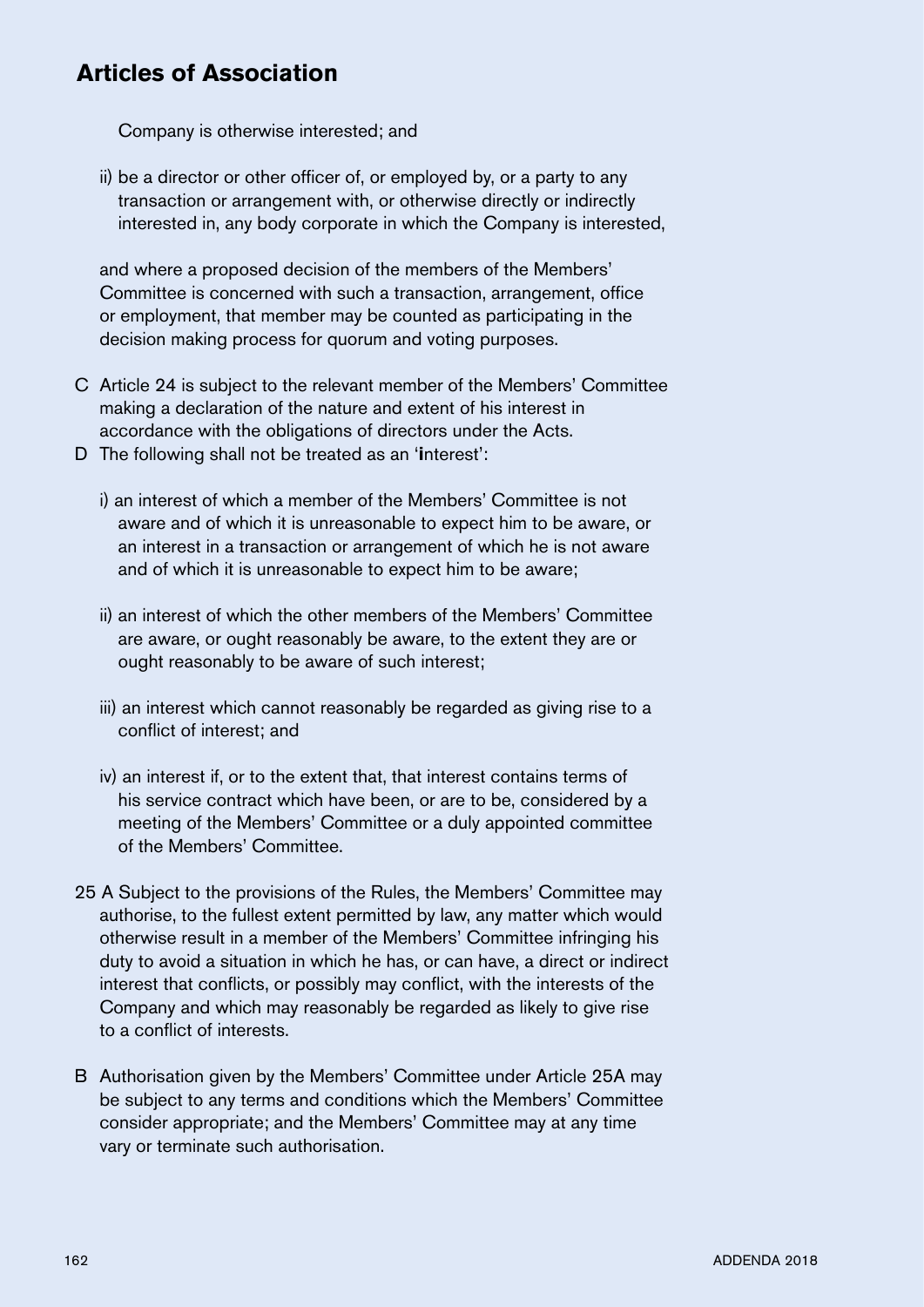- C A decision to authorise any matter under Article 25A may be made either at a meeting of the Members' Committee, or by a decision in accordance with Article 33, of those member of the Members' Committee entitled to vote on the matter; but the decision will only be effective if:
	- i) the quorum for any meeting at which the matter is considered is met without counting the member of the Members' Committee in question or any other interested members of the Members' Committee; and
	- ii) the matter is agreed to without any interested members of the Members' Committee voting, or would have been agreed to had no interested members of the Members' Committee' votes been counted.
- D The provisions of this Article 25 shall not apply to any conflict of interest arising in relation to a transaction or arrangement between a member of the Members' Committee and the Company. Article 24 above shall apply to the members of the Members' Committee' interests in any such transactions or arrangements.
- 26 A Where the Members' Committee has authorised any matter under Article 25A above, or where a matter falls within Article 24, the Members' Committee may, at the time of such authorisation or subsequently, provide (without limitation) that an interested member of the Members' Committee:
	- i) is excluded from discussions (whether at Members' Committee meetings or otherwise) related to the matter;
	- ii) is not given any documents or other information relating to the matter; or
	- iii) both for quorum purposes and for voting purposes may or may not be counted or vote at any future meeting of the Members' Committee in relation to the matter.
- B Where the Members' Committee has authorised any matter under Article 25A, or where a matter falls within Article 24 (subject to a member of the Members' Committee making a declaration of the nature and extent of his interest in an office, employment, transaction or arrangement in accordance with Article 24C), then an interested member of the Members' Committee:
	- i) will not be required to disclose to the Company, or use for the benefit of the Company, any confidential information relating to the matter if to make such a disclosure would result in a breach of a duty or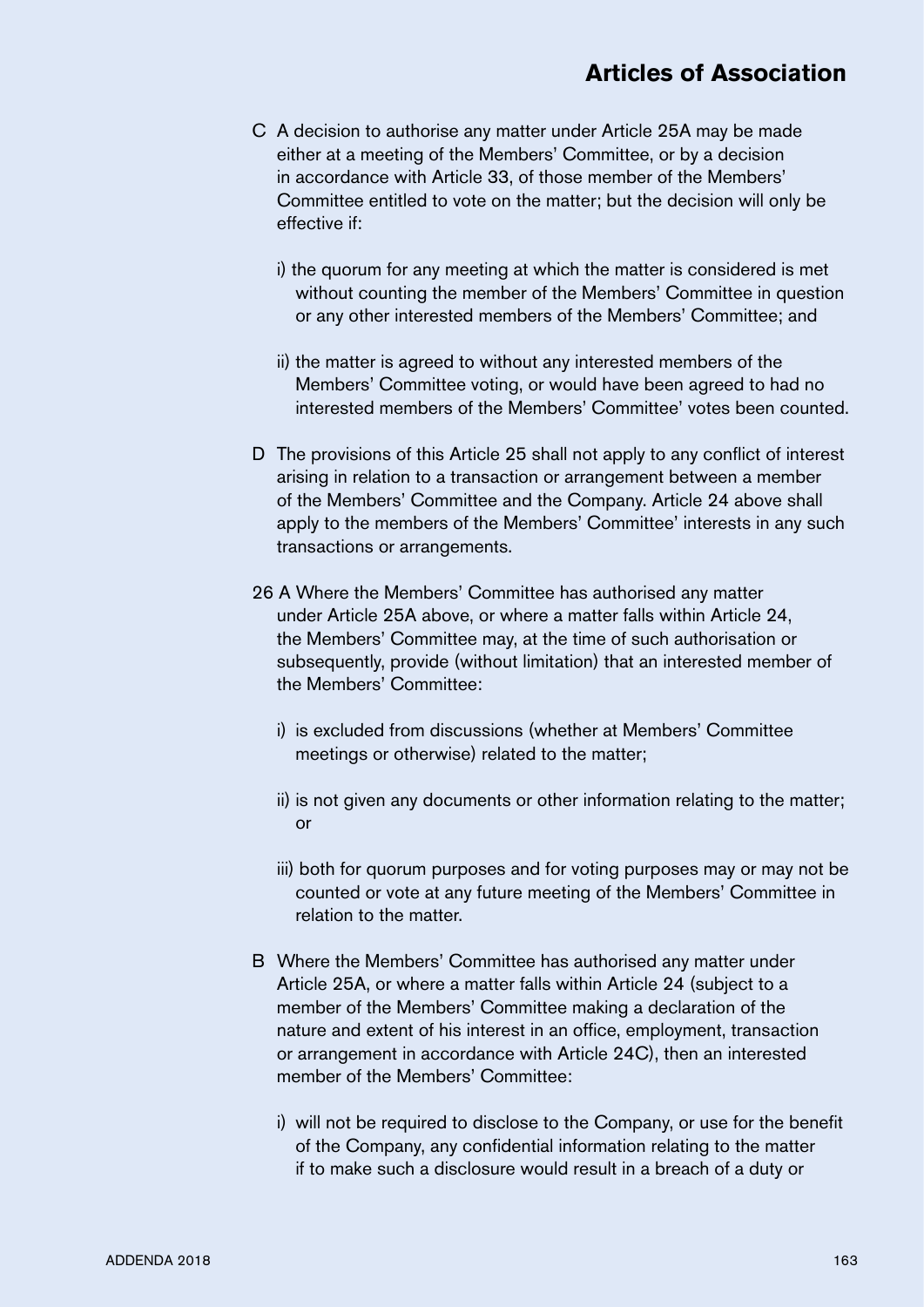obligation of confidence owed by him in relation to or in connection with the matter;

- ii) may absent himself from meetings of the Members' Committee at which the matter may be discussed; and
- iii) may make such arrangements as he thinks fit not to receive documents and information in relation the matter, or for such documents and information to be received and read by a professional adviser on behalf of that member of the Members' Committee.
- C Article 26B does not limit any existing law or equitable principle which may excuse the member of the Members' Committee from disclosing information in circumstances where disclosure would otherwise be required, or from attending meetings or receiving and reading documents in circumstances where such actions would otherwise be required.
- D Where the Members' Committee authorise a matter under Article 25A, or where a matter falls within Article 24, then an interested member of the Members' Committee:
	- i) will be obliged to conduct himself in accordance with any terms and conditions imposed by the Members' Committee in relation to the matter; and
	- ii) if that member of the Members' Committee is also a Director, will not infringe any duty he owes to the Company under sections 171 to 177 of the Companies Act 2006 if he complies with any terms, limits and conditions (if any) imposed by the Members' Committee in relation to the authorisation and, where relevant, makes any disclosure required under Article 24C.
- E In relation to any matter which has been authorised under Article 25A, or where a matter involves a transaction or arrangement which falls within Article 24 (subject to a member of the Members' Committee making a declaration of the nature and extent of his interest in an office, employment, transaction or arrangement in accordance with Article 24C):
	- i) an interested member of the Members' Committee will not be accountable to the Company for any benefit conferred on him in connection with that matter;
	- ii) if that member of the Members' Committee is also a Director, the receipt of such a benefit shall not constitute a breach of his duty under section 176 of the Companies Act 2006; and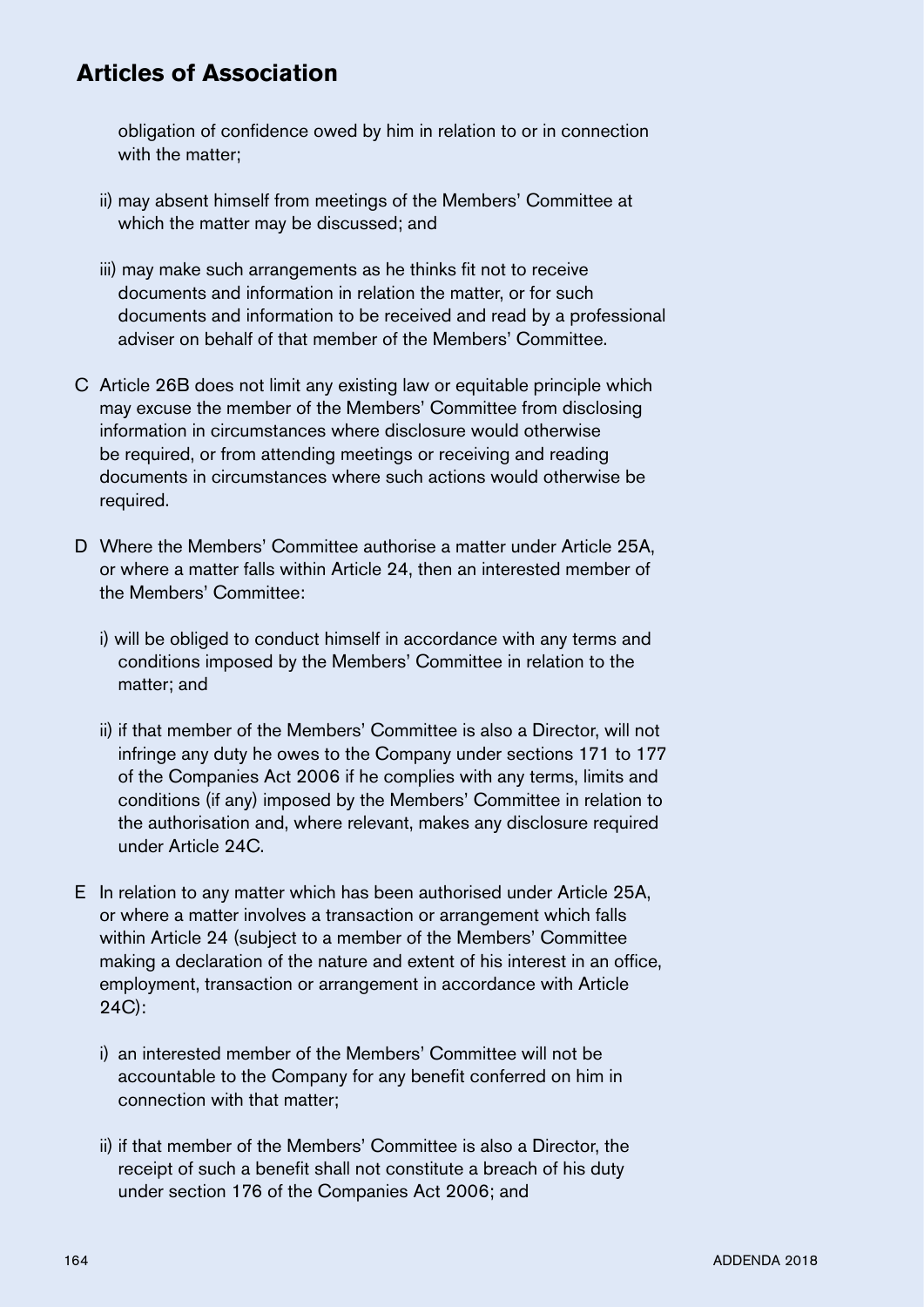- iii) no such transaction or arrangement shall be liable to be avoided on the ground of any such interest or benefit.
- 27 A member of the Members' Committee may act by himself or his firm in a professional capacity for the Company (otherwise than as auditor) and he or his firm shall be entitled to remuneration for professional services as if he were not a member of the Members' Committee.
- 28 The remuneration of the members of the Members' Committee shall be such sum (if any) as shall from time to time be voted to them by the Company in general meeting, and any such sum (unless otherwise determined by the resolution by which it is voted) shall be divided amongst the members of the Members' Committee as they shall resolve or, failing such resolution, equally. The Members' Committee remuneration shall be deemed to accrue de die in diem.
- 29 The members of the Members' Committee shall also be entitled to be paid all travelling, hotel and other expenses properly incurred by them in attending and returning from meetings of the Members' Committee or of committees of the Members' Committee or of general meetings of the Company or otherwise in connection with the business of the Company.
- 30 The quorum necessary for the transaction of the business of the Members' Committee shall be five. Any member of the Members' Committee may participate in a meeting of the Members' Committee or of such committee by means of a telephone conference or any communication equipment which allows all persons participating in the meeting to communicate with and hear each other. A person so participating shall be deemed to be present at the meeting and shall be entitled to vote and be counted in the quorum accordingly. Such a meeting shall, unless otherwise agreed by the participants, be deemed to take place where the largest group of those participating is assembled or, if there is no such group, at the place where the Chairman of the Members' Committee is participating.
- 31 Questions arising at any meeting of the Members' Committee shall be decided by a majority of those present and entitled to vote. The members of the Members' Committee may from time to time appoint one of their number a Chairman of the Members' Committee and in the case of an equality of votes the Chairman of the Members' Committee shall have a second or casting vote.
- 32 The Secretary at the requisition of any member of the Members' Committee shall and a member of the Members' Committee may, at any time summon a meeting of the Members' Committee. Notice of meetings of the Members' Committee may be by telephone or otherwise.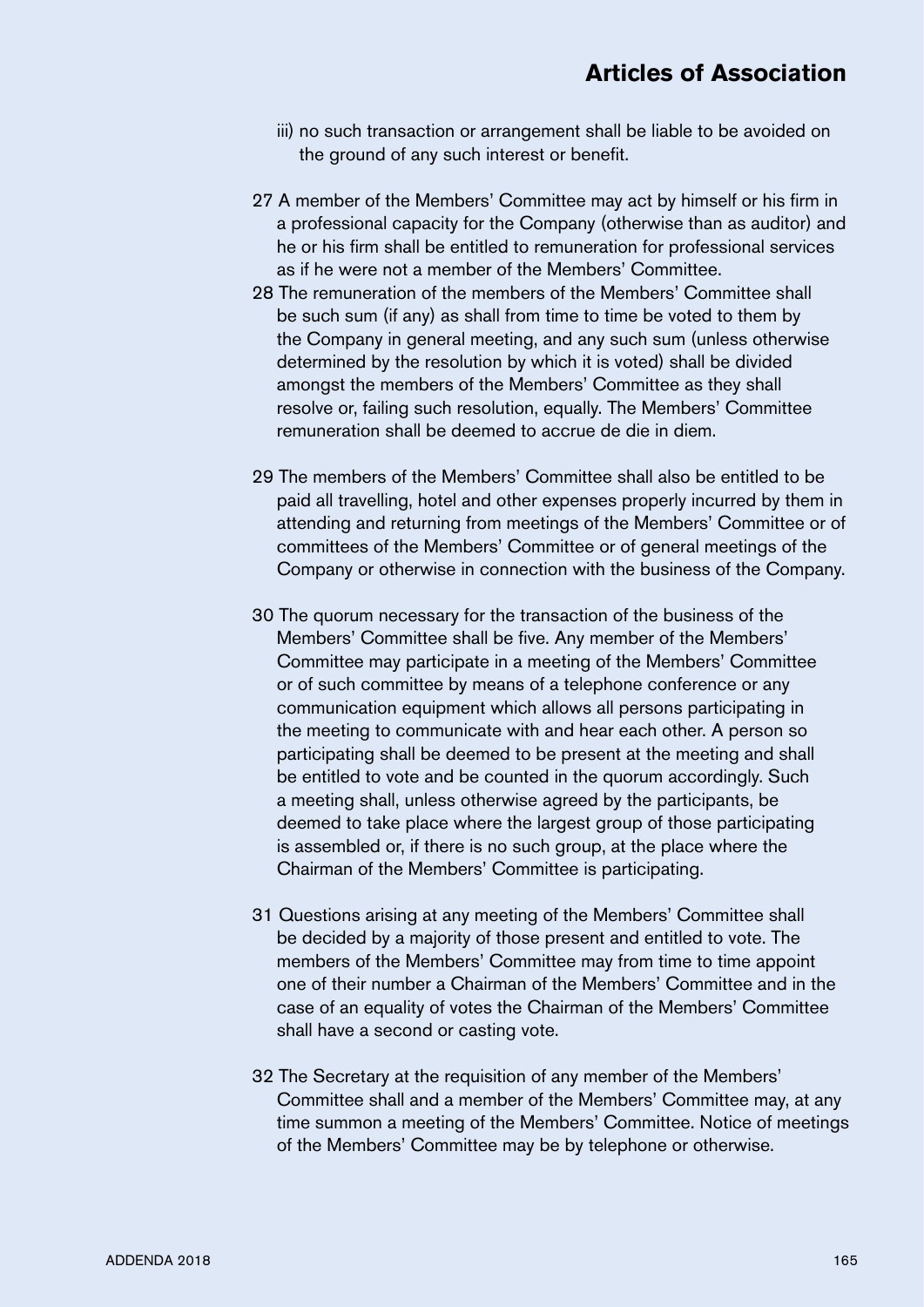- 33 A resolution in writing signed by all the members of the Members' Committee entitled to vote on such matter shall be as valid and effectual as if it had been passed by a meeting of the Members' Committee called and constituted.
- 34 A The office of member of the Members' Committee shall immediately be vacated if the member:

i) Ceases to be eligible for appointment, election or re-election as provided in Article 21; or

- ii) Resigns his office by notice in writing to the Company.
- B Subject to any provisions to the contrary contained in the Acts the members may, at any special or annual general meeting convened and held in accordance with the Articles, remove a member of the Members' Committee. The notice of any such meeting shall contain a statement of the intention so to do and at any such meeting such member of the Members' Committee shall be entitled to be heard on the matter of his removal. Nothing in this Article shall have the effect of depriving any person of any compensation or damages which may be payable to him in respect to the termination of his appointment as a member of the Members' Committee or of any other appointment with the Company. A vacancy upon the Members' Committee created by the removal of a member of the Members' Committee under the provisions of this Article may be filled by election of the members at the meeting at which such member of the Members' Committee is removed and, in the absence of such election, there shall be deemed to be a vacancy which may be filled in accordance with the provisions of Article 21Cv.

#### **Minutes of the Members' Committee**

- 35 The members of the Members' Committee shall cause minutes to be duly entered in books provided for the purpose:-
- A Of all elections and appointments of Directors;
- B Of the names of the members of the Members' Committee present at each meeting of the Members' Committee and of any committee of the Members' Committee;
- C Of all orders made by the Members' Committee and committees of the Members' Committee; and
- D Of all resolutions and proceedings of each meeting of the Members' Committee or any committee of the Members' Committee.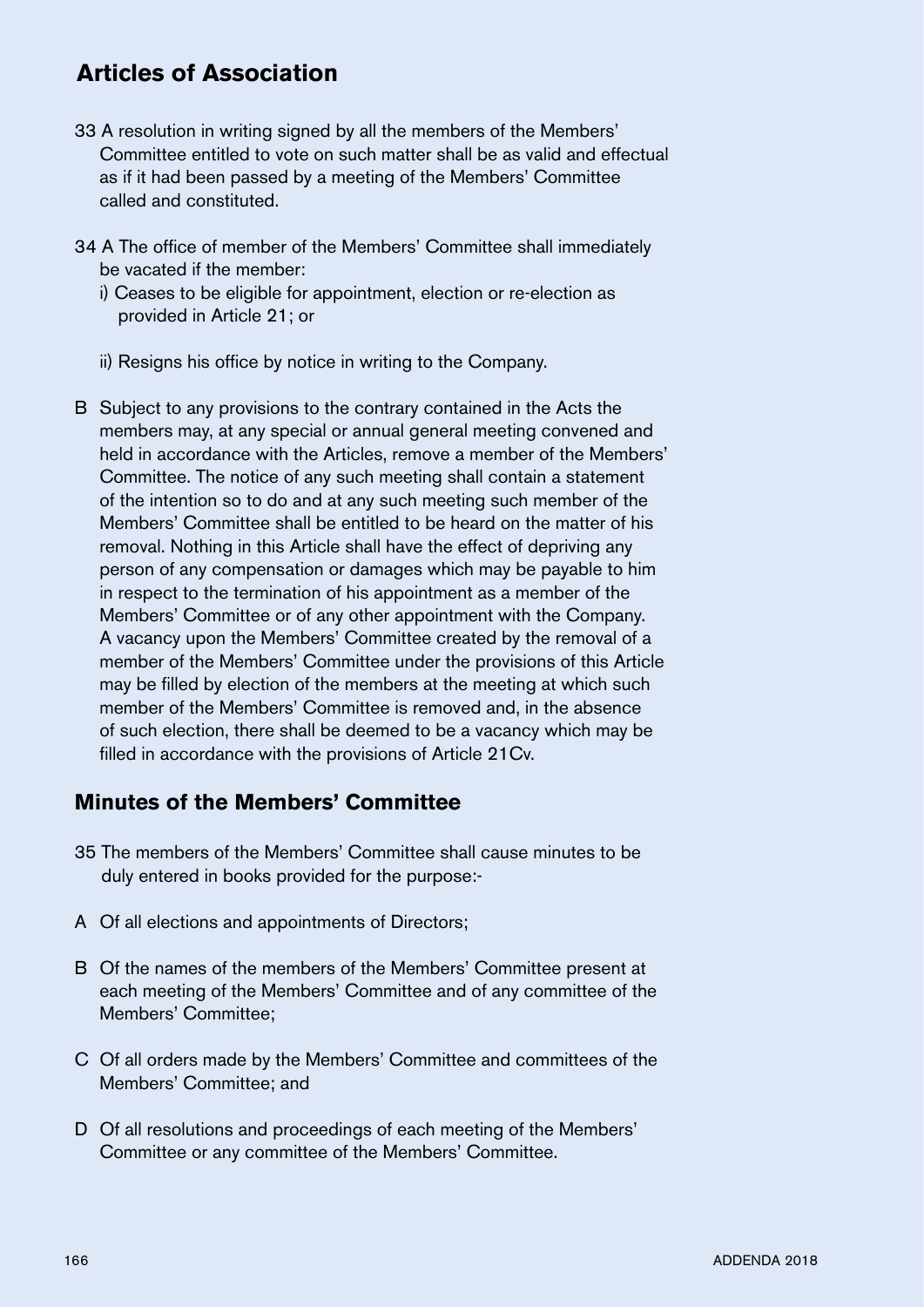## **Directors**

- 36 The number of Directors shall be not less than eight nor more than sixteen as the Members' Committee (or, if there is no Members' Committee, the members of the Company) may from time to time determine.
- 37 A Any person who has not attained the age of seventy shall be eligible to be appointed, elected or re-elected a Director if he is either (a) a member of the Members' Committee or (b) if there is no Members' Committee, the owner or agent or a director of, or employed in an executive capacity by, a corporation which is the owner or agent of a Ship or Ships entered for Insurance in any of the Companies to the extent of not less than 10,000 Entered Tons or (c) such other person as the Members' Committee and/or the Directors think fit and Directors so appointed pursuant to this Article 37A(c) shall not become members.
- B In addition, the Managers shall be entitled to nominate up to two executives of the Managers to be appointed as Directors; Directors so appointed shall not become members.
- C If there is a Members' Committee:
	- i) The Members' Committee may appoint a qualified person willing to act to be a Director; and
	- ii) The Directors and the Members' Committee shall each have power from time to time and at any time to appoint any qualified person to fill a casual vacancy in the Board of Directors, and the continuing Directors may act, notwithstanding any vacancy in their number provided that in the event that the number of continuing Directors has been reduced below the number of eight the continuing Directors or the Members' Committee must immediately appoint a sufficient number of persons to restore the number of continuing Directors to a minimum of eight. Any Director so appointed by the Directors (but not by the Members' Committee) shall hold office only until the next following meeting of the Members' Committee, and, provided always that he is qualified to hold office under Article 37A or 37B, shall then be eligible for re-election by the Members' Committee.

D If there is no Members' Committee:

i) At each annual general meeting of the members of the Company those Directors who have been in office for three years since their last election or re-election shall retire from office. For the purpose of this Article, "year" means a period from one annual general meeting of the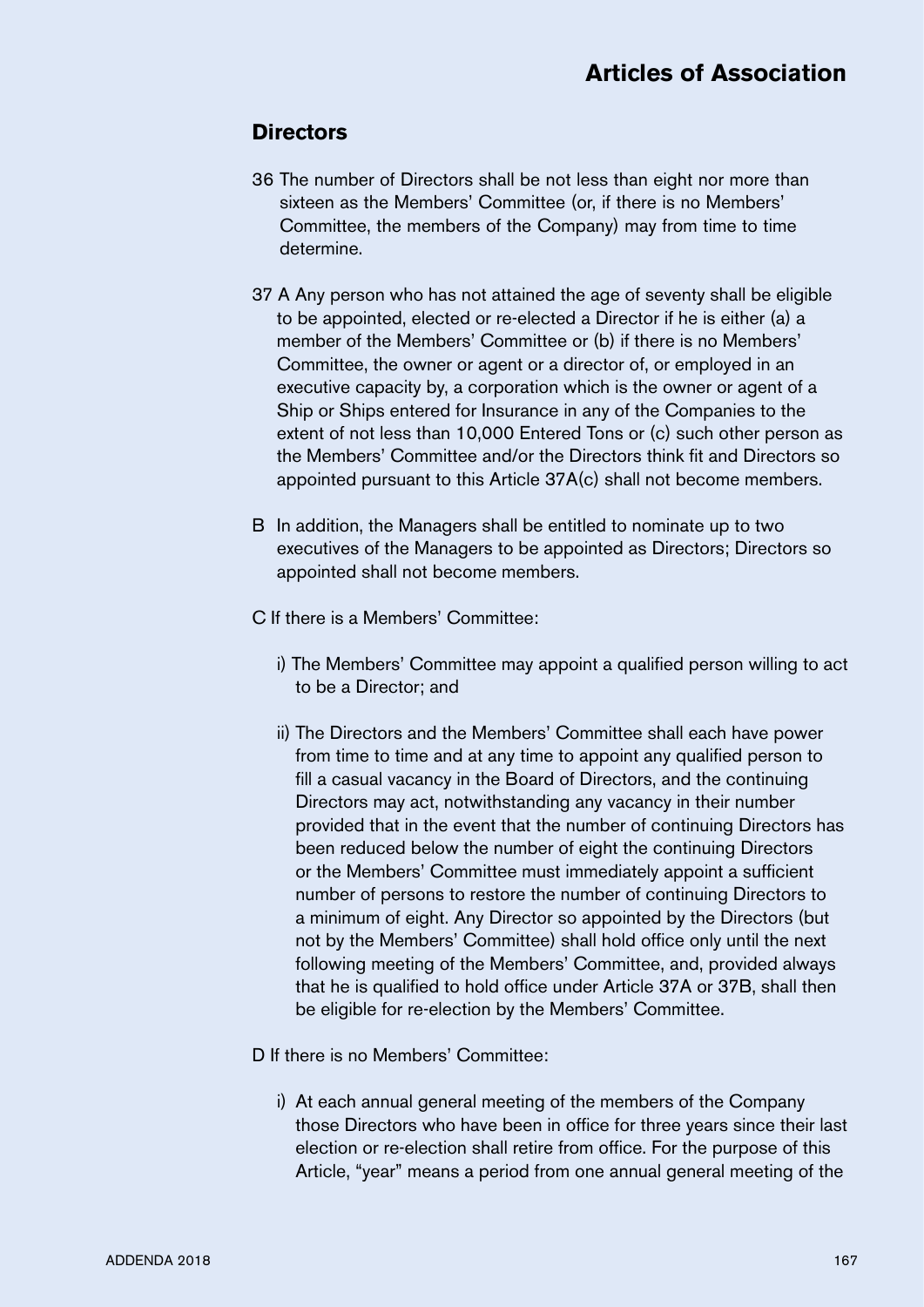Company to the next annual general meeting.

- ii) Director retiring in accordance with Article 37Di and qualified to hold office under Article 37A or 37B shall be eligible for re-election.
- iii) The members of the Company at the meeting at which a Director retires in the manner aforesaid may fill the vacated office by electing a qualified person thereto, and in default the retiring Director shall, if offering himself for re-election, be deemed to have been reelected, unless at such meeting it is expressly resolved not to fill such vacated office or unless a resolution for the re-election of such Director shall have been put to the meeting and lost. If there shall be more candidates than vacancies for any office(s) of Director, then the persons to be elected shall be selected by ballot conducted in accordance with the provisions of Article 17B.
- iv) No person other than a Director retiring at the meeting shall be eligible for election to the office of Director at any general meeting unless not later than 60 days prior to the date of such general meeting there shall have been delivered to the registered office of the Company:
	- a) notice in writing signed by at least five members none of whom has any commercial, proprietary or business interests in any Ship entered for Insurance in any of the Companies by or on behalf of any of the other members whose names appear in the said notice, and each of whom is duly qualified to attend and vote at such meeting, of their intention to propose such person for election; and
	- b) notice in writing signed by that person of his willingness to be elected.
- v) The Directors shall have power from time to time and at any time to appoint any qualified person to fill a casual vacancy in the Board of Directors, and the continuing Directors may act, notwithstanding any vacancy in their number provided that in the event that the number of continuing Directors has been reduced below the number of eight the continuing Directors must immediately appoint a sufficient number of persons to restore the number of continuing Directors to a minimum of eight. Any Director so appointed shall hold office only until the next following annual general meeting, and, provided always that he is qualified to hold office under Article 37A or 37B, shall then be eligible for re-election.
- 38 A The business of the Company shall be managed by the Directors who may pay all expenses incurred in promoting and incorporating the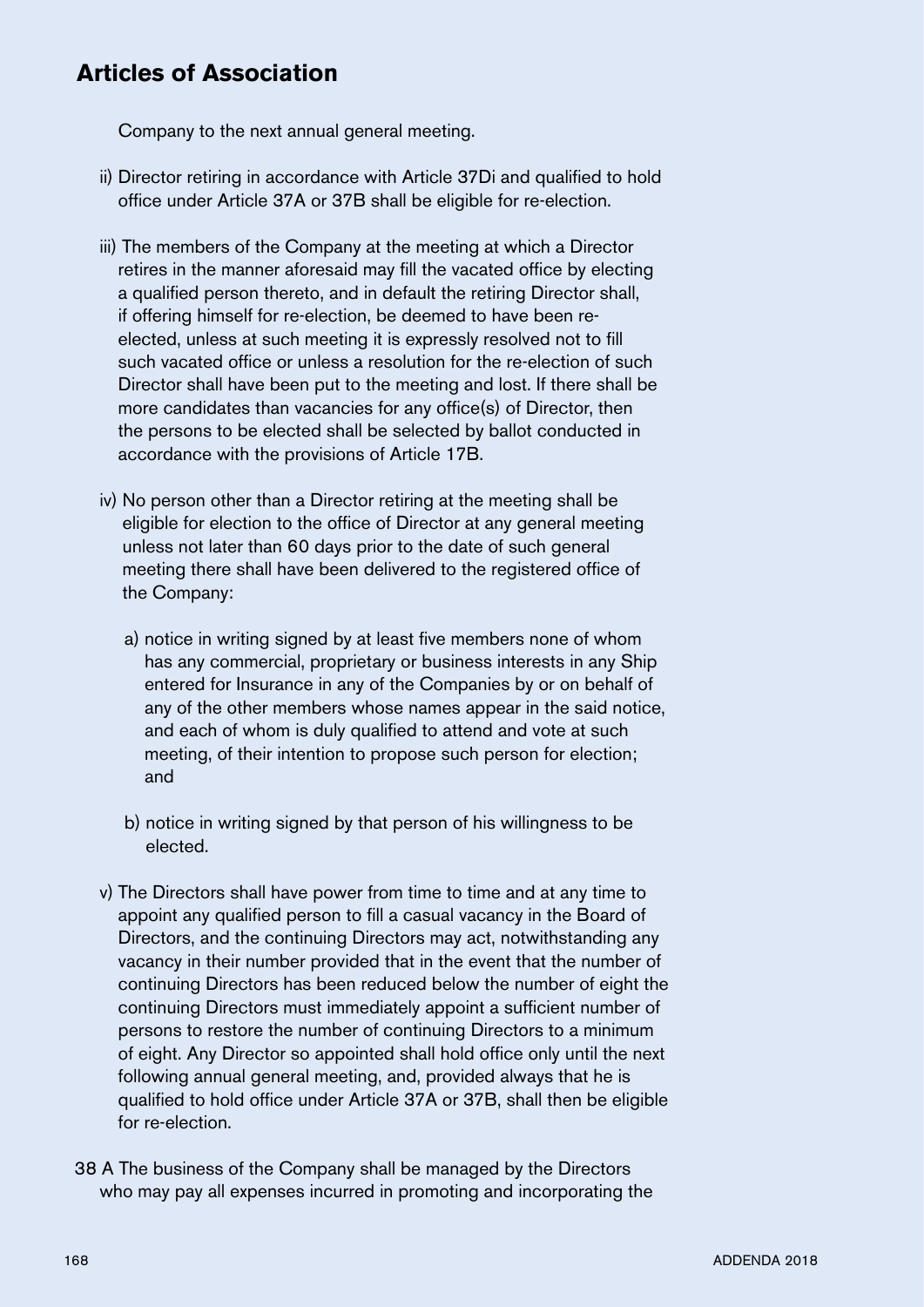Company, and who, in addition to the powers and authorities by these Articles or the Rules or otherwise expressly conferred upon them, may exercise all such powers and do all such acts and things as may be exercised or done by the Company and as are not hereby or by statute expressly directed to be exercised or done by the Company in general meeting, subject nevertheless to the provisions of any statute and of these Articles and the Rules. Subject to the provisions of these Articles the business of the Company shall be conducted in accordance with Rules from time to time adopted by the Company in general meeting which may at any time be altered, abrogated or added to by the Company in general meeting.

- B Without prejudice to the generality of the foregoing the Directors may exercise all the powers of the Company to borrow money and to mortgage or charge its undertaking and property or any part thereof or to issue debentures or other securities.
- 39 The Directors shall exercise a general supervision over the affairs of the Company and without limitation of the foregoing they shall be responsible for the correct keeping of the books and for the safekeeping of all moneys and securities of the Company and shall submit their books, accounts and vouchers to the auditor whenever required so to do and shall furnish such information and explanations to the auditor as may be necessary for the performance of his duties.
- 40 The Directors may delegate any of their powers to committees consisting of two or more of the Directors and such other persons (not being Directors) as the Directors may think appropriate, but every such committee shall conform to such directions as the Directors shall impose on it.
- 41The Directors may from time to time delegate to the Managers such of the powers, duties or discretions hereby or by the Rules or by the rules of the other Companies vested in the Directors as they may think fit and such powers, duties or discretions may be made exercisable for such period and upon such terms and conditions and subject to such restrictions as the Directors may determine and the Directors may at any time revoke such delegation: Provided that nothing hereinbefore in this Article contained shall entitle the Directors to delegate to the Managers any of the powers, duties or discretions of the Directors:
- A Which are required by law to be exercised by the Directors personally, or
- B Which relate to general meetings of the proceedings thereat, or
- C Which are conferred by Articles 38B or 46, or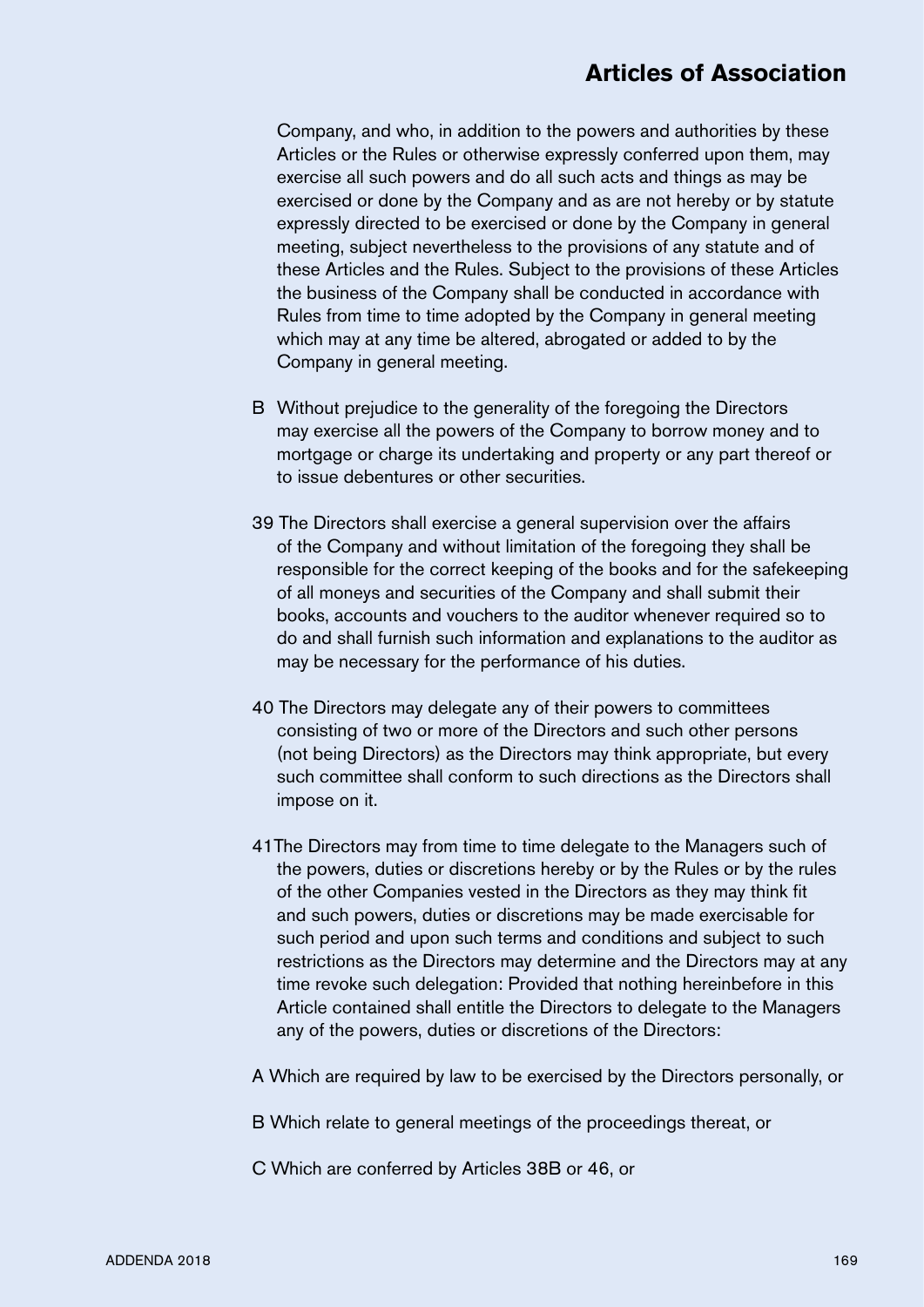- D Which relate to meetings of the Directors or committees of the Directors or the proceedings thereat, or
- E Which relate to the appointment of Managers or the Secretary, or

F Which relate to the Reserves, accounts or notices of general meetings;

And so that:-

- i) The Directors may at any time and from time to time by notice in writing to the Managers revoke or vary any such delegation, term, condition or restriction as aforesaid, and
- ii) Nothing hereinbefore in this Article contained and no such delegation as aforesaid shall constitute the Managers directors of the Company.
- 42 A This Article 42 is subject to the provisions of the Acts and the Rules.

B A Director may:

- i) be a party to, or otherwise directly or indirectly interested in, any transaction or arrangement with the Company or in which the Company is otherwise interested; and
- ii) be a director or other officer of, or employed by, or a party to any transaction or arrangement with, or otherwise directly or indirectly interested in, any body corporate in which the Company is interested,

and where a proposed decision of the Directors is concerned with such a transaction, arrangement, office or employment, that Director may be counted as participating in the decision making process for quorum and voting purposes.

- C Article 42B is subject to the relevant Director making a declaration of the nature and extent of his interest in accordance with the Acts.
- D The following shall not be treated as an '**i**nterest':
	- i) an interest of which a Director is not aware and of which it is unreasonable to expect him to be aware, or an interest in a transaction or arrangement of which he is not aware and of which it is unreasonable to expect him to be aware;
	- ii) an interest of which the other Directors are aware, or ought reasonably be aware, to the extent they are or ought reasonably to be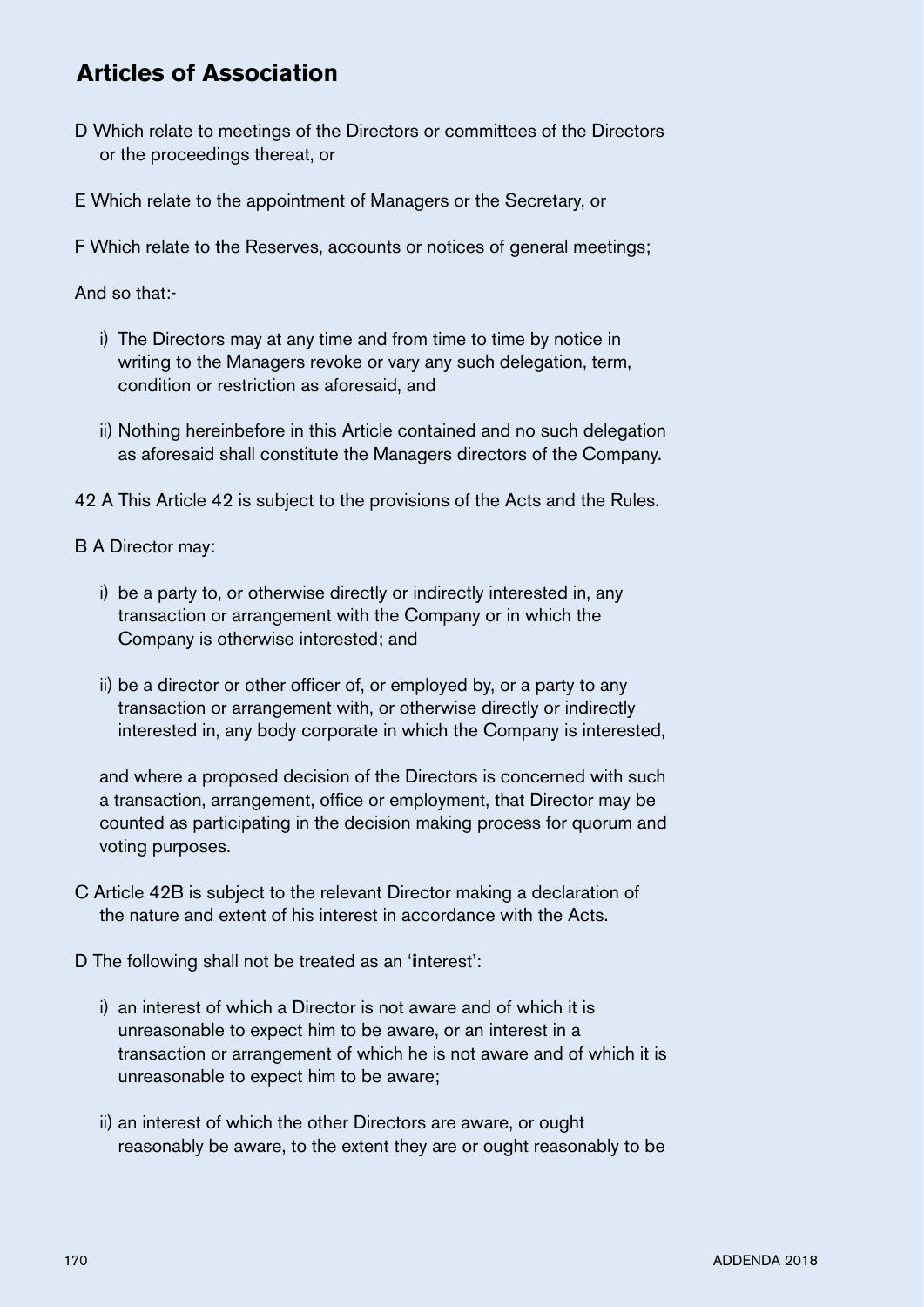aware of such interest;

- iii) an interest which cannot reasonably be regarded as giving rise to a conflict of interest; and
- iv) an interest if, or to the extent that, that interest contains terms of his service contract which have been, or are to be, considered by a meeting of the Directors or a duly appointed committee of the Directors.
- 43 A Subject to the provisions of the Rules, the Directors may authorise, to the fullest extent permitted by law, any matter which would otherwise result in a Director infringing his duty to avoid a situation in which he has, or can have, a direct or indirect interest that conflicts, or possibly may conflict, with the interests of the Company and which may reasonably be regarded as likely to give rise to a conflict of interests.
- B Authorisation given by the Directors under Article 43A may be subject to any terms and conditions which the Directors consider appropriate; and the directors may at any time vary or terminate such authorisation.
- C A decision to authorise any matter under Article 43A may be made either at a meeting of the Directors, or by a decision in accordance with Article 51, of those Directors entitled to vote on the matter; but the decision will only be effective if:
	- i) the quorum for any meeting at which the matter is considered is met without counting the Director in question or any other interested Director; and
	- ii) the matter is agreed to without any interested Director voting, or would have been agreed to had no interested Directors' votes been counted.
- D The provisions of this Article 43 shall not apply to any conflict of interest arising in relation to a transaction or arrangement between a Director and the Company. Article 42 above shall apply to Directors' interests in any such transactions or arrangements.
- 44 A Where the Directors have authorised any matter under Article 43A above, or where a matter falls within Article 42, the Directors may, at the time of such authorisation or subsequently, provide (without limitation) that an interested Director:

i) is excluded from discussions (whether at directors' meetings or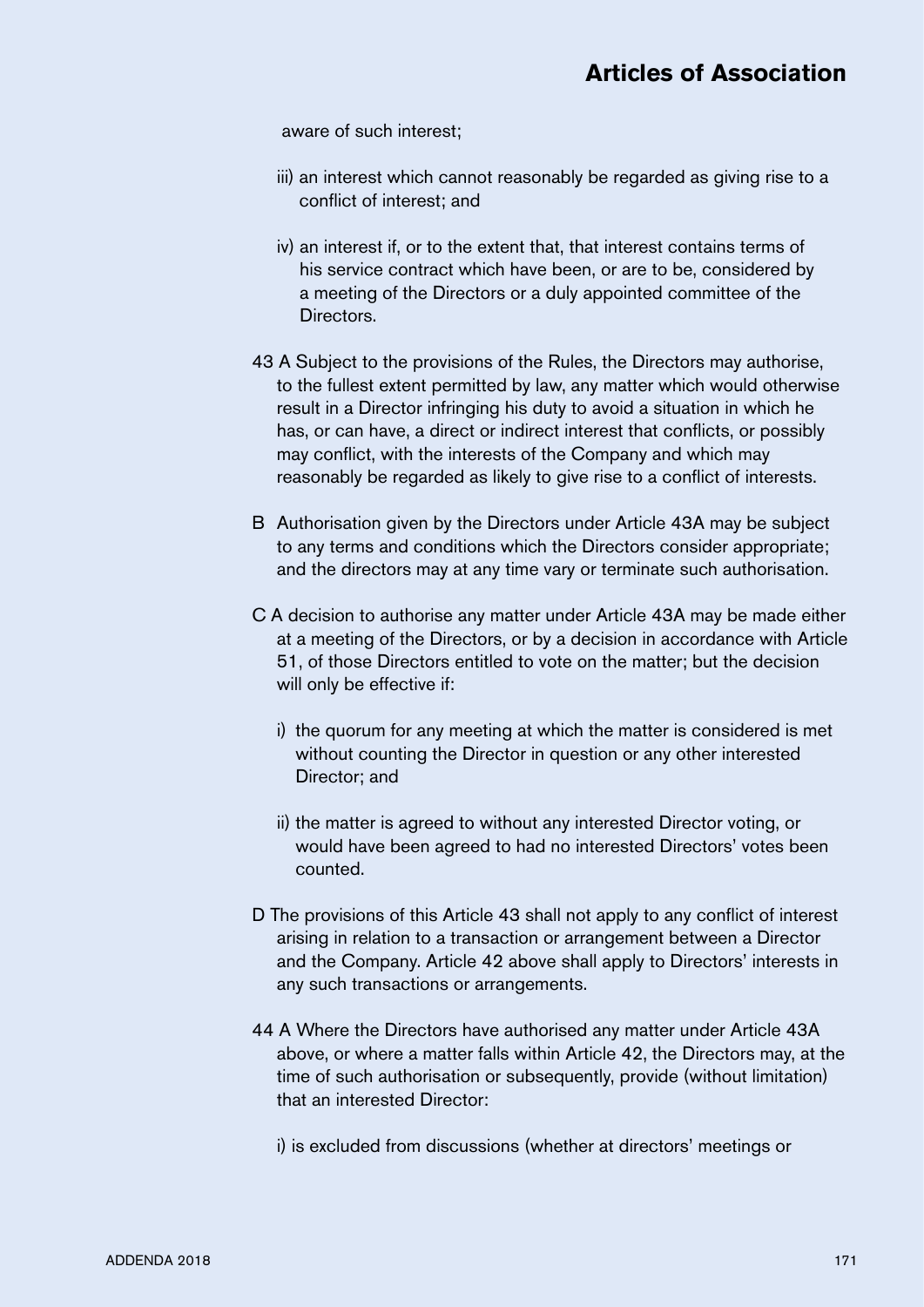otherwise) related to the matter;

- ii) is not given any documents or other information relating to the matter; or
- iii) both for quorum purposes and for voting purposes may or may not be counted or vote at any future Directors' meeting in relation to the matter.
- B Where the Directors have authorised any matter under Article 43A, or where a matter falls within Article 42 (subject to a Director making a declaration of the nature and extent of his interest in an office, employment, transaction or arrangement in accordance with Article 42C), then an interested Director:
	- i) will not be required to disclose to the Company, or use for the benefit of the Company, any confidential information relating to the matter if to make such a disclosure would result in a breach of a duty or obligation of confidence owed by him in relation to or in connection with the matter;
	- ii) may absent himself from Directors' meetings at which the matter may be discussed; and
	- iii) may make such arrangements as he thinks fit not to receive documents and information in relation the matter, or for such documents and information to be received and read by a professional adviser on behalf of that Director.
- C Article 44B does not limit any existing law or equitable principle which may excuse the Director from disclosing information in circumstances where disclosure would otherwise be required, or from attending meetings or receiving and reading documents in circumstances where such actions would otherwise be required.
- D Where the Directors authorise a matter under Article 43A, or where a matter falls within Article 42, then an interested Director:
	- i) will be obliged to conduct himself in accordance with any terms and conditions imposed by the Directors in relation to the matter; and
	- ii) will not infringe any duty he owes to the Company under sections 171 to 177 of the Companies Act 2006 if he complies with any terms, limits and conditions (if any) imposed by the Directors in relation to the authorisation and, where relevant, makes any disclosure required under Article 42C.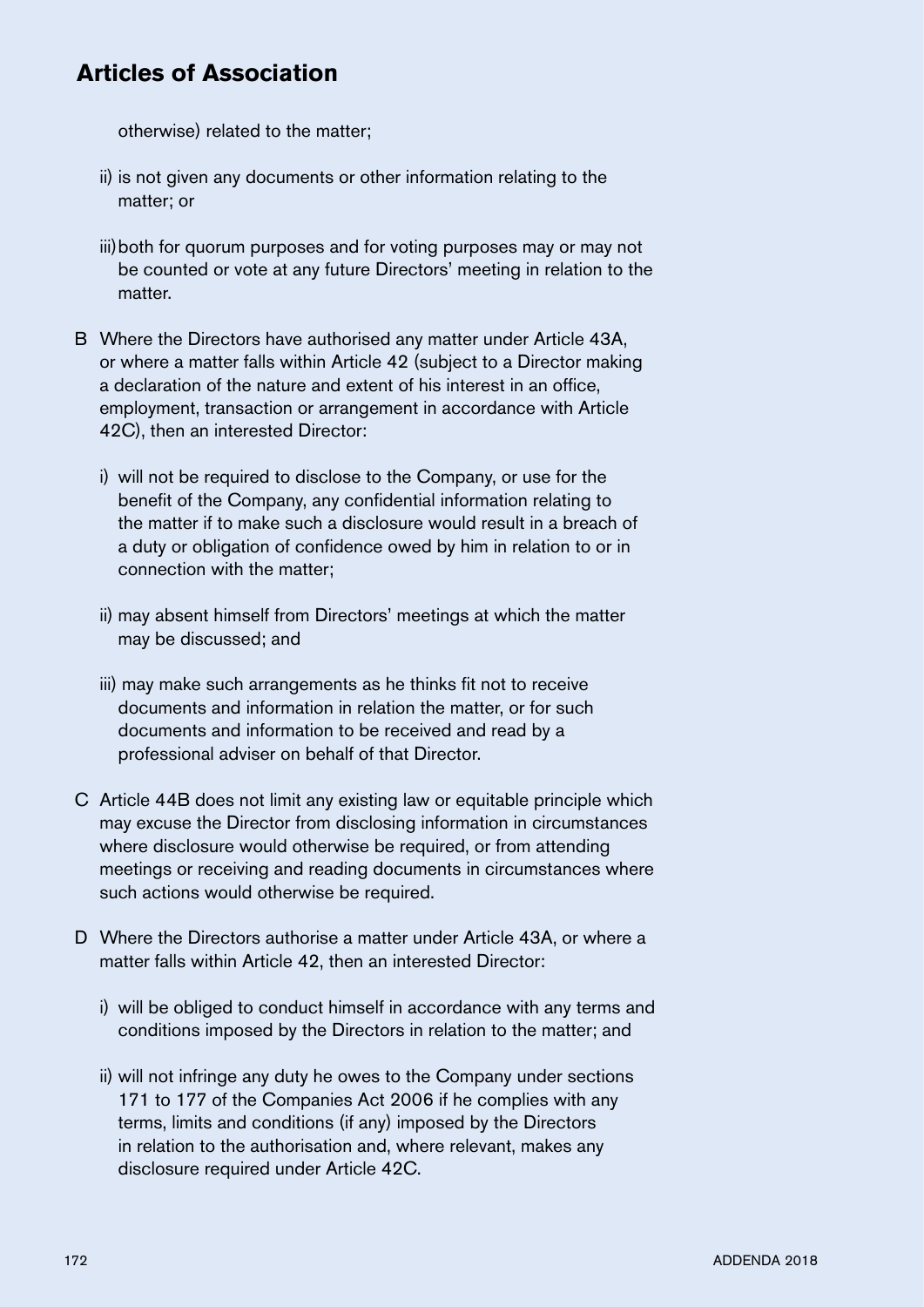- E In relation to any matter which has been authorised under Article 43A, or where a matter involves a transaction or arrangement which falls within Article 42 (subject to a Director making a declaration of the nature and extent of his interest in an office, employment, transaction or arrangement in accordance with Article 42C:
	- i) an interested Director will not be accountable to the Company for any benefit conferred on him in connection with that matter;
	- ii) the receipt of such a benefit shall not constitute a breach of his duty under section 176 of the Companies Act 2006; and
	- iii) no such transaction or arrangement shall be liable to be avoided on the ground of any such interest or benefit.
- 45 Director may act by himself or his firm in a professional capacity for the Company (otherwise than as auditor) and he or his firm shall be entitled to remuneration for professional services as if he were not a Director.
- 46 The remuneration of the Directors shall be such sum (if any) as shall from time to time be voted to them by the Company in a general meeting, and any such sum (unless otherwise determined by the resolution by which it is voted) shall be divided amongst the Directors as they shall resolve or, failing such resolution, equally. The Directors' remuneration shall be deemed to accrue de die in diem.
- 47 The Directors shall also be entitled to be paid all travelling, hotel and other expenses properly incurred by them in attending and returning from meetings of the Directors or of committees of the Directors or of general meetings of the Company or otherwise in connection with the business of the Company.
- 48 The quorum necessary for the transaction of the business of the Board shall be two. Any Director or member of a committee of Directors may participate in a meeting of the Directors or of such committee by means of a conference telephone or any communication equipment which allows all persons participating in the meeting to communicate with and hear each other. A person so participating shall be deemed to be present at the meeting and shall be entitled to vote and be counted in the quorum accordingly. Such a meeting shall, unless otherwise agreed by the participants, be deemed to take place where the largest group of those participating is assembled or, if there is no such group, at the place where the chairman of the meeting is participating.
- 49 Questions arising at any meeting of the Directors shall be decided by a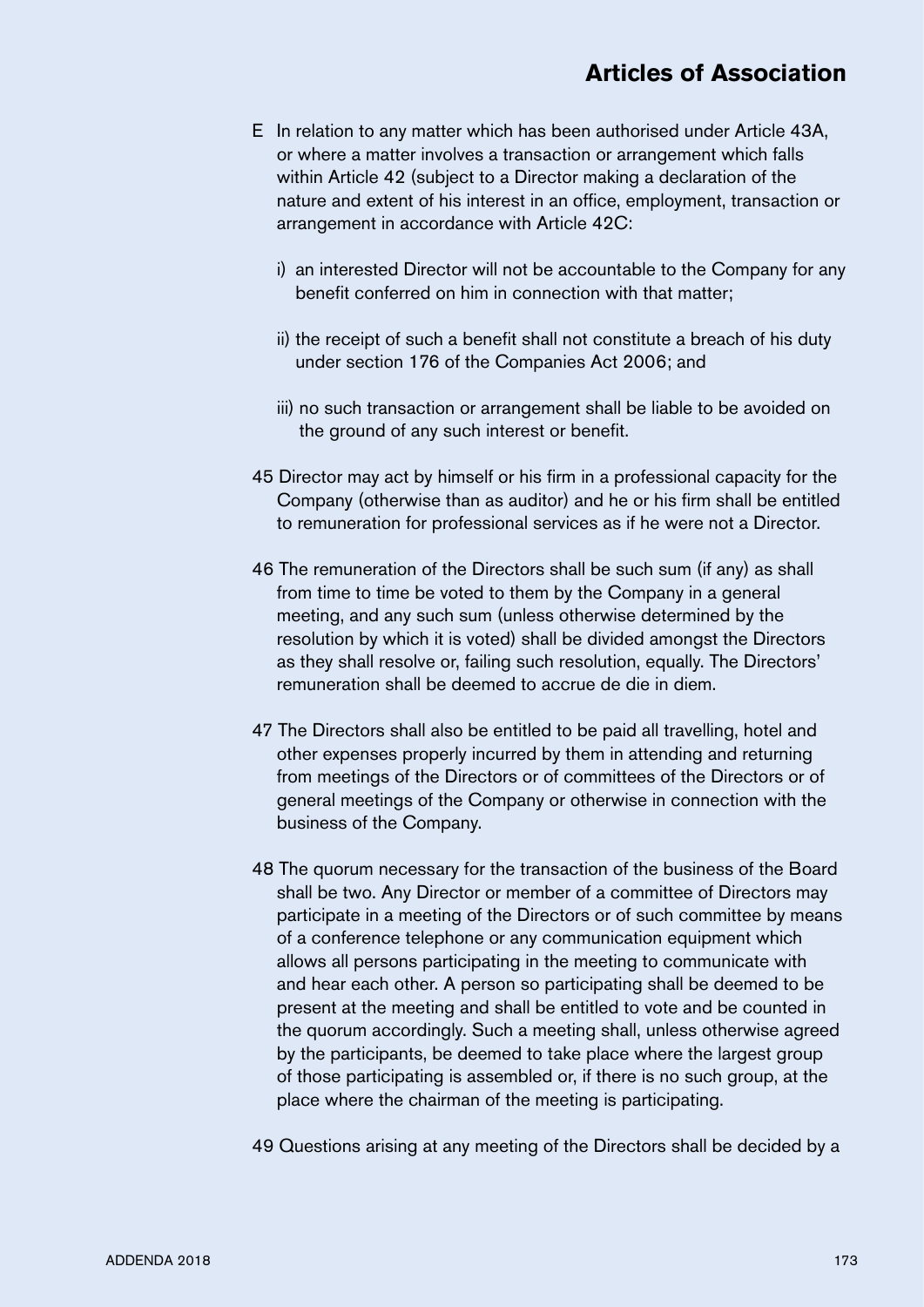majority of those present and entitled to vote. In the case of an equality of votes the chairman shall have a second or casting vote.

- 50 The Secretary on the requisition of any Director shall and a Director may, at any time summon a meeting of the Directors. Notice of meetings of the Directors may be by telephone or otherwise.
- 51 A resolution in writing signed by all the Directors entitled to vote on such matter shall be as valid and effectual as if it had been passed by a meeting of the Board duly called and constituted.
- 52 A The office of Director shall immediately be vacated if the Director:
	- i) Ceases to be eligible for appointment, election or re-election as provided in Article 37A or 37B;
	- ii) Resigns his office by notice in writing to the Company; or
	- iii) Ceases to be a Director by virtue of any provision of the Acts or is prohibited from being a Director by law.
- B Subject to any provisions to the contrary contained in the Acts the Members' Committee may, at any meeting of the Members' Committee held in accordance with the Articles, remove a Director. If there is no Members' Committee, the members of the Company may at any general meeting or annual general meeting held in accordance with the Articles remove a Director. The notice of any such meeting shall contain a statement of the intention so to do and at any such meeting such Director shall be entitled to be heard on the matter of his removal. Nothing in this Article shall have the effect of depriving any person of any compensation or damages which may be payable to him in respect to the termination of his appointment as a Director of the Company or of any other appointment with the Company. A vacancy upon the Board created by the removal of a Director under the provisions of this Article may be filled by election of the members of the Members' Committee at the meeting at which such Director is removed (or if there is no Members' Committee, at the general meeting or annual general meeting at which such Director is removed) and, in the absence of such election, there shall be deemed to be a vacancy which may be filled in accordance with the provisions of Article 37Cii or 37Dv (as applicable).

#### **Minutes of Directors**

53 The Directors shall cause minutes to be duly entered in books provided for the purpose:-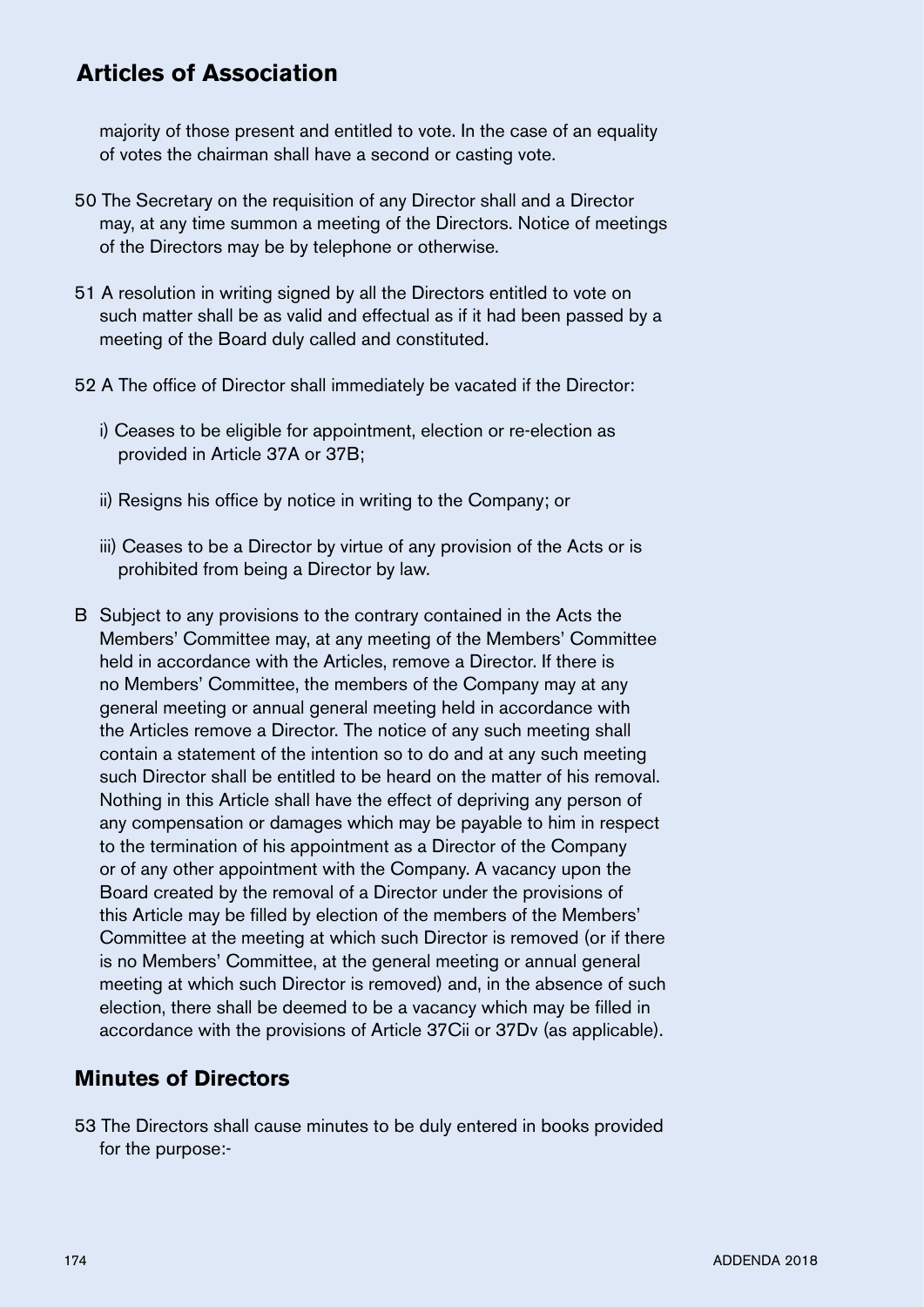- A Of all elections and appointments of officers;
- B Of the names of the Directors present at each meeting of the Directors and of any committee of the Directors;
- D Of all orders made by the Directors and committees of the Directors; and
- E Of all resolutions and proceedings of each general meeting of the members and of each meeting of the Directors or any committee of the Directors.

## **Officers other than Directors**

- 54 The officers of the Company may consist of a Chairman of the Members' Committee, a Chairman, one or more Deputy Chairmen, a Secretary and such other officers as the Members' Committee may from time to time determine.
- 55 A If there is a Members' Committee, the Members' Committee shall as soon as conveniently may be after each annual election of the members of the Members' Committee, choose or elect one of their number to be the Chairman of the Members' Committee;
- B If there is a Members' Committee, the Members' Committee shall (and if there is no Members' Committee the Directors shall) elect one of the Directors to be the Chairman and one or more of the Directors to be Deputy Chairmen; and
- C If there is a Members' Committee, the Members' Committee shall (and if there is no Members' Committee the Directors shall) appoint such other officers as it (or the Directors, if there is no Members' Committee) may from time to time determine.
- 56 The same person may hold more than one office.
- 57 The Chairman, if any, shall act as chairman at all meetings of the Board at which he is present. In his absence one of the Deputy Chairmen shall act as chairman. If none of them is present, a chairman shall be appointed or elected by those present at the meeting. The Chairman of the Members' Committee, if any, shall act as chairman at all meetings of the Members' Committee at which he is present. In his absence, one of the Deputy Chairmen shall act as chairman. If none of them is present, a chairman shall be appointed or elected by those present at the meeting.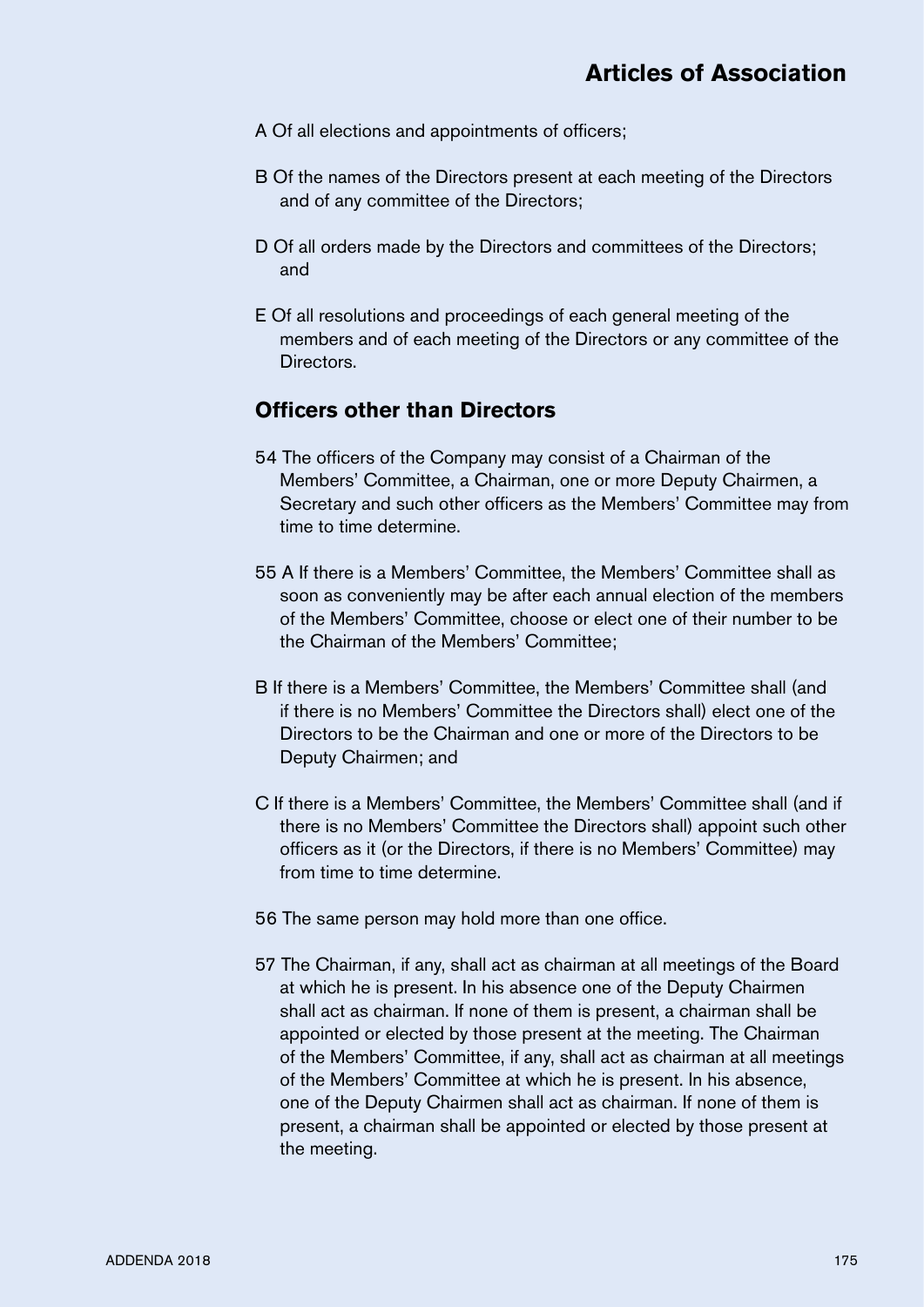58 The Secretary or an Assistant Secretary if there be one shall attend all meetings of the members, of the Board, of committees of the Directors, of the Members' Committee and of committees of the Members' Committee and keep correct minutes of such meetings and enter the same in proper books provided for the purpose. They shall perform such other duties as are prescribed by the Acts or Articles, or as shall be prescribed by the Directors or Members' Committee from time to time.

#### **Managers**

- 59 Thomas Miller P&I (Europe) Ltd (a company incorporated in England with company number 02920387), or such other member of the Thomas Miller group of companies as shall be appointed as Manager by the Company from time to time, shall be the Managers of the Company.
- 60 The Managers shall be entitled to attend all meetings of the Directors, the Members' Committee and of committees of the Directors and of the Members' Committee and all annual or special general meetings of the Company.
- 61 In addition and without prejudice to any powers, duties and discretions for the time being delegated to the Managers pursuant to these Articles, the Managers may exercise and discharge all such powers, duties and discretions as may be conferred or imposed upon the Managers by the Rules.
- 62 Whenever any power, duty or discretion is delegated to the Managers pursuant to these Articles or is conferred or imposed upon the Managers by the Rules, such power, duty or discretion may, subject to any terms, conditions or restrictions imposed upon the Managers in relation thereto either pursuant to these Articles or (as the case may be) by the Rules, be exercised by any one or more of the Managers or by any servant or agent of the Managers to whom the same shall have been delegated or sub delegated.

## **Distributions and Accounts**

- 63 Any moneys for the time being in the hands of the Company and not immediately required to meet any claims, expenses and outgoings to which under these Articles or the Rules the same are applicable and the Reserves may be:
	- i) invested in such investments as the Directors think fit; or
	- ii) subject to the Acts and save as provided below in this Article in the case of a winding up of the Company, distributed to the members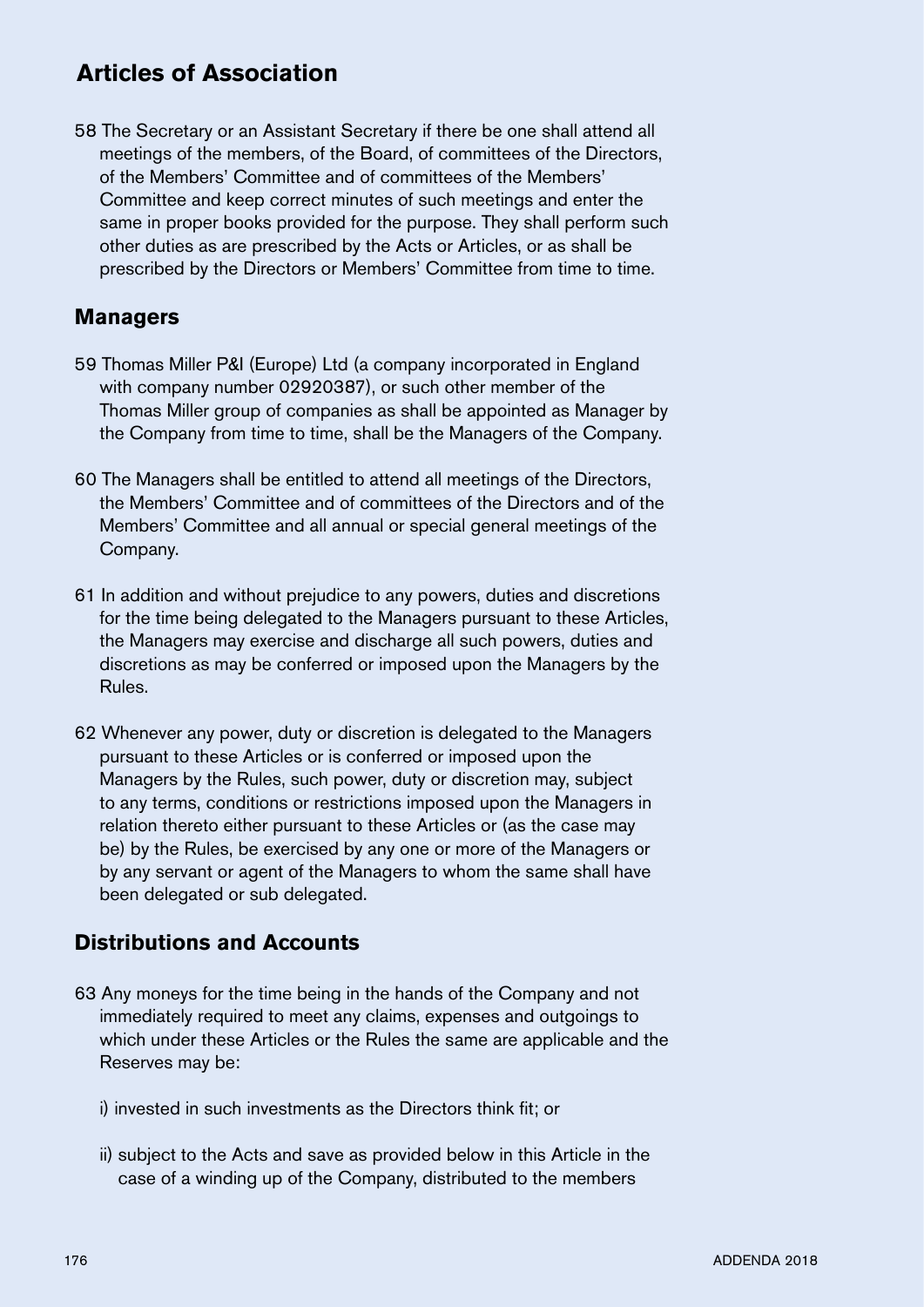and former members insured or reinsured in the Company in such amounts, proportions and manner as is recommended by the Board and approved by the members in General Meeting. In the winding up of the Company, after its liabilities have been satisfied, the remaining assets of the Company shall be apportioned by the Company and distributed in a fair and equitable manner to members and former members insured or reinsured in the Company under policies that become effective on or after the first day of the last five financial years during which insurance coverage was written by the Company and the rate or amount of any such distribution may differ for each class of insurance.

- 64 The Directors shall cause true accounts to be kept of all transactions of the Company in such manner as to show the assets and liabilities of the Company for the time being and the books of account shall at all times be kept at the registered office of the Company or at such other place as the Directors may from time to time determine and shall always be open to the inspection of the Directors.
- 65 The Board of Directors shall cause the accounts of the Company to be audited once at least in every fiscal year by the auditor appointed in conformity with Article 66 and such audited accounts shall be laid before the members at the annual general meeting in each year and shall be open to inspection by any member.

#### **Audit**

- 66 At the annual general meeting or at a subsequent special general meeting, an independent representative of the members shall be appointed as auditor of the accounts of the Company and such auditor shall hold office until the members shall appoint another auditor. Such auditor shall not be a Director or officer of the Company during his continuance in office.
- 67 The remuneration of the auditor shall be fixed by the members at the time of their appointment or subsequently and they may delegate this duty to the Directors.
- 68 If the office of auditor becomes vacant or the auditor is incapable of performing his duties, the Directors shall as early as practicable convene a special general meeting of the members to appoint an auditor to fill the vacancy or an acting auditor to act during the incapacity of the auditor.
- 69 A The auditor shall examine such books, accounts and vouchers as may be necessary for the performance of his duties.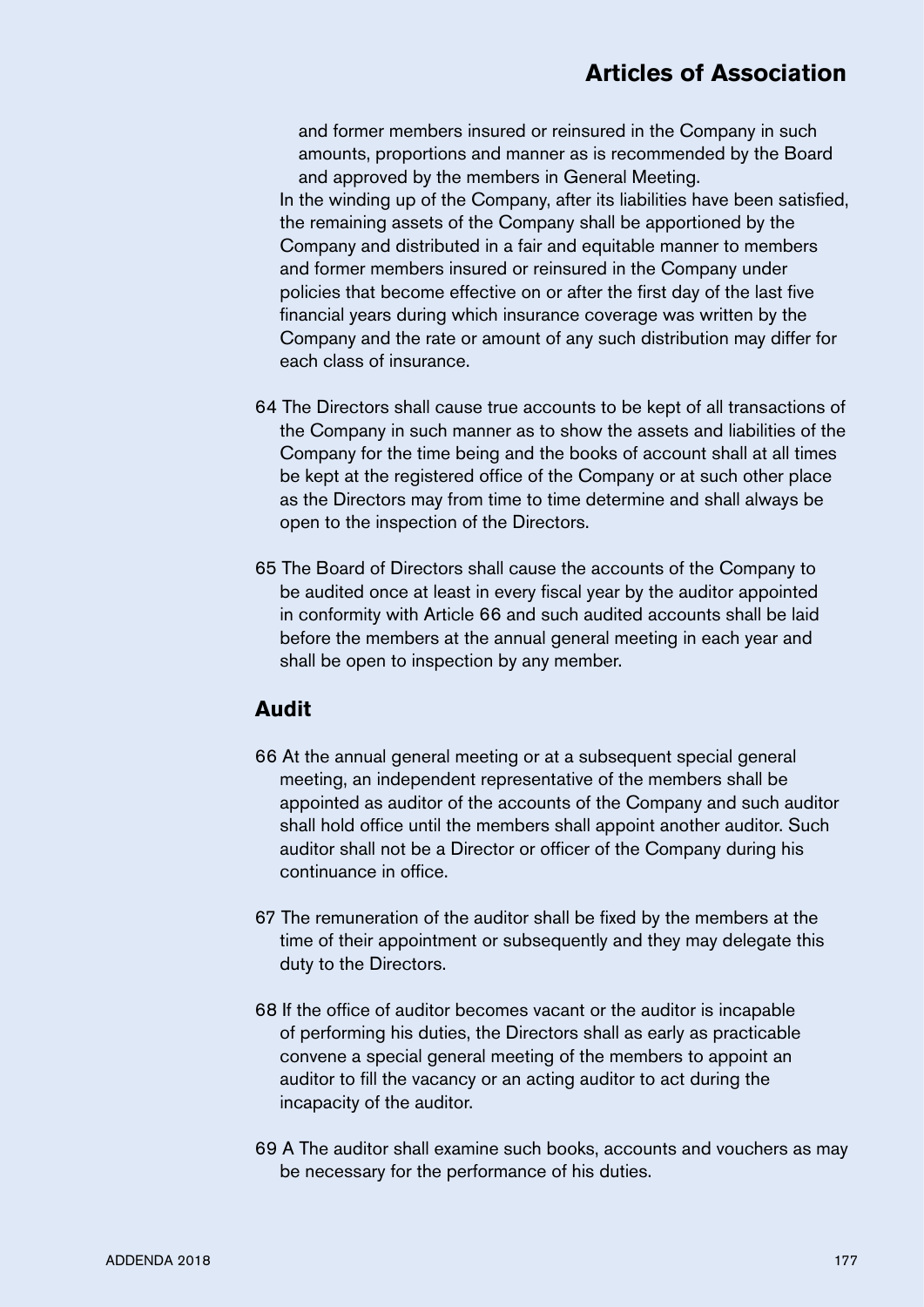- B The auditor shall make a report to the members of the accounts examined by him at the annual general meeting in each year.
- C The auditor shall be furnished with a list of all books kept by the Company and shall at all times have the right of access to the books, accounts and vouchers of the Company and shall be entitled to require from the Directors such information and explanation as may be necessary for the performance of his duties.
- D The auditor shall be entitled to attend any general meeting of the Company at which any accounts which have been examined or reported on by him are to be laid before the Company and to make any statements or explanations he may desire with respect to the accounts and notice of every such meeting shall be given to the auditor in the manner prescribed for members.

#### **Notices**

- 70 Except as otherwise prescribed or permitted in the Acts, these Articles or the Rules, a notice or other document may be served by the Company on any member either by sending it by courier or through the post in a prepaid letter or by sending it by telegram, cable, radio telegraph, facsimile transmission (fax), or electronic communication, addressed to such member:
	- i) at the address which shall have been expressly furnished by him to the Company as the address at which notices from the Company may be served upon him (including, for communications in electronic form, any address furnished for that purpose); or
	- ii) if no such address shall have been furnished, at his address as appearing in the Register of Members.
- 71 A Any notice or other document if sent by courier or by post shall be deemed to have been served on the day following the day on which it was handed to the courier or put into the post, and in proving such service it shall be sufficient to prove that the notice or document was properly addressed and handed to the courier or stamped and put into the post.
- B Any notice or other document if sent by telegram, cable, radio telegraph, facsimile transmission (fax) or electronic communication shall be deemed to have been served on the day on which it was transmitted.
- 72 Nothing in these Articles shall require the Company to accept any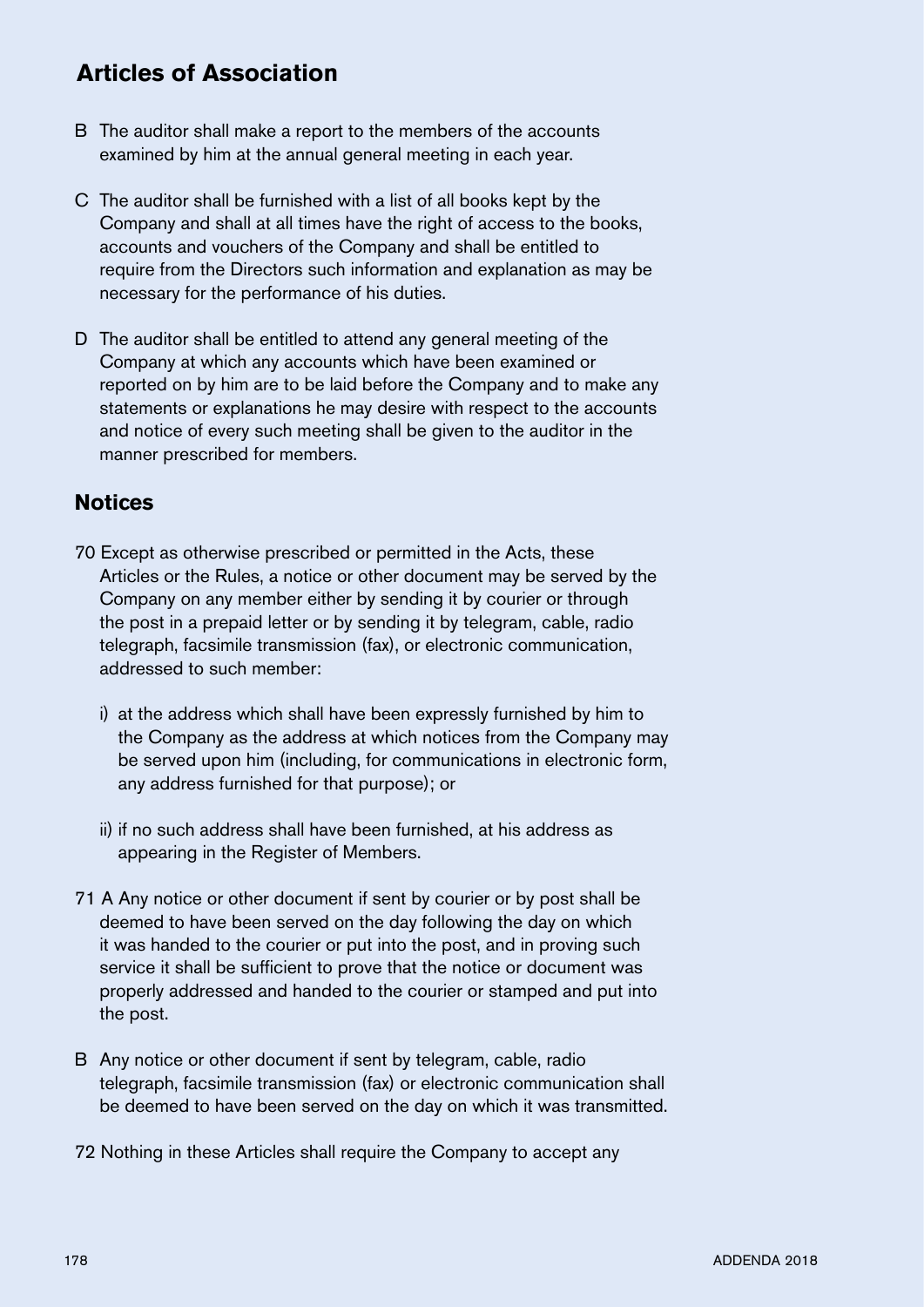electronic communication (including any proxy):

- i) other than at the address supplied by the Company for the purpose;
- ii) found or suspected to contain a computer virus or to be otherwise contaminated; or
- iii)other than in compliance with any verification procedure applied by the Company from time to time, and, for the avoidance of doubt, if no verification procedure has been adopted by the Company, the Company shall not be required to accept any electronic communication for any purpose under these Articles.

## **Alteration of Articles**

73 The Board may from time to time revoke, alter, amend or add to the Articles. However, no such revocation, alteration, amendment or addition shall be operative unless or until it is confirmed at a special general meeting or at the next annual general meeting.

## **Form of proxy**

74 The form of proxy in the schedule which is part of the Articles shall be used subject to such variations or alterations to meet the circumstances of particular cases as may be necessary and as the Directors may approve.

# **Indemnity and Insurance**

75 A Every Director and other officer of the Company, any member of a committee duly constituted under these Articles and the Managers (as defined in paragraph (C) of this Article) shall be indemnified by the Company against, and it shall be the duty of the Directors out of the funds of the Company to pay, all costs, liabilities, losses, damages and expenses (including but not limited to liabilities under contract, tort and statute or any applicable foreign law or regulation and all reasonable legal and other costs and expenses properly payable) incurred or suffered by him as such Director, officer of the Company, member of a duly constituted committee or the Managers (as the case may be), and the indemnity contained in this Article shall extend to any person acting as a Director, officer of the Company, member of a duly constituted committee or the Managers in the reasonable belief that he has been so appointed or elected notwithstanding any defect in such appointment or election.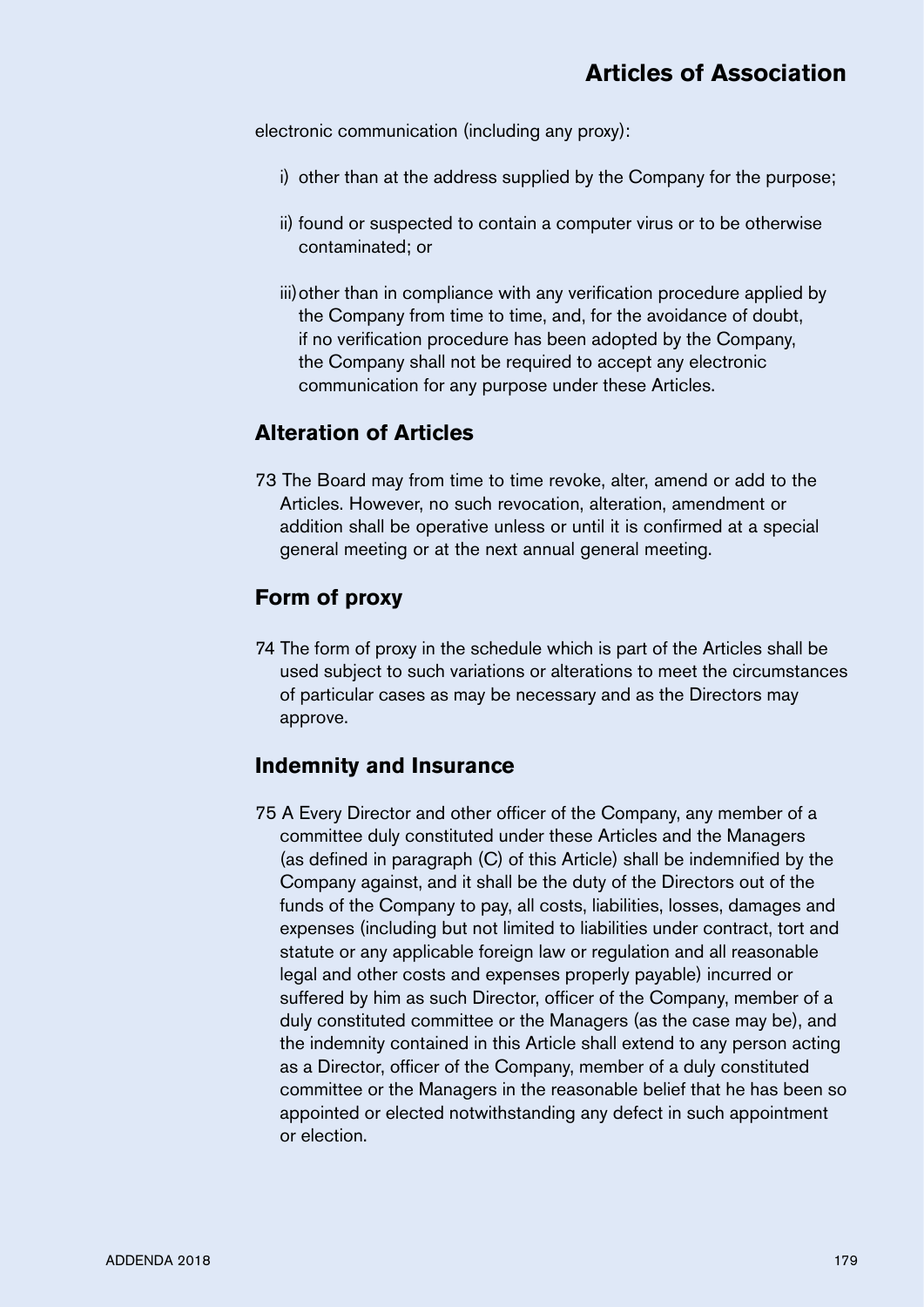#### PROVIDED ALWAYS that:

The indemnity contained in this paragraph (A) shall not extend to any matter which would render it void at law.

- B Every person specified in paragraph (A) shall be indemnified out of the funds of the Company against all liabilities incurred by him as such Director, officer of the Company, member of a duly constituted committee or the Managers in defending any proceedings, whether civil or criminal, in which judgement is given in his favour, or in which he is acquitted, or in connection with any application under the Acts in which relief from liability is granted to him by the court.
- C For the purposes of this Article "the Managers" means the Managers and any and all servants and agents of the Managers to whom duties of the Managers have been entrusted.
- D The indemnity provided to Directors, other officers of the Company, any member of a committee duly constituted under these Articles and the Managers in paragraphs (A) and (B) of this Article shall be extended to the directors, other officers managers or committees of any of the Companies.
- 76 No person specified in Article 75 shall be liable for the acts, receipts, neglects or defaults of any other such person, or for joining in any receipt or other act for conformity, or for any loss or expense happening to or incurred by the Company through the insufficiency or deficiency of title to any property acquired by order of the Directors for or on behalf of the Company, or for the insufficiency or deficiency of any security in or upon which any of the moneys of the Company may be or have been invested, or for any loss or damage arising from the bankruptcy, insolvency or tortious act of any person with whom any moneys, securities or effects are or have been deposited, or for any loss occasioned by any error of judgement, omission, default or oversight on his part, or for any other loss, damage or misfortune whatever which happens in relation to the Company or any subsidiary thereof.

#### PROVIDED ALWAYS that:

The exemption of liability contained in this Article shall not extend to any matter which would render it void at law.

77 The indemnification and exemption of liability provided by, or granted pursuant to, these Articles shall, unless otherwise provided when authorised or ratified, continue as to a person who has ceased to hold the position for which he is entitled to be indemnified or exempted from liability and shall inure to the benefit of the heirs, executors and administrators of such a person.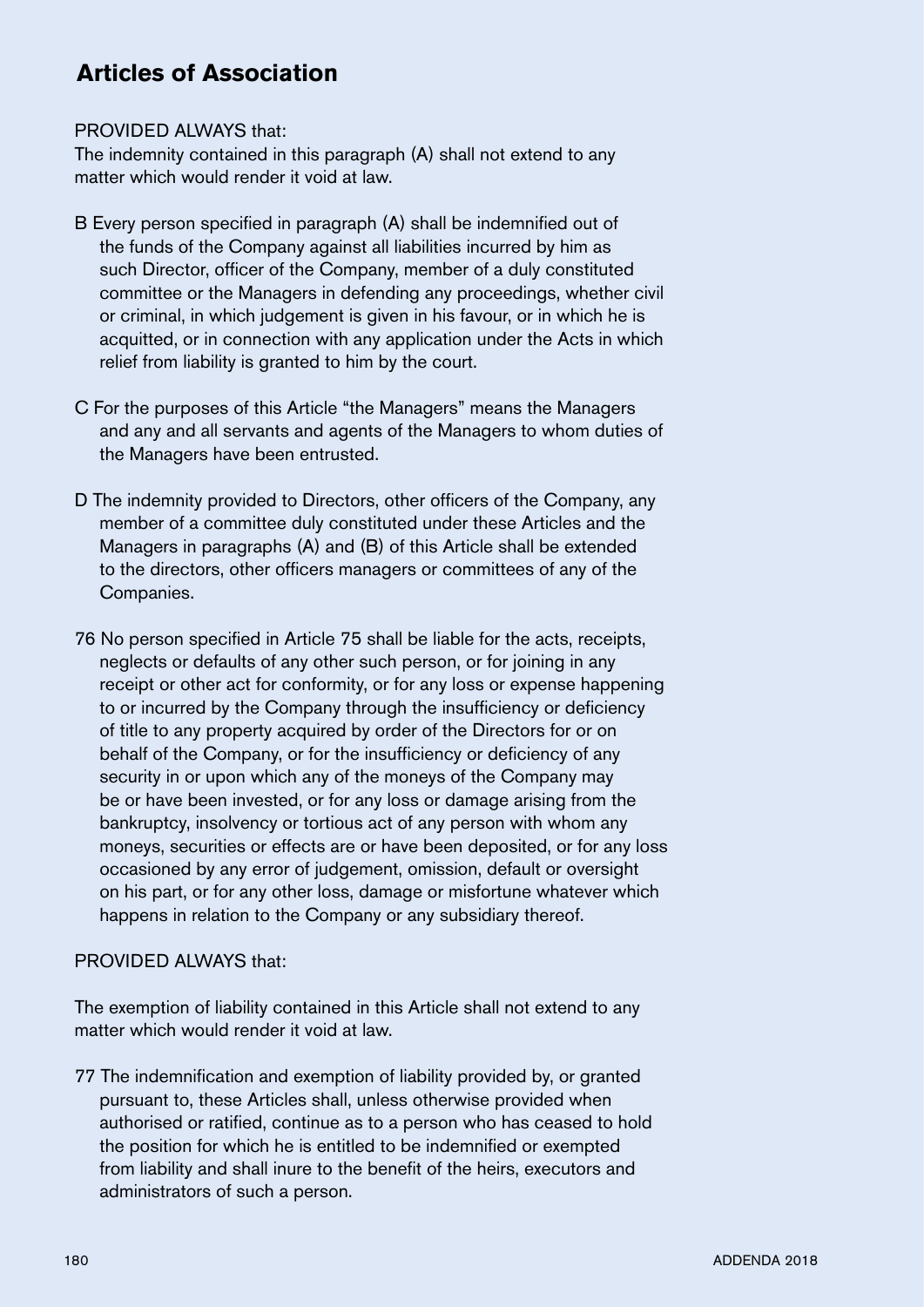# **Form of proxy**

The undersigned, a Member of The United Kingdom Mutual Steam Ship Assurance Association (Europe) Limited, hereby appoints ................................................................................................................................................ ................................................................................................................................................

```
or .......................................................................or................................................................
```
to be the undersigned's proxy in the order named to vote on behalf of the undersigned at the (Annual or Special, as the case may be) General Meeting of the Company to be held on

```
.......................................................................................................20........
```
and at any adjournment thereof.

Please indicate with a tick in the space below how you wish your vote to be cast:

For Against Against Against Against

Resolution (1)

Resolution (2)

etc.

Unless otherwise instructed, the proxy will vote as he thinks fit.

As witness the hand of the undersigned this day

of....................................................................................................20........

By:...............................................................................................................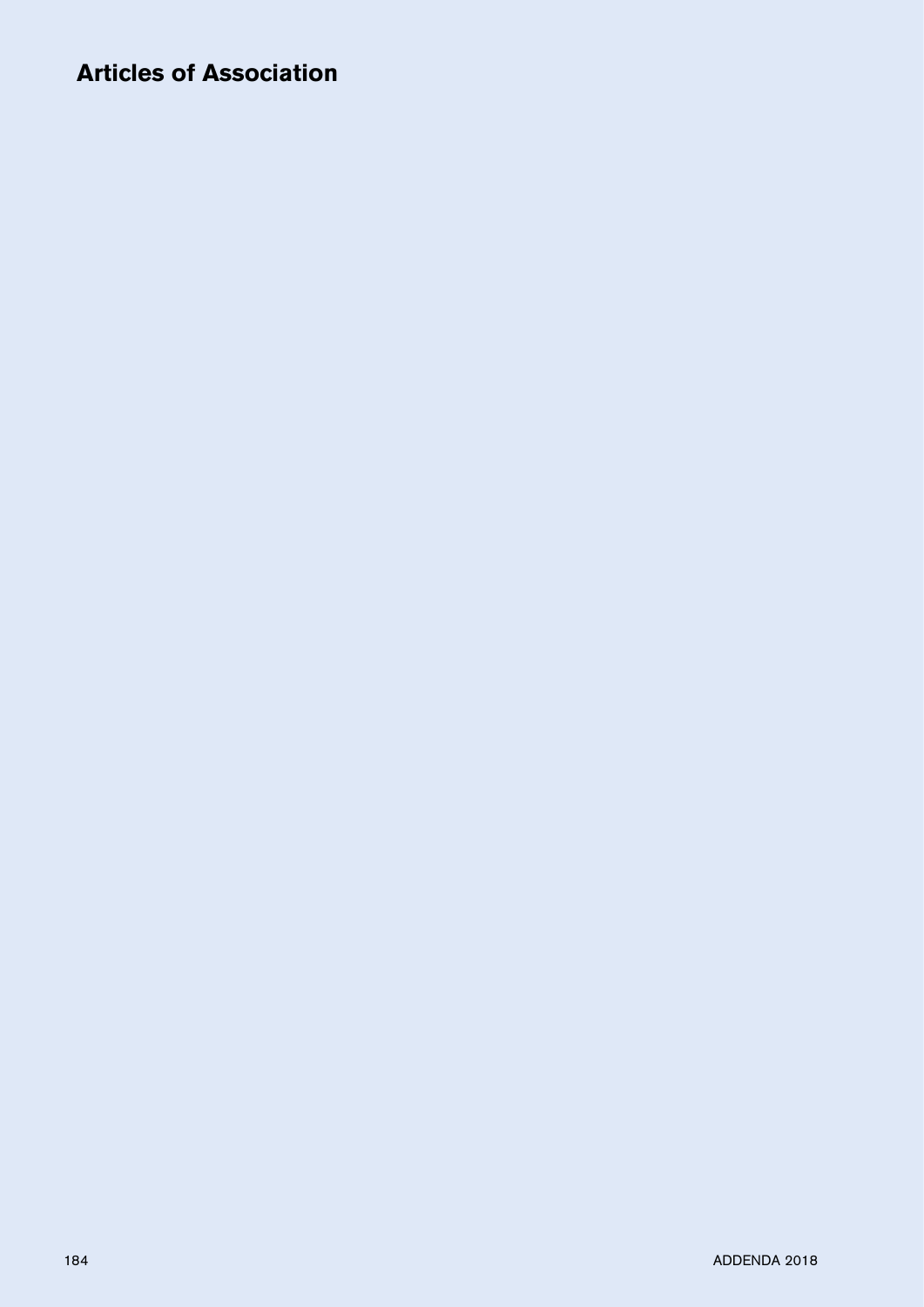# **Essential Club** Information all available online

## UK Club ships & appropriate claims contacts

You can identify the appropriate UK Club contact for a ship by using the UK Club's list of ships published on www.ukpandi.com.

The 'Ship Finder' option on the home page will locate an entered ship record listing its essential details including its primary claims handling team.

#### Latest Updates emails

The Club sends a weekly update by email. This email provides links to the latest duty contact information as well as the latest issued circulars, advisories and loss prevention bulletins. To subscribe to this email update visit the Club website and select 'Latest Updates' option.

#### Live information on claims and loss records

The 'iPandi' app for Apple iPads enables Members and brokers to view continuously updated information on individual claims estimates and payments, entered ship details and loss records. The app can be downloaded free from the iTunes store. Your usual underwriting contact will facilitate confidential access to your records via the app.

#### Circulars & advisories

Many Club circulars and advisories are only sent electronically to ensure speedy advice. All circulars are incorporated in our Latest Update emails. The most recent circulars are listed on the website home page under 'Latest Circulars'.